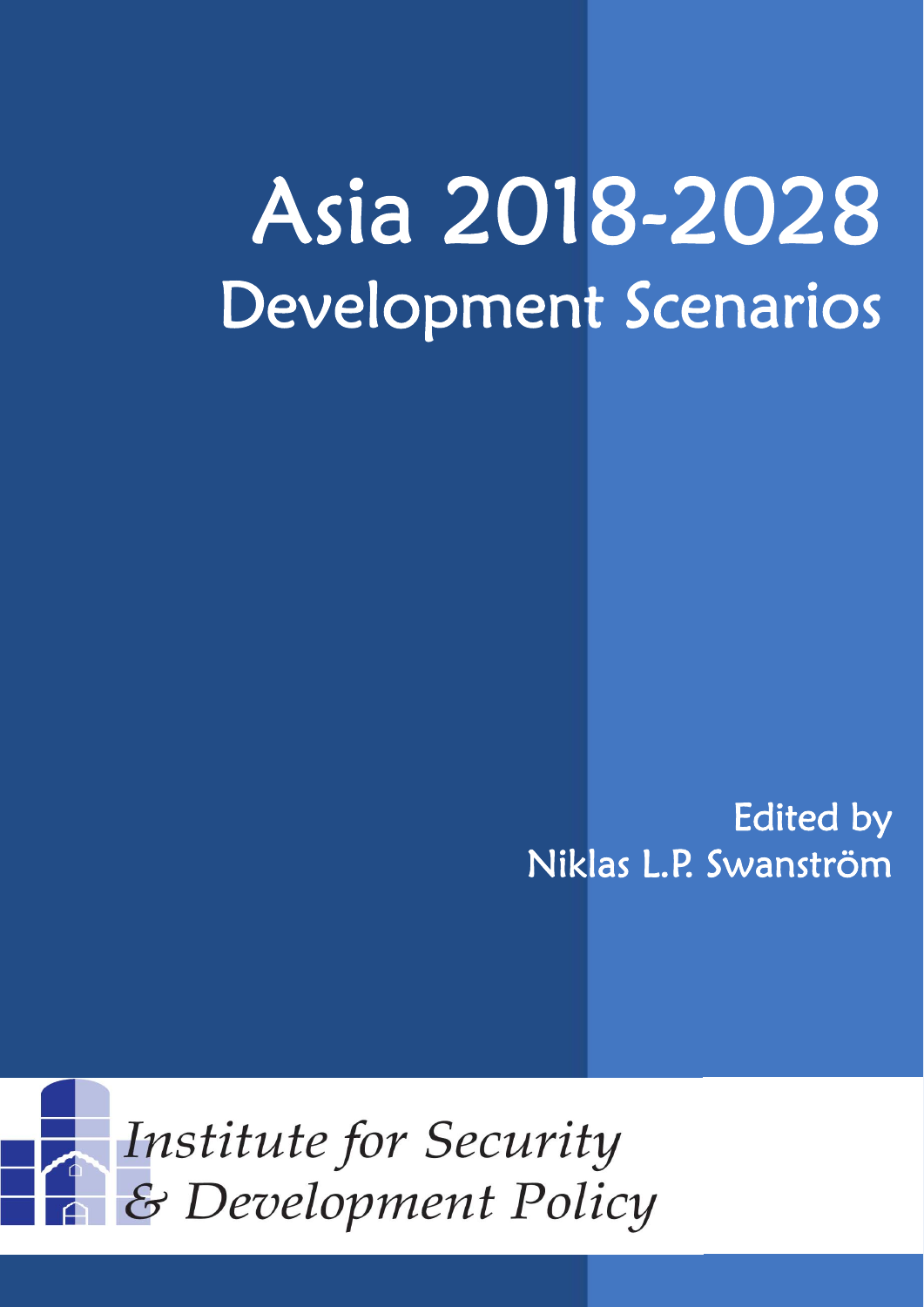# Asia 2018-2028: Development Scenarios

Niklas L.P. Swanström (Ed.)

© Institute for Security and Development Policy

Institute for Security and Development Policy, V. Finnbodav. 2, Stockholm-Nacka 13130, Sweden www.isdp.eu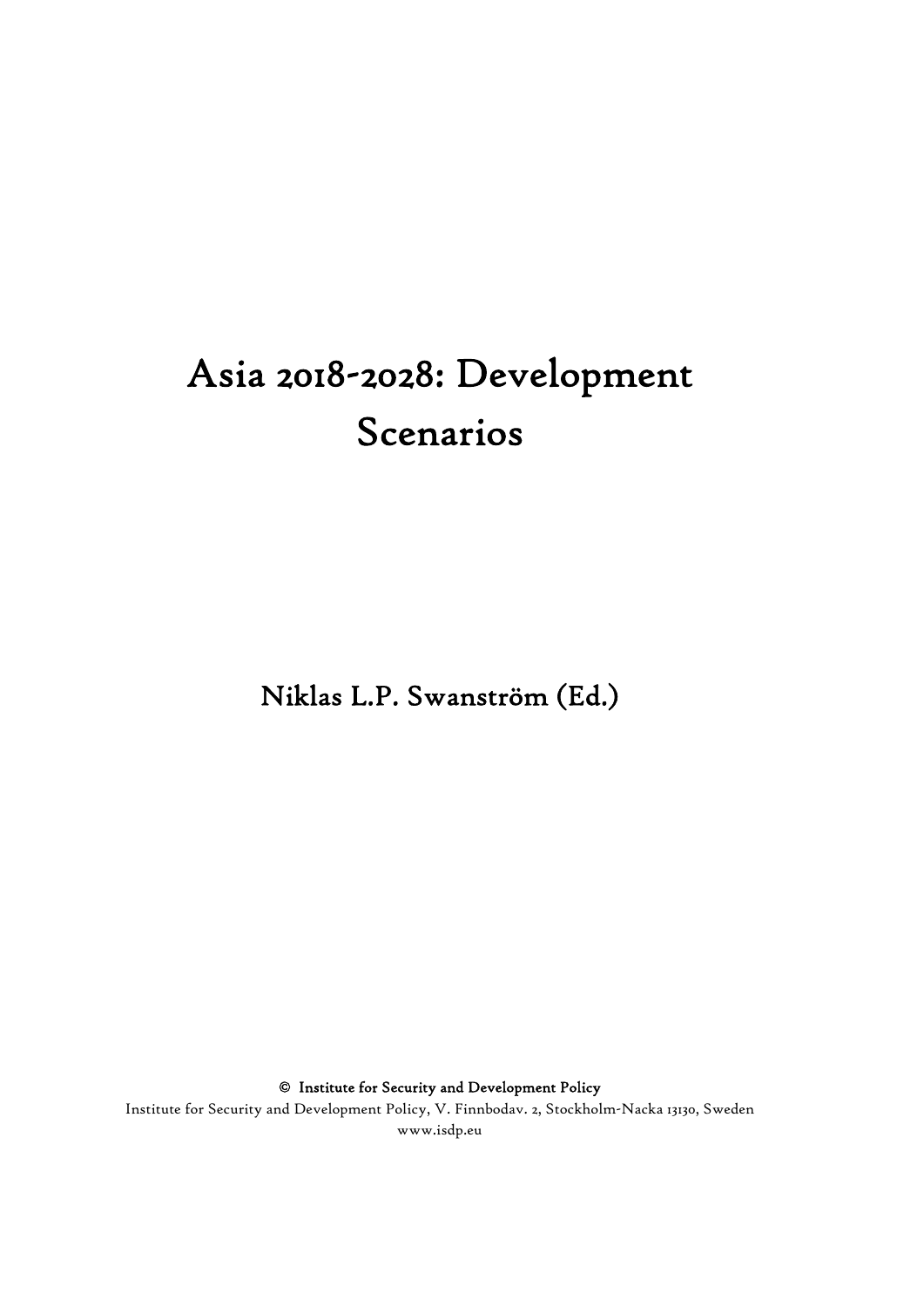"Asia 2018-2028: Development Scenarios" is published by the Institute for Security and Development. The Institute is based in Stockholm, Sweden, and cooperates closely with research centers worldwide. Through its Silk Road Studies Program, the Institute runs a joint Transatlantic Research and Policy Center with the Central Asia-Caucasus Institute of Johns Hopkins University's School of Advanced International Studies. The Institute is firmly established as a leading research and policy center, serving a large and diverse community of analysts, scholars, policy-watchers, business leaders, and journalists. It is at the forefront of research on issues of conflict, security, and development. Through its applied research, publications, research cooperation, public lectures, and seminars, it functions as a focal point for academic, policy, and public discussion.

© Institute for Security and Development Policy, June 2008

ISBN: 978-91-85937-32-5

Printed in Singapore

Distributed in Europe by: Institute for Security and Development Policy Västra Finnbodavägen 2, 131 30 Stockholm-Nacka, Sweden Tel. +46-841056953; Fax. +46-86403370 Email: info@isdp.eu

Distributed in North America by: The Central Asia-Caucasus Institute Paul H. Nitze School of Advanced International Studies 1619 Massachusetts Ave. NW, Washington, D.C. 20036 Tel. +1-202-663-7723; Fax. +1-202-663-7785 E-mail: caci2@jhuadig.admin.jhu.edu

Editorial correspondence should be addressed to Dr. Bert Edström at: bedstrom@isdp.eu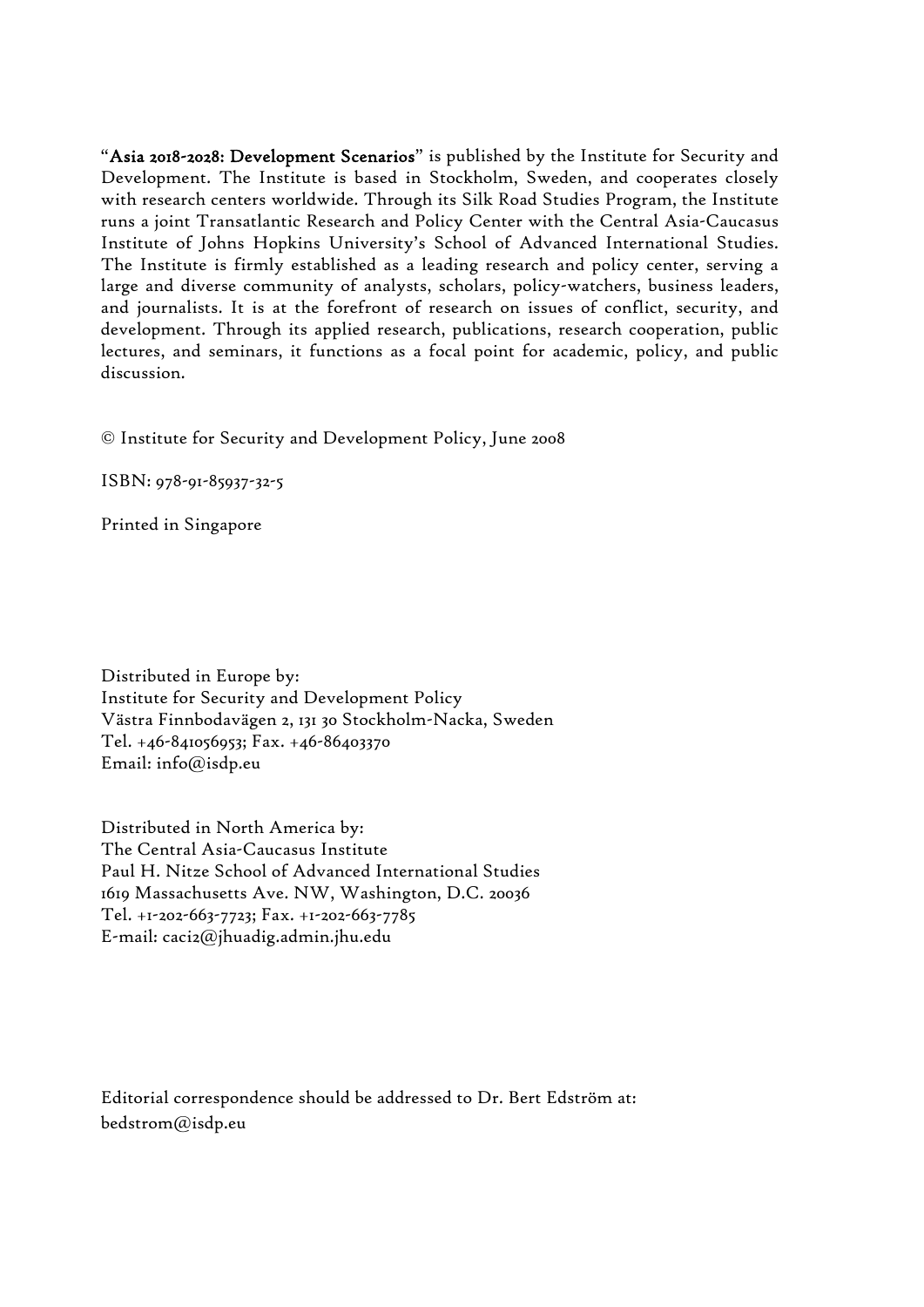# Table of Contents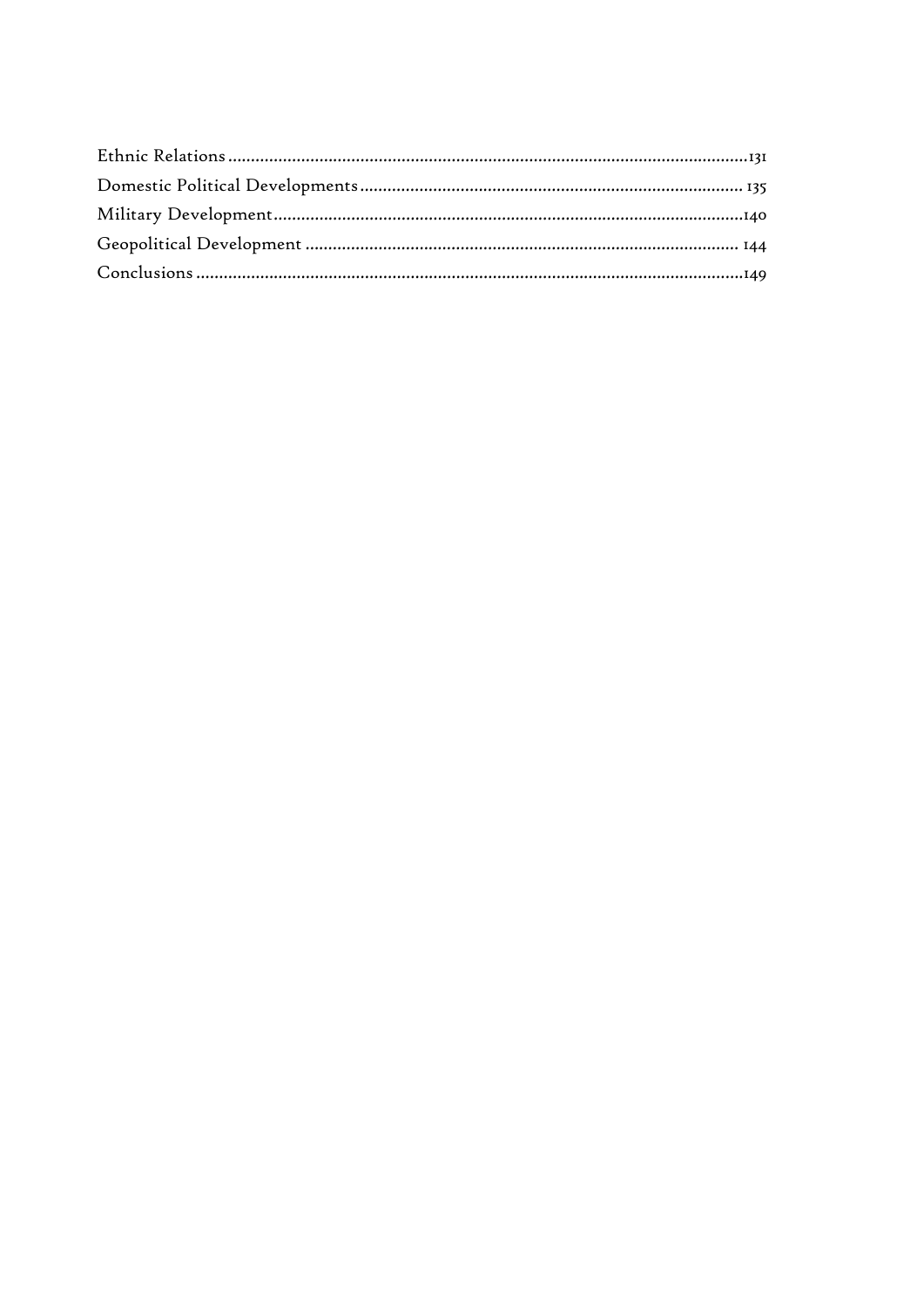# Editor's Note

 Asia has been the focus for scholars and decision-makers for many years and its importance seems to be increasing politically, economically, as well as militarily. The region is not only an important engine for economic growth but also a region where we see a plethora of political changes and developments occurring and, potentially more important, where we see the emergence of new security threats (and solutions). Whereas many regions of the world seem to be stagnant in one or several aspects, Asia is moving both forward and backward in all imaginable aspects: a fact that not only creates problems with predictability, but also creates insecurity about the future, not least for business. Despite this, economic growth is increasingly undergirding the development of the region, and more and more states from outside of the region rely on continued growth in Asia for their own security and prosperity. Increased reliance therefore calls for a greater understanding of the dynamics of the region and preparedness for the future.

This book is designed to give a greater understanding of the future and offers an overview of regional developments in Northeast, Southeast, and Southwest Asia with a more detailed focus on the key actors within each region. It has taken a longer–term focus than most other studies, with projections ranging up to the year 2028. This of course impacts the degree to which anything can be said with certainty, and consequently some leaps of faith are inevitable. In thus doing, the book creates scenarios of development outcomes in key issues that range from the probable to the possible. Any conclusions drawn from this study are therefore tentative and are aimed at facilitating long-term thinking rather than providing cast-iron forecasts.

The studies were ordered by the Swedish Armed Forces HQ, Supreme Commanders Staff (Plans & Policy) to be used within the framework for the Armed Forces Long Term Strategic Trends Analysis. No views in this study can be attributed to the Swedish Armed Forces HQ or staff associated with it, as the authors are solely responsible for the analysis and content. On the contrary, ISDP was given full freedom in writing this book and the HQ was at no stage involved beyond that of being a generous and innovative sponsor.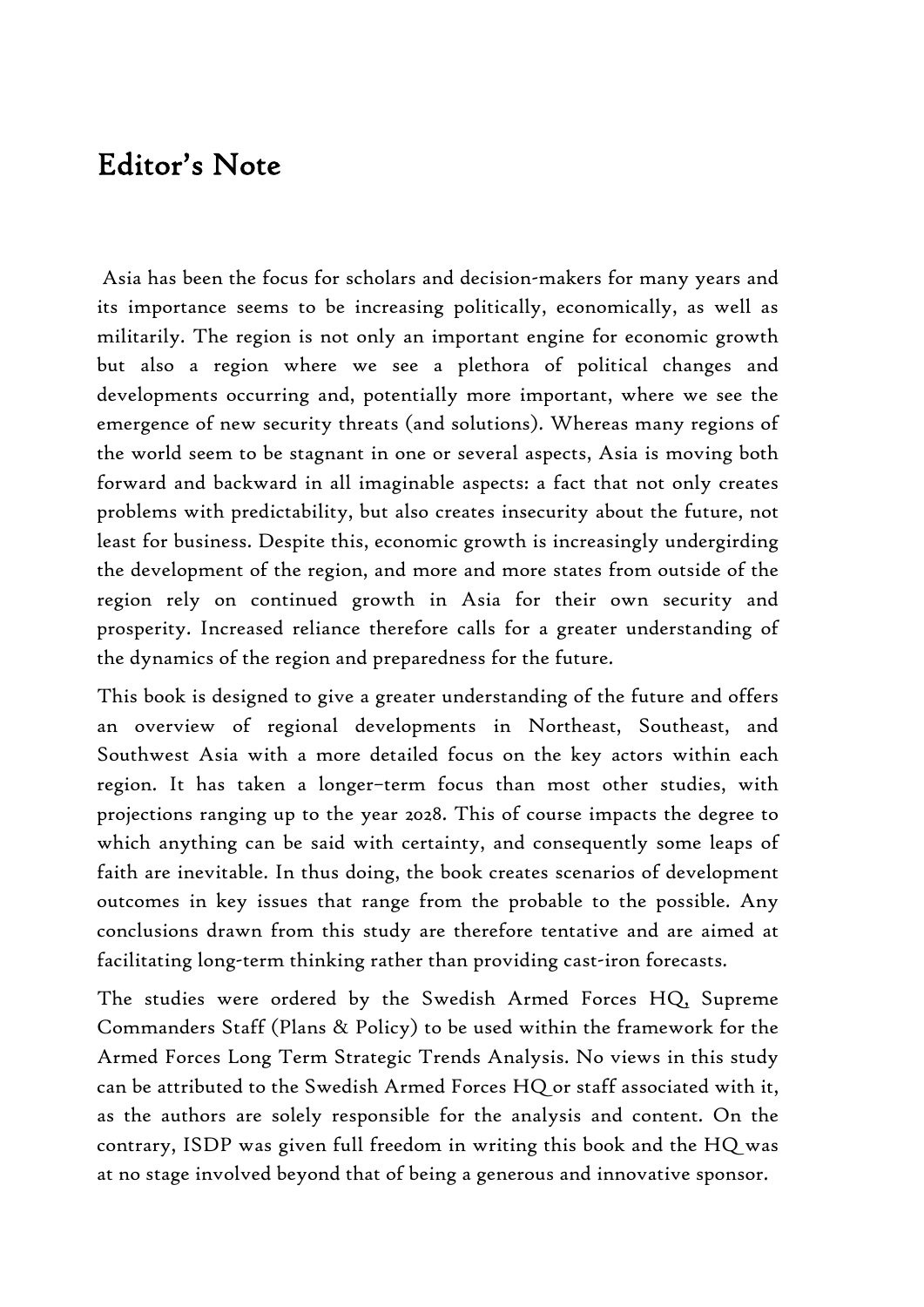Though this study is a collective effort, each individual chapter bears significant marks of individual contributions. Sangsoo Lee has been the coordinating scholar for Northeast Asia, Nicklas Norling has acted as such for Southwest Asia, and Klas Marklund has taken responsibility for Southeast Asia.

In the Northeast Asian chapter, Sangsoo Lee has written the Introduction and the chapters on Demographic Developments, Economic Developments, Energy Demand and Supply, Domestic Political Developments, Ethnic Relations, Development of Extremist Political Groups, Geopolitical Development, Unresolved Conflicts, and the Conclusion. Ingolf Kiesow has contributed to many chapters of report, particularly the chapters on Economic Developments, Domestic Political Developments, Energy Demand, Development of Extremist Political Groups, and Geopolitical Developments while Karlis Neretnieks authored the chapter on Military Developments. Niklas Swanström has provided most valuable and detailed commentaries on the entire report.

In the Southeast Asian chapter, Klas Marklund has written all sections with exception of the chapters on Geopolitical Developments (Christopher Len) and Military Developments (Karlis Neretnieks). Martina Klimesova and Xiaolin Guo provided added insights into ethnic and religious issues and passages on Myanmar, respectively. Alec Forss, Christopher Len, Nicklas Norling, and Niklas Swanström made valuable contributions and points in all chapters of the paper.

In the Southwest Asian chapter, Nicklas Norling has written the Introduction and the chapters on Demographic Developments, Economic Developments, Energy Production, Ethnic Relations, Domestic Political Developments, and the Conclusion. Ingolf Kiesow wrote the chapter on Geopolitical Developments while Karlis Neretnieks authored the chapter on Military Developments. Svante Cornell has contributed valuable insights into the entire report and particularly the chapters on ethnic relations and geopolitical developments.

Niklas Swanström (Editor) Strömsund 2008-06-28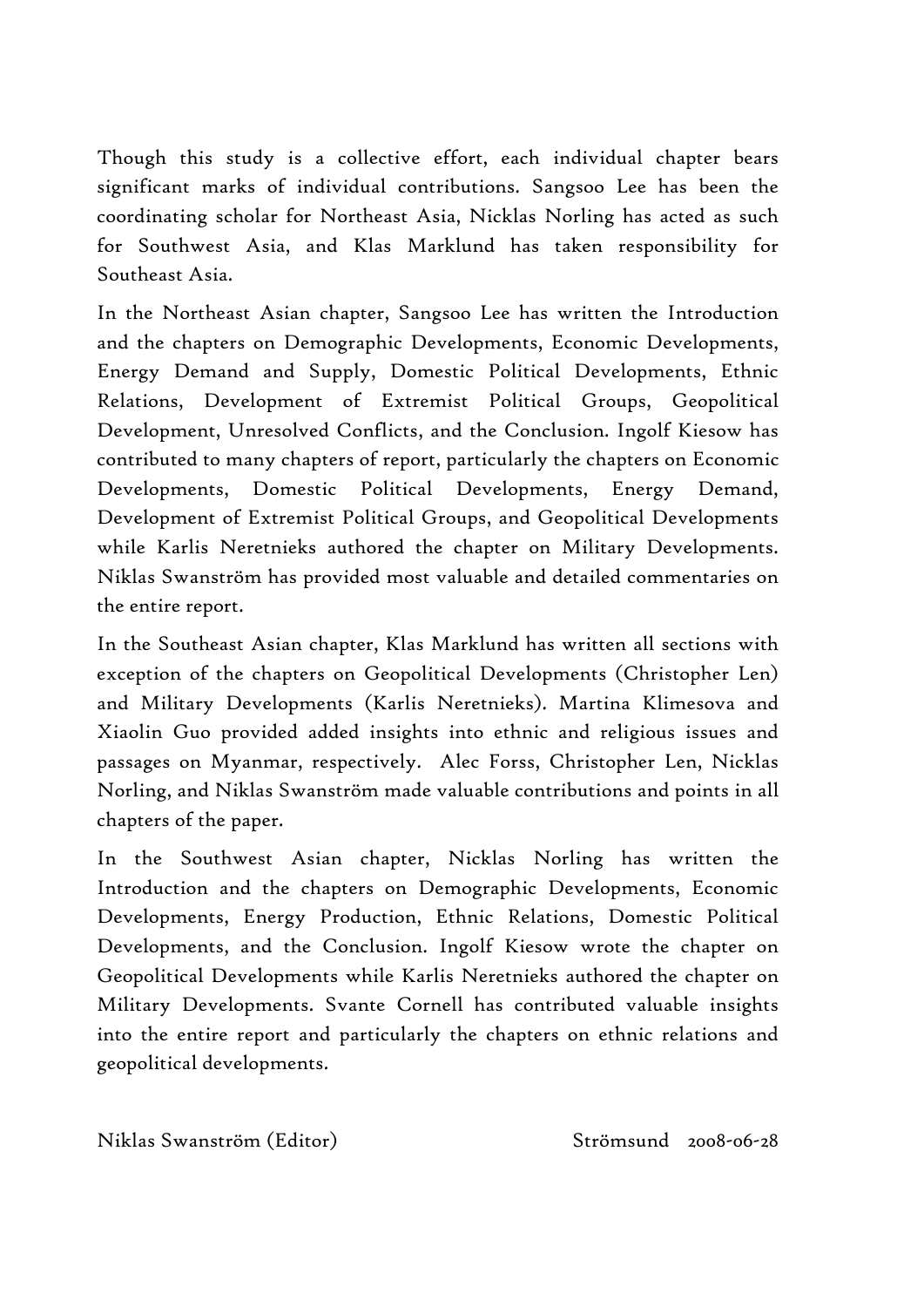# Executive Summary

## Northeast Asia

#### Demographic Outlook

- The Northeast Asian countries (China, Russia, and the two Koreas) are facing a significant slowing of their population growth rates, beginning in the 2020s, that will lead to a decrease of the total population.
- The rate of growth in the working-age population in China, Russia, and South Korea will eventually decline as the proportion of elderly increases in the next two decades. Those countries will face a period in which they have to put greater effort into social welfare, such as provision of medical care and pension systems in response to rapidly aging societies.
- Demographic challenges in the region will put the economy of each nation in the region under pressure with a decline in labor-force, savings, and consumption.

#### Economic Developments

- China's economy will continue to grow at a relatively rapid pace, albeit there are a number of risks that could disrupt it, such as social instability, economic structural problems, and international high energy prices. Russia's economy will continue to rely on the export of energy resources. South Korea's economy is unlikely to grow at a higher rate, but neither will it experience a serious slowdown as its economy matures. Meanwhile, North Korea will face a significant economic crisis if it fails to open up its economy to the outside world.
- China will continue to play an increasing economic role in the region at the same time as generating opportunities for other counties to export to China. Russia's economy is likely to promote growing economic relations with Northeast Asian countries. It can be seen that Northeast Asia will display a certain increase in the level of economic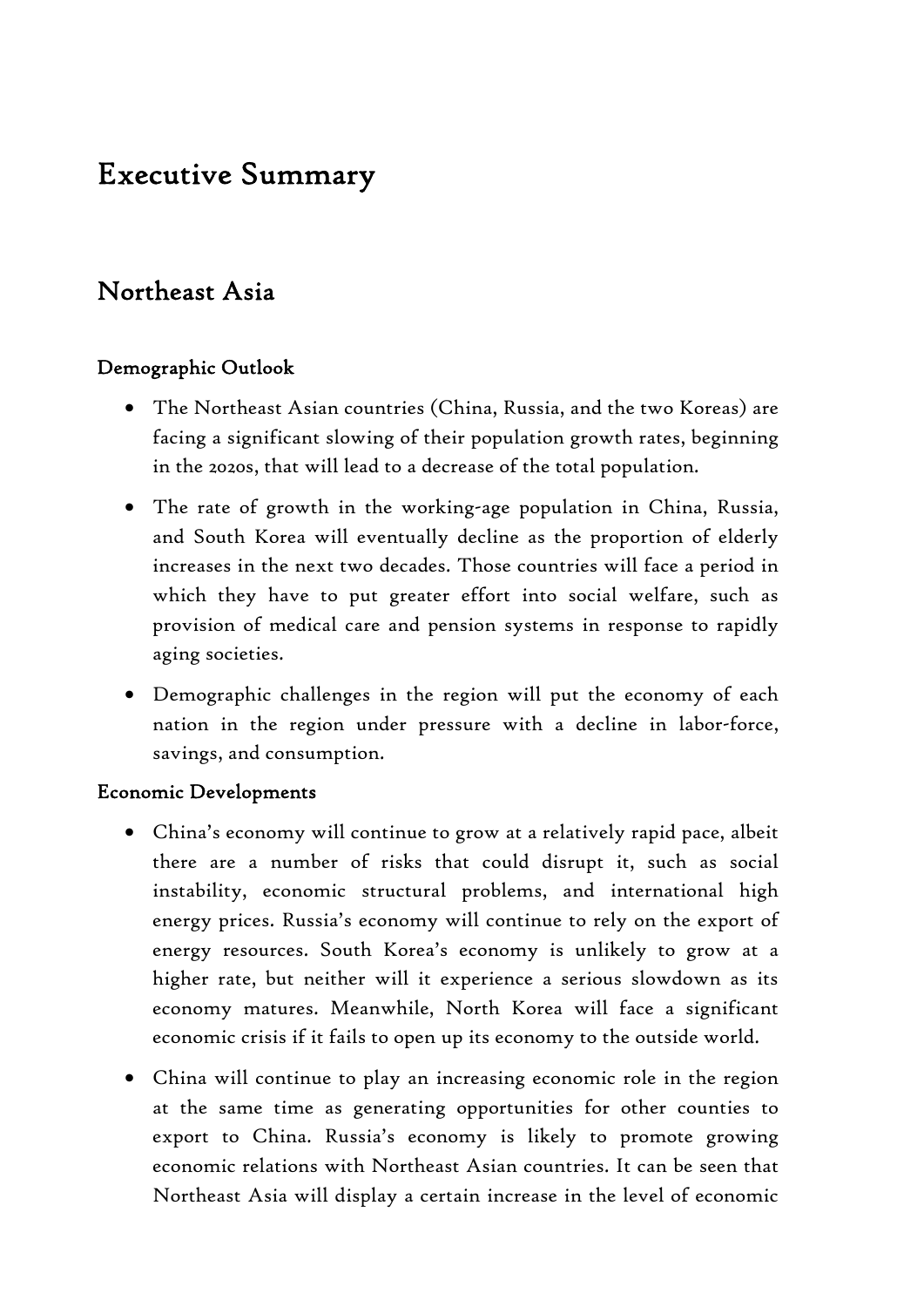regionalism, both with bilateral and multilateral cooperation over the next two decades, while political obstacles will still remain among countries.

#### Energy Demand and Supply

- Most Northeast Asian countries' energy demands will continue to increase in line with their economic high growth in the next two decades. It will become more and more difficult to satisfy demand at an affordable cost. At the same time, China and South Korea will grow more dependent on Middle Eastern oil, but will continue to seek to diversify supply through African energy, as well as from Central Asia and the Far East of Russia.
- Energy cooperation between China and Japan as well as South Korea will be promoted in the field of energy technology for energy efficiency and renewable energy, while competition among these countries to access more overseas energy resources will remain in the next decade. In the long term, however, to sustain growth and ensure effective management of limited resources in the region will mean increased energy cooperation among countries.

#### Domestic Political Developments

- The Political reforms will be limited in China and Russia in the next decade. Nonetheless, economic developments in China and Russia will increase people's demands for political rights and greater political liberalization in the long term. South Korea will slowly move toward increased liberalism with a decreased role of the president in state affairs, while North Korea will conduct limited political reform to avoid undermining regime security.
- Social unrests including riots, strikes, demonstrations, and protests against the government are likely to increase in China, Russia, and North Korea due to social inequality and a possible economic downturn.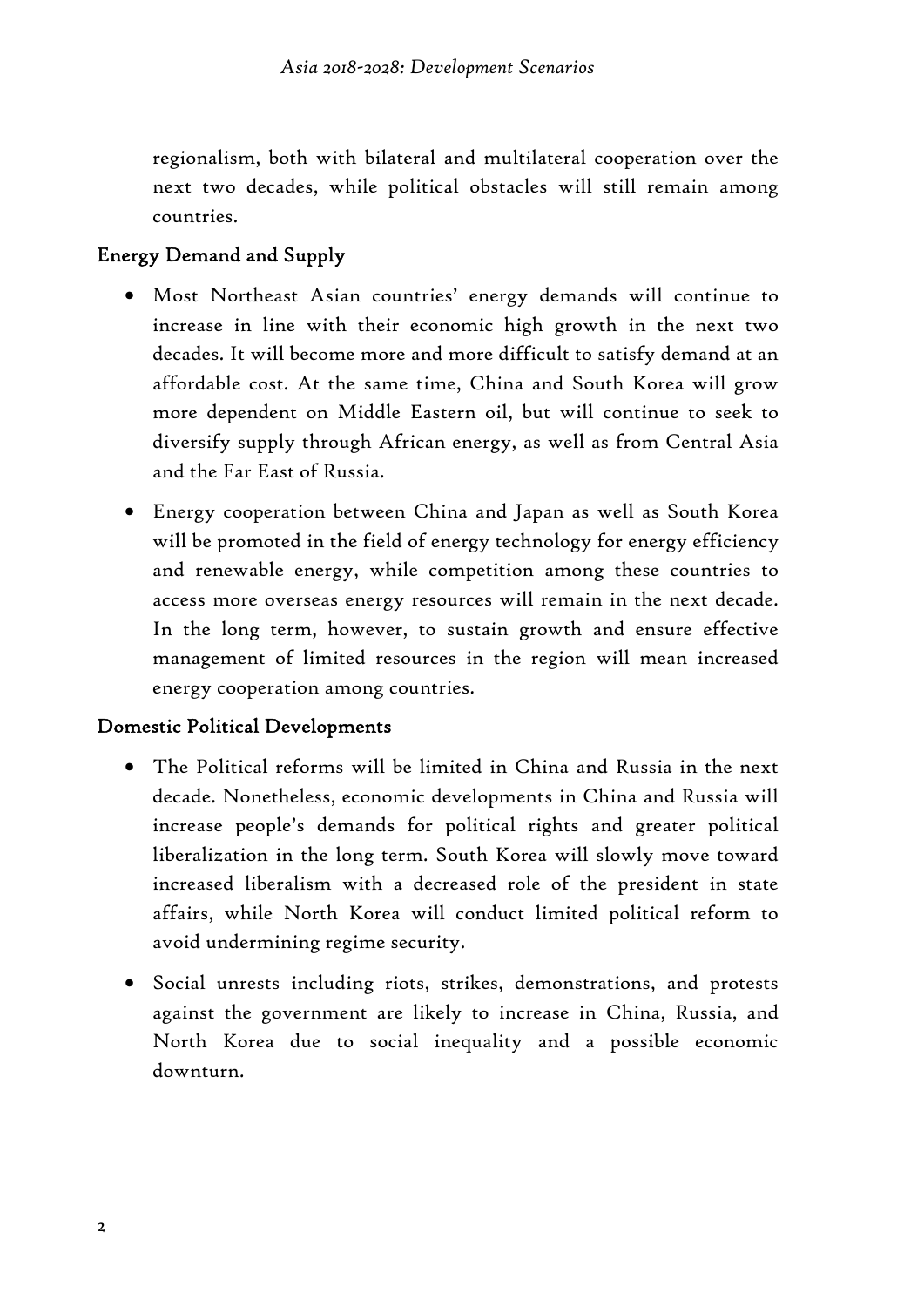#### Military Development

- Most countries of Northeast Asia will strengthen their military capabilities and continue to promote the military reforms to meet the new geopolitical environment of the region.
- China will continue to grow economically and as a result also become a major military power as the second largest defense spender in the world, after the U.S., over the next two decades. The U.S. will make an effort to counter the increased military and political power of China by forming closer ties with mainly Japan, South Korea, and possibly also Taiwan. Although there will be frictions, due to the rebalancing of regional and global power, the risk for a military conflict should remain low.

#### Ethnic Relations

• Growing pressure from a rise in ethnic identities could increasingly play a role in the national security of China and Russia. Ethnic, religious, and political tensions in Tibet and the Xinjiang region of China are likely to continue, and the governments will maintain control with a forceful policy. Unrest in the northern Caucasus, including the difficulties in Chechnya, Dagestan, and Ingushetia in Russia, will remain insoluble.

#### The Development of Extremist Political Groups

• The penetration of foreign extremist forces and groups as well as domestic extremist forces will continue to pose a threat to political and social stability in China and Russia over the next two decades. Governments in China and Russia will use the military to deal with terrorist activities by separatist groups in Tibet, Xinjiang, and Chechnya.

#### Geopolitical Developments

• The U.S. will continue to play the most important role economically, politically, culturally, and militarily in Northeast Asia over the next two decades. However, the implications of the rise of China as an economic and increasingly capable regional military power pose currently the greatest influence on the region. In terms of relationships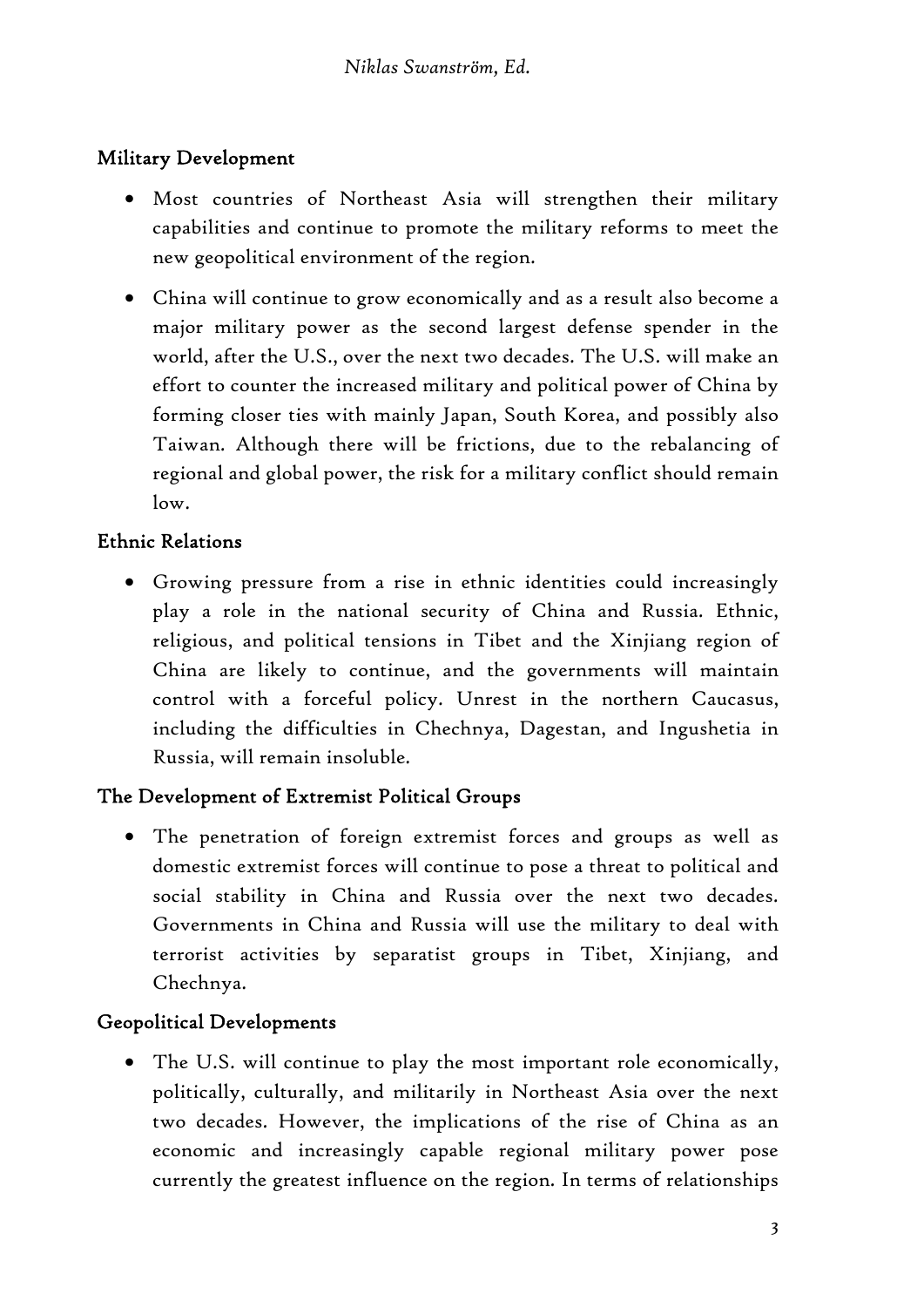with the countries of Northeast Asia, the U.S. will continue to maintain a strategic relationship with China; at the same time, the U.S. with Japan will come closer together as a bloc of influence in the next two decades.

• The EU, India, ASEAN, and Australia will pursue a policy of positive engagement with China and, at the same time, maintain constructive relationships with the U.S..

#### Unresolved Conflicts

• The North Korean nuclear issue will not be fully resolved, even if the participating states of the Six-Party Talks make some progress on dismantling the North Korean nuclear program. As far as Taiwan is concerned, military intervention is highly unlikely and China-Taiwan relations will become closer economically. The possibility of conflict in issues of history and territory will remain moderately low so as not to impede increased economic cooperation in the region.

#### Conclusion

Although the region has tremendous potential to utilize the positive trends it is currently experiencing, and to overcome the lingering effects of the calamities sustained within its borders during the Cold War, this chapter suggests many negative possibilities in the issues under study, since this region still holds a number of uncertainties related to the future.

The overall assessment of this chapter is that every nation in this region faces daunting domestic challenges in a revolutionary age. China, Russia, and South Korea will experience continued economic growth with extensive economic reform in spite of some likely growing pains. At the same time, regimes in Northeast Asia could potentially come to be governed by more progressive and democratic forces albeit with strong state institutions. Consequently, it would seem overall that future economic and political reforms are to be expected. Still, an analysis of topics in areas such as demographics, energy, ethnicities, and military, and security issues are ripe for immediate attention and consideration regarding their impact on the future development of the region. Further, the Northeast Asian region should be prudent in finding a way for unsolved problems among countries, such as territorial, historical, and energy disputes, as well as the North Korean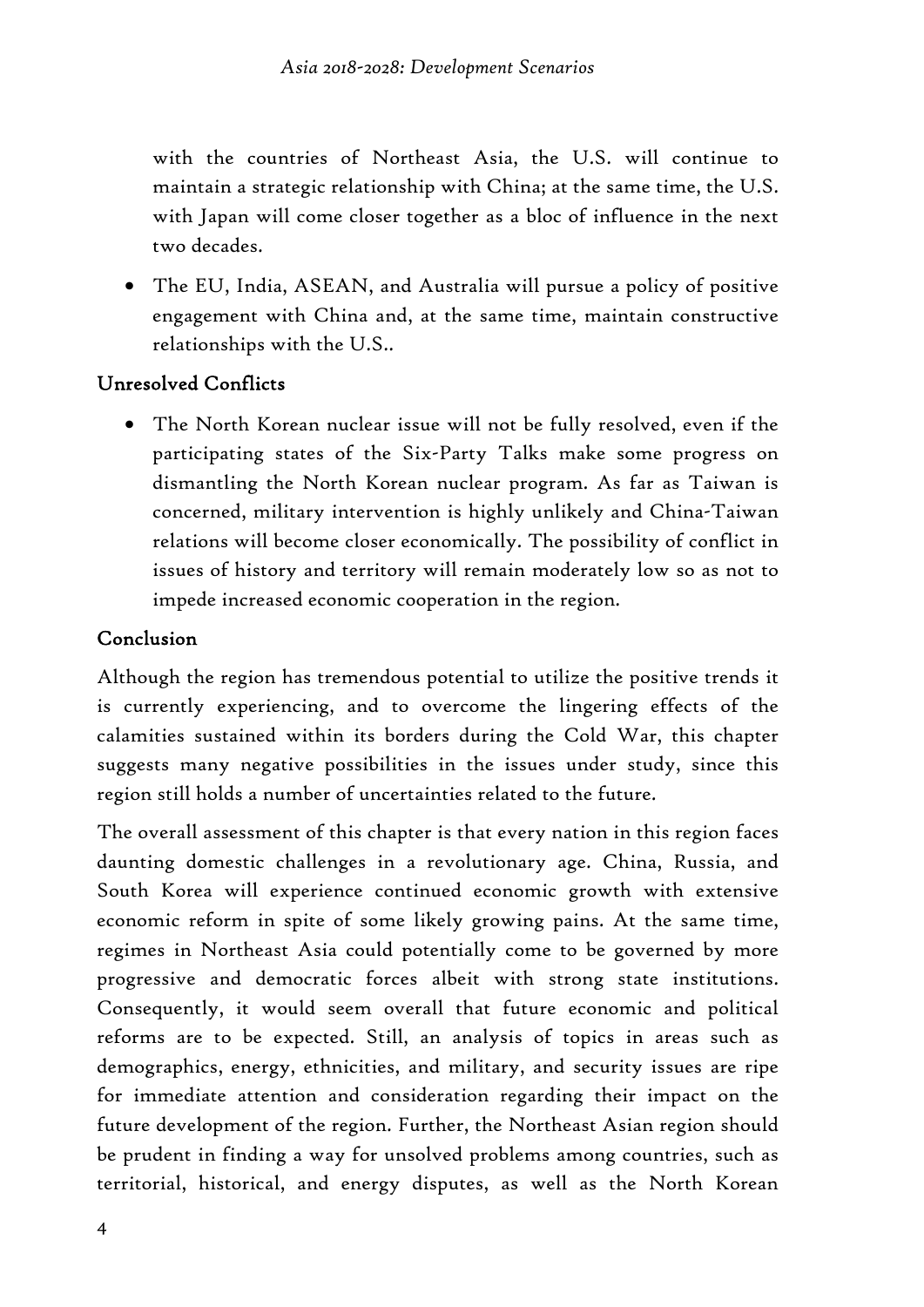nuclear and Taiwan Strait issues (which have fundamentally altered the course of Northeast Asia). This chapter suggests that in issues of demographics, energy, ethnicities, military, and geopolitical security, the situation could become worse or remain at the status-quo rather than better as time goes on.

Whether or not emergent events in North Korea and Taiwan will occur, however, most security issues in Northeast Asia will stand to be significantly affected by factors brought about by China's rise in the region during the period of 2018-2028, as this chapter strongly illustrates. The obvious concern that China's neighbors have about China's rise is that it will continue to increase its military power. However, China will be unlikely to escalate serious regional tensions or military confrontation, at least *before* it becomes a dominant regional superpower. The reasons are:

- China will need regional stability and positive relationships with others that support its domestic economic development plans.
- China's power will not continue to grow at anything resembling the pace of the past two decades. In this calculation, China's power is unlikely to equal that of the United States in Northeast Asia by 2028.

Accordingly, China will not engage in any direct confrontation with the U.S. as long as it has inferior capability. Thus, conflicts in this region could be limited or ameliorated by economic interconnectedness and the maintenance—despite China's challenge—of the existing regional power order during the period 2018-2028.

# Southeast Asia

#### Demographic Development

• There is a degree of demographic stability in Southeast Asia with projections of population growth ranging from 0.8 percent in Thailand to 2.2 percent in Lao PDR. While ageing societies and employment creation may emerge as increasing problems in some countries of the region, the outlook is fairly stable with growing economies taking advantage of a young workforce.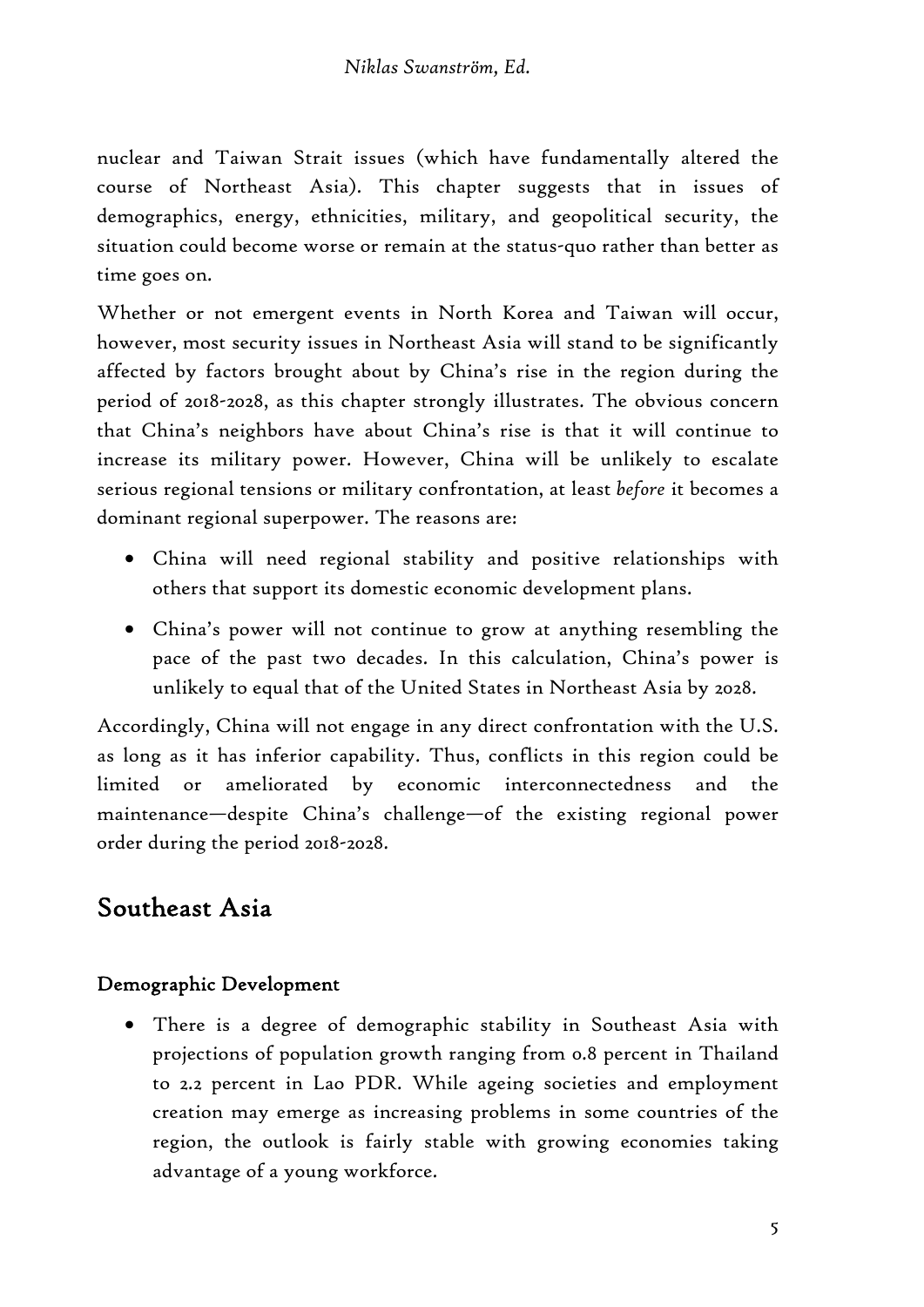• Increasing urbanization is a striking trend with predictions that it could reach a level of 59 percent by 2025. This will likely not only raise prospects of growing rural-urban wealth divides but also potentially serve as a larger base for political mobilization.

#### Economic Development

- In spite of high economic growth rates, environmental issues, corruption, and ethnic and religious conflict will all continue to undermine economic development in the region.
- Disparate levels of economic development among countries and Indonesia's failure to play a lead role weaken regional economic integration. ASEAN fulfilling its key objective of creating a regional market and increased economic cooperation by 2015 point to a more favorable trend.

#### Environmental Issues

- All Southeast Asian countries face severe challenges of sustainable development and environmental degradation of land and water resources – that also displays a transnational character – with deforestation reaching a critical minimum by 2025, which is expected to provoke increased social unrest.
- Climate change raises serious prospects for the region leading to increases in severe weather occurrences, and rising sea-levels inundating valuable agricultural land. Indicators are still plagued by uncertainty, but trends will likely become more directly observable by 2020.

#### Energy Production and SLOC security issues

• Energy consumption is expected to rise steeply as a consequence of growing populations and development needs. The growing energy import demands in Asia will also necessitate uninterrupted transit through the sea lanes of communication (SLOC) used by oil and LNG (Liquefied Natural Gas) tankers. Thus, Southeast Asia will remain of substantial importance to China even if it manages to diversify energy supplies—primarily in terms of energy transit but also production.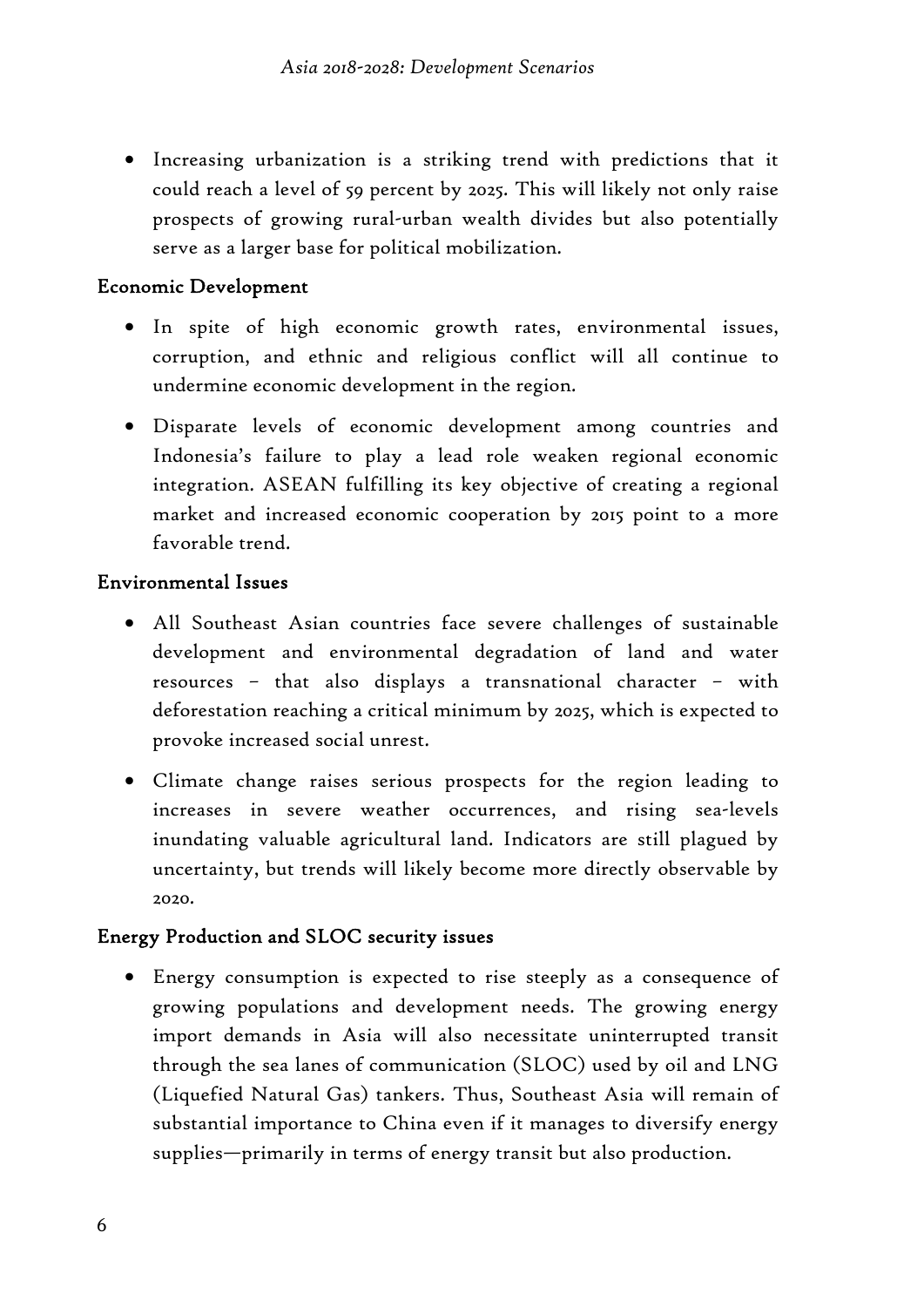• The productive capacity of the Southeast Asian oil sector remains minimal compared to the Middle East, Africa, and Latin America. On the other hand, the Southeast Asian region has become the fourth largest LNG producer and significant gas reserves are also found in the region which, in turn, will make it an important spot on the world energy map.

#### Domestic Political Developments and Governance

- The military plays a key role in many countries of Southeast Asia and interference in democratic development despite some attempts to curtail it is expected to continue.
- Generational changes in leadership, increased political consciousness, and global integration will likely spur a degree of political liberalization among authoritarian regimes. Serious threats to regime instability would seem unlikely but could occur in conjunction with the worsening of other indicators relating to economy and the environment.

#### Development in Religious and Ethnic Conflicts

• Religious and ethnic conflicts are expected to display variable levels of amenability to resolution. Much depends on the ability of governments to redress socioeconomic grievances.

#### Military Development

- Present-day military organizations in Southeast Asia are more geared toward internal security threats and counter-insurgency and would experience great problems in taking on other state actors, such as in a conflict over disputed islands in the South China Sea.
- While military suspicions exist among many of the Southeast Asian countries and other regional actors such as China, these are highly unlikely in the future to develop into large-scale conflicts.
- A future main challenge for the countries of the region is how to meet challenges arising from China's growing economic and military power and question marks over how the U.S. will react.

#### Geopolitical Developments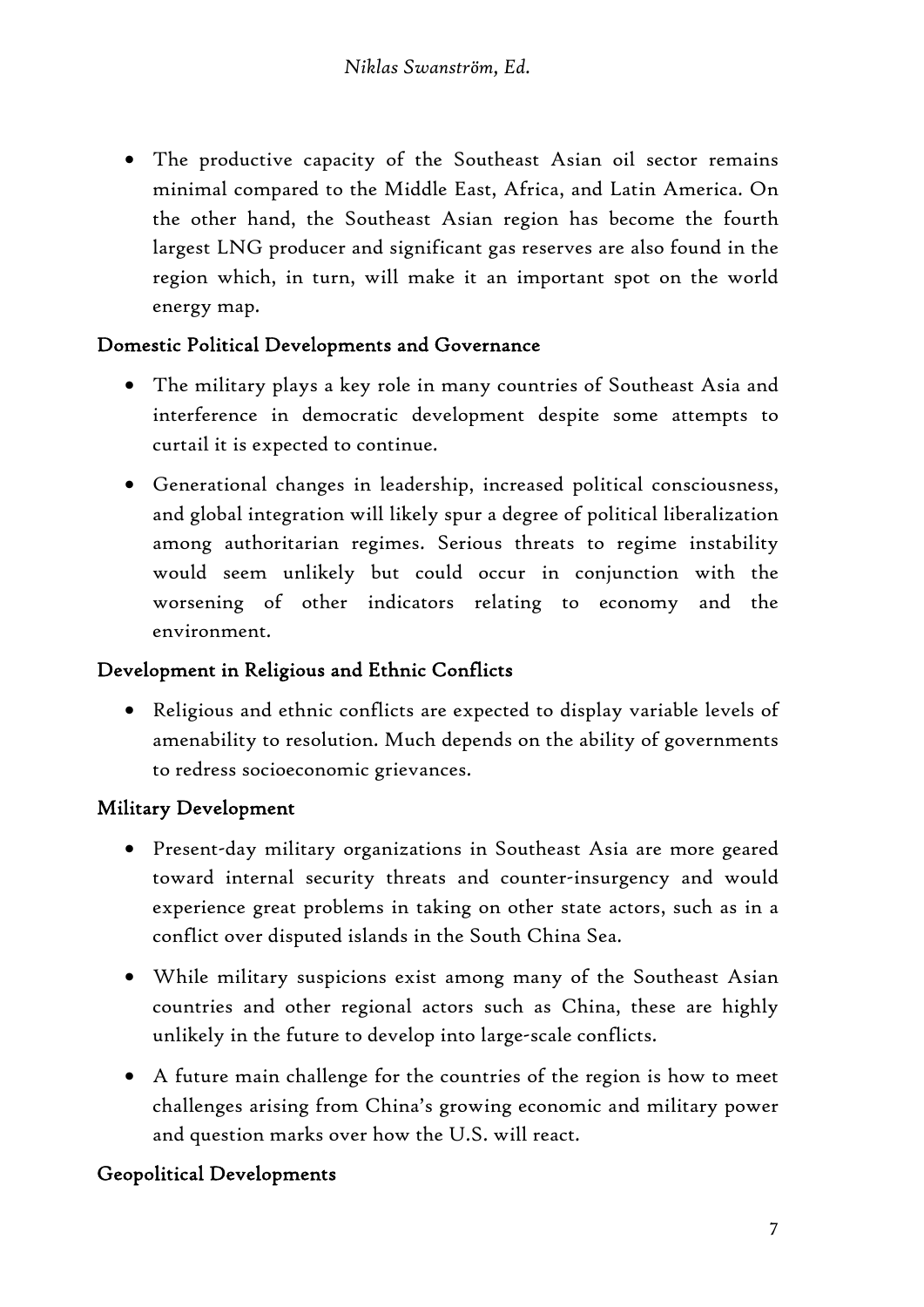- Southeast Asian countries recognize the need to further consolidate as a region so as to be able to better manage its relations with the external actors but will struggle to do so because of internal disagreement over the pace and manner in which this is done.
- Northeast Asia will become the economic engine for East Asia and its economic gravitas will pull the Southeast Asian countries increasingly northwards.
- The Indian and Australian markets will also become increasingly intertwined with East Asia's. By then a "greater East Asia" (consisting of ASEAN, China, Japan, South Korea, India, Australia, and the U.S.) may be in formation bounded by complex interdependence.
- Security cooperation will develop at a slower pace, in part because so many actors are involved; and add to that, because of the consensus based decision-making style that ASEAN has operated on would hamper many decisions.
- The U.S. will continue to remain the de facto security provider in Southeast Asia but the region may see a growing number of multilateral security cooperation arrangements involving external actors as a burden sharing arrangement is developed.

#### Conclusion

In a region as dynamic and diverse as Southeast Asia accurate projections of future developments are difficult to arrive at with any great certainty. Indeed, the region finds itself on the cusp of portentous change, and in facing manifold challenges, a complex set of variables and the interaction among them will determine how Southeast Asia will look like in 2018-2028. This notwithstanding, a historical perspective might also provide some clues on future trajectories.

Is it possible to conceive looking to ten to twenty years in the future, that Myanmar will continue to be ruled by a repressive military government; that Vietnam and Lao PDR will cling steadfastly to their communist ideologies; that ASEAN will still fail to display much needed regional mechanisms; and that one will still be talking for example of insurgency in Southern Thailand in twenty years time? At the same time as striking continuities have pervaded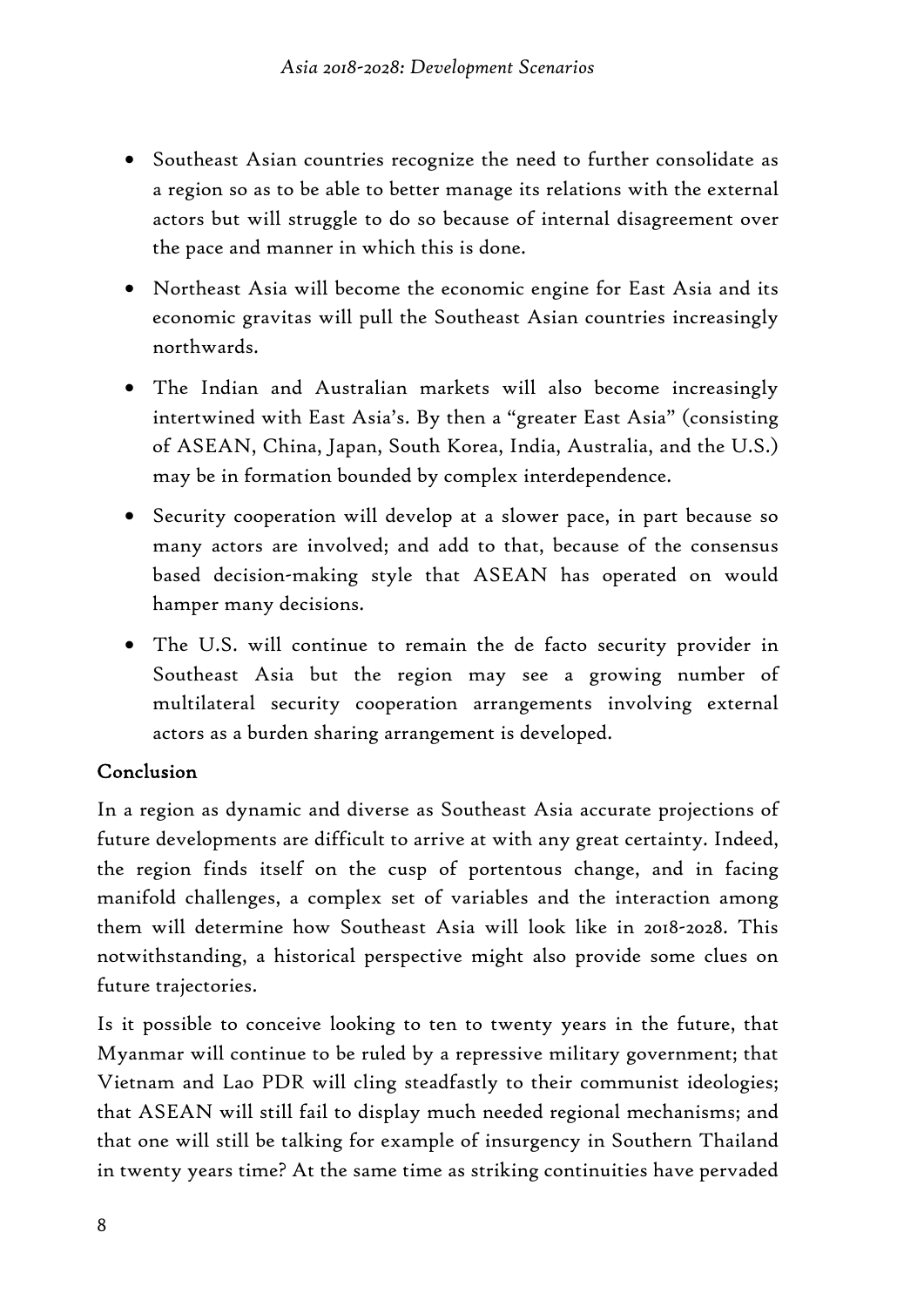the region over the last twenty years, important shifts, as this study has explored, are also underway indicative of changes to come.

Authoritarian regimes have introduced tentative political reforms that may be further driven by generational changes of leadership, increasing political consciousness, and global integration; even in Myanmar a roadmap to democracy is at least recognized by its leaders as the only long-term path for the country. Furthermore, after the disaster of the Asian Financial Crisis, many countries are witnessing strong economic growth rates. Bordered by the rapidly growing power economies of India and China, this will also have implications for the entire political economy of the region. As far as ASEAN is concerned (outlined in further detail in the introduction), there are increasing signs of a willingness to deepen integration of member states with a regional market and increased economic cooperation a key objective by 2015. Other positive factors demonstrate that there is no looming demographic crisis, such as will increasingly afflict countries such as Russia, Japan, or in Europe, and that there are seemingly few indicators pointing toward largescale military conflict between the states of Southeast Asia despite that a few border disputes have not been settled.

While this all portends positive scenarios for the region in 2018-2028, it is inescapable to conclude that key vestiges and continuities from the past, the interrelationship between the various issues outlined in this study, but also unexpected events and reactions to trends will all in combination determine the region's future, and thus complicate predictions of a linear development.

It is clear that Southeast Asia faces enormous challenges over the next decade in terms of promoting and sustaining economic growth, combating everincreasing environmental issues at the same time as implementing necessary political reforms. The fact that many of the countries of the region face so many of these development challenges at the same time is indicative of both a dynamism but also fears that should changes be halted or mismanaged, negative developments and instability could result. Furthermore, as many of these issues are interrelated, governments will have to juggle and deal with these in an even-handed manner. The ability to adapt or not will be a key determinant of future development and here ASEAN will play a pivotal role.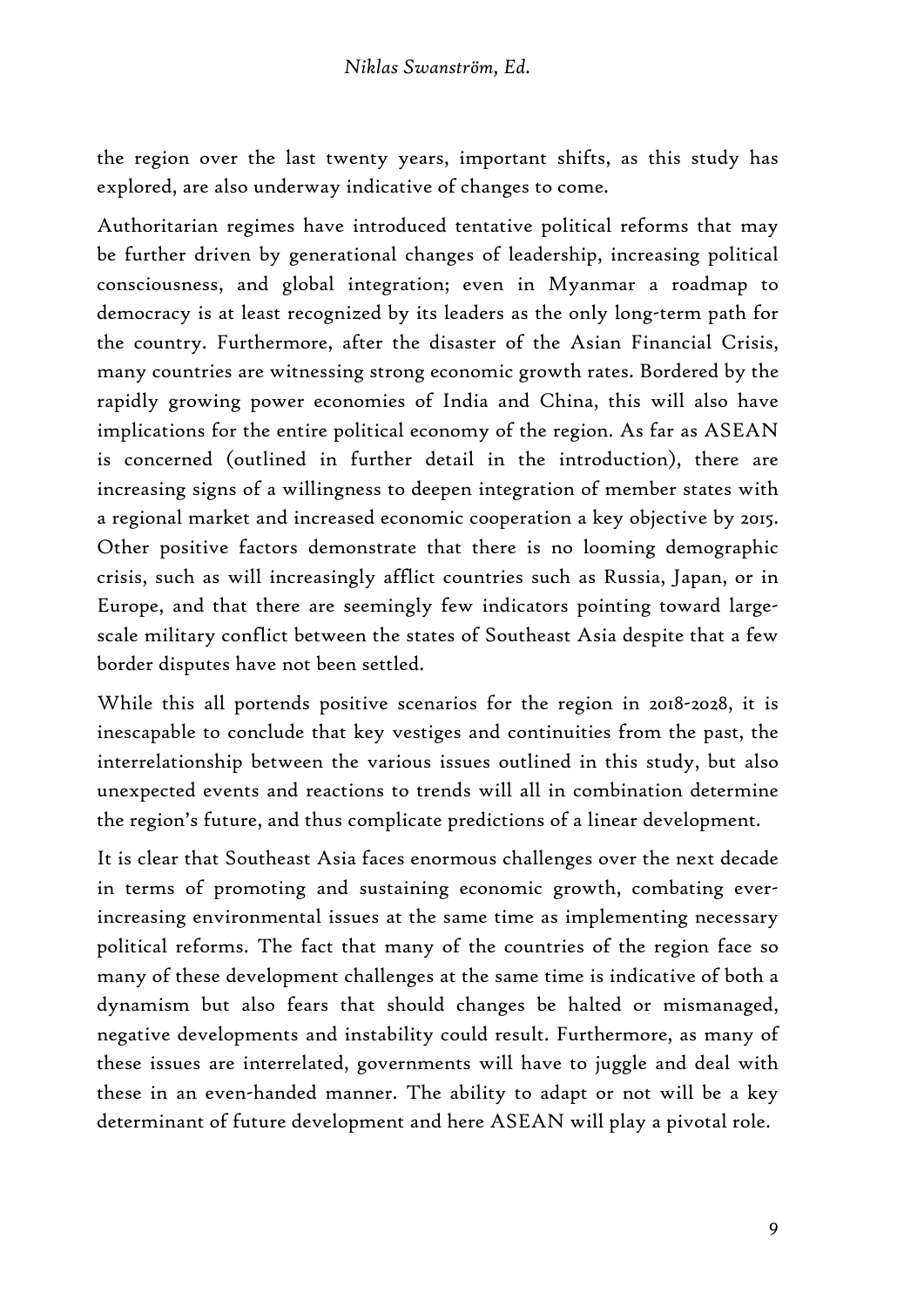# Southwest Asia

#### Demographic Developments

• The southwest Asian countries (Iran, Pakistan, and Afghanistan) are all facing a demographic burden which will be particularly pronounced from 2030 and onwards. However, the growing working-age population will also put unprecedented pressure on employment creation within the next two decades.

#### Economic Developments

- Iran, Pakistan, and Afghanistan are recovering from an adverse economic development during the 1990s and have recorded high growth rates during the first years of this century. We expect growth rates to remain high in the next decade after which they will be more uncertain. These positive developments could, however, quickly be offset in the near term by an adverse domestic political development in the regional countries.
- Both Iran and Pakistan have undergone notable structural reforms of their economies in the past few years which have laid the foundation for a positive economic development during the next decade.
- The burgeoning trading ties in the region may recreate the vast and open economic space that once was the hallmark of this region. There are, however, many impediments which could derail this project within the next two decades.

#### Energy Production and Transit Developments

• Cross-regional energy integration in the next two decades will most likely occur, particularly between Iran and Pakistan, since this remains far below potential and demand in Pakistan is rising rapidly. The main question today is whether the actors involved will continue to "muddle through" or if interconnections of energy grids will develop on a faster basis. Further instability in Afghanistan and Baluchistan could, however, be the branching points impeding this.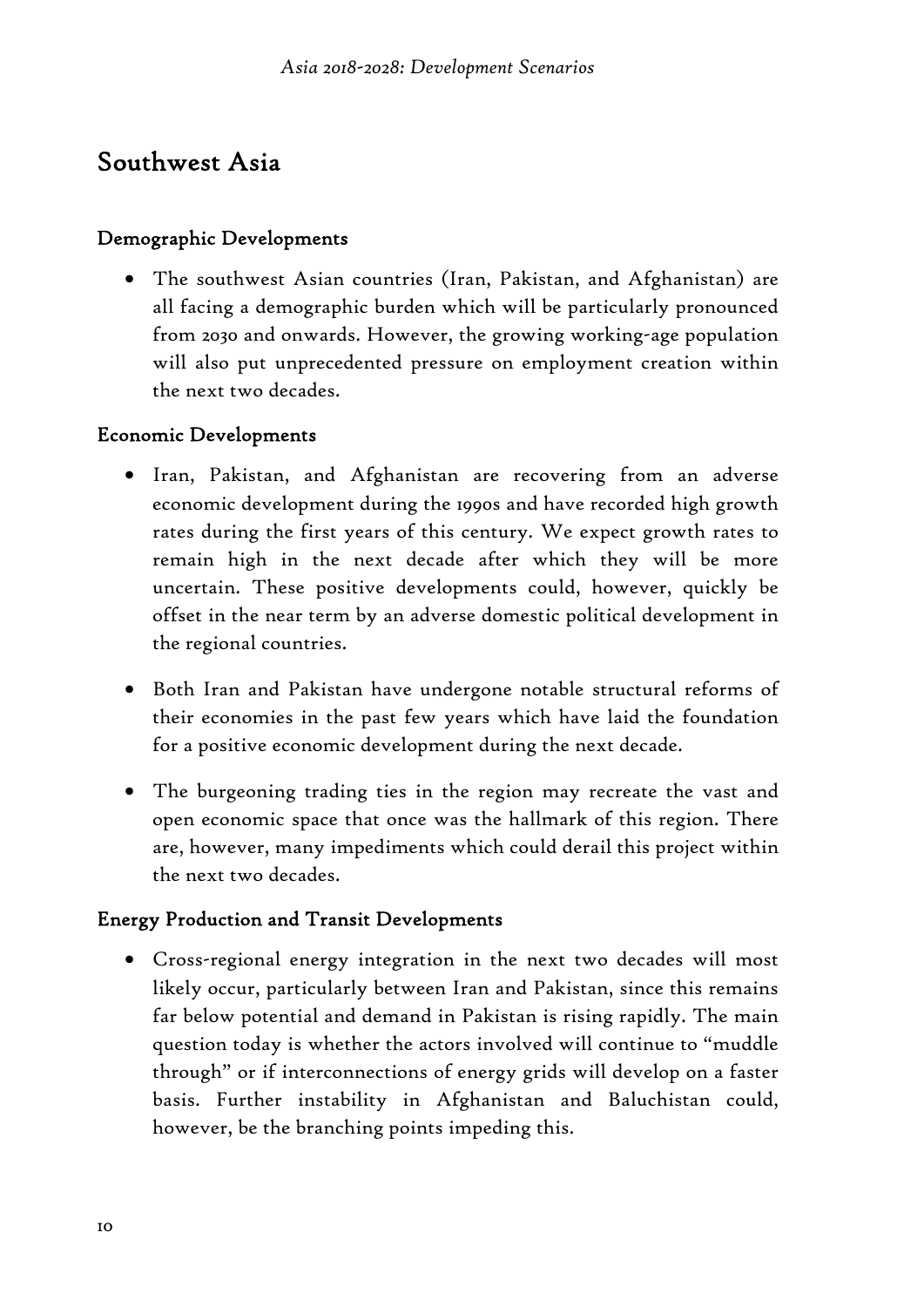#### Ethnic Relations

- We see few convincing arguments supporting the dark scenarios of a regional "balkanization" which frequently are voiced. The centripetal forces causing such a scenario have been far stronger in previous periods than they are today.
- The region will likely be defined by a growing rift between moderate Islam and Islamic radicalism. Even if the divide between orthodox and moderate forces always has existed – from the days of Muhammad, through Ottoman Turkey, and up to the modern Islamic world – the rift has increased in pace with modernization to reach its apex today.

#### Domestic Political Developments

- A succession struggle unavoidably will occur in Iran during the next decade when the current Supreme Leader Ayatollah Khamene'i exits the scene which also could have potentially far-reaching implications. The forces that will come out strongest from such a power-struggle are today uncertain and dependent on whether it will occur through peaceful (constitutional) means or violence.
- It is questionable whether the newly elected Pakistani government and parliament can outlive another military coup in the next decade; history speaks against such a turn of events. On the other hand, the factor speaking against this scenario is the new Army Chief's apparent pragmatism.

#### Military Development

• Both Iran and Pakistan strives to improve their conventional capacities for potential regional power projections.

#### Geopolitical developments

• The present slow-down in the global economy will likely not result in a world-wide recession while interdependence continues to increase, both between India and China as well as between the U.S. and China. This also facilitates better relations between the countries in southwest Asia in the next decade.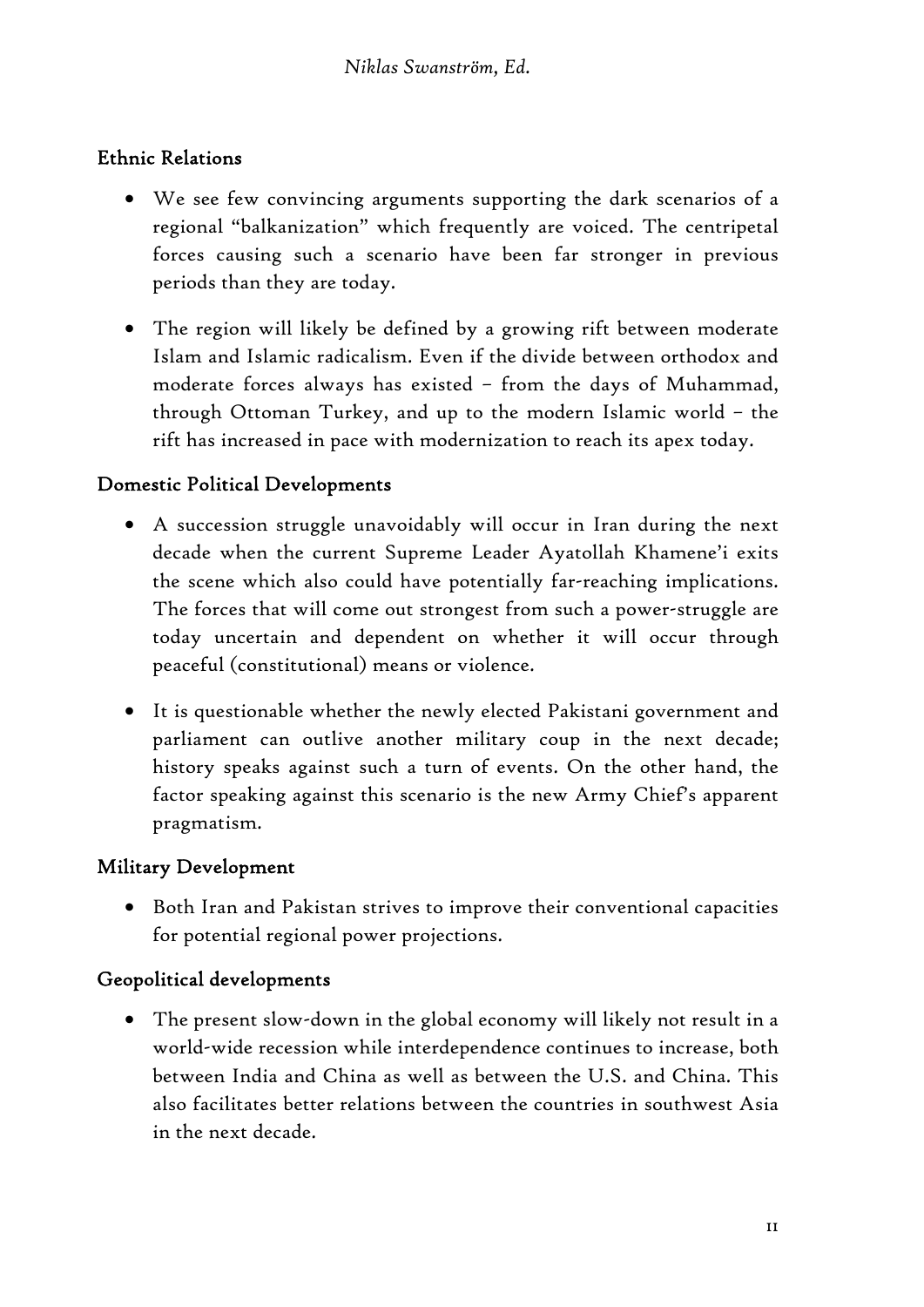- A new American administration will likely intensify negotiations with Iran about the nuclear issue which, in turn, will create a climate more conducive to a settlement between Shiites and Sunnis in Iraq
- In a longer perspective, new threats to harmonious relations are posed by scarcity of oil, gas, water and food, but globalization and economic interdependence facilitates the international cooperation needed to confront these problems.

#### Conclusions

Southwest Asia faces tremendous challenges but its current problems (and prospects) needs to be seen in perspective of its past. Indeed, although a snapshot of Southwest Asia in 2008 would portray a grimly negative portrait a longer term evolutionary perspective suggests that the region is experiencing unprecedented prospects. Population growth has slowed down considerably in both Pakistan and Iran compared to the 1980s, while economic structural reform also has been initiated in both countries. At the same time, inter-state relations have improved markedly between southwest Asia and its neighbors – much due to burgeoning trading ties and increased interdependence both within and across southwest Asia. While there are significant ethnic tensions remaining within the regional countries this study sees no reason of joining the chorus of reports predicting that these states will dissolve. Although it would be wrong to one-sidedly refute such a scenario it would be equally wrong to assume that the region is destined to failure. As this study has argued, both Pakistan and Afghanistan have faced far greater challenges to its territorial sovereignty in the past three decades than what it is experiencing today.

As regards extremism, Islamic militant forces are today being targeted rather than supported by the regional governments. Moreover, the reconstruction effort in Afghanistan has made significant progress to date – especially in terms of connecting this previously isolated and pivotal country to its neighbors.

The integration that is occurring between the southwest Asian countries and their neighbors is also indicative of a new thinking where a zero-sum politics of influence takes the backseat to potential economic gains. This study also identifies this particular aspect to be the main regional driver of political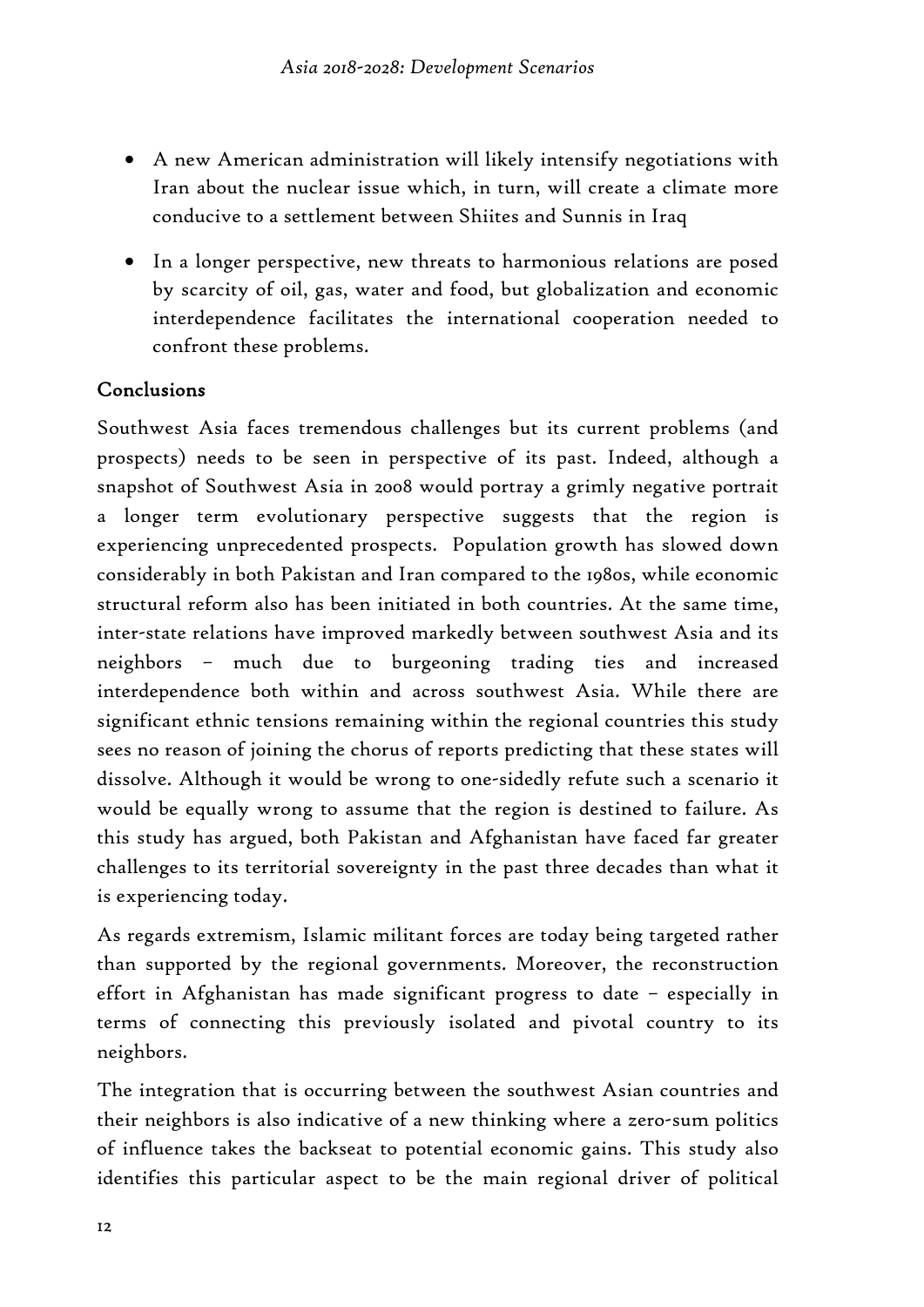reforms, more responsible demographic planning, energy integration, and attempts to mitigate ethnic tensions. Economic liberalization and integration with neighbors is required to temper discontent and create economic growth. Though this is scarcely a guarantee for regional prosperity alone it is the sine qua non for such prosperity. Watching the state of entrepreneurial activity and economic development will thus be the key to understand southwest Asia's prospects. This should not be a contentious conclusion considering its proven success throughout the past two millennia.

But even if the southwest Asian region is harboring far more prospects than at any time during the past three decades there are still many variables involved that could derail this. Virtually all sectors reviewed in this study contain potential branching points which could seriously setback the gains achieved thus far.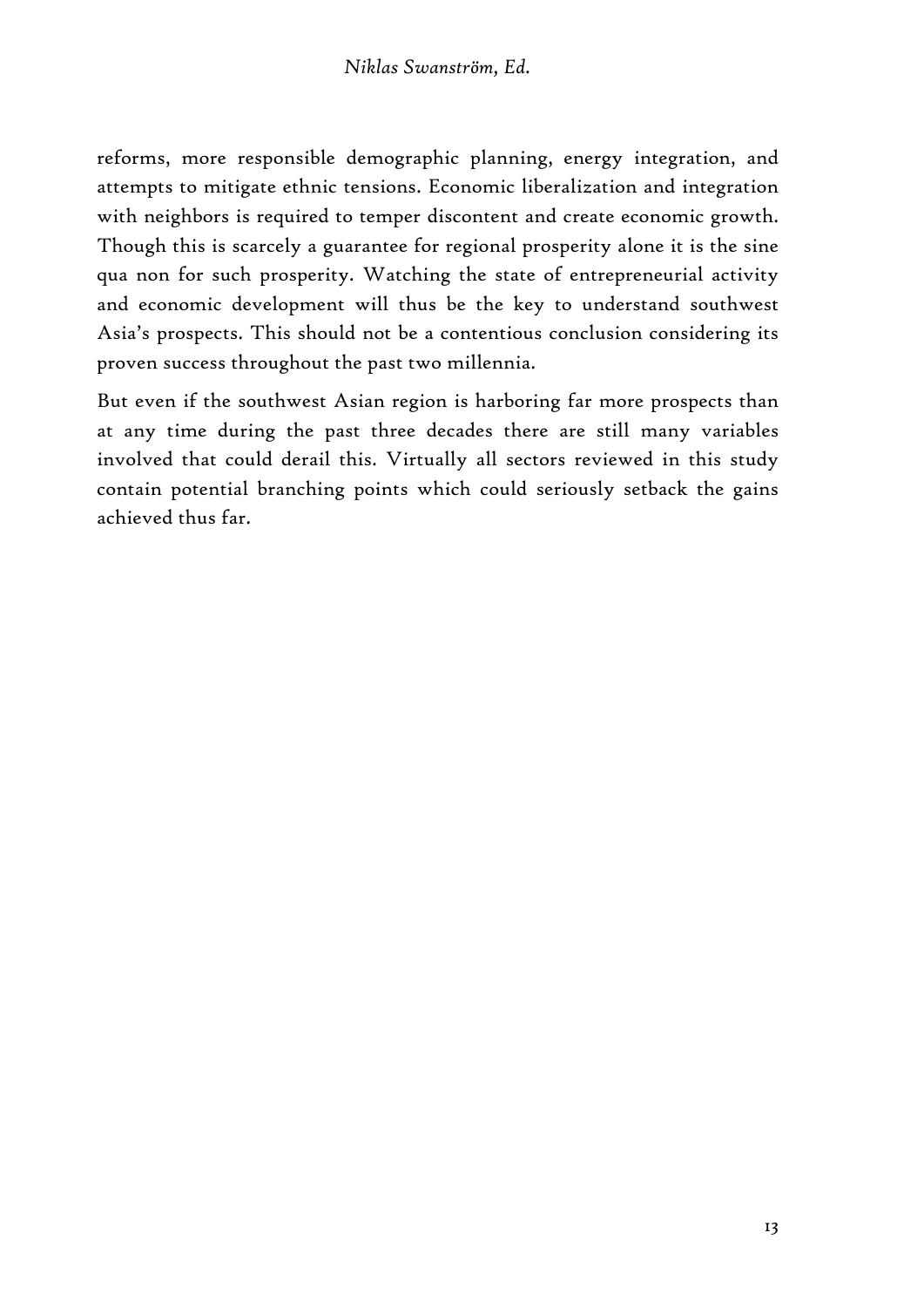# Chapter 1: Northeast Asia

Sangsoo Lee Niklas Swanström Ingolf Kiesow Karlis Neretnieks

#### Introduction

The 21st century is often said to be the era of Northeast Asia: it is and will perhaps in the future be the most dynamic region in the world, not only in economic but also political-security terms. However, this dynamic character displays many uncertainties regarding the future.

This chapter aspires to inform long-term strategic planning regarding future scenarios in the Northeast Asian region by focusing on four countries—China, Russia, and the two Koreas. In this chapter, Japan is not supposed to be included as an actor, but since it is an important partner in the power game in Northeast Asia, it is necessary to make some room for a description of its geostrategic role. For this chapter, China, Russia, and North and South Korea have been selected as the most dynamic nations in the region—and which display a great deal of uncertainty. In short, while China is in the midst of a global powerful surge forward, its numerous complexities necessitate greater international attention; Russia is in the process of remaking itself after the collapse of the old order, undergoing a painful transition that is far from complete. South Korea is another success story, albeit, with elements of fragility. North Korea, on the other hand, exemplifies the failure of economic and political systems, as yet, to accept major changes.

The time frame of projection covered by this chapter is ten to twenty years in the future, which necessarily implies that the chapter's conclusions are tentative in predicting the long-term future of Northeast Asia. Nevertheless, this chapter aims to assist decision-makers understand a set of basic assumptions about the region so that a broader range of possibilities can be considered—including the possible challenges and opportunities for the future of Northeast Asia.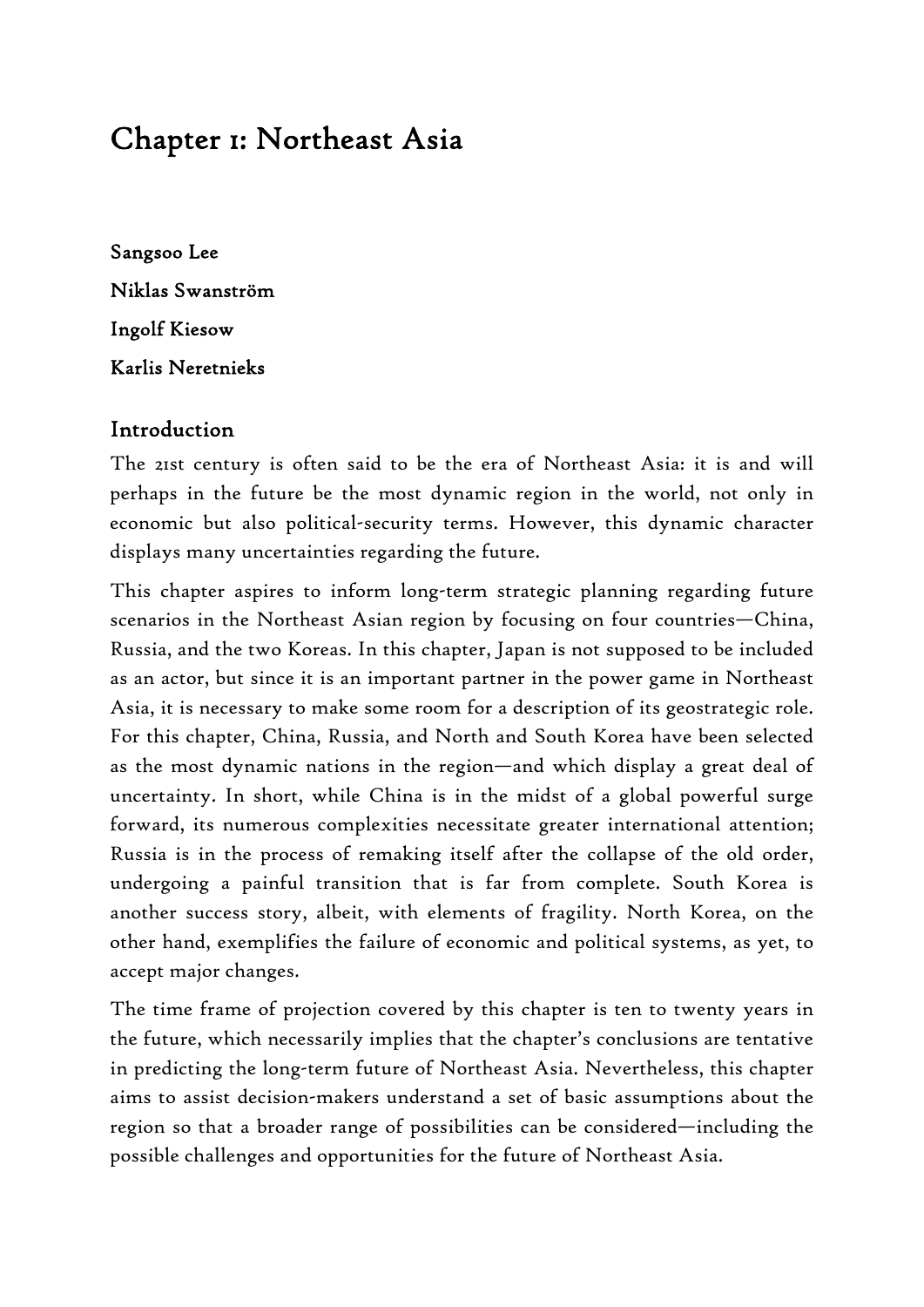It is fashionable to claim that the contemporary era in Northeast Asia is the most threatening, unstable, and complex the region has hitherto faced and this will continue in the future. However, the current situation and future of Northeast Asia should not just be characterized by pessimism. As a matter of fact, if going back twenty years to reflect on what Northeast Asia looked like in the year 1988, we would witness a region threatened by strong lingering military tensions under the situation of hostile relations between China, Russia, North Korea *and*  South Korea, Japan, the U.S. during the Cold War. During the last two decades, however, with the dismantlement of the former Soviet Union, the increasing openness of China, the establishment of diplomatic relations between South Korea and China as well as South Korea and Russia, and two inter-Korean summit meetings, ideological threats to the region have been reduced. And now an almost unimaginable change in Northeast Asia has emerged: the economies of Northeast Asia have become increasingly interconnected, albeit, a new set of power relations and remaining Cold War legacies in the region serve to increase instability. Thus, the current environment of the region poses both great opportunities for peaceful co-existence as well as challenges caused by evolving new power relations. These changes and uncertainties for the future of Northeast Asia, therefore, enhance the necessity to study and forecast the growth and behavior of this region.

Many observers have two sharply contrasting views of Northeast Asia's outlook over the next twenty years. On the one hand, the region's rising peacefulness is predicted to give rise to the largest economy in the world. On the other hand, the region will remain a grave threat to geopolitical stability and the global economy. The main factors which will drive the future of Northeast Asia are as follows: firstly, success or failure in resolving the issues of the Korean Peninsula and Taiwan Strait; secondly, China's rise in terms of military, economy and politics, and whether it will be success or failure, and at the same time peaceful or belligerent; thirdly, the evolvement of relations between China and Japan, *and* China and the U.S.; fourthly, the possibility of unification or military conflict on the Korean Peninsula should be considered. Nonetheless, the future of Northeast Asia is unlikely to be predicted by employing black and white scenarios. As the push and pull of positive and negative factors will be closely intermeshed, it would consequently most likely be over simplistic to project a polarization of Northeast Asia's future. Furthermore, any future changes in this region will derive not only from within the region, but will also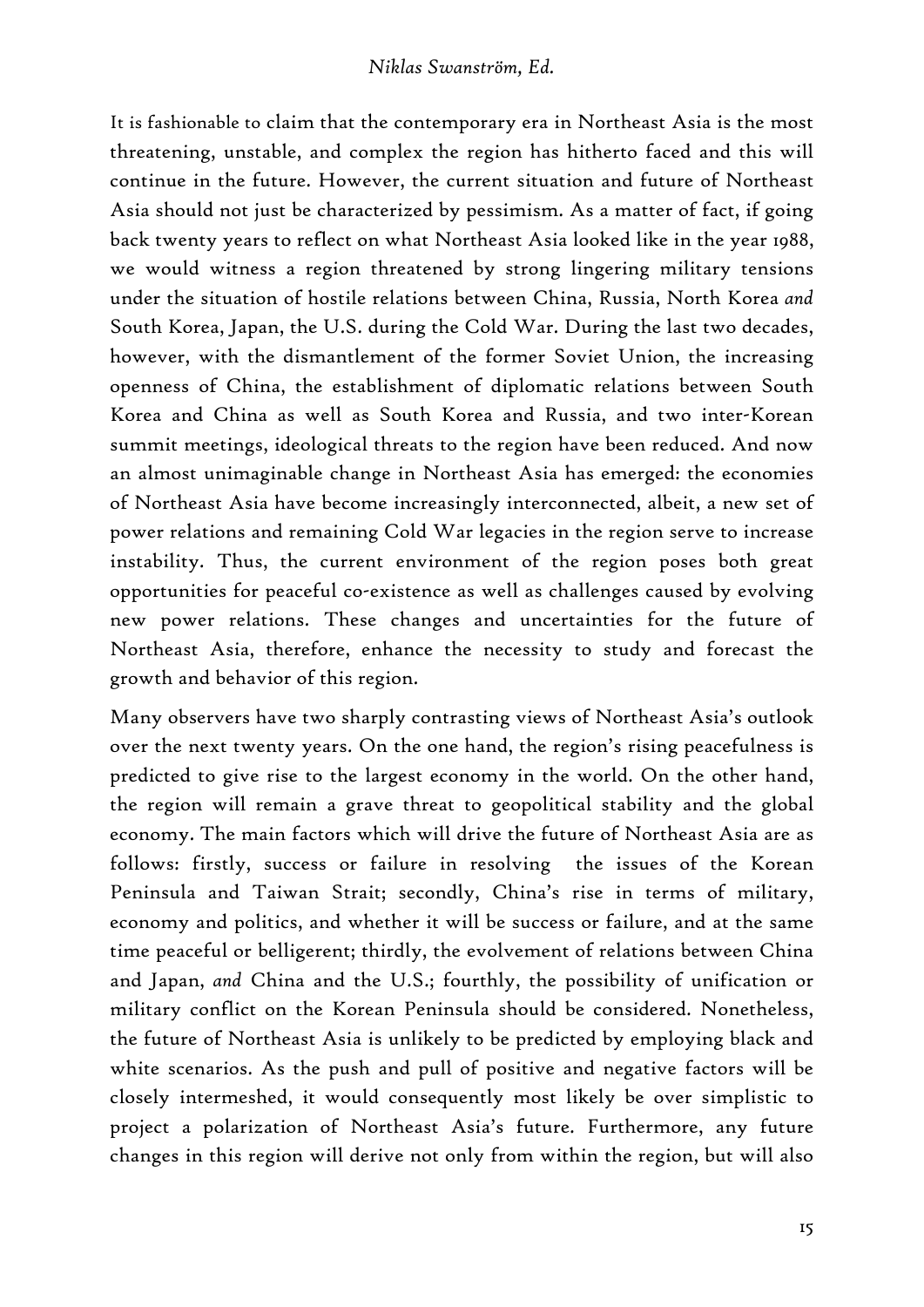be profoundly impacted on by the dynamics of international politics. In addition, the future direction of Northeast Asia will largely depend on the actions of global players such as the U.S., the EU, and Japan, as well as neighboring countries such as India, the ASEAN countries, and Australia.

The following sections conduct an informed analysis of the prospects for the region's future in several sectors, approaching the issue by considering more or less likely scenarios for developments in the key issues; this will offer a more dynamic view of possible futures and focus attention on the underlying interactions that may have particular policy significance. This is informed by an analysis of domestic factors, which allow for a greater measure of predictability; namely, outlooks of demographic, economic, and domestic political developments, energy demand, ethnic relations, as well as the issue of military development. Informed by an assessment of these factors, the study will move to an analysis of more externally contingent factors, and therefore, of a less predictable nature: the regional geopolitical environment, and the variety of unresolved conflicts between states. In addition to the latter, and while not considered to be independent categories in this chapter, it is clear that globalization and regionalization are in themselves two important dynamics that are set to shape affairs in areas ranging from economic cooperation and regional security in Northeast Asia. In each category, an assessment of probable, plausible, and possible developments will be made, though this assessment does not aspire to be exhaustive.

#### Demographic Outlook

The current demonstration of demographic and population changes in the countries of Northeast Asia indicate a negative trend on each society in the region.

|                                     | 1995 | 2000 2005           | 2010 | 2015 2020                          | 2025    | 2030   |
|-------------------------------------|------|---------------------|------|------------------------------------|---------|--------|
| China                               | I.I  | 0.9 0.7 0.6 0.5 0.5 |      |                                    | 0.3     | O.2    |
| North Korea 1.5 1.1 0.6 0.3 0.3 0.3 |      |                     |      |                                    | 0.3     | O.2    |
| South Korea 1.0 0.8 0.5 0.3 0.2 0.0 |      |                     |      |                                    | $-$ 0.1 | $-0.3$ |
| Russia                              | 0.1  | $-0.2 - 0.5$        |      | $-0.5$ $-0.6$ $-0.6$ $-0.6$ $-0.7$ |         |        |

| Table I. Population Growth Rate |  |
|---------------------------------|--|
|---------------------------------|--|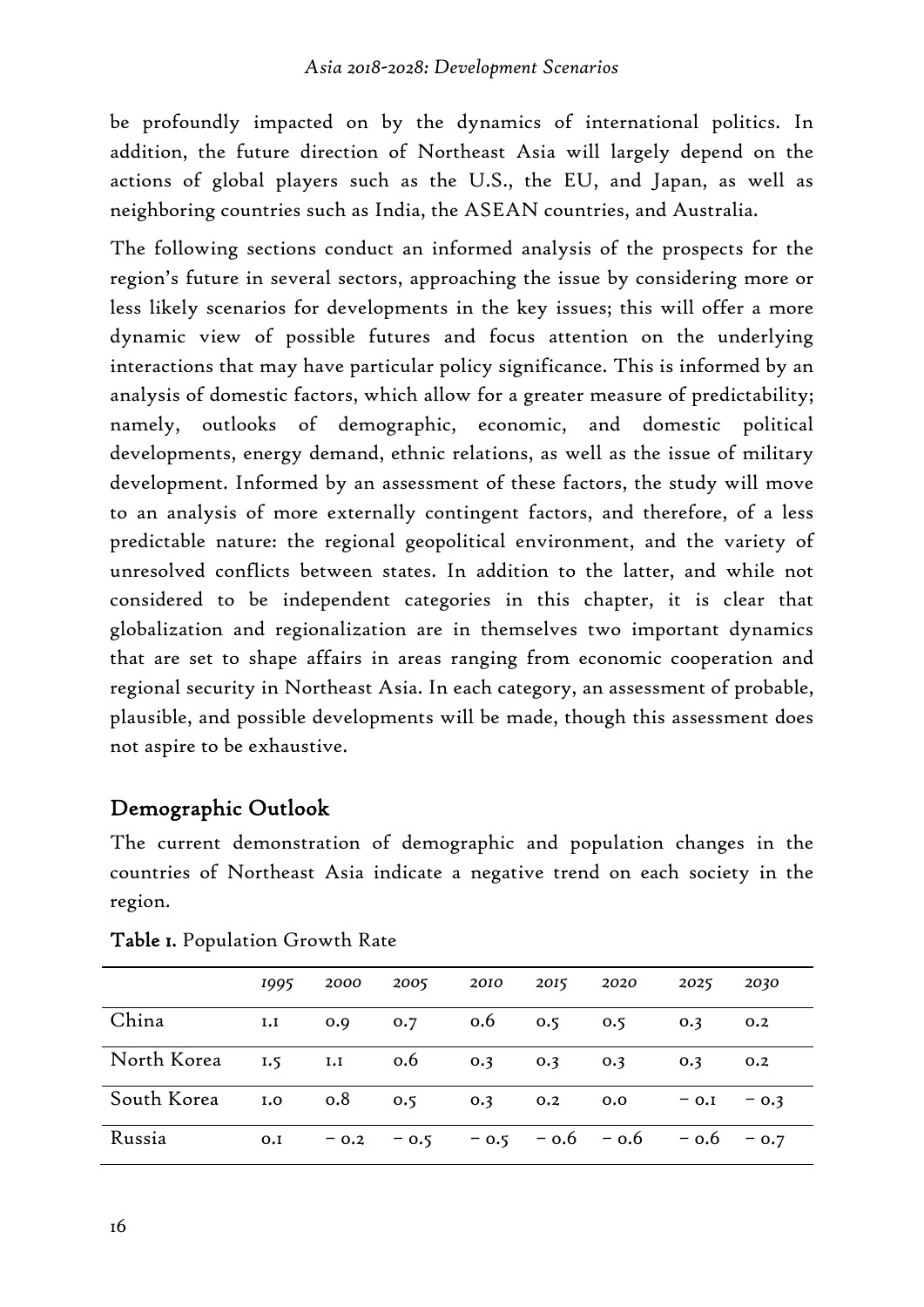Source: UN Population Division's quinquennial estimates and projections, 1995- 2030<sup>1</sup>

As the above figures demonstrate, and broadly in line with the trend in the developed world, China, Russia, and the two Koreas have, since 1995, begun to experience a significant slowdown in their respective population growth rates. The population growth rate in China is projected to remain at about 0.6 per cent until 2010. From 2010 to 2020, the growth rate will decrease to 0.5 per cent. After the year 2035, the Chinese population is expected to start decreasing gradually.<sup>2</sup> Starting in the mid-1970s, China began to implement an aggressive birth control policy—the so-called "one-child policy." As a result of this policy, the percentage of children in the overall population declined. Meanwhile, the working-age population ratio is projected to continue increasing until around 2010, reaching a high point of about 72 per cent of the total population. However, after 2015, the size of the labor force will likely decrease gradually due to the continued small proportion of children in relation to the total population.<sup>3</sup> On the other hand, China's population will age substantially over the next two decades, with the percentage of those over the age of 60 predicted to more than double by 2030.<sup>4</sup> The Chinese government has exhibited growing concern about the demographic implications of its strict and enforced population control rules, with the consequence that around 30 to 40 per cent of Chinese are currently permitted to have two or more children.<sup>5</sup> Russia is clearly facing a serious demographic crisis resulting from low birth rates, poor medical care, and a

<sup>&</sup>lt;sup>1</sup> Population annual growth rate (UN Population Division's quinquennial estimates and projections) [code 13670]. Data Availability: 229 countries 1955-2050, <http://unstats.un.org/unsd/cdb/cdb\_series\_xrxx.asp?series\_code=13670> (accessed on May 30 2008).

<sup>&</sup>lt;sup>2</sup> Wang Dewen [王德文], "人口低生育率阶段的劳动力供求变化与中国经济增长" [Changes in labor supply and demand in the period of low fertility in relation to China's economic growth], 中国社会科学院人口与劳动研究所 [Institute of Population and Labor Economics, Chinese Academy of Social Sciences (CASS)], November 2006, p. 3. <sup>3</sup> *Ibid.*

<sup>4</sup> Rod Tyers and Jane Golley, "China's Growth to 2030: The Roles of Demographic Change and Investment Premia," College of Business and Economics Australian National University, May 2006,

<sup>&</sup>lt;http://www.hsph.harvard.edu/pgda/Old%20PDFs/Tyers\_Golley.pdf> (accessed on April 30 2008).

<sup>5</sup> Mure Dickie, "China mulls 'one-child' policy shift," *Financial Times*, February 28 2008, <http://www.ft.com/cms/s/0/4dbeca68-e62e-11dc-8398-

<sup>0000779</sup>fd2ac.html?nclick\_check=1> (accessed on February 29, 2008).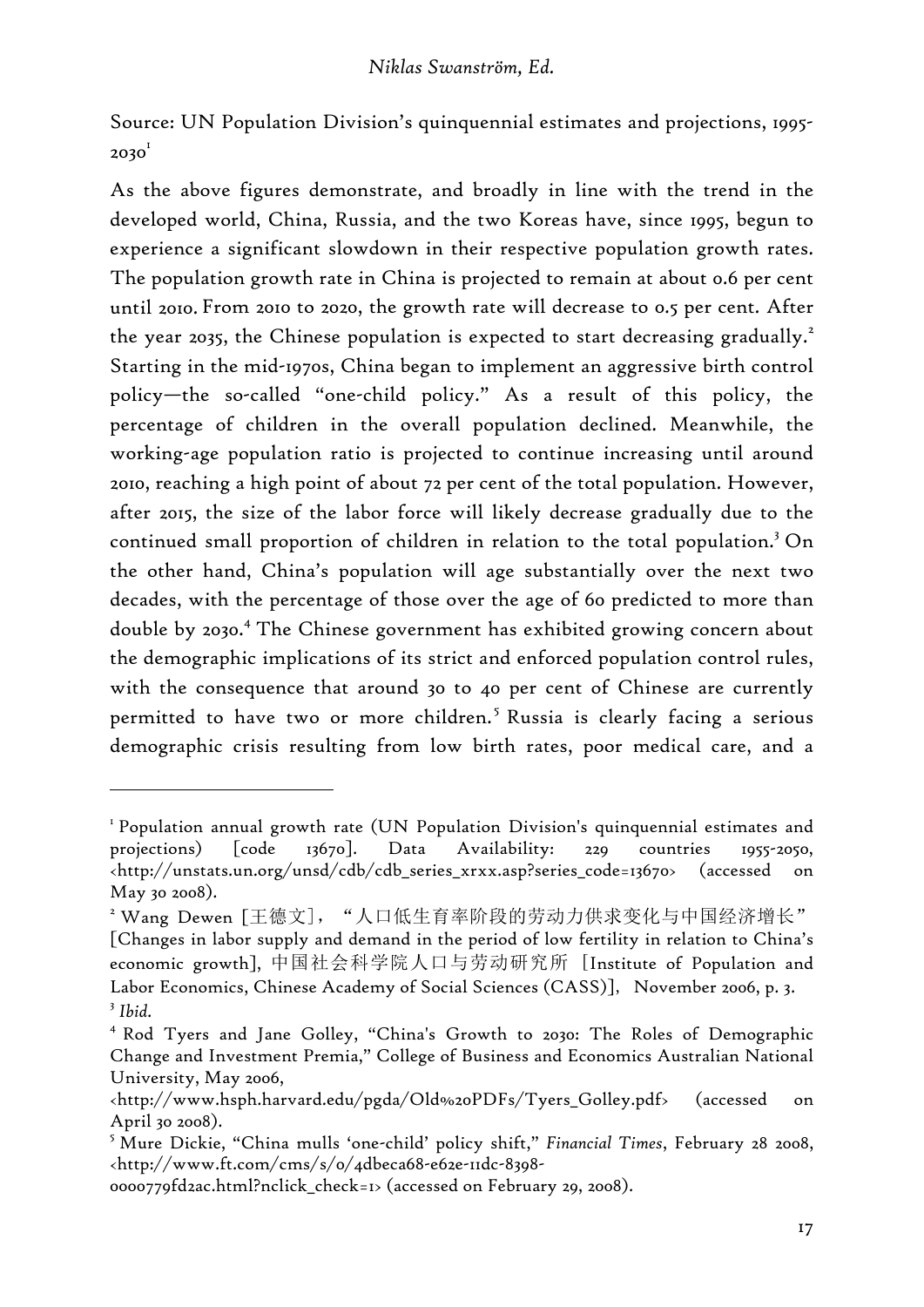potentially explosive AIDS situation. Since 1992 the demographic situation in Russia has been characterized by reduction of population and low life expectancy (on average – 66.7 years, for men– 60.9, and for women – 73.1). $^6\,$  If it continues at its current rate, -0.5 per cent, Russia will lose approximately one million people a year through 2020, leaving it with a population of around 130 million people.<sup>7</sup> In Russia there are 28.96 million people who are over the age of 60 (24.4 percent of total population). The number of older people exceeds the number of children and teenagers in the country. $^8$  On the other hand, along with the negative nationwide trend, the population of Far East Russia has dropped by 14 percent in the last fifteen years,<sup>9</sup> which is closely connected to the low quality of life, including very difficult climatic conditions and a high cost of living.<sup>10</sup> Additionally, the long term trend that has seen a migration to the European part of Russia has also contributed to the negative demography. The Russian government has discussed a range of re-population programs to avoid the forecast drop to 4.5 million people by 2015 (in the Far East of Russia), hoping to attract in particular the remaining Russian population of the near abroad.<sup>11</sup> South Korea's population started to decline rapidly in the mid 1980s, and if it continues to decline at a rate comparable to fertility levels for the year 2000, this would lead to a population reduction of 30 percent in 30 years.<sup>12</sup> In spite of this, as of 2005, the working age population (15 to 64) accounts for 71.8 percent out of the total population and South Korea will still enjoy the benefits of a working

<sup>6 &</sup>quot;Country Report *Russia*," United Nations (ESCAP), High-level Meeting on the Regional Review of the Madrid International Plan of Action on Ageing (MIPAA), Macao, October 9-11, 2007,

<sup>&</sup>lt;http://www.unescap.org/esid/psis/meetings/AgeingMipaa2007/Russia.pdf> (accessed on June 28, 2008).

<sup>7</sup> U.S. National Intelligence Council, "Global Trends 2020 Regional Report: Eurasia 2020," National Intelligence Council 2020 Project*,* April, 2004*,* p. 6.

<sup>8</sup> "Country Report *Russia*-".

<sup>9</sup> *Ibid.*

<sup>&</sup>lt;sup>10</sup> Sergey Sevastyanov, "The Russian Far East's Security Perspective: Interplay of Internal and External Challenges and Opportunities," paper presented at the conference Siberia and the Russian Far East in the 21st Century: Partners in the "Community of Asia," Sapporo, July 14-16, 2007,

<sup>&</sup>lt;http://src-h.slav.hokudai.ac.jp/coe21/publish/no6\_1\_ses/chapter2\_sevastianov.pdf> (accessed on June 12, 2008).

<sup>11</sup> *Ibid.*

<sup>12</sup> Kim Kimun [김기문], "한국의 인구변동과 발전" [Population change and development in South Korea," 세문연구, 서론[*Semoon Research]*, p. 124.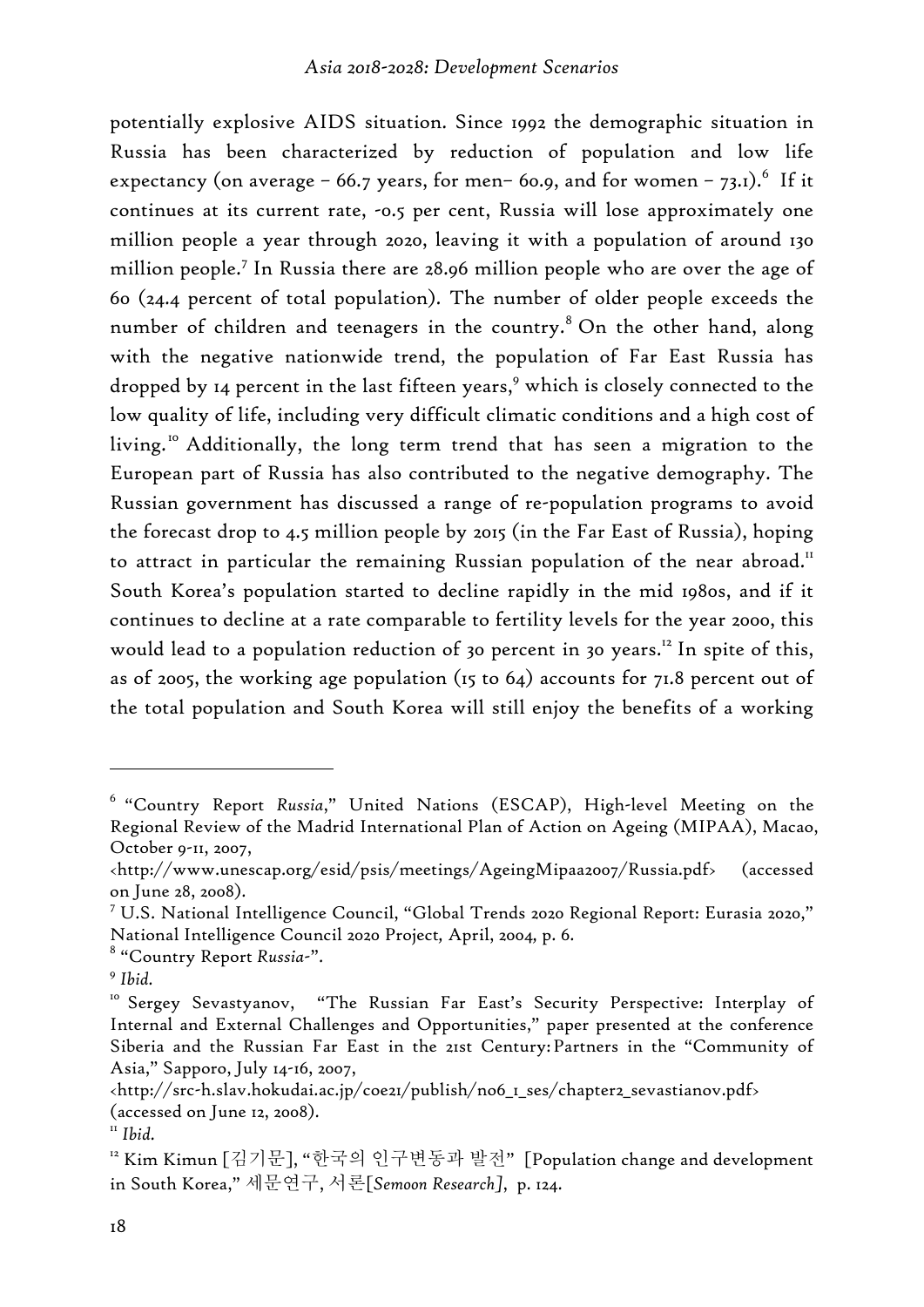age population in the next 15 years.<sup>13</sup> But the working age population will continue to decrease after reaching its peak (73.2 percent) in 2016 and record 53.7 percent in 2050.<sup>14</sup> Indeed, South Korea has one of the world's fastest aging societies. The South Korean government has expressed serious concerns over the decline of population and the country's aging problem. Meanwhile, the demographics of North Korea are difficult to assess due to the limited amount of data available from the country. During the 1970s-1980s, North Korea experienced a rapid growth of population. However, since the 1990s, the population growth rate has declined steeply. The major reason for low fertility levels can be traced to poor family living conditions in the face of the collapse of the national economy. The North Korean government has banned the distribution of contraceptives and has encouraged births, but evidence would tend to suggest that fertility has plunged far below the level of replacement.<sup>15</sup>

#### *Implications of Long-Term Demographic Change*

Currently, the demographic outlooks for most countries in Northeast Asia display similar patterns. As the demographic transition proceeds in Northeast Asia, the rate of growth in the working-age population will eventually decline as the proportion of elderly increases in the next decades. This demographic change will affect the countries' economic performance significantly, because it sets the boundaries for the supply of labor and influences consumption, savings, and public expenditure. Furthermore, the aging populations of South Korea, Russia, and some parts of China will, in the future, increasingly mean a lack of workers to deal with pressing economic and social issues. An even more serious case is expected in North Korea, which will possibly face a demographic crisis due to the serious economic situation in the next 10 to 20 years. On the other hand, China, Russia, and South Korea will face a period in which they have to put greater effort into the social welfare system given the circumstances of

<sup>13</sup> Korea National Statistical Office [통계청], "인구예측 결과" [Results of Population Projections," Board View, January 28, 2005,

<sup>&</sup>lt;http://www.nso.go.kr/eboard\_faq/BoardAction.do?method=view&board\_id=106&seq=83 &num=83&parent\_num=0&page=11&sdate=&edate=&search\_mode=&keyword=&position  $=$ ]> (accessed on June 13 2008).

<sup>14</sup> *Ibid.*

<sup>15</sup> Kwon Tai-Hwan, "Population Change and Development in Korea," *Asia Society Presents*, 2001, <http://www.askasia.org/teachers/essays/essay.php?no=124> (accessed on June 1 2008).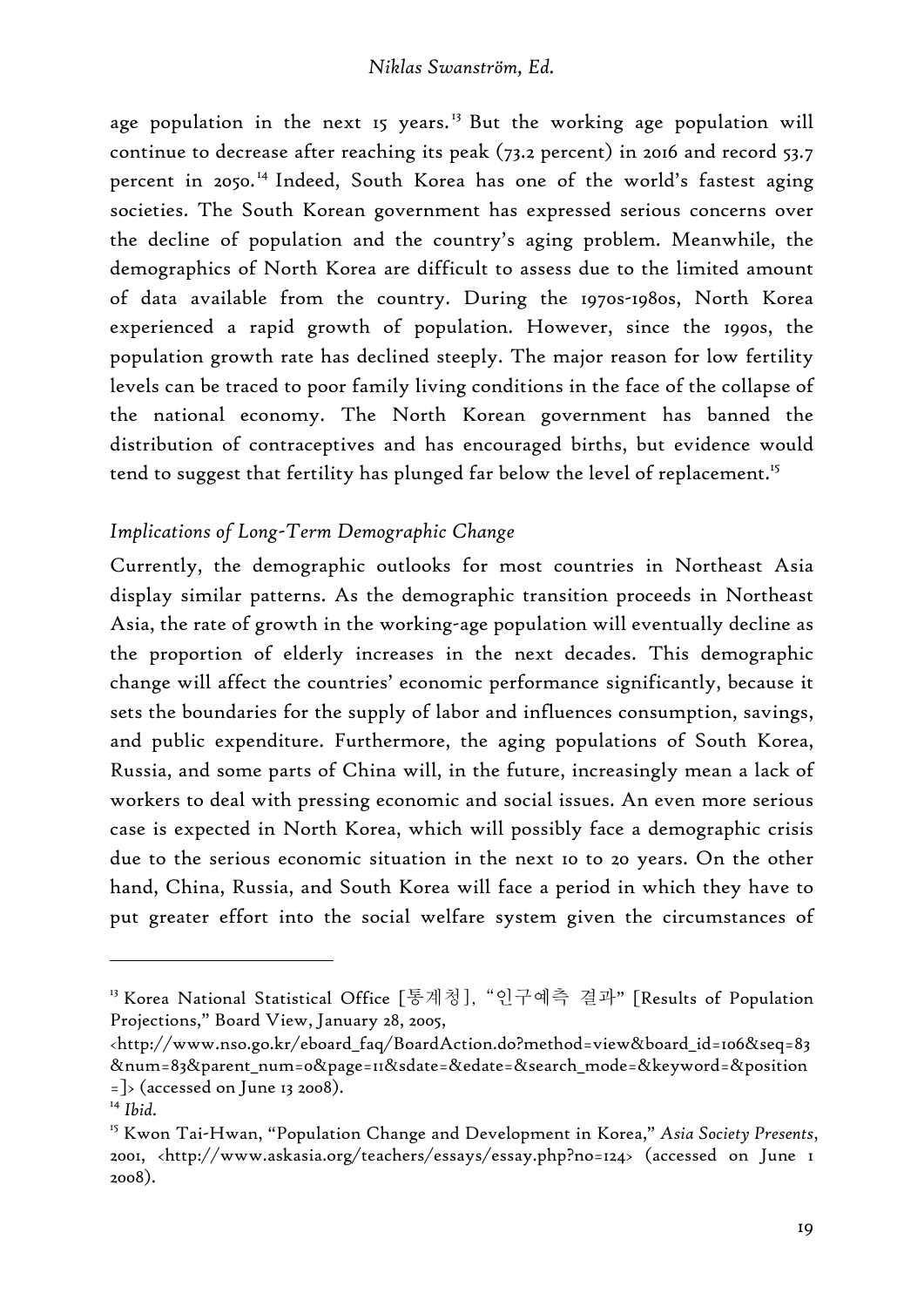rapidly aging societies. With a significant rise in the age of citizens, provision of medical care and pensions are likely to be particularly acute problems that these states will face after 2020. Furthermore, the population change in Northeast Asia could occur in the willingness of populations to migrate legally or illegally in the future. This will create important economic, migration, and political dynamics within Northeast Asia as population pressures lead to people movements, and also political reactions to those movements. For example, North Korean refugees flowing to China, Chinese migrant laborers and traders moving to the Russian Far East and Korean ethnic minorities (Chosunjok) in China moving to South Korea, illustrate the nexus that is emerging between regional labor market needs in Northeast Asia and regional and national security concerns.

#### *Scenarios 2018-2028*

Probable: China, Russia, and the two Koreas are faced with a significant slowing of their population growth rates and, beginning in the 2020s, a rapidly aging society that will lead to a decrease of total population. Furthermore, especially in South Korea and Russia, the growth in the working-age population will eventually decrease. Demographic challenges in the region will put the economy of each nation in the region under pressure with a decline in labor-force, savings, and consumption.

Plausible: The trend among family in Northeast Asia is to have a smaller number of children: this will gradually replace an extended family pattern of the Asian tradition and increase male babies, in consideration of the deep-rooted social preference for male babies. On the other hand, fast-growing individual societies resulting in a growing number of elderly people in South Korea, China, and Japan will be unable to depend on a small number of children for continuous support, and the capacity of governments to develop national pension systems will become crucial.

Possible: The Chinese government will offer a "two child policy" or "no limited child policy" in the circumstances of a serious decline in fertility. China's urban population, concentrated in coastal areas, will be comparable in terms of age to that in South Korea and Japan, while the rural population in China will not reach this level of ageing until the mid-twenty-first century. On the other hand, South Korea and Russia will consider a greater opening of their labor markets to overseas migrants due to the labor-force shortage.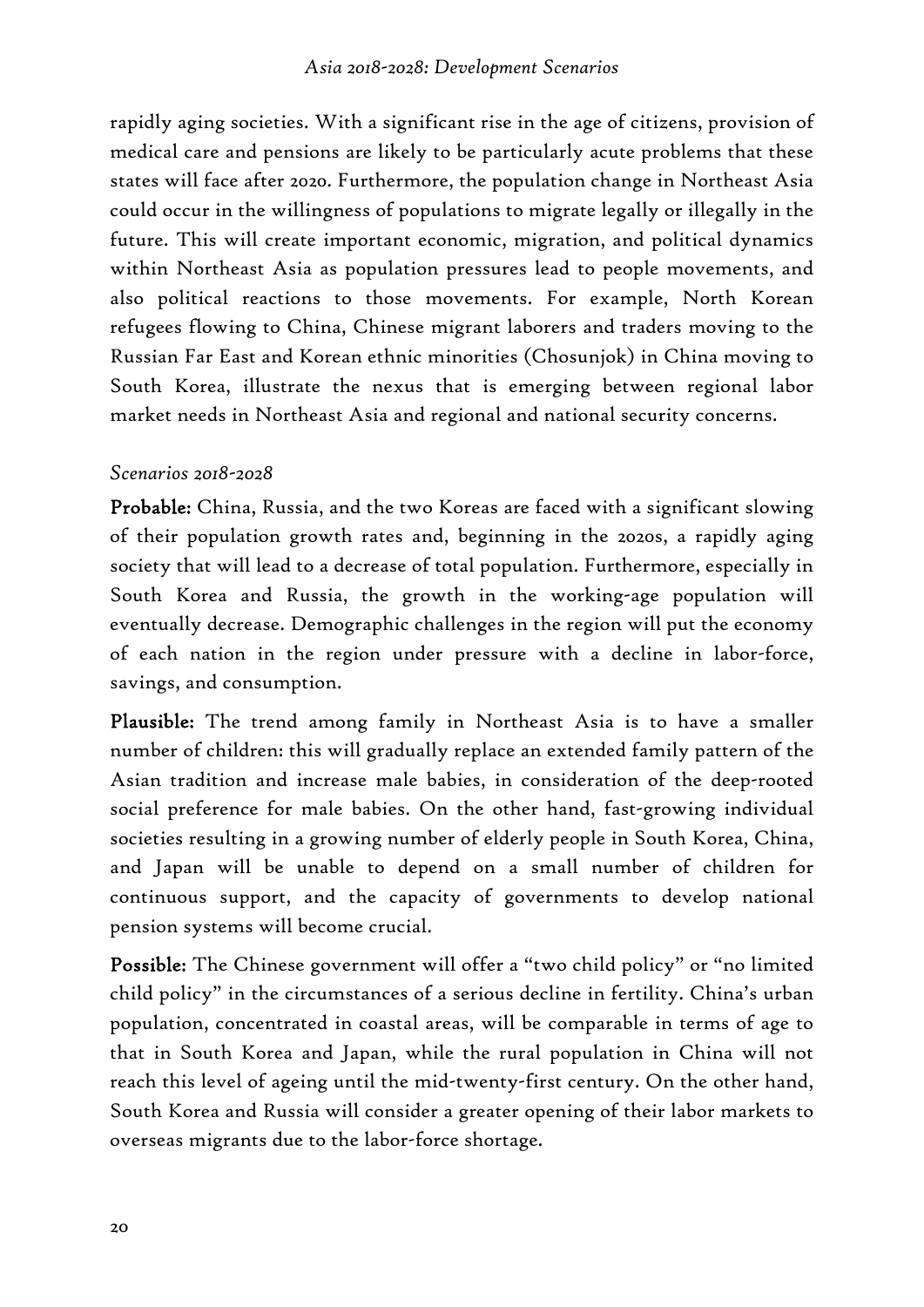#### *Key Issues to Watch*

-

Slowing of population growth rate; Aging society; Demographic challenges produce pressure on economic development in the region.

#### Economic Development

Over the past decade, Northeast Asia has maintained its position as the fastestgrowing region in Asia, as well as in the world.

| Country<br>Year |     |                      | 1997 1998 1999 2000 2001 2002 2003 2004 2005 2006 2007 |                         |     |     |     |             |             |
|-----------------|-----|----------------------|--------------------------------------------------------|-------------------------|-----|-----|-----|-------------|-------------|
| China           | 8.8 |                      | 7.8 7.1 8.0 7.5 8.3 9.1                                |                         |     | 9.0 | 7.5 | IO.7        | II.4        |
| Russia          | 1.4 |                      | $-5.3$ 6.3 10.0 5.1                                    | 4.7                     | 7.3 | 7.3 |     | 6.6 6.7 7.5 |             |
| South<br>Korea  | 4.7 |                      | $-6.9$ $9.5$ $8.5$ $3.8$ $7.0$ $3.1$ $4.6$             |                         |     |     | 4.0 | 5.0         | 4.9         |
| North<br>Korea  |     | $-6.3$ - 1.1 6.2 1.3 |                                                        | $3.7 \tI.2 \tI.8 \tO.0$ |     |     | 0.9 |             | $-I.I$ $NA$ |

Table 2. Economic Growth Rates

Source: IMF Projections, UN Statistic Division and CIA World Factbook<sup>16</sup>

As the above table suggests, China has been the primary driver behind economic growth in the region, and added impetus has come from Russia's strong economic growth, which in recent years can largely be attributed to the high price of oil. During the past decade, China's economic growth has averaged 8-9 per cent a year and has witnessed extensive economic expansion with massive foreign investment. Russia saw its GDP growth increase significantly to 7.5 per cent in 2007 compared to the -5.3 per cent growth figure recorded in 1998. In contrast to the robust performance of China and Russia, North Korea's

 $16$  China, Russia and South Korea (1997-2005) on the IMF Report for Selected Countries and Subjects, <http://www.imf.org/external/pubs/ft/weo/2004/02/data/dbginim.cfm> (accessed on May 30 2008); China, Russia and South Korea (2006-2007) on the National Source in each countries; North Korea (1997-2005) on the UN Statistic Division: Common Database-Country Profile,

<sup>&</sup>lt;http://unstats.un.org/unsd/cdb/cdb\_advanced\_data\_extract\_yr.asp?HSrID=19440&HCrI D=408> (accessed on June 30, 2008); North Korea (2006) on CIA World Factbook: Country Information, <https://www.cia.gov/library/publications/the-worldfactbook/geos/kn.html#Econ> (accessed on June 30, 2008).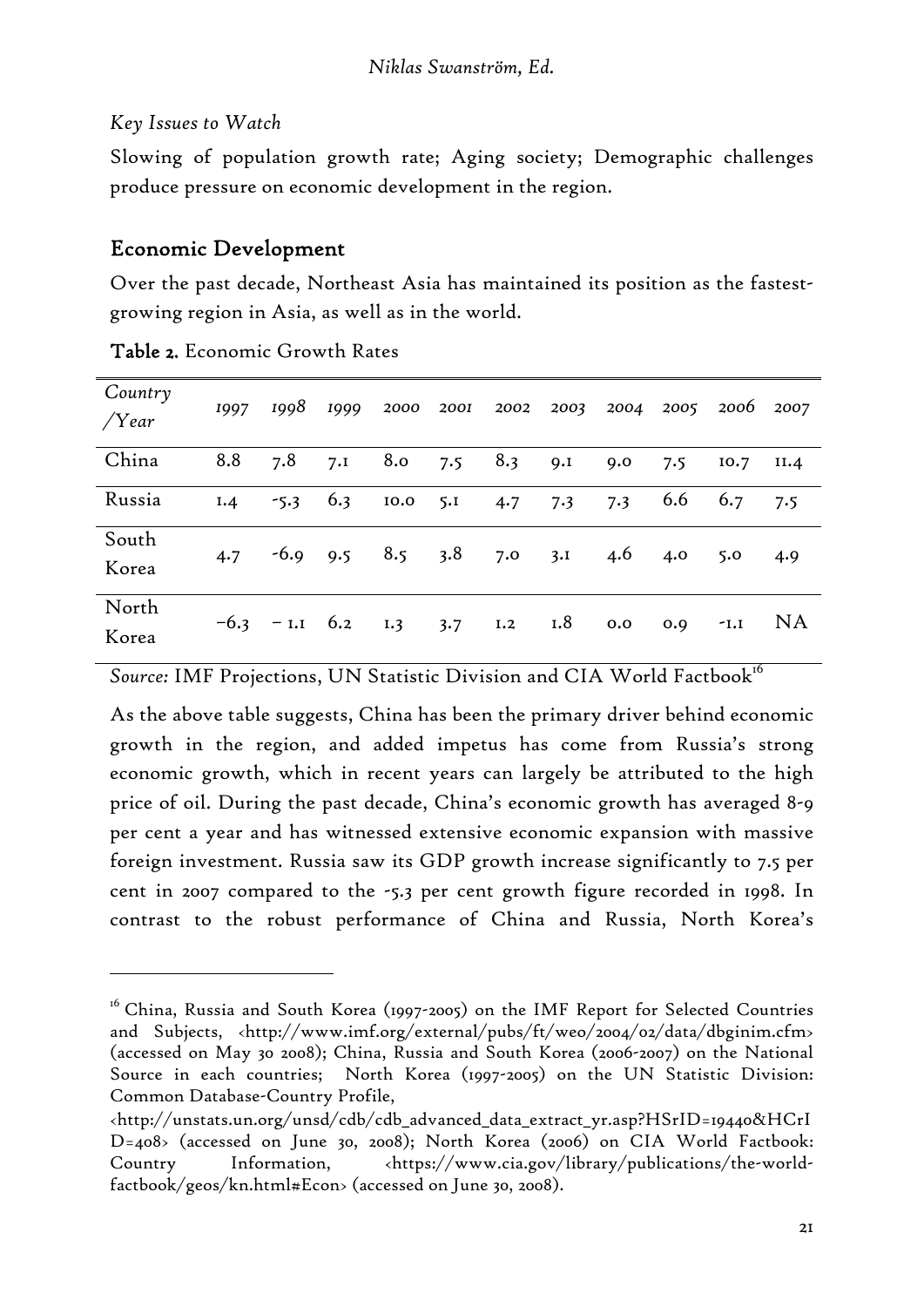economy has declined sharply since 1990. North Korea's economic growth recorded rates of -6.3 and -1.1 per cent during 1997-98, and it has stalled since 2002. North Korean industry is operating at only a small fraction of capacity due to a lack of fuel, spare parts, and other inputs. 17 Meanwhile, in the Asian Financial Crisis of 1997-98, South Korea was one of the most seriously affected countries in the whole of East Asia. In spite of this, South Korea was able to obtain speedy assistance from the International Monetary Fund (IMF), based largely on extensive financial reforms that restored stability to markets with growth rates of 9.5 percent in 1999 and 8.5 percent in 2000. In recent years, South Korea's economic growth has stabilized to a growth rate of around 4-5 percent.

China has set itself the target of—according to its long-term social and economic development plan—achieving by 2020 a fourfold growth in GDP compared to that in 2000. Despite this goal, there are several reasons for concern stemming from a domestic context, the reason being that there are a number of risks and uncertainties that threaten to undermine the sustainability of China's economic development, such as an increasing rate of inflation, the fragility of the financial system and state-owned enterprises, a rapidly ageing population, the economic effects of corruption, the problems afflicting social and medical care systems and education, as well as increased pollution, rise in energy demands and the rapidly increasing prices for food and oil. What is more, rebalancing growth between urban and rural areas, between rich and poor people and between the ethnic majority and minorities will depress domestic demand and could feed social instability. A similar problem is expected in Russia even if the social problems could follow a more negative trend. In the short term, considering the current high energy prices, high growth is likely to continue in Russia, as it is driven by oil and gas exports. However, this means that Russia's growth is more vulnerable to external influences, being tied closely to the price of energy. If Russia fails to diversify its economy, it could lead to the petro-state phenomenon of underdevelopment, huge income inequality, capital flight, corruption, and social tensions.<sup>18</sup> For South Korea, its high economic growth, which was largely sustained for more than four decades, seems to be coming to an end. In fact, it would be difficult to expect the continuation of high economic

<sup>&</sup>lt;sup>17</sup> U.S. Department of State, "Background Note: North Korea, February 2008 <http://www.state.gov/r/pa/ei/bgn/2792.htm> (accessed on June 30, 2008).

 $18$  U.S. National Intelligence Council, "Global Trends 2020 Regional Report: Eurasia 2020", National Intelligence Council 2020 Project, April, 2004, p. 2.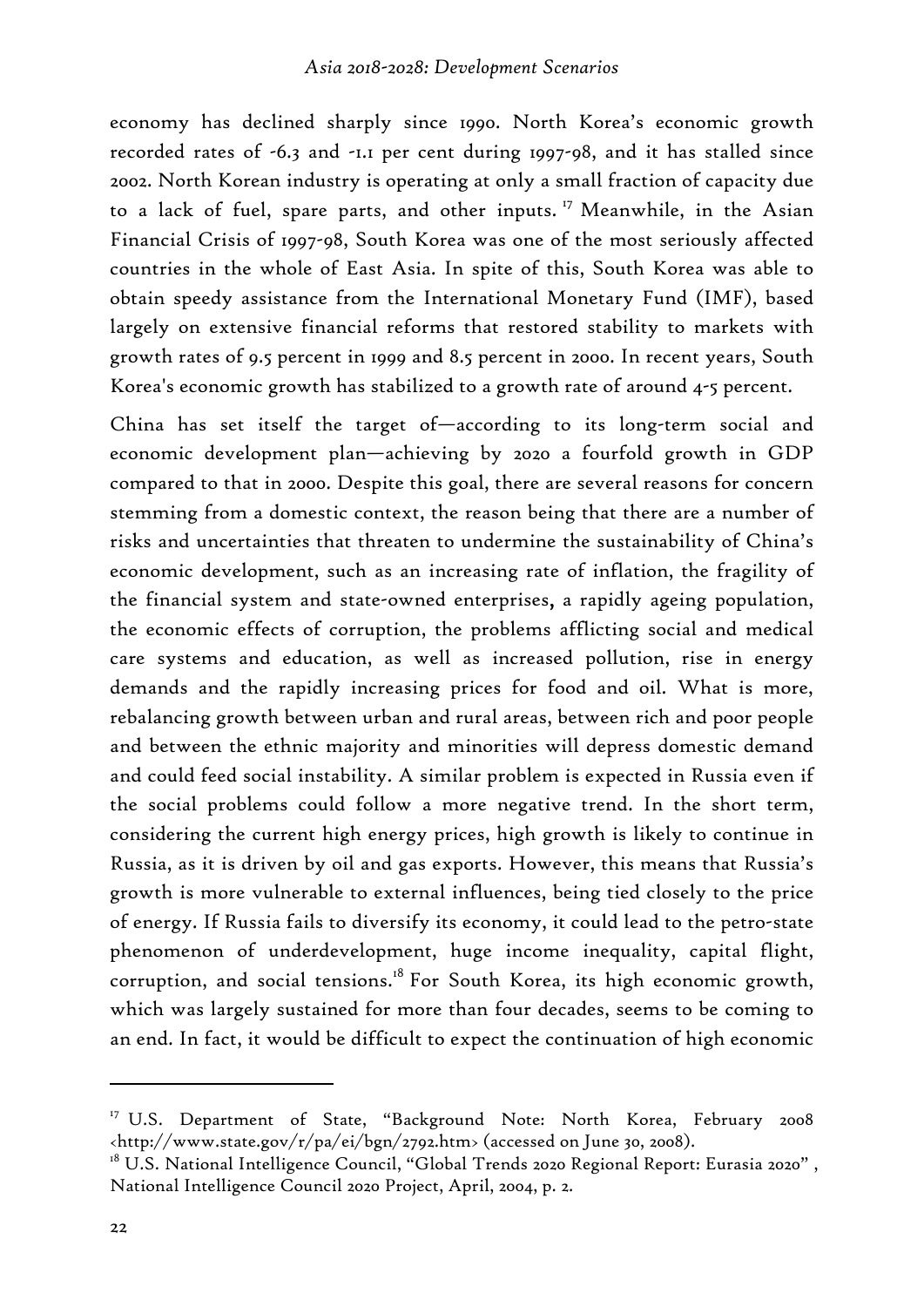growth for a country which has already reached an advanced level of economic development—South Korea achieved the GNI US\$20,000 in 2007. On the other hand, South Korea's rapidly ageing population and structural economic problems will undermine future economic growth. Foremost among these structural concerns is relations between management and workers marked by strife, under-developed financial institutions, inflexible labor markets and the rigidity of labor regulations. North Korea's economy, on the other hand, constitutes a different picture to the other countries of the region. Because North Korea still remains steadfastly isolated from the outside world since the regime has denied the economic openness and reforms that socialist nations such as China and Vietnam have willingly pursued. The other problem is that, the majority of the budget in North Korea is allocated to the army in line with the Military-First ideology. This limits its overall infrastructure to only the most heavy industries, and light industries and agriculture have little chance of developing.

On the other hand, performance of global factors will also have a huge impact on the economic development of the region in the future. At the international level, there are risks such as a sharp shift in exchange rates, a rise in protectionism and rising international prices for food and oil—which were main reasons for constraining high growth rates in the 1970s of Japan and the 1980s of South Korea—that could impact negatively on China's economy in the future. Furthermore, if a global downturn would occur, the Northeast Asian economy (especially that of China) would face looming problems such as direct negative effects on exports, foreign investments, and the country's delicate banking sector would come under increasing pressure.

Nonetheless, in the near future, China will be showing more openness in its economy and develop much closer ties with other economic powers such as the U.S., Japan, the EU and India, and will play an important role not only in the regional but in the global economy. As China plays the leadership role in the economic development of the region, the Chinese Renminbi (Currency) may become a more important currency, providing that further liberalization is carried out in the financial sector. On the other hand, China's huge market will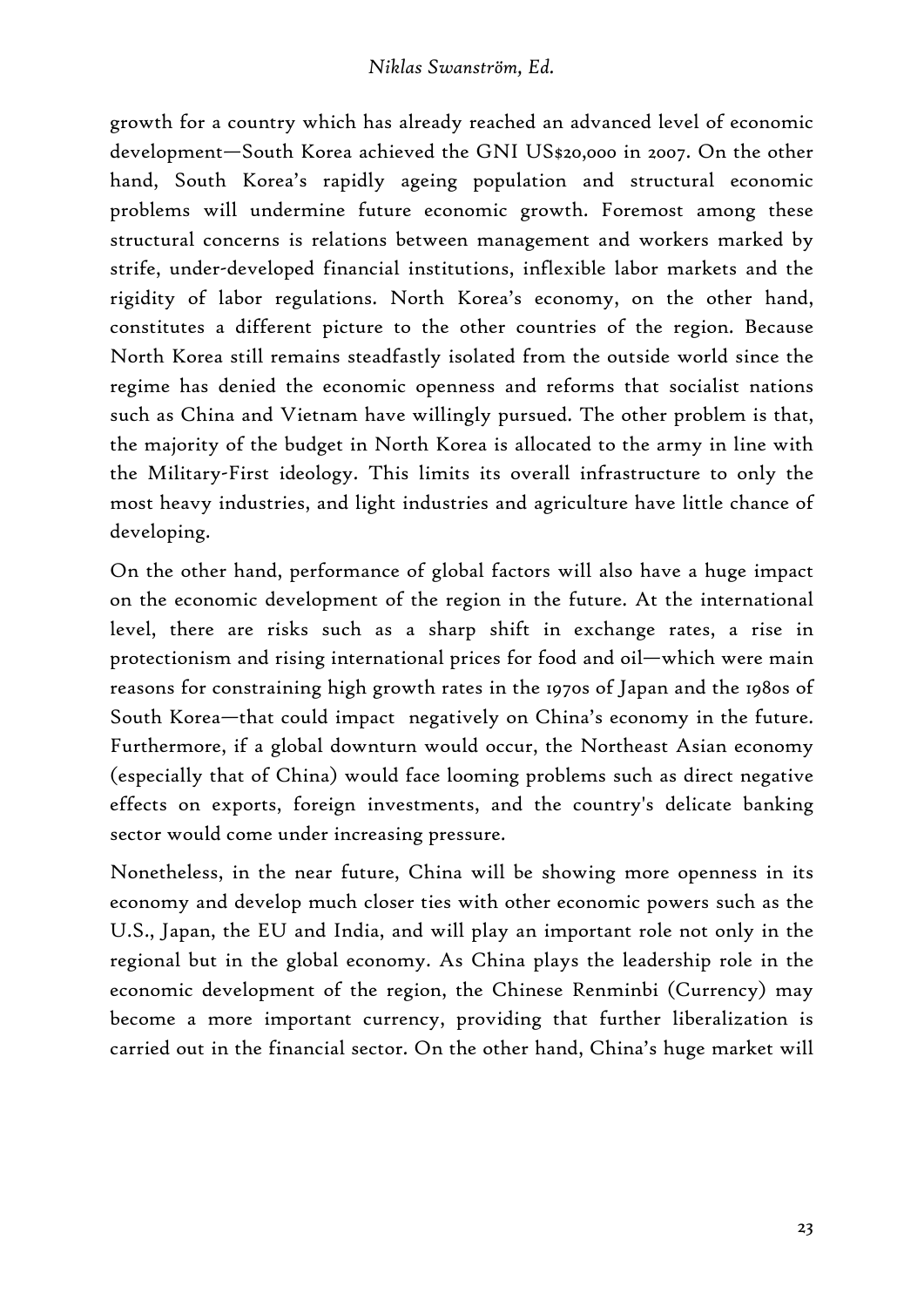continue to represent a great opportunity for many countries of Northeast Asia, and North Korea's economic dependency on China will continue to increase.<sup>19</sup>

A further driving factor in the economic development of the Northeast Asian region is the expected creation of a framework of economic cooperation. That, however, would require a higher degree of acceptance of common regulations than what exists today. China, with a vast potential market of 1.3 billion people, is rapidly growing to become one of the world's largest manufacturers. Japan maintains a competitive edge with its cutting-edge technology and capital holdings. South Korea has risen to the global stage with its vitality, dynamic human resources, and innovative capabilities. Meanwhile, Russia's abundance of natural resources provides an invaluable asset. The above constitutes great potential for economic cooperation and growth in the region. It a exhibits rationale for enhancing economic integration in Northeast Asia such as bilateral FTAs, ASEAN+3, and Japan-Korea-China trilateral cooperation. Nonetheless, there are still many obstacles such as different political and economic systems, levels of economic development, and lingering mutual suspicions.

#### *Scenarios 2018-2028*

Probable: Northeast Asia will maintain its position as an economically fastgrowing region. China's economy will continue to grow at a relatively rapid pace, albeit at a lesser pace than the past two decades due to a number of negative factors domestically and internationally, especially the lack of energy resources and continued high energy prices. Still, China will continue to play an increasingly economic role in the region at the same time as generating opportunities for other counties to export to China. Russia's economy will continue to rely on the export of energy resources. Accordingly, the vagaries of the international oil price and the capacity for new exploration of energy resources will be critical factors determining Russia' economic growth. At the same time, Russia will lean more towards an "Asian" model, with a high degree

<sup>&</sup>lt;sup>19</sup> After 2000, the share of trade with China has increased for North Korea, accounting for 23.5 percent in 2000, 25.4 percent in 2002, 32.8 percent in 2003 and 39 percent in 2004, 홍순직, "남북경제공동체 형성을 위한 경제협력증대 시급: 북한 경제의 대중 의존도 심화와 대응 전략," 현대경제연구원, "주요 경제 현안," 2006 년 3 월.. [Hong Sunjik, "The Call for the Growth of Economic Cooperation for the Establishment of North-South Economic Integration, "Hyundai Research Institute*,* March 2006], <http://www.hri.co.kr> (accessed on June 30 2008).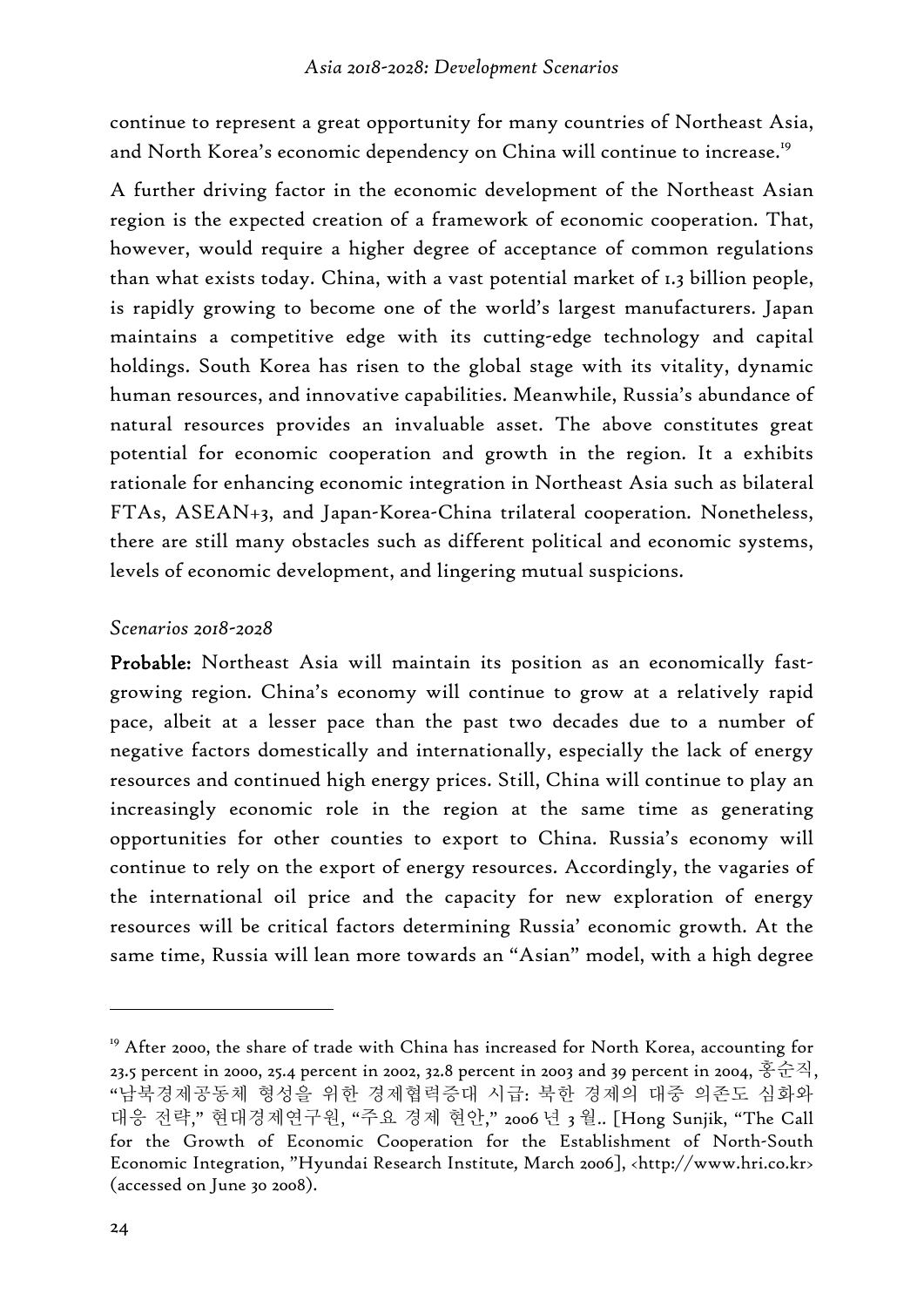of state directives but a market of free competition, but limited by the high concentration of capital to a relatively small number of combines or "Zaibatsus."20 South Korea's economy is unlikely to grow at a higher rate, but neither will it experience a serious slowdown as its economy matures. Meanwhile, North Korea will face a significant economic crisis if it fails to open up its economy to the outside world.

Plausible: China and Russia will move closer to a liberal model of capitalism. State dominance in the two countries' economies will gradually give way to a market economy based on privatization. A gradual process of reforming North Korea's economy will facilitate increased economic cooperation with South Korea. Russia's economy will promote growing economic relations with Northeast Asian countries. In this context, Northeast Asia will display a certain increase in the level of economic regionalism, both with bilateral and multilateral cooperation.

Possible: The process of economic expansion in the countries of the region, in particular, may well be disrupted by domestic social and political turbulence. Disruption of trade and financial flows could cause major economic distress in the states in question, but also result in trade tensions between countries that will lead to less effective economic cooperation in the region.

#### *Key Issues to Watch*

-

China's economic growth; Problems of economic structure and social instability in China and Russia; Economic growth by exporting energy resources in Russia; Regional economic cooperation.

### Energy Demand and Supply

While Asia includes three of the world's major energy importers—China, Japan, and South Korea—, both the U.S. and the EU are each importing nearly twice as much oil as all of Asia with forty percent of the world's population and the fastest growing economies. This is likely to cause substantial frictions. On the other hand, Russia is one of the world's biggest energy exporters. Recently, the distinguishing feature of this region is that high economic growth has led to

 $20$  Zaibatsu  $\lceil \mathbb{H} \mathbb{R} \rceil$  refers to industrial and financial business conglomerates, whose capacities, influence, and size allowed them to control significant parts of Japan's economy.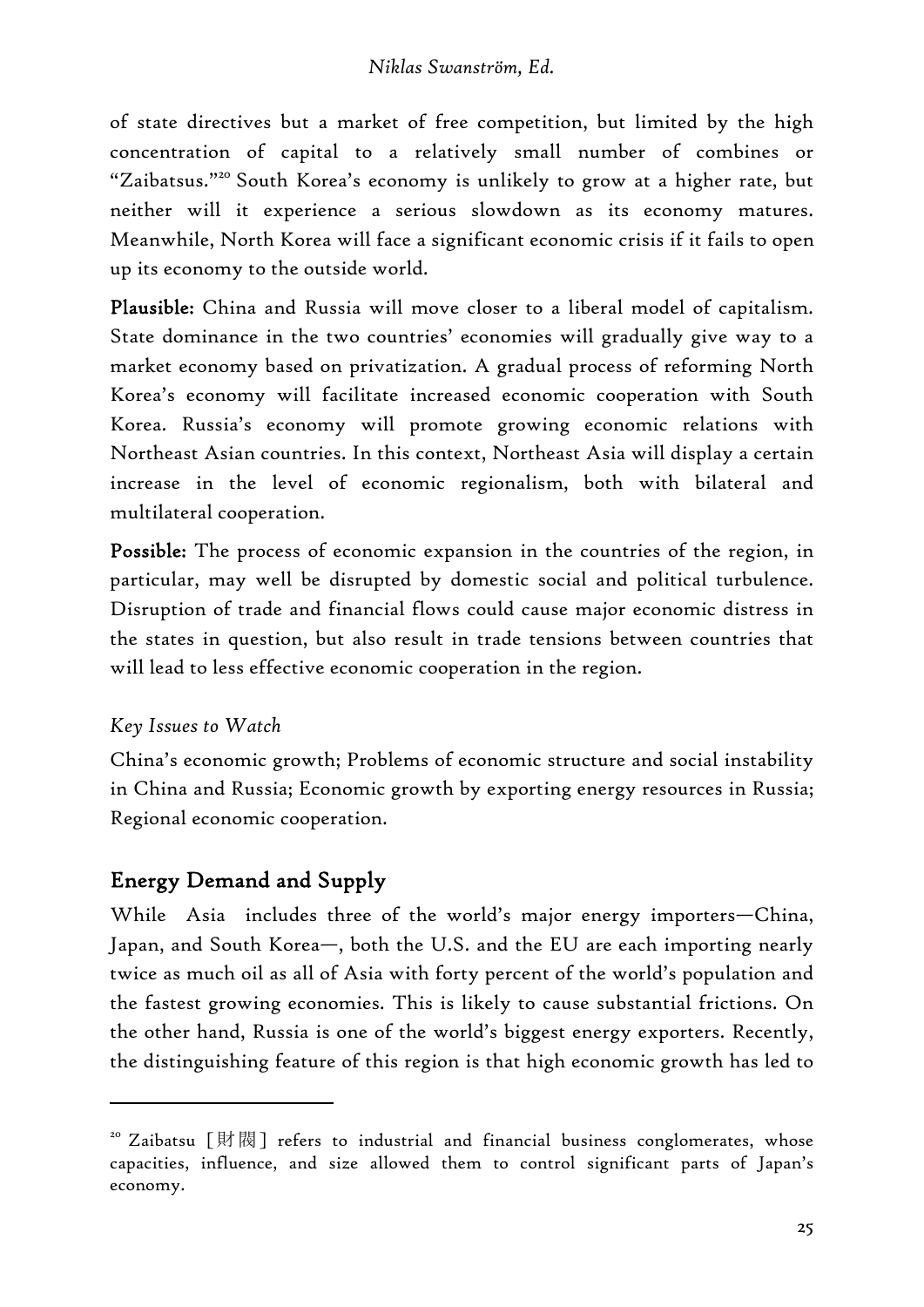a rapid increase in energy demand. As Northeast Asian countries become richer, the citizens of those countries are using more energy to run their offices and factories, and buying more electrical appliances and cars. According to the International Energy Agency (IEA), the energy consumption of Northeast Asia will continue to display rapid growth and will exceed that of North America by the 2020s.<sup>21</sup> This, however, is highly debatable and not very likely since it is only possible if the growth in world production of oil can continue at its present rate. The main reason for a rapid growth of energy demand in the region is that China's increase in primary energy and oil consumption is driven by its high economic growth. China's oil consumption exceeded that of Japan's in 2003, and is ranked third worldwide behind the U.S. and the EU.<sup>22</sup> China, with four times as many people, will overtake the U.S. to become the world's largest energy consumer soon after 2010, if it can afford to continue its present consumption pattern.23 China's primary energy demand is projected to more than double from 1,742 Mtoe in 2005 to 3,819 Mtoe in 2030—an average annual growth rate of 3.2 percent, which on the other hand is only a linear calculation based on historic facts and not a prediction.<sup>24</sup> While China's coal is available in great amounts, it cannot be used for modern forms of transportation and is also harmful for the environment.<sup>25</sup> Similarly, South Korea's energy needs such as oil and natural gas are also almost completely dependent on imports from overseas; it now ranks among the major oil importers in the world and 70 per cent of its imported oil comes from the Middle East.<sup>26</sup> Meanwhile, South Korea's total primary energy demand is predicted to rise by nearly 70 percent between 2001 and 2020; it is expected to rise by 37 percent between 2006 and 2020, equivalent to an average annual rate of 2.3 percent if oil is available in sufficient amounts and at an

<sup>&</sup>lt;sup>21</sup> Kensuke Kanekiyo, "Energy Outlook of China and Northeast Asia And Japanese Perception toward Regional Energy Partnership," Institute of Energy Economics, Japan (IEEJ), October 2005, p. 1, <http://eneken.ieej.or.jp/en/data/pdf/302.pdf> (accessed on June 30, 2008)

<sup>22</sup> *Ibid*, p. 6.

<sup>&</sup>lt;sup>23</sup> International Energy Agency, *World Energy Outlook 2007*, "China and India Insights," Executive Summary, 2007.

<sup>24</sup> *Ibid.*

<sup>&</sup>lt;sup>25</sup> Brigid Gavin and Sangsoo Lee, "Regional energy cooperation in North East Asia: Lessons from the European Experience", *Asia Europe Journal* 5, 3 (September, 2007), p. 406. 26 The International Energy Agency*, Energy Policies of IEA Countries: The Republic of Korea 2006 Review* (2006), p. 29, <http://www.iea.org/textbase/nppdf/free/2006/korea2006.pdf> (accessed on June 30, 2008).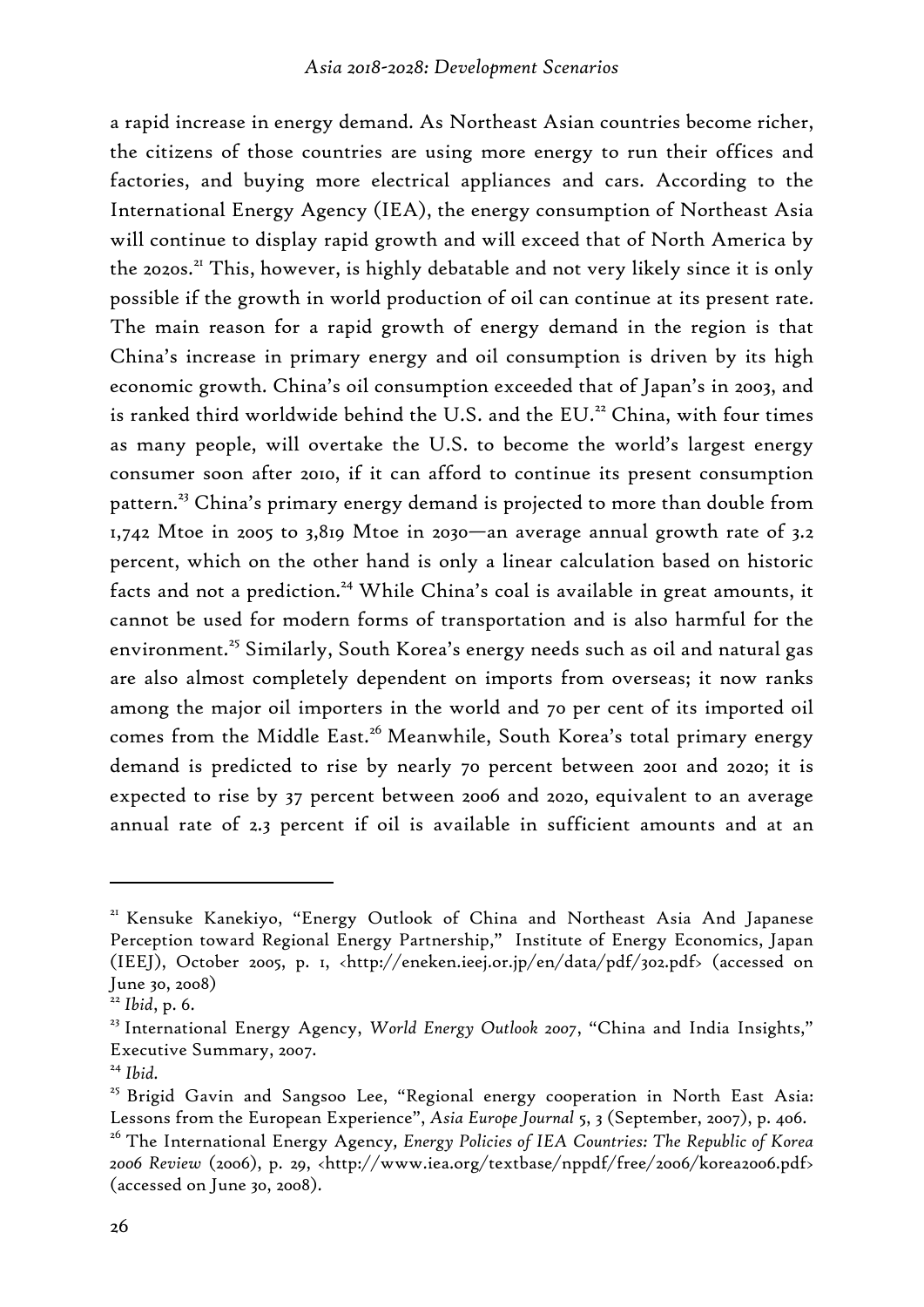affordable price.<sup>27</sup> The energy situation in North Korea will remain very difficult and will thwart the economic progress of the country. North Korean energy consumption has been planned to double over a period of 30 years, from almost 48 Mtoe of oil equivalent in 1990 to 96 Mtoe in 2020 but this increase is not likely to be possible.<sup>28</sup>

In sum, the growth in energy consumption in China and the two Koreas is not compatible with sustainable economic development and creates major challenges for the future. Growing energy import dependence, or (in the case of North Korea) reliance on energy aids from other nations, is a source of an increasing sense of insecurity and poses a serious risk of disruption to the region's economies. Since China became a net importer of oil in 1993, China's import dependency has risen dramatically and is projected to reach 70 percent by 2020.29 South Korea will also continue to be highly dependent on imports of oil from the Middle East. A more serious situation can be seen in North Korea, where the country cannot attain energy security. Since 1999, North Korea's total annual consumption of oil has been fulfilled almost completely by supply from China.30 At the same time, with the February 13 Agreement, North Korea has received energy aid from the other members of the Six Party Talks. On the other hand, considering the current oil price, if the level of 200-dollars per barrel of oil becomes a reality in the near future, the present tendency toward a recession could become much deeper than many predict today.

In contrast to China and the two Koreas, Russia holds the world's largest natural gas reserves, the second largest coal reserves, and the eighth largest oil reserves. This is 32 percent of the world proven natural gas reserves (23 percent of the probable reserves), 12 percent of the proven oil reserves (42 percent of the probable reserves), 10 percent of the explored coal reserves (14 percent of the estimated reserves) and 8 percent of the proven uranium reserves.<sup>31</sup> Russia is

<sup>27</sup> *Ibid.*

<sup>&</sup>lt;sup>28</sup> However, if the country can pay in foreign currency for that increase, which is not likely, Alex Kirby, "North Korea's environment crisis," *BBC News*, August 27 2004, <http://news.bbc.co.uk/2/hi/science/nature/3598966.stm> (accessed on June 30, 2008).

<sup>&</sup>lt;sup>29</sup> Gary Dirks, "China's Energy: Challenges and Implications," Speech given at the German Council for Foreign Policy (DGAP) in Berlin, Germany, September 13, 2007, <http://www.bp.com/genericarticle.do?categoryId=98&contentId=7036566> (accessed on June 30, 2008)

<sup>30</sup> *Chosun Ilbo,* July 15, 2005.

<sup>&</sup>lt;sup>31</sup> Energy Information Administration, "Country Analysis Brief Russia,", April 2007,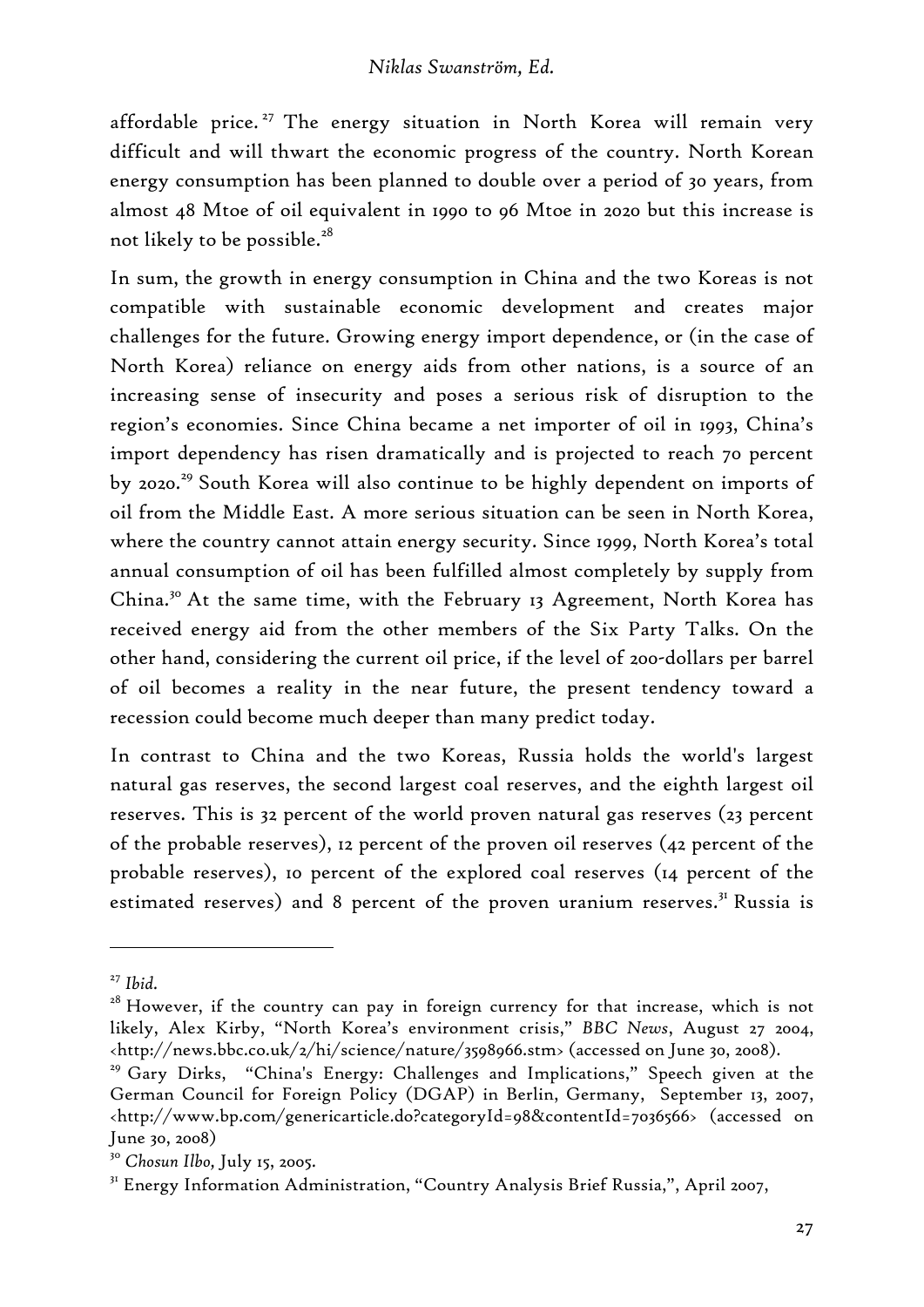also the world's largest exporter of natural gas, and the second largest oil exporter.<sup>32</sup> It should be stressed, however, that these figures are based on official Russian statistics. There have recently been serious warnings from Russian experts about the reliability of these estimates. They can be highly inflated and must be viewed with caution. But many of these resources in Russia, especially natural gas, are located in East Siberia and the Far East. In this context, Far Eastern and Siberian energy resources could be considered to serve as supply for China and two Koreas, as well as Japan in the future. Indeed, as Far East Russia is in relative close proximity to Northeast Asia, its energy resources represent an opportunity for the latter countries of the region to diversify energy supplies as well as decrease reliance on the Middle East. It should be noted, however, that competition from Europe is also competing for Siberian gas resources. There is opposition in the Duma against selling to Asia. The first step in preparing for the large-scale utilization of East Siberian oil fields has also been to build a pipeline back to Russia to safeguard the supply according to already existing contracts with European and Russian consumers.

In this climate of hardening global competition over energy resources, the last four years have witnessed a growing competition between the countries of Northeast Asia, especially between China and Japan, for access to East Siberian oil and gas. This energy competition began to intensify with the competing pipeline proposals that have emerged in the last years, and threatens to undermine relations between the two countries. However, when Fukuda Yasuo, the Prime Minister of Japan visited China in December, 2007, both leaders agreed on promotion of cooperation in the field of the environment and energy, which will disseminate Japanese technology on a business basis, as well as allow for the provision of training for 10,000 people in Japan over three years. Also, they reached an agreement about how to deal with the difficult issue of the East China Sea, which contains a long-standing dispute over territorial boundaries and resources of gas and oil between China and Japan.<sup>33</sup>

<sup>&</sup>lt;http://www.eia.doe.gov/emeu/cabs/Russia/Full.html> (accessed on June 30, 2008).

Energy Information Administration, "Background of Russia,", <http://www.eia.doe.gov/cabs/Russia/Background.html> (accessed on June 30, 2008).

<sup>33</sup> The Ministry of Foreign Affairs of Japan, "日本国政府と中華人民共和国政府との環 境・エネルギー分野における協力推進に関する共同コミュニケ" [Strengthening mutually-beneficial cooperation on climate change and the environment and energy] December 2007,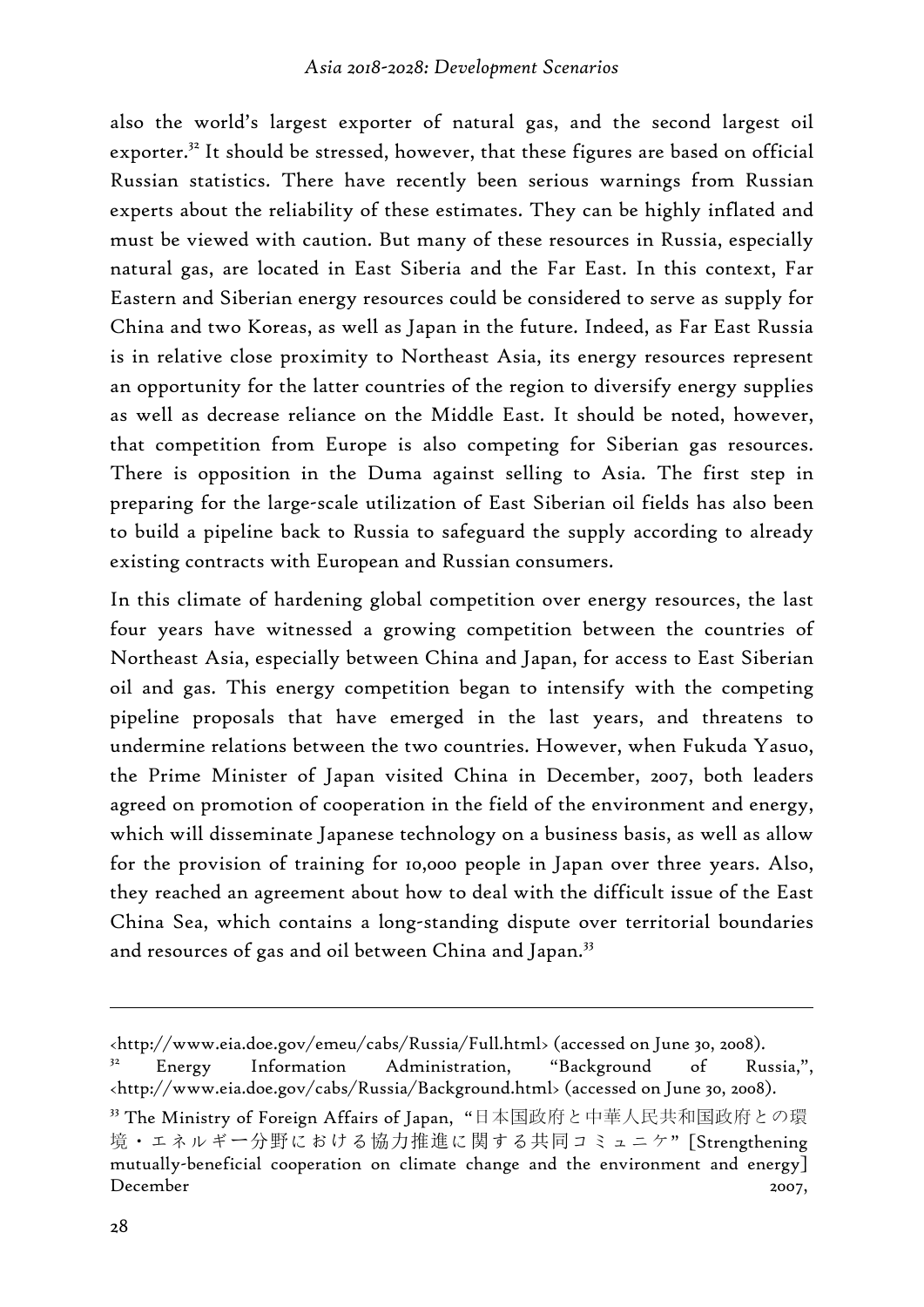Another threat stems from the consequences of climate change, which could pose serious challenges for national and regional security in the near future. Northeast Asia is the biggest  $SO<sub>2</sub>$  emission area in the world. The  $CO<sub>2</sub>$  emission (carbon-equivalent) is projected to increase from 1,400 million tons in 2000 to 1,880 million tons in 2010 and 2,540 million tons in 2020.<sup>34</sup> This has caused problems of acid rain that cross national borders in Northeast Asia. China is now the world's largest  $CO<sub>2</sub>$  emitter. Despite the progress achieved during the past decades, pollution, especially from the use of coal, remains a serious threat to the environment, and pollutant emission levels will have negative long-term effects. It is predicted that China will be responsible for 37 per cent of global emissions by 2030.<sup>35</sup> Although reliance on coal is much less when compared to China, it has nonetheless caused South Korea to be a major producer of  $CO<sub>2</sub>$ emissions. South Korea's emissions are forecasted to nearly double between 2000 and 2010. Between 2000 and 2030 emissions from natural gas are predicted to increase by a factor of more than three-and a-half times.<sup>36</sup>

#### *Scenarios 2018-2028*

-

Probable: Most Northeast Asian countries' energy demands will continue to increase in line with their high economic growth. It will become more and more difficult to satisfy that demand at an affordable cost. At the same time, China and South Korea will grow more dependent on Middle Eastern oil, but will continue to seek to diversify supply through African energy, as well as from Central Asia and the Far East of Russia. Energy cooperation between China and Japan as well as South Korea will be promoted in the field of energy technology for energy efficiency and renewable energy, while competition among these countries to access more overseas energy resources will remain.

Plausible: Most countries in Northeast Asia will fail to achieve energy efficiency at the same time as compromising the ability of future generations to

<sup>&</sup>lt;http://www.mofa.go.jp/mofaj/kaidan/s\_fukuda/china\_07/annex1.html> (accessed on June 30, 2008).

<sup>34</sup> Atsushi Fukushima, "Coal and Environmental Issues in Northeast Asia," The Institute of Energy Economics, Japan (IEEJ), March 2004, p. 16.

<sup>35</sup> Peter Williams, "Gas emissions 'will double by 2020'," *News.com.au*, May 1, 2008, <http://www.news.com.au/perthnow/story/0,21498,236286035005361,00.html?from=public \_rss> (accessed on June 30, 2008).

<sup>&</sup>lt;sup>36</sup> The International Energy Agency, "Energy Policies of IEA Countries: The Republic of Korea 2006 Review,", p. 29.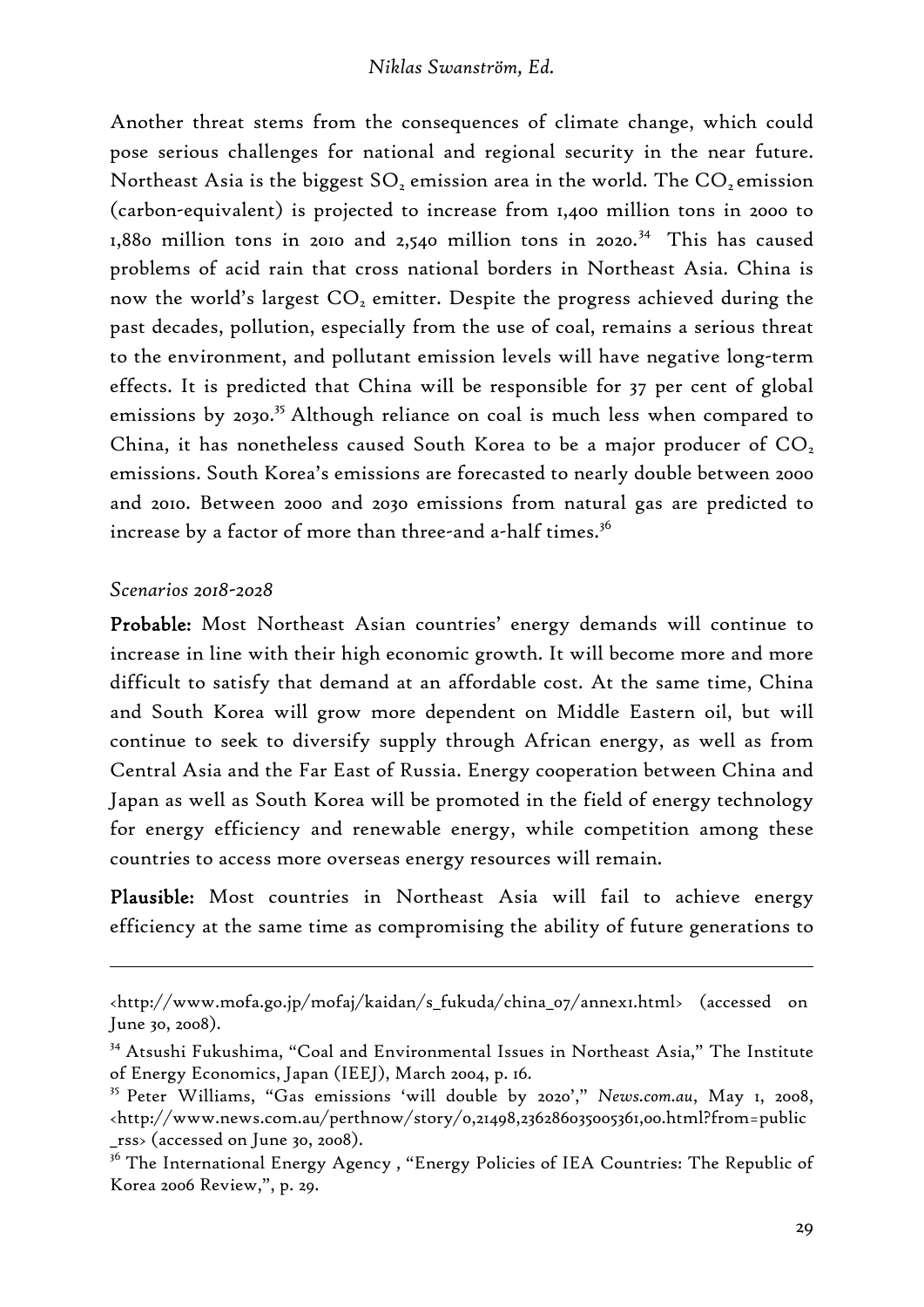meet their environmental and energy needs. Increased energy demand and levels of pollution will threaten national and regional security. Therefore, competition among countries for resources will lead to direct conflict, and will also allow Russia to exercise resource diplomacy in regional politics and to let Europe and Asia compete over deliveries through outbidding each other.

Possible: In the long-term, energy demand will slow in China and South Korea, as their economies mature, the structure of output shifts toward less energyintensive activities, and more energy-efficient technologies are introduced. To sustain growth and ensure effective management of limited resources in the region will mean increased energy cooperation among countries. In this regard, Far East Russia will become a gas supplier to Northeast Asia.

Key Issues to Watch

Lack of energy resources and higher energy prices; Growing demand for energy resources; Dependence on Middle Eastern oil; Energy resources in the Far East of Russia; Competition for energy resources; Increasing CO2 emissions.

# Domestic Political Developments

The states of Northeast Asia have developed different political systems and characteristics of governance. The models and effectiveness of governance will be important drivers of affairs in Northeast Asian countries over the next 20 years. In short, South Korea is leading the way in applying a western style democracy, having undergone an impressive process of democratization over the past twenty years. China and Russia, the two transition economies, are considerably more open today than ten years ago, but reforms are still needed if they are to meet Western standards. Meanwhile, North Korea is a totalitarian country based on authoritarian governance. In the future, including possibly in North Korea, generational changes of leadership will likely have a significant impact on the nature of governance in each country.

#### *China*

The Chinese third and fourth leaderships view the development of economic processes as necessitating a strong government—this is perceived as being instrumental in laying the foundation for an economic take-off. In other words, China has prioritized a paradigm of economic reforms combined with strong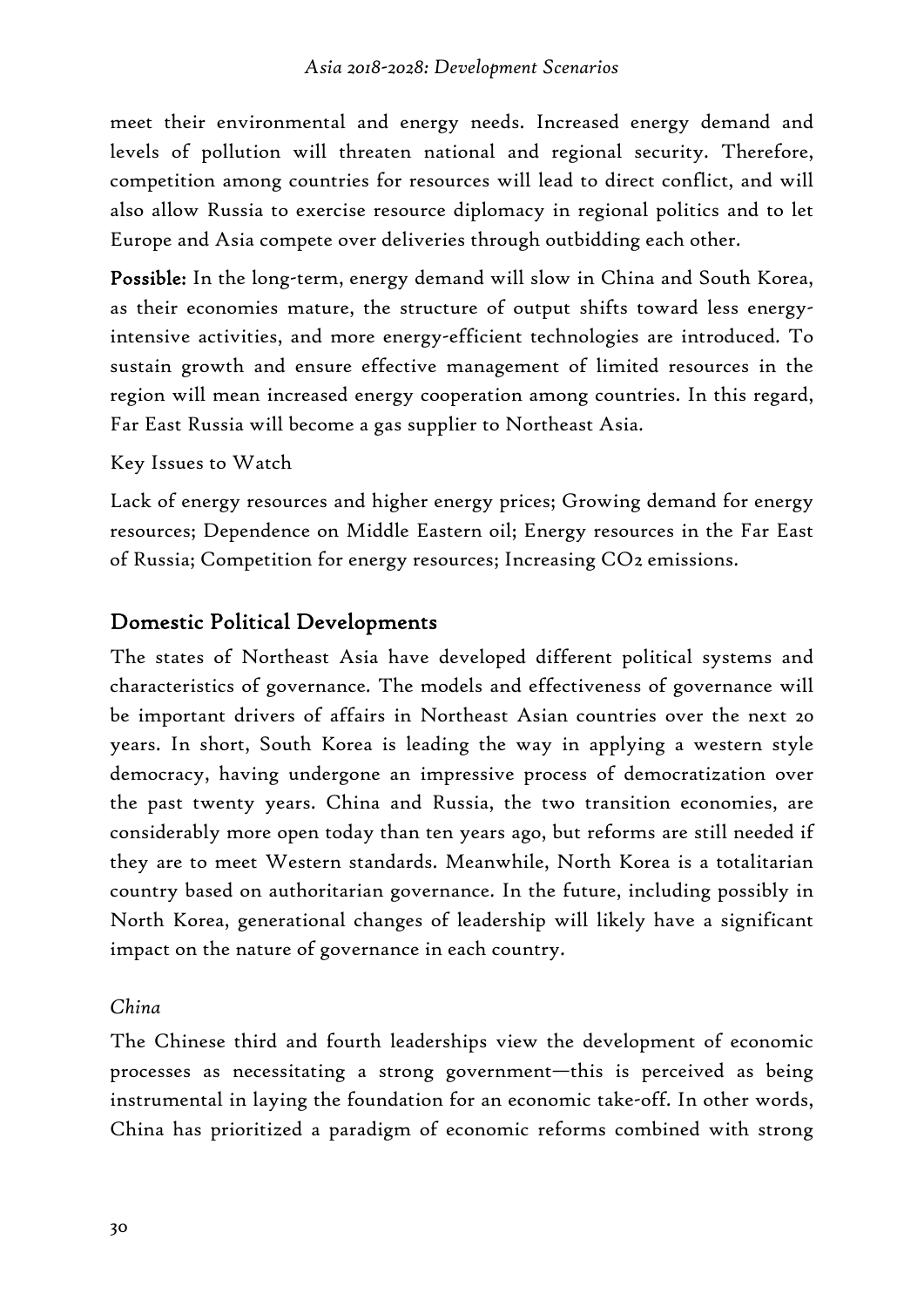governmental control, albeit, its control is gradually getting weaker.<sup>37</sup> The 11th congress installed the likely successors to President Hu Jintao and Premier Wen Jiabao, Xi Jinping was appointed Vice President and Li Keqiang is likely to become a Vice Premier.<sup>38</sup> Hu Jintao and Wen Jiaobao are expected to remain in power until the 18th party congress in 2012. Notwithstanding impressive economic development, there is a growing discontent with the distribution of economic gains in Chinese society. There are, for example, some 80-160 million unemployed that today move around China in an attempt to find work: the so called floating population. In China´s drive to modernize and become competitive, unemployment has resulted when state-owned enterprises have laid of workers or simply gone bankrupt. Increasingly the Chinese government has realized that the balance between economic growth and social stability needs to be maintained, if not for any other reason than for governmental stability.

Generational changes by 2013 will likely have a significant impact on the nature of Chinese governance. There is a trend that every new leader in China since Mao Zedong has shown weaker leadership and charisma in comparison with their predecessors, so the fifth generation of leaders will also be in line with this trend and will increasingly have to take public opinion into account. On the other hand, the loyalty of the Chinese people to the party and state cannot be taken for granted. Indeed, in the past years, social unrest including riots, strikes, demonstrations, and protests have risen in China. In 2006, public order disturbances rose by 6.6 percent over 2005, to 87,000 incidents.<sup>39</sup> Most protest activities are related to protests against the local government, which they regard as unfair, inequality, corruption, and charge with official aloofness. However, protests in the future gradually will increase to oppose the decisions of central

<http://www.china.org.cn/government/NPC\_CPPCC\_sessions2008/2008-

<sup>37</sup> Randall Peerenboom, *China Modernizes: Threat to the West or Model for the Rest?* (Oxford: Oxford University Press, 2007), p. 3.

<sup>&</sup>lt;sup>38</sup> Information Office of the State Council of the People's Republic of China, "Xi Jinping -Vice President," March 16, 2008,

<sup>03/16/</sup>content\_12772008.htm> (accessed on June 30, 2008); "Chinese vice premiers elected," March 17, 2008, <http://www.china.org.cn/2008-03/17/content\_12860912.htm> (accessed on June 30, 2008).

<sup>39</sup> 公安部召开新闻发布会通报 2005 年全国社会治安形势暨火灾形势 [Ministry of Public Security Holds Press Conference to Announce Public Security and Fire Situation for 2005], Ministry of Public Security Web site, January 20, 2006, <http://www.mps.gov.cn/cenweb/brjlCenweb/jsp/common/article.jsp?infoid=ABC0000 0000000001018> (accessed on June 30, 2008).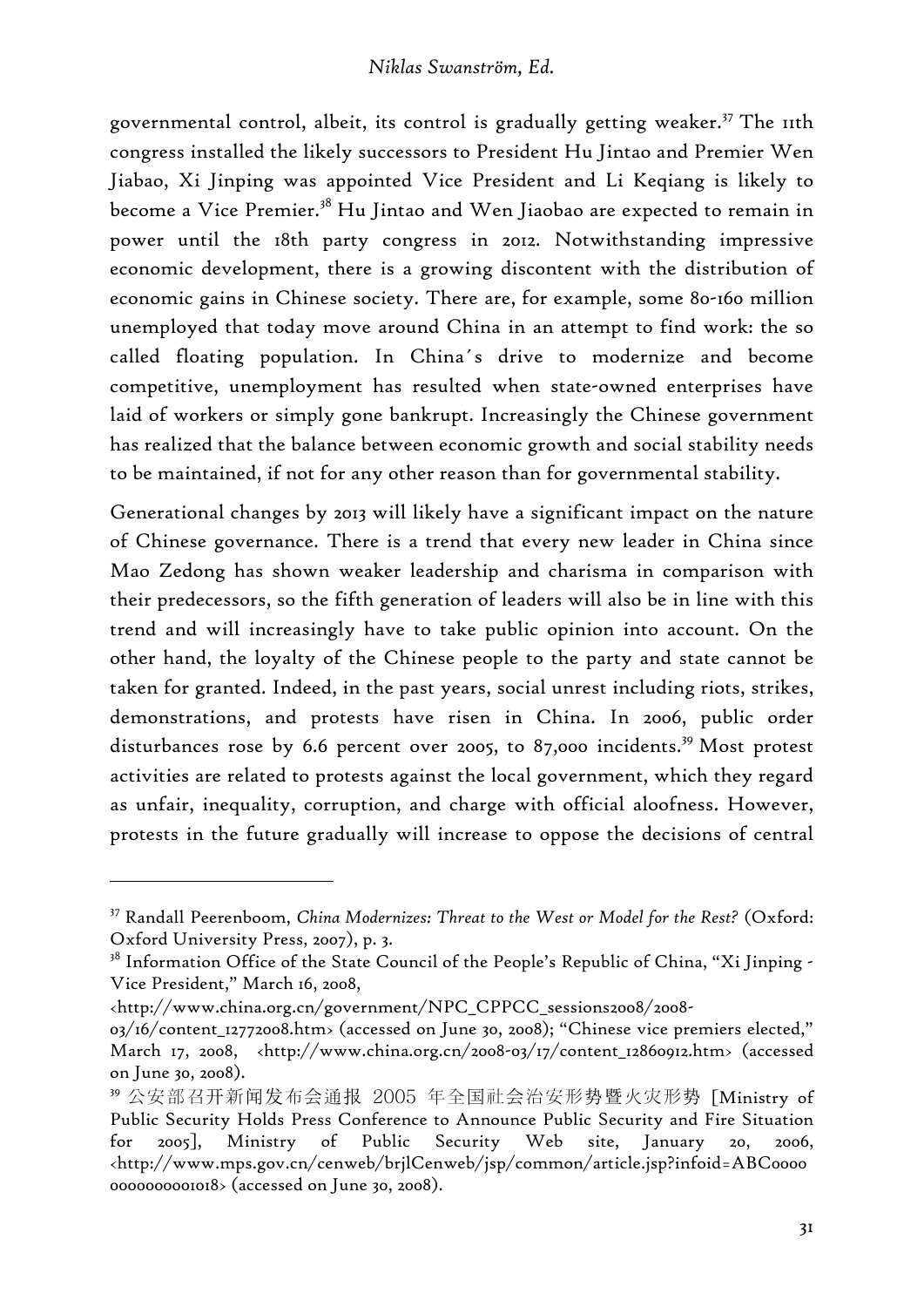Chinese authorities as people, especially among younger generations, will be able to access more information about domestic politics and the outside world through the Internet. In this sense, the future of Chinese society will become increasingly familiar with general democratic concepts and expectations. But any changes are not likely to follow traditional Western models, since Chinese people are unfamiliar with these concepts. Other forms of creating greater opportunities for popular participation in politics will likely appear; but they may also on the other hand not be allowed due to the fear of political chaos. This will in turn create tension between the political elite and the large masses that are left outside the political power.

#### *Russia*

After a period of political liberalization in the 1990s, following the collapse of the Soviet Union, Russia is displaying an increasing tendency toward authoritarianism. It could perhaps be argued that during Yeltsin's tenure too much was attempted in too short a time, politically as well as economically there was no strong governance to steer national development and manage the manufacturing and service industries.40 Accordingly, Russia's recent tilt toward authoritarianism under Putin has reflected the influence of China's model of 'markets' with less 'democracy.'<sup>41</sup> Moreover, Putin appeared increasingly selfconfident and impressed by the virtues of a strong Russia, 42 with limited political freedom. Dmitry Medvedev was elected Russia's new president in March 2008 for the next five years. The Medvedev administration may evolve into something different from Putin's as time goes on, but at the same time, it will hardly be a demonstration of adherence to democratic principles.<sup>43</sup> Russia's future is uncertain and it is far from clear what the outcome of the struggle

<sup>40</sup> Alf Brodin, *Russia and North East Asia - in times of globalization* (Sapporo: The Japan Slavic Research Center, 2005), p. 345,

<sup>&</sup>lt;http://src-h.slav.hokudai.ac.jp/kaken/brodin/contents.html> (accessed on June 30, 2008). 41 Peerenboom, *China Modernizes*, p. 3.

<sup>42</sup> Anna Jonsson et al., "Russia after Putin: Implications for Russia's Politics and Neighbors," Institute for Security and Development Policy, Policy Paper (March 2008).

<sup>43 &</sup>quot;Russia's new president draws questions, anxiety," *USA Today*, March 3, 2008, <http://blogs.usatoday.com/oped/2008/03/russias-new-pre.html> (accessed on June 30, 2008).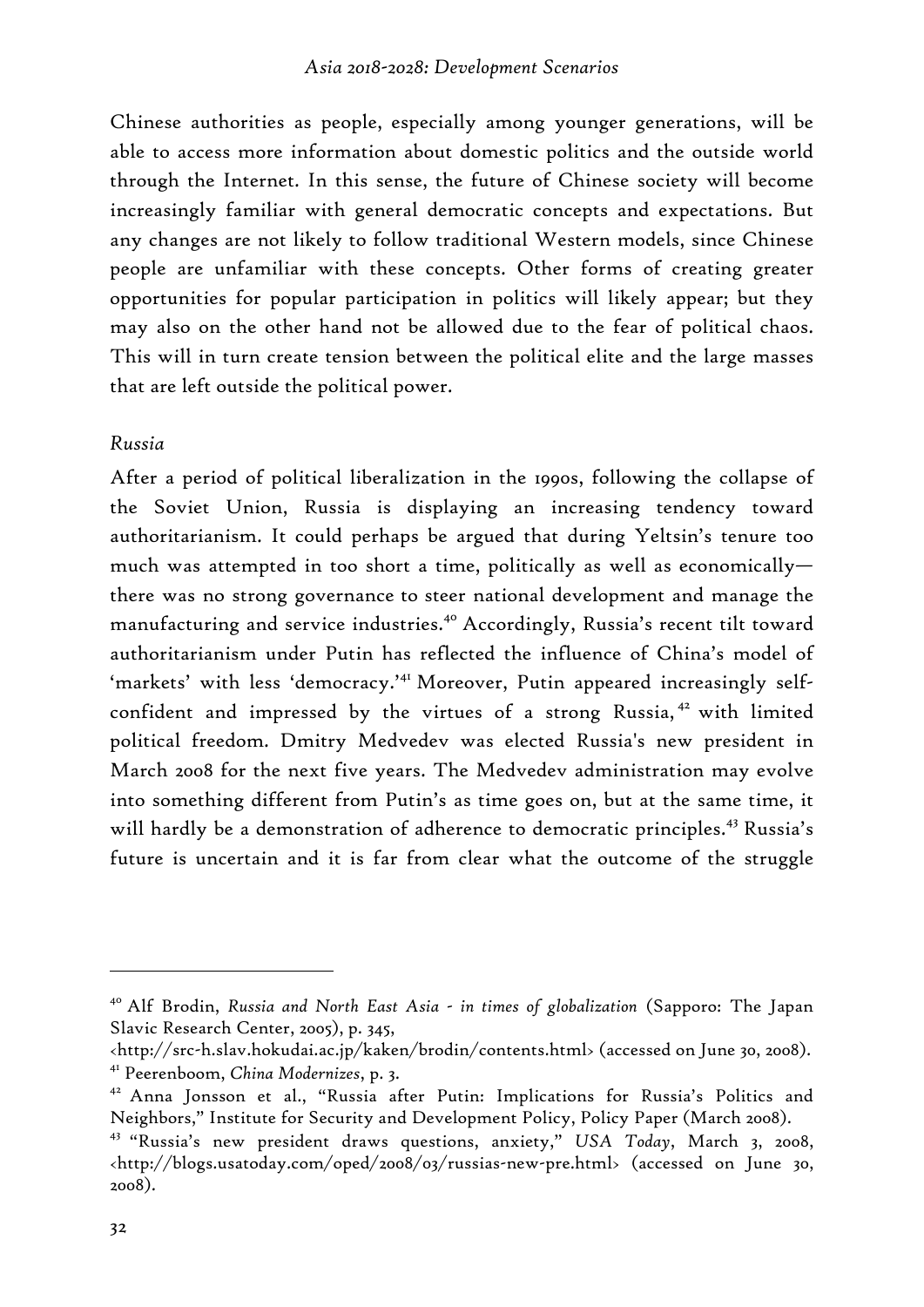between, on the one hand, the forces of modernization and, on the other, rising nationalism will be by the next decade.<sup>44</sup>

#### *North Korea*

The North Korean political system most closely approximates totalitarianism.<sup>45</sup> While it is difficult to speculate about the longevity of North Korea as a political entity, it is more feasible to forecast scenarios regarding the future of regime change in North Korea. It should be noted, however, that regime collapse in North Korea is not directly correlated with a collapse of the state. The North Korean people have been so indoctrinated over the course of three generations by the same propaganda that they actually have trust in the system to a degree that seems incredible to a foreign observer; which also guarantees a high degree of system stability, even under pressure. There are many possibilities for regime change, all being highly speculative, but not totally unrealistic. Two possibilities at the more extreme range of scenarios are as follows: one is that Kim Jongil's sudden death or economic and social chaos will lead to domestic riots or civil war, with other powers including China, South Korea, the U.S., and the United Nations intervening in the country;<sup>46</sup> another, and not improbable, possibility is that the regime will "muddle through" without radical changes, but will accept enough economic liberalization measures to enable the state to make improvements in living conditions, but without any important political liberalization measures being adopted.

#### *South Korea*

Notwithstanding twenty years of democratization, South Korea has not evolved into a fully-fledged liberal democracy. The country's political system is characterized by a concentration of power in the presidential office. On February 2008, Lee Myung-bak was inaugurated as the new president of South Korea. A potential challenge to Lee Myung-bak's leadership capacity remains

<sup>44</sup> Masha Lipman, "Talking About Democracy Is Not Enough," *Moscow Times*, March 27, 2008.

<sup>45</sup> Andrew Scobell, *Projecting Pyongyang: The Future of North Korea's Kim Jong Il Regime*, The Strategic Studies Institute of the U.S. War College, March 2008, p. 6, <http://www.strategicstudiesinstitute.army.mil/pdffiles/pub844.pdf> (accessed on June 30, 2008).

<sup>46</sup> *Ibid*.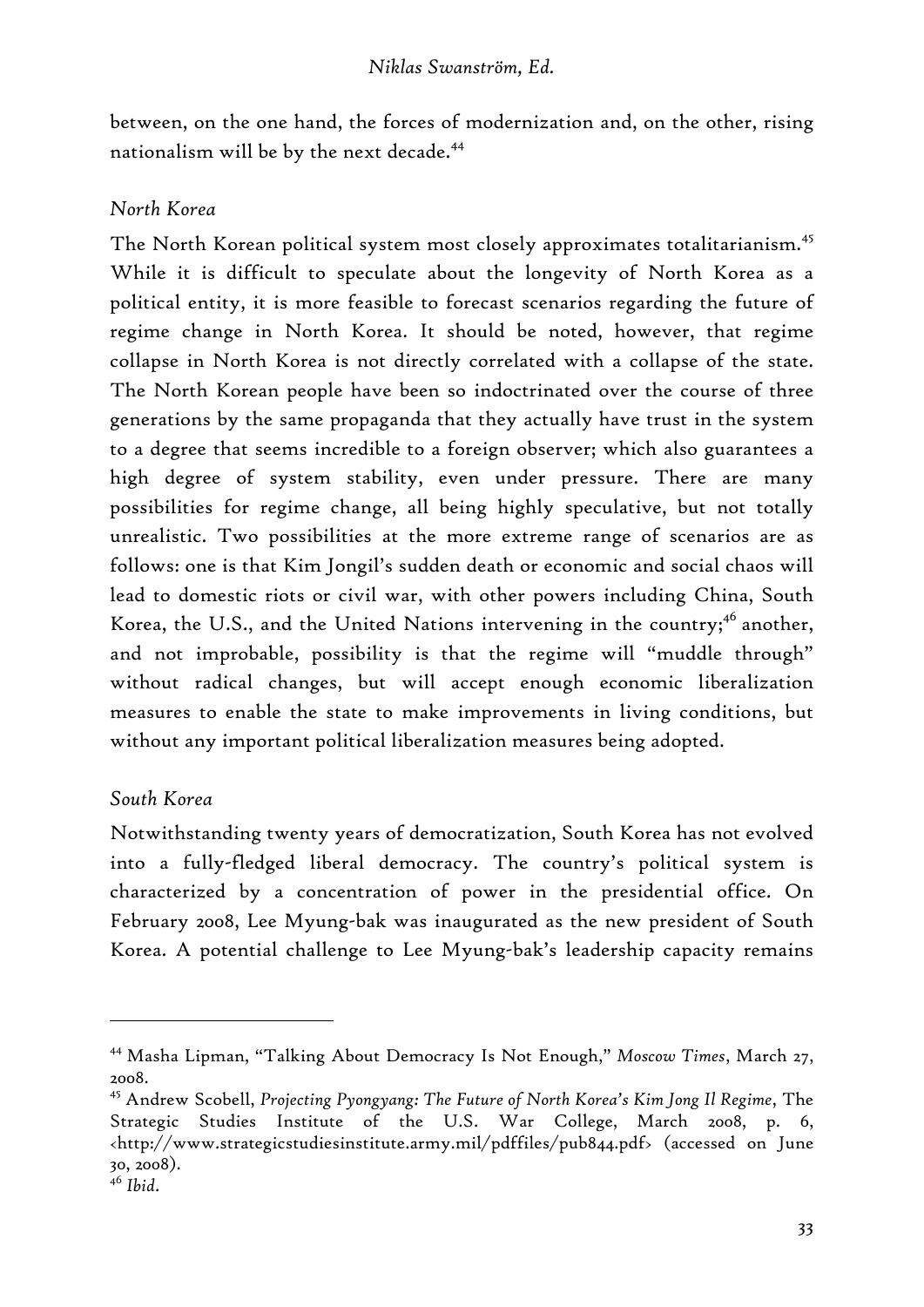the harnessing of South Korea's economic and political performance to its full potential as South Korea enters a phase of greater liberal democracy.

#### *Scenarios 2018-2028*

Probable: Political reforms will be limited in China and Russia. Nonetheless, economic developments in both countries will increase the desire from people for political rights and greater political liberalization in the long term. South Korea will slowly move toward increased liberalism with a decreased role of the president in state affairs, while North Korea will conduct limited political reform to avoid undermining regime security.

Plausible: The Chinese and Russian governments will exhibit more transparent and predictable structures of governance, while future leaderships will not opt for full democracy. South Korea will resemble more closely a western style of democracy. In the case of North Korea, if economic changes are combined with increased contact with other nations, real political changes will eventually occur.

Possible: China and North Korea will remain outside of processes of democratization. Russian political power will remain highly centralized, and governmental structures will not be transparent and there will be strict control over the media. The regime in North Korea will collapse, which will be accompanied by political and social chaos, and external powers will intervene in the country. South Korea will face an increasing political dilemma due to the dispute over national policies between the ruling and opposition parties.

# *Key Issues to Watch*

Strong state institutions; Political and social instability in China, Russia and North Korea; Political reforms in China and Russia.

# Military Development

For Northeast Asia, the obvious change of geopolitical situation after the Cold War is China's rise. Indeed, China has the lead in managing the insolvency of Russia's Great Power role in Northeast Asia based on its economic strength, its growing military capacity, and increasing confidence and ambitions for the future.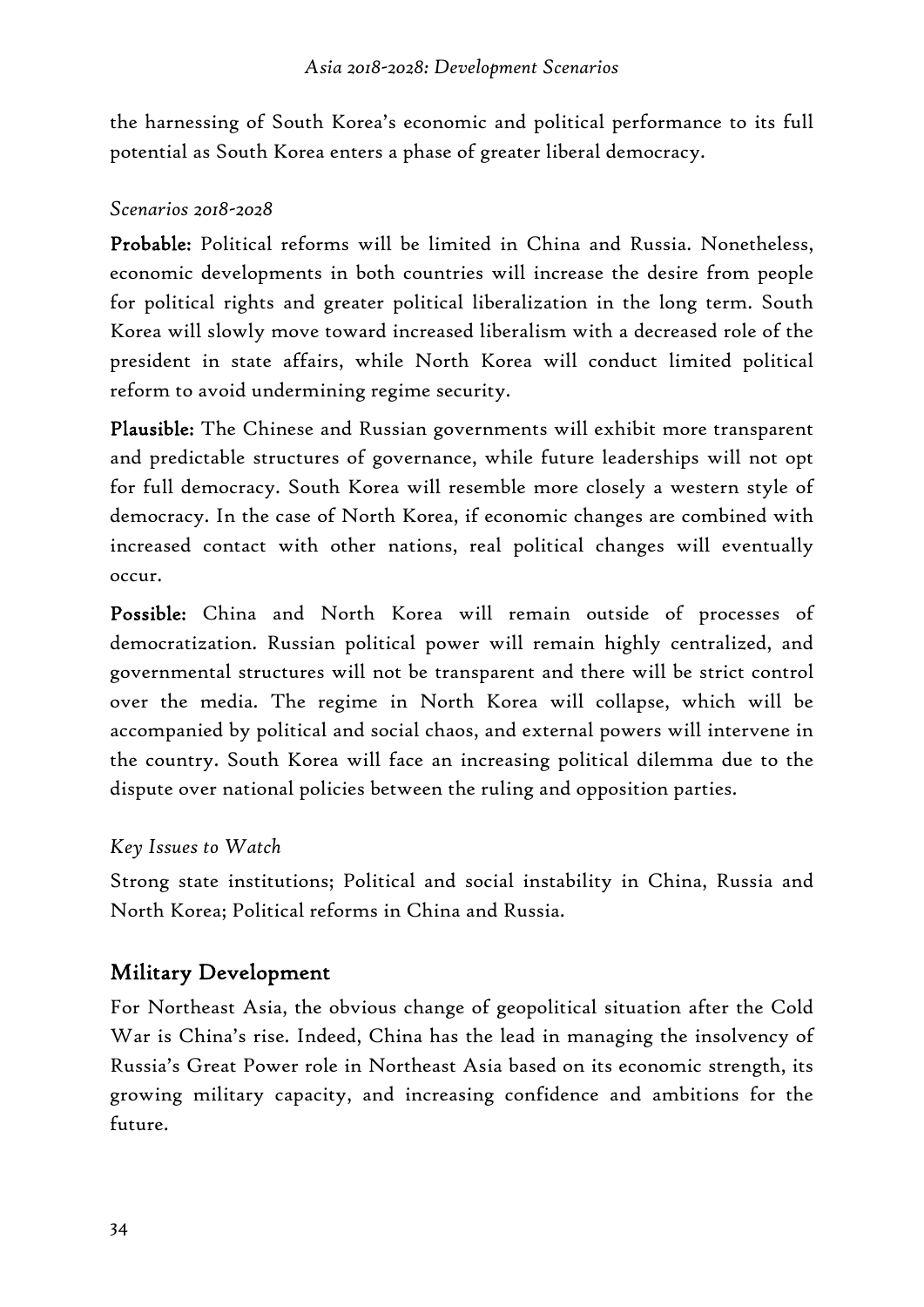Neighboring countries and regional powers are skeptical about China's real ambitions and intentions. In particular, most countries voice concern over the lack of transparency concerning its military, even though China proclaims its peaceful development policy that is purely defensive in nature. The 19.47 percent rise in military expenditure in 2007 means that China is going to double its defense budgets within 4–5 years, if the increasing rate of defense budget is the same as it has been during the last five year period.<sup>47</sup> China will overtake Russia and others and become the second largest defense spender in the world, after the U.S., over the next two decades. It will strengthen its military through developing and acquiring a broad range of modern weapons, including advanced fighter aircraft, sophisticated submarines, an increasing numbers of ballistic missiles and an advanced space program. According to the 2006 Chinese defense policy, the People's Liberation Army (PLA) has adopted a three-step process to implement its modernization plan. The first step is to lay a solid foundation by 2010; the second is to make major progress around 2020; and, the third is to reach the strategic goal of having informationized armed forces that are capable of winning informationized wars by the mid-21st century.<sup>48</sup> By the outcome of this long-term project, China will have the capability to fight on a global scale against any adversary. China's military modernization is proceeding rapidly, not only driven by the desire to deter U.S. intervention in the Taiwan Strait but also by a number of other contextual drivers: China's desire to become a global power, the regional security environment, and its growing energy needs.<sup>49</sup> China's ambition to build a blue water navy deserves a special comment. The need of protecting the Sea Lines of Communication (SLOCs) on which its exports and imports are dependent are quite obvious. But at the same time, as a side effect this gives China the option to block sea lanes to neighboring countries such as both Koreas and Japan. Therefore, the Chinese naval build-up might well constitute one of the most disturbing developments for China's neighbors. From an American point of view, the perhaps most alarming element

<sup>47</sup> U.S. Department of Defense, "Military Power of the People's Republic of China 2008," Annual Report to the Congress, p. 32,

<sup>&</sup>lt;http://www.defenselink.mil/pubs/pdfs/China\_Military\_Report\_08.pdf> (accessed on June 30, 2008).

<sup>48</sup> Information Office of the State Council of the People's Republic of China, *China's National Defense in 2006*, <http://www.china.org.cn/english/features/book/194485.htm> (accessed on June 30, 2008).

<sup>49</sup> U-S. Department of Defense, "Military Power of the People's Republic of China 2008," p. 3.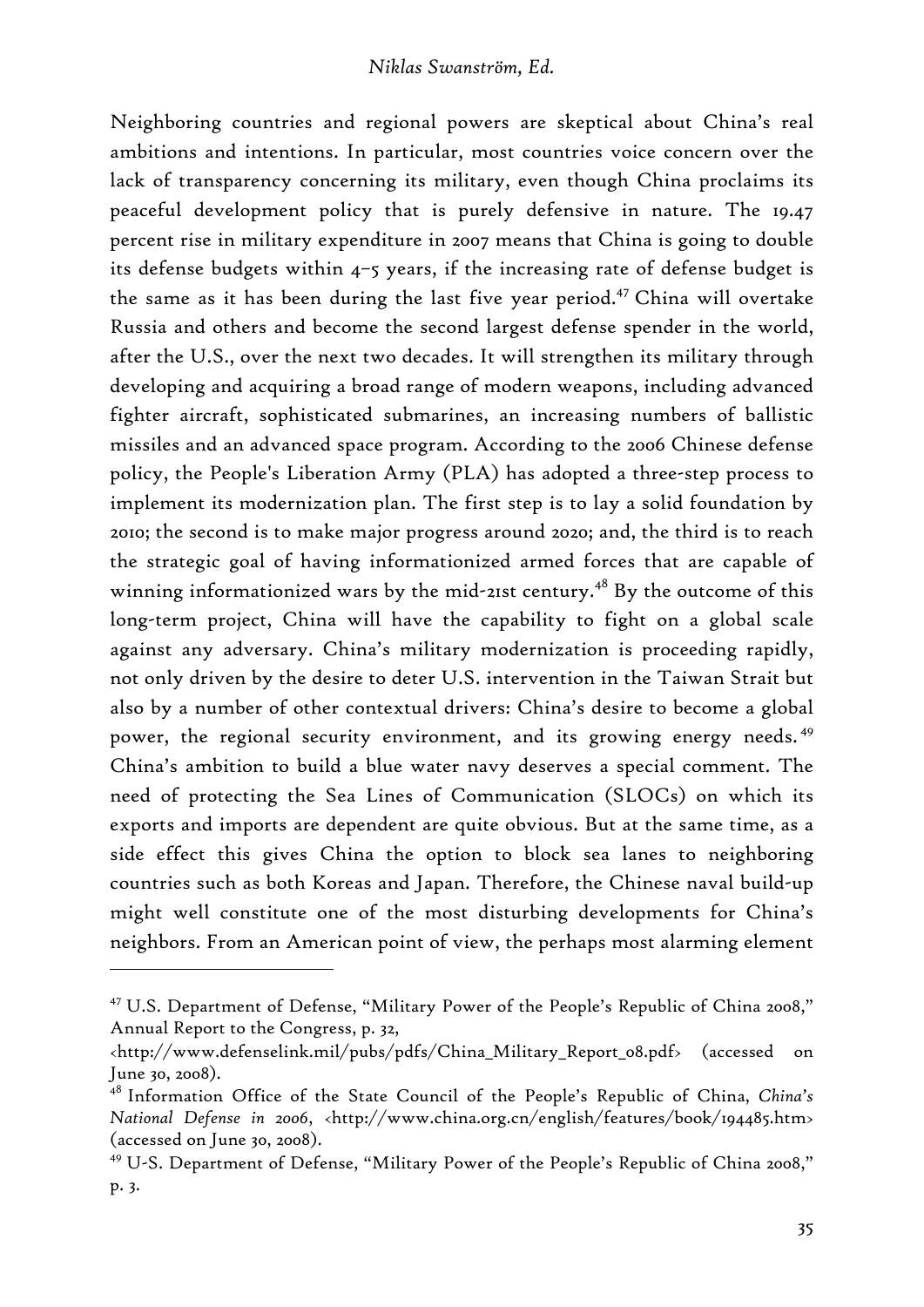is the Chinese ambition to develop an advanced space program. China´s already demonstrated capability to destroy satellites in orbit was a breakthrough when it comes to threatening American supremacy in the air and on the sea, and thereby its possibilities to defend its allies and friends in Northeast Asia.<sup>50</sup> The deeper military co-operation between the U.S. and Japan should be interpreted as a response to the increase in China's military capabilities.

Most regional actors have concerns about China's military ambitions. Accordingly, in response many of the countries in the region have increased military expenditures and embarked on different forms of military modernization for a new security environment in Northeast Asia. South Korea will continue with its military expansion, focused less on defending itself against North Korea but more on building a capacity that may eventually be required to defend the interests of a reunited Korea. Although South Korea sought to increase their military autonomy from the U.S. during the sunshine policy pursued by the Kim Deajoong and Roh Moohyun presidencies, South Korea is now strengthening the U.S.-ROK alliance not only to counter possible threats from North Korea but also to be able to balance China's military power in the near future.<sup>51</sup> Recently, South Korea invested more than US\$17 billion in modernizing its armed forces from 2003 to 2007<sup>52</sup> and announced "the defense reform 2020" in 2005, which aims to transform its defense from manpower intensive to technology-intensive, from military-controlled to civiliancontrolled, and from a service-oriented force structure to a jointness-oriented force structure.*<sup>53</sup>* Indeed, South Korea's defense reform through 2020 is one of the most ambitious and comprehensive defense reform plans ever, in and around the Korean peninsula.<sup>54</sup> In analyzing China-North Korea relations, the

<sup>50</sup> *Ibid.*

<sup>51</sup> Park Jongcheul, Kim Haksung and Kim Suengjin [박종철,김학성,김성진], "2020 선진 한국의 국가전략, 통일연구원" [Advanced Korea's National Strategy of 2020], Korea Institute for National Unification [통일연구원], March 2007, p. 31.

<sup>52</sup> Ashley J. Tellis*, "*Overview: Military Modernization in Asia," in *Ashley J. Tellis and Michael Wills, eds., Strategic Asia 2005–06: Military Modernization in an Era of Uncertainty,*The National Bureau of Asian Research, 2008, <http://www.nbr.org/publications/strategic\_asia/pdf/sa05\_1overview.pdf> (accessed on June 30, 2008).

<sup>53</sup> Republic of Korea Ministry of National Defense [국방부], "국방개혁 2020" [Defense Reform 2020], <http://www.mnd.go.kr> (accessed on June 30, 2008).

<sup>54</sup> Han Yong-sup, "Analyzing South Korea's Defense Reform 2020,"*The Korean Journal of Defense Analysis* 18, 1 (Spring 2006), p.112.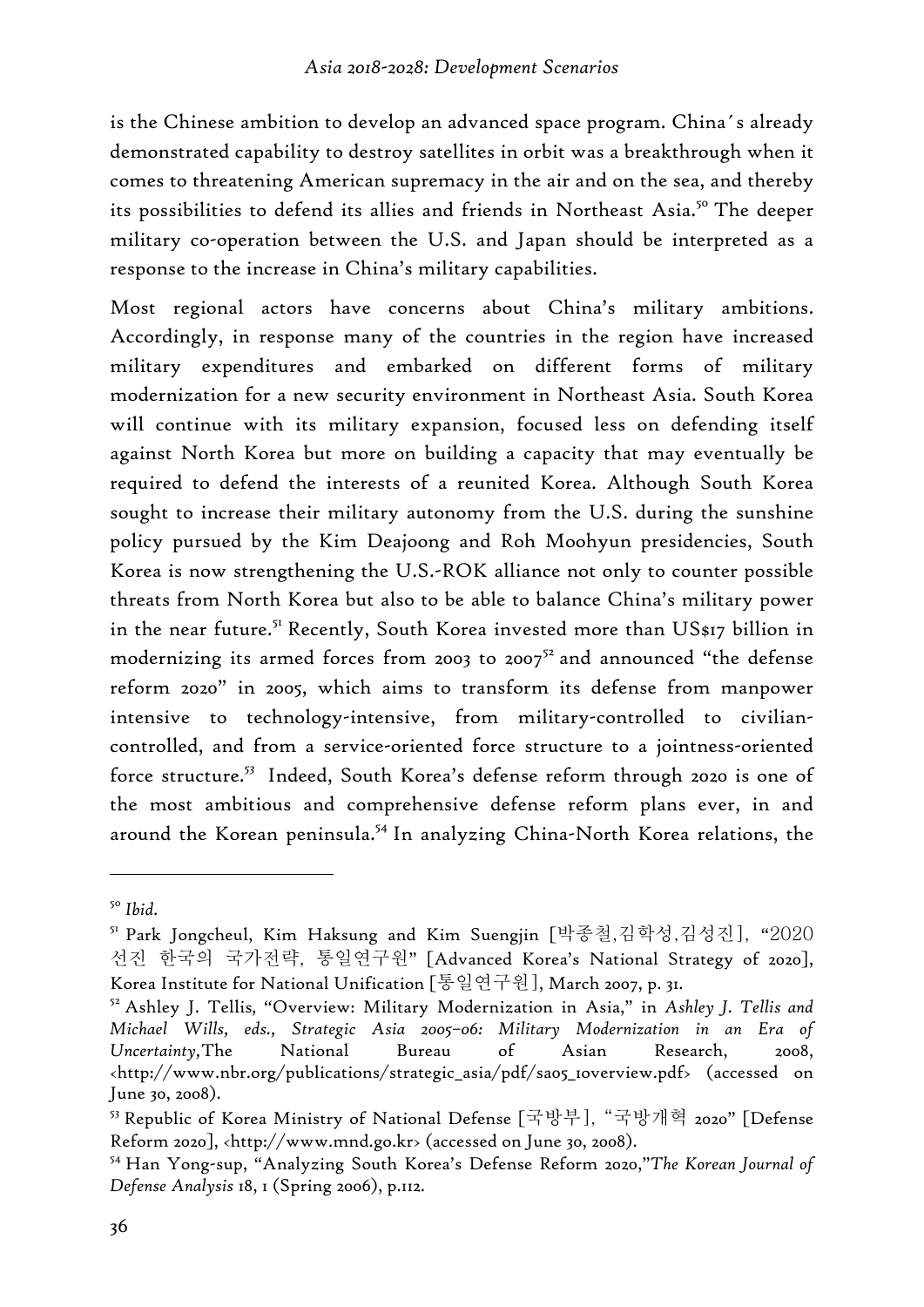most important change in Chinese policy is the increased mutual understanding with South Korea, and the diminishment of ideological and traditional rapport between Chinese and North Korean leaders.<sup>55</sup> Kim Jongil recently has reacted to the current geopolitical situation that "Nobody would help us, and strengthen the armaments, which are the only way to dedicate ourselves to our nation."<sup>56</sup> North Korea's perception of national security seems to be that only military strength allows nations to survive. North Korea is a country based on "*Juche"* (Self-Reliance) and "Military-First" ideologies. North Korea possesses the world's fourth largest armed forces behind China, the U.S., and India, <sup>57</sup> and most analyses of North Korea's defense sector estimate that defense spending constitutes between one-quarter and one-third of all government spending.<sup>58</sup> However, over the past two decades, North Korea's economic decline and lack of external support, read the Soviet Union, has made it impossible to modernize the organization. As a result, the North Korean option of an all out war with South Korea has become less credible. This might be one reason behind North Korea's ambition to create a nuclear capability. North Korea has a 200 MW nuclear reactor and nuclear reprocessing facilities at Taechon in North Pyongan province and in Yongbyon.<sup>59</sup> U.S. officials estimate that North Korea has produced about 50kg (110lb) of plutonium, enough for about eight nuclear weapons, and launched a clandestine programme to enrich uranium for

<sup>55</sup> Jaeho Hwang, Heungkyu Kim, Byung-kon Jun and Myung-Chul Cho, "Possible Scenarios for China's Future Relations with North Korea: South Korean Perspective," *The Korean Journal of Defense Analysis* 18, 3 (Fall 2006), p. 122.

<sup>56</sup> Lee Yongseup [리영섭],""선군시대에 새롭게 밝혀진 주체혁명위업 완성의 주력군에 관한 사상" [An ideology about the main military power of the compliment of the Juche Revolution which is rediscovered], *The Philosophy Research* [철학연구], No. 1, 2004, p. 30.

<sup>57</sup> Andrew Scobell, John M. Sanford, "North Korea's Military Threat: Pyongyang's Conventional Forces, Weapons of Mass Destruction, and Ballistic Missiles," Strategic Studies Institute, April 2007, p.3,

<sup>&</sup>lt;http://www.strategicstudiesinstitute.army.mil/pdffiles/PUB771.pdf> (accessed on June 30, 2008).

<sup>58</sup> *lbid*, p. 9; See: The International Institute of Strategic Studies, *Military Balance, 2004-2005*, (London: Oxford University Press, 2004), pp. 353-7.

<sup>59</sup> Daniel A. Pinkston and Stephanie Lieggi, "North Korea's Nuclear Program: Key Concerns," Center for Nonproliferation Studies, January, 2003, <http://cns.miis.edu/research/korea/keycon.htm> (accessed on June 30, 2008); David Isenberg, "North Korea's Nuke Capability," *Asia Times Online*, September 24, 2002, <http://atimes.com/atimes/Korea/DI24Dg05.html> (accessed on June 30, 2008).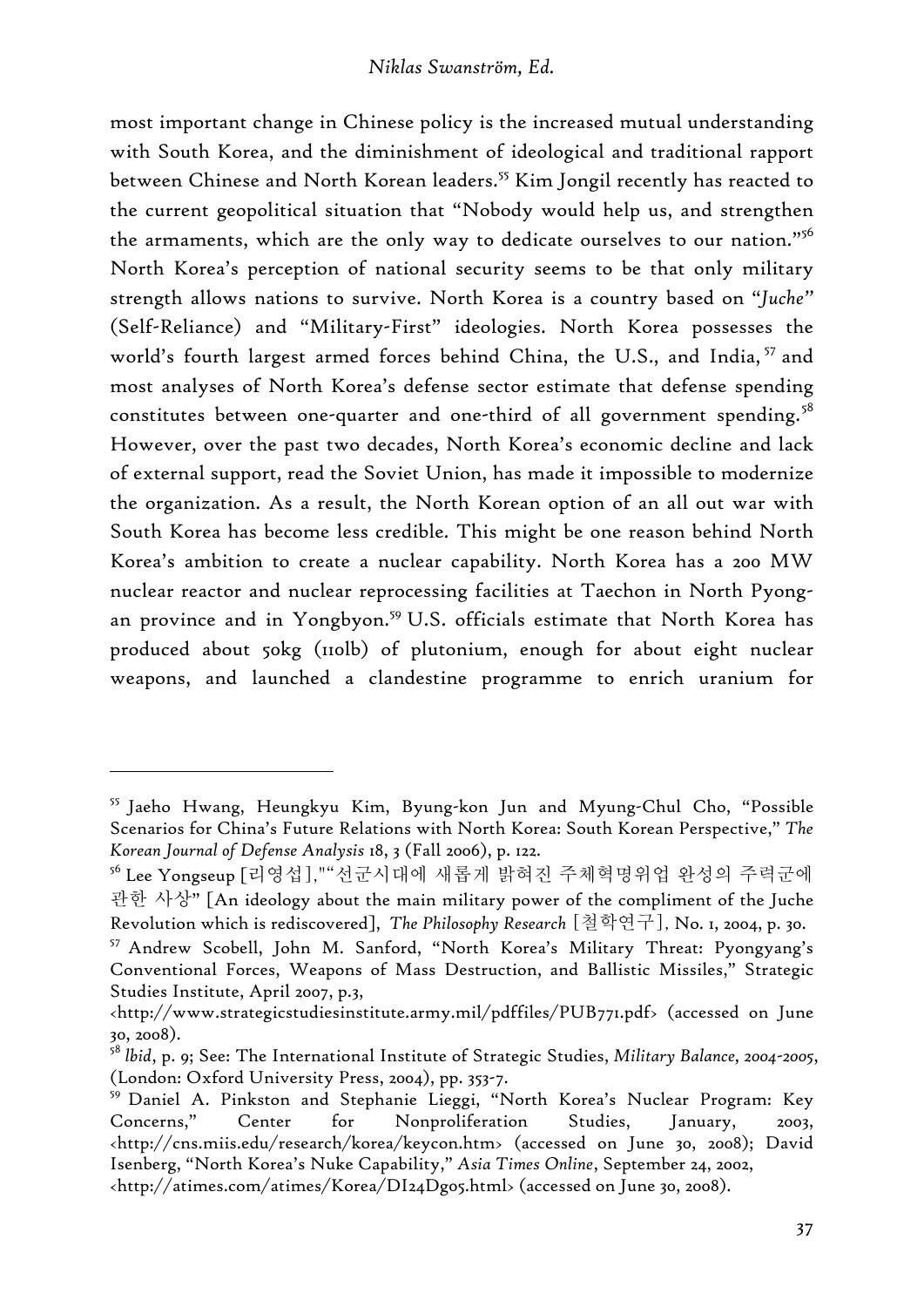weapons. 60 The North Korean nuclear program is one of the core issues that have affected Northeast Asian security discussions during the last decade. The North Korean nuclear problem is a dilemma for China. How far can it go in pressuring "a friend" into making concessions? It is also debatable how much influence China really has in influencing North Korean policies. Nonetheless, North Korea understands the value of maintaining good relations with China, while also approaching the U.S., so as to acquire benefits from all sides with its nuclear programs as a bargaining chip.<sup>61</sup>

Russia is concerned about its eastern provinces, where the rapid growth of China's economic and the military power coupled with the increased immigration of Chinese nationals into sparsely populated and backward regions of Eastern Russia is changing "the correlation of forces," to use a Marxist term. Russia's military, especially in the Far East will be challenged by a combination of demographic decline, which will affect its capacity to draft and/or recruit troops, together with problems of (mainly related to costs) modernizing its conventional forces. Over the next decades, a new generation of weapons systems will be introduced in Russia. At the same time, defense expenditures must be maintained at an affordable level.<sup>62</sup> Concerning a Chinese threat, Russia will become more and more dependent on nuclear deterrence, thereby losing much of its freedom of action in case of a future crisis.

#### *Scenarios 2018-2028*

Probable: The single most important factor that will influence developments in Northeast Asia is what will happen in China. The most probable scenario is that China will continue to grow economically and as a result also become a major military power, with a global reach, second only to the U.S. Although there will be frictions, due to the rebalancing of regional and global power, the risk for a major conflict should remain low. There will continue to exist an

<sup>60</sup> Paul Eckert, "North Korea misses year-end deadline on nuclear weapons," *The Guardian*, January 1, 2008, <http://www.guardian.co.uk/world/2008/jan/01/korea.nuclear> (accessed on June 30, 2008).

<sup>&</sup>lt;sup>61</sup> Esther Pan, "The China-North Korea Relationship, " Council on Foreign Relations, July 11, 2006, <http://www.cfr.org/publication/11097> (accessed on June 30, 2008).

<sup>62 &</sup>quot;Putin outlines Russia's successes and plans," *top.rbc.ru*, February 8, 2008, <http://top.rbc.ru/english/index.shtml?/news/english/2008/02/08/08184420\_bod.shtml> (accessed on June 30, 2008).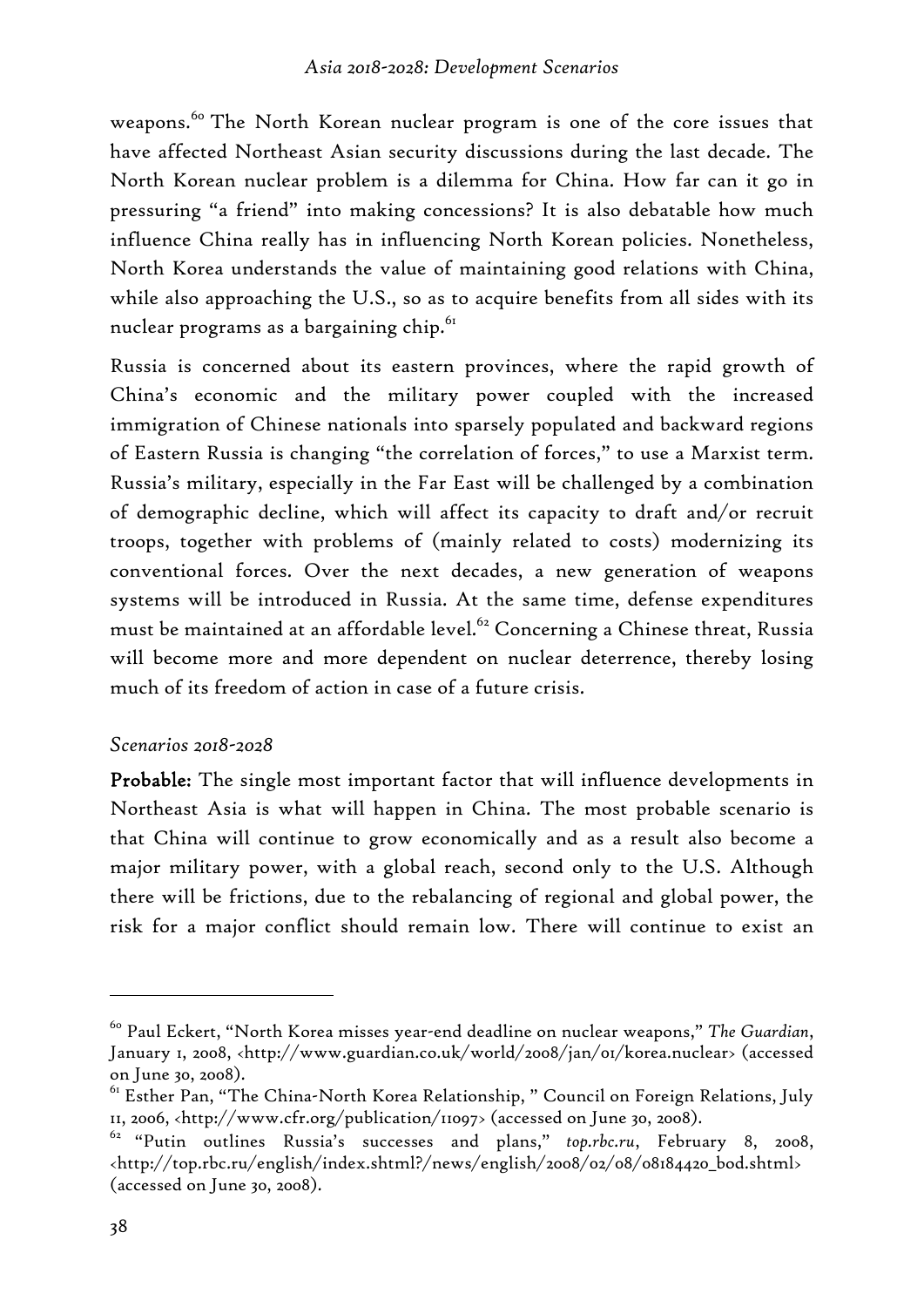equilibrium, acceptable to all parties' concerned: China, the U.S., Japan, and others.

Plausible: The U.S. makes a serious effort to counter the increased military and political power of China by forming closer ties namely with Japan, South Korea, and possibly also Taiwan. There is a new "Cold War" in Northeast Asia as well as Southeast Asia, and to some extent globally. Both the U.S. and China compete to enlist allies in their efforts to stave off threats to what they consider being national interests. There is a serious arms race in Northeast Asia.

Possible: If the U.S. cannot or does not want to engage itself deeper in Northeast Asia both Japan and South Korea will have to reconsider their options. One is to further strengthen their conventional capabilities and to compensate for the lack of the U.S. support by acquiring a nuclear capability of their own. The other option is to accept Chinese military dominance in the area.

*Key Issues to Watch* 

China's military rise; North Korea' nuclear program; U.S. relations with Japan and South Korea; U.S. military developments in the Pacific area.

# Ethnic Relations

When it comes to the ethnic constitution of the nation-state, there are large differences among the countries of Northeast Asia. China and Russia are multiethnic nations, while Korea is exceptionally homogeneous dominated by one ethnic group. Currently, China and Russia face untraditional security threats such as ethnic disputes, ethnic movements, and ethnic nationalism. In this context, for both China and Russia, it is very important to resolve ethnic conflicts and to eliminate suspicion and hostility between main nationality and minority groups. In fact, tensions in inter-ethnic relations are centuries old. For instance, there are longstanding conflicts centered on Tibet and Xinjiang in China. The most immediate consequences of these regions of conflict might result from local and central governments dominating minorities without consideration of their interests, culture, and religion. Similar to China, ethnic relations in Russia have been viewed as a threat to national security, especially in Chechnya. Furthermore, conflict over resources in Far East Russia is causing significant tensions, including such issues as the rights of indigenous populations to control the use of natural resources in their traditional domains. In sum, increasing pressure from a rise in ethnic identities could increasingly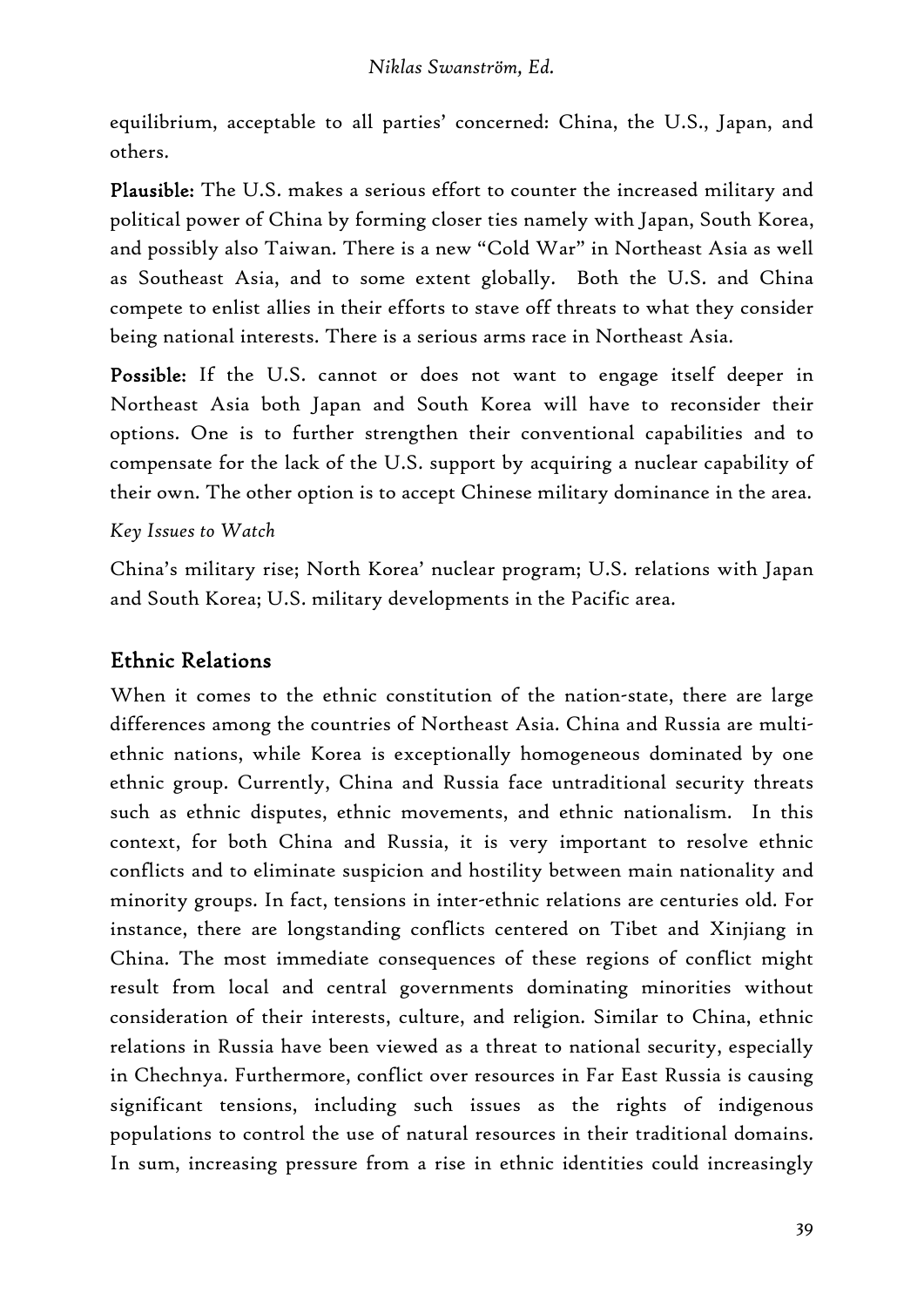play a role in the national security of China and Russia over the next two decades.

Meanwhile, as previously mentioned, the two Koreas represent two of the most racially homogenous societies in the world. Historically, in Korea, race served as a marker that strengthened ethnic identity, which in turn was instrumental in defining the nation.  $63$  Especially, in recent years an ethnic nationalism has appeared in South Korea that "Koreans are all one people, North Korea is not an enemy," that is ethnically homogeneous and racially distinctive.<sup>64</sup> This thinking of ethnic base might be helpful for the future unification on the Korean Peninsula, rooted in the idea that national division is only temporary and unification is inevitable. In contrast, this ethnic nationalism has created a negative impact on ethnic relationships between migrants and South Koreans. A racially ethnic nationalism can be seen to an even greater extent in North Korea. "*Juche"* ideology asserts North Korea's cultural distinctiveness and creativity as well as a virulent ethnocentrism.<sup>65</sup> In the eyes of North Korea's leaders, the "occupation" of the southern half (South Korea) of the peninsula by "foreign imperialists" (the U.S.) lends special urgency to the issue of cultural ethnic identity.<sup>66</sup>

The ethnic movement in trans-border issues has been a political issue among the states of Northeast Asia. In particular, the migration flows in the Far East of Russia have raised issues of ethnic balances in the region. Chinese and Muslim<sup>67</sup> immigration in Russia's Far East has led to a degree of social instability in the region with growing tensions between local people and migrants. On the other hand, the status and flow of North Korean refugees to China has become an important security issue for North Korea as well as China.

 $63$  Jeanyoung Lee, "Ethnic Korean Migration in Northeast Asia," paper presented at the International Seminar on Human Flows Across National Borders in Northeast Asia, p. 1,, <http://gsti.miis.edu/CEAS-PUB/200108Lee.pdf> (accessed on June 30, 2008).

<sup>64</sup> Gi-Wook Shin, "Ethnic Pride Source of Prejudice, Discrimination," *The Korea Herald*, August 2, 2006.

<sup>&</sup>lt;sup>65</sup> "Country Area Studies--the Korean Peninsula," Global Security.org, 1998, <http://www.globalsecurity.org/military/library/report/1998/e\_asia/j5korea.pdf> (accessed on June 30, 2008).

<sup>66</sup> *Ibid*.

<sup>67 &</sup>quot;Mosque and Chapel to Preach Tolerance," *Vladivostok News*, December 1, 2006, <http://vn.vladnews.ru/issue546/Social\_life/Mosque\_and\_chapel\_to\_preach\_tolerance> (accessed on June 30, 2008). According to the latest statistics, there are currently about 100,000 Muslims living in the Russian Far East.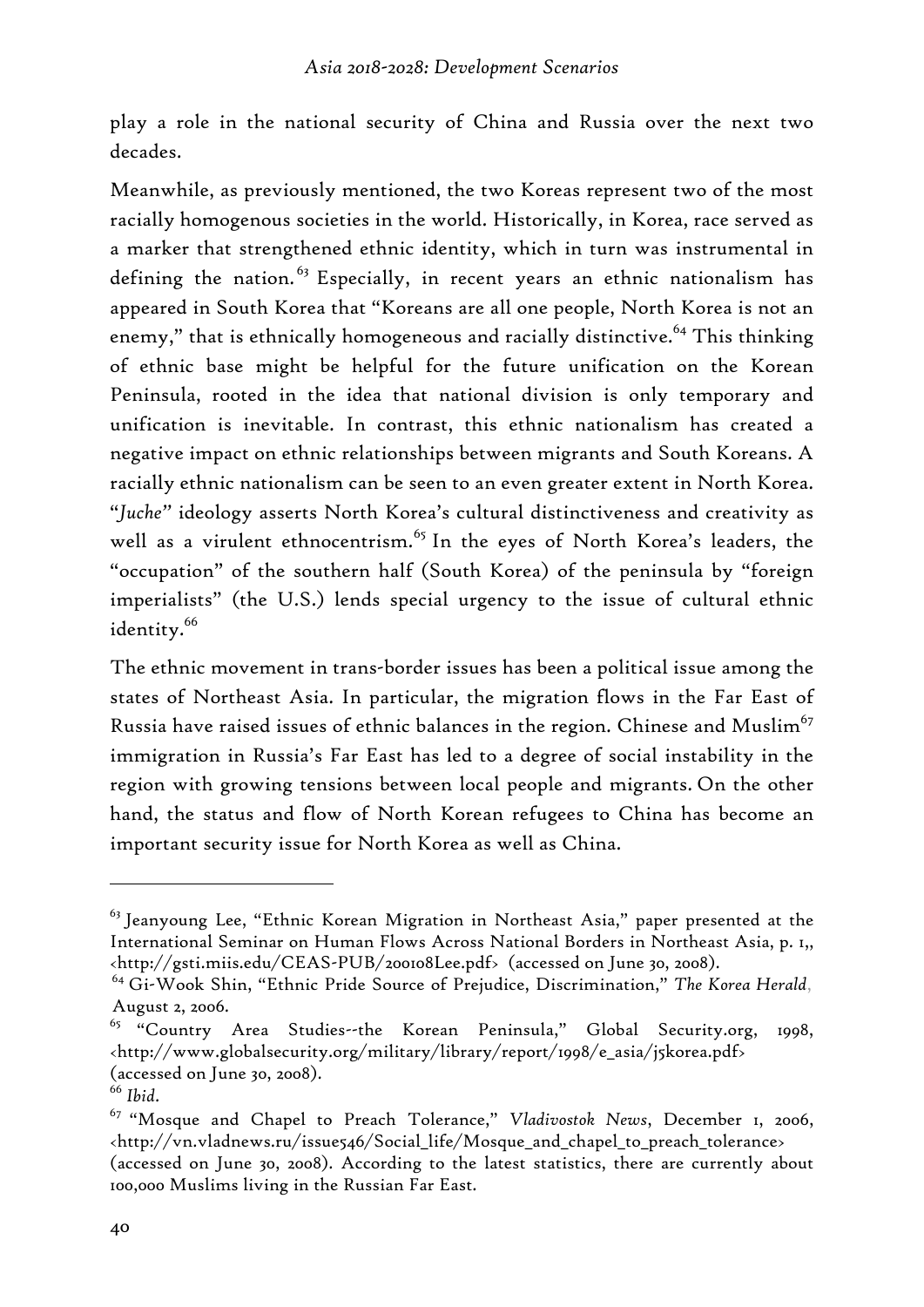#### *Scenarios 2018-2028*

Probable: Growing pressure from a rise in ethnic identities could increasingly play a role in the national security of China and Russia. Ethnic, religious, and political tensions in Tibet and the Xinjiang region of China are likely to continue, and the governments will maintain control with a forceful policy. Unrest in the northern Caucasus, including the difficulties in Chechnya, Dagestan, and Ingushetia in Russia, will remain insoluble. If the economic crisis in North Korea continues to worsen, there could be massive refugee flows to China.

Plausible: Serious conflict arising from inter-ethnic tensions in China and Russia, especially in Tibet, Xinjiang, and Chechnya, will occur, and the government will attempt to suppress independence movements through repressive military force. South Korea will rethink its concept of ethnicity amidst a trend of globalization, while North Korea will continue to place emphasis on ethnic nationalism.

Possible: Minorities in Tibet and Xinjiang will gain greater autonomy from the Chinese government under international pressure. On the other hand, migrants to Far East Russia will increase, especially from China. The two Koreas will strengthen their relations based on one Korean ethnic identity.

#### *Key Issues to Watch*

-

Growing tensions related to ethnic conflicts in Tibet, Xinjiang, and Chechnya; Chinese migrants in the Far East of Russia; North Korean refugee flows to China; Ethnic nationalism in Korea.

# The Development of Extremist Political Groups

The states of Northeast Asia are exposed to various challenges of global security issues, such as terrorism, nuclear proliferation, and other transnational threats. However, it should be noted that the term "terrorism" as defined by both Russia and China includes separatists of various types.<sup>68</sup> China's separatist groups have recently escalated activities in Tibet and Xinjiang. In particular, Tibetan protests against the Chinese government in Lhasa in March 2008 caught

<sup>68</sup> Robert A. Scalapino, "Northeast Asia Today-An Overview," paper presented at the UN University in Tokyo 2002, <http://gsti.miis.edu/CEAS-PUB/200202Scalapino.pdf> (accessed on June 30, 2008).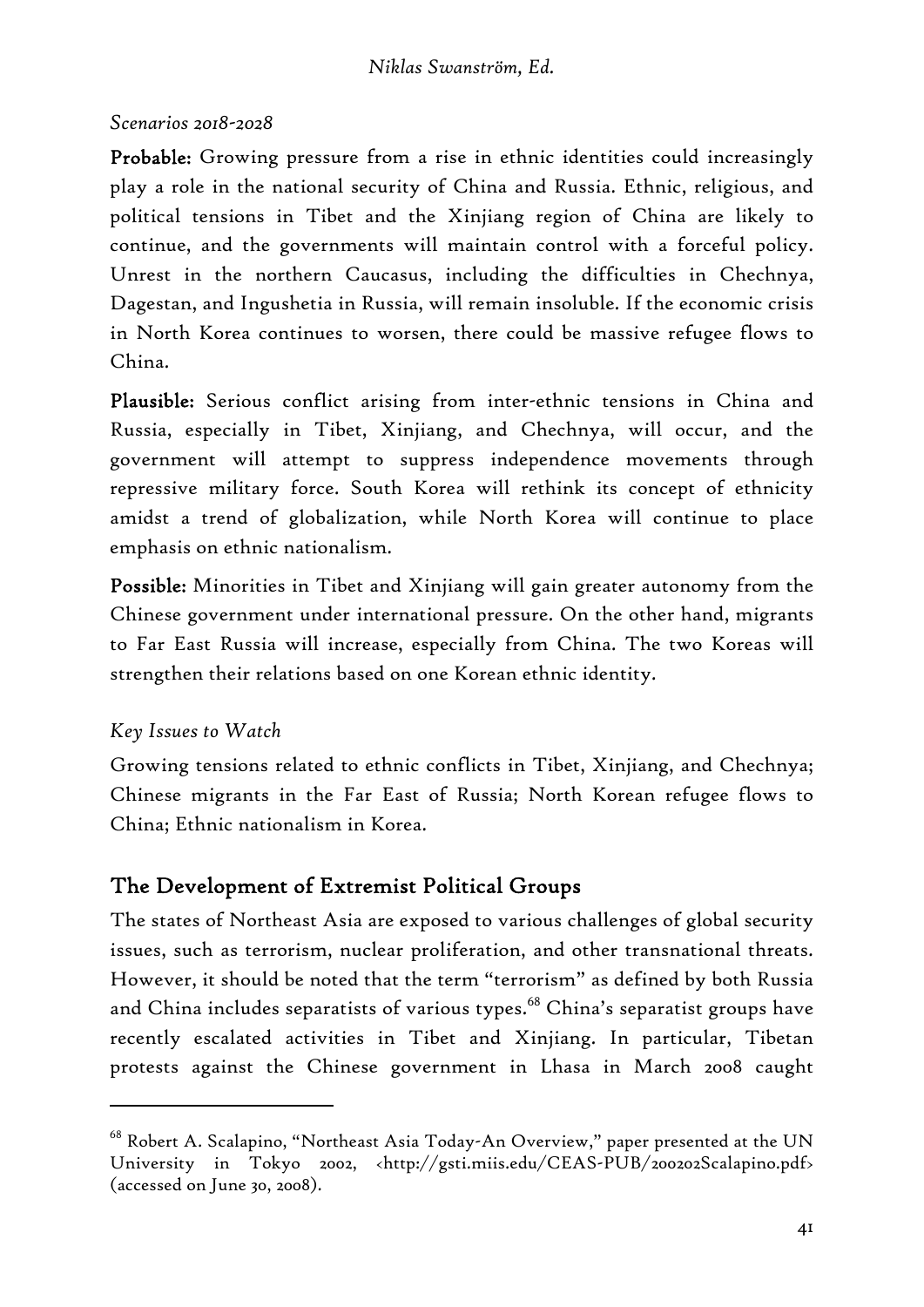international attention. In fact, the ethnic conflict in Tibet and the existence of Tibetan independence movements has a direct influence on the security of China. This intractable conflict started with China's annexation of Tibet in 1949. Since the  $14<sup>th</sup>$  Dalai Lama fled into exile in India in 1959, the Dalai Lama and his exile government has essentially sought autonomy for Tibet from China based on a non-violent freedom struggle. However, the Tibetan Youth Congress (TYC) with about 30,000 members and up to 70 branches worldwide has regarded violence and terrorist activity as its primary means of seceding from China.<sup>69</sup> Recently, the TYC and the Tibetan exile government have claimed that Tibet has been the subject of experiments in cultural and demographic engineering, projects that raise serious questions about Beijing's intentions for the region's future.<sup>70</sup> Elsewhere, Xinjiang region, which borders Afghanistan and Central Asia, harbors separatist organizations that have been active. Furthermore, the rise of Islamic extremism has apparently seen increased efforts from extremist and separatist groups in Central Asia and South Asia to enter into Xinjiang and coordinate activities with groups there.  $71$  Indeed, elements of the Uighur Jihad terrorists seem to have had contact with the Taliban and the International Islamic Front (IIF).<sup>72</sup> Hence, in the foreseeable future, extremist groups in Xinjiang are likely to cooperate increasingly with foreign terrorist groups. In Russia extremist activities in the autonomous republics have been continuous, albeit not unlikely an ever-growing problem. The situation along Russia's southern borders, therefore, particularly in the North Caucasus, could deteriorate—with Islamic extremism, terrorism, and weak states characterized by poor governance—and consequently remain a source of endemic tension and conflict. Changes, too, in the demographic picture of the Russian Far East have serious security implications, politically and socially, as well raising the specter of racial and ethnic hate crimes. In this

<sup>69 &</sup>quot;Commentary: Tibetan Youth Congress is a terror group," C*hina Daily*, April 15, 2008, *<*http://www.chinadaily.com.cn/china/2008-04/15/content\_6618199.htm> (accessed on June 30, 2008).<br><sup>70</sup> "Tibet's Future: Does It Have One?," Heritage Foundation Conference, March 11, 2008

<sup>&</sup>lt;http://www.heritage.org/Press/Events/ev031108b.cfm> (accessed on June 30, 2008).

 $71$  Jia Duqiang, "Extremism and its implications for China," Institute of East Asian Studies, University of California, Berkeley, March 2007, <http://ieas.berkeley.edu/events/pdf/2007.03.08\_Jia\_Duqiang.pdf> (accessed on June 30, 2008).

<sup>72</sup> B. Raman, "Threat to Beijing Olympics from Uighurs," *International Terrorism Monitor*-- -Paper No. 379, 2008, <http://www.ict.org.il/apage/25879.php> (accessed on June 30, 2008).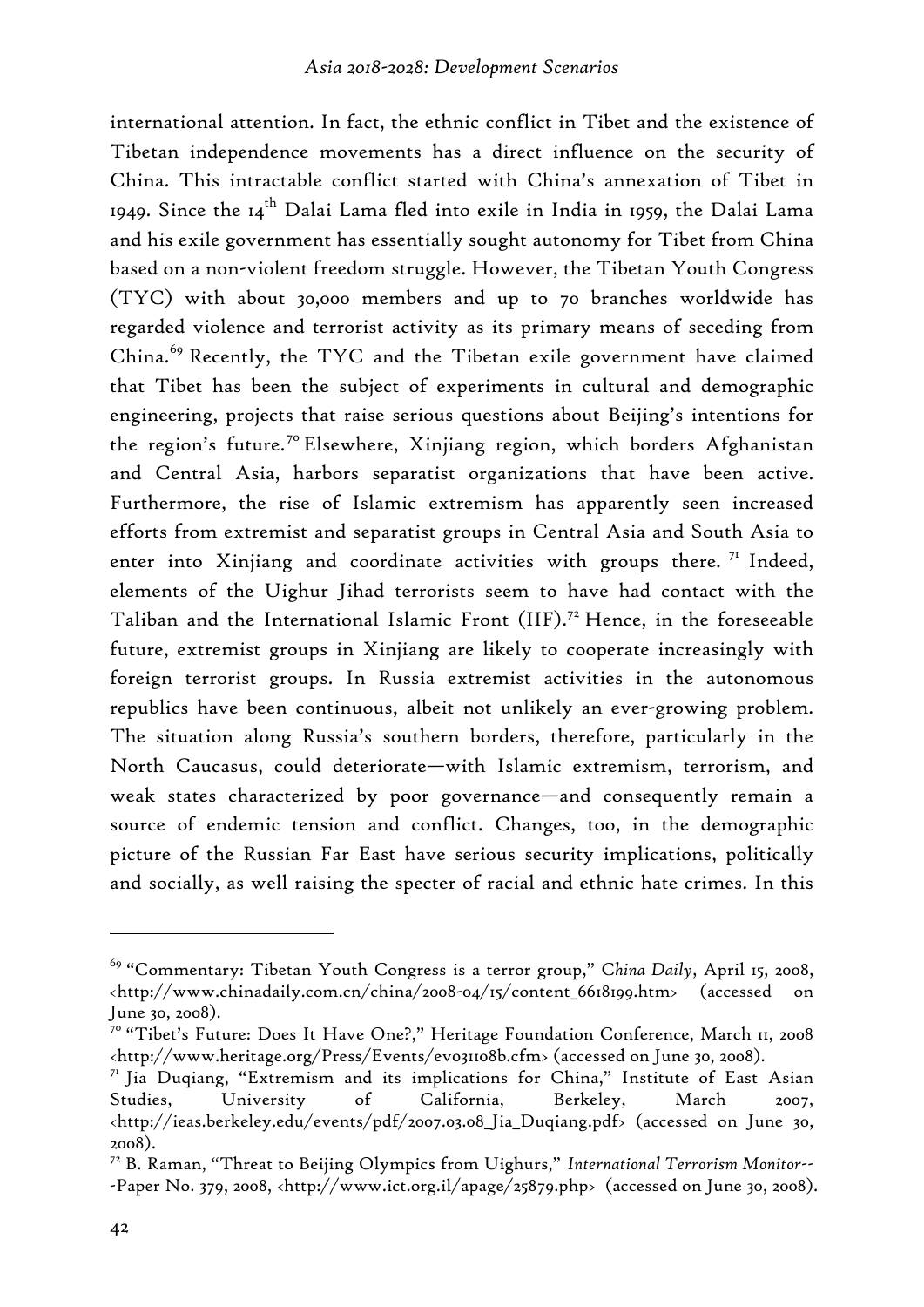context, China and Russia founded the Shanghai Cooperation Organization (SCO) to focus efforts on ensuring social and political stability in Asia on the basis of the struggle against terrorism and other new threats. All members have a distinctly militarized approach to combating "new threats'" and some of the SCO's most reported activities have involved exercises using military forces in anti-terrorist operations or similar scenarios.<sup>73</sup>

In contrast to the robust performance of extremist groups in China and Russia, it is hard to envisage extremist groups using violence or terror as political weapons in the two Koreas. However, it should be noticed that some political groups in the two Koreas potentially could develop into extremist antigovernment groups in the future. In South Korea, there are some pro-North Korean groups which largely blame Washington rather than Pyongyang for tensions on the Korean Peninsula. On the other hand, even if successful in containing the political effect of economic failure, the North Korean regime could be exposed to the challenge of rising instability with the emergence of anti-regime activities.

#### *Scenarios 2018-2028*

-

Probable: The penetration of foreign extremist forces and groups as well as domestic extremist forces will continue to represent a threat to political and social stability in China and Russia. Governments in China and Russia will use the military to deal with terrorist activities by separatist groups in Tibet, Xinjiang, and Chechnya. Moreover, the activities of separatist activities in Tibet are likely to be radicalized after the death of the  $\iota_4^{\text{th}}$  current Dalai Lama.

Plausible: Separatist and terrorist activities will increase in China and Russia. Tensions in Xinjiang and Tibet, stoked by separatist groups, will escalate with direct consequences for China's national security. Similarly in Russia, increasing pressure from a rise in separatist activities in Chechnya could increasingly play a role in the national security of Russia.

Possible: Anti-regime dissent and opposition could increase in North Korea and the pro-North Korean movement in South Korea will still remain in the next decade and further destabilize the Korean peninsula.

<sup>73</sup> Alyson J. K. Bailes, Pál Dunay, Pan Guang and Mikhail Troitskiy, "The Shanghai Cooperation Organization," SIPRI Policy Paper No. 17, May 2007, p. 28.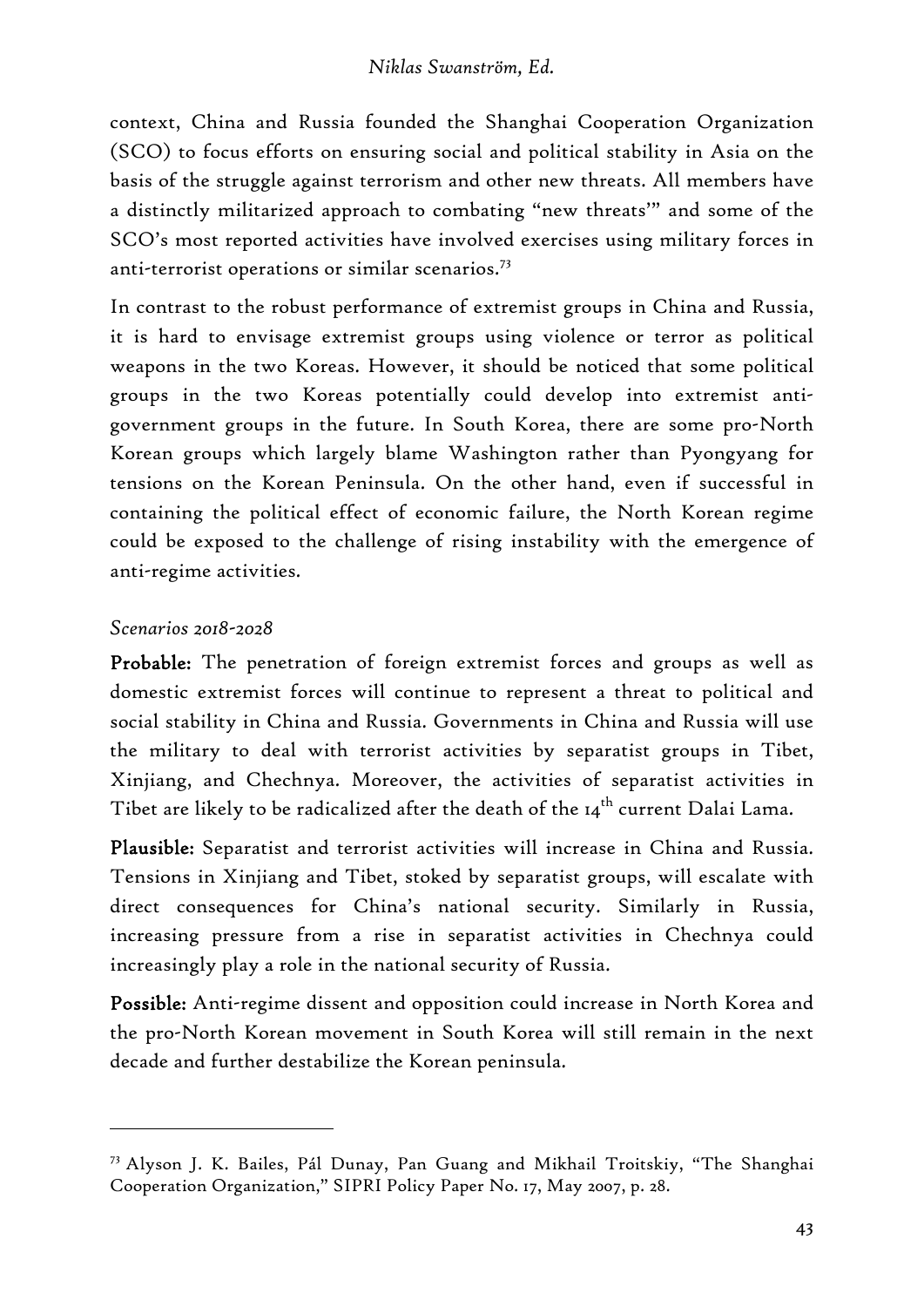#### *Key Issues to Watch*

Activities of separatists in Tibet, Xinjiang, and Chechnya; Shanghai Cooperation Organization; Social and economic inequality; Cultural tension.

# Geopolitical Development

Northeast Asia is a region where the interests of nations intersect most directly. The implications of the rise of China as an economic and increasingly capable regional military power pose currently the greatest influence on the region. The United States' and Japan's power presence in combination with the rising power of China make Northeast Asia the core security complex in Northeast Asia for the foreseeable future.74 The reactions of other powers—India, EU, ASEAN, and Australia—to possible growing tensions between U.S.-Japan and China in this region might in fact be more focused on staying out of the power game, and thus instead concentrated on gaining access to the huge market in China.

## *The United States*

The United States, while not a geographic part of Northeast Asia, has been the most powerful influence in the region. However, at least in some respects, over the last several decades China's power has increased at a high speed relative to that of the U.S. Currently, U.S. relations with China can be characterized as a mixture of cooperation and contention, best defined by the word "complex."<sup>75</sup> Accordingly, it argues that U.S. power in Northeast Asia could possibly diminish in direct relation to the growing influence of China over the next two decades. Viewed pessimistically, it is inevitable that their relationship will become more competitive; but, on the other hand, the U.S. and China have strong economic incentives to avoid confrontation. Should relations between the two countries worsen, it could fuel an increasingly antagonistic relationship that could herald the start of a new cold war in Northeast Asia. Nevertheless,

<sup>74</sup> Gustaaf Geeraerts, "China's Rise and Northeast Asian Security: A European Perspective," Department of Political Science, Free University Brussels (VUB), p. 2, <http://www.dur.ac.uk/chinese.politics/Public%20lectures/Gustaff%20Geeraerts%20- %20Renmin%20lecture.pdf> (accessed on June 30, 2008).

<sup>75</sup> Robert A. Scalapino, "The State of International Relations in Northeast Asia," in Special Roundtable: Pursuing Security in a Dynamic Northeast Asia, Asia Policy*,* No. 3, January 2007, p. 27,

<sup>&</sup>lt;http://www.nbr.org/publications/asia\_policy/AP3/AP3\_NEASecRT.pdf> (accessed on June 30, 2008).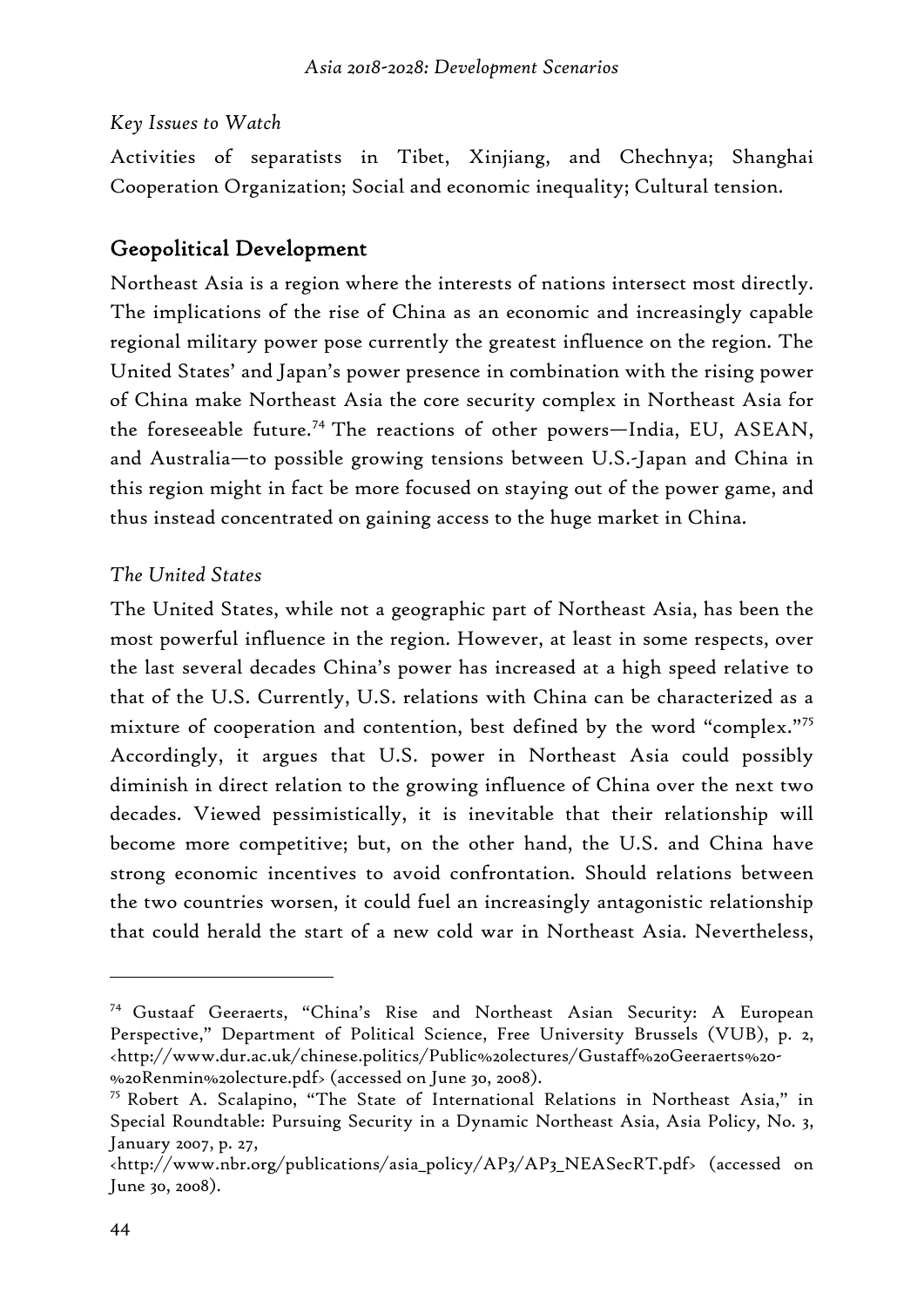this pessimistic scenario is unlikely to occur a decade ahead, since the two countries have strategic partnerships in many areas such as trade, terrorism, and the North Korean nuclear issue; and in the long term, the relationship may be widened to encompass security issues such as military, political, energy, and so on. On the other hand, North Korea and Taiwan pose as complicated issues for the U.S. The U.S. is likely to seek a reduction of tension and the resolution or containment of disputes because of the country's economic future and given the U.S's focus on the Middle East, including Iraq and Afghanistan. Moreover, since Northeast Asia already plays an important role in U.S. economic and national security, the U.S. will strengthen existing military alliances with Japan and South Korea, $7^6$  and will continue to develop and deploy Ballistic Missile Defense (BMD) assets in the Northeast Asian region. Consequently, the U.S. policy in Northeast Asia is likely to rest on two fundamentals—a concert of powers and a balance of power during the next two decades.<sup>77</sup>

#### *Japan*

Japan is still haunted by its historical legacy and the attitudes that were formed among the populations of the occupied countries prior to and during World War Two, who had to suffer from the cruelties inflicted by the Japanese military. And yet the situation should not be overdramatized. Serious talks are being held on many levels between China and Japan. Between South Korea and Japan both economic and cultural relations are flourishing. Serious issues are being addressed and an increasing amount of sincerity can be discerned in the communiqués from meetings and seminars. Even the thorniest of the issues, the North Korean nuclear weapon and the future security architecture in Northeast Asia, does not seem to be dead-locked. On the whole, Japan seems to be well on the road toward serious improvement of relations with all its neighbors, but can there be any change of direction in the near future?

If the U.S. economy is so badly hit by a recession that calls from the American tax-payers to withdraw U.S. forces from the western Pacific are adhered to, Japan would suddenly find itself in a seemingly dangerous situation. In this event, U.S. nuclear guarantees for Japan would gradually lose credibility as

 $76$  Robert A. Scalapino, "The Security Outlook in Northeast Asia: Is the Security Agenda Shifting?" Paper prepared for the United Nations Association of Japan (UNAJ) 8th Kanazawa Symposium on Northeast Asia, June 4-6, 2002.

<sup>77</sup> *Ibid.*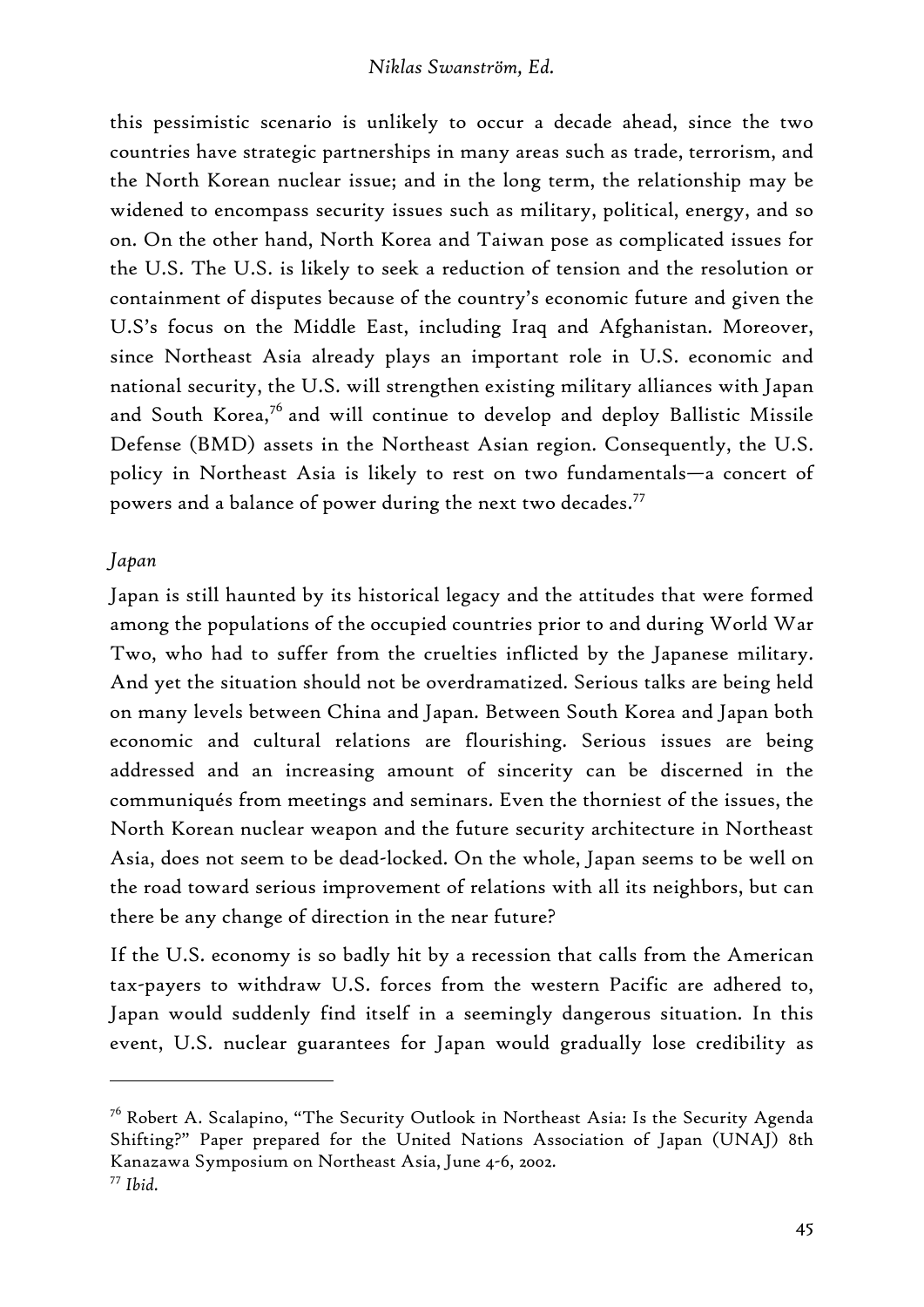American forces withdrew from the region. Would Japan in such a situation be able to, and decide to, provide for its own defense and what would that mean? Most important of all, would Japan decide that it could not protect itself without an independent national nuclear weapons system as a balance to the Chinese and Russian arsenals?

This worst case scenario, however, seems most unlikely to materialize as a result of the present and arguably mild downturn in the American economy. The fact that such far-fetched scenarios are required to create credible preconditions for a new militaristic nationalism in Japan rather underlines the thesis that Japan is perhaps not "discarding a legacy" as such, but it is bringing about the preconditions of an independent national posture. $7^8$ 

At the same time the advent of the U.S. missile defense system and successful missile defense cooperation in the western Pacific is likely to cause an increased U.S. interest in upholding the existing military alliances with Japan, South Korea, and Australia. Since the BMD System is perceived to be a matter of survival capability for the Americans, this desire is likely to remain strong. For Japan (as for South Korea and Australia) this also means that the weapons platforms (Aegis ships of different types) and facilities (radar systems and bases) with which they are providing the U.S. forces will seemingly increase their value.

For Japan, whose mega cities are so exposed to nuclear attack, and who, consequently, is vulnerable to nuclear black-mailing, the TMD-system (Theater Missile Defense) that is being built in the western Pacific could mean actual protection in addition to U.S. nuclear assurances to Japan (meaning an assurance by the United States that it is prepared to defend Japan with nuclear weapons, if necessary). China's ambition to continue building a strong defense is gaining strength, and the above TMD issue is likely to make China more inclined to see Japan's role as an ally of the United States (and thus as a potential adversary). Indeed, Japan is becoming more visible in its military role as an ally of the U.S.<sup>79</sup>

<sup>78</sup> Ingolf Kiesow and John Rydqvist, *Japan as a "Power"; Discarding a Legacy*, Institute for Security and Development Policy, Asia Paper, 2008, pp. 96-98.

<sup>79</sup> *Ibid.*, pp. 82-84.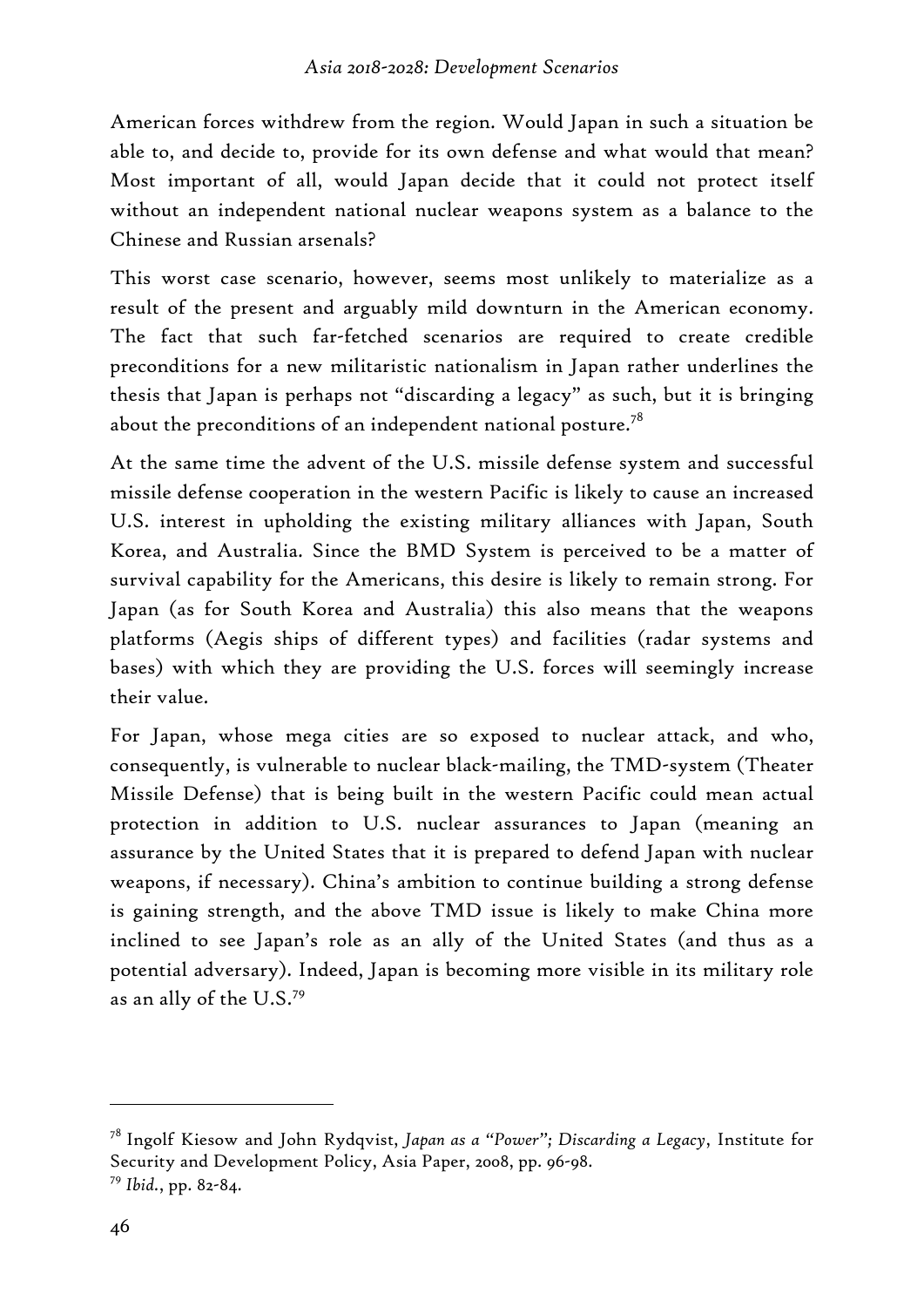#### *India*

During the next 10-20 years the potential role of India will increase gradually in Northeast Asia in line with its growing global influence and status. India will seek to build strengthened relations and trade links with China, and generally pursue closer economic and political ties with Northeast Asian nations. Recently, India has become interested in establishing cordial ties with China, and China also attempts to develop better relations with India. At the same time as this, however, India is likely to continue deepening its relationship with the U.S. that is aimed at containing China's power amidst fears of Chinese domination in the region. In addition, India is likely to consolidate its old, longstanding relationship with Russia and its new relationship with Japan to deal with issues relating to trade, defense, science, technology, and energy.

#### *The European Union*

-

The significance of Northeast Asia for the EU will increasingly grow and deepen, not only in a bilateral sense, but by extension, regionally and multilaterally, as a significant and rapidly growing economic partner. The EU is attempting to build a common external policy, and it is necessary to review the EU's strategic interests in Northeast Asia until 2020 and to consider the tools required for their promotion.<sup>80</sup> However, as it is not a geographic part of the region, the potential role of the EU in Northeast Asia is likely to be mainly that of an active observer rather than one of direct engagement.<sup>81</sup> In spite of this, the EU could find ways to launch and support processes of peace, security, and cooperation in Northeast Asia. $82$  The most crucial issue for the EU is Russia's future strategic projection and agenda, and whether it will turn more to Europe or to Asia. In terms of future global security, while the EU will be concerned with the unstable geopolitical situation in Northeast Asia in the light of China's growing military power, EU-China confrontation is extremely unlikely as China is an important trading partner for the EU. However, European economic trade disputes, China's human rights record, and the Taiwan issue

 $80$  Laboratoire européen d'Anticipation Politique, "Seminar Global Europe 6 / EU-Asia,"London, September 29, 2004,

<sup>&</sup>lt;http://www.europe2020.org/spip.php?article338&lang=en> (accessed on June 30, 2008).

<sup>81</sup> Niklas Swanström, "EU-China relations: troubled relations?", *The Quarterly Journal of Defense Policy Studies* 24, 1 (2008), pp. 153-75.

<sup>&</sup>lt;sup>82</sup> Markku Heiskanen, "On the Prospects of the Role of the EU in Northeast Asia," paper presented at Rome Conference*,* 1-2 June 2000, p. 123.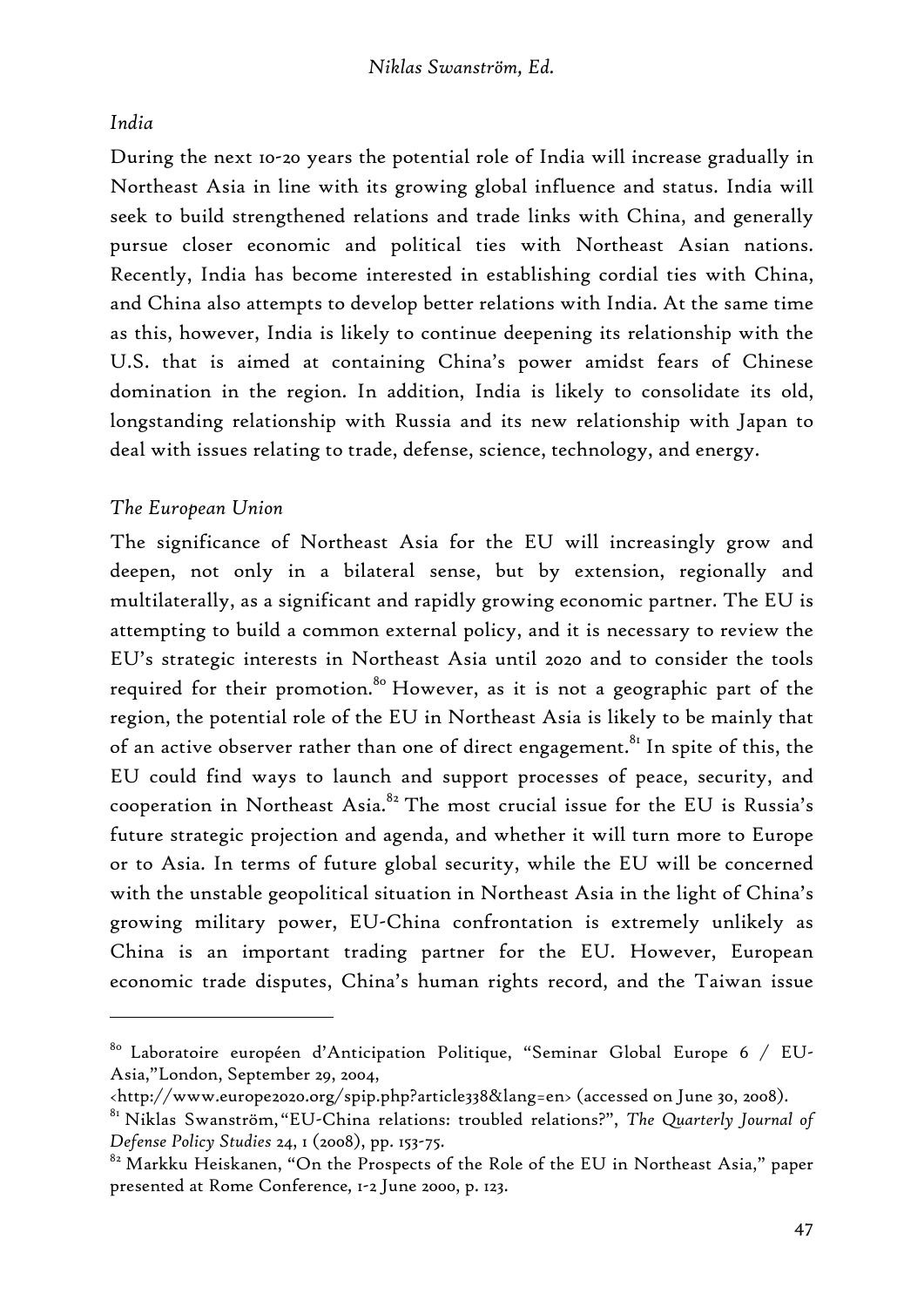might all have a destabilizing effect on future EU-China relations. In particular, the issue of Taiwan could lead to a deterioration of relations, which would manifest itself in worsening trade relations (tensions and competition).

## *ASEAN*

ASEAN will attempt to maintain balanced relationships with the major regional powers in Northeast Asia—the U.S., China, Japan, and Korea—to enhance its economic benefits from the region. ASEAN's member countries and China, Japan, and South Korea are discussing the future of East Asia, promoting the establishment of a 10+3 framework mainly focused on the fields of trade and economy. However,  $ASEAN$  "10 + 3" meetings during recent years have tended to be low-key, and have not produced any joint declarations. Also, there has been intensified competition between China and Japan to increase their influence in ASEAN countries. China's power has recently been growing faster than that of Japan's and is further characterized by an intention and capacity to exercise influence in Southeast Asia. This will interact with U.S. and Japanese interests in the latter region, as China's rise will be one of the most important shaping forces in Southeast Asia during 2018-2028.

#### *Australia*

During recent years, Australia has started to consider the changing nature of its identity and role in Asia, and it has had to cope with a rapidly changing external security environment and a series of new challenges, including a rising China and North Korea's nuclear program.  $83$  Although not a regional member of the Northeast Asian security mechanism, Australia will likely be increasingly involved in Northeast Asia and continue deepening its relationship with the U.S. Australia's role in Northeast Asia during the next 10-20 years will be that of a regional middle power heavily dependent on trade with East Asian countries. Hence, Australia will increase its economic interaction with Northeast Asia at the same time as extending its political and strategic relevance in the region during 2018-2028.

 $83$  Peter Van Ness, "Australia and Regional Cooperation in Northeast Asia: From Hegemony to a Multilateral Security Mechanism?, " Austral Policy Forum 07-11A 17, Nautilus Institute, May 2007, <http://www.nautilus.org/~rmit/forum-reports/0711a-vanness.html> (accessed on June 30, 2008).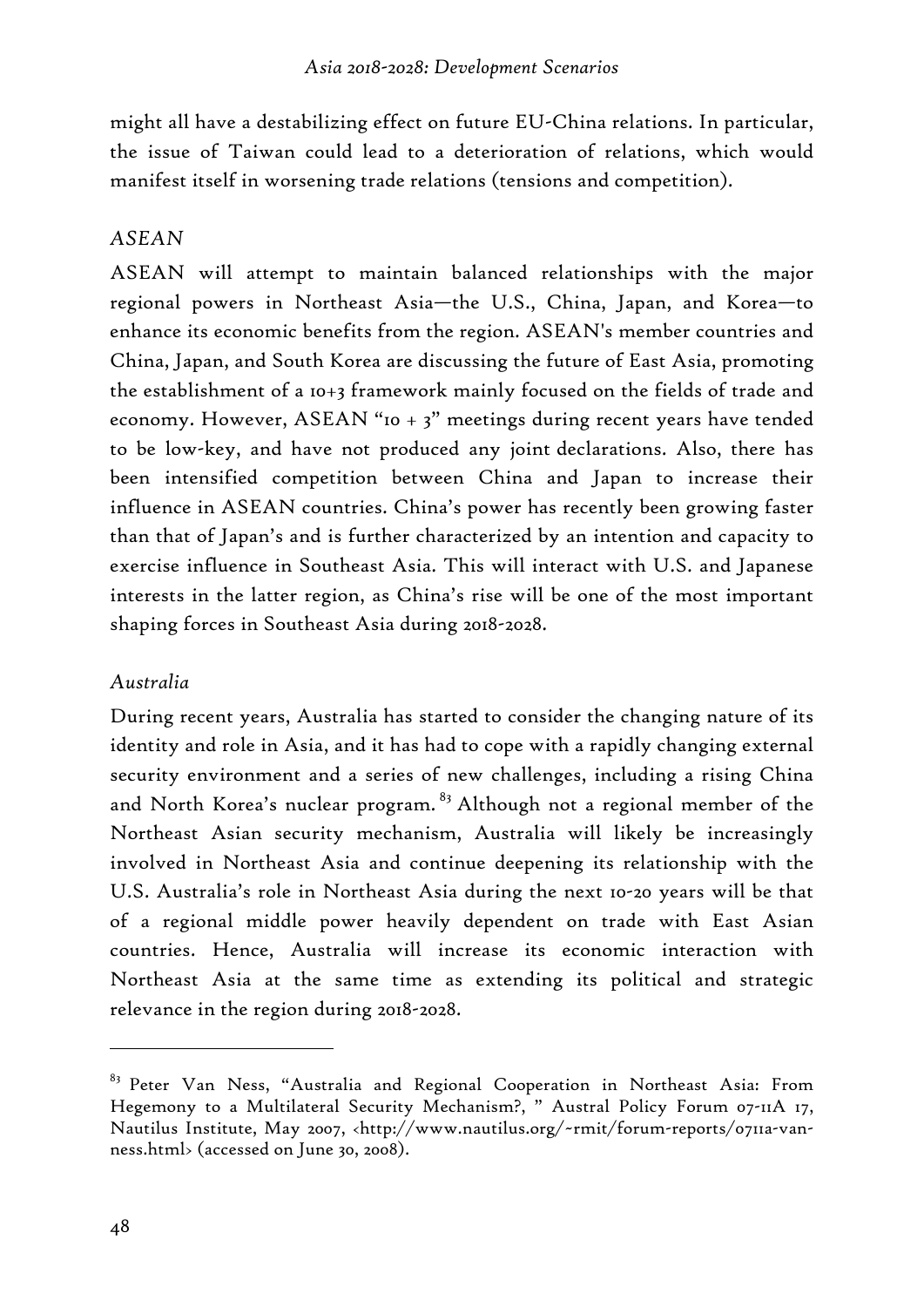## *Scenarios 2018-2028*

Probable: The U.S. will continue to play the most important role economically, politically, culturally, and militarily in Northeast Asia. In terms of relationships with countries of Northeast Asia, the U.S. will continue to maintain a strategic relationship with China, at the same time, the U.S. together with Japan, will consolidate as a bloc of influence in the region. The EU, India, ASEAN, and Australia will pursue a policy of positive engagement with China, at the same time as maintaining constructive relationships with the U.S.

Plausible: The increasing power of China with its rapid rise will forge the new security environment in Northeast Asia. China will align together with Russia in order to deal with the U.S.-Japan alliance. However, in a short-term perspective, the overall security environment in the region will be relatively stable with the balance of power between the U.S. and China. The EU, India, ASEAN, and Australia will not see favorably to China's rise which they will see as a strategic challenge, even though they also seek to advance relations with China.

Possible: In the long-term, China will try to eject the U.S. from the region and will confront the U.S. and Japan for domination of economic, cultural, energy, and military power in Northeast Asia. The issues of North Korea and Taiwan are misused both by China and external actors and this will damage the bilateral relationship between the U.S. and China, but also with other powers such as the EU.

# *Key Issues to Watch*

China's rise; the U.S. position in the region; North Korean stability, Sino- U.S. and Sino-Japan relations will be critical factors in the region's security landscape.

# Unresolved Conflicts

Tension in Northeast Asia may be exacerbated in the future due to issues centering on the Korean Peninsula, the Taiwan Strait, and longstanding territorial and history disputes. However, the main driving factors that could ignite conflict in the short term, or give rise to security dilemmas, relate to the North Korean nuclear crisis and the Taiwan Strait.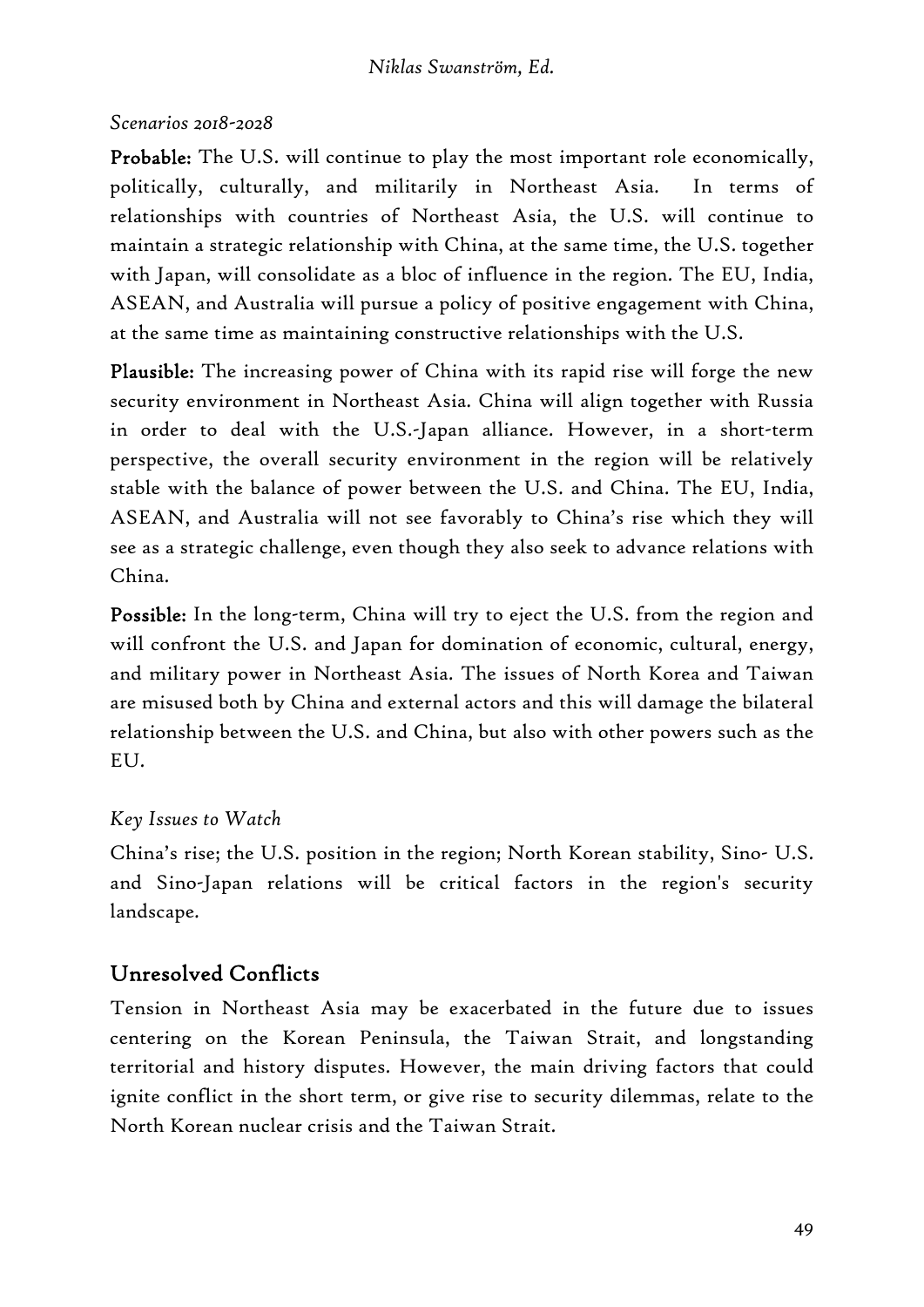#### *North Korean Nuclear Issue*

North Korea's nuclear test in October 2006 had a significant impact on the security calculations of all countries in Northeast Asia. While the February 13 Agreement of the Six-Party Talks aims at disabling North Korea's nuclear program, the directions North Korea's nuclear development will take over the next two decades remain uncertain. There are outstanding concerns about the possibility that North Korea will not completely abolish all of its nuclear materials and weapons despite of the consequences of possible sanctions by the international community despite its demolition of the reactor in Yongbyong and sharing of information. The reason that North Korea may not dismantle its nuclear program completely without significant security guarantees is that nuclear weapons represent a life-line to the survival of the regime; and that North Korea has realized that the possession of nuclear weapons is the only way that it can negotiate with the U.S.. In this sense, North Korea's nuclear weapons are not likely to be completely dismantled, for they are useful as a bargaining chip with the U.S.. Nonetheless, regardless of the outcome of North Korea's denuclearization, it has clear ramifications for a new order in Northeast Asia: either a peace regime in Northeast Asia that is to include North Korea's diplomatic normalization of relations with the U.S. and Japan; or a threat to overall security in Northeast Asia that includes the possibility of military conflict on the Korean Peninsula.

#### *Taiwan Strait*

A conflict in the Taiwan Strait could also serve to critically undermine the stability of the region. Leaders' future decisions in China and Taiwan will be a critical factor to whether this seemingly intractable issue is resolved peacefully or not. Many of the current Chinese leaders have been prepared to place greater emphasis on social and economic stability rather than inviting instability. Indeed, Chinese leaders' top priority is to continue economic development. At the same time, Taiwan's new leader has sought to improve relations with China—that were damaged during the presidency of Chen Shui-bian—in order to promote domestic economic development. Furthermore, with China's rising economic prospects, Taiwan's business leaders are increasingly seeking mainland business and investment opportunities; these closer ties could ease the way to a peaceful resolution. Nonetheless, since China has always held a policy of no toleration regarding independence for Taiwan, the actions of Taiwan's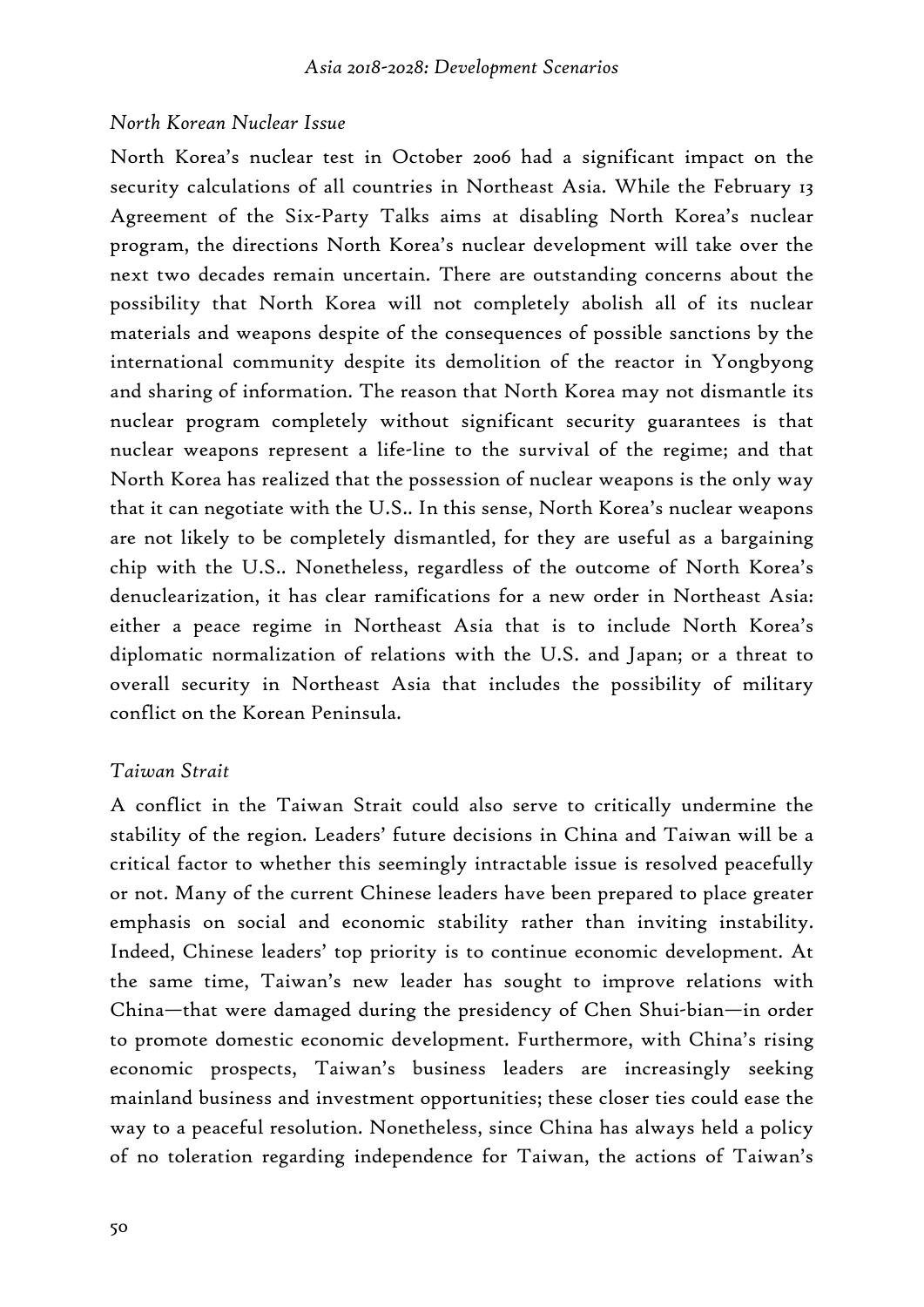future leaders remain the most critical in how this issue will play out or be resolved.

#### *Territorial Disputes*

Rising nationalism in Northeast Asia has exacerbated long-standing disputes over territorial boundaries between the countries of Northeast Asia. The China-Japan dispute is over a set of eight small islands in the East China Sea known as Senkaku/Diaoyu. The Japan-South Korea dispute is over Tokdo/Takeshima, which consists of two rocky islands that have historically been uninhabited. The Russia-Japan dispute centers on Kuril Island, which is a group of four islands at the southern end of the Kuril Island chain. The border dispute between China and North Korea concerns in the Yalu and Tumen rivers, along with territory around Mount Paektu; $^{84}$  the main problem has been over the dozens of islands that are to be found in the aforementioned rivers. The North-South Korea dispute is over the Northern Limit Line (NLL) maritime border in the West Sea—or Yellow Sea as it is also known—where over the past half-century it has proven to be a hotspot of instability as witnessed by naval skirmishes, fishing disputes, and the kidnapping of fishermen. All sides present elaborate legalhistorical arguments to support their claims to the islets or border lines. Most disputes have an underlying similarity—they are primarily driven by domestic politics and the presence of natural resources such as oil, gas, and fish stocks in the areas of dispute. $85$  In fact, disputes have been inflated and become entangled in each country's nationalist sentiments and ideology, which are exploited by politicians and pose obstacles to reaching compromises. Gradually, however, the relevant countries have realized that their best interests lie in avoiding military conflict, and so this would be a limiting factor to a violent resolution.

#### *History Disputes*

-

In Northeast Asia, recent rising nationalism in turn has exacerbated historic animosities among countries. While this revolves mainly around Chinese and Korean animosity toward Japan, recently tensions have increased in the history

<sup>&</sup>lt;sup>84</sup> Called Paektusan in Korean and Baitoushan in Chinese, in both cases this name means "white-headed mountain".

<sup>&</sup>lt;sup>85</sup> The East China Sea is abundant in natural resources such as oil and natural gas, and there are rich fishery resources in waters around Tokdo/Takeshima, Kuril Islands, and the maritime border in the West Sea of Korea.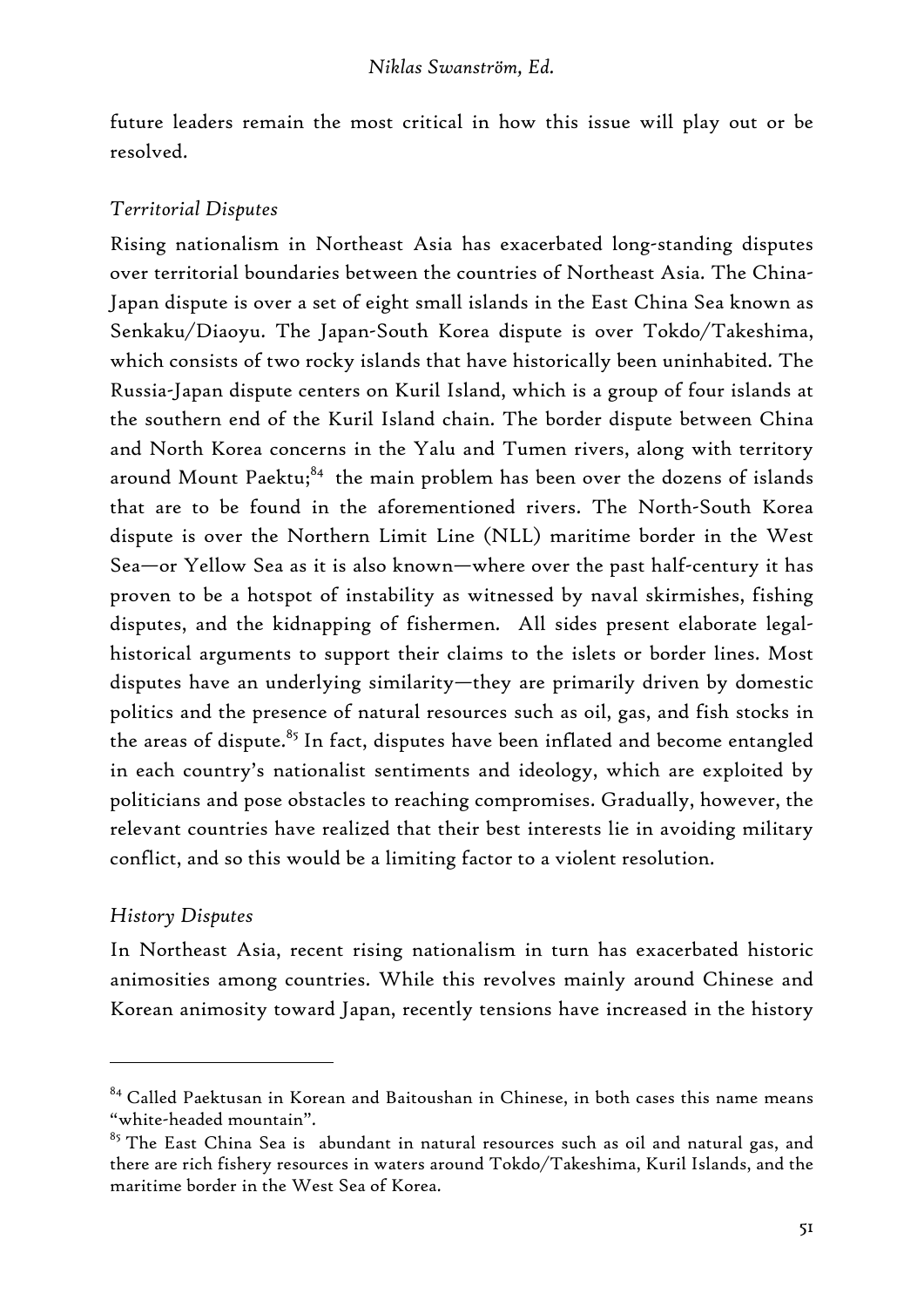dispute over Koguryo between China and South Korea.<sup>86</sup> The former Japanese Prime Minister Koizumi's visits to the Yasukuni Shrine and attempts by rightwing groups to produce revisionist history textbooks have prompted alarm in both China and South Korea and have added to the emotion with which they accuse Japan of failing to show contrition for its crimes during World War  $II.^{87}$ . Accordingly, historical conflicts and grievances have resurfaced between China, Korea, and Japan to the extent that serious diplomatic rows have erupted. There is no simple way to erase the memory of history: it only gradually, but never completely, disappears.<sup>88</sup> However, there have recently been calls for historians of the nations of Northeast Asia to unite to write a joint history of the region. Perhaps only by addressing their shared past can China, Korea, and Japan meet their shared future.<sup>89</sup>

#### *Scenarios 2018-2028*

Probable: The North Korean nuclear issue will not be fully resolved, even if the member states of the Six-Party Talks make some progress on dismantling the North Korean nuclear program. As far as Taiwan is concerned, military intervention is highly unlikely and China-Taiwan relations will remain at the status quo. The possibility of conflict in issues of history and territory will remain moderately low so as not to impede increased economic cooperation.

Plausible: North Korea will give up its nuclear program and will be able to leverage regime stability by receiving resources for economic reform and achieving diplomatic relations with the U.S. and Japan. Relations between China and Taiwan will be constructive in terms of economic exchange and cooperation. Relations among countries of Northeast Asia are unlikely to be

<sup>86</sup> The Koguryo controversies refers to the disputes between China and Korea on the history of Koguryo, an ancient kingdom located mostly in the present day Northeast China and North Korea. In 2004 this dispute threatened to lead to diplomatic disputes between China and both Koreas.

<sup>&</sup>lt;sup>87</sup> "Northeast Asia's Undercurrents of Conflict," International Crisis Group, Asia Report No. 108, December 15, 2005, <http://www.crisisgroup.org/home/index.cfm?id=3834> (accessed on June 30, 2008).

<sup>88</sup> Niklas Swanström and Ryosei Kokubun, *Sino-Japanese relations: The need for conflict management* (Cambridge: Cambridge Scholars Publishing, forthcoming 2008); Joshua Snyder, "Old history, fresh tension in Northeast Asia," *Spero News*, April 18 2005, <http://www.speroforum.com/site/article.asp?idCategory=33&idsub=122&id=1305> (accessed on June 30, 2008).

<sup>89</sup> *Ibid*.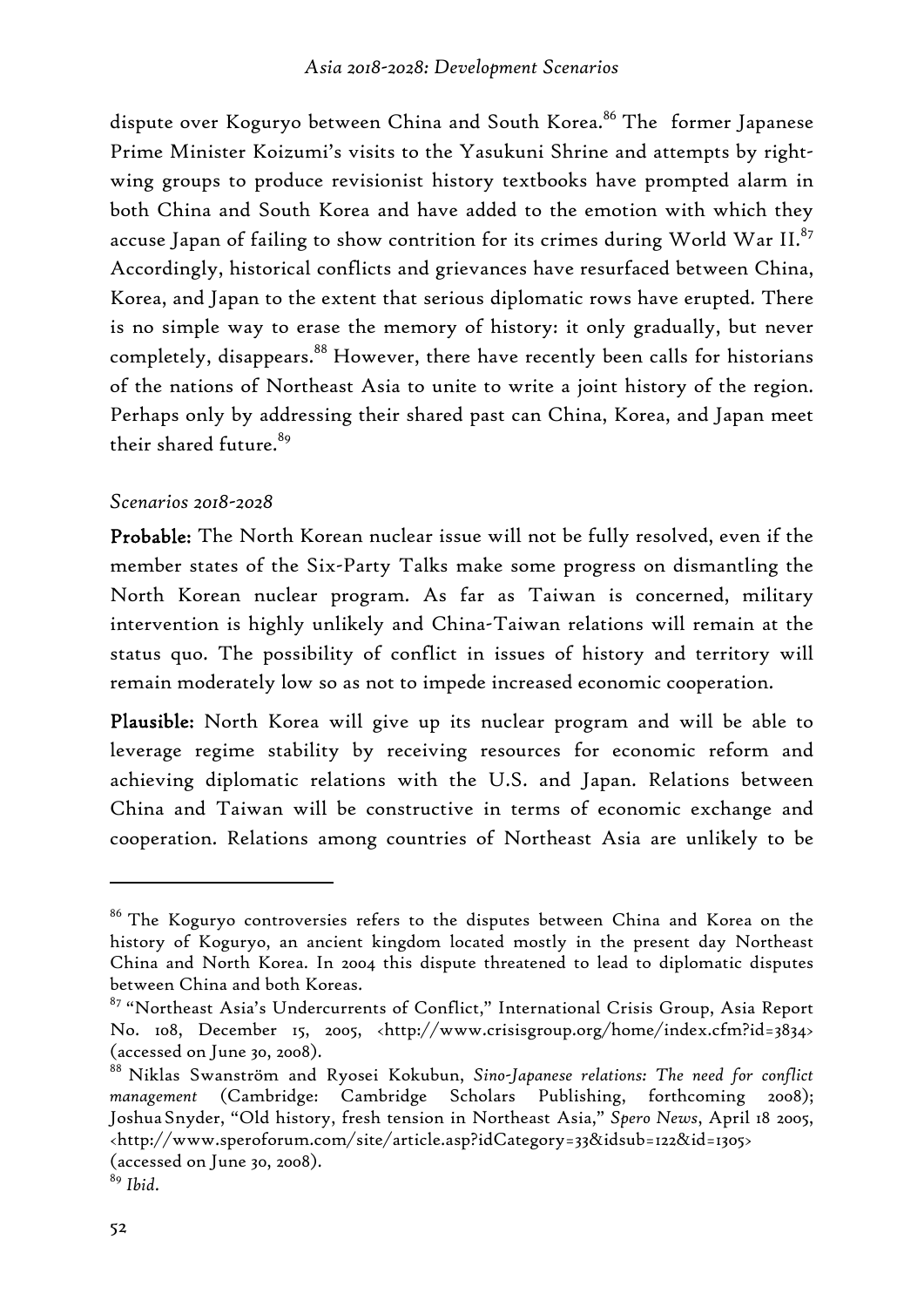seriously damaged due to history and territorial disputes. However, leaders in each country could exploit domestic nationalism to stabilize their political positions.

Possible: North Korea will not terminate its nuclear program and will possess nuclear weapons that will threaten the overall security of the region. But the possession of nuclear weapons will not guarantee regime survival: external powers will apply acute economic and political pressure that could lead to the collapse of the regime. The dispute over the Taiwan Strait could potentially undermine China's rhetoric of "peaceful rise."

# *Key issues to Watch*

North Korea's nuclear program; the tension of the Taiwan Strait; Long-standing conflicts over history and territorial disputes.

# Conclusion

The analysis above cannot avoid being termed as speculative. While many questions remain unanswered, this chapter does portend certain prospects for Northeast Asia, which can be summed up succinctly. Overall, the region has tremendous potential to utilize the positive trends it is currently experiencing, and to overcome the lingering effects of the calamities sustained within its borders during the Cold War. Nonetheless, it is impossible to portray with any degree of certainty a rosy picture of Northeast Asia a decade ahead. Accordingly, in fact, this chapter suggests many negative possibilities in the issues under study, since this region still holds a number of key uncertainties related to the future.

The overall assessment of this chapter is that every nation in this region faces daunting domestic challenges in a revolutionary age. China, Russia, and South Korea will experience continued economic growth with extensive economic reform in spite of some likely growing pains. At the same time, regimes in Northeast Asia could potentially come to be governed by more progressive and democratic forces albeit with strong state institutions. Consequently, it would seem overall that future economic and political reforms are to be expected. Still, an analysis of topics in areas such as demographics, energy, ethnicities, and military and geopolitical security issues are ripe for immediate attention and consideration regarding their impact on the future development of the region. Further, the Northeast Asian region should be prudent in finding a way for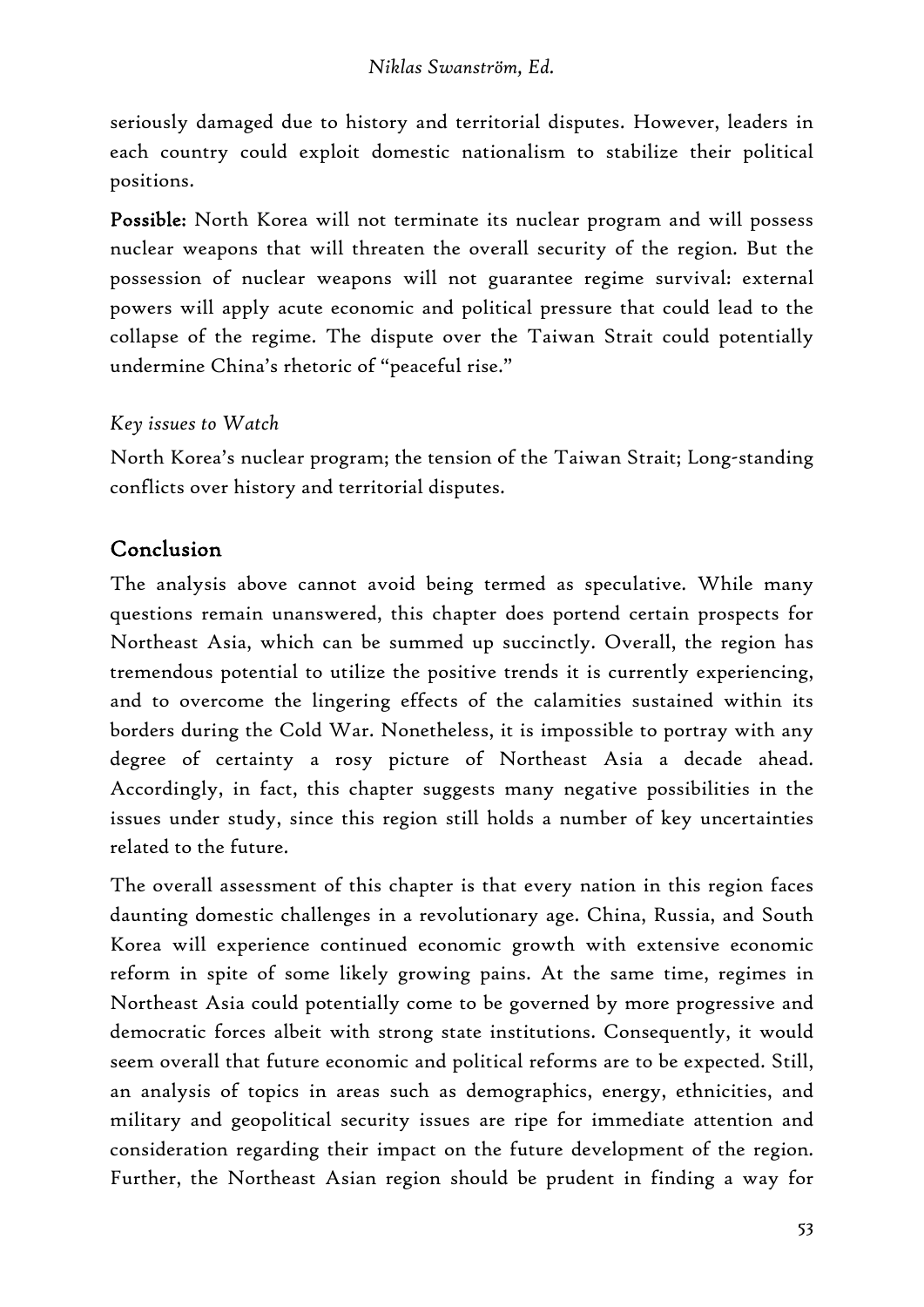unresolved problems among countries, such as territorial, historical, and energy disputes, as well as the North Korean nuclear and Taiwan Strait issues (which have fundamentally altered the course of Northeast Asia). The issues of demographics, energy, ethnicities, military, and geopolitical security therefore would tend to suggest that the situation could become worse or remain at the status-quo rather than get better as time goes on.

Whether or not emergent events in North Korea and Taiwan will occur, however, most security issues in Northeast Asia will stand to be significantly affected by factors brought about by China's rise in the region during the period of 2018-2028, as this chapter has strongly illustrated. The obvious concern that China's neighbors have about China's rise is that it will continue to increase its military power. However, China will be unlikely to escalate serious regional tensions or military confrontation, at least *before* it becomes a dominant regional superpower. According to Chinese foreign policy, establishing peaceful foreign relations for the purpose of continued economic development until 2020 when a "Xiaokang Society"<sup>90</sup> will be attained is the state's overarching goal. In this context, China will need regional stability and positive relationships with others that support its domestic economic development plans. On the other hand, there is a significant probability that China's power will not continue to grow at anything resembling the pace of the past two decades. In this calculation, China's power is unlikely to equal that of the U.S. in Northeast Asia by 2028. Accordingly, China will not engage in any direct confrontation with the U.S. as long as it has inferior capability. Thus, conflicts in this region could be limited or ameliorated by economic interconnectedness and the maintenance—despite China's challenge—of the existing regional power order during the period 2018- 2028.

However, there is a remaining question for the more long-term future of Northeast Asia. As China emerges as the foremost power in Northeast Asia, economically and militarily, will it continue to abide by the peaceful evaluation that it now so frequently asserts? This concern is present not only in Northeast Asia, but also in other regions as well.

<sup>&</sup>lt;sup>90</sup> Xiaokang Society refers to a society of modest means, or a middle-class society.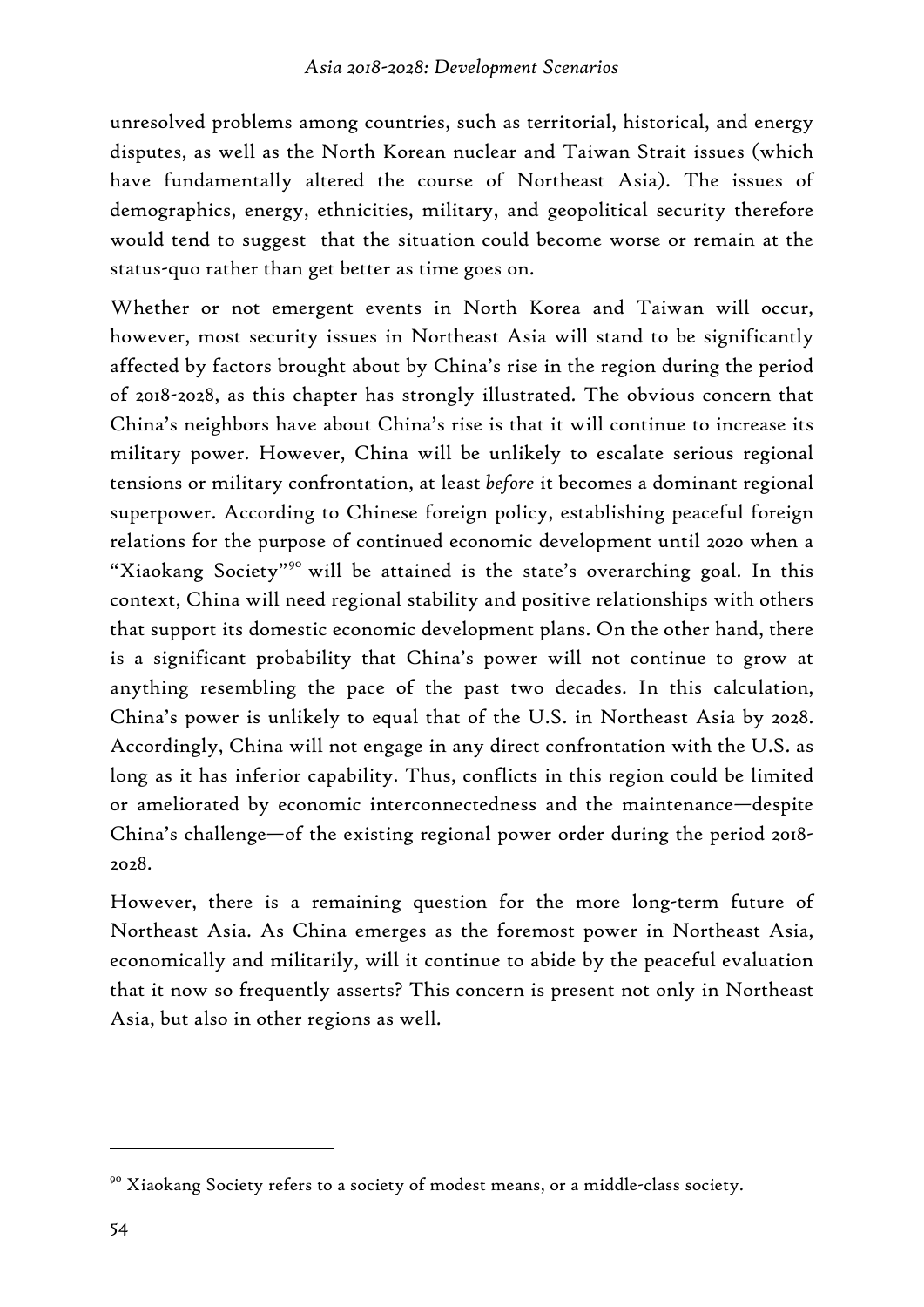# Chapter 2: Southeast Asia

Klas Marklund Alec Forss Christopher Len Karlis Neretnieks Martina Klimesova Xiaolin Guo Niklas Swanström

## Introduction

-

Southeast Asia is a region characterized by complexity geographically, ethnically, politically, and militarily. It is constituted by one part continental landmass located between the southwest provinces of China and the east of India, and the other part is made up by an archipelago dividing the Pacific Ocean and the Indian Ocean. Accordingly, the region is comprised of the following countries: Brunei Darussalam, Cambodia, Indonesia, Lao People´s Democratic Republic (PDR), Malaysia, Myanmar, <sup>91</sup> Philippines, Singapore, Thailand, Vietnam, and arguably also the Democratic Republic of Timor-Leste—formerly known as East Timor.<sup>92</sup> The region's position as a bridge or crossroads between two oceans and also between the continents of Asia and Oceania has lent it the distinction of being a point of convergence for a diversity of religions, cultures, and ethnic groups, among other distinguishing features. The countries of the region also display a range of political systems from authoritarian, communist, democratic, to monarchial, which serves to add to the regional diversity. In spite of the miscellany, there are many common similarities in the conditions and challenges that the countries of the region face. An important area for trade and transport, with vital Sea Lanes of

 $91$  In 1989, Burma was renamed Myanmar by the military government. The name Myanmar is recognized by the United Nations and most Asian countries.

 $92$  Although Timor-Leste is geographically a part of Southeast Asia, ASEAN has not admitted it as a member.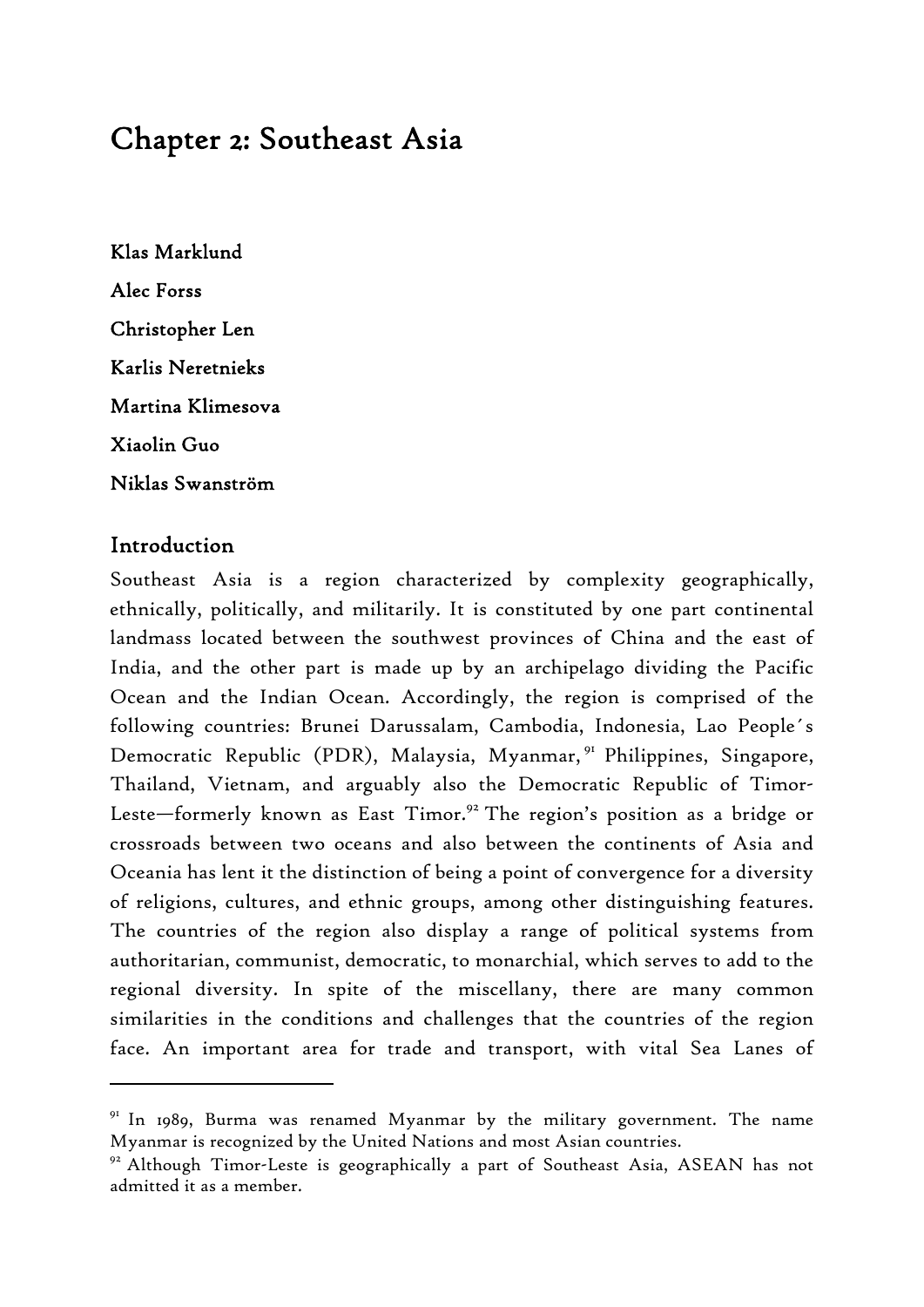Communication (SLOCS) accounting for 32 percent of world oil net trade and 27 percent of world gas net trade, as well a rich endowment of natural resources and biodiversity, holds much potential for the countries of the region. However, hazards such as overfishing, water pollution, de-forestation, maritime piracy, and ethnic and religious violence (such as the nightclub bombing in Bali in 2002) represent the flipside of the region's diversity and opportunities. Moreover, the tendency for weak or poor state governance and weak conflict management structures combined with corruption and organized crime further exacerbates the risks in the region.

The history of Southeast Asia has during the post-colonial period been marked by internal conflicts and prominent international conflict. As a scene of both anti-colonial struggles and a theater of the Cold War, the region continues to display many vestiges of a past that will continue to play an influential role in the region's future development. As a result of the Vietnam War, the effects of which also spilt over into neighboring countries, Vietnam and Lao PDR became consolidated as one-party political systems modeled after China, with the communist party holding a monopoly over power to the present-day. In Cambodia, the Khmer Rouge led by Pol Pot took control over the country and sought to restructure society and eradicate external influences, a policy which resulted in the huge loss of life; the regime was toppled by a Vietnamese invasion in 1979, but it is only in more recent years that reconstruction and greater stability have started to take root. Authoritarian Myanmar ruled by a military junta is a notable anachronism and increasing anomaly in a region offering increasing signs of political reform and economic potential. And while Indonesia and the Philippines have undergone democratic transition—Indonesia started its path toward political liberalization in the aftermath of the financial crisis in 1998, when President Suharto was forced to resign from office; in the Philippines the authoritarian rule of President Ferdinand Marcos was terminated in 1986 after massive protests—military interference in domestic politics (and also economy) continue to pose as obstacles to democratic consolidation. That military involvement in domestic politics is, to some extent, a recurring theme is amply demonstrated by the military coup in Thailand in September 2006—the last time the military had held power was in 1991-1992. All these countries, furthermore, have experienced decades-long internal conflicts, albeit at varying intensities, that continue to threaten national cohesion. Traits of continuity thus undergird the trajectory of many countries of the region at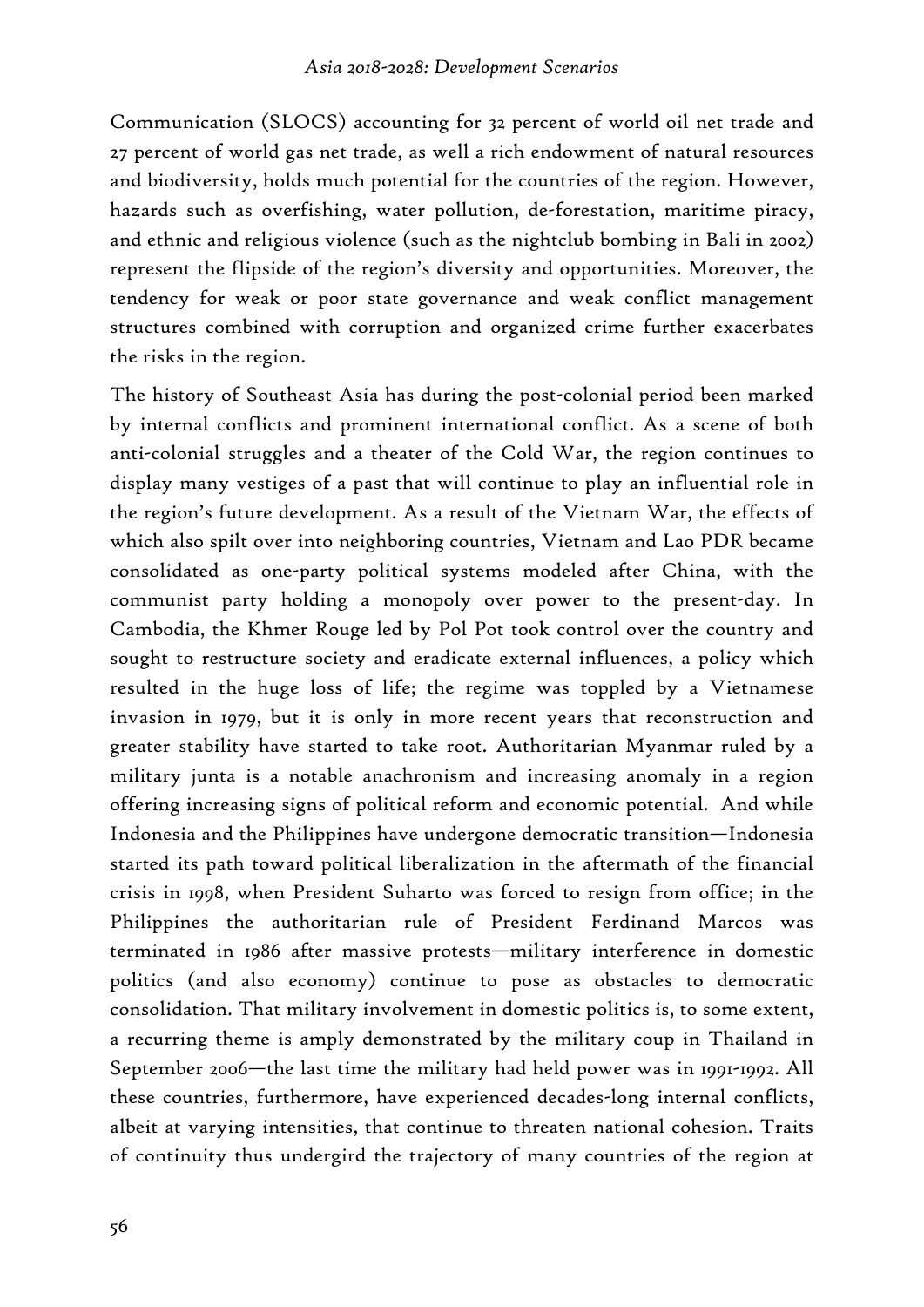the same time as they are undergoing dynamic change. Change and continuity are thus a hallmark of Southeast Asia lending accurate predictions of the future difficult, as the two interact uneasily in a region that displays both a negative tendency toward volatility but also a potential for peace and prosperity. With a combined population of over 500 million people, and important to the economic and security architecture of not just Asia but the wider world, it is nevertheless clear that the region is a crucial one with developments holding far-reaching implications.

Rapid developments and trends in many of the countries studied in this chapter, together with existing conflicts and traits, will undoubtedly influence the situation in the region ten to twenty years in the future. Accordingly, this chapter provides a background of some of the most pressing issues facing Southeast Asia, and outlines a number of scenarios for 2018-2028. Among the current and potential dangers are weak economic development, environmental issues, ethnical and religious conflicts, as well as the looming threat of failing states and social conflicts, often in a dangerous combination. Due to limited space, the customers focus, and depending on the issue, the chapter inevitably accords more attention to some countries more than others, such as Indonesia, or those countries where developments in a particular issue are held to be particularly significant. Nonetheless, the overarching aim of the chapter is to enable the reader to frame developments in the countries of Southeast Asia from a wider regional perspective. In addition, this chapter will not consider external actors in greater detail unless they are deemed to have a direct impact on the development of the region of individual states. Important, however, is the regional focus of the chapter, with the proceeding paragraphs providing an overview of the region's main regional organization: ASEAN.

#### *ASEAN—Regional Cooperation*

The region's most prominent regional organization was established in 1967 by Malaysia, Thailand, the Philippines, Indonesia, and Singapore. It was named the Association of Southeast Asian Nations (ASEAN), and the organization's aim centered on political interaction at a regional level. Prior to this organization, the Southeast Asia Treaty Organization (SEATO) had been established, but membership was limited to Thailand and Philippines and the focus was exclusively limited to countering the communist threat in the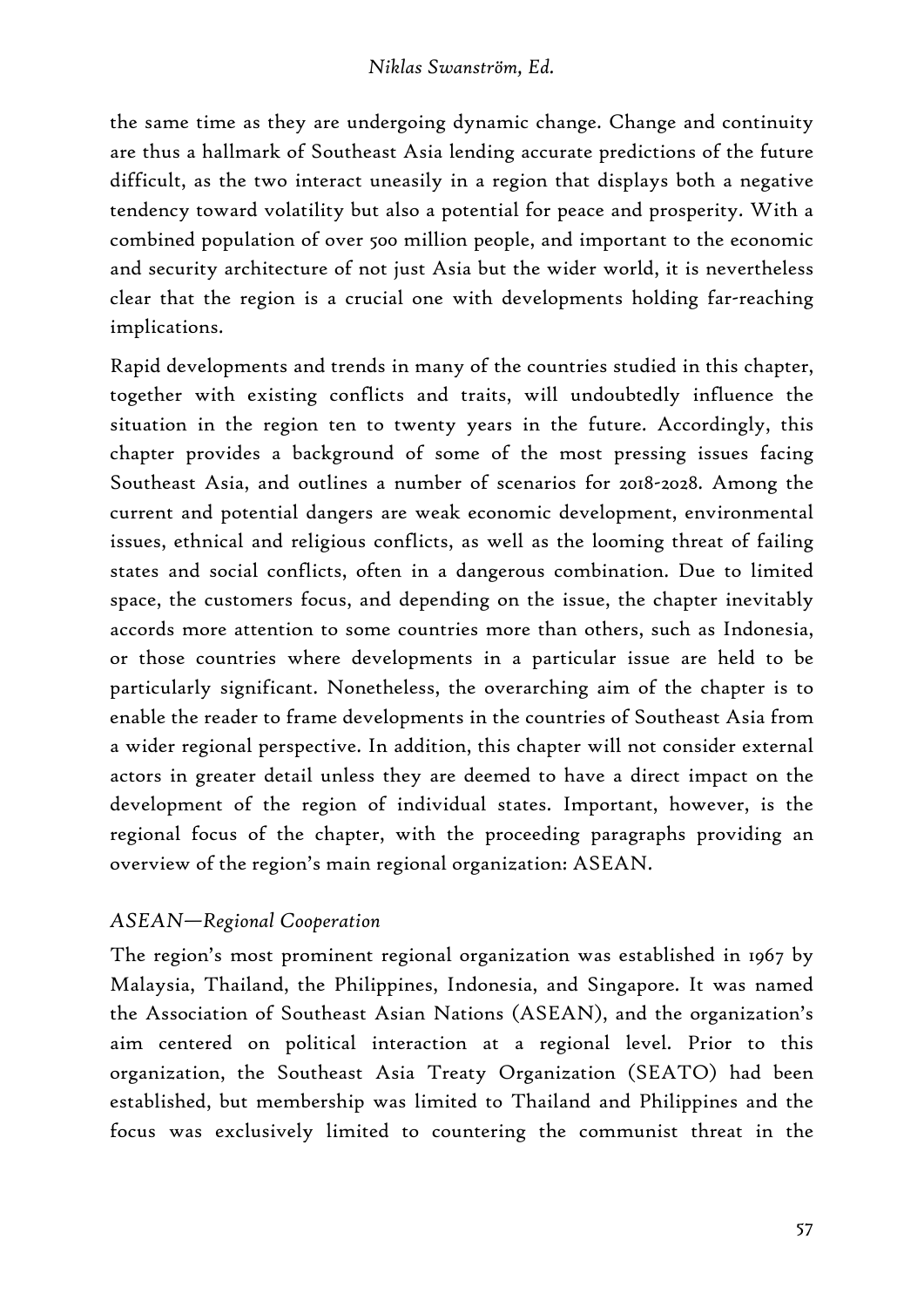region. 93 With the establishment of ASEAN, the focus broadened with the primary goal of the organization to not only increase economic growth and promote peace and stability in the region, but also to address cultural and social development. ASEAN is currently constituted by 10 countries (Southeast Asia as ASEAN has defined it) but the organization also attempts to interact with neighboring countries and influential parties in the world economy through summits such as ASEAN+3 and the World Trade Organization (WTO); this is very much as a result of the very low level of intra-regional trade in Southeast Asia and the lack of complementarity between the economies.<sup>94</sup>

To be able to take the regional structure further than earlier had been possible under SEATO, ASEAN members agreed on a set of pillars for the inter-state relations in the organization.<sup>95</sup>

- mutual respect for the independence, sovereignty, equality, territorial integrity, and national identity of all nations;
- the right of every State to lead its national existence free from external interference, subversion or coercion;
- non-interference in the internal affairs of one another;
- settlement of differences or disputes by peaceful manner;
- renunciation of the threat or use of force; and
- effective cooperation among themselves.

The strong focus on state sovereignty and non-interference underscores the limitations as well as advantages of the organization. The stringency of the noninterference policy in ASEAN has developed from a common aim of stability among the member states. ASEAN moreover made consensus in all decisions obligatory, even if this has changed somewhat and it has evolved to an understanding to agree to disagree in certain issues. This does not indicate that the states could take decisions that would contradict the non-intervention policy, and it has become obvious that the non-interference policy has made it

<sup>93</sup> Niklas Swanström, *Foreign Devils, Dictatorship or Institutional Control: China´s Foreign Policy Towards Southeast Asia* (Uppsala: Uppsala University, 2001).

<sup>94</sup> Niklas Swanström, *Regional Cooperation and Conflict Management: Lessons from the Pacific Rim*, (Uppsala: Uppsala University, 2001).

<sup>95</sup> See the website of ASEAN Secretariat: <http://www.aseansec.org/64.htm> (accessed on June 30, 2008).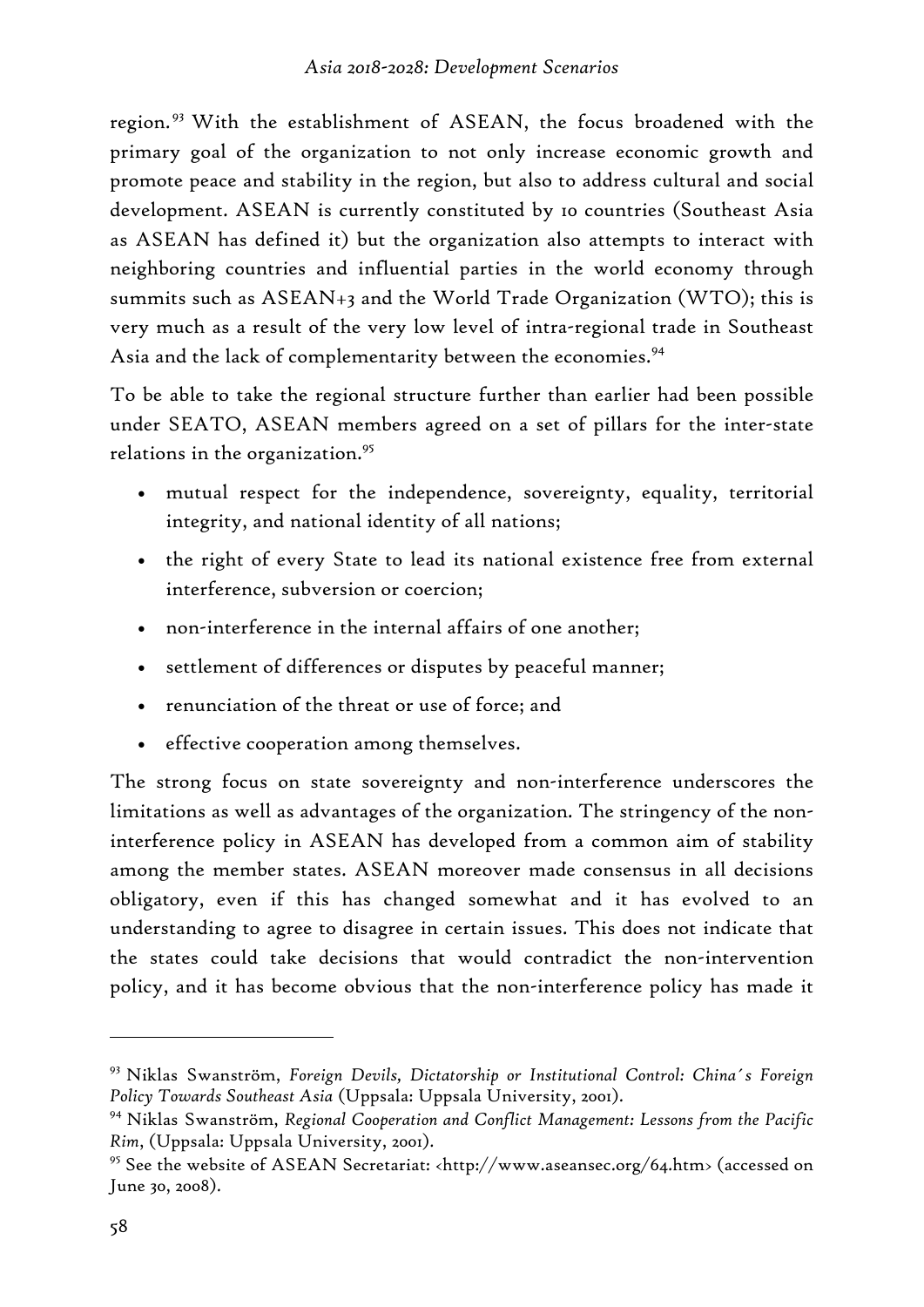feasible to interact and open up to politically and economically isolated countries in the region such as Myanmar. Further reasons for ASEAN commitment to its members' sovereignty are related to the struggle for independence from colonialism and Western control, which has played an imperative part in the creation of several of the Southeast Asian states. Even more influential is the political and economic diversity among and within the Southeast Asian countries as well as the frail condition of the states, many suffering from long drawn-out domestic conflicts. This has prevented ASEAN from acting in internal matters and the few occasions when the organization has acted on domestic issues of one member state it has been with a strong mutual understanding—the base for ASEAN—of self-preservation, the security and stability of the region or several of its member states.<sup>96</sup>

In looking to the future, ASEAN had set out to create an ASEAN Community by the year 2020; this was outlined in the ASEAN Vision 2020 drafted in 1997. In 2006, ASEAN decided to speed up the process by five years for the members that would like to go further faster.<sup>97</sup> It was stipulated that the ASEAN Community should rest on three cornerstones: political and security cooperation, economic cooperation, and socio-cultural cooperation. The economic cooperation within ASEAN aims to strengthen the competiveness and promote economic development of the region through harmonizing the markets and standardization. This is a task that will be daunting as the Southeast Asian markets are still dependent on imports from external actors to a significant degree and will remain so for some time.<sup>98</sup>

The principle of non-interference and the focus on sovereignty has, so far, made the new approach to security cooperation difficult. Maritime security and the asymmetrical threats in the region are issues pointing toward the current complexity.99 Regarding the development of maritime security, it is affected by the condition of cooperation and coordination between the Southeast Asian

<sup>96</sup> Rodolfo C. Severino, *Southeast Asia in Search of an ASEAN Community* (Singapore: ISEAS Publishing, 2006), pp 88-90.

<sup>&</sup>lt;sup>97</sup> ASEAN, Cebu Declaration on the Acceleration of the Establishment of an ASEAN Community by 2015 <http://www.aseansec.org/19260.htm> (accessed on June 14 2008); Kavi Chongkittavorn "The politics of speed: An Asean Community by 2015?" *The Nation*, December 12, 2006.

<sup>&</sup>lt;sup>98</sup> Swanström, *Regional Cooperation and Conflict Management: Lessons from the Pacific Rim.*<br><sup>99</sup> Chongkittavorn "The politics of speed: An Asean Community by 2015?".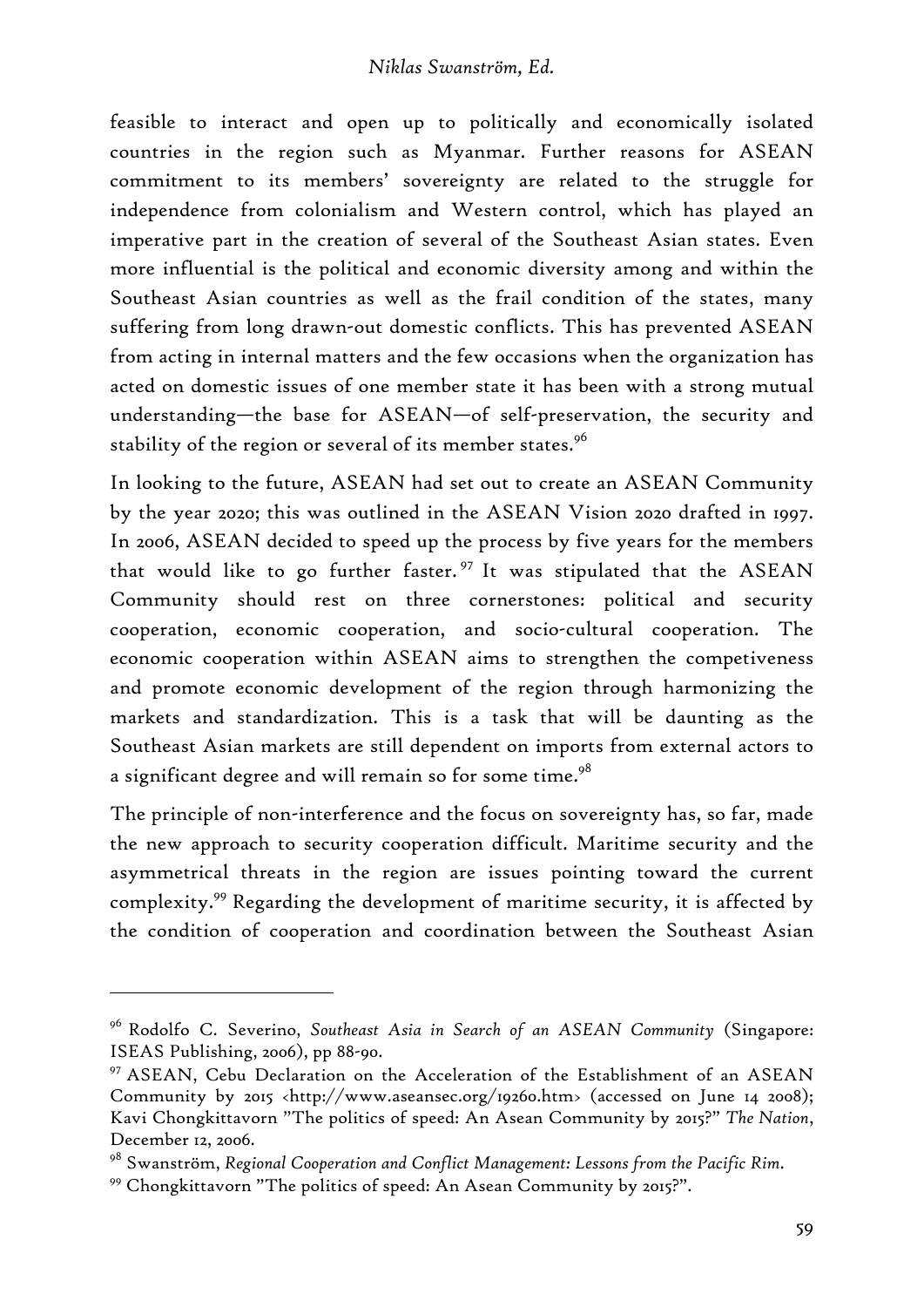states.<sup>100</sup> Further issues to be addressed by a new interest in developing the security cooperation of ASEAN are of a transnational character. Areas of interest are the trafficking of narcotics and humans, organized crime, and environmental issues. Among these are the combating of organized crime and drug trafficking in particular, since ASEAN is aiming for a Drug free ASEAN by 2015. 101 The initiative of counter narcotics in the region requires a development of cooperation and coordination of law-enforcement in but also beyond the region, including with major transit and consumer markets such as China, similar to development needed for maritime security.

The development of interest in enlarging the security cooperation points toward a motivation amongst some members to address the non-traditional security threats within the ASEAN context. The obstacles of non-traditional security for regional integration and cooperation between Southeast Asia states may be found in both differences and inequalities among countries as well as within countries themselves. The differences in political climate, financial development, institutional capacity, and human development between the ASEAN countries all affect the association's ability to find consensus, and this is an obstacle that is likely to remain for a long time. Moreover, even if consensus is found, differences in capacity and infrastructure would have an effect on the ability to actually implement policies in the member states.<sup>102</sup> Thus, to create effective implementation of policies the region seeks to create the ASEAN Community, in which a new form of cooperation would potentially be able address the non-traditional security issues in order to assure political and social stability.

# Demographic Outlook

Southeast Asia is undergoing a less pronounced population expansion compared to the rest of developing Asia. By 2025, Southeast Asia's population is estimated to reach 689.5 million compared to 573 million in 2007—representing a population increase of 20 percent over this period (calculations from Table 1

<sup>&</sup>lt;sup>100</sup> See part on Energy Production and SLOC Security Issues.<br><sup>101</sup> Bangkok Political Declaration in Pursuit of A Drug-Free ASEAN 2015, Bangkok, Thailand, II-13 October 2000 <http://www.aseansec.org/5714.htm> (Accessed on June 15 2008).

<sup>&</sup>lt;sup>102</sup> Niklas Swanström, "Southeast Asia's War on Terror: Who is Cooperating Across Borders?", *Harvard Asia Quarterly*, 9, 1-2 (2005).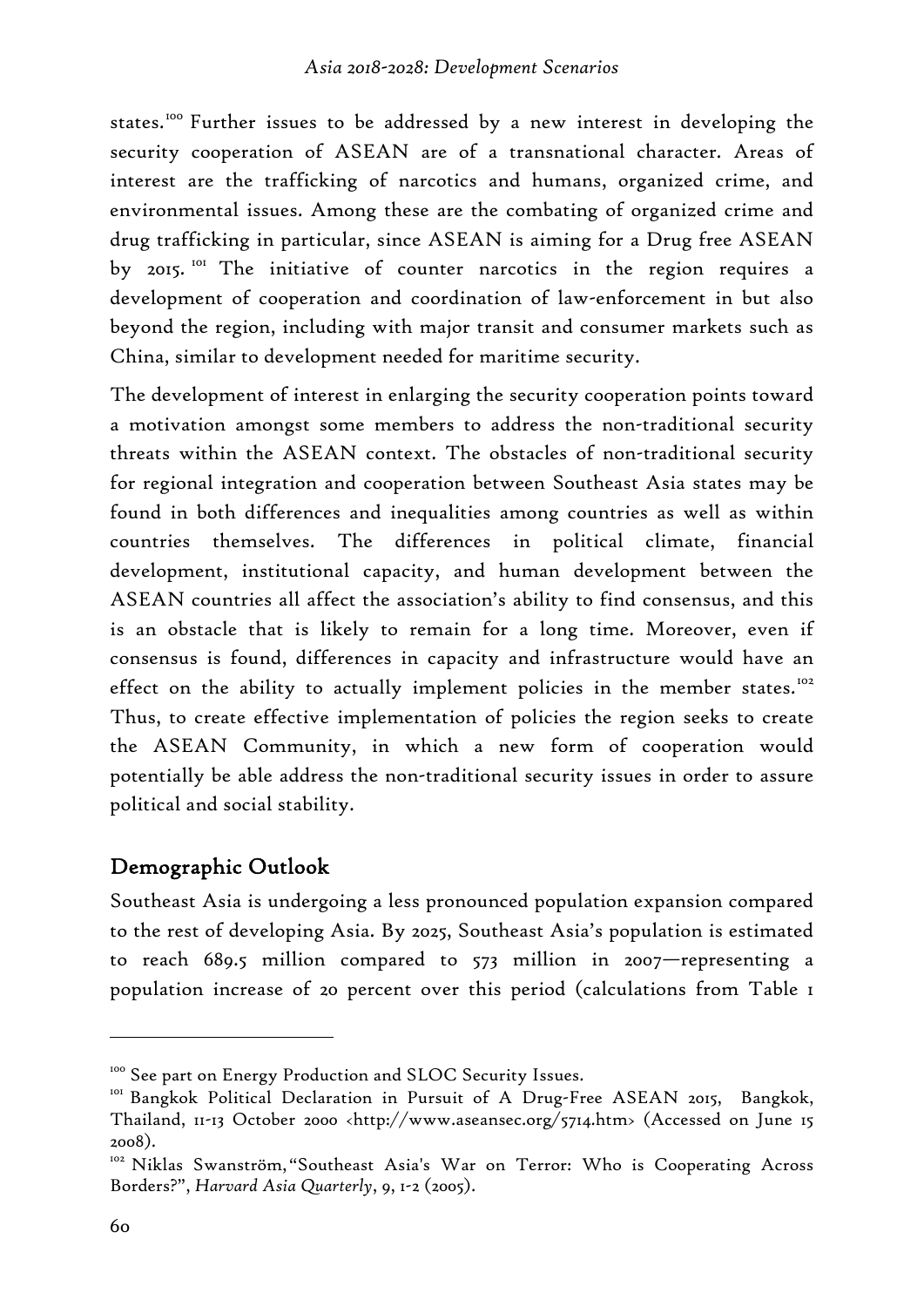below, based on Population Reference Bureau Data). The uncertainty distribution for the future population size of Southeast Asia is, however, relatively large and population estimates also vary according to sources. The International Institute for Applied Systems Analysis, for instance, estimates that Southeast Asia's population could range from around 590 million to 690 million by  $2025$ .<sup>103</sup>

Speaking about Southeast Asia's population as a monolithic bloc ignores, however, the wide population distribution in the region. This distribution could fairly be divided into three different categories: The "large-sized population" group including Indonesia, Philippines, and Vietnam; the "medium-sized population" group including Myanmar, Thailand, Malaysia, and Cambodia; and the "small-sized population" group constituent of Singapore and Laos.

The demographic trends in Southeast Asia shows growing populations in countries such as Lao PDR, Cambodia, Malaysia, and Philippines, all with an expected birth rate of over 1.5 percent during the period 2005-2010. Indonesia is predicted to have a more modest population growth of approximately 1.1 percent. Seen over a longer period of time the projections of demographic growth have declined which has created some demographic stability in the region. This is partly due to South Asia's growing middle class and urban population that both tend to have fewer children than rural populations and a generally better socio-economic situation.

The population growth for ASEAN members is projected to range from 0.8 percent in Thailand to 2.2 percent in Lao PDR. However, since Lao PDR has a population of just above 6.2 million the significance of its growing population for the region would seem minor. The four countries whose population growths could have a larger impact on Southeast Asia are Indonesia, Thailand, Vietnam, and Philippines. All of them, except Vietnam, have had a slowdown in population growth during the recent decade, but it is still higher than in comparison to countries in Northeast Asia.<sup>104</sup>

<sup>&</sup>lt;sup>103</sup> Wolfgang Lutz et al. "Future Aging in Southeast Asia: Demographic Trends, Human Capital, and Health Status," International Institute for Applied Systems Analysis, Interim Report IR-07-026, September 27 2007.

<sup>&</sup>lt;sup>104</sup> Statistic material from UNFPA, <http://www.unfpa.org/swp/> (accessed on June 20 2008).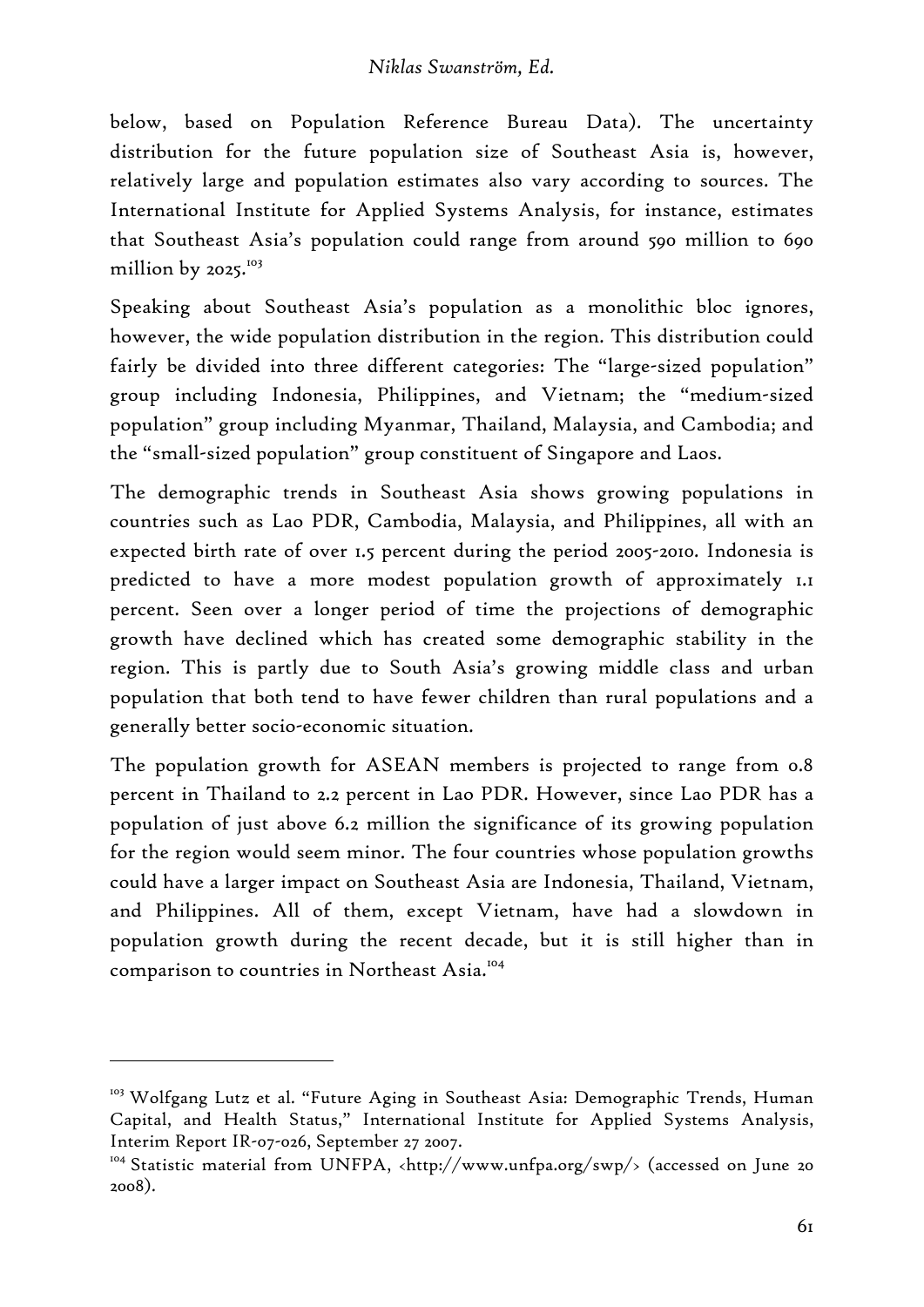As detailed in Table 1 below, Indonesia—the most populous country in the region—is predicted to experience a population increase from 231.6 million in 2007 to 272.2 million by 2025. Similarly, the Philippines's current population of 88.7 million is expected to increase to 120.2 million in the same time-period while Vietnam's population is predicted to rise from 85.1 million to 103.6 million. These are all relatively modest growths (with the partial exception of the Philippines) compared to earlier predictions.

| Population (in millions) | 2007  | 2025  |
|--------------------------|-------|-------|
| Indonesia                | 231,6 | 272,2 |
| Philippines              | 88,7  | 120,2 |
| Vietnam                  | 85,1  | 103,6 |
| Thailand                 | 65,7  | 70,2  |
| Myanmar                  | 49,8  | 55,4  |
| Malaysia                 | 27,2  | 34,5  |
| Cambodia                 | 14,4  | 19,6  |
| Laos                     | 5,9   | 8,5   |
| Singapore                | 4,6   | 5,3   |

Table 1. Population size 2007 and 2025

*Source:* Population Reference Bureau 2008, compiled from individual country databases.

Southeast Asia will undoubtedly face challenges in both employment creation and in meeting demand for social services as a result of these growing populations. One particular challenge for Southeast Asia to tackle beyond 2025 will be the trend of massive population ageing. According to some estimates, the proportion of the population above 65 years of age will increase by a factor of three or more.<sup>105</sup>

However, the current demographic trend points to a fairly stable scenario for the period up until 2025 with a moderate population growth. The population

<sup>&</sup>lt;sup>105</sup> Lutz et al. "Future Aging in Southeast Asia: Demographic Trends, Human Capital, and Health Status," p. 16.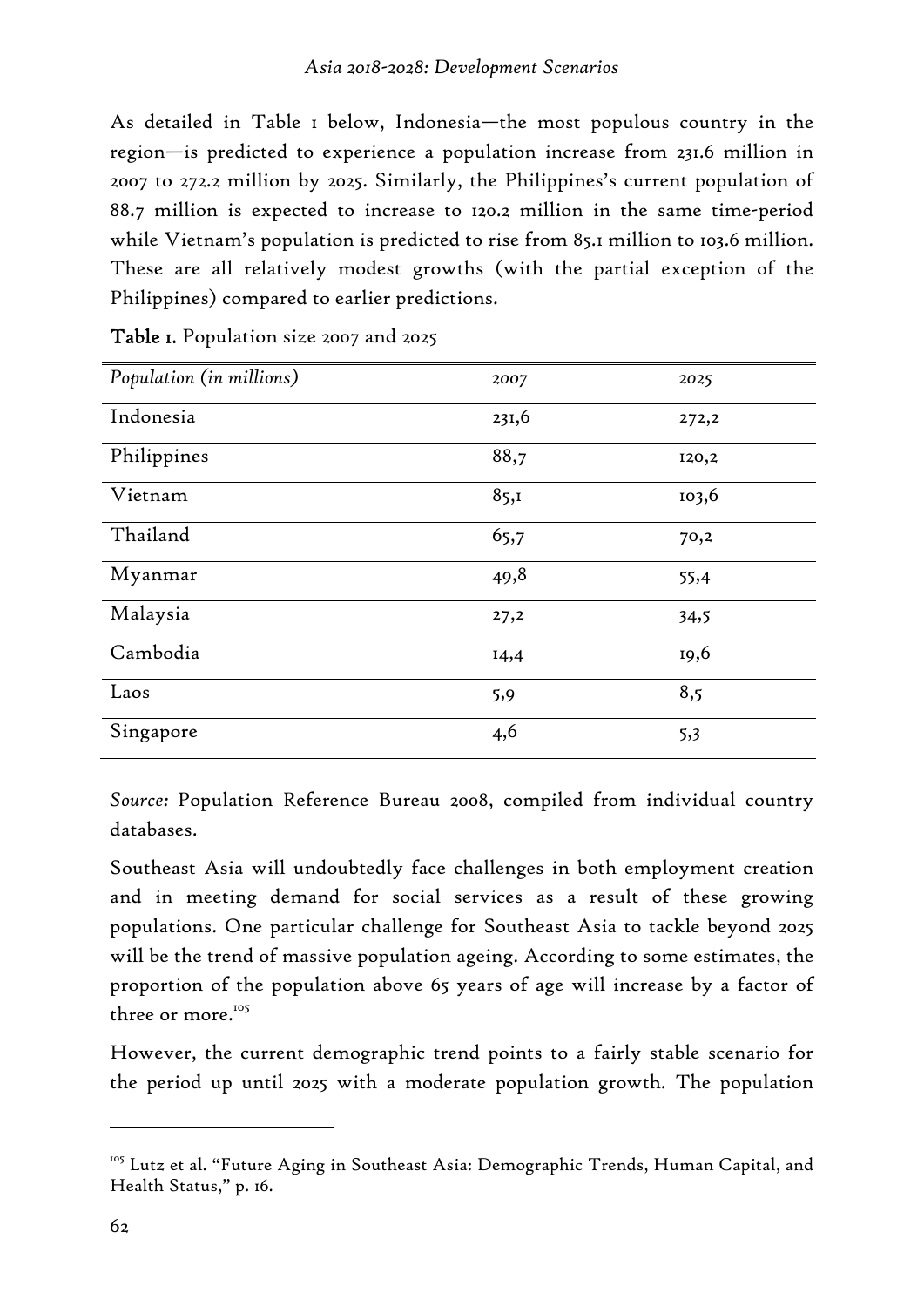growth has not slowed down to the extent that the reproduction of the labor force is severely threatened and neither has it resulted in an uncontrolled demographic growth which potentially could result in mass unemployment. Moreover, the adverse social and demographic impact of the Southeast Asian crisis of 1997-1999 did not materialize as predicted by some and the regional countries have recovered remarkably fast.<sup>106</sup>

# *Urbanization*

-

This rapid recovery is partly a consequence of urbanization which has acted as an engine of economic growth. The larger cities (mega-urban areas) in Southeast Asia such as Bangkok, Jakarta and Manila continue to dominate regional economic growth patterns due to their size, productivity, and economic power. The output per capita has reached such levels that the situation could fairly be described as "a developed country within a developing country" in some of these mega-cities.<sup>107</sup>

The number of people residing in urban areas in Southeast Asia is, according to WHO, expected to be as high as 45 percent of the population.<sup>108</sup> This is also a process which is likely to continue as UN predictions suggest that the level of urbanization will be close to 59 percent in 2025. This is a trend that undoubtedly will have serious implications both in terms of tense center-periphery relations as well as ecological sustainability. The difference in the rural-urban wealth divide is especially pronounced in Thailand and Indonesia. Such economic diversity and inequality between regions raise the probability of domestic conflicts and clashes of interest between rural and urban populations.

Moreover, urbanization re-structures society and alters important aspects of social-identity belongings, such as religion, class, and ethnicity. This restructuring also has direct implications for regional stability—particularly in countries such as Indonesia, Philippines, and Thailand where revolutionary or religious fundamentalists groups have gained traction; urbanization increases

<sup>&</sup>lt;sup>106</sup> Gavin W. Jones, "The Social and Demographic Impact of the Southeast Asian Crisis of 1997-1999," *Journal of Population Research* (May, 2000).

<sup>&</sup>lt;sup>107</sup> Gavin W. Jones "Southeast Asian urbanization and the growth of mega-urban regions" *Journal of Population Research*, (Nov, 2002), p.121

<sup>&</sup>lt;sup>108</sup> WHO "Core Indicators 2005 -Health Situation in the South-East Asia and Western Pacific"

<sup>&</sup>lt;http://www.searo.who.int/LinkFiles/Health\_Situation\_core\_indicators\_2005\_DI.pdf> (accessed on May 30 2008).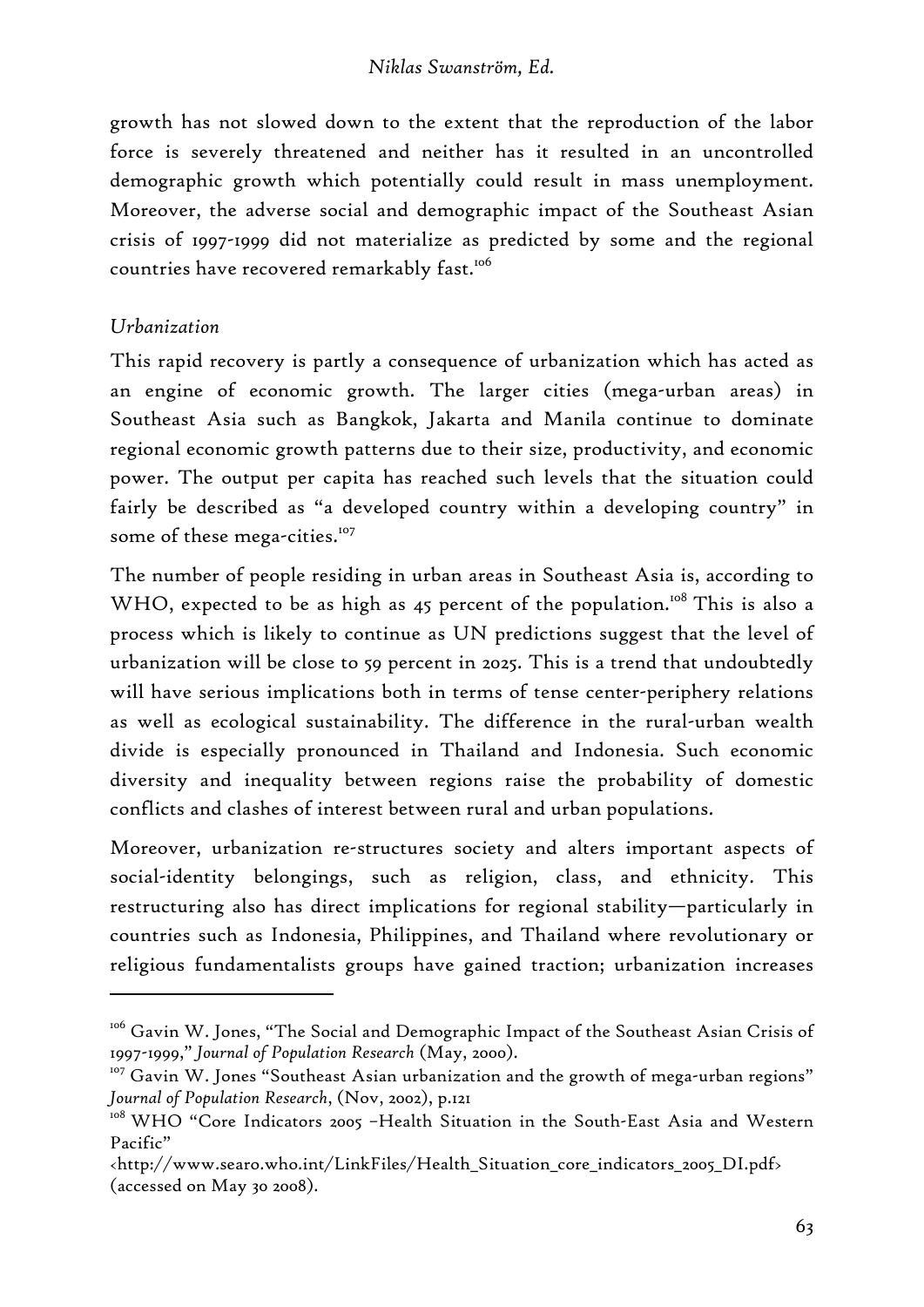the potential for these groups to form, mobilize, and recruit. The correlation between urbanization and political mobilization has also been well documented in the large-scale anti-government demonstrations that occurred in Indonesia´s larger cities in 1998.<sup>109</sup> This is, if not a new trend, a new trait in a region where political movements of a revolutionary and separatist character have been hitherto prominent in rural areas.<sup>110</sup>

#### *Scenarios 2018-2028*

Probable: The projected population growth continues according to the abovementioned estimates in all states with a total population being closer to 700 million than 600 million. Singapore's population will be affected by high migration rates while Lao PDR and Philippines will have comparatively higher population increases. The problem of an ageing population, which it also shares with Northeast Asia and Europe, will present a particular challenge for the regional states. Taken together, however, the moderate population growth combined with a rapid decline in fertility and growing working-age populations will give Southeast Asia a window of opportunity up until 2028. The "demographic dividend" will likely promote economic development and decrease societal tensions, although the environment will be adversely affected. Urbanization will increase while the cleavages between the urban and rural areas create tension.

Plausible: The fertility rates among families in Southeast Asia decline further and South Asia's total population is closer to 600 million than 700 million. This trend is accentuated as economic development picks up pace and gradually replaces extended family patterns, particularly in Singapore, Thailand, and Malaysia. The capacity of governments to develop national pension systems becomes crucial due to the massive ageing accompanying this trend. Urbanization is quickly expanding as individualism grows while the mega cities act as the main drivers of economic growth.

<sup>&</sup>lt;sup>109</sup> Brian Nichiporuk, Clifford Grammich, Angel Rabasa, and Julie DaVanzo "Demographics and Security in Maritime Southeast Asia", *Georgetown Journal of* 

International Affairs (Winter/Spring 2006), pp. 83-91.<br><sup>110</sup> Examples of successful insurgency groups originating from rural area are Viet Cong, Pathet Lao, and Khmer Rouge. In present days are the rural areas of Southern Thailand and Mindanao the scene for separatist rebellions.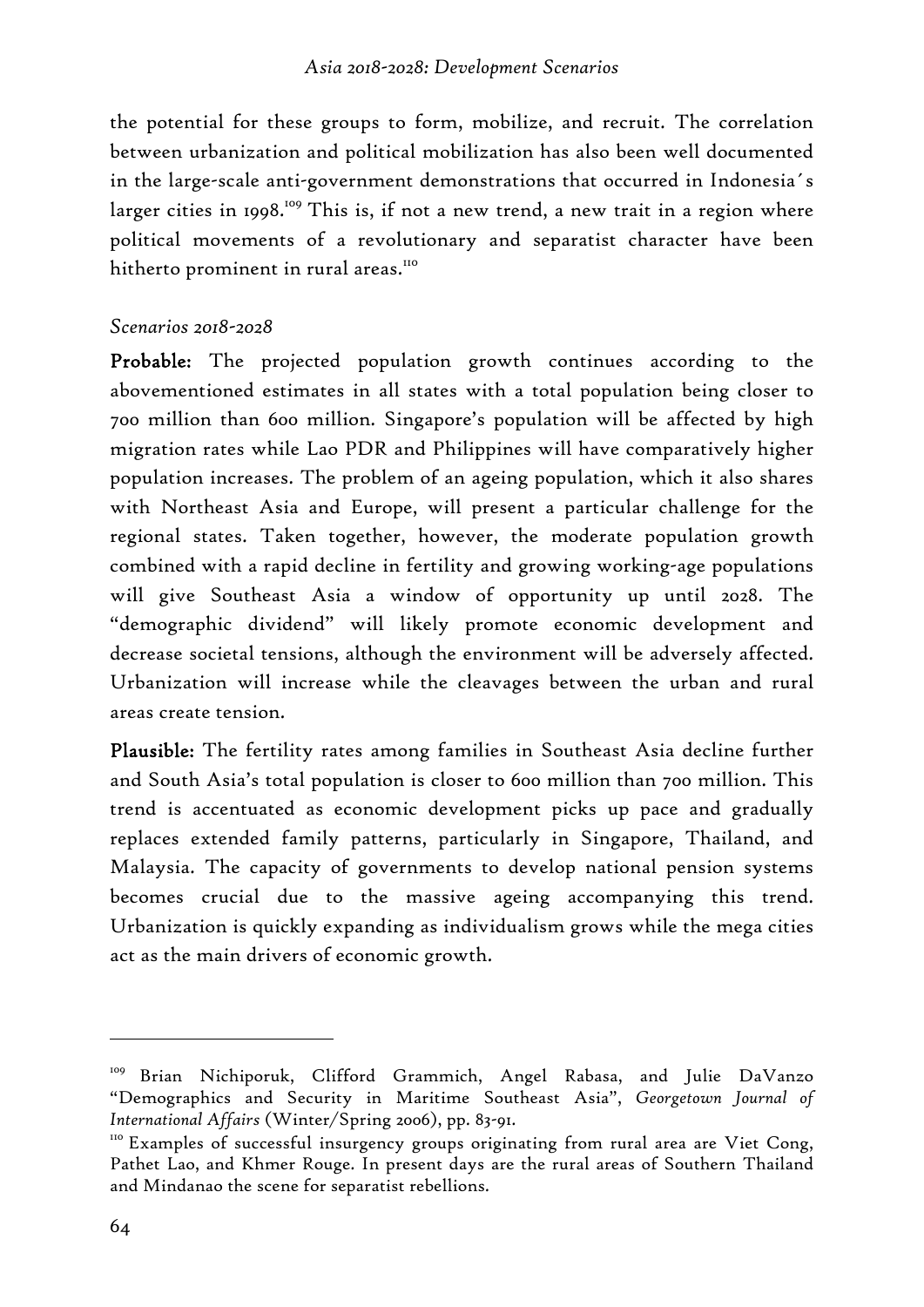Possible: Economic difficulties in the region (with the exceptions of the rural areas and Singapore) force the poorest segments of society to rely on a greater number of children to cater for them in older ages. High population growth rates and a large population, topping 700 million, combined with a very high level of urbanization, increase environmental degradation in and around cities and the agricultural sector, which becomes overburdened in sustaining the mega-cities. Increasing tensions between the center and the periphery have potentially violent outcomes while radicalist groups recruit in the expanding mega-city slums.

# *Key Issues to Watch*

Population growth rates; ageing society; urbanization and the creation of larger mega-cities; migration.

# Economic Development

The Southeast Asian economies have still not fully recovered from the economic crises in 1997 and 1998 although most countries are approaching, or already have surpassed, the high growth rates of 7-8 percent experienced during the first half of the 1990s (see Table 2 below).<sup>111</sup>

Continued uncertainty over political and economic developments impedes economic growth but other destabilizing factors such as environmental crisis, insurgency, ethnic or religious conflicts, and terrorism have also contributed negatively to economic development. Moreover, despite the availability of a long-lasting regional framework (ASEAN) as well as access to cheap labor, the region has failed to accomplish a similar impressive trajectory as the economies of China, India, or Brazil. ASEAN has established the ASEAN Free Trade Area in 1992 to counter this failure, but it was not operational until January 2003, and the positive impact is still weak despite an initial reduction of tariffs and trade restrictions.<sup>112</sup>

<sup>&</sup>lt;sup>111</sup> See ASEAN Secreatriat webpage:

<sup>&</sup>lt;http://www.aseansec.org/Statistics%202004/04\_Macro.pdf> (accessed on June 15 2008) and <http://www.aseansec.org/stat/Table6.pdf> (accessed on June 14 2008). 112 ASEAN, *Southeast Asia: A free Trade Area* (Jakarta: ASEAN, 2002),

<sup>&</sup>lt;http://www.aseansec.org/viewpdf.asp?file=/pdf/afta.pdf> (June 14 2008); see also *ASEAN Free Trade Agreements* (AFTA) at

<sup>&</sup>lt;http://www.worldtradelaw.net/fta/agreements/afta.pdf> (accessed on June 14 2008).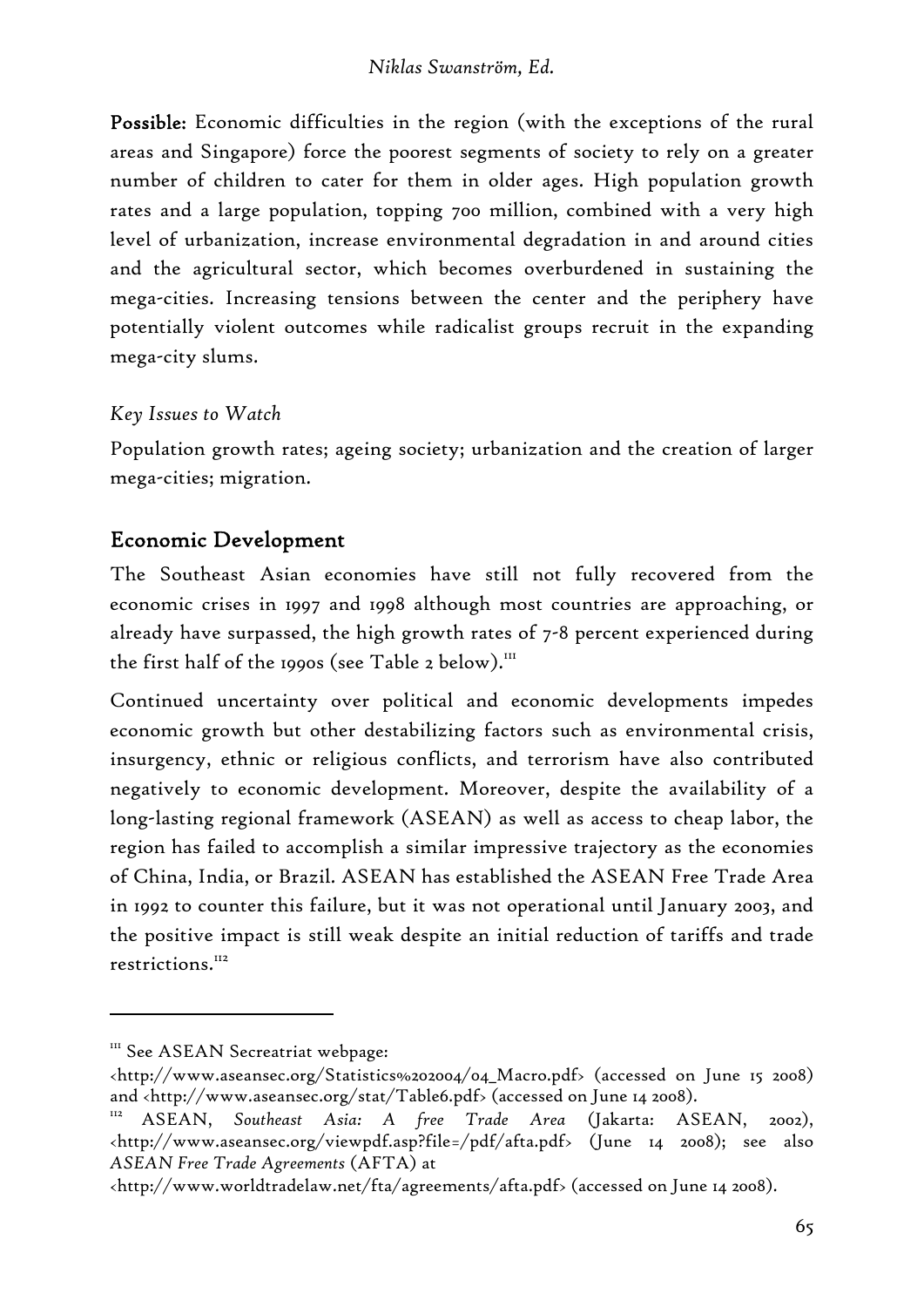|             | 2000        | 2001   | 2002 | 2003 | 2004 | 2005 | 2006 |
|-------------|-------------|--------|------|------|------|------|------|
| Indonesia   | 5.4         | 3.6    | 4.5  | 4.8  | 5.0  | 5.7  | 5.5  |
| Malaysia    | 8.9         | O.3    | 4.4  | 5.5  | 7.2  | 5.2  | 5.9  |
| Philippines | 6.0         | I.8    | 4.4  | 4.9  | 6.4  | 4.9  | 5.4  |
| Singapore   | <b>IO.I</b> | $-2.4$ | 4.2  | 3.1  | 8.8  | 6.6  | 7.9  |
| Thailand    | 4.8         | 2.2    | 5.3  | 7.1  | 6.3  | 4.5  | 5.0  |
| Vietnam     | 6.8         | 6.9    | 7.1  | 7.3  | 7.8  | 8.4  | 8.2  |

Table 2. GDP Growth in South East Asian Economies, 2000 - 2006 (Annual Percent Change)

Note: Local currency based.

*Source:* IMF, World Economic Outlook, October 2007

Cambodia is experiencing the most rapid growth among the Southeast Asian countries with an annual GDP growth of 9.6 percent in 2007—which is slightly lower than the average of 11 percent recorded in the previous three years. Indonesia, in turn, experienced its highest annual growth since 1996, reaching 6.3 percent in 2007. Laos is experiencing a similar economic upturn with a growth rate of 8 percent in 2007, which is higher than the 6.8 percent average during 2002-2006, while Malaysia's economy grew by 6.3 percent in 2007, up from an average of 5.8 percent in the same period. Much of this success is due to the increased globalization of the economies, improved free markets, strengthened savings ratios as well as improved stability in the states concerned.<sup>113</sup>

Myanmar´s official estimates put GDP growth at 10 percent in the past few years but the country's economic statistics are notoriously unreliable and the Asian Development Bank (ADB) has downgraded these figures. Myanmar also lacks all the characteristics that have been attributed to the improved financial strength of most of Southeast Asia. The Philippine economy is experiencing an economic upturn (perhaps the best in the past 30 years) with a growth rate reaching 7.3 percent in 2007 while Singapore's GDP expanded by 7.7 percent in the same year. Political instability in Thailand has weakened consumption and investment and resulted in a lower growth rate than the previous five year period, reaching 4.8 percent in 2007.

<sup>113</sup> Commision for Growth and Development, *The Growth Report: Strategies for Sustained Growth and Inclusive Development*, 2008

<sup>&</sup>lt;http://www.growthcommission.org/storage/cgdev/documents/Report/GrowthReportfu ll.pdf> (accessed on June 14 2008).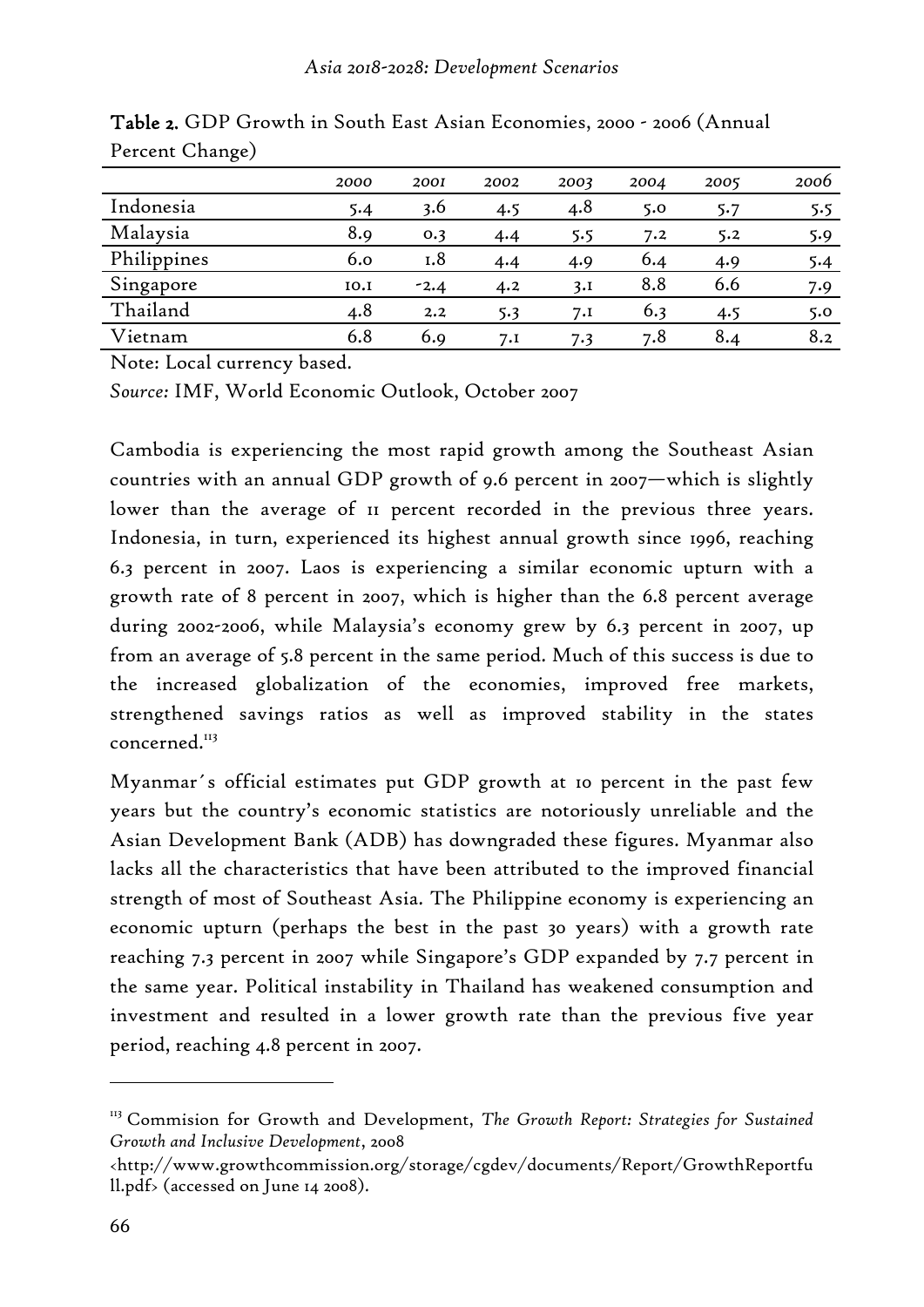Finally, the Vietnamese economy is growing at a fast pace after its 2007 WTO accession. The government in Hanoi achieved an 8.5 percent growth in 2007 compared to an average of 7.8 percent during 2002-2006.114 Today, it seems that foreign investments also are primarily concentrated on politically stable countries like Vietnam, which together with China and India currently belongs to the strongest emergent economies in Asia.<sup>115</sup>

Although the northern Southeast Asian countries (Thailand, Myanmar, Lao PDR, and Cambodia) share many features, there are also great differences between them. For example, while Thailand formed part of the so-called "Asian Tiger economies" during the 1990s and has reached a high level of economic development, others like Vietnam and Cambodia are still far behind despite impressive growth rates and are unlikely to catch up in the predictable future. According to the UN Economic and Social Commission there is some potential for higher growth in the agricultural sector in Vietnam, but also in other poorer states in Southeast Asia.<sup>116</sup> This is fundamental if poverty is to be reduced and economic improvements and employment are to be accessible for a larger part of the populations, as the bulk of the people is still employed in the agricultural sector, with the exception of Singapore and Brunei.

Thailand has one of the most developed economies among the northern Southeast Asian states and is a vital investor in neighboring countries. The country is also strategically located between Myanmar, Lao PDR, and Cambodia with links to China and Vietnam and could as such be said to constitute the centre and the main crossroad in northern Southeast Asia, in both East-West and North-South directions. Thailand will increasingly function as the engine of the sub-region both economically as well as to certain extent politically and share this function with Singapore at a regional level.

Conflict-ridden Cambodia's economic development is partly driven by significant off-shore oil and gas finds, and it will have to diversify to have an

<sup>114</sup> All figures from ADB, *Asian Development Outlook 2008* (Manila: ADB, 2008).

<sup>115</sup> Keith Bradsher "10 years after Asia's financial crisis, worries remain", *International Herald Tribune*, June 27, 2007.

<sup>116</sup> UN Economic and Social Commission for Asia and the Pacific, *Economic and Social Survey of Asia and the Pacific 2008* <http://www.unescap.org/survey2008/edition.asp> (accessed on June 14 2008).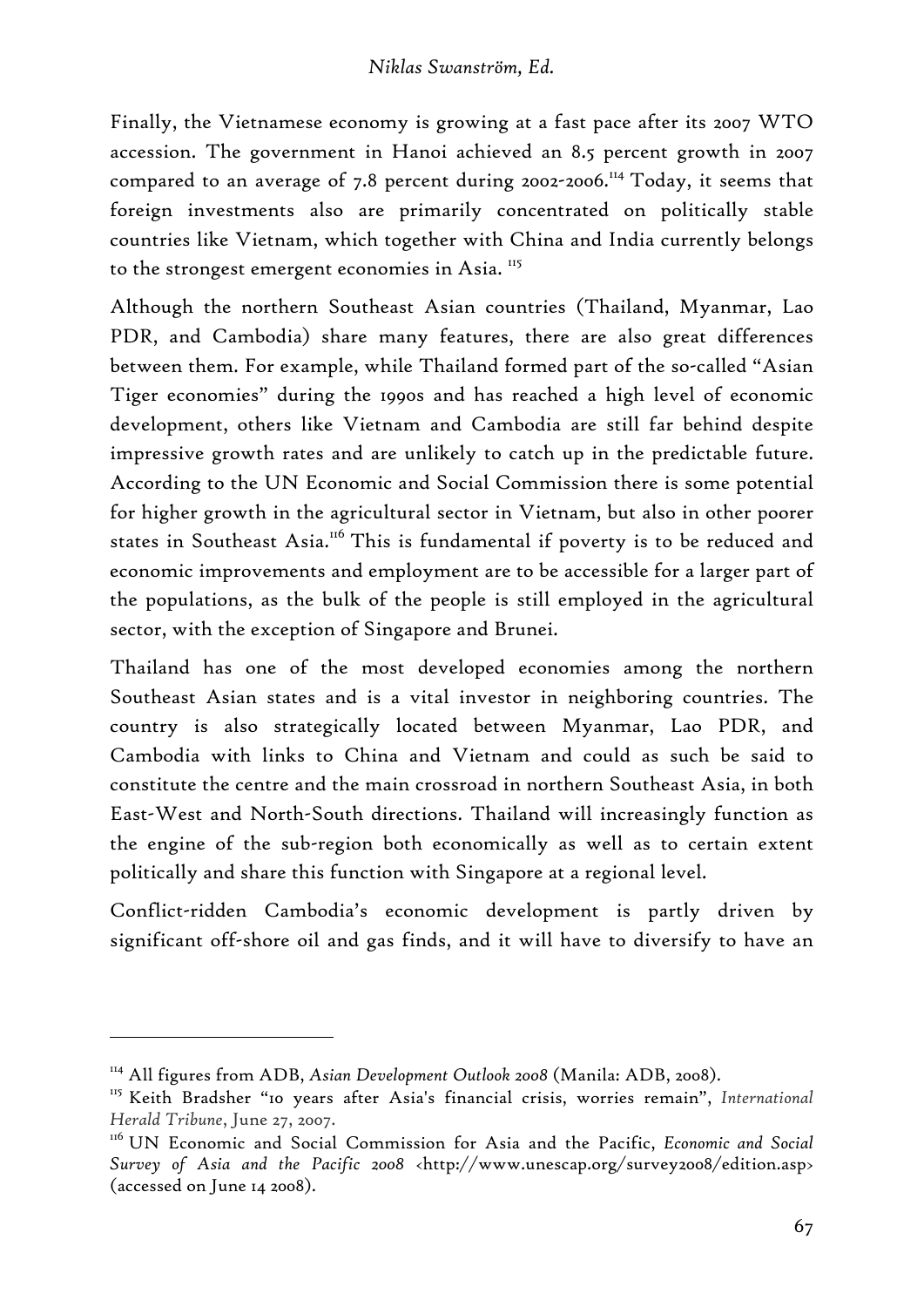impact on society at large.<sup>117</sup> Myanmar, in turn, sits astride a strategically advantageous location and vast natural resources but these comparative advantages have so far likely failed to generate economic development due to political instability in the country and reluctance from international actors to work with Myanmar as long as the political stalemate continues.

Indonesia's failure to act as a regional "lead-nation" both politically and economically is one of the most troubling aspects of Southeast Asia. Indonesia is territorially the largest and most populous state in the region and has as such a large impact on regional economic and political development. However, this passivity has not always been present. Up to the financial crisis in the late 1990s, Indonesia positioned itself in a far more apparent leadership role. Today, in contrast, Indonesia is mostly occupied with countering its manifold domestic problems, including political instability and natural disasters. To date, the troika of Singapore, Thailand, and, to certain extent, Malaysia has taken up the leadership, but this is artificial due to the importance of Indonesia in the region.

Notwithstanding the impressive growth figures, there are still numerous obstacles to be surmounted to utilize the full potential and prevent further economic crises. Corruption and the connections between patriarchal elite groups and governments are particularly troubling considering their harmful effect on market mechanisms and competition. A further obstacle for economic development in Southeast Asia is the weakness of indigenous export industries. Moreover, although there are sub-regional initiatives intended to stimulate economic development, the absence of a regional common market has slowed down economic growth.<sup>118</sup> To be fair, this is partly an effect of the lack of complementarities among the region's economies, but the lack of standardization of commodities in Southeast Asia has also impeded the formation of an integrated regional market.<sup>119</sup>

A regional initiative worth mentioning is, however, the Economic Growth Zones (EGZ) which have been established to connect cross-border provinces

<sup>&</sup>lt;sup>117</sup> World Bank, World Development Indicators database, April 2007 <http://ddpext.worldbank.org/ext/ddpreports/ViewSharedReport?REPORT\_ID=9147&REQUEST\_ TYPE=VIEWADVANCED&WSP=>>N&HF=N/www.worldbank.org/data/dataquery. html> (accessed on June 14 2008).

<sup>118</sup> Swanström, *Regional Cooperation and Conflict Management: Lessons from the Pacific Rim*. 119 "The tigers that lost their roar", *The Economist*, February 28 2008.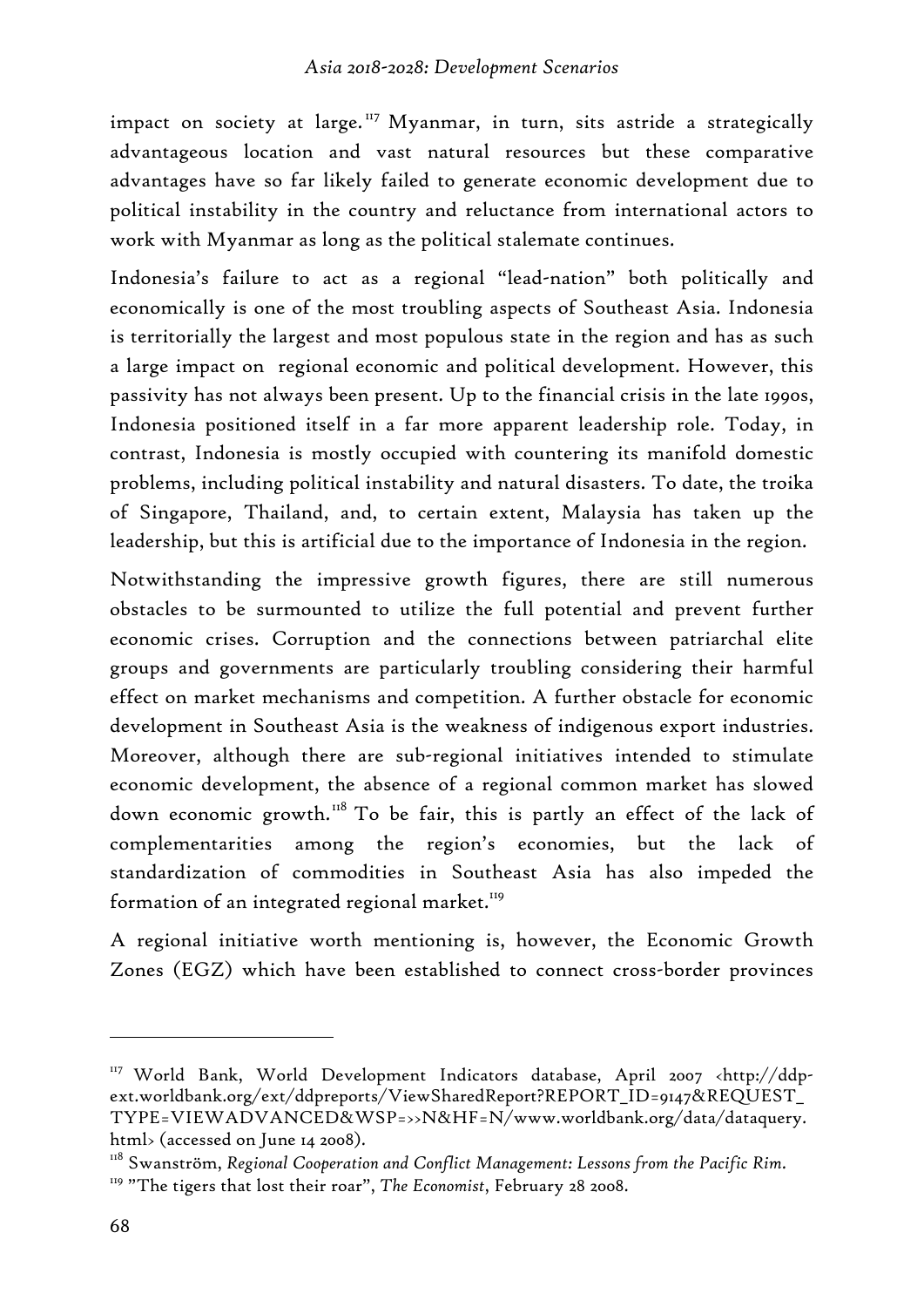and to stimulate local trade. But these are not merely market driven projects.<sup>120</sup> Instead, the rationale behind the EGZ is primarily to be found on a political level, and the economic development that these zones create is used more to shore up domestic political legitimacy than promoting economic development per se. The economic gains from these are also arguably relatively low although some FDI has been attracted to the EGZs. The strategic cooperation between Indonesia, Malaysia, and Singapore across the Strait of Malacca has, in contrast, proved more beneficial for the regional economy. This trilateral interaction also serves as a potential model of economic integration and regional cooperation for other countries. Indonesia and Malaysia particularly benefit from this since they can utilize Singapore's attraction of foreign investment to the region. Indeed, Singapore has today emerged as a regional center for transport and finance and has continuously sought a leadership position in regional economic development and reforms. Since Singapore accounts for a majority of the investments in the region, the neighboring Malaysian and Indonesian regions are also wellpositioned to take advantage of this and have now become the primary recipients of these investments.<sup>121</sup> Singapore on its side takes advantage of the low employment costs in the other states and natural resources which it lacks itself.

Moreover, ASEAN is set to launch economic cooperation and a regional market as a key objective of the organization in 2015. ASEAN has also approached neighboring countries in East Asia, Oceania, South Asia, and the U.S. to sign free trade agreements.<sup>122</sup> Extra-regional economic cooperation will be essential to overcome the regional shortcomings, until the economies mature and

<sup>&</sup>lt;sup>120</sup> Jason Parsonage "Trans-state Development in South-East Asia" in Garry Rodan, Kevin Hewison, Richard Robison (Eds.) *The Political Economy of South-East Asia –An Introduction* (Oxford: Oxford University Press, 1999), pp. 248-274; Swanström, *Regional Cooperation and Conflict Management: Lessons from the Pacific Rim*. 121 Jason Parsonage "Trans-state Development in South-East Asia" in Rodan, Hewison,

Robison (Eds.) *The Political Economy of South-East Asia –An Introduction*, pp. 248-274; World Bank, World Development Indicators database, April 2007 <http://ddpext.worldbank.org/ext/ddpreports/ViewSharedReport?REPORT\_ID=9147&REQUEST\_ TYPE=VIEWADVANCED&WSP=>>N&HF=N/www.worldbank.org/data/dataquery. html> (accessed on June 14 2008).<br><sup>122</sup> "Asean seeks trade bloc by 2015," *International Herald Tribune*, August 20 2006; Joint

Media Statement of the Tenth Consultations between the ASEAN Economic Ministers and the Ministers of People's Republic of China, Japan and Republic Korea (AEM Plus Three), Makati City, Philippines, August 25 2007, <http://www.aseansec.org/20868.htm> (accessed on June 30 2008) ; ASEAN, *Southeast Asia: A free Trade Area*.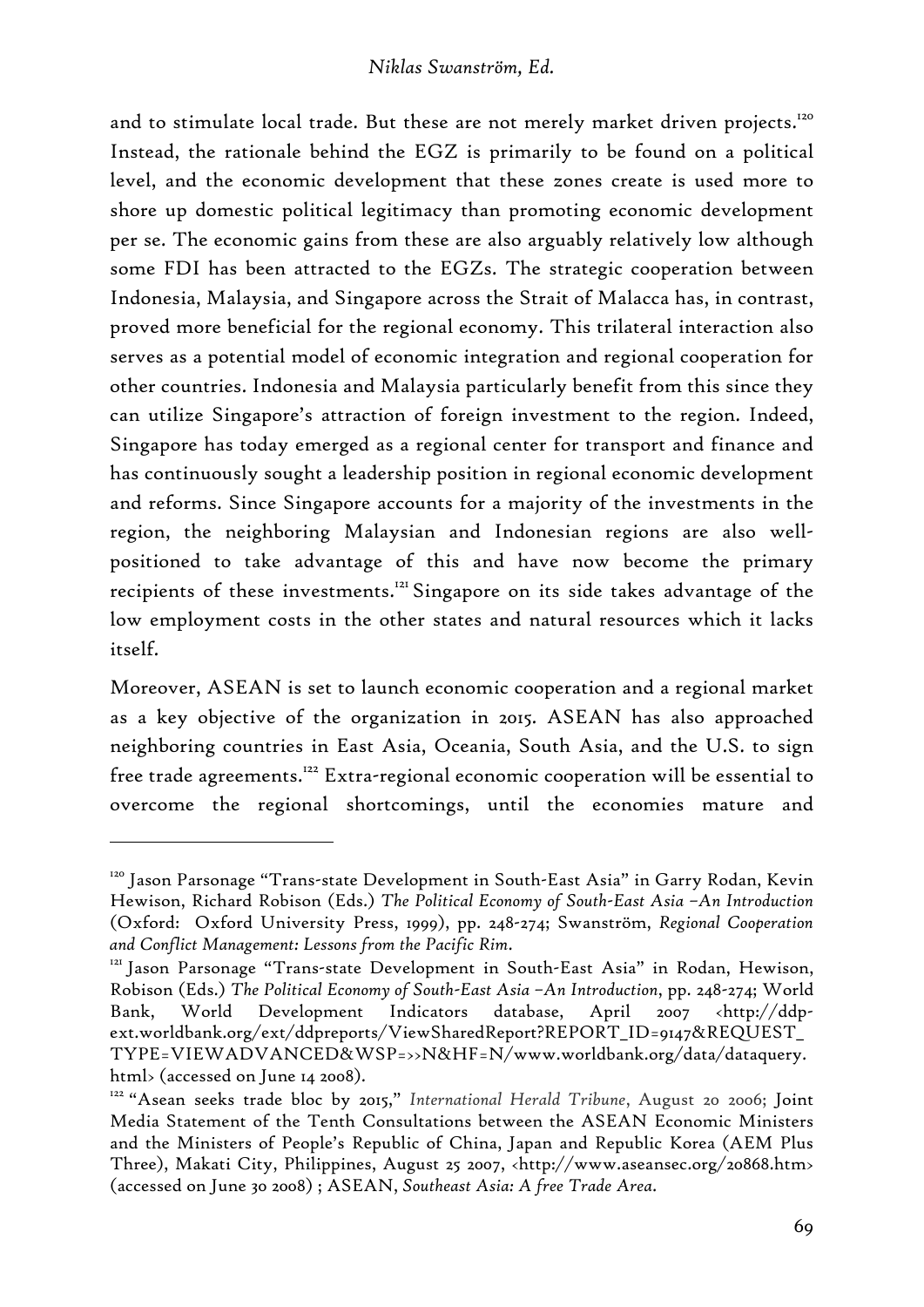complement each other better, if economic development is to increase in the years to come. The widely disparate levels of development among the ASEAN members will persist until 2018 which, in turn, will present an obstacle due to their differing capacities in implementing economic cooperation. The consequence will likely be a continued focus on the growth zones while the development of the ASEAN Economic Community will suffer from both structural problems as well as conflicting political interests.<sup>123</sup>

### *Scenarios 2018-2028*

Probable: Southeast Asia will remain economically dynamic. Increased cooperation between the Southeast Asian economies (as well as extra-regional economies) capitalizes on each and everyone's strengths and regional economic integration is improved significantly. Indonesia's economy takes a stronger position and utilizes its natural and human resources in a way commensurate with it being a regional leader. Southeast Asia utilizes its position as a transit hub, even if insecurity still remains in the region. The region takes full advantage of being relatively young demographically and, up to 2028, the effect of increased pension costs and low reproduction on the labor market will not have fully emerged as problems.

Plausible: Indonesia, Malaysia, Vietnam, and the rest of Southeast Asia follow the examples set by Thailand, Philippines, and Singapore in liberalizing their economies. Both regional economic cooperation as well as GTZ increases in depth and size with a strengthening of the region as a global player.

Possible: Social and political turbulence in the region, especially in Indonesia and Myanmar but also relating to terrorist activities, disrupts the economic development in the region. Much of the transit trade between Northeast Asia and Europe and Middle East will be drawn through Central Asia due to the increased insecurity. Disruption of trade and financial flows could cause major economic distress in the states in question, but also result in trade disputes between countries that will disrupt economic cooperation in the region.

<sup>&</sup>lt;sup>123</sup> Nguyen Xuan Thang et al "Development Gaps and Economic Security in ASEAN Economies" in Ralf Emmers, Mely Caballero-Anthony, and Amitav Acharya (eds.) *Studying Non-Traditional Security In Asia: Trend and Issues* (Singapore: Marshall Cavendish Academic*,* 2006), pp. 82-107.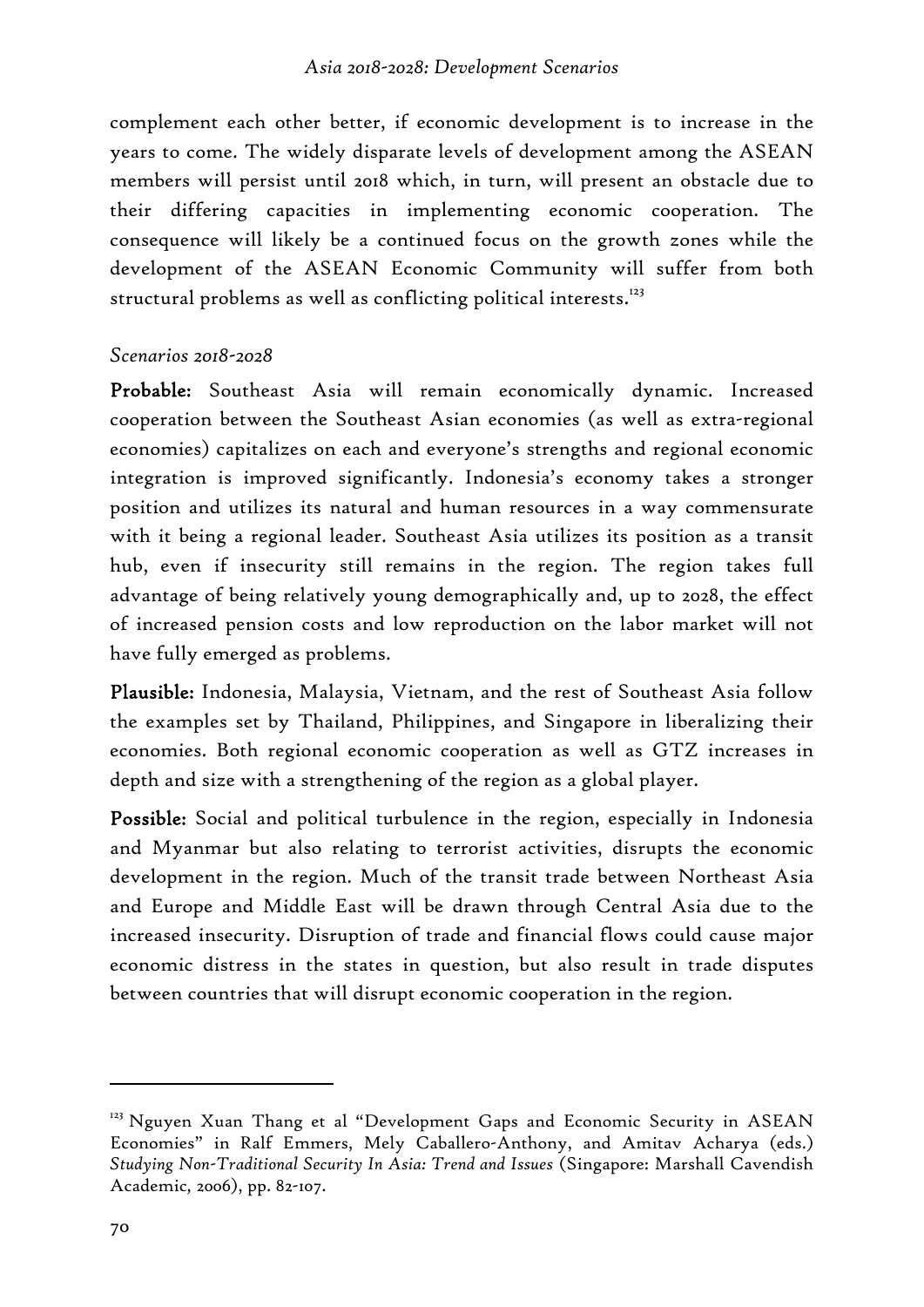### *Key Issues to Watch*

Indonesia´s economic growth; Social instability; Regional economic cooperation; Political stability.

# Environmental Issues

Southeast Asia exhibits much vulnerability to ecological disasters, both natural and manmade. The tsunami in December 2004 which predominantly affected Indonesia and Thailand, and Cyclone Nargis which struck coastal Myanmar in May 2008, resulted in widespread destruction and the deaths of hundreds of thousands of people. Climate change, too, is raising concerns about its future impact on the region. More direct human-induced problems—which are exacerbated by the above—include deforestation and forest fires, water shortages, and the decline of water quality and fish stocks. Moreover, many of these problems are transboundary in character and could serve to increase tensions between the states of the region.

## *Natural Disasters and Climate Change*

-

Much of maritime Southeast Asia, in particular Indonesia, is seismically active, which throughout history has caused disastrous earthquakes, volcanic eruptions, and tidal waves. In addition to huge losses of life, economic losses and reconstruction have represented severe setbacks to the countries of the region; it was estimated that the economic costs of the 2004 Tsunami for Indonesia's worst-hit Aceh province amounted to approximately US\$4.5 billion (97 percent of the province's GDP).<sup>124</sup> As a result, efforts have been made to implement an Indian Ocean Tsunami Warning System with a wide coalition of partners. It is estimated that one or more Regional Watch Providers could be operational by 2009. In Indonesia, moreover, a Strategic National Action Plan for Disaster Reduction Planning (2006-2010) has been formulated to integrate all relevant institutions so as to improve capacity building. It is surmised that the region is now, and in the future, better equipped for disaster management. However, effectively operationalizing new technology as well as institutional and coordinational challenges will remain important issues both in the short and

<sup>124 &</sup>quot;Summary of situation in tsunami-hit region one year on", *Reliefweb*  <http://www.reliefweb.int/rw/rwb.nsf/db900sid/JFUA-6KFBCJ?OpenDocument> (accessed on June 14 2008).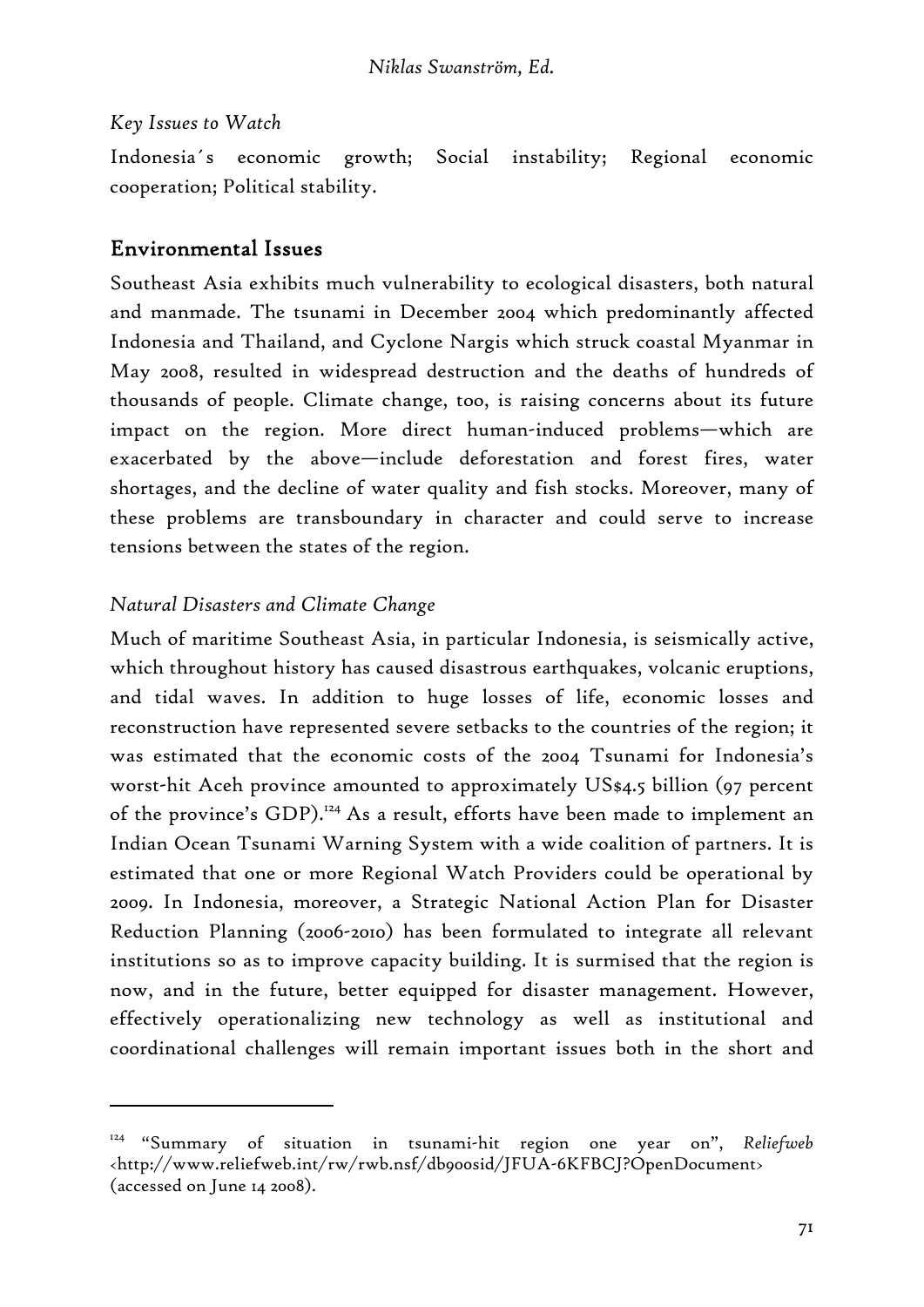long term.<sup>125</sup> Inadequate responses to natural disasters, furthermore, as demonstrated by the Myanmar government's slow response to Cyclone Nargis, could in the future add to and ignite frustrations with political repercussions; even more so as certain regions, and predominantly poor and rural communities, are and will be disproportionately affected by natural disasters and climate change.

In addition, there are fears that climate change with rising sea levels will have a devastating impact on lowland regions such as the Mekong Delta in Vietnam vital for rice production—and also that rising temperatures will increase incidences of extreme weather and worsen existing problems. Prolonged drought in the region (with growing concerns that fires are increasingly selfigniting) together with stronger winds that have exacerbated forest fires have been attributed to the impact of climate change on the El Nino-Southern Oscillation.<sup>126</sup> While Cambodia and Thailand are most vulnerable to droughts and floods, the Philippines, Indonesia, and Vietnam are particularly susceptible to cyclones, forest fires, and increasing sea levels; it is estimated that Indonesia could lose over 90,000 km² of land (with a value of US\$25.5 billion) to rising sea levels by 2100. Most predictions are long term, from 2050 and 2100, and are characterized by uncertainty. While prognoses in the middle term remain weak, rising annual mean temperatures—it is estimated for example that average temperatures in Cambodia will rise by 0.3 degrees by 2020—and increasing inundation of low-lying land may reinforce trends in the region that are likely to become more pronounced over the next two decades.<sup>127</sup>

<sup>&</sup>lt;sup>125</sup>"U.S. Contribution to the Indian Ocean Tsunami Waning System" USAID Website <http://apps.develebridge.net/usiotws/pageaahome.html> (accessed on June 14 2008); USAID, *Review of Policies and Institutional Capacity for Early Warning and Disaster Management in Indonesia*, (January 2007)

<sup>&</sup>lt;http://apps.develebridge.net/usiotws/b/Indonesia%20Policy%20and%20Institutional%20 Capacity%20Review.pdf> (accessed on June 14 2008).

<sup>&</sup>lt;sup>126</sup> "Fire in Indonesia and the Integrated Forest Fire Management Project - IFFM," IFFN No. 23 (December 2000), pp. 12-16,

<sup>&</sup>lt;http://www.fire.uni-freiburg.de/iffn/country/id/id\_26.htm> (accessed on June 14 2008).

<sup>&</sup>lt;sup>127</sup> Proceedings from EEPSA Climate Change Conference, Climate Change: Impacts, Adaptation, and Policy in Southeast Asia*,* February 13-15 2008 <http://www.eepsea.ccsea.org/pages/resource/Proceeding.pdf> (accessed on June 14 2008).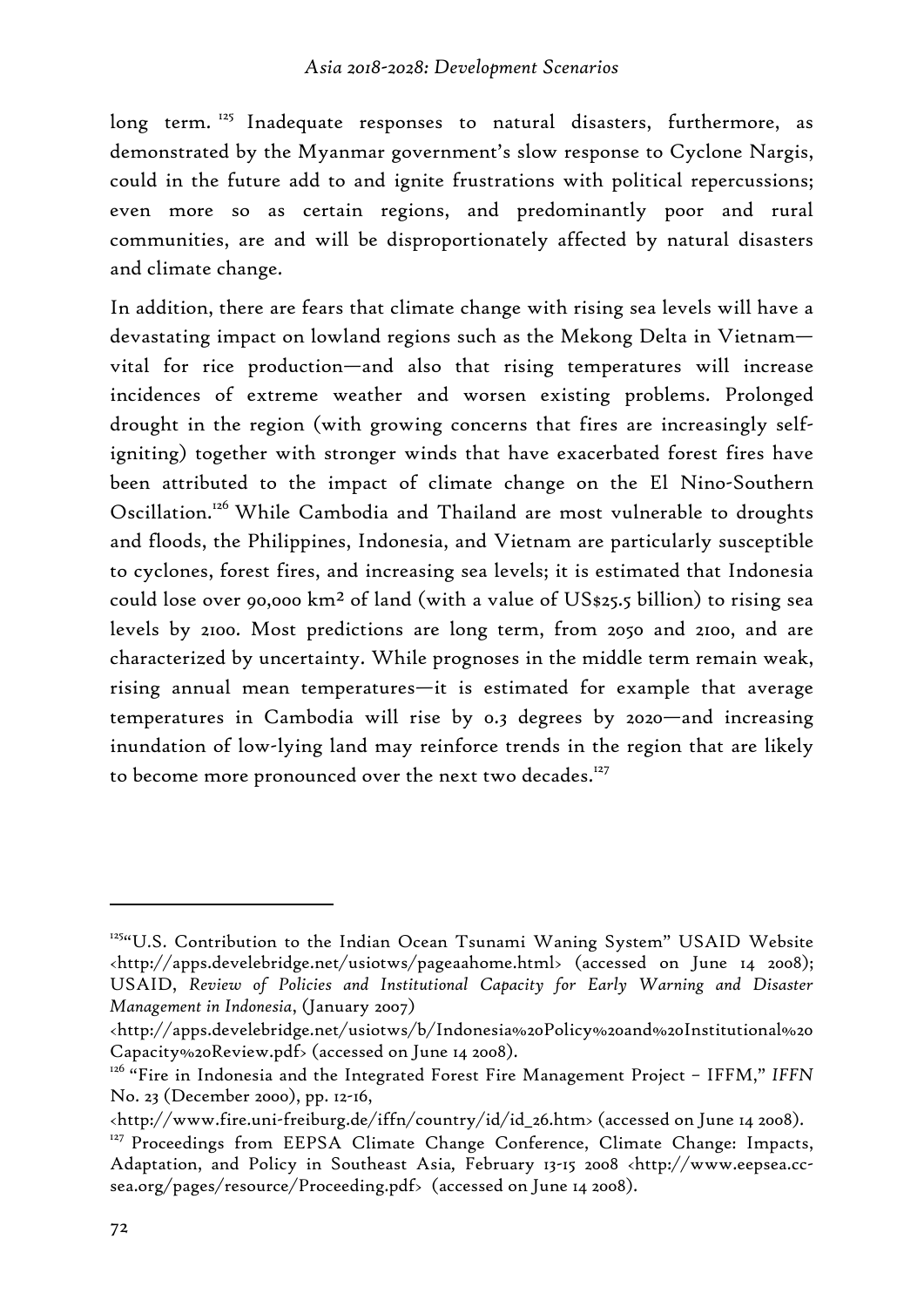### *Unsustainable Development*

-

Besides natural disasters and climate change which remain difficult to predict, many environmental issues in Southeast Asia are attributable to unsustainable development and the corresponding lack of sound environmental practices. Much of the region is covered by large—albeit rapidly diminishing—tracts of forest: consequently the forestry industry is very significant for the regional economy, in particular for Indonesia and Thailand, with China and India constituting important export markets for timber. However, illegal and uncontrolled logging often linked to corruption and the handing out of lucrative contracts to private companies with little oversight—it is estimated that 70 percent of logging in Indonesia is illegal—is of serious concern. Growing populations and the encroachment on forested and fragile eco-systems through the expansion of settlements, infrastructure, and agriculture is also a mounting problem: the use of harmful slash and burn practices employed in the cultivation of woodland and agriculture leads to soil erosion, the desertification of land, as well as devastating forest fires. A well-documented case was the forest fires in Indonesia in 1997/98 that led to estimated economic losses of US\$9.3 billion.<sup>128</sup> Much of the clearing of natural forests, moreover, has given way to large-scale palm oil plantations with a serious impact on biodiversity; the expansion of such plantations is to be further expected given the increasing trend toward biofuels in the light of rising oil prices.<sup>129</sup> The United Nations Environment Programme (UNEP) suggests that based on recent rates of deforestation, 98 percent of the rainforest in Indonesia will have disappeared by 2022.<sup>130</sup> The increasing encroachment of settlers and development projects that marginalize indigenous communities through the loss of land and forest resources raises prospects of increased tensions between such communities and logging

<sup>&</sup>lt;sup>128</sup> ADB and BAPPENAS "Causes, extent, impacts and costs of 1997/98 fires and drought", Final Report, (Jakarta: ADB 1999), Annex 1 and 2; UNESCAP, *State of the Environment in Asia and the Pacific 2005 – Economic Growth and Sustainability* (New York: United Nations Publication, 2006), pp.289-292,

<sup>&</sup>lt;http://www.unescap.org/esd/environment/soe/2005/mainpub/documents /Part4\_10.pdf> (accessed on June 14 2008).

<sup>129</sup> Patrick Barta, "Alternative-energy boom roils Asian environments," *Wall Street Journal*, December 5 2006.

<sup>130</sup> Nellemann, C., Miles, L., Kaltenborn, B. P., Virtue, M., and Ahlenius, H. (Eds), *The last stand of the orangutan – State of emergency: Illegal logging, fire and palm oil in Indonesia's national parks,*(GRID-Arendal, Norway: United Nations Environment Programme, 2007), p. 6.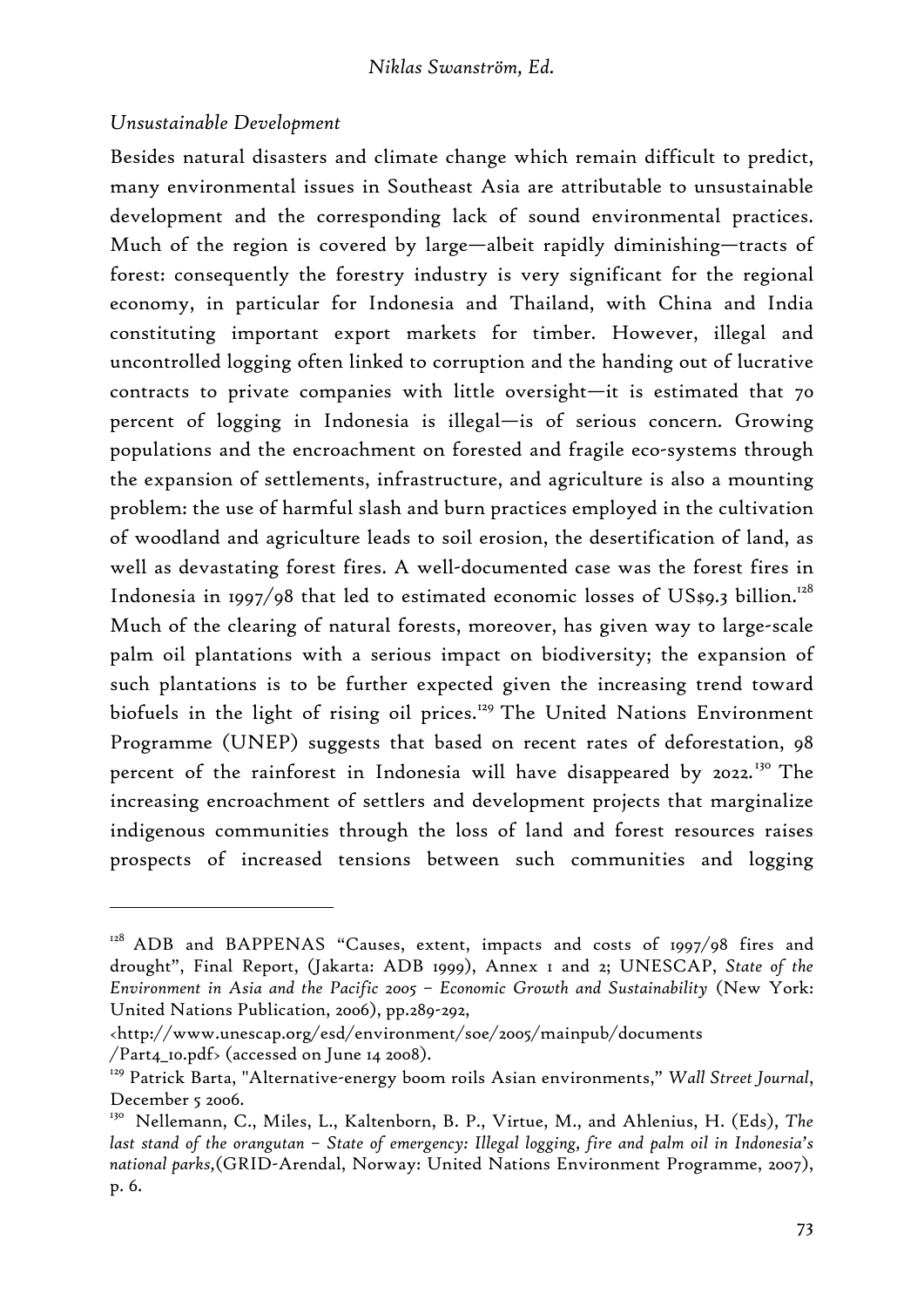companies and settlers, as was witnessed between Dayaks and Madurese in Kalimantan, Indonesia between 1996 and 2003,<sup>131</sup> and, more recently, in Sarawak, Malaysia which has led to recent confrontations between the indigenous Kenyah peoples and logging companies.<sup>132</sup> This is a trend likely to increase in many countries of the study as forest reserves dwindle to a critical minimum over the next two decades.

Forest burning is not only an economic and ecological problem, but it has also led to health problems resulting from air pollution. This raises future prospects of increasing health disorders among people in the region.<sup>133</sup> The transnational dimension of the threat is also apparent as winds have caused smoke from fires in Indonesia to settle over neighboring countries, notably Singapore and Malaysia. Despite the existence of an ASEAN Agreement on Transboundary Haze Pollution signed in 2002, Indonesia has failed to ratify the agreement despite pressure from other ASEAN countries.<sup>134</sup>

Another major environmental issue concerns marine resources: fish is the single most important protein source for a large majority of people in Southeast Asia. Increasing populations and the growing export of fish products from the region over the past few decades have resulted in an increased intensity of fishing and the decimating of food fish stocks, thus negatively affecting food security and livelihoods dependent on fishing. With a declining fishery, production in the use of fishponds and the development of aquaculture has increased to cover the decline in catches. Development of the coastal and low tide fishing industry are far from unproblematic, however, as the aquaculture of fishponds and increased activity in mangrove areas has led to erosion and saltwater intrusion, threatening biodiversity and the possibility for vital species to reproduce.

<sup>&</sup>lt;sup>131</sup> International Crisis Group, Communal Violence in Indonesia: Lessons from Kalimantan, Asia Report N°19, June 21 2001.

<sup>&</sup>lt;sup>132</sup> "Malaysian Police ordered to clear Kenyah logging road blockade", Borneo Resources Institute, June 17 2008, <http://www.bmf.ch/en/news/?show=102> (accessed on June 14 2008).

<sup>133</sup> Rhett A. Butler "Haze in Malaysia worsens, may last until October", *Mongabay.com*, August 11 2005.

<sup>&</sup>lt;sup>134</sup> Accessed at Haze Online, <http://www.haze-online.or.id/misc/wlffh2.php> (April 14 2008).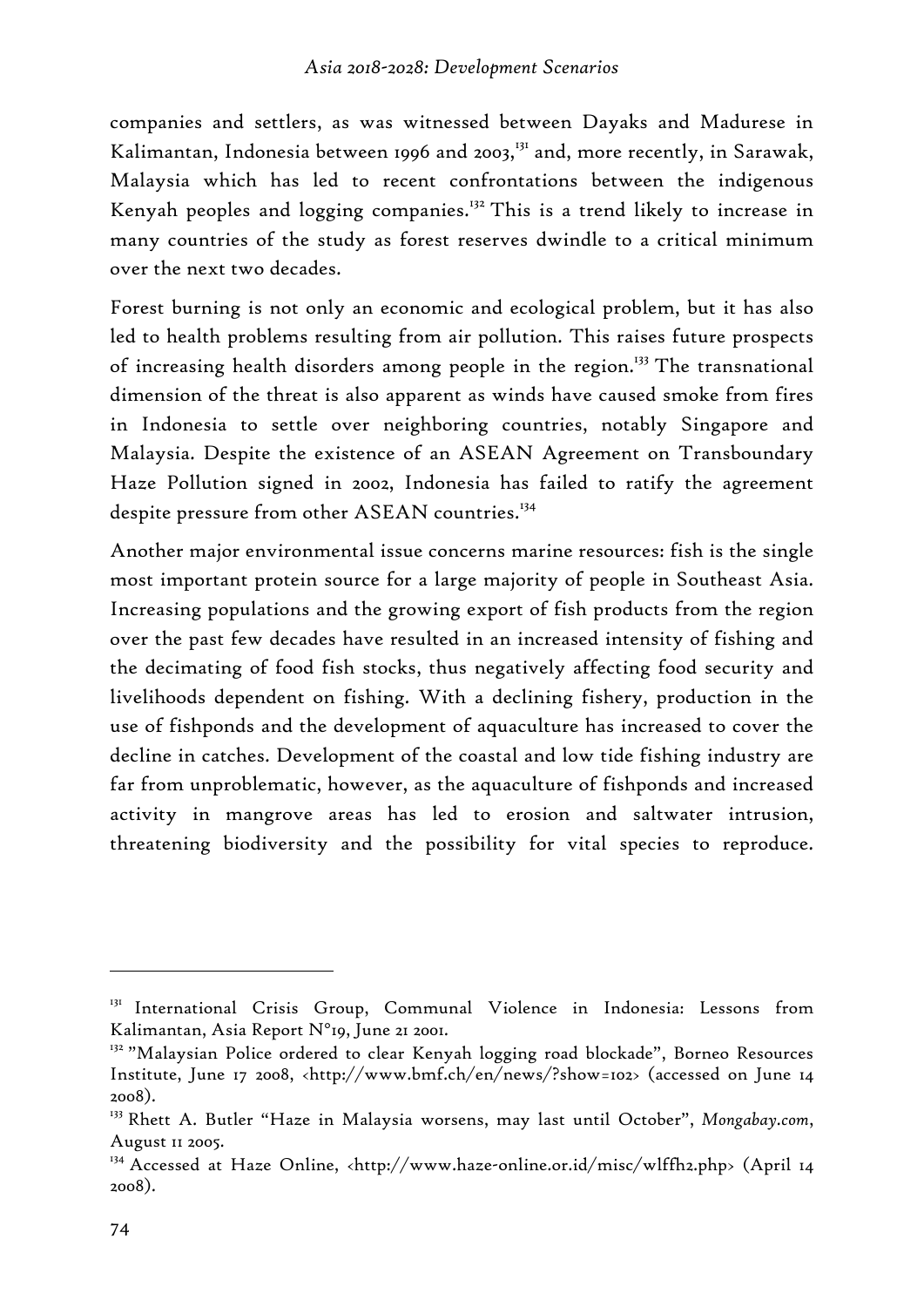Further indicators pointing toward disturbing developments are the decline in coral reefs and ocean biodiversity.<sup>135</sup>

The development of hydroelectricity to cater for the energy demands of growing, modernizing populations, especially in larger cities, is a further significant concern. The construction of dams and hydropower stations raises concerns over water quality as well as shortages. Dams built on the Mekong River by China could have a significant impact on the downstream countries of Lao PDR, Cambodia, and Vietnam. Further, starting in December 2006, China's decision to use the river to transport oil, with quotas expected to rise to 70,000 tons of refined oil a year, raises considerable anxiety about oil spills, which would have devastating consequences for the 60 million people who live on the river's banks, not least the Mekong Delta which accounts for 40 percent of Vietnam's agricultural output.<sup>136</sup> In sum, environmental issues could develop in the longer run into ever-increasing political, economic, and social security threats without sustainable development and the implementation of regional mechanisms.

### *Scenarios 2018-2028*

-

Probable: Technological advances aside, natural disasters will continue to test the capacity of governments to cope. There will be slight improvements in environmental management as the impact of unsustainable development and climate change becomes clearer; but enforcement will remain weak with economic priorities continuing to take precedence. Deforestation will reach critical levels leading to tensions that will become violent and, in some cases, mobilized along ethnic lines with political ramifications. Health disorders particularly among urban populations will rise, while increasing divisions will appear between those able to adapt and predominantly rural, indigenous, and poor sectors of society most vulnerable to climate change and environmental degradation.

<sup>&</sup>lt;sup>135</sup> UNESCAP, State of the Environment in Asia and the Pacific 2005 - Economic Growth and *Sustainability*, (New York: United Nations Publication, 2006), pp. 292-295. <http://www.unescap.org/environment/soe/2005/mainpub/documents/Part4\_10.pdf> (accessed June 14 2008).

<sup>136</sup> Marwan Macan-Markar, "Sparks Fly as China moves oil up Mekong", *Asia Times Online*, January 9 2007,

<sup>&</sup>lt;http://www.atimes.com/atimes/Southeast\_Asia/IA09Ae01.html> (accessed June 14 2008).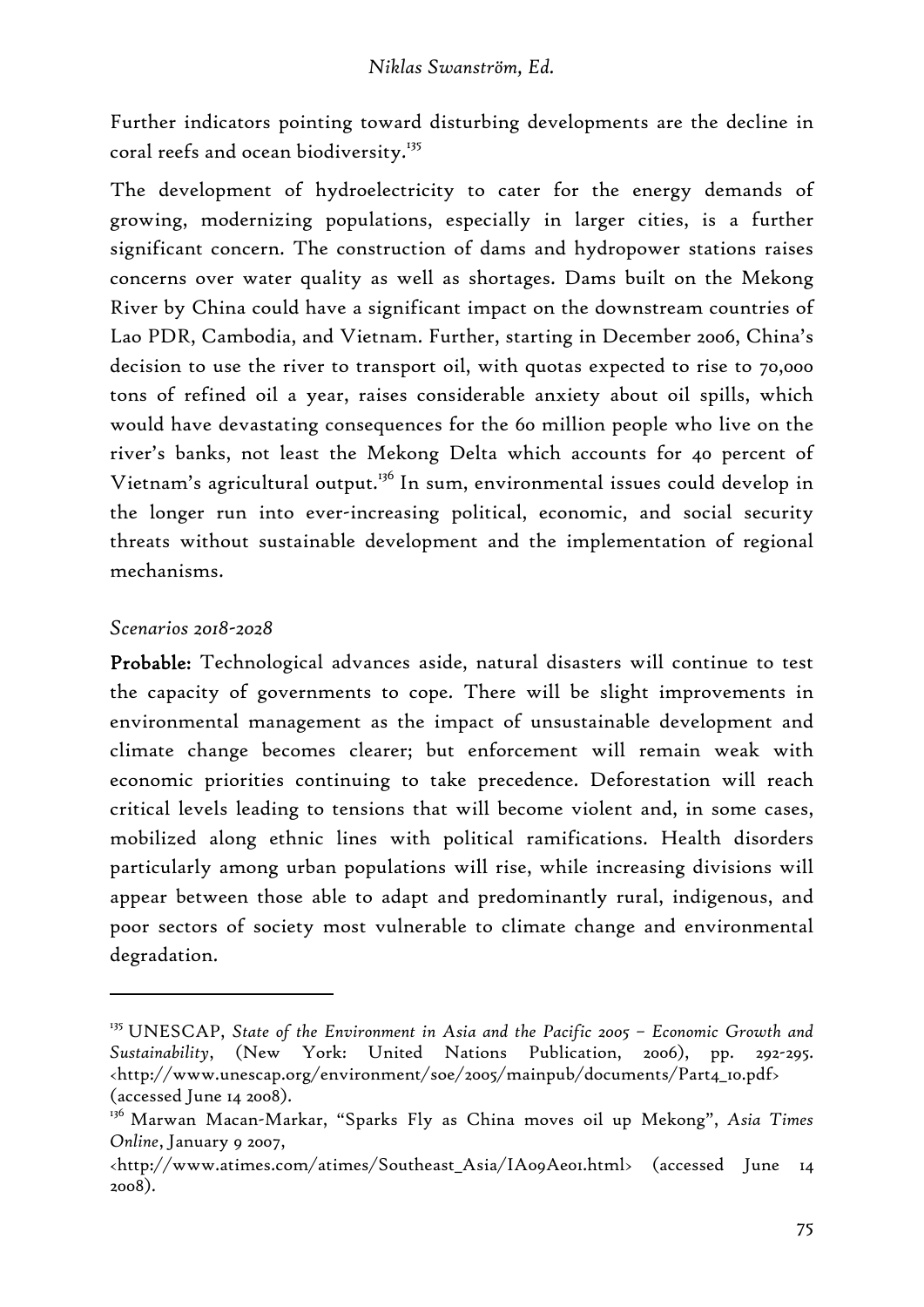Plausible: Transboundary environmental issues will become important on the agenda of regional bodies like ASEAN, and there will be increased willingness and capacity, with some success, to combat problems of air and water pollution in the region.

Possible: The effects of climate change will already start to be felt by rising sea levels, leading to the relocation of populations and acute social unrest. Disagreements and inability to combat haze and water shortages will lead to increased intra-regional tensions.

## *Key issues to Watch*

Natural Disasters; Climate Change; Deforestation; Rising Sea Levels; Declining Fish Stocks; Hydroelectricity; Transboundary Environmental Cooperation

# Energy Production and SLOC Security Issues

Energy security will increase its salience in the Southeast Asian strategic landscape during the next two decades. Energy consumption is expected to rise steeply as a consequence of growing populations and development needs. The growing energy import demands in Asia will also necessitate uninterrupted transit through the sea lanes of communication (SLOC) used by oil and LNG (Liquefied Natural Gas) tankers. Most oil destined for the East Asian economies during the next 20 years is also expected to be transported by sea from Middle East.

Indonesia, the country with Southeast Asia's largest population and largest proven oil reserves, was other in 2005 a net oil importer and in 2006 it produced only slightly more oil than it consumed. According to BP, Indonesia's production decreased by approximately one third during the period 1996-2006 as many of the largest fields age and decline in output. Although there are countries in Southeast Asia with large hydrocarbon resources, the regional proven reserves will fail to meet the increased demand. This growing deficit is predicted to be covered by Middle Eastern producers.<sup>137</sup>

Overall, the productive capacity of the Southeast Asian oil sector remains minimal compared to the Middle East, Africa, and Latin America. On the other hand, the Southeast Asian region has become the fourth largest LNG producer

<sup>137</sup> *BP Statistics Review of World Energy*, June 2007, pp. 6-12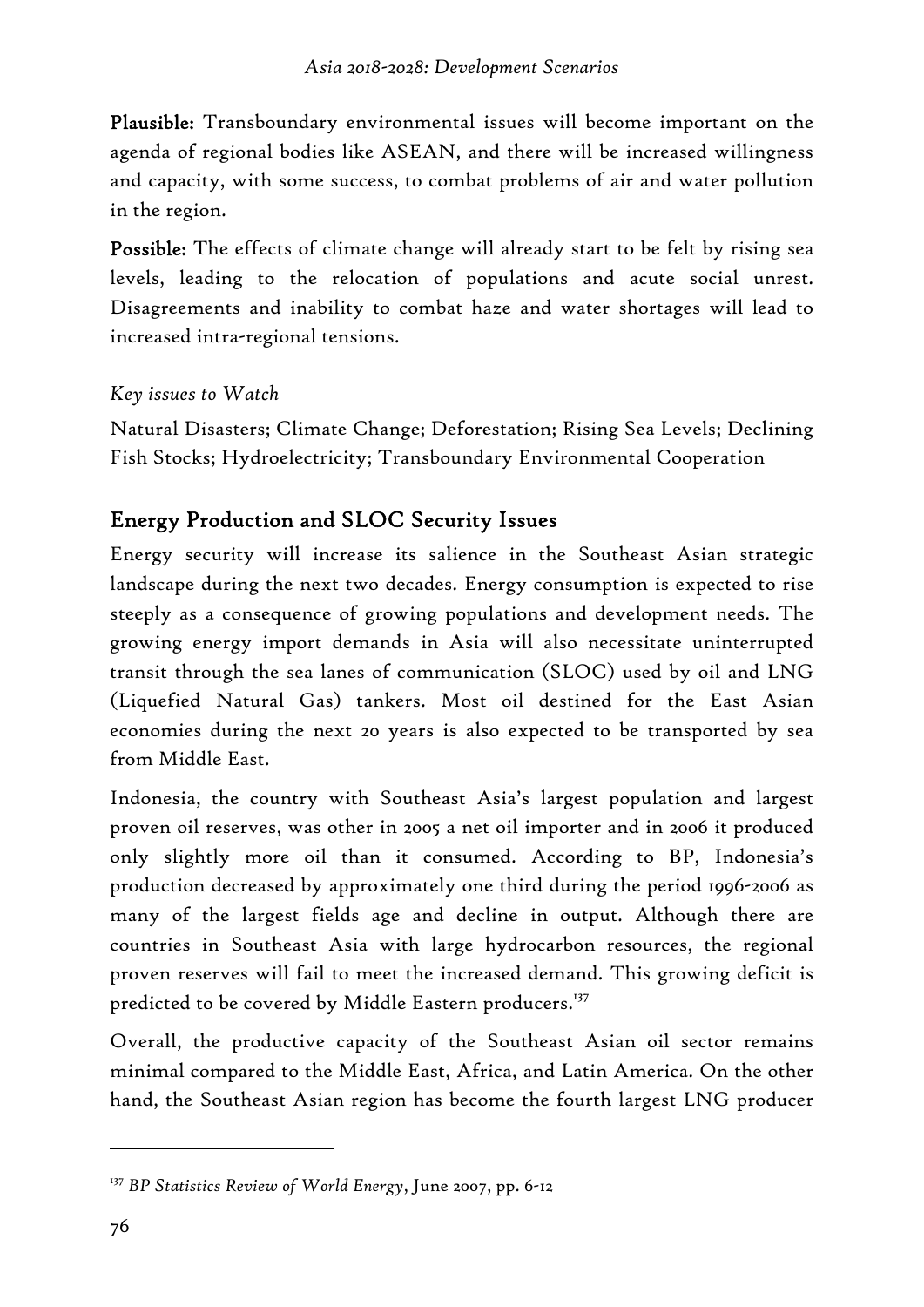and significant gas reserves are also found in the region. Indonesia is a net exporter of natural gas and coal. Malaysia, Indonesia, and Thailand are the main producers of natural gas in the region, but only the first two are net-exporters, while Thailand's proven reserves of natural gas are smaller than both Myanmar's and Vietnam's. Thailand is nonetheless a big exporter of LNG to China accounting for roughly 5 percent of Chinese total LNG imports. India, China and Thailand are also all involved in the development and exploration of Myanmar gas while Thailand and Cambodia jointly have explored gas in the Gulf of Thailand. The latter partners have, however, so far failed to generate any major results from their drilling. $138$ 

The findings of oil-and-gas blocks off Cambodia's southern coastline have also raised the interest of energy companies. The high hopes pinned on these assets were nonetheless quickly toned down after pessimistic reports on their extractive capacity were delivered by Chevron, the main operating company of the blocks. Exploration of these blocks will now, according to recent statements, be postponed until 2011. It remains to be seen whether a developing economy like Cambodia can improve the climate for FDI and prevent the Dutch Disease and pervasive corruption associated with emerging hydrocarbon economies. A further factor to monitor is China's activities in exploring energy sources in Cambodia and elsewhere in Southeast Asia.139 A gas pipeline connecting China with Myanmar is also expected to come online in 2010. Moreover, in 2005, Myanmar granted China permission to explore Myanmese off-shore blocks in the Indian Ocean.<sup>140</sup>

The combination of growing intra-regional energy demand, rapidly expanding energy import needs in China and India, and relatively unexplored energy resources in Southeast Asia will logically result in growing production and

<sup>138</sup> *Ibid*, pp. 22-33.

<sup>139</sup> Shawn W Crispin, "Cambodia's coming energy bonanza," *Asia Times Online*, January 26 2007 <http://www.atimes.com/atimes/Southeast\_Asia/IA26Ae01.html> (accessed June 14 2008); "Cambodia set to begin Oil Production," *UPI*, March 26 2008, <http://www.upi.com/International\_Security/Energy/Briefing/2008/03/26/cambodia\_set \_to\_begin\_oil\_production/2544> (accessed June 14 2008).

<sup>140</sup> See Zhang Xuegang, "Southeast Asia and Energy: Gateway to Stability," *China Security*  $3, 2(2007)$ , pp.  $18 - 35$ .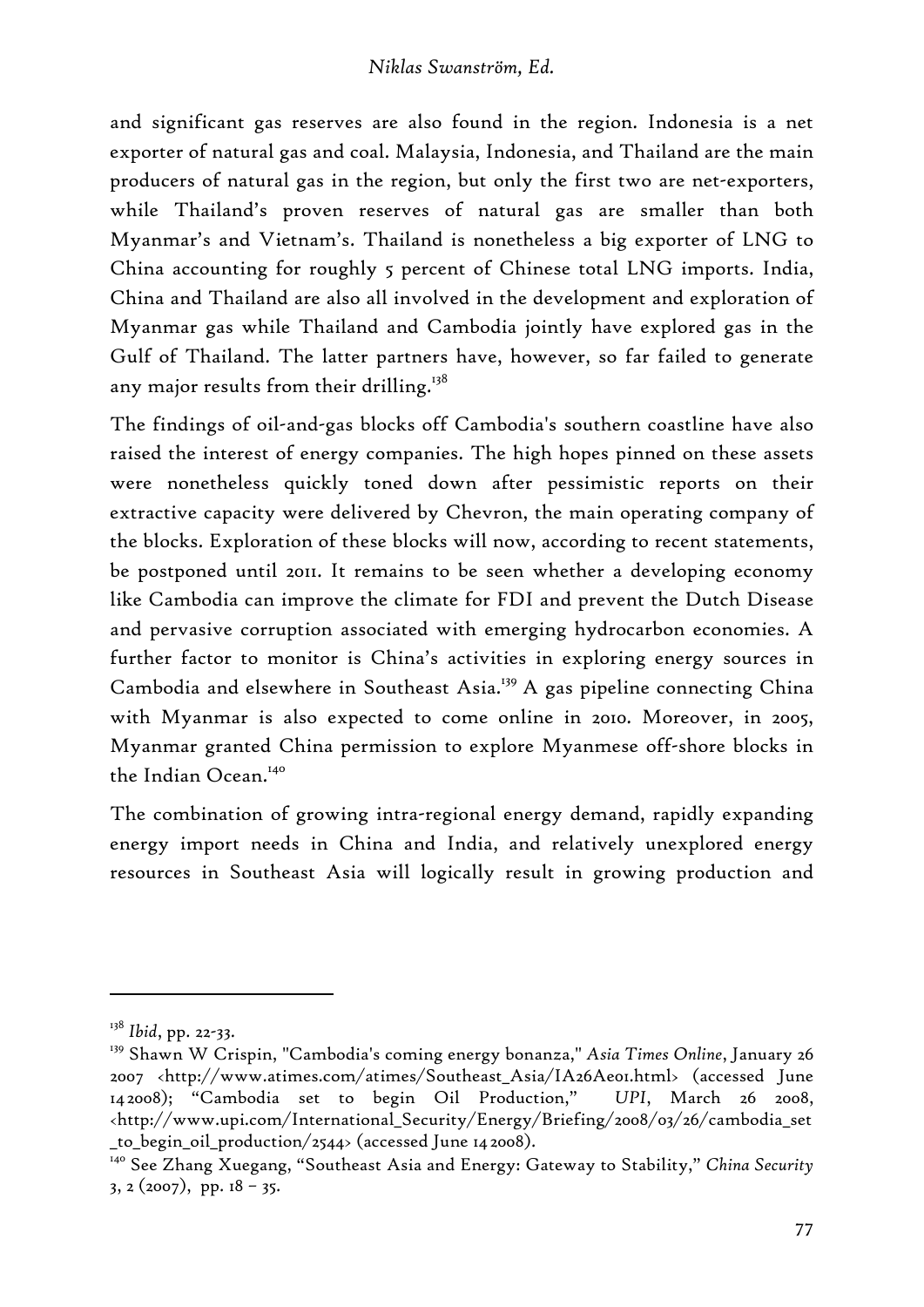competition over these resources.<sup>141</sup> Moreover, the predominantly tanker-borne transport of Middle Eastern oil to Southeast and East Asia will increase traffic in the already congested sea-lanes in Southeast Asia.<sup>142</sup> All the shipping routes for China's energy imports from the Middle East, Africa, and Latin America traverse the Southeast Asian region. There are around a dozen strategic straits in the region including the Sunda Strait, Gaspar Strait, Lombok Strait, Makassar Strait, Maluku Strait, and the Malacca Strait.<sup>143</sup>

The highly trafficked and narrow Malacca Strait, located in between the island of Sumatra and Malaysia, is already the second largest chokepoint for oiltransports in the world after the Strait of Hormuz (separating the Gulf of Oman with the Persian Gulf). Eleven million barrels of oil are transported through the Malacca Strait daily, and the International Energy Agency (IEA) predicts an increase to 2omb/d in 2030. As regards LNG, the IEA expects almost a doubling of volumes transported through the Malaccan Strait during the same period: from 40 bcm to 94 bcm.<sup>144</sup> Moreover, fifty thousand vessels are estimated to pass through the Malacca Strait each year and the narrowest point, Phillips Channel in the Singapore Strait, is only 2.5km wide.<sup>145</sup> Over 80 percent of China's oil imports currently pass through the Malacca Strait. China's growing dependence on Middle Eastern oil will also render the country even more dependent on this bottleneck.<sup>146</sup>

Needless to say, a scenario where the strait is blocked would cause enormous harm to China's as well the other Asian economies and immediately render higher freight rates worldwide and disrupt a significant proportion of world trade. The growing importance of economic development for political stability will also raise the stakes of such disruption over the next two decades. This pertains particularly to the flow of oil and LNG, as well as the east-west movement of goods between the Indian Ocean and the South China Sea. Hence,

<sup>141</sup> Sarah Belfield "Southeast Asia's Exploration and Production Surges" *Energy Tribune*, January 17 2008 <http://www.energytribune.com/articles.cfm?aid=766> (accessed on June 14 2008); IEA, *World Energy Outlook 2004*, p. 262.

<sup>142</sup> IEA, *World Energy Outlook 2004*, p. 72.

 $143$  See Xuegang, "Southeast Asia and Energy: Gateway to Stability," pp.  $18 - 35$ .

<sup>144</sup> IEA, *World Energy Outlook 2004*, p. 117.

<sup>&</sup>lt;sup>145</sup> Ionathan Howland, "Recent Attacks Prompt International Pressure to Secure Malacca Straits" *JINSA*, July 15 2005.

<sup>&</sup>lt;sup>146</sup> See Xuegang, "Southeast Asia and Energy: Gateway to Stability,", pp. 18 - 35.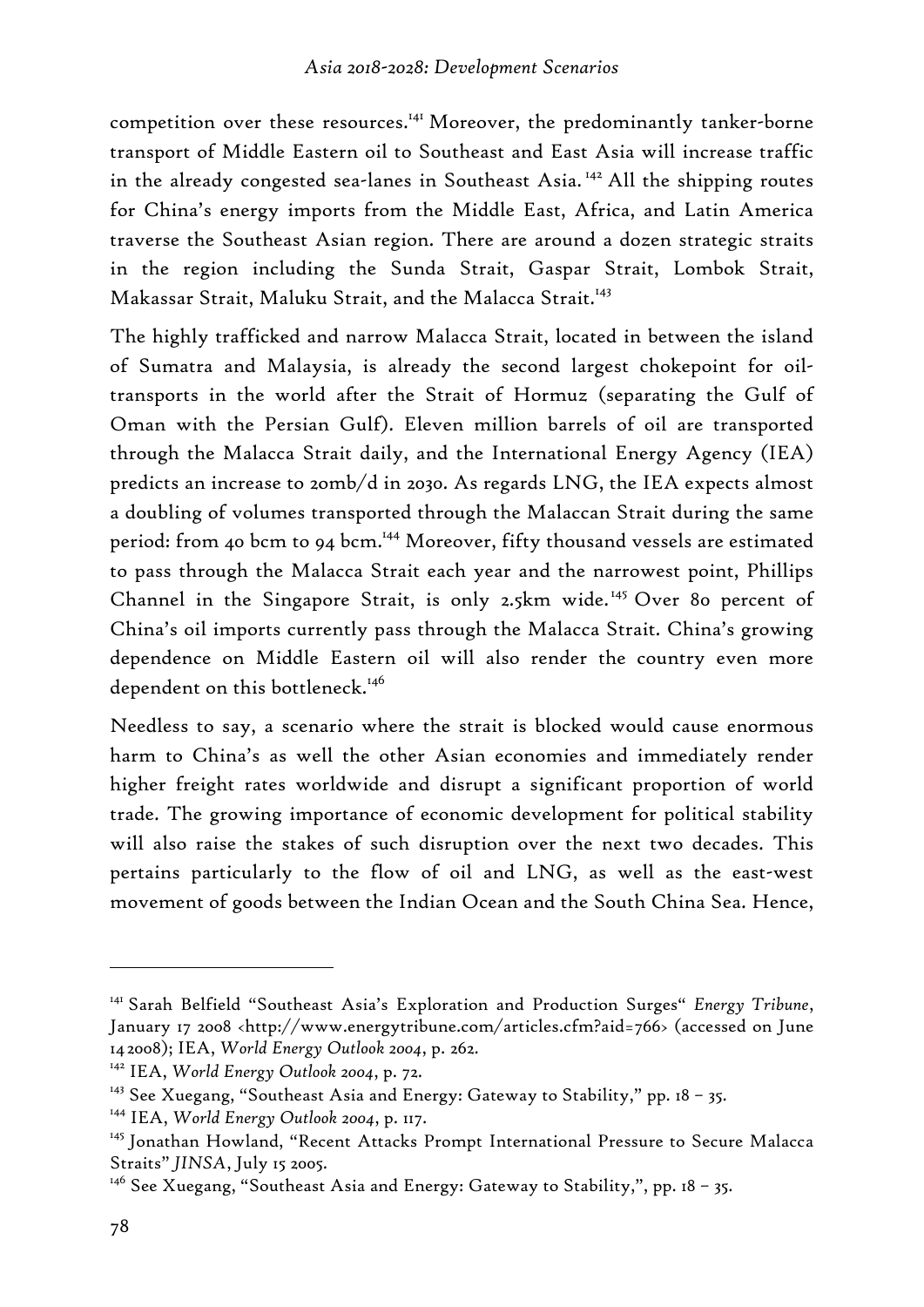it is safe to assume that the strategic importance of the Southeast Asian straits due to energy transport will increase markedly during the period 2018-2028.147

Apart from its economic importance, the Malacca Strait also possesses a military value: it is the fastest route to deploy navy units from the Indian Ocean and Arabic Sea to the Pacific Ocean and vice versa. Securing the Strait and transport through it is not only in the interests of regional countries such as Indonesia, Malaysia, Singapore, and Thailand but also for China, Japan, the U.S., and India. The heightened threat from piracy has added another dimension to these security problems. Indeed, Southeast Asia is one of the most pirate-ridden regions in the world with over 70 pirate attacks or attempts made during 2006. 148 The possibility of terrorist attacks in the Malacca Strait is another major concern. Several potential methods for attacking and disrupting transport in the narrow strait have also been identified, among them to sink larger ships using smaller vessels.<sup>149</sup>

The littoral states (Malaysia, Indonesia, and Singapore) have so far been unable to maintain security and hinder piracy in the Strait of Malacca. This is partly a result of ineffective maritime policing, but also due to lack of cooperation between the states and the perceived encroachment on sovereignty. For example, Indonesia has not allowed Singaporean and Malaysian forces to pursue perpetrators on Indonesian territorial waters. Japanese requests for escorting ships through risky waters have also been denied by the littoral states, as have requests for deployment of Thai and U.S. naval forces to patrol the strait. India could potentially be an important actor in the effort to secure the SLOC in and around the Malacca Strait. India and Thailand have jointly conducted operations to combat piracy, smuggling, and terrorism in the Andaman Sea west of the Malacca Strait, which has enabled both countries to gain useful experience.<sup>150</sup>

Another aspect of the energy profile of Southeast Asia which has been in the news lately is the issue of biofuels, especially the production of palm oil. Palm oil while used mainly for cooking is increasingly regarded as a biodiesel. The two largest producers are Malaysia and Indonesia. However, the main focus of

<sup>147</sup> IEA, *World Energy Outlook 2004*, p. 118.

<sup>&</sup>lt;sup>148</sup> Marti N. Murphy "Contemporary Piracy and Maritime Terrorism- The threat to international security " *Adelphi Paper 338,* (IISS) (2007), p. 43.

<sup>149</sup> *Ibid*, pp. 57-58

<sup>&</sup>lt;sup>150</sup> Howland, "Recent Attacks Prompt International Pressure to Secure Malacca Straits".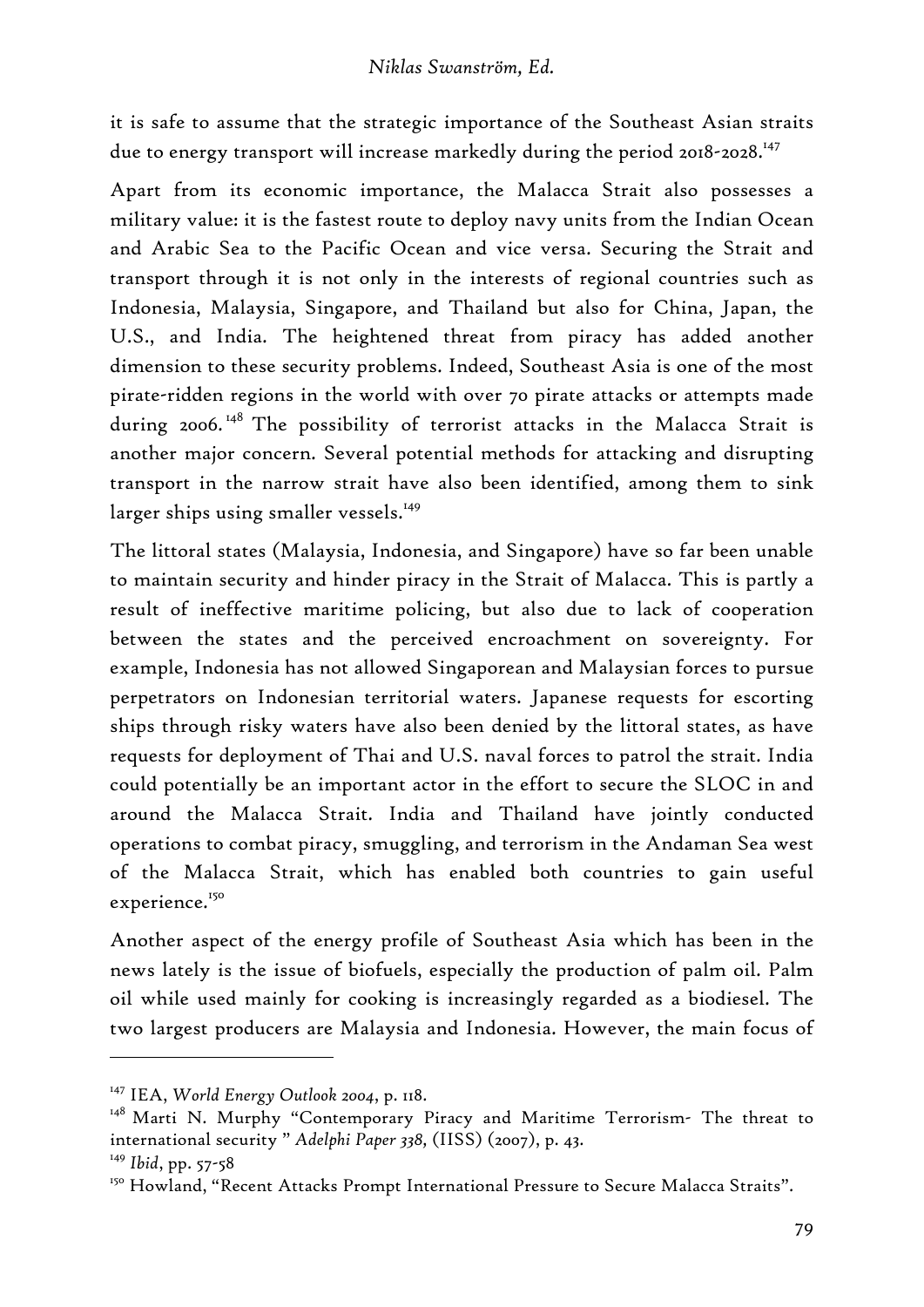the development of such fields is largely centered around the environmental impact of clearing land for this cash crop.

### *Scenarios 2018-2028*

Probable: The strategic importance of Southeast Asia and its waterways increases in pace with growing traffic and threats of disruptions. The congested sea-lanes in Southeast Asia forces China to build overland pipelines from Pakistan's port in Gwadar to China's far western province of Xinjiang. This diversification will only cover a fraction of China's import needs, however, and Southeast Asia will remain of substantial importance to China—both in terms of energy transit and production. There will be increasing calls for the joint policing of the Southeast Asian waters as a means to address the threat of piracy and terrorism concerns. However, the outcome of such a decision would in part depend on the future state of relations between China, Japan, and the U.S., as well as the sensitive issue of sovereignty, particularly for Malaysia and Indonesia. Rising fuel prices will affect the growth rate of the countries, and the issue of fuel prices and inflation will be a prominent task for governments to address.

Plausible: Southeast Asia's regional production fails to meet set production targets while rapidly expanding populations will result in an increased dependence on the Middle East. Sea lane security will be a recurring issue being raised for discussion. There is a possibility that some vessels will avoid the Strait of Malacca and that the Lombok and Sunda Straits will be further developed as transit passage alternatives. Domestically, rising fuel costs and inflation will add further divisions within society, as well as between societies and the governments leading to unstable governments.

Possible: Terrorist attacks in any of the Southeast Asian straits raise freight costs considerably necessitating escorts of vessels. However, there will be disagreement as to how the increased security costs should be shared among the stakeholders and how the patrols would be coordinated. Spiraling misperceptions may mean that patrols are carried out to assert the sovereignty of the countries, rather than for the security of the vessels in transit. Domestically, social unrests breaks out as a result of energy prices. Within oil and gas producing states, there is the threat that militant and armed groups might form and attack oil and gas installations and kidnap staff in a bid to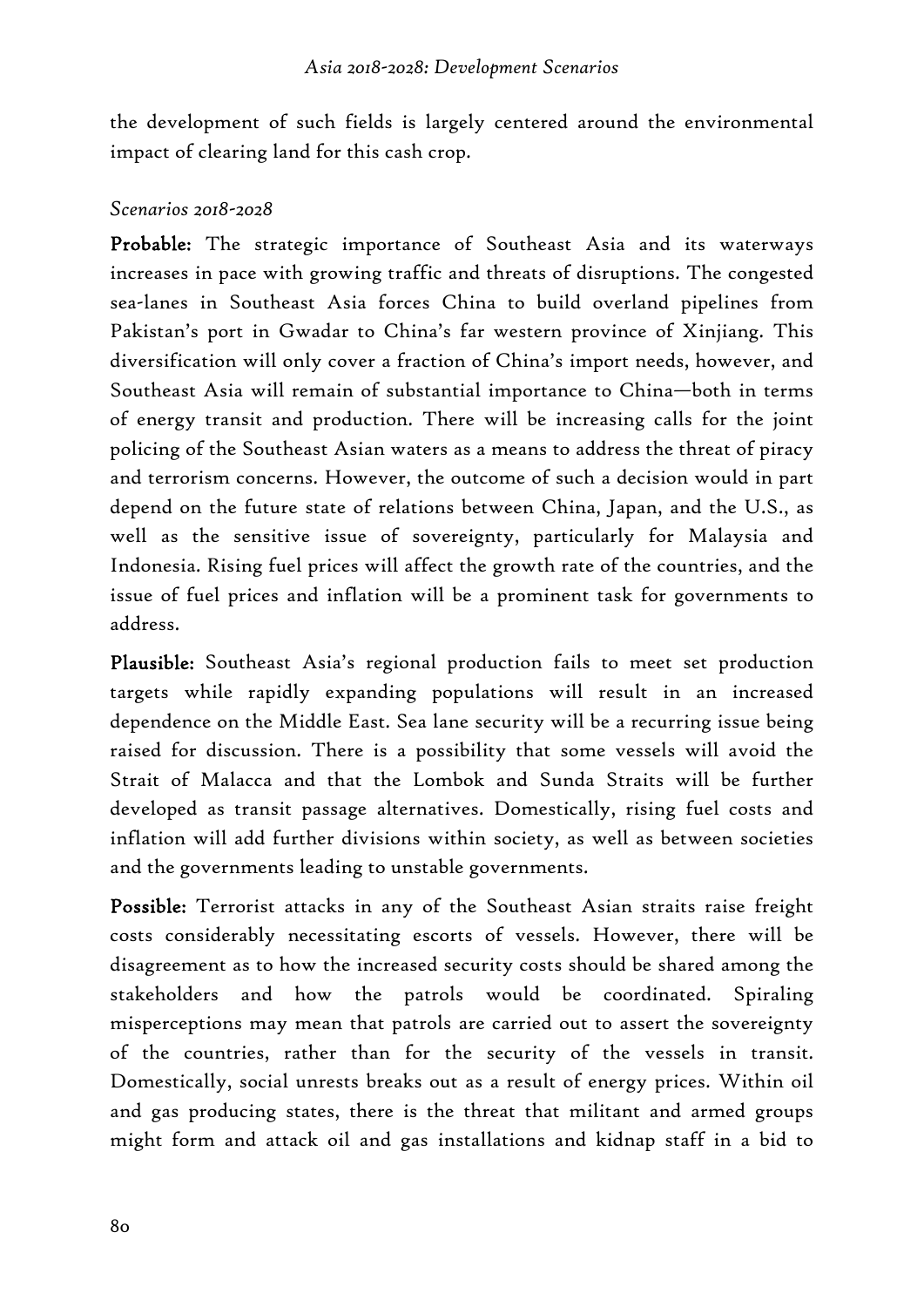extract concessions from the government for the development of oil and gas fields.

## *Key Issues to Watch*

Transit trade; Congestion of the SLOC; Technological Developments in Biofuel; Natural Gas Production; Piracy.

# Domestic Political Developments and Governance

The continental part of Southeast Asia is dominated by authoritarian regimes. Despite that Lao PDR and Vietnam have both adopted market economic reforms, they continue to remain one-party political systems ruled by their respective communist parties. Myanmar, meanwhile, has de facto been ruled by a military junta since 1962, after overthrowing the civilian government. Thailand, too, has displayed susceptibility to military interference with a coup in September 2006. Indonesia, Malaysia, the Philippines, and Cambodia have displayed progress toward democratic governance, though political development is not consolidated and manifest weaknesses remain.

## *Authoritarian States*

In Myanmar, the fact that the military has ruled the country for an extensive period of time can be traced to a combination of the following factors: (1) the military claims to have won the country's independence and protected national unity; it has little confidence in a civilian government, citing the chaos in the first decade after independence; (2) there is no alternative force capable of mounting a substantial and credible challenge to the military rule with the main political opposition, the National League for Democracy led by Aung San Suu Syi, weak and divided; (3) the military's internal cohesion is not under serious threat as demonstrated by the military's crackdown on large-scale protests in August-September 2007; and 4) divergences in strategies between Western countries and Asian states toward the country between isolation and engagement. Though there might be slight changes in these indicators over the course of the next decade, they are likely to remain largely intact and ensure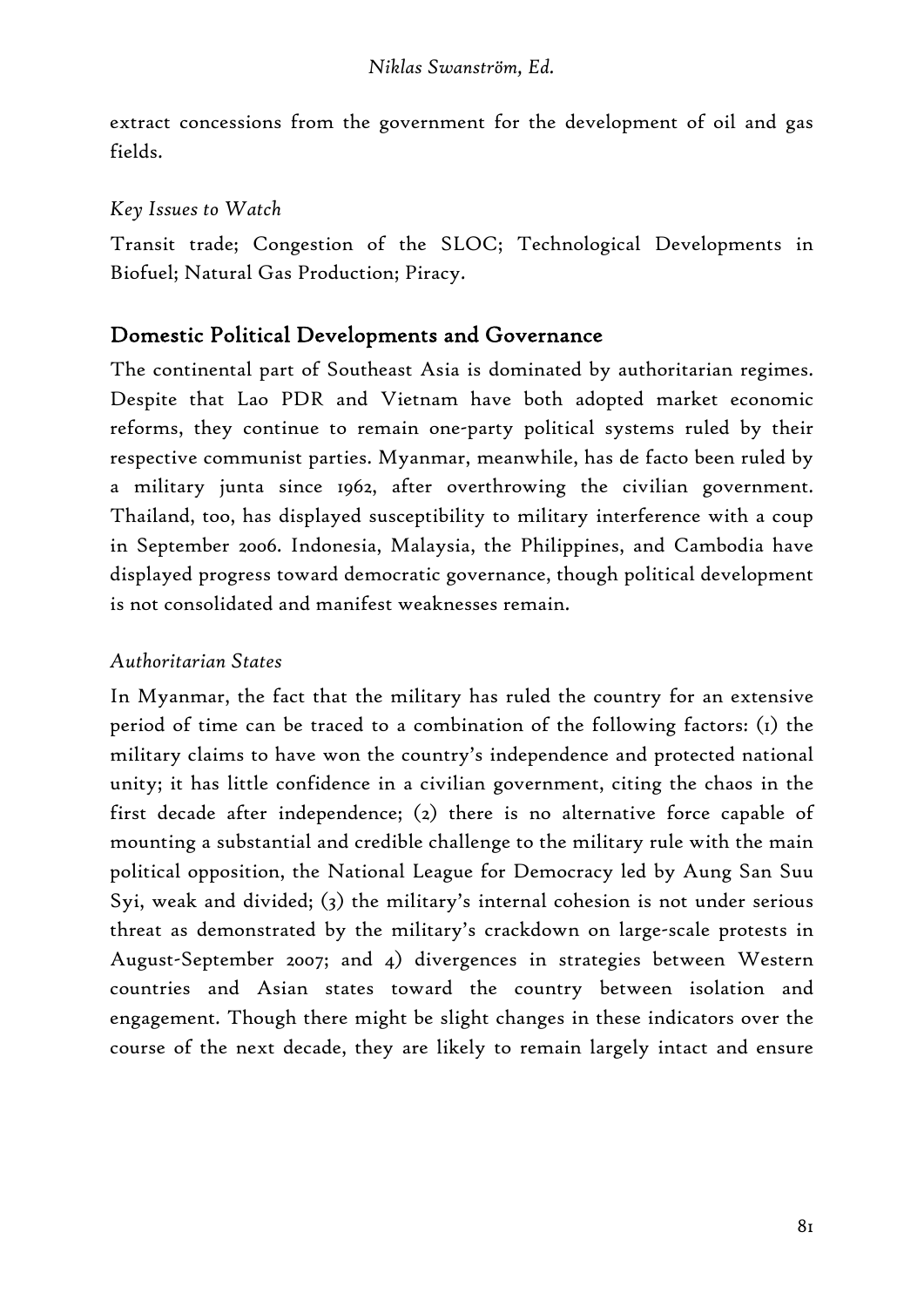that the military continues to play a large role in the future governance of the country.<sup>151</sup>

This notwithstanding, there is likely to be some political development over the course of the next few years, as the military government has pledged to implement a seven-stage roadmap to democracy  $152 - a$  referendum on the constitution was held on May 10, 2008 and subsequently adopted—with the next stage, a general election, scheduled to be held in 2010. The holding of the referendum in spite of the cyclone that wreaked devastation on the country could be a signal that the regime is intent on pursing the roadmap. Provisions in the constitution, however, ensure a large role for the military, and it is highly unlikely to completely withdraw from politics over the next decade. The Indonesian model of state power (Golkar) is said to have long been regarded as an ideal model for Myanmar by the country's military rulers themselves, and the future political development in Myanmar may well move in that direction with the military continuing to hold on to the main political and economic powers of the country. Given that military officers and families have by now penetrated the country's vital economic sectors, furthermore, one may expect to see in the future a corporate state with military connections/roots.<sup>153</sup>

Another possibility also exists, however: the Myanmar military government has demonstrated a capacity for mismanagement of the economy which represents a serious threat to the regime. The protests of August-September 2007, sparked by a sudden hike in fuel prices, were the largest in nearly two decades. This could be an indication of future large-scale protests to come, and reported cracks in the

<sup>151</sup> See Alec Forss, *Myanmar-Burma in Focus: Moving Beyond Intractability,* Conference Report, Institute for Security and Development Policy, 2008, available at <www.isdp.eu> for concise overview of domestic developments in the country.

<sup>&</sup>lt;sup>152</sup> Alvin "Democracy in Myanmar/Burma: The Role of the West" in Xiaolin Guo (Ed.) *Myanmar/Burma Challenges and Perspectives*, (Stockholm: Institute for Security and Development Policy), pp.187-89,<br><sup>153</sup> Li Chenyang, "Shixi Miandian junren zhengquan de fazhan qushi (Study of the

Myanmar Military Government and Its Development Trend), *Yatai ziliao* 19 (1994); "Miandian Xinjunren zhengquan changqi cunzai de yuanyin tanxi" (Analysis of the New Myanmar Military Government and Its Sustainability). Unpublished paper; Li Chenyang and Chen Yin, "Yingxiang Miandian minzhuhua jinchengde zhuyao zhengzhi shili" (Main Forces Influencing the Democratization Process in Myanmar). *Dangdai yatai* 4 (2006).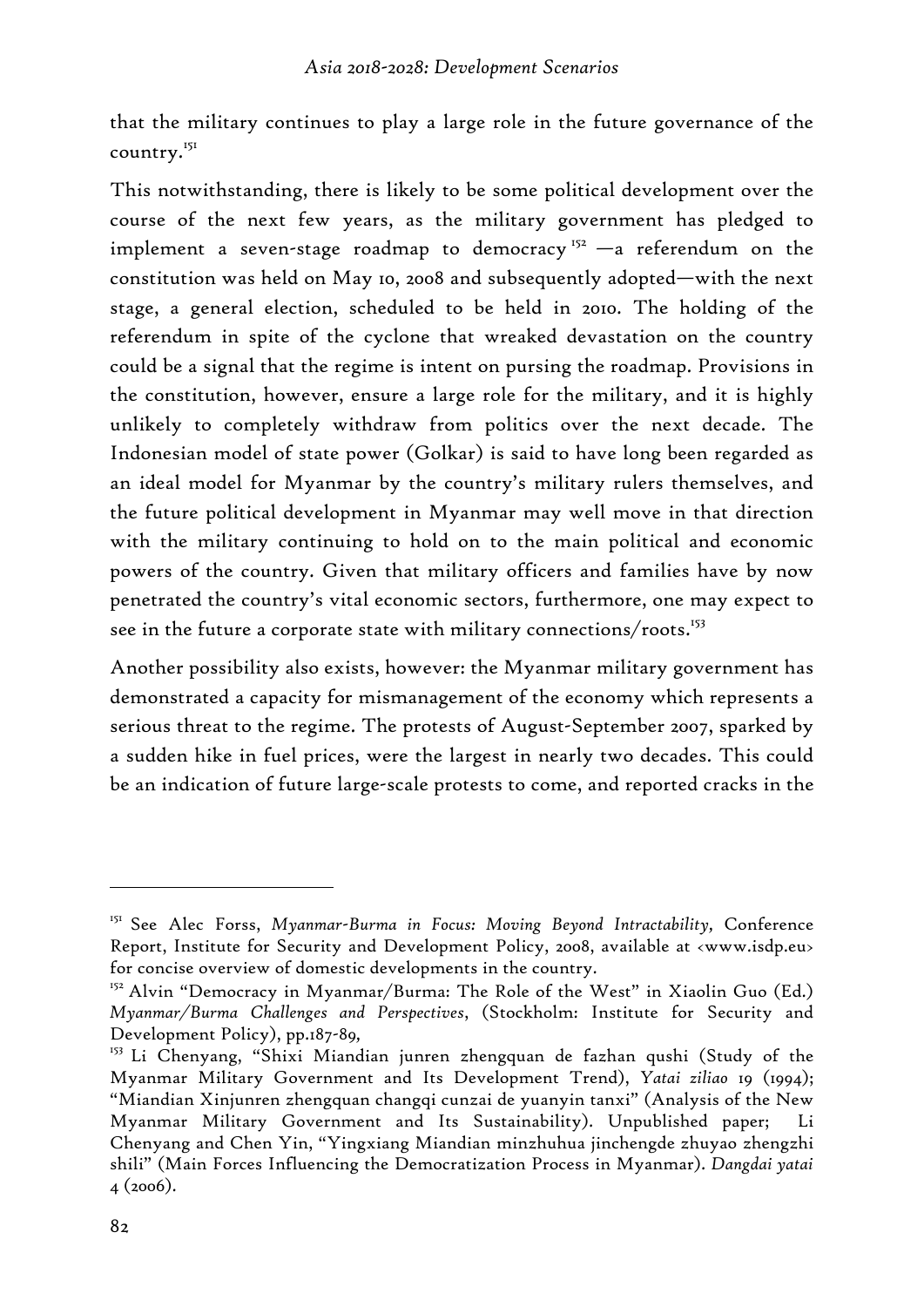military, though small, could grow to undermine its rule if future unrest should erupt.<sup>154</sup>

Elsewhere on the Indo-China Peninsula, Vietnam and Lao PDR have exhibited tentative political reforms in recent years, such as granting greater powers to elected National Assemblies, but tolerance of political dissent remains low and opposition political parties are outlawed. They have a strong grip on power and regime change and/or political instability would seem unlikely in the near future. However, if economic growth falters and/or the political consciousness of the populations grows without corresponding political liberalization, this could lead to serious threats to the current regimes. Further indications of change in authoritarian states will be generational changes in leadership with the old leaderships, rooted in anti-colonial struggles, giving way in the next 5-10 years to a new generation of potentially more educated, liberal political leaders. In Lao PDR, for instance, a reshuffle at the party congress in 2006 saw 19 new, younger faces out of a total of 55 members in the Party Central Committee.<sup>155</sup> In Vietnam, the National Assembly appointed two new leaders as president and prime minister, both from the more commercialized south of Vietnam and favoring economic reform and greater global integration while maintaining political control.<sup>156</sup> Most likely is that the course of development will be more in line with development in China during recent decades, displaying change within continuity rather than developments such as the sudden collapse of communism in Central-Eastern Europe.

## *Southeast Asia Political Structures*

-

A common characteristic of Indonesia, Thailand, Cambodia, and the Philippines is the weak condition of the state in that it is dominated by influential groups from the private economy and the military. In Indonesia the armed forces has had a historical legacy as co-founder of the nation and virtually dominated politics under Suharto. Currently a reformation, addressing three main areas: political, economical, and organizational, is in progress to

<sup>&</sup>lt;sup>154</sup> See Alvin, "Democracy in Myanmar/Burma: The Role of the West", pp.183-187.

<sup>&</sup>lt;sup>155</sup> Laos Country Factfile at Freedom House webpage, pp.4-5 <http://www.freedomhouse.org/uploads/ccr/country-7211-8.pdf> (accessed on June 30 2008).

<sup>156</sup> Harvey Demaine, *Regional Surveys of the World: 2006 The Far East and Australiasia*, (London: Europa Publications, 2006) p. 1252.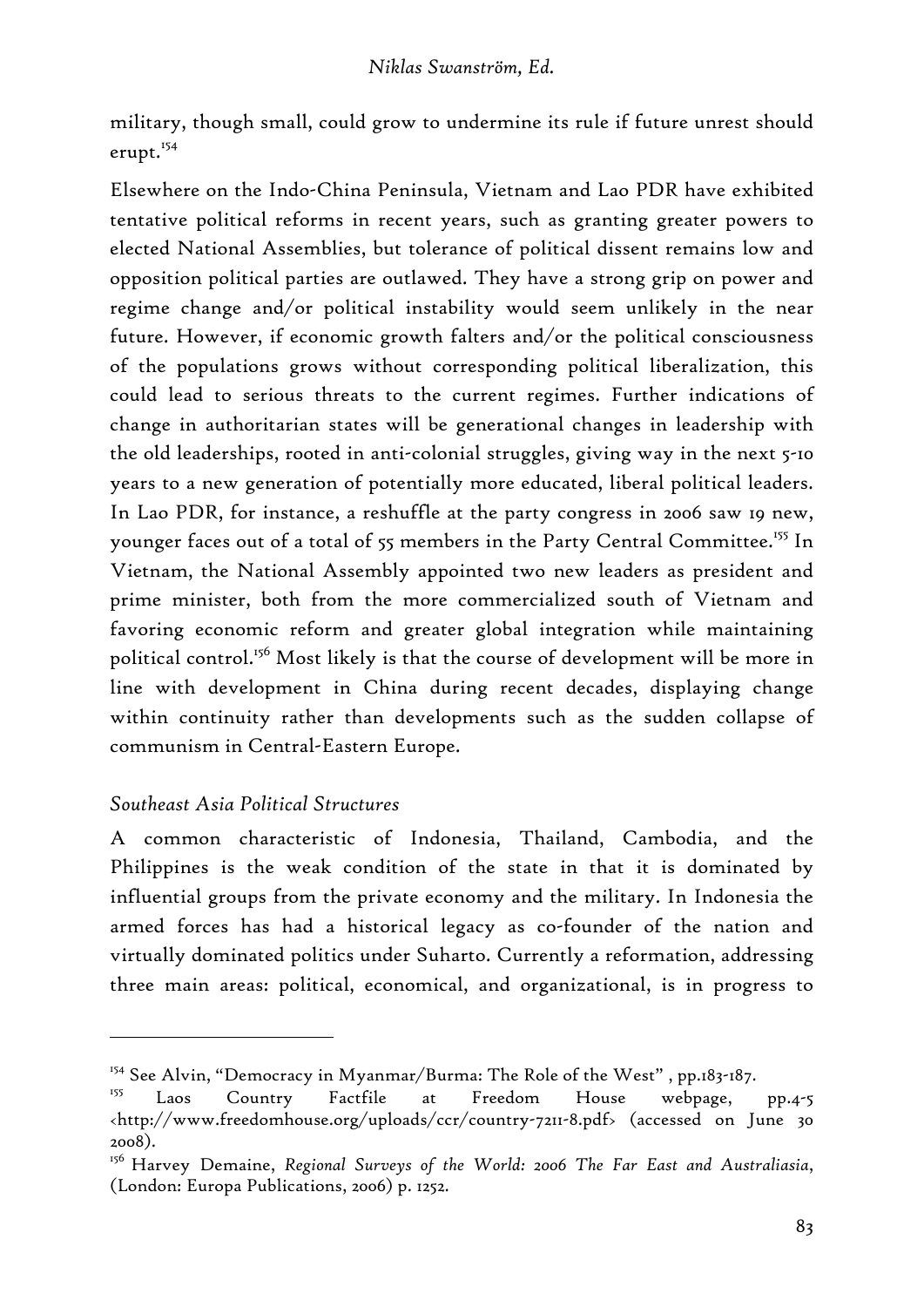decrease military influence on civil government and to reverse the military control over the state apparatus. Although the armed forces no longer, as an institution, take active part in the civil government or support political parties, politicians still seek the support of military leaders, which suggest that a total military withdrawal from civilian politics has not been made. In addition, the centralization of control of the military budget and expanding transparency regarding the defense budget is in progress. The purpose of these measures is to fight corruption and diminish military business activities, transforming the armed forces into an institution under civilian government control. Future reforms are still needed, however, such as modernization of armed forces, reining in militias, and separating police and military forces.<sup>157</sup>

In Thailand, continued military influence over domestic politics was laid bare when in a coup on September 19, 2006, the military removed the elected government of Thaksin Shinawatra. The main stated reasons behind the coup were the increase of governmental control over the press and independent institutions as well as accusations of corruption, nepotism, and tax evasion.<sup>158</sup> Although democratic governance has since been restored, social tension and political strife in Thailand continues to threaten stability.<sup>159</sup> Regarding Cambodia, the overall impression of political development is the ongoing stabilization and transformation of a political system still in need of developing its institutions. Two main issues to address are corruption and poverty.<sup>160</sup> The Philippine state is dominated by interests in the private sector. The features of the political structure are: struggle among oligarchs and economic elites, and corruption and nepotism, where support is bought with state revenues once in power. 161 A number of military mutinies and attempted coups have occurred since 2003. So far they have not been successful, but the political situation still

<sup>&</sup>lt;sup>157</sup> John B. Haseman "Indonesian Military Reform: More Than a Human Rights Issue," in Daljit Dingh and Lorraine C. Salazar (Eds.) *Southeast Asian Affairs 2006* (Singapore: ISAS Publication, 2006), pp. III-II8.

<sup>&</sup>lt;sup>158</sup> "What Thaksin had done wrong -Summary of Council for National Security's "White Paper" detailing Thaksin's alleged wrongdoings", *The Nation*, November 22 2006.

<sup>&</sup>lt;sup>159</sup> Amy Kazmin, "Political Turmoil in Thailand Fuels Doubts About Government's Future" *Washington Post Foreign Service*, June 21 2008, p. A11.

 $160$  Verghese Mathews, "Cambodia: Positioning for 2008" in Dingh and Salazar (Eds.) *Southeast Asian Affairs 2006*, pp. 73-87.

<sup>&</sup>lt;sup>161</sup> Jane Hutchison, "Pressure on Policy in the Philippines" in Garry Rodan, Kevin Hewison, Richard Robison (Eds.) *The Political Economy of South-East Asia –An Introduction*" (Oxford: Oxford University Press, 1999), pp. 79-83.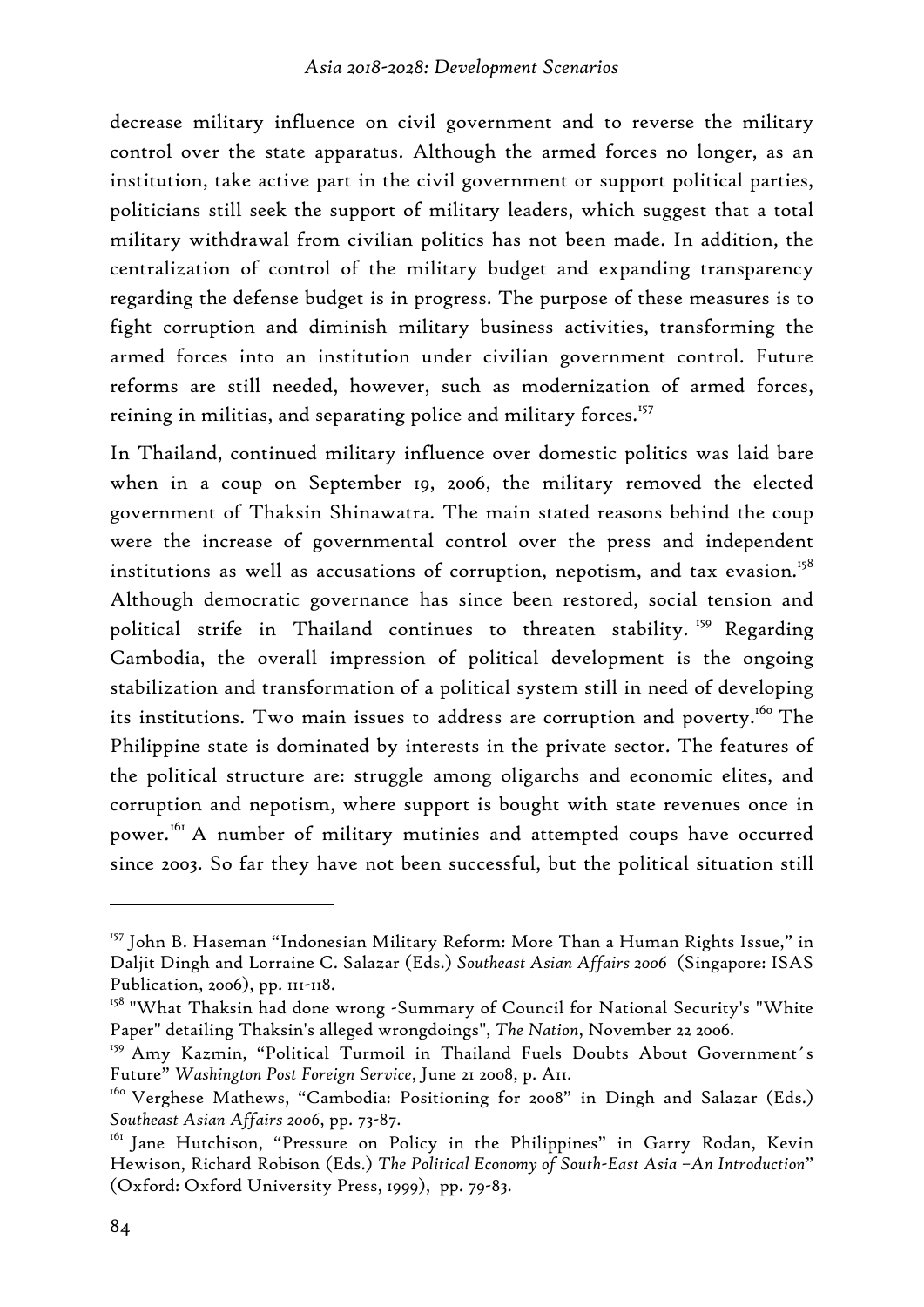displays vulnerability. In addition to the domestic political turmoil, the state has been in conflict with a Maoist rebellion headed by the New People's Army. During recent years the conflict has intensified due to the military's aim to quell the insurgency by 2010, as well as an escalation in rebel activities. Military sources assert that the number of rebels is on an all-time low due to successful operations undertaken by the military.<sup>162</sup> Still, it seems too early to proclaim a winner given that the rebellion has been enduring since 1969. The development scenario in 2018-2028 will be affected by the state's efforts to end the conflict. Attempts to suppress the rebels by military means along with inadequacy in addressing social and economic issues will decrease the human security in areas affected by the conflict, increasing the discontent and, in the long-term, support for anti-government movements.<sup>163</sup>

### *Scenarios 2018-2028*

-

Probable: Vietnam and Laos will exhibit the same political development path as other Southeast Asian countries such as Indonesia and become increasingly liberal if not fully democratic. Myanmar will have adopted the provisions of its constitution but the military will still have a dominant role in the country. All will display periods of social unrest as they undergo both political and economic changes. There will be a new generation of leaderships brought up in the liberalizing economies and growing political consciousness of the 1990s and 2000s. Accordingly, Indonesia, Thailand, and Philippines will develop stronger political institutions and successfully decrease military influence in politics. This will stabilize the governing process and help develop human and social security, which decreases domestic conflicts. Cambodia is likely to move along the same path but to a lesser extent due to its undeveloped state.

Plausible: Myanmar becomes an increasing anomaly in Southeast Asia. While other states continue to adopt and consolidate political reforms, social and ethnic unrest in Myanmar causes the junta to cancel the general election in 2010 and derail the roadmap as it justifies its continued hold on power. In Cambodia, Thailand, and Indonesia the development of civil institutions is curbed by

<sup>162 &</sup>quot;NPAs down to 5,700", *ABS-CBN News online*, January 7 2008,

<sup>&</sup>lt;http://www.abs-cbnnews.com/storypage.aspx?StoryId=104670> (accessed on June 15 2008).

<sup>163</sup> Carlos H. Conde, "Fear of a Communist Rebellion Is Growing in the Philippines" *New York Times*, January 4 2004.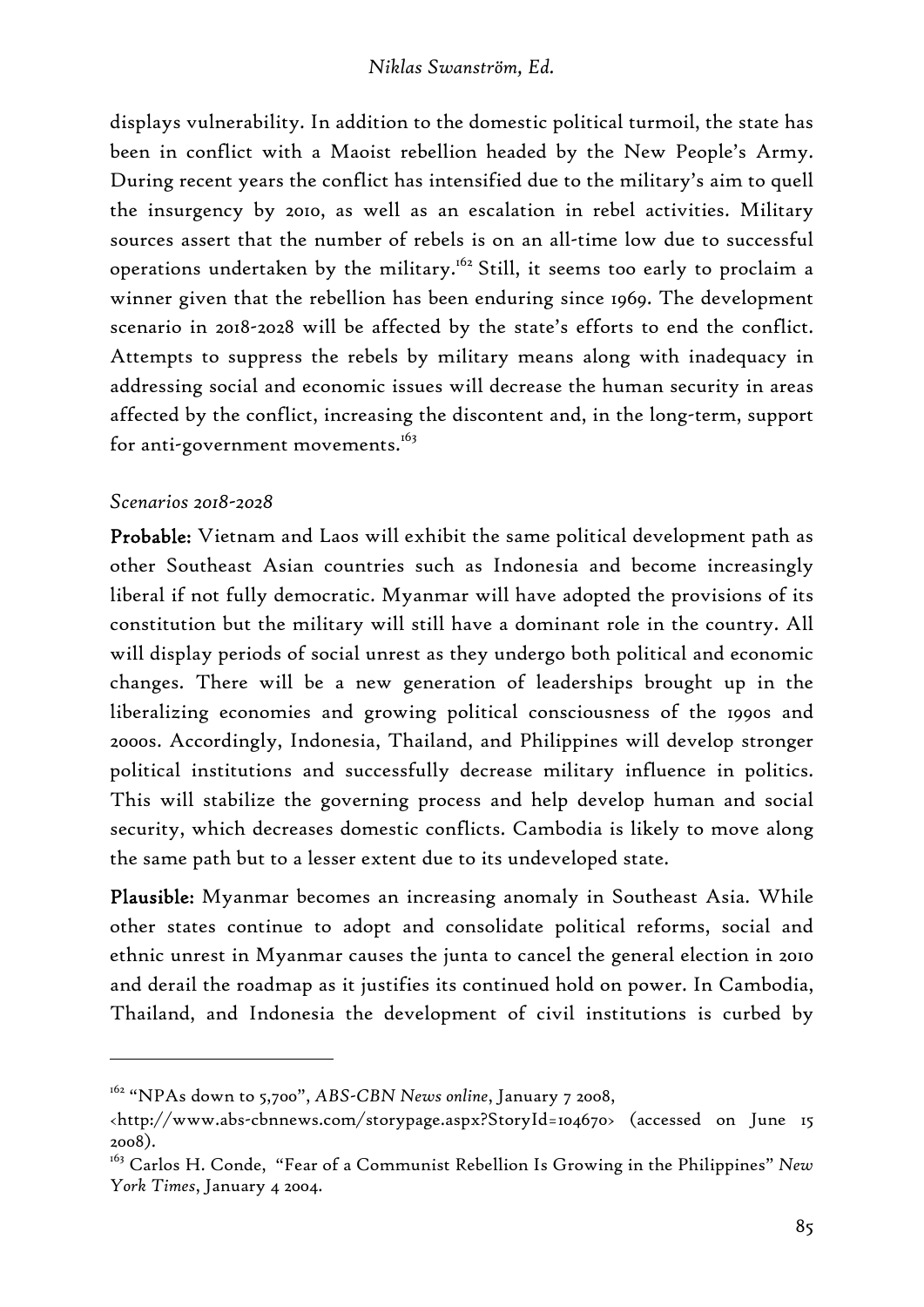dominating interests with occasional military intervention in domestic politics. The Philippines will move toward authoritarianism and the increase of military influence over domestic politics due to political crisis and the escalation of domestic conflicts.

Possible: Increasing economic modernization in Vietnam and Lao PDR leads to increased political awareness and demands that threaten to overturn ineffective communist regimes that lead to political violence. Continued economic mismanagement by the regime in Myanmar results in new tensions and also cracks within the military with ensuing political instability that has negative ramifications on ethnic stability. Increasingly, political and social tensions fuel domestic conflicts in much of Southeast Asia leading to the return of authoritarianism in Thailand and Cambodia. In Indonesia and Philippines, the inability to develop political institutions and conflict management lead to the further exacerbation of domestic conflict.

## *Key issues to Watch*

Roadmap to Democracy; Generational Changes of Leadership; Regime Change; Political Reforms; Political Protests

# Development in Religious and Ethnic Conflicts

Most of the Southeast Asian countries have experienced attempts by different regions and ethnic groups to reach various levels of autonomy. In Indonesia, Philippines, and Thailand, Muslim separatists have rebelled against the central power – a struggle which in many cases has continued for decades, with variable levels of intensity. Indonesia has suffered in particular from ethnic and religious violence due to its heterogeneous religious and ethnic composition. The sometimes harsh counter-insurgency measures carried out in the Indonesian archipelago have also served to further exacerbate conflicts. In other countries, with the exception of Myanmar, ethnic and religious issues are less salient as potential catalysts for serious instability although tensions still exist.

## *Continental Southeast Asia*

Ethnic minorities in Myanmar account for approximately one third of the country's population of 56 million. Ever since the country received independence in 1948 ethnic insurgency has become a dominant feature in the country's borderlands. One of the most important developments since the mid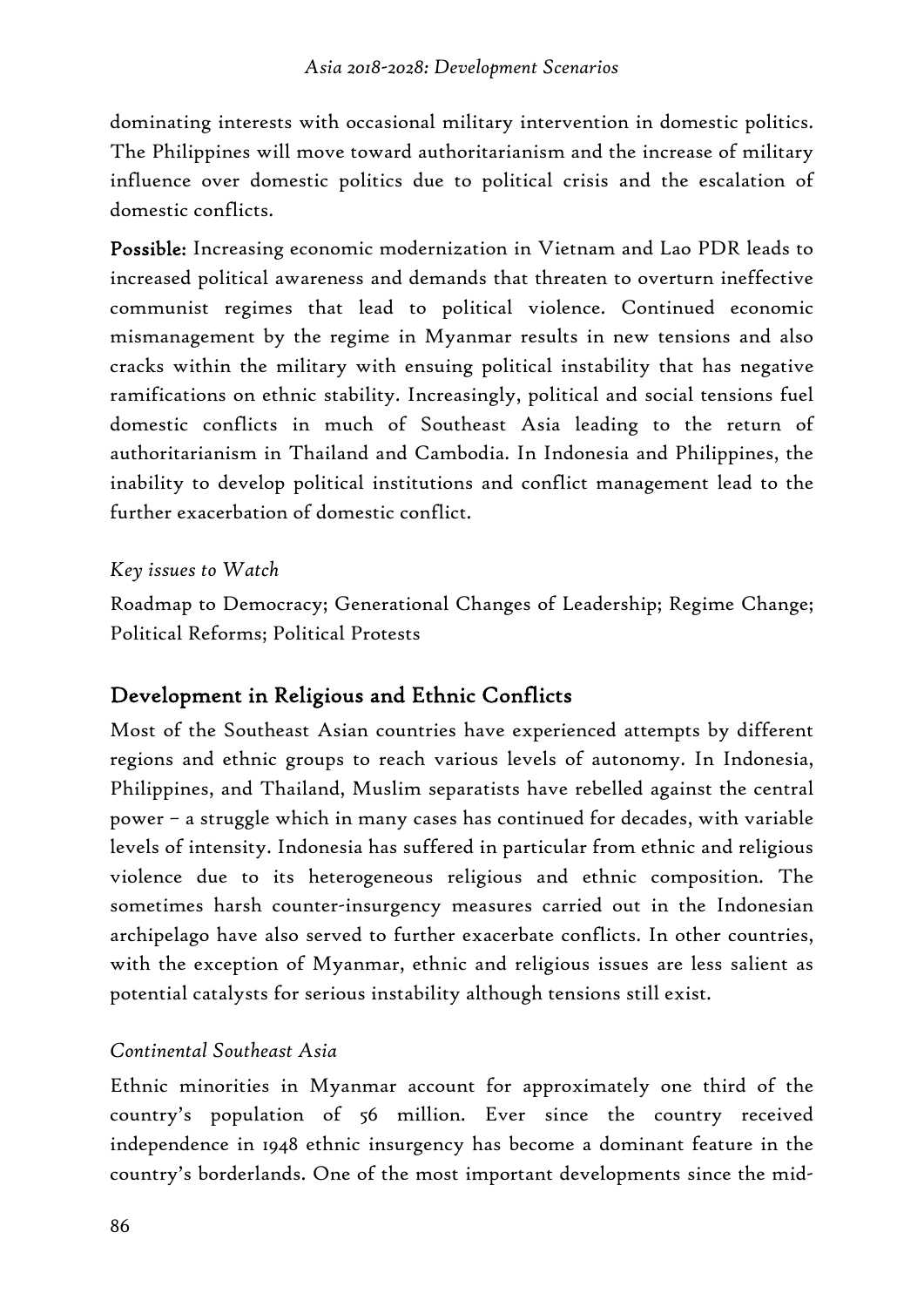1990s, however, has been the negotiation of ceasefires between the government and ethnic minorities, with sixteen main groups participating as of 2007.<sup>164</sup> Although the government is still opposed by many ethnically and politically based groups that have not yet signed ceasefire agreements, conflict in the borderlands does not exhibit the same level of intensity as twenty years ago. Myanmar therefore displays a relative stability as a result of these accords with groups involved in the roadmap process (although there are notable exceptions, such as the Karen National Union).

Myanmar's integration with the rapidly growing neighboring economies may also have a mitigating effect on borderland grievances. Furthermore, there are signs of a battle fatigue among ethnic groups with a new generation of younger leaders more enamored of peace than continued conflict. This said, the situation still remains fragile and the growing narcotics trade (particularly in methamphetamines) has also brought a severely destabilizing element of criminalization into the conflicts. The drug trade also finances armed struggles and increases these groups' firepower which, in turn, could lead to an intensification of conflicts. Other factors to account for are the lack of postconflict peacebuilding measures which may lead groups to reengage in armed struggle if the roadmap process falls apart. Ethnic minorities, in particular, may be disinclined to approve with the idea of the unitary state as defined in the roadmap. The situation therefore exhibits much uncertainty and the more positive scenarios are contingent on political progress, inclusion of groups excluded from the roadmap process, and effective disarmament.

Vietnam and Cambodia display less ethnic divisions with ethnic minority groups making up only an estimated 4 percent and 13-14 percent of the population, respectively.<sup>165</sup> It is therefore unlikely that significant inter-religious tensions will develop. However, Vietnam and Cambodia are still worried about a possible political mobilization of the growing number of Christians in both countries which also has led to religious persecution of these groups.. In Lao PDR, meanwhile, the main ethnic minority concerns the Hmong hill tribe

<sup>&</sup>lt;sup>164</sup> Smith, "Ethnic Challenges and Border Politics in Myanmar/Burma" in Guo (Ed.) *Myanmar-Burma Challenges and Perspectives*, pp.37-38 and pp. 64-65.

<sup>165</sup> ADB, *Health and Education Needs of Ethnic Minorities in the Greater Mekong Subregion* (Manila: ADB, 2001), Chapter 2, "The Status of Ethnic Minorities," <http://www.adb.org/Documents/Studies/Health\_Education\_GMS/chap\_02.pdf> (accessed on June 14 2008).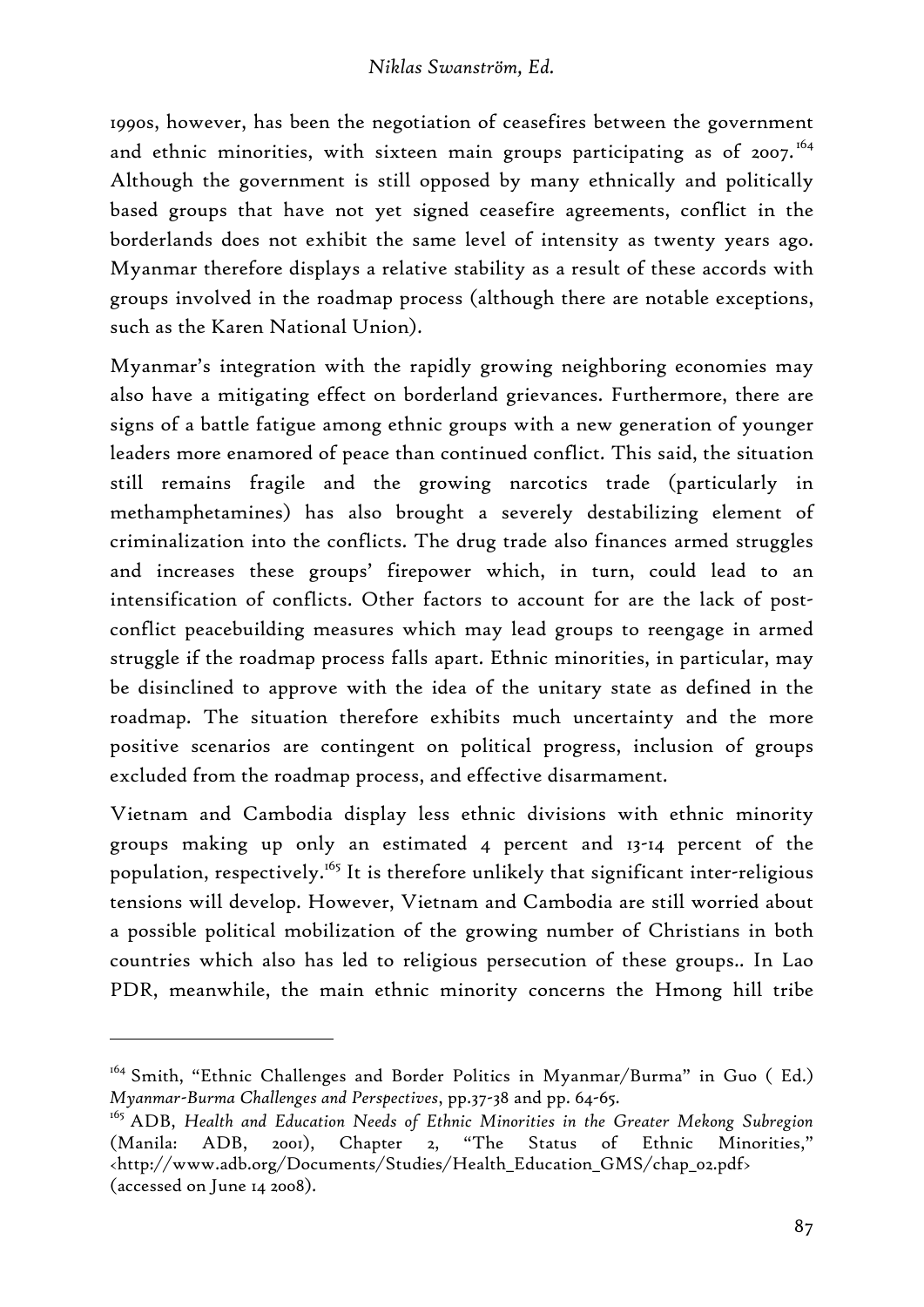(numbering around 300,000) living predominantly in the north of the country. Backed by the U.S. as an anticommunist force in both Vietnam and Laos in the 1960s and 1970s, they were persecuted when the communists came to power. Sporadic bombings have in recent years been blamed on ethnic Hmong, but there is little evidence to link them. More revealingly, the surrender of around 2,000 armed Hmong together with their families between June 2005 and May 2007 indicate that the insurgency has been considerably, and possibly terminally, weakened.<sup>166</sup>

Malaysia, meanwhile, exhibits tense inter-community relations that cut across both ethnic and religious lines between Malay Muslims, Christians, Hindus, Buddhists, and others. These are mainly related to socio-economic grievances and in spite of the fact that relations have been relatively stable during fifty years of independence, the last few years have seen worrying indicators of increased tensions. Much will depend on the government's ability to redress grievances and adjust the legacy of affirmative action in an equitable manner without stoking tensions.<sup>167</sup>

Thailand, in turn, is both confronted with security threats spilling over from Myanmar as well as indigenous separatists. The latter have been struggling for independence since the 1960s in the three most southern provinces of Thailand: Pattani, Yala, and Narathiwat—all dominated by a Malay Muslim population. The conflict has its roots in religion as well as socio-economic grievances, since these provinces belong to the poorer parts of the country and the unemployment and crime rates are high.<sup>168</sup> After a period of peace and stability in the 1990s, the uprising revived in 2001. Attacks were targeted mostly against symbols of government authorities and Buddhist-Thai culture. Old formations like Patani United Liberation Organization (PULO), The National Revolutionary Front

<sup>166</sup> Brian McCartan, "The Wrong Way to End a Secret War", *Asia Times Online*, June 13 2008, <http://www.atimes.com/atimes/Southeast\_Asia/JF13Ae01.html> (accessed on June 14 2008).

<sup>&</sup>lt;sup>167</sup> Affirmative action policies grant the ethnic Malay majority economic and educational privileges; this has increasingly been contested by ethnic Chinese and Indians worried also about the increase in influence of Islam in daily life. In November 2007, ethnic Indians protested against discrimination which the Malaysian government quelled with the use of force, see "Malaysian Elections Underscore Ethnic Tension", February 29, 2008, <http://www.gallup.com/poll/104662/Malaysian -Election-Underscore-Ethnic-Tension.aspx> (accessed on June 14 2008).

<sup>168</sup> Tony Cheng "Analysis: Thailand's Muslim divide", *BBC News*, April 29 2004,  $\frac{\text{http://news.bbc.co.uk/z/hi/asia-pacific/3668785.stm}{\text{actim}}$  (accessed on June 14 2008).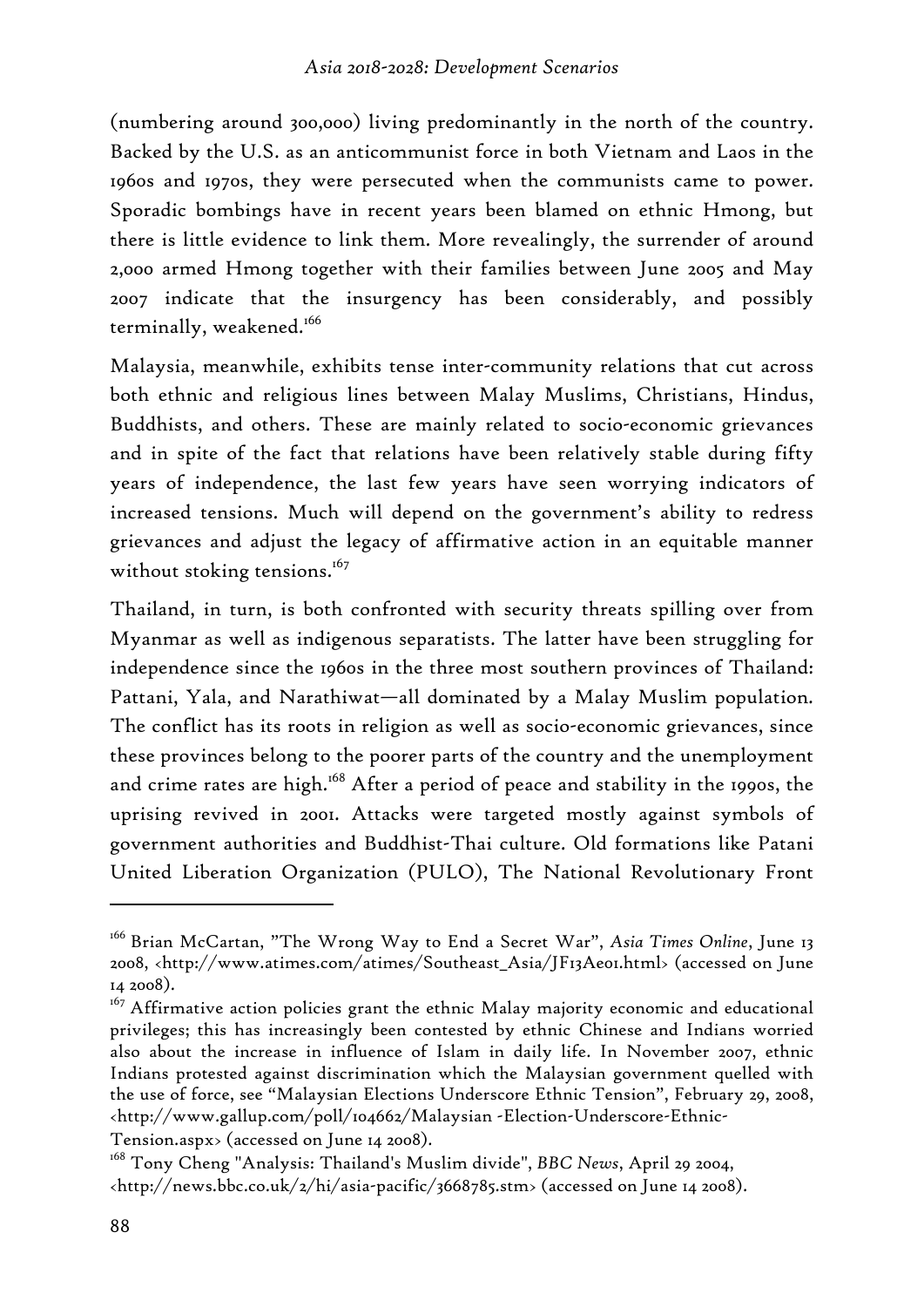(Barisan Revolusi Nasional-Coordinate, BRN-C) which appeared in the 1960s and younger groupings like the Islamic Mujahidin Movement of Patani (Gerakan Mujahidin Islam Patani, GIMP) who emerged in the mid-1990s have been accused of the conflict's escalation. There is a fear that the prolonged violence in the region would eventually draw the likes of Al-Qaeda and Jemaah Islamiah into this conflict. In 2004, the violence escalated in the region to an unprecedented level. The intensification of the conflict has to some extent been linked to harsher measures by the government to stabilize the region.<sup>169</sup> Currently, there are six insurgent groups operating in the region, and while there have been some signs of partial coordination among the groups, it remains unclear who is leading and attempting to coordinate the insurgent activities.

The Thai military interim government offered, with some assistance from the UN, to hold peace talks with the insurgence groups in September 2006; in 2007 Malaysia offered to mediate between the parties; however both initiatives were refused by the south. The governments of Sweden and Germany offered to facilitate talks between the parties in 2006, nevertheless the initiatives failed (refused by the Thai government). When analyzing prospects of possible conflict resolution opportunities, one of the main problems is to identify the relevant representative of the Malay Muslim community in the future peace talks. As proved in negotiations facilitated by former Malaysian Prime Minister Mahathir Mohamad in 2005, exile leaders from older insurgency groups, including PULO, have little influence over current developments and the new generation of insurgence leaders.<sup>170</sup> A problem is that schools used for linguistic and cultural assimilation of the Muslim minority communities are seen as main symbols of the Thai state.<sup>171</sup> Hence, structural changes within the state educational system and measures addressing the language issues need to be included and adopted in peace talks if the scenario is to look any different during the next decade.

<sup>169</sup> Zachary Abuza " A Breakdown of Southern Thailand's Insurgent Groups" *Terrorism Monitor* 4, 17, (Jamestown Foundation) (September 8 2006), pp 3-6.

<sup>&</sup>lt;sup>170</sup> Neil J. Melvin "Conflict in Sothern Thailand: Islamism, Violence and the State in the Patani Insurgency", SIPRI Policy Paper No. 20, September 2007, p. 35.

<sup>171</sup> *Ibid*, p. 10.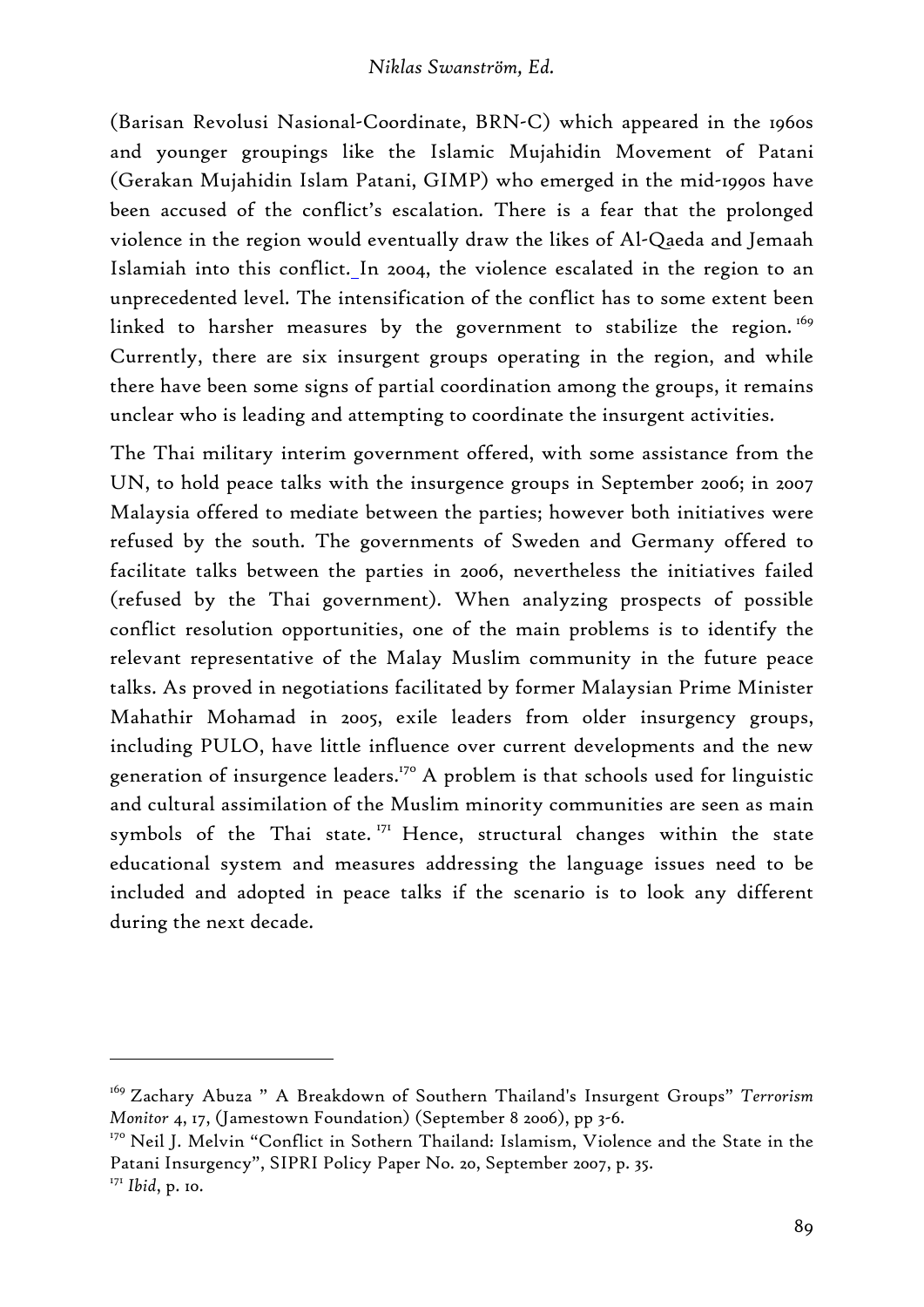#### *Indonesia*

The province of Aceh is a stronghold for Islam, and demands for the establishment of an Islamic state ruled by Sharia law has set the province on a collision course with the government in Jakarta.<sup>172</sup> Religious/ideological issues are a central aspect of the conflict in Aceh, but there is also an economic dimension based on wealth in natural resources, which have benefited primarily the Indonesian state while Aceh remains relatively poor.<sup>173</sup> The behavior of the Indonesian forces responsible for combating the insurgency has also been a key driver behind the growing alienation of and reinforcement of identity issues among the population vis-à-vis the Indonesian state. The first peace initiative failed as both sides abrogated the Cessation of Hostilities Agreement (CoHA) in 2003 and returned to military operations.<sup>174</sup> In December 2004, Aceh province was among the regions most affected by the tsunami disaster. The dire humanitarian situation led to immediate attention of the world community while international donors sponsored conflict resolution initiatives. In 2005, the Finnish based NGO, the Crisis Management Initiative (CMI), chaired by former Finnish President Martti Ahtisaari, facilitated peace talks between the Indonesian government and the Free Aceh Movement, Gerkan Aceh Merdeka (GAM). The talks led to the signing of a Memorandum of Understanding in August 2005 in which the province was given more autonomy. A provincial election was also held the same year to choose a governor in Aceh, which was won by a GAM leader.<sup>175</sup> However, questions are still being raised whether GAM will strive for independence or if they will settle for autonomy, and if other elements in Aceh will revive the armed struggle. The Aceh peace process represents an important example of a relatively successful peace process in the Southeast Asian context. It remains to be seen whether the former GAM combatants will be fully re-integrated into the society, if the provisions of

<sup>&</sup>lt;sup>172</sup> After independence from the Dutch at the end of World War II the Indonesian government stated that the ideological base for Indonesia would be the Pancasila and not Islam.

<sup>173</sup> Colin Brown, *A Short History of Indonesia -The Unlikely Nation*, (Allen & Unwin, 2003), pp. 239-242.

<sup>174</sup> It was predominantly lack of confidence on both sides and only a few signs of commitment to the peace process that caused failure of the negotiations facilitated by Henri Dunant Center (HDC), a Swiss NGO.

<sup>175 &</sup>quot;Former rebel wins Aceh election", *Taipei Times,* December 13 2006, <http://www.taipeitimes.com/News/world/archives/2006/12/13/2003340253> (accessed on June 14 2008).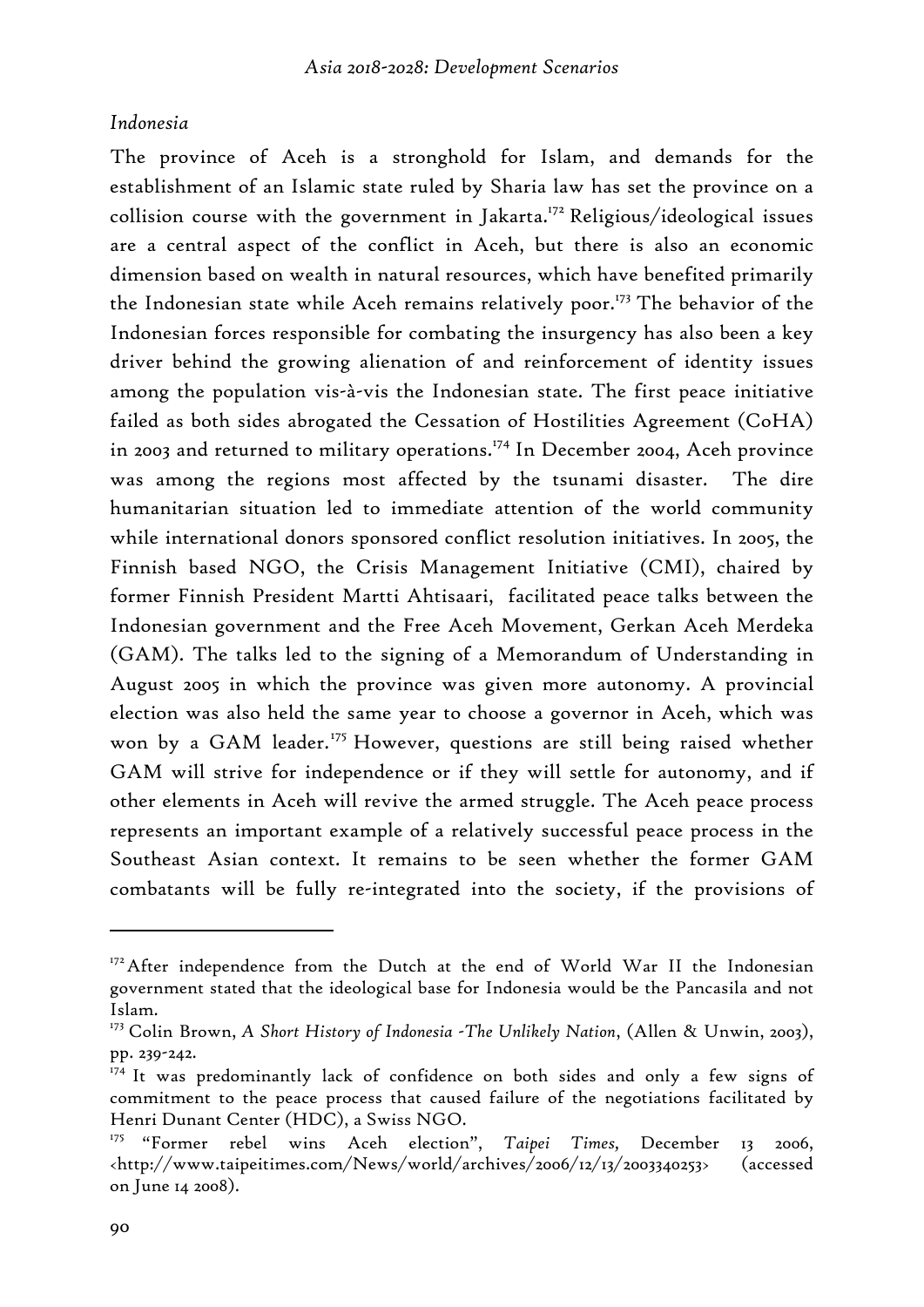autonomy will be included in the Indonesian constitution, and most importantly, whether confidence between GAM and the Indonesian government will be gradually enhanced.

Besides the conflict in Aceh, new religious-driven conflicts have also erupted on the island of Sulawesi and on the Moluccas Islands in the Indonesian archipelago. This was also the site of frequent clashes between Christians and Muslim in the early 2000s.<sup>176</sup> A similar conflict, although not religiously driven, has taken place on Papua (Irian Jaya) where the Free Papau Movement, Organaisasi Papua Merdeka (OPM), is engaged in a struggle for independence. Like in the Aceh conflict, there have been large economic incentives involved as the mine in Freetown has predominantly benefited Indonesia. The Indonesian government and military have resorted to force in dealing with the conflict but attempts to bring peace have not yet been successful.<sup>177 178</sup>

Instead, the use of military means to handle domestic conflicts has in most cases worsened the situation and fanned discontent in provinces seeking independence. The predominance of military solutions is partly explained by the strong position of the military in Indonesian society, and its self-image as the guardian of the nation, but a strong state philosophy of nationalism may also partly explain this phenomenon. A further explanation could be the government's reluctance in giving into demands for autonomy or start negotiating with separatists which, in turn, could unleash additional conflicts.<sup>179</sup> On the basis of these factors, it seems unlikely that the situation will improve dramatically in the foreseeable future.

<sup>176 &</sup>quot;Analysis: What provoked Moluccas violence?", *BBC News*, January 8 2000,

 $\kappa$ http://news.bbc.co.uk/2/hi/asia-pacific/595473.stm> (accessed on June 14 2008); "Analysis: Roots of Sulawesi conflict", *BBC News*, December 202001,  $\langle$ http://news.bbc.co.uk/2/hi/asia-pacific/1719964.stm> (accessed on June 14 2008),

<sup>&</sup>lt;sup>177</sup> Jane Perlez and Raymond Bonner "Below a Mountain of Wealth, a River of Waste", *New York Times*, December 27 2005,

<sup>&</sup>lt;http://www.nytimes.com/2005/12/27/international/asia/27gold.html?\_r=1&oref=slogin> (accessed on June 5 2008).

<sup>178</sup> Neles Tebay "Turning Papua into land of peace" *Jakarta Post.com*, June 27 2008,

<sup>&</sup>lt;http://old.thejakartapost.com/Outlook2008/pol08b.asp> (accessed on June 30 2008).

<sup>179</sup> Brown, *A Short History of Indonesia*, pp. 212-218, 237, 242.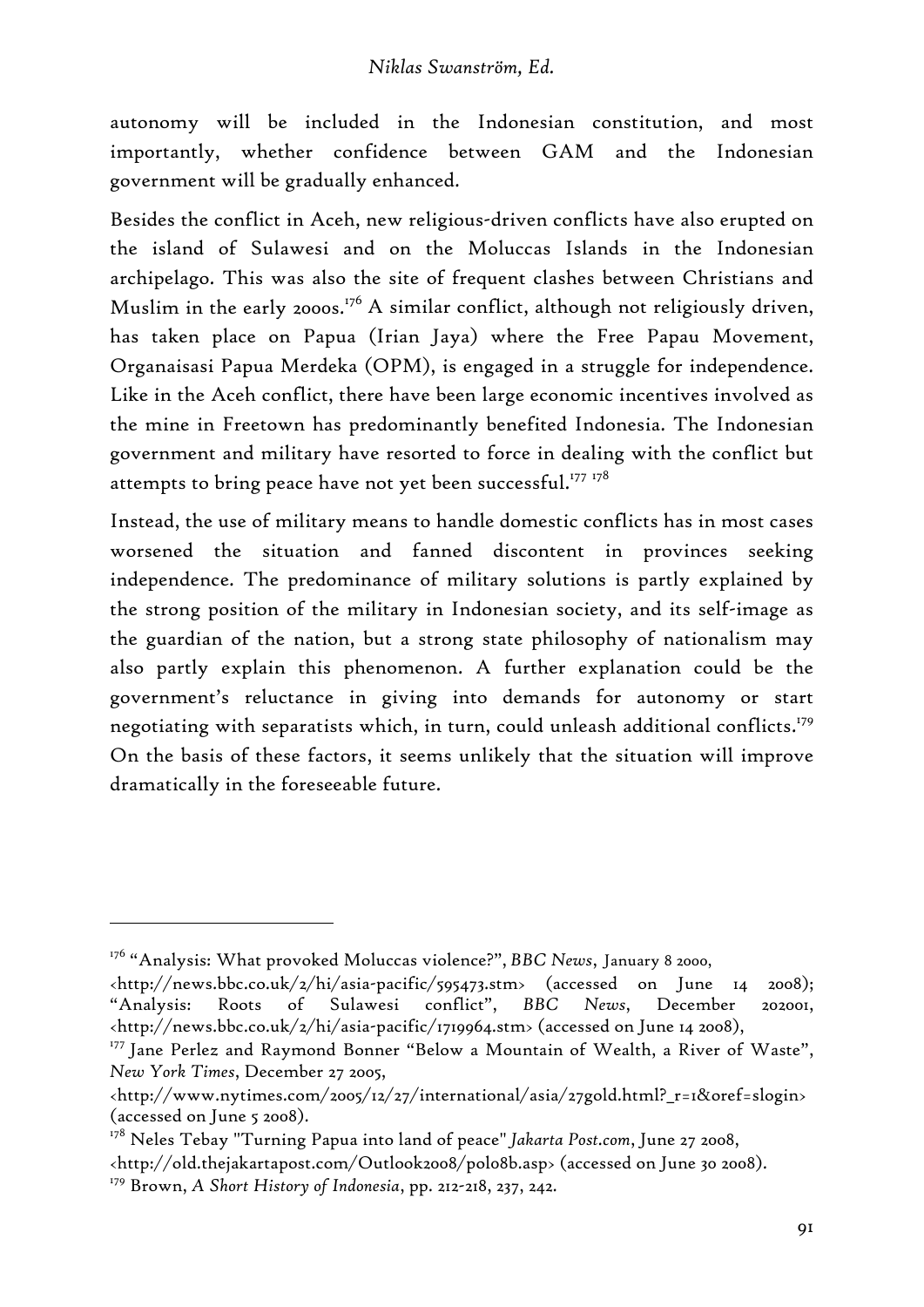### *Philippines*

Mindanao is a large island in the south of the Philippine archipelago, with a majority Muslim population in this otherwise Catholic country. Several separatist movements have been active on the island. The MNLF (Moro National Liberation Front), for instance, was formed in late 1960s and pursued an armed struggle until 1996 when a peace agreement with the government in Manila was reached. In 1998, a splinter group of MNLF – the Moro Islamic Liberation Front (MILF) – took over as the main opponent to the government. Although the MILF is driven more by religious factors than the MNLF, it would be wrong to conflate them with other religiously driven militant movements such as the Abu Sayyaf Group (ASG) and Jemaah Islamiyah (JI).<sup>180</sup> The ASG is the most radical group on Mindanao but it has so far failed to take control over the island. An observable trend during the last few years is a radicalization and criminalization of the Mindanao conflict while ASG also has been involved in terrorist activity outside Mindanao. Indeed, the increasingly criminal leanings of ASG have today rendered its main orientation and motives unclear.<sup>181</sup> The reported increase in methamphetamine production on Mindanao also indicates that narcotics may finance large parts of the insurgency groups' operational work.182 The reported collusion between different Islamic radical groups in Southeast Asia and their connections to Al-Qaeda is another alarming trend.<sup>183</sup> On Mindanao itself, U.S. security operations have met with some success in countering these elements but concerns have also been raised that these operations have failed to distinguish counter-terrorism from other insurgencies in Mindanao. This is a worrying development since it may give

<sup>&</sup>lt;sup>180</sup> Salvatore Schiavo-Campo and Mary Judd "The Mindanao Conflict in the Philippines: Roots, Costs, and Potential Peace Dividend" Social Development Papers – Conflict Prevention & Reconstruction, No. 24, World Bank, February 2005.

<sup>&</sup>lt;sup>181</sup> Tamara Makarenko "Terrorism and Transnational Organized Crime" in Paul J. Smith (Ed.), T*errorism and Violence in Southeast Asia –Transnational Challenges to State and Regional Stabillity* (New York: M.E Sharpe, 2005), pp. 182-183.

<sup>&</sup>lt;sup>182</sup>UNODC, *World Drug Report 2007*, (New York: United Nations Publications, 2007), pp. 129.

<sup>&</sup>lt;sup>183</sup> U.S. Department of the Treasury, Press Release, Treasury Designates Three Key Terrorist Financiers, October 10 2007 <http://www.ustreas.gov/press/releases/hp598.htm> (accessed on June 3 2008).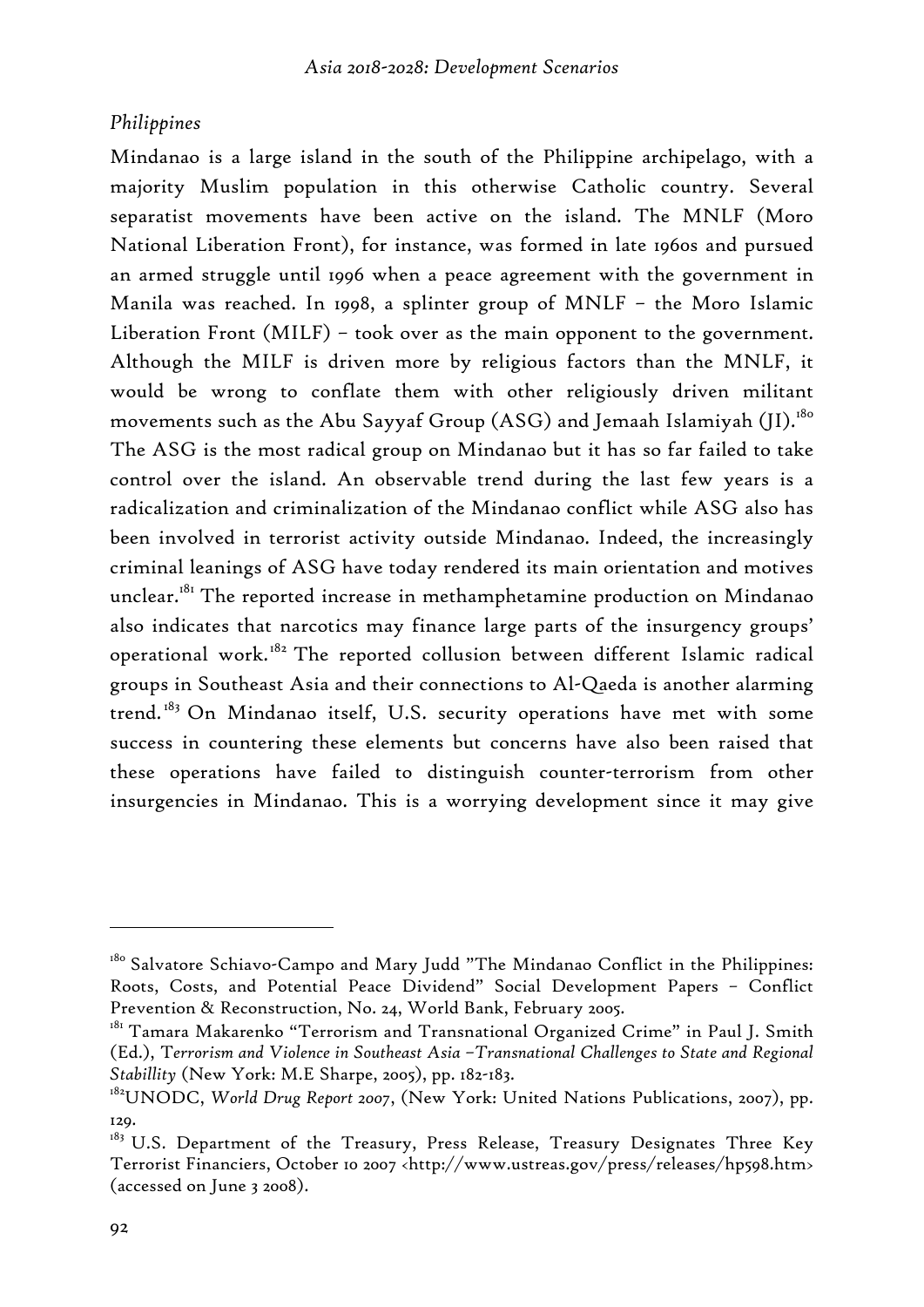Jihadi extremists a popular base among mass-based movements and thus further hampering the potentials of a negotiated peace.<sup>184</sup>

A newer threat to stability, outside designated conflict areas like Mindanao and Aceh, is posed by the formation of Jemaah Islamiyah (JI). The organization was established in the mid-1990s and is constituent of a network of Islamic radicals throughout Southeast Asia. The organization has been associated with Al-Qaeda and receives both support and training from them. JI became infamous with the Bali attacks in 2002 but the network has carried out bombings towards a large number of targets. In addition to bombing Christian churches in late 1990's JI has been involved in conflicts between Muslims and Christians in the Indonesian archipelago on islands such as Jolo. The ability to divide activities and presence among the Southeast Asian states has made it hard for national law-enforcement agencies to suppress the entire network. Although recent actions have illustrated how the use of police and law enforcement have been more successful in countering JI compared to military measures, there are still several obstacles impeding an efficient response. The overall poor state of security forces and lack of cooperation between law-enforcement agencies in Southeast Asia will be particularly troubling in fighting international terrorism in the region. $185$ 

### *Scenarios 2018-2028*

-

Probable: Existing ethnic/religious conflicts will not disappear completely from Southeast Asia while heavy-handed tactics will continue to be employed with an additional lack of clear distinction between counter-insurgency and counterterrorism. The Aceh peace process will mature while a negotiated settlement will be found in Southern Thailand. A comprehensive peace agreement will elude Mindanao which displays greater complexities. While the religious component will stoke increased inter-community tensions, conflicts will center

 $184$  International Crisis Group, "The Philippines Counterinsurgency vs. Counter-terrorism in Mindanao", May 14 2008,

<sup>&</sup>lt;http://www.crisisgroup.org/library/documents/asia/south\_east\_asia/152\_counterinsurge ncy\_vs\_counter\_terrorism\_in\_mindanao.pdf> (accessed on June 14 2008).

<sup>&</sup>lt;sup>185</sup> International Crisis Group "Jemaah Islamiyah's Current Status" Asia Briefing N°63, May 3 2007; Bill Guerin, "New Terrorism Front opens in Indonesia", *Asia Times*, March 14 2007; Michael Vatikiotis "Rights and Wrong of Asia's War on Terror," *Asia Times*, April 6 2007.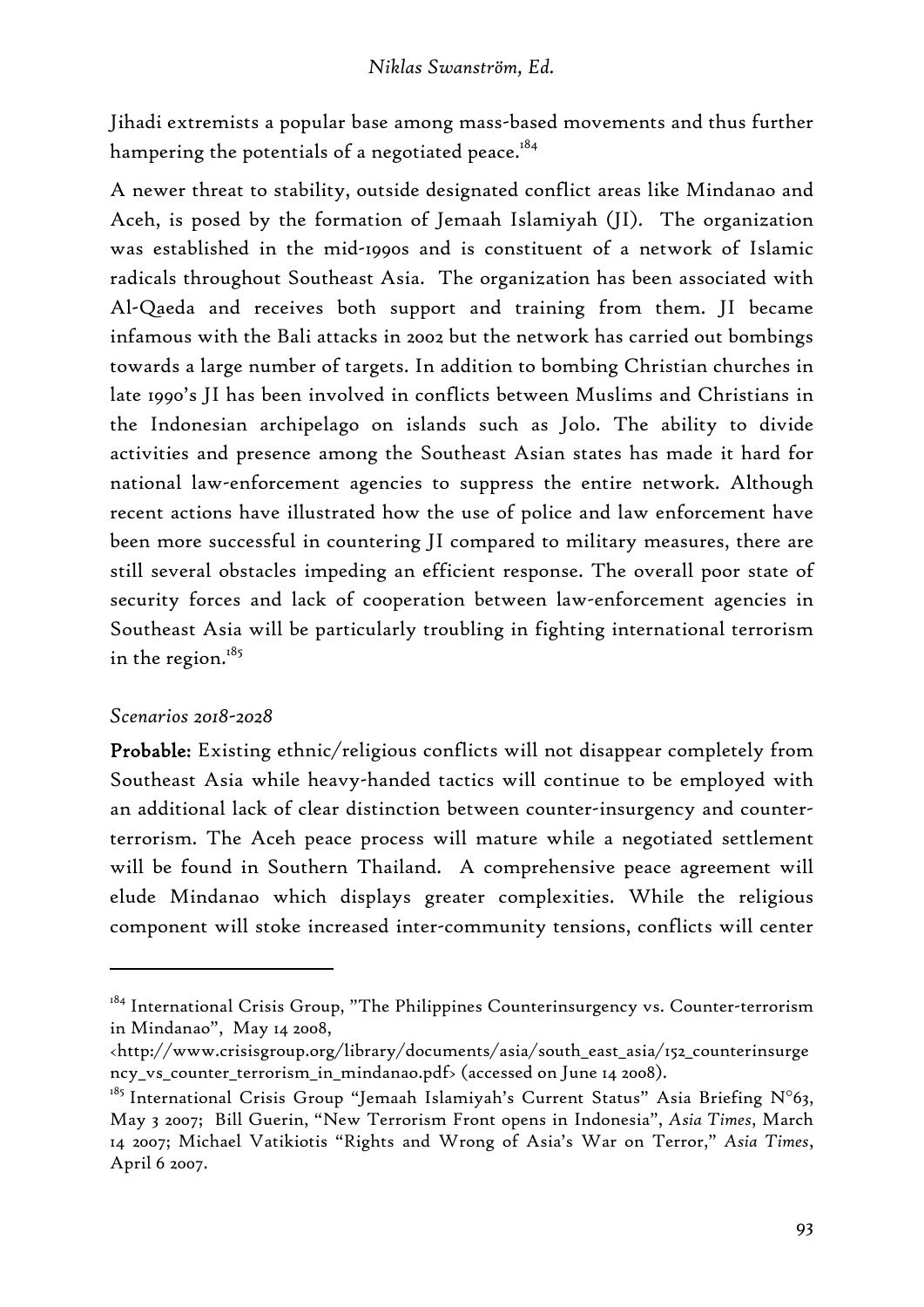on socioeconomic grievances, and insurgencies will increasingly be marked more by other incentive structures and increasing criminalization.

Plausible: Ethnic insurgencies diminish as the gains of economic growth are equitably distributed and peace processes become more successful. As states become more politically inclusive and representative, ethnic groups are coopted into political processes. Governments in the region manage to coordinate their anti-terrorism policies, leading to the successful suppression of insurgency activities.

Possible: As the roadmap in Myanmar falters, ethnic armed struggle increases with renewed intensity after a period of relative calm. This will have ramifications for neighboring states, causing them to clamp down harder on ethnic and religious insurgencies. The Thai insurgency remains unresolved and spreads to the capital Bangkok resulting in more hard-line measures from the government. A war of attrition develops, spilling over into northern Malaysian territory causing bilateral tensions between the two countries.

## *Key Issues to Watch*

Ethnic Insurgencies; Religious Extremism; Peace Processes; Criminalization of Conflict; Counter-terrorism vs. Counter-insurgency; Jemaah Islamiyah (JI).

# Military Development

From a security and military point of view the region can be seen as two areas with different challenges. One group is constituted by the large island nations, Philippines and Indonesia, while the other group comprises the "mainland" nations such as Thailand, Cambodia, and Vietnam.

The armed forces of the island nations are mainly geared toward internal security and counter insurgency, which in the Indonesian case means a relatively large fleet of landing craft and patrol vessels suited for operations in the Indonesian archipelago. The around 10 available frigates have a quite substantial anti-ship capacity with their Exocet and Harpoon missiles. What limits the usefulness of this force is the near impossibility to provide the ships with any air cover due to the very weak fighter component in the Indonesian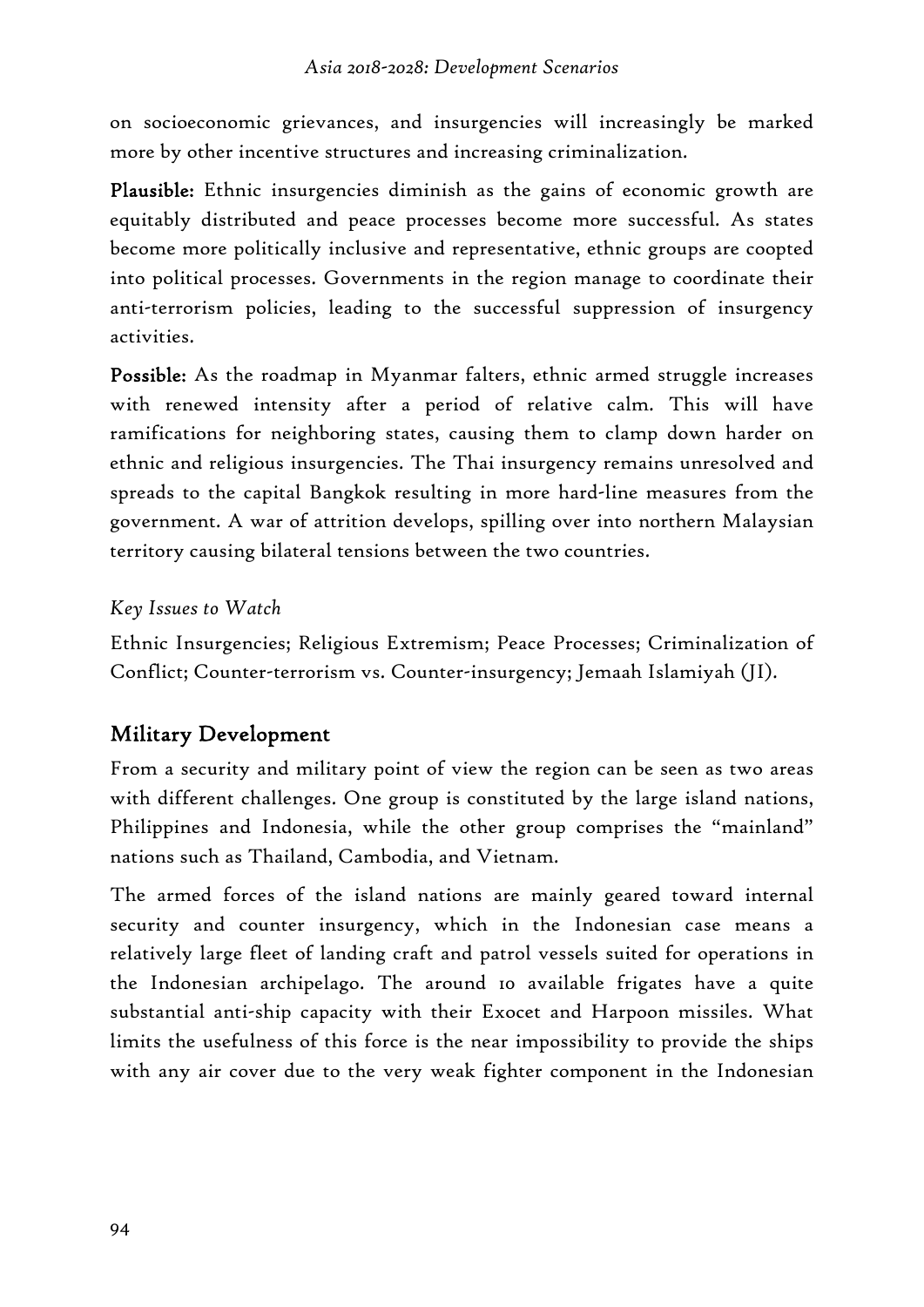Air Force.<sup>186</sup> This latter problem might be solved within the next 5-10 years as Indonesia is negotiating with India to buy some 44 SU-30 MKI.<sup>187</sup> Also the Army and Air force could be considered as "light" forces mainly geared toward domestic use. In the Philippine case this still more pronounced as the country lacks both surface combatants and fighter planes. Both countries presently have and will probably continue to have internal security problems. Their present day military organizations would have great problems if they had to take on an external threat, or to assert territorial rights, against a determined opponent. The latter problem could arise when it comes to the disputed islands in the South China Sea. The purchase of two Kilo-636 submarines from Russia should be seen as a way to address this problem.<sup>188</sup>

Both China and the U.S. have an interest in having good military relations with the Philippines and Indonesia as they, together, form a barrier when it comes to sea lanes in and out of the South China Sea. This fact is not just important when it comes to commercial shipping but perhaps even more so when it comes to containing Chinese submarine movements (for the U.S.) and to keep hostile naval forces out (for China).

Three of the mainland countries, Thailand, Cambodia, and Vietnam, face a totally different set of challenges, much of it a legacy of the Indo China conflicts during the last century. The Vietnam War, Vietnam's invasion of Cambodia, and China's punitive action against Vietnam created mutual mistrust and also a distrust of China (in the case of Vietnam).

Thailand, although having to devote many resources to counter-insurgency operations in its southern provinces, is also maintaining a quite large organization suited for other tasks. It has one aircraft carrier, some 20 surface combatants, some 165 combat aircraft (50 F16) and is planning to buy 12 JAS-39 Gripen (6 already ordered).<sup>189</sup> The army consists of some 200,000 personnel and is fairly well equipped, considering possible opponents. One reason for Thailand investing quite large resources in its armed forces is the earlier, and perhaps to some extent still existing, need to balance Vietnam's military dominance in the region. The other states in the area, Laos and Cambodia, are militarily weak

<sup>186</sup> International Institute for Strategic Studies, *The Military Balance 2008*, (London: IISS, 2008), pp. 382-383.

<sup>187</sup> *Ibid*, p. 365.

<sup>188</sup> *Ibid*, p. 365.

<sup>189</sup> *Ibid,* pp. 406-407.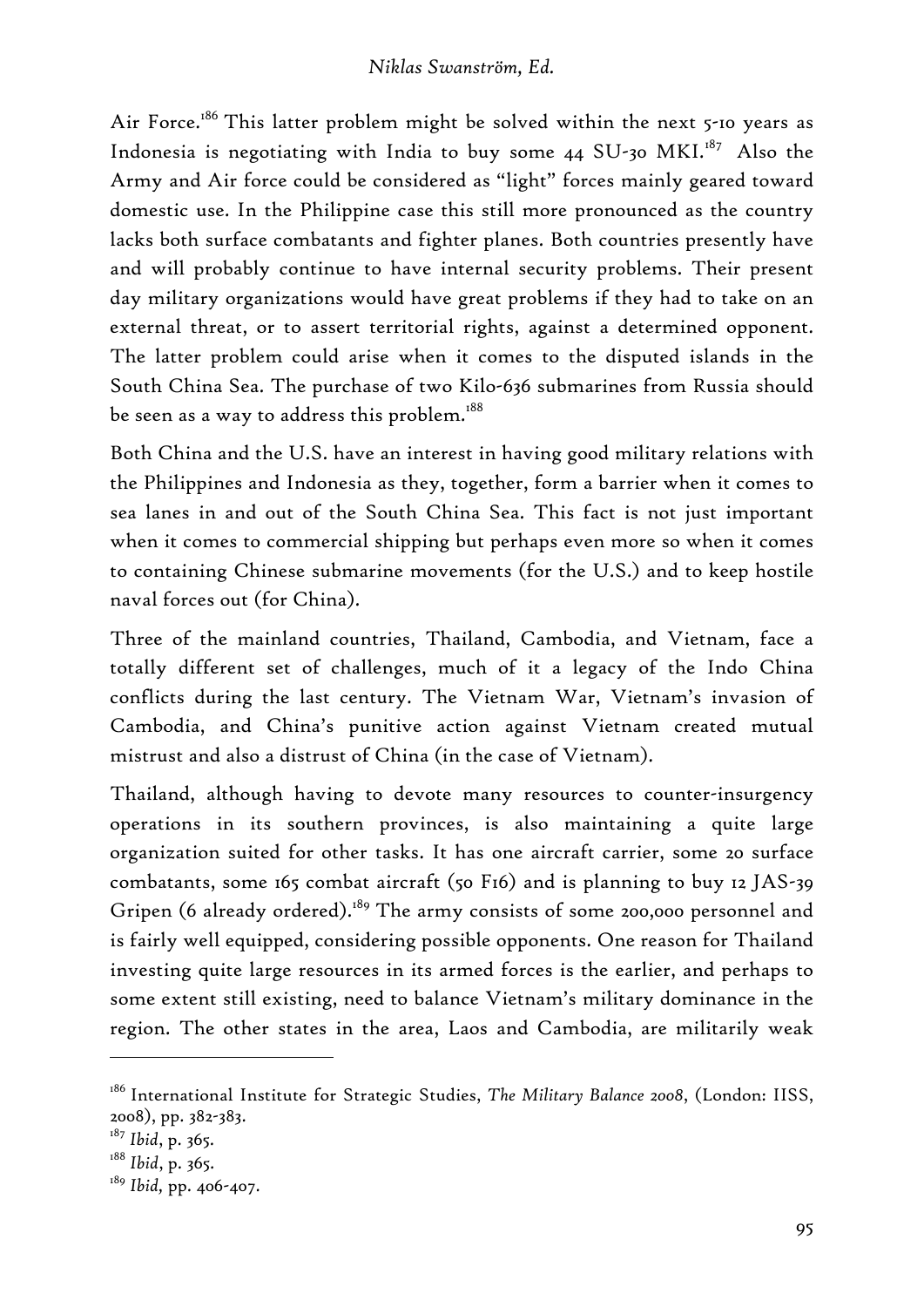with small military organizations equipped with mainly obsolete Soviet materiel.

Vietnam is by numbers the militarily strongest nation in the region. Although having some 1300 tanks, 3000 artillery pieces, 11 surface combatants, and some 200 combat planes its supremacy might be somewhat hollow. Most of the equipment is of Soviet make and is long overdue for replacement, such as the 140 Mig-21 fighters, the Tarantul corvettes with SS-N-2 missiles, and the 850 T54/55 tanks etc.190 Probably regarding China as the main potential threat and seeing the rapid modernization of the Chinese armed forces is a serious concern in Hanoi. Quite radical changes in Vietnam's security policy cannot be ruled out, one possible option being to forge closer ties with the U.S. and U.S. allies in and around the region. Another option might be to re-establish the old ties with Russia; this although seems less likely as today's Russia in no way has, or will ever have, the same military capabilities the Soviet Union once had. Besides, Russian technology will in the future have no significant edge over Chinese technology. The option to accept Chinese economic and military supremacy in the region should not be ruled out. Historically, a peaceful co-existence with China has been the "Vietnamese Model."

Malaysia and Singapore, who are somewhat on the sidelines when it comes to the security problems of their northern neighbors, view each other with a certain degree of caution. In the case of Singapore there is also a degree of vigilence with regards to Indonesia although military to military relations are recognized as being healthy. The main problems the countries have at the moment is to maintain stability and enhance security in the Malacca Straits as well as a means to assert their own sovereignty. Both countries (Malaysia and Singapore) have for quite a long time run ambitious modernizations programs. Malaysia has for example bought F18 Hornets and SU-30MKM fighters, Meko corvettes, and Scorpene submarines.<sup>191</sup> Singapore, with the most modern and probably best trained forces in the region, has lately purchased Leopard 2 tanks, 6 frigates (French LaFayette class), and 2 Västergötland submarines.192

<sup>190</sup> *Ibid,* pp. 408-409.

<sup>191</sup> *Ibid*, pp. 393-394.

<sup>192</sup> *Ibid,* pp. 401- 402.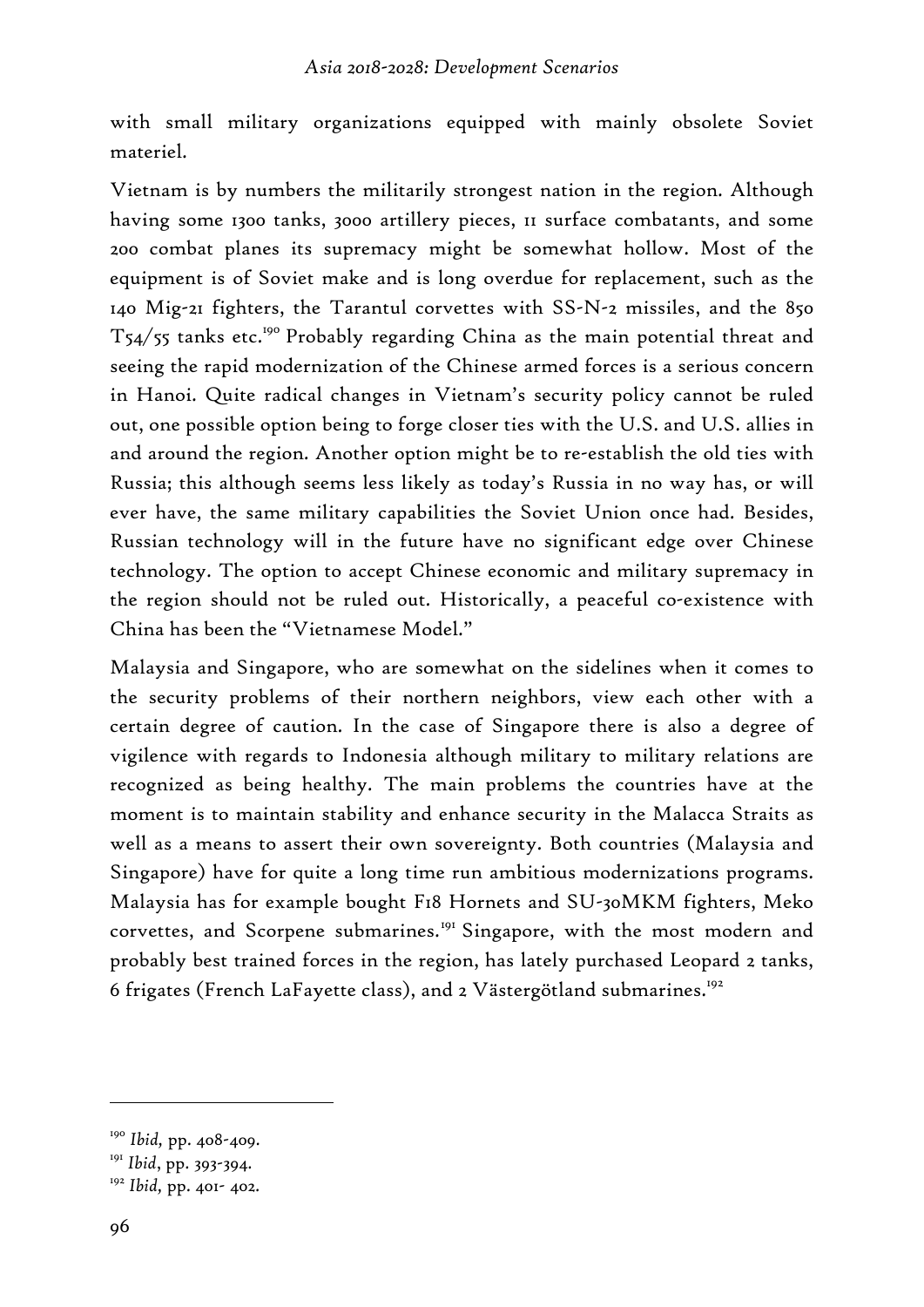|             | 2004     | 2005                | 2006            | 2003<br>$\mathbf{0}/\mathbf{0}$ | 2004<br>$\mathbf{0}/\mathbf{0}$ | 2005 %        |
|-------------|----------|---------------------|-----------------|---------------------------------|---------------------------------|---------------|
|             | USs      | USs                 | US <sub>s</sub> | of GDP                          | of GDP                          | of GDP        |
|             | million  | million             | million         |                                 |                                 |               |
| Cambodia    | 109      | <b>IIO</b>          | II4             | $\overline{2}$                  | I.8                             |               |
| Indonesia   | $[3655]$ | $\left[3410\right]$ | $[3695]$        | 1.3                             | $\lfloor 1.4 \rfloor$           | $\lfloor$ I.2 |
| Lao PDR     |          |                     |                 | -                               |                                 |               |
| Malaysia    | 2917     | 3120                | 2996            | 2.8                             | 2.4                             | 2.4           |
| Myanmar     |          |                     |                 |                                 |                                 |               |
| Philippines | 857      | 865                 | <b>901</b>      | $\mathbf I$                     | .9                              | .9            |
| Singapore   | 5147     | 5468                | 5868            | 5.1                             | 4.7                             | 4.7           |
| Thailand    | 2003     | 2018                | 2045            | I.3                             | I.2                             | I.I           |
| Vietnam     |          |                     |                 |                                 |                                 |               |

**Table 3.** Military expenditure in constant (2005) US\$  $m/M$ ilitary expenditure as percentage of gross domestic product

 $\lceil ... \rceil$  = Estimated;  $(\cdot)$  = Unknown

 *Source:* SIPRI

Taken altogether the region has the potential for incidents, where military forces might be engaged, although the probability for larger armed conflicts seems low. In the longer run the big problem all the countries will have to handle is the challenges that will arise from China's growing economic and military power (and also the U.S. reactions to that).

### *Scenarios 2018-2028*

Probable: The island nations (Indonesia and the Philippines will probably strengthen their military ties with the U.S. (and Japan). The modernization of their military forces will be accelerated mainly to create a capability to uphold their interests in the South China Sea. On the continent, the present trend with a gradual modernization of the military in all countries will probably continue. A continued balance of powers, without any country becoming dominant, is most likely. Southeast Asian countries will have to learn to accommodate the rise of the Chinese navy and to seek reassurance as to the role and intention of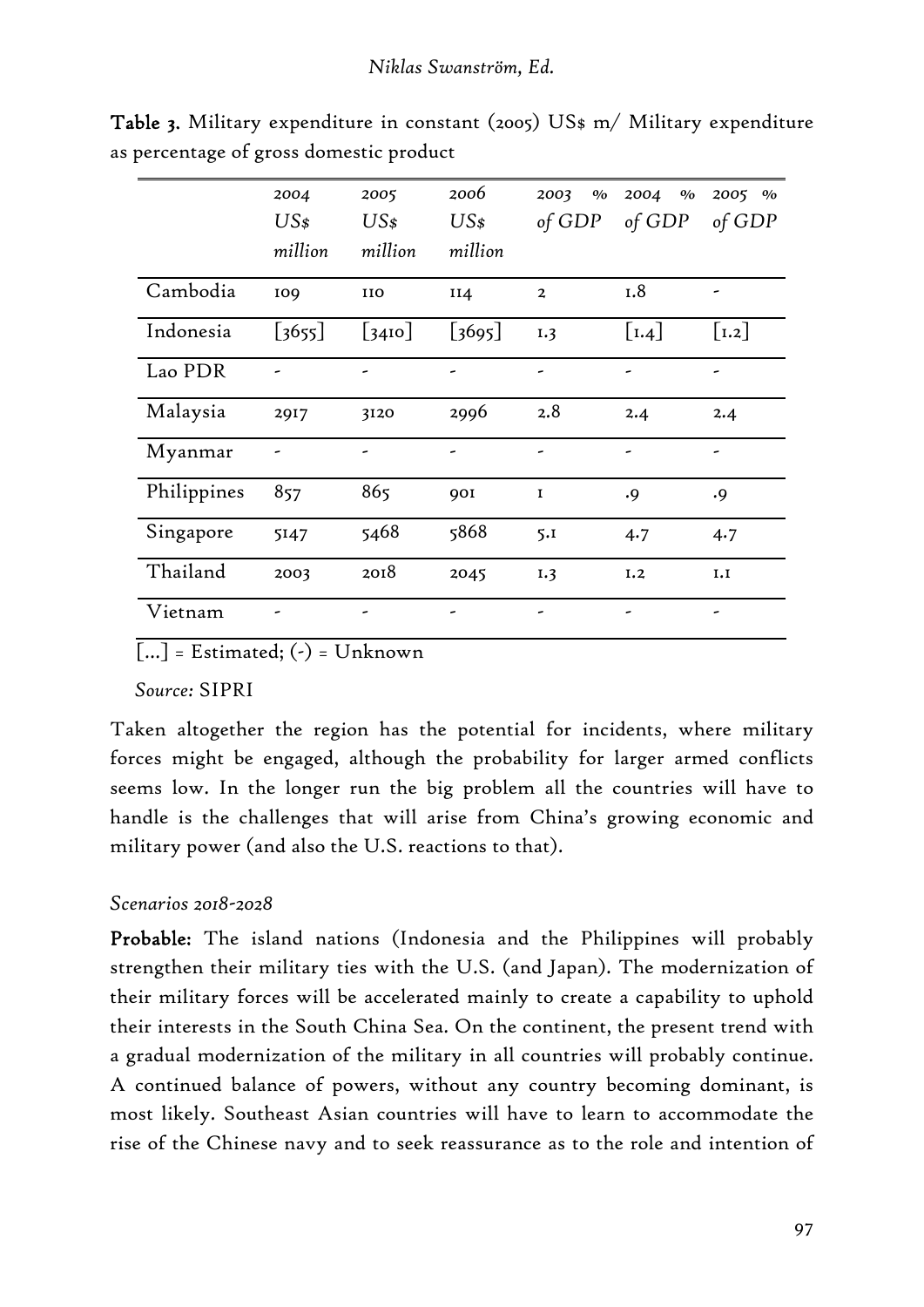China in Southeast Asia. Vietnam will face big problems modernizing its large forces.

Plausible: Internal unrest, especially in Indonesia and the Philippines (in Indonesia combined with Moslem opposition to cooperation with the U.S.) leads to "opting out" from the great power balancing game and concentrating on internal security. On the mainland there is an increased co-operation between most countries enabling them to be "neutral" or able stand up to pressure from the great powers with interests in the region.

Possible: Lack of U.S. credibility leads to an adaptation to Chinese interests. The region may undergo a period of uncertainty and tension as the countries are forced to align their interests with either of China or the U.S..

# *Key Issues to Watch*

U.S. relations with Indonesia and the Philippines, internal unrest and Moslem radicalism, Vietnam's relations with neighbors and the U.S., military cooperation in the region.

# Geopolitical Development

Southeast Asia is pivotal for many external actors much due to the geography that has made Southeast Asia central for maritime transport. The sea-lanes of communication are for example the very artery for energy and trade transport to Japan, China, (including Taiwan) as well as South Korea. Moreover, the Strait of Malacca has, as mentioned earlier, become a choke point for heavy transports due to very narrow passes which also has made the region vulnerable. The interest of stabilizing the region to keep the sea-lanes open, at a minimum, has increased immensely due to this reason alone although full control remains a distant goal.

The position between two of the regional economic, political, and military powerhouses—India and China—has made the relatively affluent region even more crucial in geopolitical terms. Both actors see increasingly important benefits in creating a military presence in the region, and potentially at the expense of a U.S. military force that is seen as having less of an interest in the region under George W. Bush. In the management of relations between the various external powers, ASEAN will have a significant role to play firstly, as a means to consolidate the interests and negotiating position of the Southeast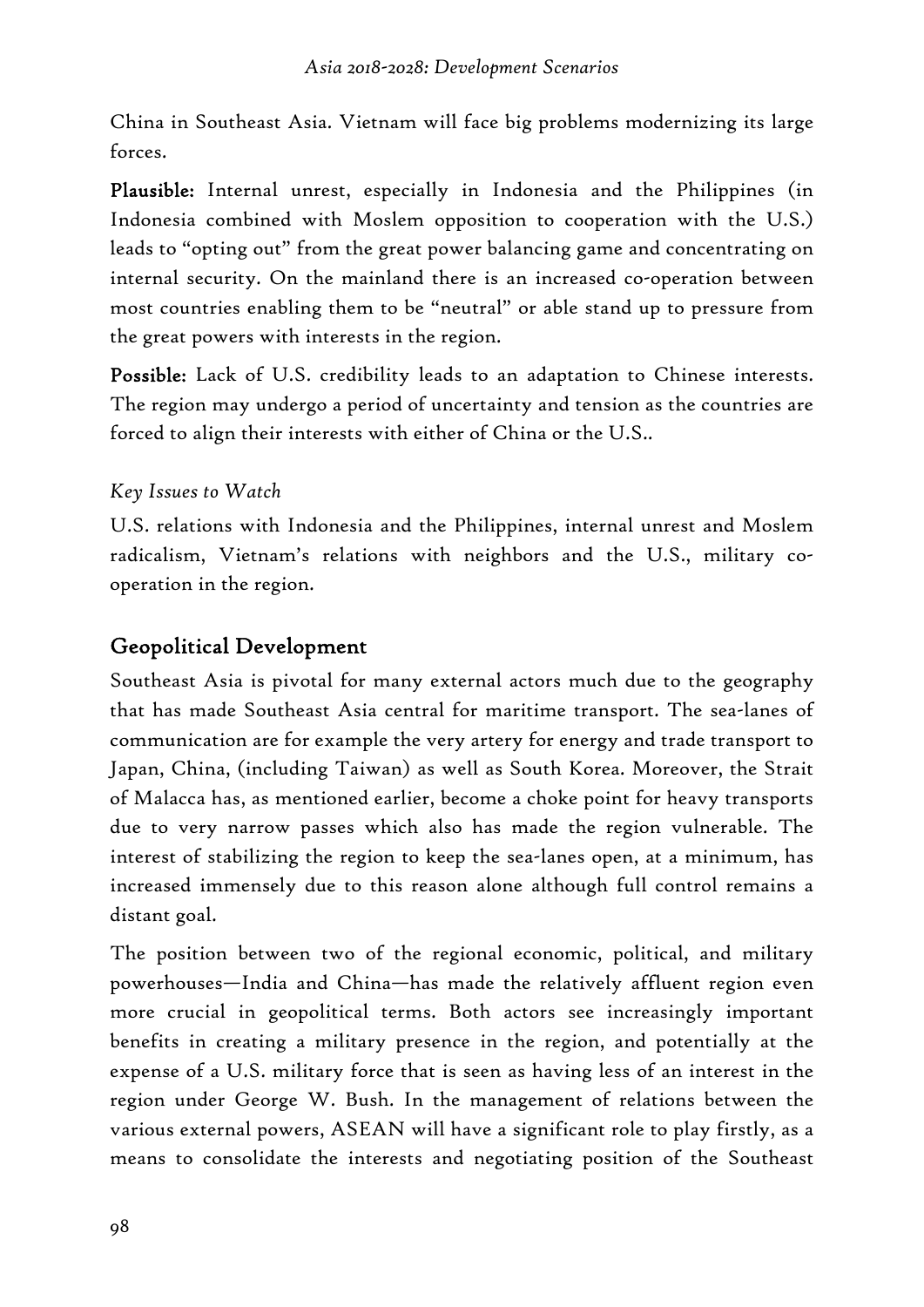Asian member states, but also as forum for managing the relations between the various external actors by being able to set the agenda and influence the decision-making process. ASEAN has a number of initiatives to manage relations with its Asian neighbors as well as the U.S. and Europe

| Key ASEAN Regional Initiatives        | Members                                |  |  |
|---------------------------------------|----------------------------------------|--|--|
| ASEAN Regional Forum (Started in      | ASEAN member states, Australia,        |  |  |
| 1994)                                 | Bangladesh, Canada, the People's       |  |  |
|                                       | Republic of China, the European        |  |  |
|                                       | Union, India, Japan, North Korea,      |  |  |
|                                       | South Korea, Mongolia, New Zealand,    |  |  |
|                                       | Pakistan, Papua New Guinea, Russia,    |  |  |
|                                       | Timor-Leste, United States, and Sri    |  |  |
|                                       | Lanka.                                 |  |  |
| Asia-Europe Meeting (Started in 1996) | Three<br>EU and the ASEAN Plus         |  |  |
|                                       | grouping                               |  |  |
| ASEAN Plus Three (Started in 1997)    | The ASEAN member states, plus the      |  |  |
|                                       | People's Republic of China, Japan, and |  |  |
|                                       | South Korea                            |  |  |
| East Asian Summit (Started in 2005)   | ASEAN member states, China, Japan,     |  |  |
|                                       | South Korea, India, Australia, and     |  |  |
|                                       | New Zealand. Russia was a guest at     |  |  |
|                                       | the first summit and has applied for   |  |  |
|                                       | membership.                            |  |  |

### *China*

-

Southeast Asia has become one of the most prioritized regions for China:<sup>193</sup> firstly, due to outstanding maritime disputes in the South China Sea and the Tonkin Bay and border conflicts along its long border with Southeast Asia;

<sup>193</sup> Swanström, *Foreign Devils, Dictatorship or Institutional Control: China´s Foreign Policy Towards Southeast Asia*; Robert Sutter, Chinese Foreign Relations (Plymouth: Rowman & Littlefied Publishers, 2008).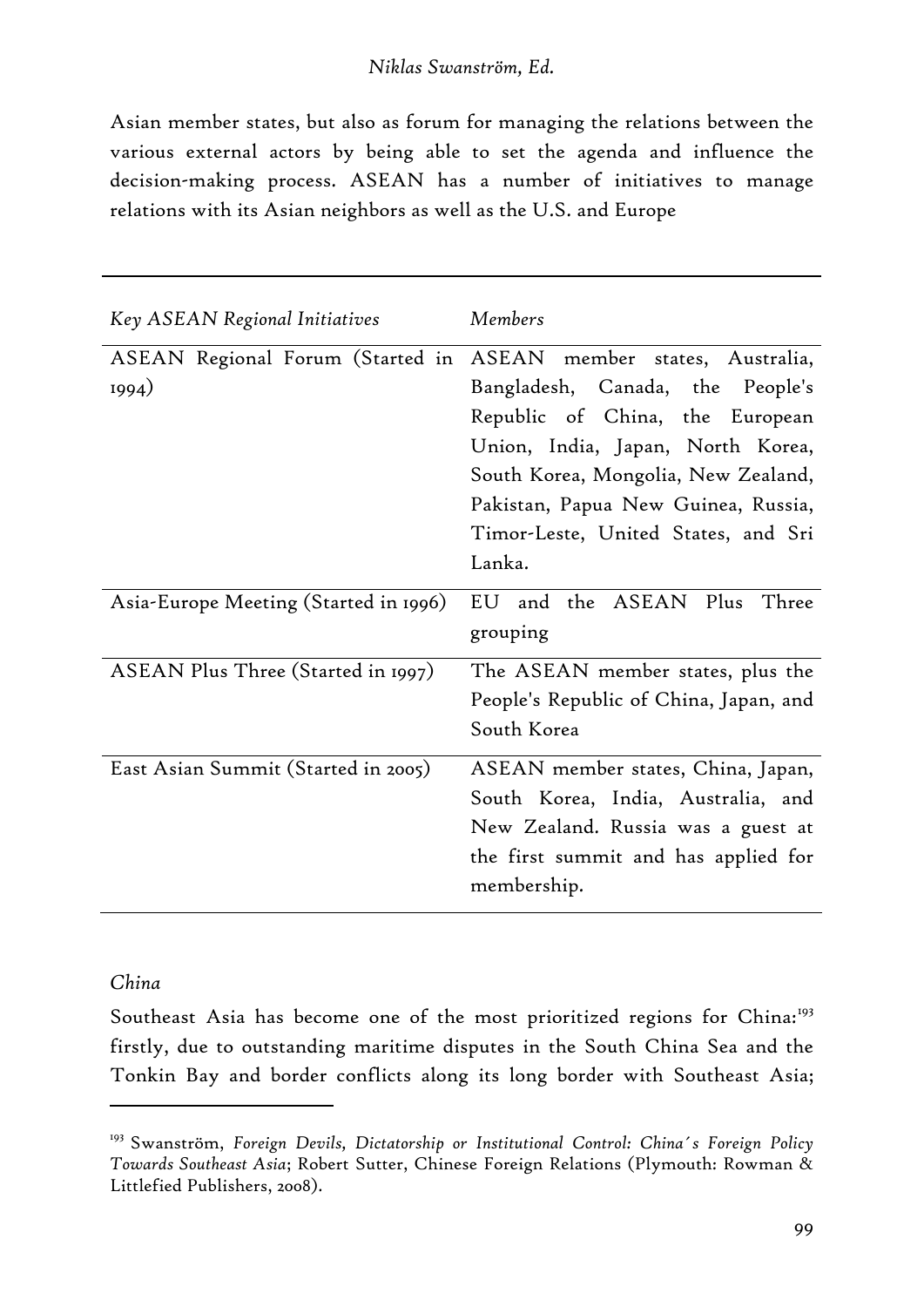secondly, for China´s long-term attempt to avoid being encircled by hostile powers, as it was during the Cold War when ASEAN was oriented toward the West and the communist states leaned toward the Soviet Union; thirdly for economic cooperation and the Chinese economic interaction with the Southeast Asian states that has grown very substantial with a Free Trade Agreement expected to be fully implemented by 2010; fourthly, China displays a determination to stabilize its partners in the region and prevent any destabilizing regime changes, a conviction that it shares with most Southeast Asian states. Finally, China is directly interested in preventing India and Russia from establishing a strong presence in the region and trying to minimize the U.S. influence in the region.

China has methodically attempted to improve its relations with all Southeast Asian states, both through investments and responsible economic behavior, as it showed in the financial crisis in the late 1990s, as well as through strengthening its soft power in the region. Due to China´s non-intervention policy it has earned respect in the Southeast Asian region, especially in less democraticallyoriented states such as Myanmar. It is evident that China´s soft power has increased significantly over time and today the majority of the Southeast Asian states view China as a vitally important partner, and a partner that they can trust; a change that is a significant improvement from a decade ago when China was feared by the majority of the states in the region. It is not likely that this honeymoon will continue as China´s power in the region grows, but as of today China is often seen as a role model and a country to turn to in event of crises. There has been some interest from China in establishing a military presence in the region, albeit not necessarily overtly in the short-term. It has reportedly established civilian research bases in the Coco islands, a move that has been interpreted as a military move oriented against India. Myanmar and China have flatly denied this, but it seems evident that China would like to establish a military base in the region over time to improve transport security, repairs and intelligence operations.<sup>194</sup> China moreover could improve the transport links overland should maritime lanes become threatened by external actors.

<sup>194</sup> John Feffer, "A Stable Myanmar to Benefit India, China," *Dawn,* January 19 2008, <http://www.dawn.com/2008/01/19/int9.htm> (accessed on June 15 2008).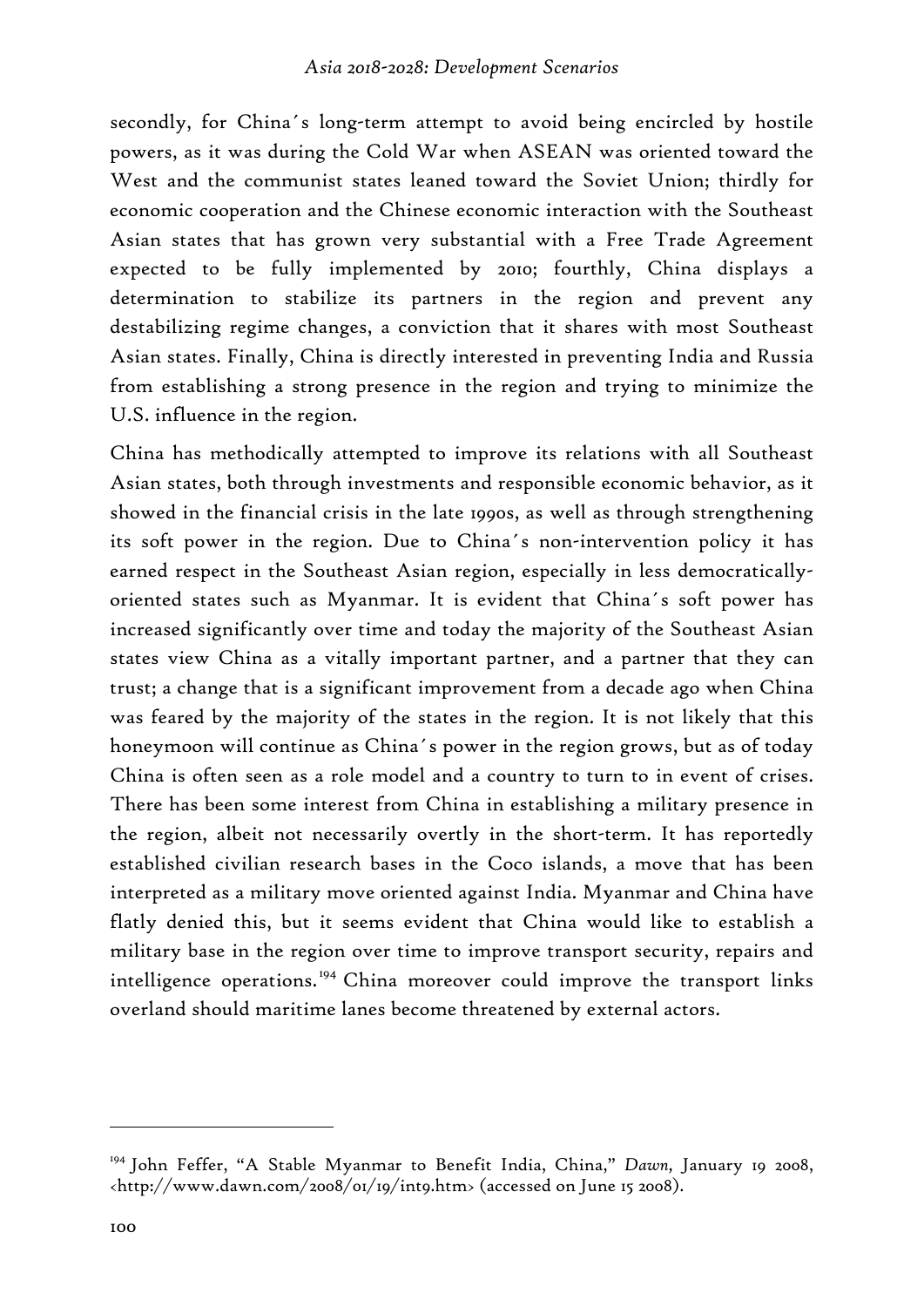### *India*

India is an emerging regional power whose influence and relationship with Southeast Asia is growing rapidly. Compared to China, Southeast Asian countries have a less wary attitude toward India's presence in the region. India became a Sectoral Dialogue Partner with ASEAN in 1992 and a Full Dialogue partner in 1996. The first ever ASEAN-Indian summit took place in 2002 reflecting the importance with which Southeast Asian member states regard India, as the latter tries to increase trade and political influence in the Southeast Asian region. India's engagement with Southeast Asia is based on the following: First, India has initiated a "Look East" Policy as it develops its economy and ASEAN is recognized as being crucial to India's economic, political, and strategic standing in Asia, especially as a major trade and investment partner. A free trade deal between the two is expected to be signed in 2008. In 2005, bilateral trade between India and ASEAN was US\$23 billion with Indian exports at US\$8 billion. The Indian government estimates that exports to ASEAN could reach US\$22 billion by 2012.<sup>195</sup> Second, the Indians have also stated how Myanmar's entry into ASEAN means that India has a closer geographical link with ASEAN member states, particularly with regards to efforts to engage and coax the Myanmar regime back into the fold of the international community. Third, another area in which India's interests converge with ASEAN is the issue of sea lane security in the Indian Ocean. Like China, it is concerned with being vulnerable to any disruption in sea traffic.

## *United States*

-

The United States remains the most important external actor in Southeast Asia both in terms of trade, and as a security provider. ASEAN-U.S. celebrated its 30 year anniversary in 2007 though there has not been an ASEAN-U.S. summit to date, compared to China, Japan and South Korea who have sought to step up engagement with the ASEAN member states through the ASEAN Plus Three initiative. An explanation could be that the U.S. accords more importance to Asia-Pacific Economic Cooperation (APEC) and considers its engagement with

<sup>195 &</sup>quot;ASEAN says expects India free trade deal by 2008," *Reuters*, August 28 2007, <http://www.hindustantimes.com/StoryPage/StoryPage.aspx?id=a4a0d414-4b94-44b2 adf5-243945572b91&&Headline=ASEAN+expects+India+free+trade+deal+by+2008> (accessed on June 15 2008).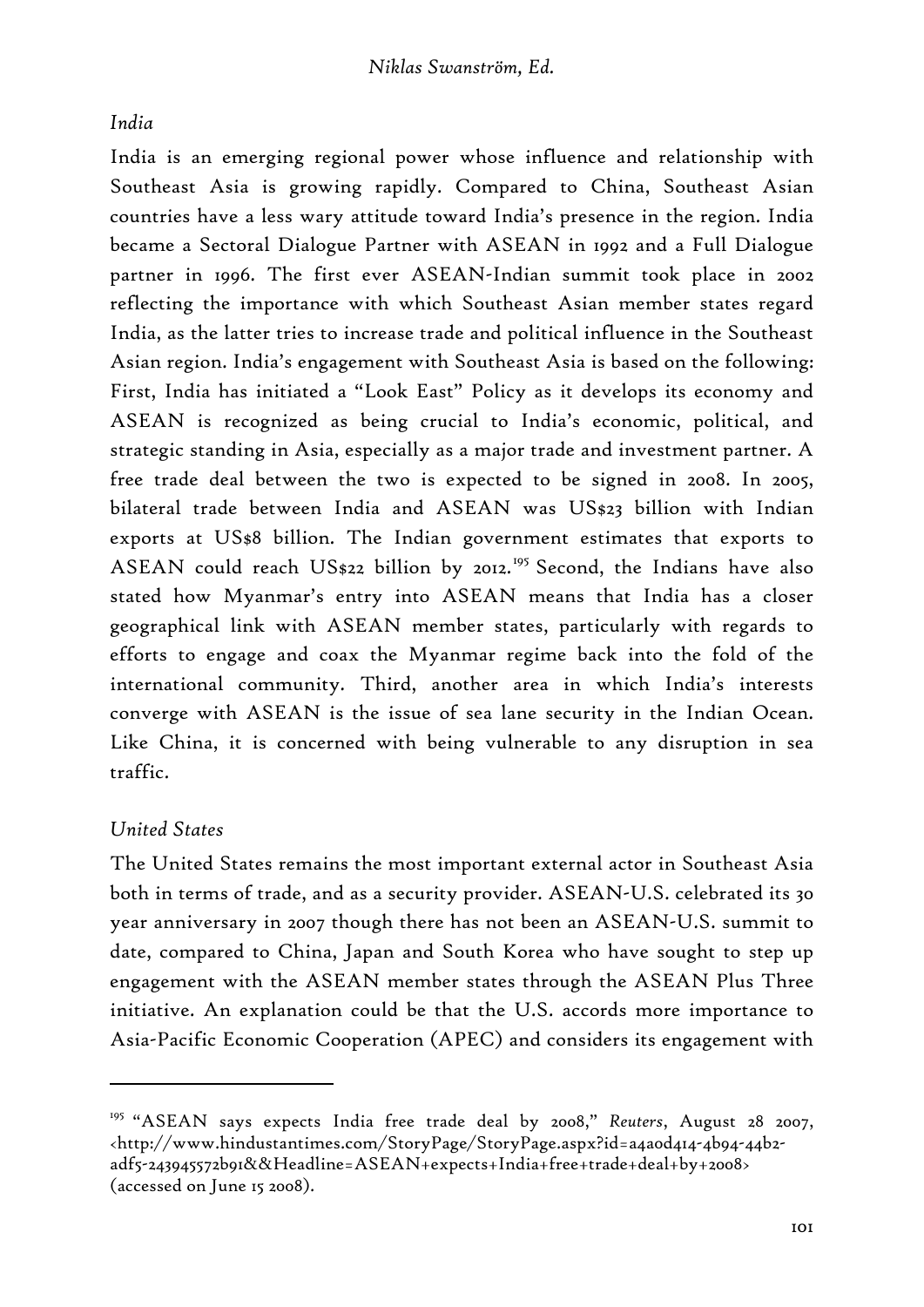the Southeast Asian countries within the APEC context. Nevertheless, some analysts think that the U.S. is not paying sufficient attention to the Southeast Asia region and that it should bolster its engagement, considering the rise of China in East Asia; otherwise, it risks losing its dominant position in the region in the coming decades.

The U.S. has a mixed relationship with the Southeast Asian member states although the overall relationship is recognized as being one of "friendship and cooperation." While being an integral part of Southeast Asia's economic and security strategy, including fighting the war in Vietnam against the communists, the history of engagement in the region has at times been controversial; for instance, the role that the U.S. played in the rise and fall of the Suharto regime in Indonesia. The role of the U.S. military in providing assistance to Indonesia in the aftermath of the Tsunami certainly helped to soften the U.S.'s public image among the general population in the region, especially following the Iraq War. Over the years, the U.S. has also provided the ASEAN member states with various development and technical assistance, and made considerable trade investments in the region. An exception is U.S. relations with Myanmar. The U.S. government has taken a strong stance against the Myanmar regime while the latter is fearful that the U.S. is trying to overthrow the regime.

From a security perspective, the U.S. is recognized as an off-shore balancer and seen as an important counter-weight to China. The Pacific Command in Honolulu and the various hub-and-spoke agreements with ASEAN member states have helped institutionalize the U.S.' security relations with the region.<sup>196</sup> The U.S. relationship with the governments in the region is positive, especially since the U.S. has pursued a strategy of helping the Southeast Asian counties help themselves in combating terrorism.<sup>197</sup>

#### *Europe*

The ASEAN-EU relationship began in 1977, just over 30 years ago. Today, EU relations with Southeast Asian countries are primarily in the form of trade and

<sup>196 &</sup>quot;Bolstering U.S.-ASEAN Cooperation," *Japan Times*, March 6 2008 <http://search.japantimes.co.jp/cgi-bin/eo20080306a2.html> (accessed on June 12 2008). <sup>197</sup> "The State of US-ASEAN Relations," see website of East West Center,

<sup>&</sup>lt;http://www.eastwestcenter.org/news-center/east-west-wire/the-state-of-us-aseanrelations/> (accessed on June 26 2008).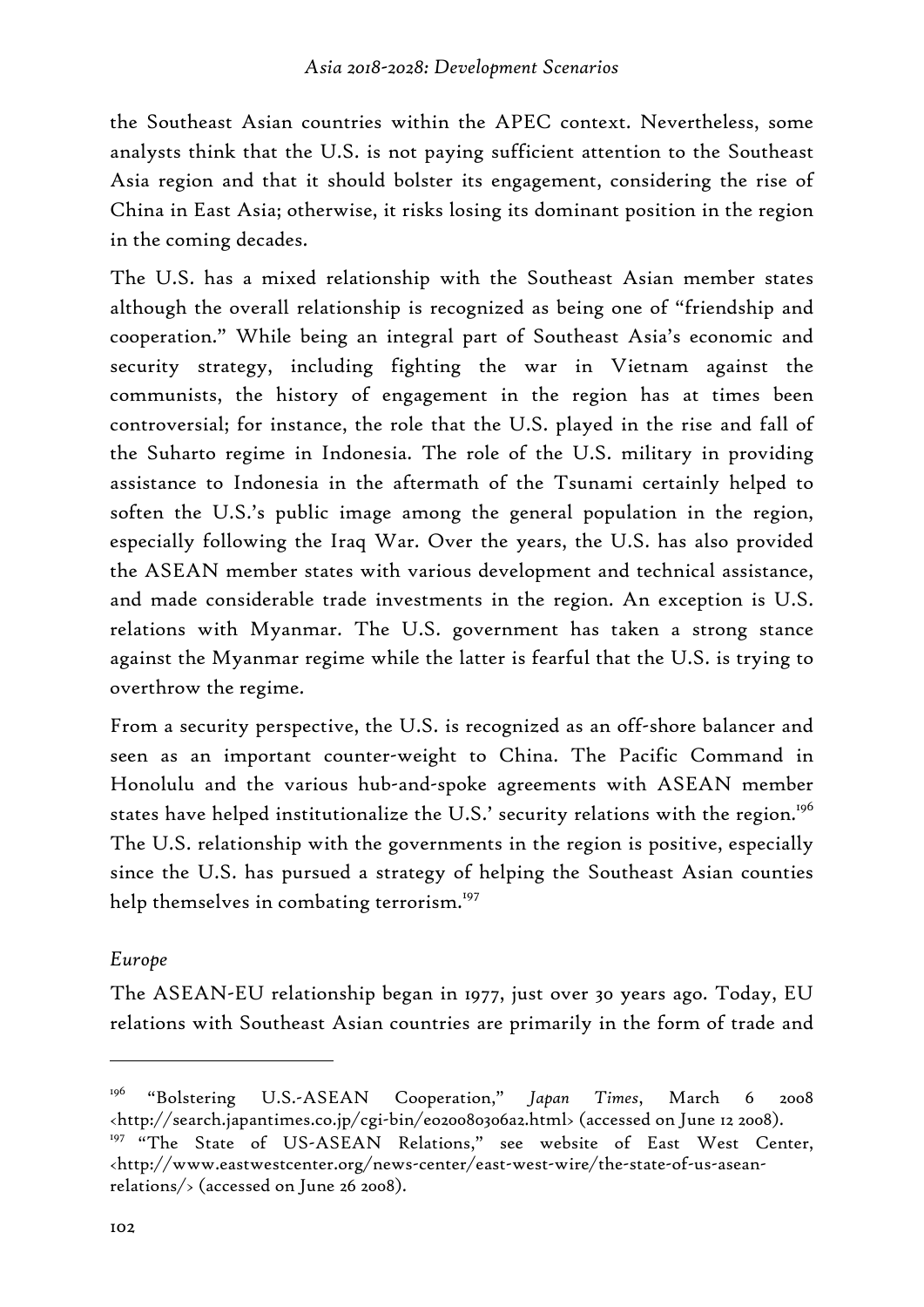people-to-people ties. The EU's strategic engagement of ASEAN member states is limited and the EU is said to be slow in recognizing the recovery of Southeast Asia following the 1997 Asian Financial Crisis. The EU relationship with ASEAN and the member states has also been hampered by disagreement over the approach toward Myanmar, and that has impeded the development of closer political ties between the two regions. A free trade agreement is currently being negotiated but it has run into trouble because of huge discrepancies between the ASEAN economies and the political problems in Myanmar.<sup>198</sup> Between 2000-2007, the EU committed  $\epsilon$ 80 million for regional programs in Southeast Asia.<sup>199</sup> Outside of trade, the EU has sought to make itself relevant in Southeast Asia through pursuing further cooperation in the fields of energy, the environment, transport infrastructure development, good governance issues, combating HIV/AIDS, narcotics, money laundering, and maritime security issues, as well as sharing expertise and experience on the issue of ASEAN integration. Finally, the EU's very presence in Southeast Asia helps to maintain Southeast Asia's open and inclusive regional security architecture.

#### *Australia*

-

Australia as a regional actor has been moving back and forward over time and has at times been negative, especially in terms of harsh policy toward immigration and what has been perceived as a white policy in Southeast Asia. In particular, it has had a volatile relationship with Malaysia and Indonesia. Following the 2002 Bali bombings where 88 Australians died, Prime Minister John Howard's declaration that the Australian government is prepared to launch military strikes against terrorists in Southeast Asia did not go down well with the Southeast Asian governments, especially Malaysia.

Since relations were established between Australia and ASEAN in 1974, the relationship was by and large dominated by development assistance during the 1970s, followed by trade interests in the 1980s. The ASEAN-Australian-New

<sup>198 &</sup>quot;Obstacles to EU-Asean FTA," *The Nation*, June 13 2008, <http://www.bilaterals.org/article.php3?id\_article=12418> (accessed on June 26 2008).

<sup>&</sup>lt;sup>199</sup> "EU-ASEAN: increasing engagement with South East Asia," EU Press Release, June 13 2007,

<sup>&</sup>lt;http://europa.eu/rapid/pressReleasesAction.do?reference=IP/07/319&format=HTML&a ged=0&language=EN&guiLanguage=en> (accessed on June 10 2008).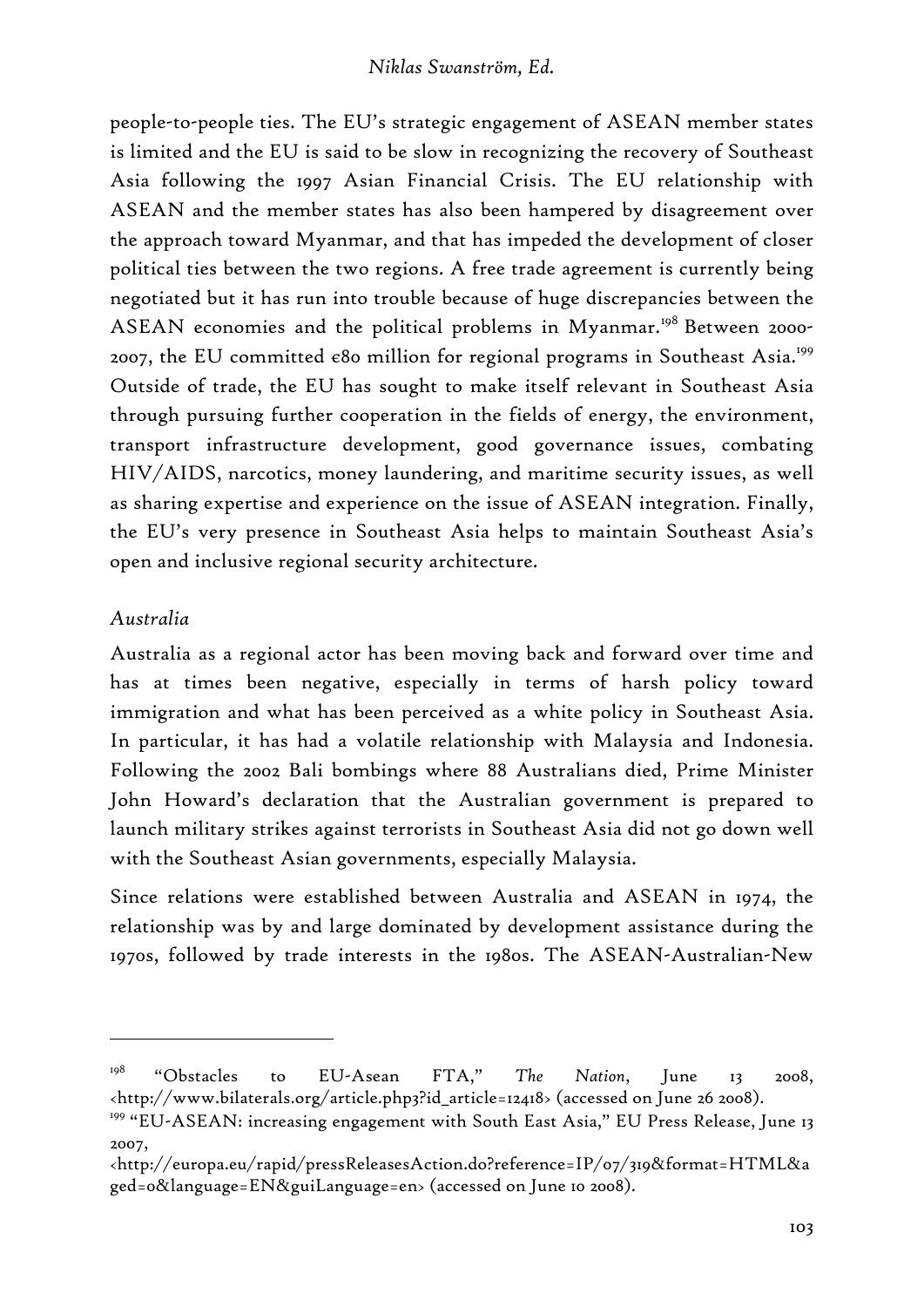Zealand Free Trade Agreement (AANZFTA) is drawing to a conclusion and this will result in drawing Australia closer with Southeast Asian countries.

In recent years, Australia has increasingly sought to engage Southeast Asia in terms of security cooperation. In 2005, Australia finally signed the Treaty of Amity and Cooperation, the ASEAN non-aggression pact 15 years after it first balked at signing the accord when it started seeking closer ties with ASEAN.<sup>200</sup> This was only after ASEAN made it a key condition for joining the inaugural East Asian Summit. Australia signed the document as it wanted to be a founder member where it felt it could exert more influence. An area where Australia has been extremely keen to cooperate with ASEAN on is anti-terrorism, and ASEAN's anti-terrorism accord with Australia is a major step forward in Australia's security engagement with the region.

#### *Japan*

Japan's foremost role in Southeast Asia is as an economic partner (An FTA is being negotiated) as well as a development aid provider. However, increasingly there will be a growing national perception of a need to protect SLOCs and then especially in terms of Southeast Asia. From a strategic point of view, Japan is mindful of the in-roads that China has made into Southeast Asia. In response, Japan has sought to ensure that Chinese penetration is not at Japan's expense.

In 2006, the Japanese Ministry of Foreign Affairs (MOFA) raised a new policy idea called the Arc of Freedom and Prosperity as a new pillar of Japanese diplomacy which would encompass the entire Eurasian continent, including Southeast Asia. It is value-oriented in wanting to promote democracy and economic freedom and Japan had sought to include India, the U.S., and Australia as partners in this new diplomatic approach. However, the issue has been shelved since Abe stepped down as Prime Minister.

Nonetheless, it underlines Japan's attempt to play a more active diplomatic and strategic role in Asian security. During Abe's time in office, another significant development was the upgrade of the Defense Agency to ministry level. With regards to Southeast Asia, Japan's involvement will largely be in the area of maritime security cooperation, especially on the Malacca Strait with close

<sup>200 &</sup>quot;Australia signs ASEAN friendship pact," *China Daily*, December 10 2005,  $\langle \text{http://www.chinadaily.com.cn/english/doc/2005-12/10/content 502343.htm-}$  (accessed on June 12 2008).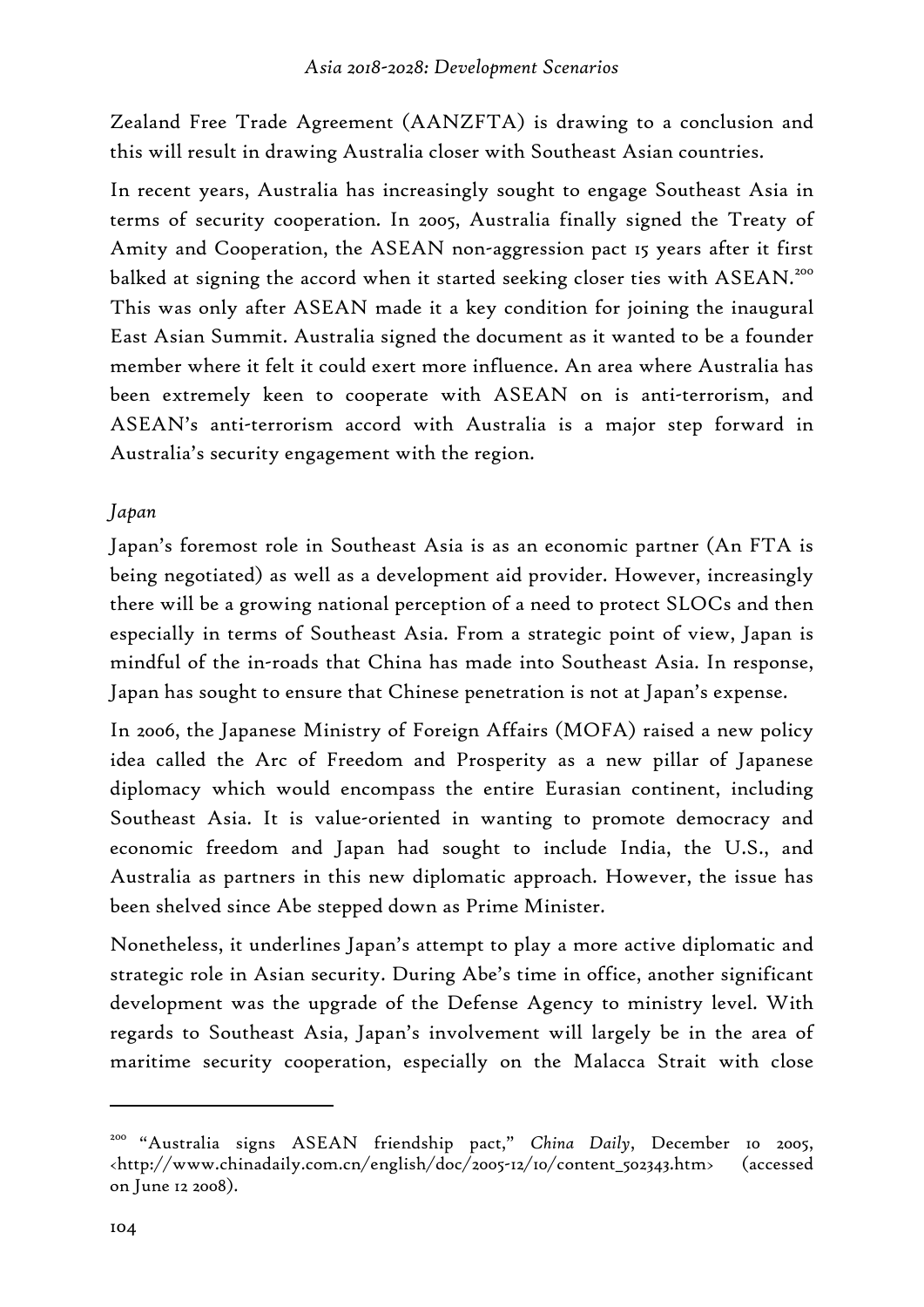cooperation with the three littoral states, Singapore, Malaysia, and Indonesia, to combat piracy and improve navigation safety. Japanese Coast Guard vessels (from the Maritime Safety Agency) have patrolled Southeast Asian seas and participated in joint exercises with civilian maritime counterparts in Southeast Asia. It should be pointed out that Japanese maritime involvement in Southeast Asia is civilian in nature. The Self-Defense Force has not yet been involved in patrolling activities other than disaster relief.<sup>201</sup>

Japan has played a constructive part in helping to set up and develop a multilateral maritime regime in Southeast Asia. It proposed the creation of the Regional Cooperation Agreement on Combating Piracy and Armed Robbery against Ships in Asia (ReCAAP). The agreement was finalized in November 2004 and came into force in September 2006. The sixteen countries include Bangladesh, Brunei Darussalam, Cambodia, the People's Republic of China, India, Indonesia, Japan, South Korea, Lao PDR, Malaysia, Myanmar, the Philippines, Singapore, Sri Lanka, Thailand, and Vietnam.

### *Russia*

-

At present, Southeast Asia does not have any strong ties with Russia. Instead, normal and friendly relations are slowly developing between Russia and the Southeast Asian countries. However, current Russian presence and influence in the region is limited, and can be said to be the least engaged of the external actors discussed here. The first ASEAN-Russia Summit was held in 2005 and Russia took part in the 2005 inaugural East Asia Summit as a guest.

Despite limited engagement, Southeast Asian countries recognize the importance of Russia as a great power in terms of military might, its natural resources wealth, its permanent membership at the United Nations Security Coucil, and its status as a nuclear power. In the Asian context, Russia's closer relations with China and India also cannot be dismissed. However, at this moment, Russia neither poses a threat nor works as a substantial contributor to the peace and stability of Southeast Asia. Knowledge of each other remains low although it is expected to grow in the coming years.

<sup>&</sup>lt;sup>201</sup> Yoichiro Sato, Southeast Asia Receptiveness to Japanese Maritime Security Cooperation, Asia-Pacific Center for Security Studies, September 2007, <http://www.apcss.org/Publications/Maritime%20security%20cooperation%20Japan-SE%20Asia%20Sato.pdf> (accessed on April 13 2008).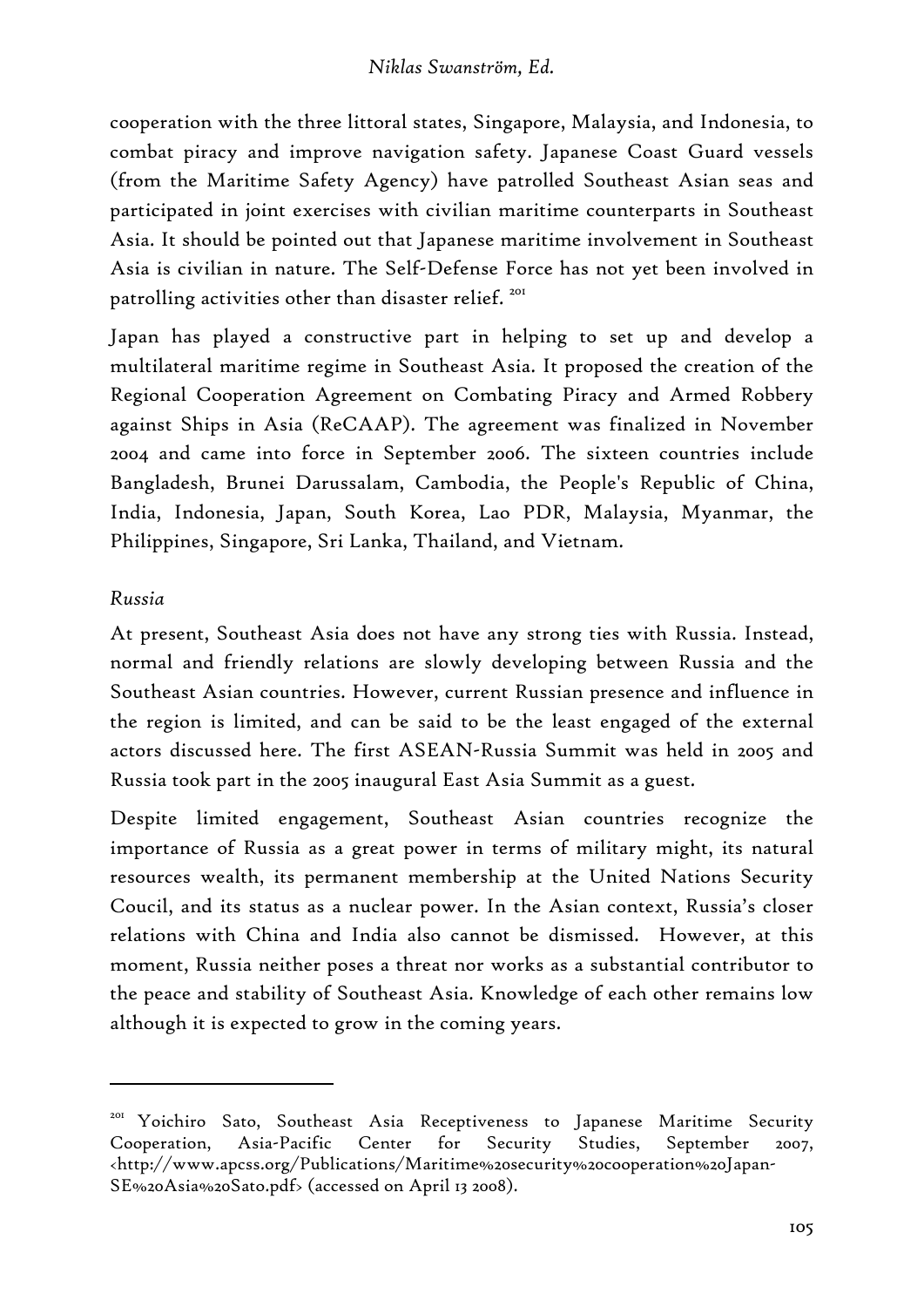#### *Scenarios 2018-2028*

Probable: Southeast Asian countries recognize the need to consolidate as a region in order to better manage its relations with external actors. However, it still has a difficult time doing so because of internal disagreement over the pace and manner in which this is done. Considering the economic weight of China, Japan, and South Korea, Northeast Asia will become the economic engine for East Asia and its economic gravitas will pull the Southeast Asian countries increasingly northwards. The Indian and Australian markets will also become increasingly intertwined with East Asia's. By then a "greater East Asia" (consisting of ASEAN, China, Japan, South Korea, India, Australia, and the U.S.) may be in formation bounded by complex interdependence. Security cooperation will develop at a slower pace, in part because so many actors are involved, but also because ASEAN's consensus based decision-making style hampers efficiency. Nonetheless, ASEAN would be the focus of attention as a balancer among the various external actors. The U.S. will continue to remain the de facto security provider in Southeast Asia but the region may see a growing number of multilateral security cooperation arrangements involving external actors as a burden sharing arrangement is developed.

Plausible: ASEAN and its neighboring countries will develop closer economically and a greater "East Asian economic region" (involving ASEAN, China, Japan, South Korea, India, Australia, and the U.S.) will emerge. However, security relations will develop at a much slower pace. From a security point of view, there is greater acceptance of the need to cooperate and to get stakeholders involved to address security issues together but cooperation would take place on an ad hoc case-by-case basis and in many cases, too little, too late because of disagreements.

Possible: China as a rising power seeks to play a larger role in Southeast Asia by attempting to improve bilateral relations with certain key countries with an aim to challenge the U.S. in Asia. The other external actors would seek to contain China's influence and an unhealthy competition of zero-sum courtship will develop in the region. ASEAN member states will publically declare that they oppose such rivalry and would not take sides. But individually, the Southeast Asian countries will have made their own preferences as to who they would prefer to align with, although they would continue to hedge their choices.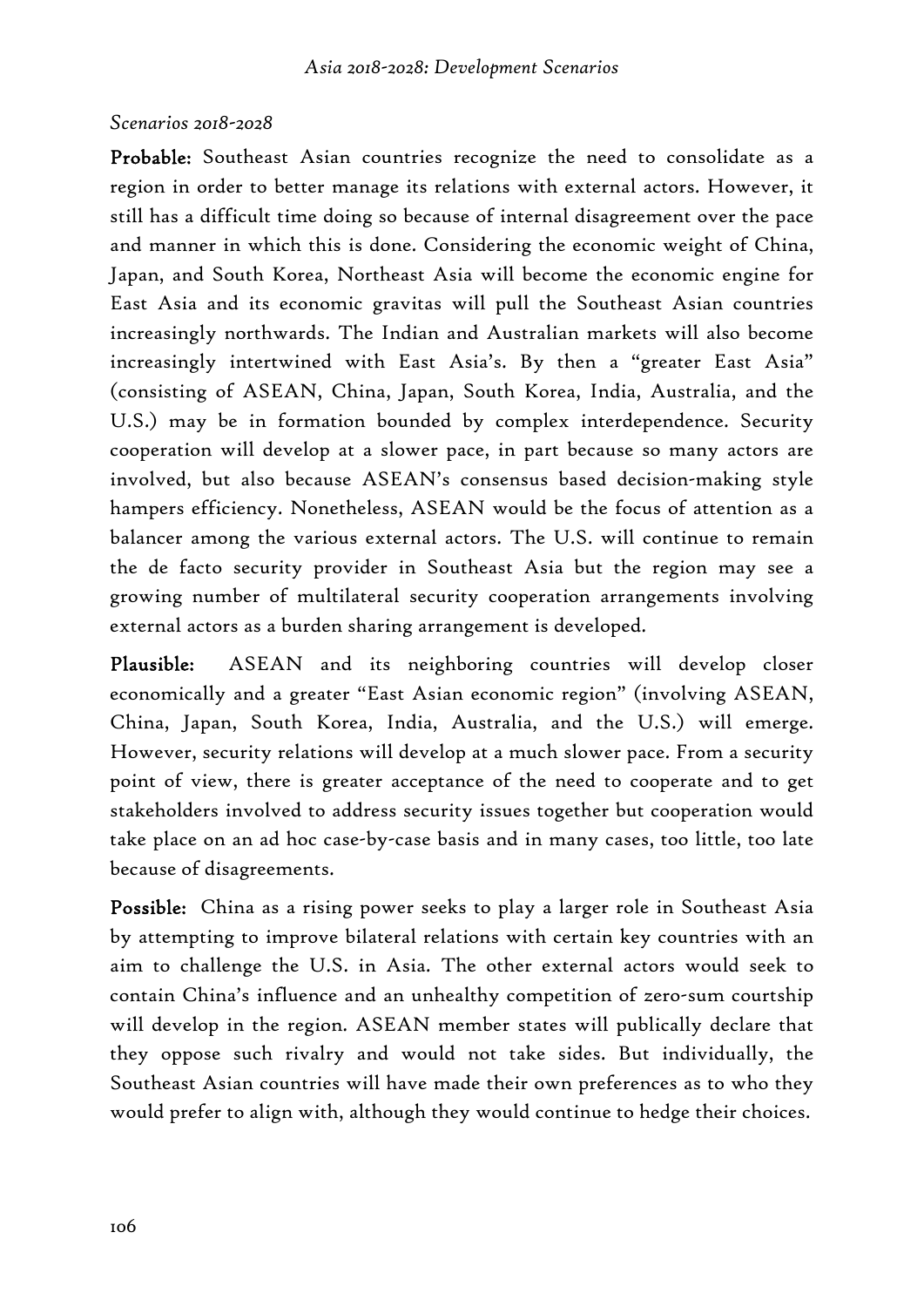#### *Key Issues to Watch*

Growing economic integration; breakdown of the consensus style of decisionmaking in ASEAN leading to stalemate; growing calls for greater multilateral engagement and burden sharing, Great Power competition.

# Conclusions

In a region as dynamic and diverse as Southeast Asia accurate projections of future developments are difficult to arrive at with any great certainty. Indeed, the region finds itself on the cusp of portentous change, and in facing manifold challenges, a complex set of variables and the interaction among them will determine how Southeast Asia will look like in 2018-2028. This notwithstanding, a historical perspective might also provide some clues on future trajectories.

Looking back at Southeast Asia in 1988, the region stood on the brink of change with the end of the Cold War. And indeed while there have been significant events in the two decades since, such as the collapse of Suharto's regime in Indonesia, the Asian Financial Crisis in 1997-1998, and the creation of a new nation in the form of Timor-Leste, an observer twenty years would still be able to identify many similarities with the situation today: authoritarian regimes remain in countries such as Vietnam, Lao PDR, and Brunei while large-scale protests in Myanmar in August-September 2007 awoke memories of previous anti-government demonstrations against the same incumbent regime twenty years previously. Other countries, meanwhile, also display the continued presence of the military in many aspects of politics, economics, and society. Before the military coup in Thailand in September 2006, the last time the country had found itself under military rule was in 1991-92; in the intervening period five successful elections had taken place leading to assumptions that the consolidation of a more stable, democratic, and transparent political system was firmly underway. On a regional level, ASEAN has failed to increase intraregional trade to its full potential, and is criticized by many in the West for its inefficacy and seemingly entrenched policy of non-interference—particularly in regard to Myanmar. And ethnic and religious conflicts, though waxing and waning as in the lifecycle of any conflict, and, in some areas, displaying new extremist jihadi elements, display many of the same underlying, unresolved grievances—whether socioeconomic and/or separatist—since the foundation of independence for Myanmar. Is it also possible to conceive therefore, in looking to ten to twenty years in the future, that Myanmar will continue to be ruled by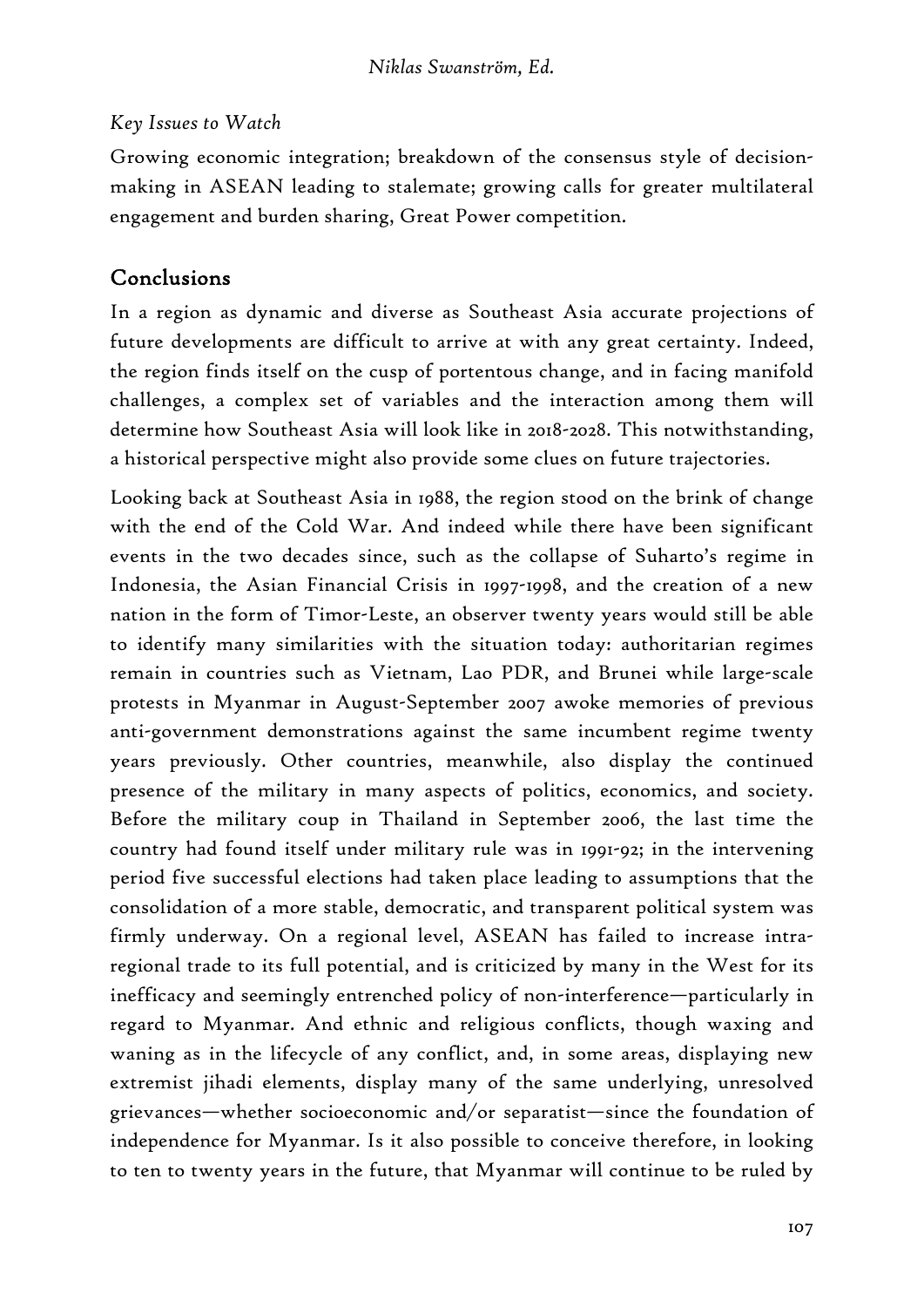a repressive military government; that Vietnam and Lao PDR will cling steadfastly to their communist ideologies; that ASEAN will still fail to display much needed regional mechanisms; and that one will still be talking for example of insurgency in Southern Thailand in twenty years time? At the same time as striking continuities have pervaded the region over the last twenty years, important shifts, as this chapter has explored, are also underway indicative of changes to come.

Authoritarian regimes have introduced tentative political reforms that may be further driven by generational changes of leadership, increasing political consciousness, and global integration; even in Myanmar a roadmap to democracy is at least recognized by its leaders as the only long-term path for the country. Vietnam has opened up its economy to a degree that was not expected. Other countries such as Indonesia have tried to separate the military from politics, indicating a democratic political development that will be hard to be undone. Furthermore, after the disaster of the Asian Financial Crisis, many countries are witnessing strong economic growth rates. Bordered by the rapidly growing power economies of India and China, this will also have implications for the entire political economy of the region. As far as ASEAN is concerned (outlined in further detail in the introduction), there are increasing signs of a willingness to deepen integration of member states with a regional market and increased economic cooperation a key objective by 2015. However, this will not inevitably lead to military and security cooperation that will develop much slower. Other positive factors demonstrate that there is no looming demographic crisis, such as will increasingly afflict countries such as Russia, Japan, or in Europe, and that there are seemingly few indicators pointing toward large-scale military conflict between the states of Southeast Asia despite that a few border disputes have not been settled.

While this all portends positive scenarios for the region in 2018-2028, it is inescapable to conclude that key vestiges and continuities from the past, the interrelationship between the various issues outlined in this study, but also unexpected events and reactions to trends will all in combination determine the region's future, and thus complicate predictions of a linear development.

It is clear that Southeast Asia faces enormous challenges over the next decade in terms of promoting and sustaining economic growth, combating ever-increasing environmental issues at the same time as implementing necessary political reforms. The fact that many of the countries of the region face so many of these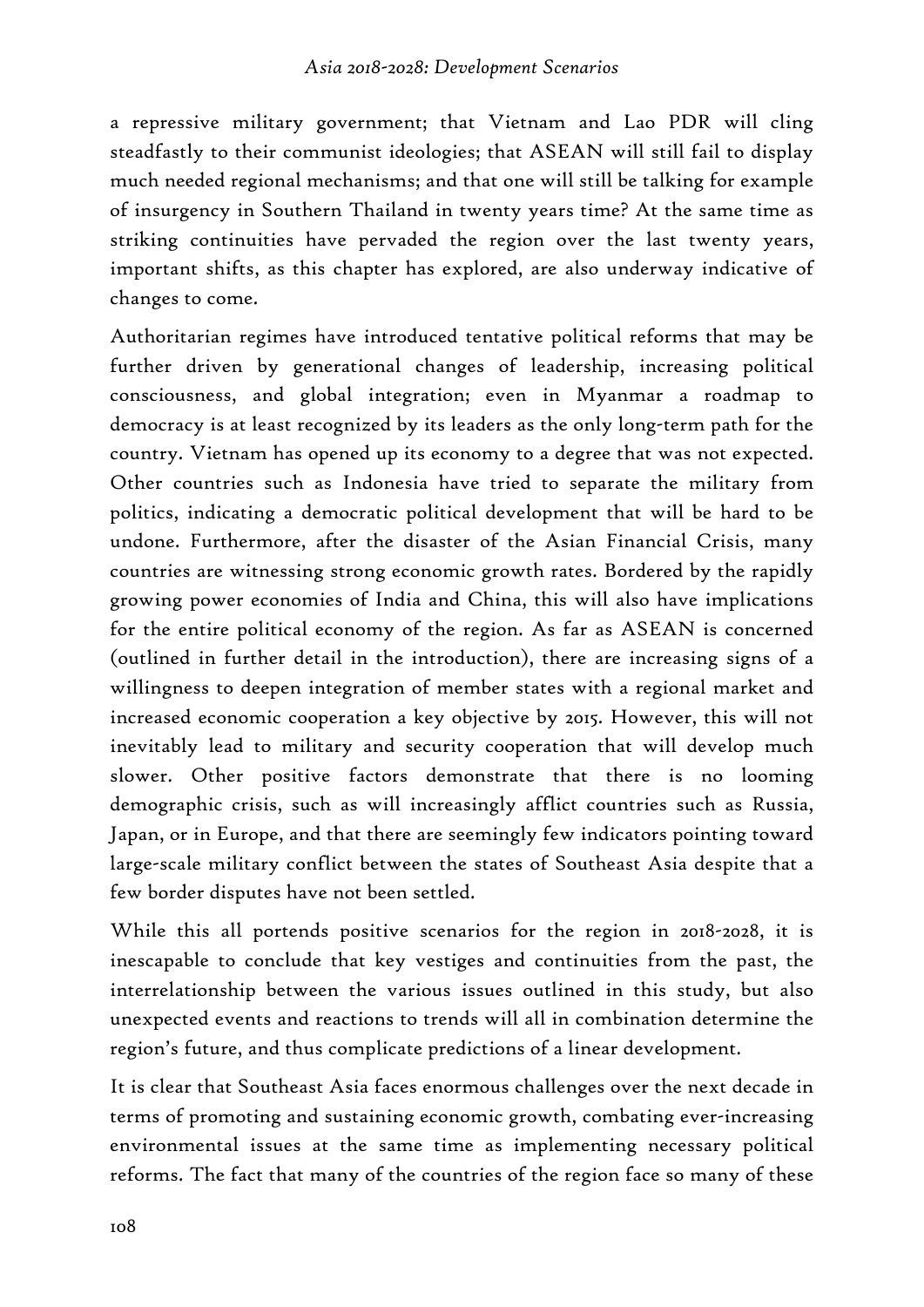development challenges at the same time is indicative of both a dynamism but also fears that should changes be halted or mismanaged, negative developments and instability could result. Furthermore, as many of these issues are interrelated, governments will have to juggle and deal with these in an evenhanded manner. For example, failures to devise adequate policies to redress uneven economic development create regional disparities which, in turn, could serve to exacerbate ethnic and social divides. Similarly, the lack of sustainable development affects some groups more than others, serving to further magnify existing, but also creating new, cleavages in society. Therefore, one cannot separate developments in ethnic conflict for instance from developments in the environment and economy. Should problems worsen there will be tendency among the governments to recourse to harsher authoritarian measures and military rule, and while this may arrest temporary instability, in the long term even more serious repercussions may arise. It could be argued that the challenges faced would be difficult for any modernized Western country to deal with; the fact that most countries in Southeast Asia exhibit weak or ineffective governance rooted in anti-colonial legacies and dealing with decade-long challenges of counter-insurgency makes then ill-equipped or lacking necessary experience in tackling new challenges such as environmental management and urbanization, to name but a few. Accordingly, the ability to adapt or not will be a key determinant of future development and here ASEAN will play a pivotal role.

Finally, and on a more positive note, the authors believe that also much good can come out of the negatives. For example, in spite of the devastation wreaked by the 2004 Tsunami, it also helped spur the concluding of a peace agreement in Aceh; this scarcely would have been predicted before the event happened. It also helped toward improving natural disaster management with important implications for strengthening institutions and capacity. In addition, many transnational and particularly non-traditional security threats such as climate change, trafficking of humans and drugs, and piracy necessitate closer and more effective regional cooperation, a trend which is likely to increase as states of the region become increasingly aware of and respond to the security and development challenges in what may termed as the start of a post-post Cold War era.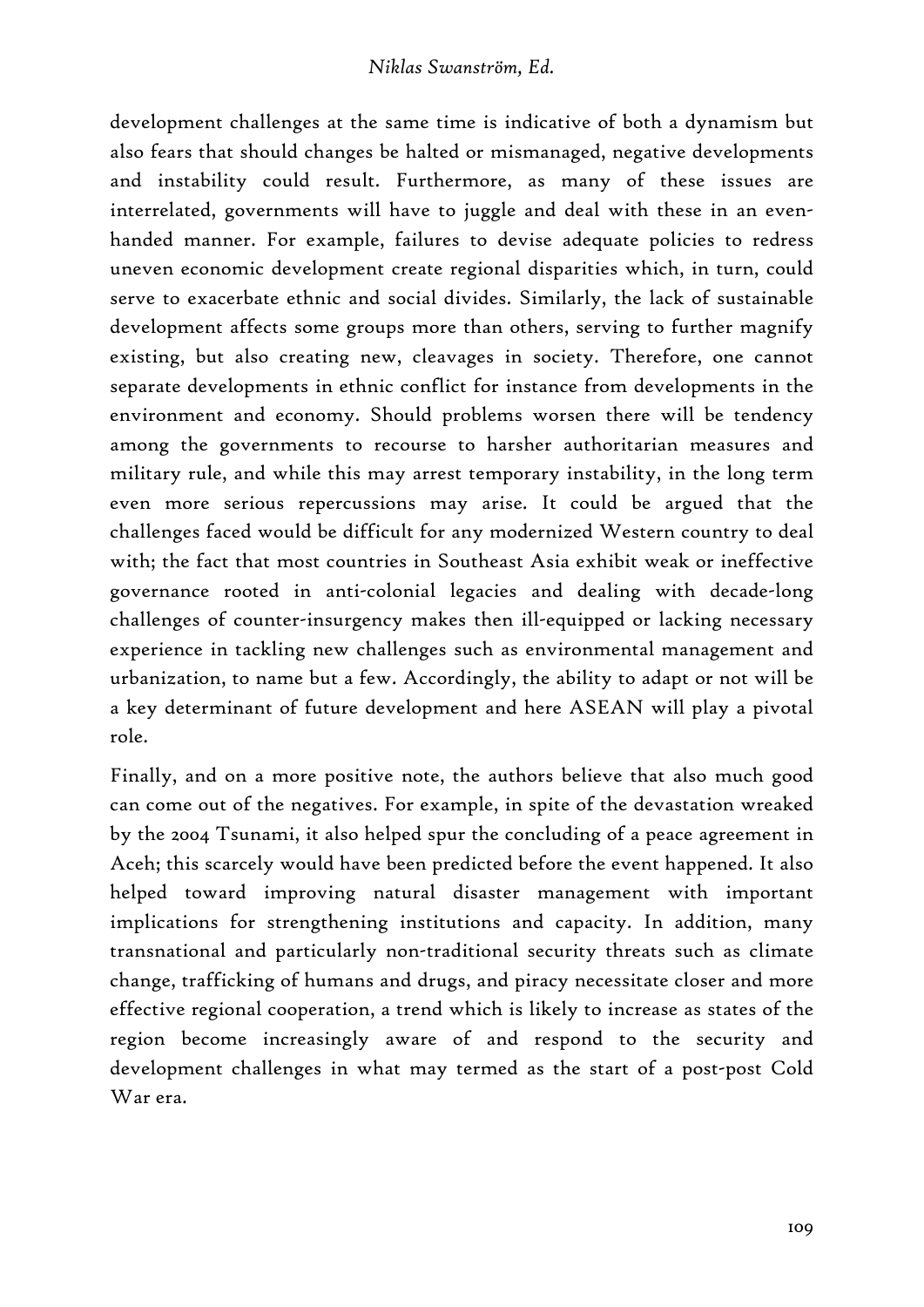# Chapter 3: Southwest Asia

Nicklas Norling Ingolf Kiesow Karlis Neretnieks Svante E. Cornell

#### Introduction

The strategic location of southwestern Asia (here defined as Iran, Pakistan, and Afghanistan) at the crossroads of South Asia, the Middle East, and Central Asia has been both a blessing and a curse for the regional countries. For the last 1500 years, and up to the nineteenth century, Persians, Arabs, and Turks contested the territory of this region only to be replaced by the colonial conquests of the British and Russian Empires. Russia and Britain, in turn, fought for strategic supremacy for a hundred years during the nineteenth and early twentieth century in what Rudyard Kipling termed the "great game". Likewise, the USSR made Afghanistan one of the primary frontlines in the Cold War.

The driving factors behind attempts to dominate southwest Asia have related both to geo-politics and geo-economics. Access to energy and mineral resources in Central Asia and the warm water ports in the Persian Gulf and Indian Ocean is a vital strategic interest for the neighboring powers, particularly China, Russia, and India. Similarly, Afghanistan is dependent on both Pakistan and Iran to access ports in the Indian Ocean and the Persian Gulf. Pakistan, in turn, is dependent on a stable Afghanistan to access Central Asia.

Apart from being a potential nexus for trade, transport, and energy transit, this region has today also become a nexus for a booming drug trade, extremism, and some of the world's largest refugee flows. Skyrocketing population growths, political instability, and troubled economies are also features shared by all southwest Asian countries. These factors, ostensibly internal to the region, could all backlash and spread far beyond this region.

This report aims to provide a background of some of the most pressing issues facing the southwest Asian region and outline scenarios for 2018-2028. Since the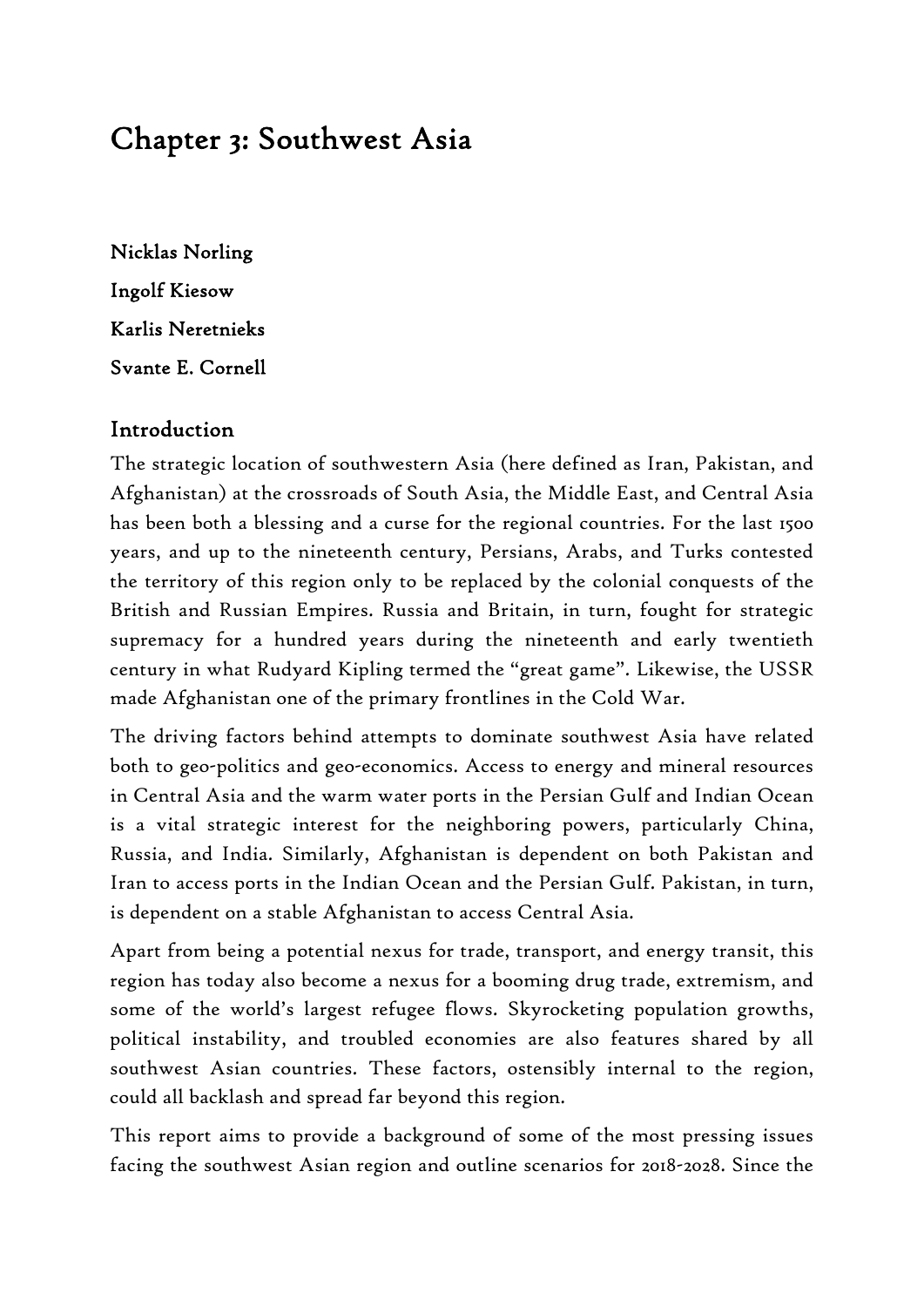development in this region partly will be determined by external events it is useful to envision the geographical focus of this report as constituent of three concentric circles (with a descending degree of emphasis). The first of these consists of Iran and Pakistan. The second consists of these two countries plus Afghanistan. The third is made up of these three countries plus the Persian Gulf countries, Central Asia, India, China, Russia, the U.S., and other less important actors but which nevertheless will play a role, eg. Japan.

This study argues that a decade from now, the southwest Asian region either could be a regional time-bomb, a regional pivot, or something in between Each scenario is dependent on whether these three countries are able to cooperate and create economic development, or if continued conflict will undermine their advantageous position of being in the center of continental trade flows in energy and goods. They are also dependent on peaceful inter-ethnic relations and strong state institutions. Capital accumulation by the state is necessary to provide for security and human development, which, in turn, only will come through economic development and expansion of the private sector.

Forecasting what this region will look like in 2018-2028 is bound to be tentative and the history of the southwest Asian region has been far from linear. A defining feature throughout the history of the southwest Asian region is nevertheless that when private sector activity has flourished and when borders and cross-border opportunities have opened, the region has also prospered. Conversely, when outside powers have intervened, colonized, and imposed ideologies alien to the local population, much of the vibrant entrepreneurship of this region has been thwarted. In order to understand the different development scenarios, their catalysts, and whether the present state of affairs was predictable one or two decades ago, it is useful to review the regional events starting from the late 1970s when the modern turbulence started.

#### *1979, 1991, 2001 – Tectonic Shifts*

The political, economic, and strategic landscape of the southwest Asian region has been tectonically shifted at the turn of each of the last three decades. The main events responsible for these shifts in the regional landscape are the revolution in Iran in 1979 and the Soviet invasion of Afghanistan the same year; the disintegration of the USSR in 1991; and the aftermath of September 11,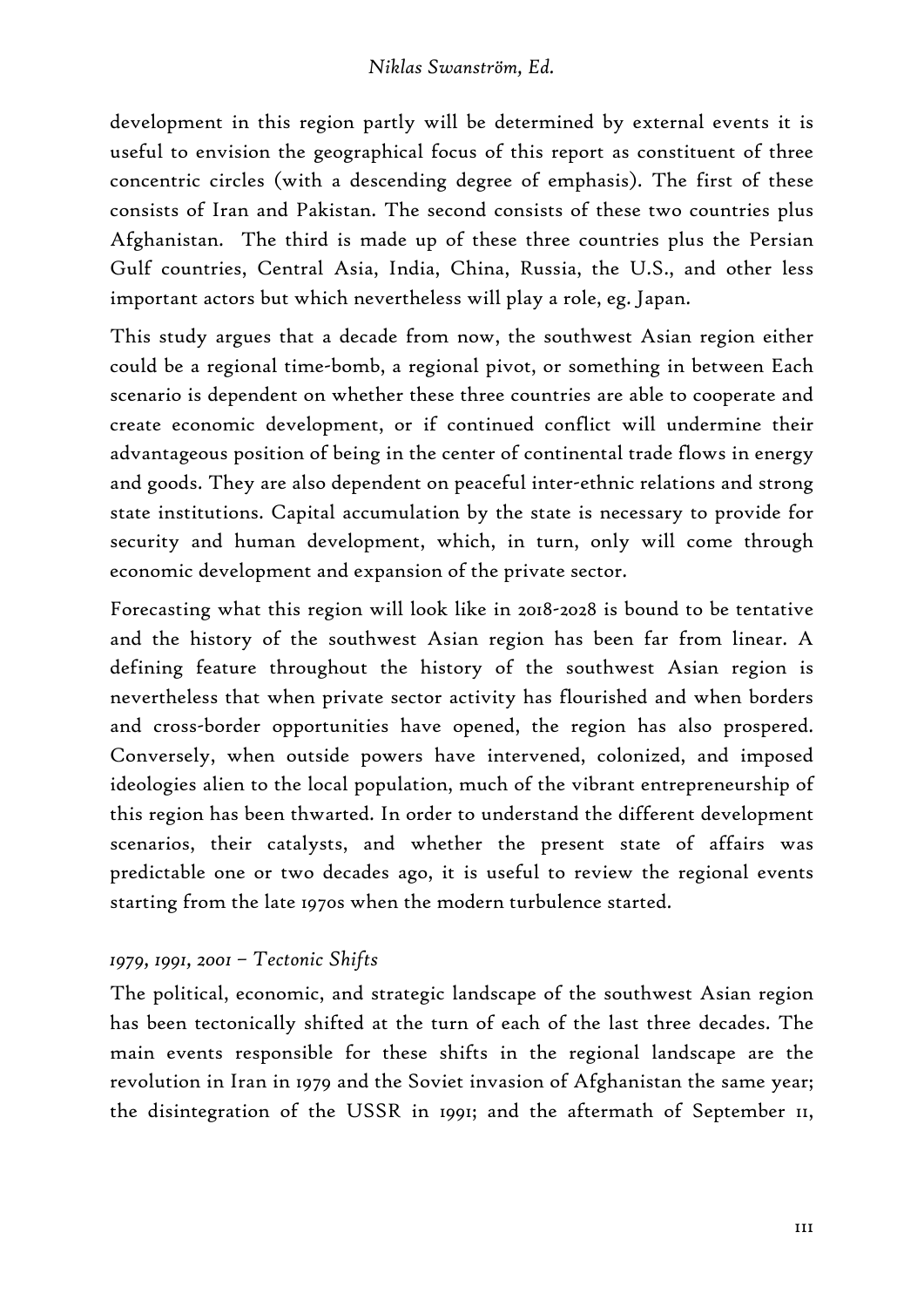2001.202 To this should be added the exogenous factor of globalization which gradually has opened up the southwest Asian region throughout these decades. Though each of these turning points seemingly has primarily geopolitical implications, the consequences for economic, political, ethnic, and demographic developments have been no less profound.

For example, whereas the 1979 revolution in Iran challenged the balance of power in the Persian Gulf and Eurasia and ultimately culminated in an eightyear long armed confrontation with Iraq, it also led to a massive baby-boom, nationalism, and a populist war economy with deep impact on today's Iran. Similarly, whereas the intervention of the USSR in Afghanistan in 1979 had the effect of a convergence of interests between the U.S., Iran, Pakistan, and Saudi Arabia in containing communist expansion, their support for various shady ethnic and religious factions in this decade-long conflict led to a fragmentation in the Pakistan-Afghanistan region which persists until today.

The foreign powers' support to various warlords is also to a substantial degree what sustained the civil war in Afghanistan, which devastated the country throughout the 1990s. The support extended from Saudi Arabia and Pakistan to Pashtun-dominated groups in Afghanistan, most prominently the Taliban but earlier the Hizb-e-Islami of Gulbuddin Hekmatyar, raised deep suspicions among the Iranians who supported rival Shi'ite groups, such as the Hazaras, as well as the Sunni but culturally Persian Northern Alliance. Since the support for many of the warlords among Afghanistan's neighboring states have been relatively constant throughout the past decades and reflect their ethnic bonds, their support of various factions in the civil war was relatively predictable.

An unintended effect of Iran's ideological missions in the wider region in the 1980s was nevertheless an economy on the verge of collapse after only a decade. Handling the consequences of these would also prove difficult for President Ali Akbar Rafsanjani and the Ayatollah Khomeini's successor, Ayatollah Khamene'i. To promote economic development and prevent the Iranian economy from collapsing, the Iranian clergy grudgingly accepted to abandon the previously embraced import-substitution-industrialization (ISI) strategy in favor of an export-oriented industrialization during the 1990s. Iran also had to

<sup>&</sup>lt;sup>202</sup> For a good review of Iran-Pakistan relations and their interaction in Afghanistan, see Shah Alam, "Iran-Pakistan Relations: Political and Strategic Relations," *Strategic Analysis*, 28, 4 (2004).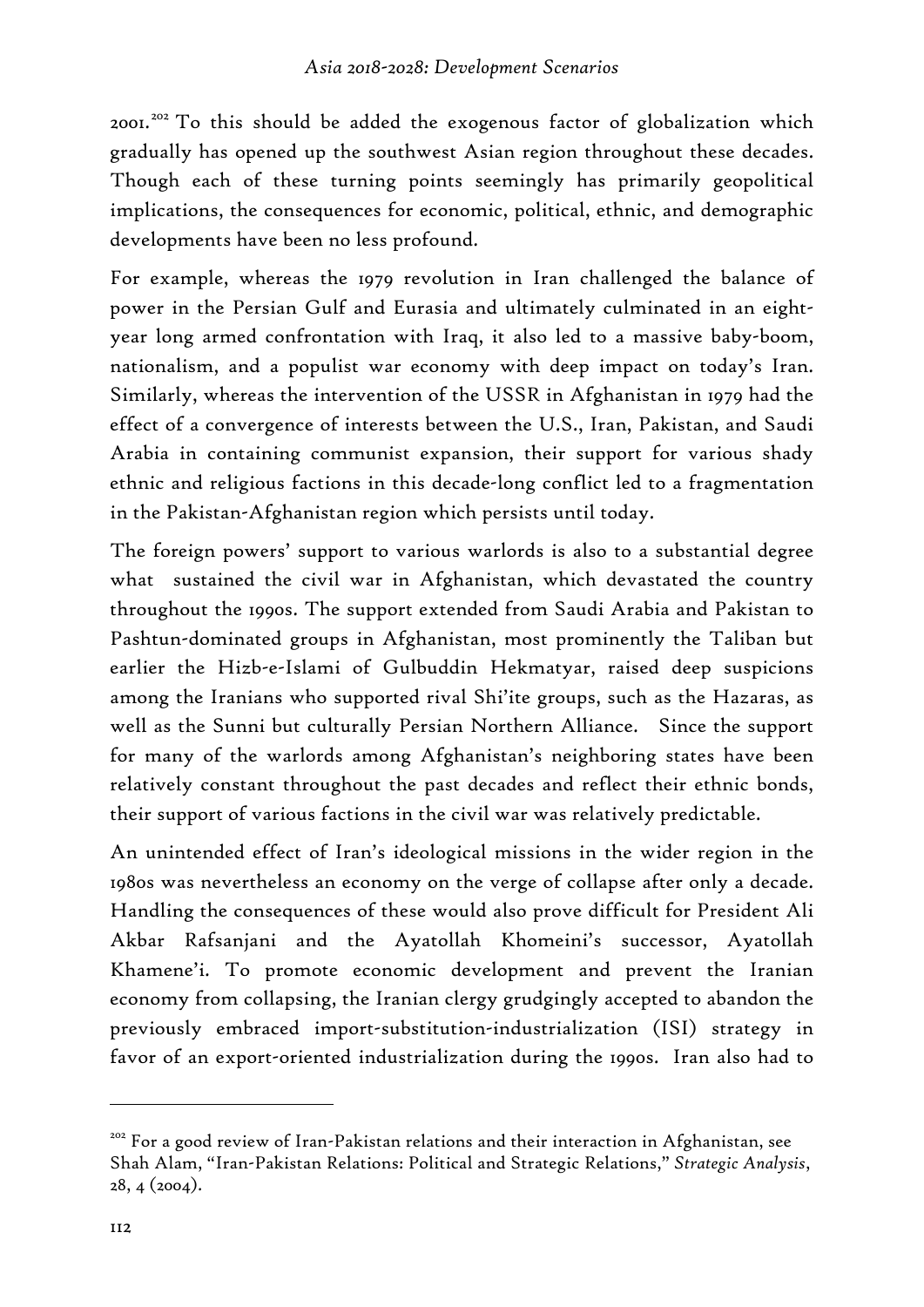transition to an economy adaptive to the world's growing energy needs and Tehran's newfound role as a supplier of these. An indication of the poor economic development from the mid 1970s to 2001 is that of an average negative growth rate of -0.6 annually.<sup>203</sup> Afghanistan's economy was in an even worse shape as a consequence of the 1990s' Civil War which, in turn, was an effect of Soviet expansionism in the 1980s.

Pakistan enjoyed a more favorable economic development during the 1980s but suffered from a severe debt burden, corruption, and mismanagement under the civilian governments of Nawaz Sharif and Benazir Bhutto in the 1990s. Economic growth averaged only 1.1 percent annually during this decade. Pakistan was forced to a similar economic restructuring in this time period, although it took until the end of the decade for any substantial reforms to be initiated. The demographic dividends which Iran and Pakistan entered into in the 1990s also failed to generate any major momentum in lifting both countries out of the third world and into the second.

Notwithstanding, both the Iranian and Pakistani political climate improved somewhat during this period. The death of Ayatollah Khomeini in Iran in 1988 and of General Zia Ul-Haque in Pakistan 1989 led to moderation in both countries, while the economic liberalization in Iran, which started in the early 1990s, also was accompanied by a corresponding push for reforms. That this would occur in the aftermath of both General Zia's and Khomeini's military and revolutionary stronghold was not entirely unpredictable in the early 1990s; state survival mandated substantial reforms in the economy and public sector.

The end of the Cold War and the victory of capitalism also put increasing pressure on the self-imposed isolation of Iran. These demands for reform culminated with the election of reformist President Mohammed Khatami in 1997 but was severely set back in the early 2000s when the hard-liners regained momentum. Pakistan, for its part, experienced its best military ruler so far following General Pervez Musharraf's coup in 1999.<sup>204</sup> His persona would also prove to have a decisive impact on events unfolding in the region two years later, in the aftermath of September 11.

<sup>203</sup> UNDP, *Human Development Report*, 2007.

 $204$  Three military coups have taken place since 1947. The first of these was conducted by General Ayub Khan in 1958, the second by General Zia-ul-Haq in 1977, and the third by General Musharraf in 1999.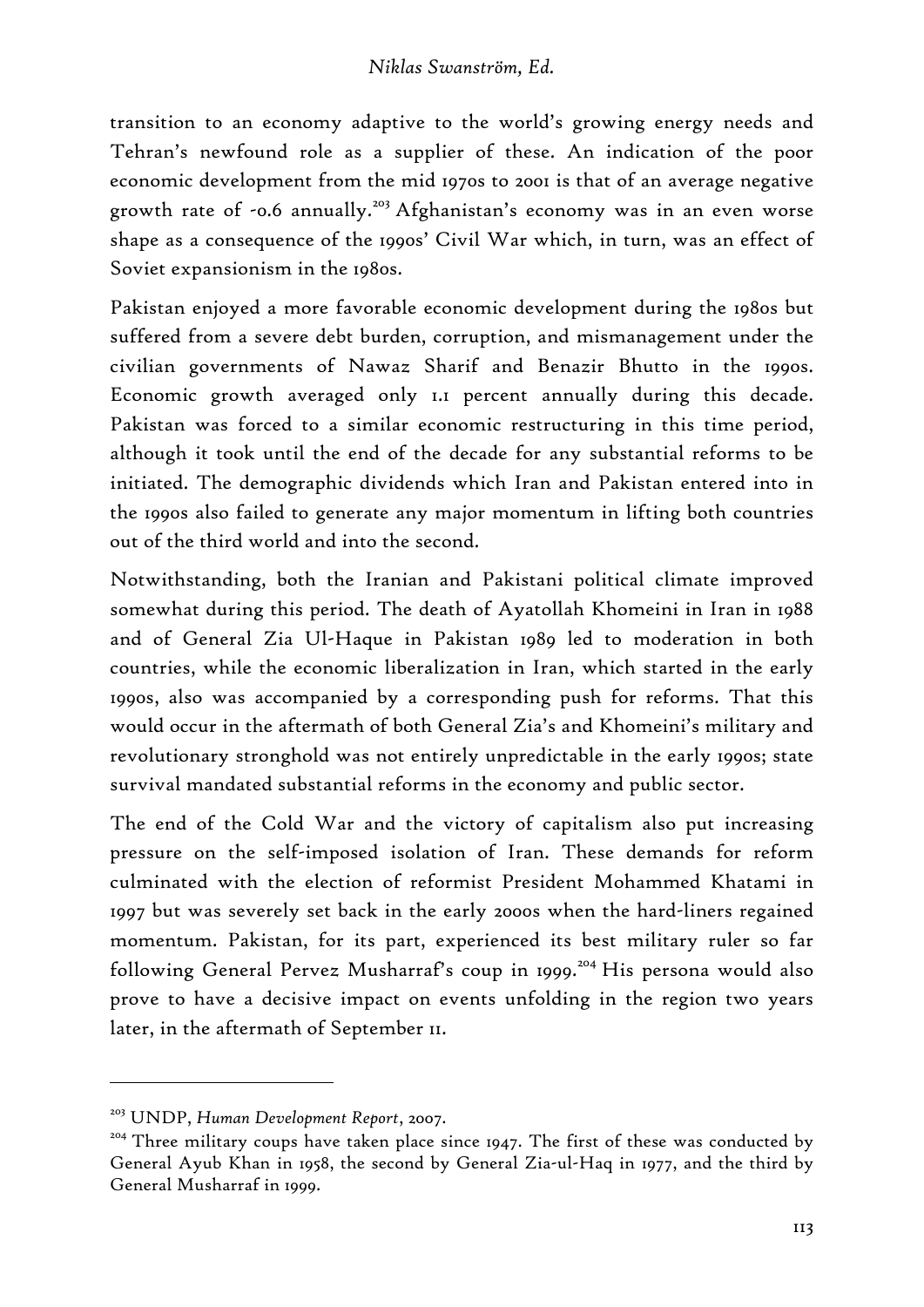The ouster of the Taliban government in Afghanistan in 2001 redefined the strategic landscape yet again, and opened new vistas for the regional powers, let alone for the Afghan people. In this process, most neighboring countries started to appreciate the importance of Afghanistan's stabilization instead of viewing it solely through the prism of a geopolitical vacuum and zero-sum politics of influence. Another remarkable consequence of  $9/11$ , and one of the most surprising developments in the past decade, was Musharraf's strategic redirection of the Pakistani state; from a state supporting Jihadists and viewing them as an indispensable tool in their foreign policy to a state waging a domestic war on them. Faced with the decision to either continue supporting the Taliban or fight them, Pakistani president Musharraf opted for the second option.

The events which plagued the southwest Asian region throughout the 1980s and 1990s will continue to haunt the leaderships of these countries up until 2018 and beyond. The similarities as regards inter-ethnic tensions, weak state institutions, and Islamic radicalism between the 1980s, 1990s, and 2000s, are striking. Notwithstanding, in the midst of this series of negative events over the past three decades a glimpse of hope has emerged; indeed, the primary defining feature of this region in the coming years may not necessarily be Islamic radicalism or excessively bad governance.

Instead, improved relations between India and Pakistan, Iran and Pakistan, China and India, Iran and Saudi Arabia, and Afghanistan and its neighbors together with an increasing interdependence across southwest Asia and high growth rates have now led to a strategic thinking which is informed more by potential economic gains from cooperation than previously. Increased solidarity among the southwest Asian countries was also displayed when Pakistan literally was struck by a tectonic shift in the 20o5 earthquake. Afghanistan donated US\$500,ooo in disaster relief, helicopters, and medicines while Iran pledged foodstuffs, blankets, medicines and tents.

Thus whereas the pre-1979 period was characterized by a polarization among the Asian countries along ideological lines, and the post-1979 period by containment of the Soviet Union, the first years of the twenty-first century seem to be characterized more by liberal interdependence. All these surrounding powers, which all also have undergone significant liberalization measures, are starting to connect infrastructure to each other and are building unprecedented trading ties. All states in the region also seem to realize that the key to growth lies in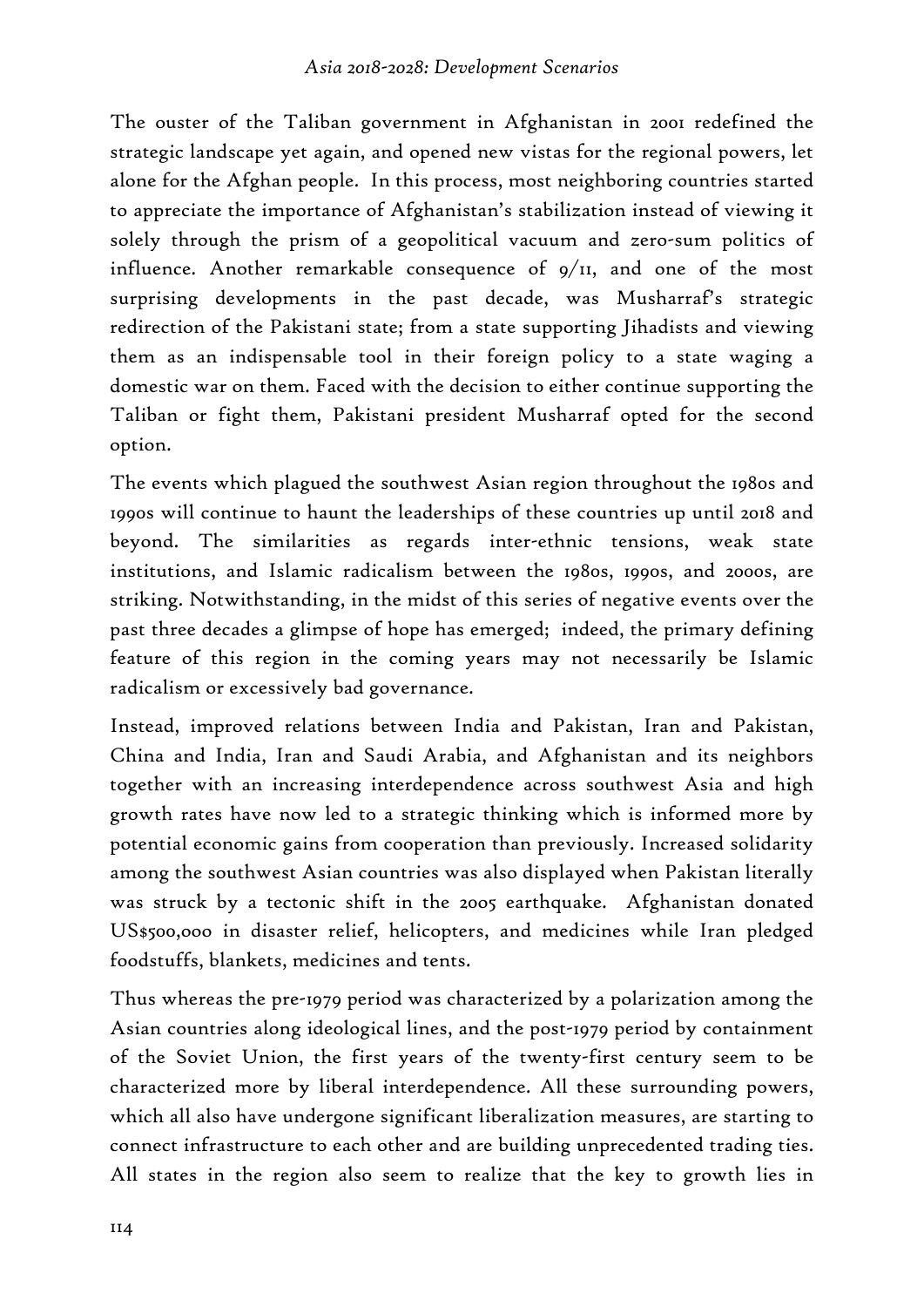regional cooperation and trade and transit with neighbors and that the Silk Road legacy is one of the primary drivers in their economies. This stands out as perhaps the most surprising, and indeed positive, development over the past decade.

As noted by Pakistan's President Pervez Musharraf in his memoir, "the 21st century will be driven by geoeconomics more than by geostrategy or geopolitics. Relations between countries are based on economic bonds - interaction in trade, joint ventures and investment".<sup>205</sup> A chief driver of this trend is the growing need for energy in India, Pakistan, and China while the bulk of the world's energy supplies are found in the Caspian Sea region, the Middle East and Russia. This has led to significant complementarity between the Eurasian economies.

Today, Asia consumes much more gulf oil than North America, while Chinese goods and investments flood the region. This has not only led to the development of a "maritime Silk Road" stretching along the Rimland of the southeastern Eurasian continent but also to the initiation of overland strategic corridors between these regions to diversify supply routes away from such chokepoints as the Malacca Straits. China's rapid economic development has also led it to prioritize developing its backward western provinces, which necessitates interaction and access to markets and port facilities in Iran and Pakistan, potentially also via Afghanistan.<sup>206</sup>

If this observation is correct, the southwest Asian region may serve as one of the primary link and transit regions connecting South Asia and the Persian Gulf with East Asia which may fuel development and provide it with its 21<sup>st</sup> century life-blood. This is not to say that it will be the main center of gravity in Eurasian geo-politics, but it is to say that it may give the region potentials unseen throughout the past three decades.<sup>207</sup>

On the other hand, it should also be acknowledged that extrapolating a post-Cold War "perpetual peace" from less than a decade of improved interstate relations would be to ignore the realities and historical record of international

<sup>205</sup> Pervez Musharraf, *In the Line of Fire*, (London: Simon and Schuster, 2005), p. 308

<sup>206</sup> John Garver, *China and Iran: Ancient Partners in a post-Imperial World* (Seattle: University of Washington Press, 2006).

<sup>207</sup> See S. Frederick Starr, ed., *The New Silk Roads: Trade and Transportation in Greater Central Asia*, Washington: CACI & SRSP Joint Center, 2007.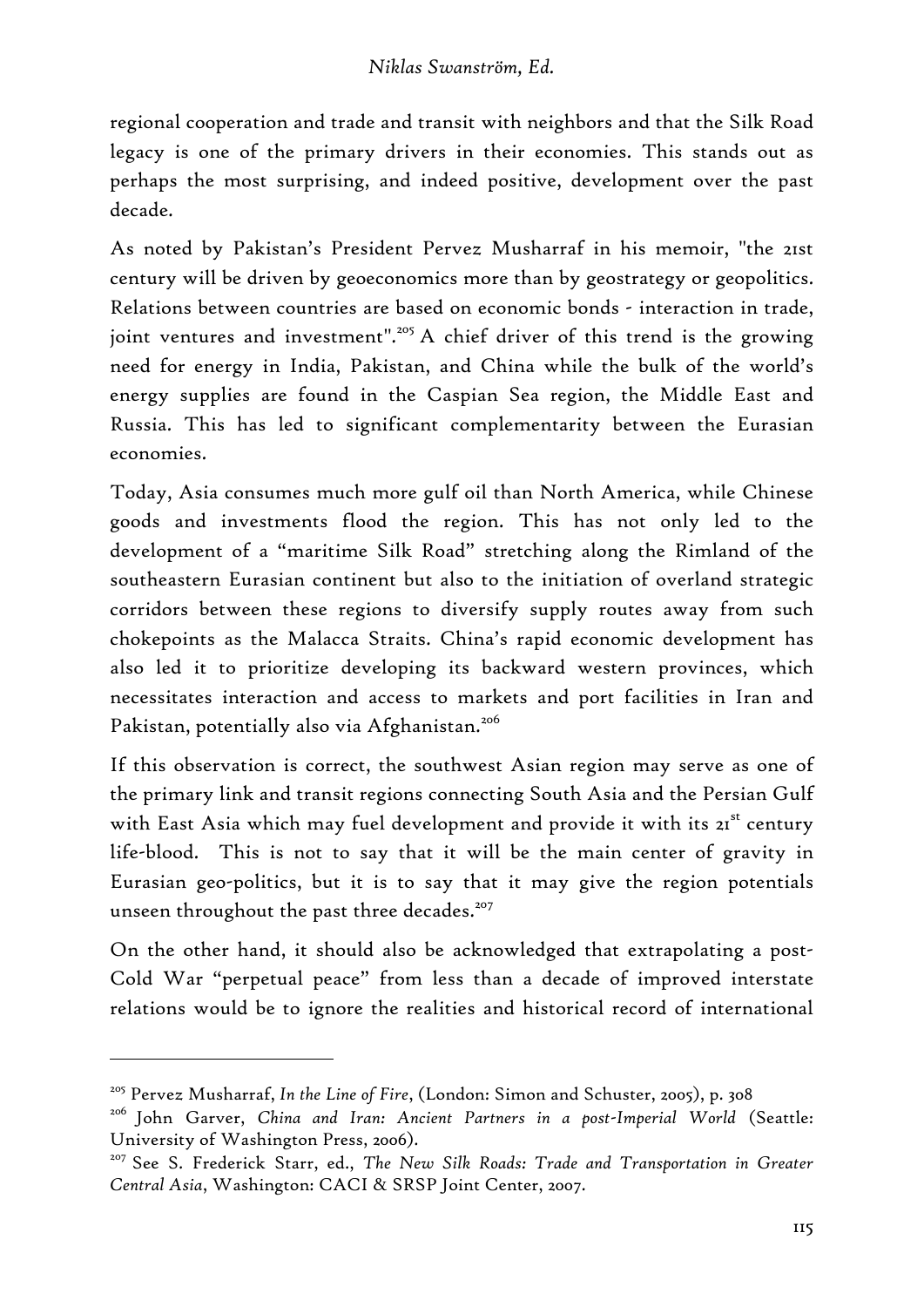politics. 208 The remaining deep-rooted distrust between states in the region combined with poor governance contribute to severe economic mismanagement and unfulfilled potentials. Added to this should be the constantly high risk of state fragmentation and inter-ethnic tensions: Pakistan faces a particular challenge given the ongoing strengthening of cross-border ethno-linguistic ties, while Punjabi domination over the country's affairs has created resentments from the other three provinces of the country, even if Musharraf's rule has sought to balance some of the excesses of the past. The 1971 secession of East Pakistan still looms in the Pakistani memory. A similar Balkanization in the southwest Asian region in the  $2I<sup>st</sup>$  century is a scenario which, though unlikely, cannot be precluded; history tells that burgeoning trade relations and healthy interstate relations could soon unravel. This said Pakistan has a strong state with both military and civilian institutions which almost certainly will prevent this from happening. Besides, the centrifugal forces are arguably not stronger now than a decade or two ago and the Karachi violence in 1980s as well as the Sindh riots put equal or even greater strains on Pakistan than the current turbulence.

Will this state of relations last until 2018-2028? In retrospect, few would in 1988 have predicted that regional trade relations would boom 20 years later and that the Cold War would end. It would perhaps have been equally difficult to predict the profound consequences of  $9/11$  and its positive impact on state-to-state relations in southwest Asia and among its neighbors in 1998. The period up until 2018 and beyond will likely demonstrate many similar contingencies and another tectonic shift will inescapably occur within the next two decades.

In what follows, a background and analysis will be given of the key issues that will determine the region's course up until 2018 and from 2018-2028. Scenarios will be given on the basis of both events in the past three decades and with concern to the situation today. The first sections will analyze issues of an economic and social nature; demographic development, economic development, developments in the energy sector, and ethnic relations. This will inform the assessment in the other areas, which also are less predictable, including: domestic political developments, military developments, and the geopolitical

<sup>208</sup> See for instance John J. Mearsheimer, *The Tragedy of Great Power Politics* (New York, NY: Norton & Company, 2001) for a further elaboration of this argument.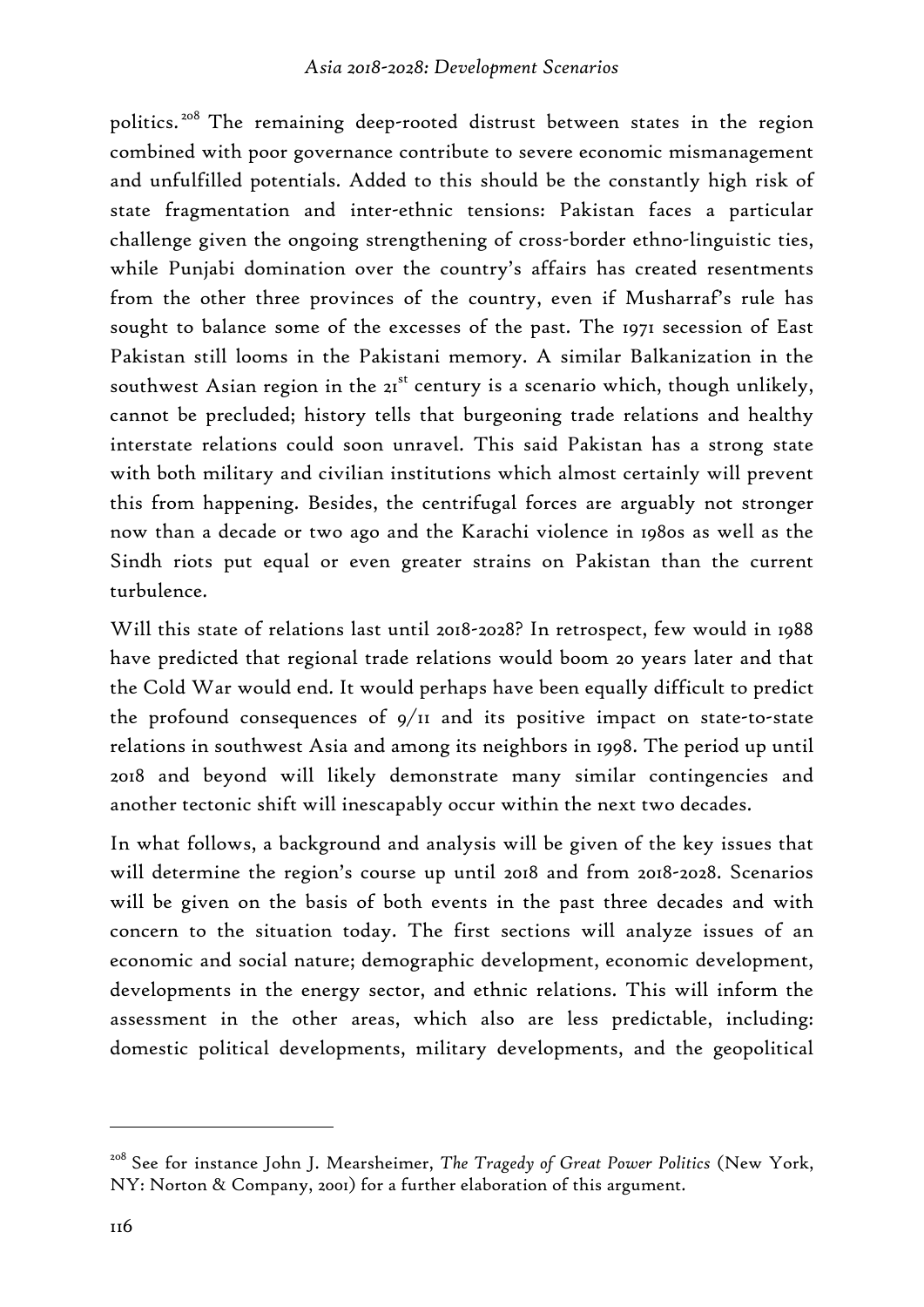situation. Each section will briefly outline probable, plausible, and possible scenarios for 2018-2028.

# Demographic Outlook

-

There are few constants and many variables when predicting the southwest Asian region over the next two decades. However, what can be foreseen with a high degree of certainty is the demographic development; this should therefore form the main backdrop in assessing the impact of the other drivers. Indeed, it is difficult to overestimate the extent to which the ballooning populations and their productive use steers southwest Asia's future course. Up until the 1990s, however, demography tended to be viewed more as a tool to realize great-power ambitions, adherence to Islamic values, and as a "power of plenty" than an instrument for sustainable economic development.

As a consequence, a period of extremely high fertility ensued from the end of the 1970s and throughout the 1980s. This laid the foundation for the population explosion that the region is currently experiencing. Estimates point to Pakistan's population topping 229 million by 2025<sup>209</sup> compared to a population of 169 million in 2007. Similarly, Iran's present population of around 67 million is expected to reach 88 million by 2025<sup>210</sup> while the Afghans will number 50.3 million at the first quarter of this century – almost doubling their current population of 30 million. However, while fertility rates in both Iran and Pakistan have decreased significantly (particularly in Iran) there are no indications of a similar trend in Afghanistan.<sup>211</sup> The question of how to feed, create employment, and sustain these bulging populations is still left unanswered.

It should be acknowledged that the southwest Asian countries could, if employment is created, all transform their current demographic burden and rapidly growing populations into assets. Both Iran and Pakistan find themselves

<sup>209</sup> Sandra Yin, "Pakistan Still Falls Short of Millennium Development Goals for Infant and Maternal Health," Population Reference Bureau webpage: <http://www.prb.org/Articles/2007/pakistan.aspx?p=1> (accessed June 5 2008). 210 Population Reference Bureau, Iran, <http://www.prb.org/Countries/Iran.aspx>

<sup>(</sup>accessed on June 5 2008).

<sup>&</sup>lt;sup>211</sup> The fertility rate is currently estimated at 6.3 per woman while the population growth rate stood at 2.67 percent in 2004. See WHO, *World Health Report 2003*, Health Systems Profile-Afghanistan, Health Status and Demographics, p. 13.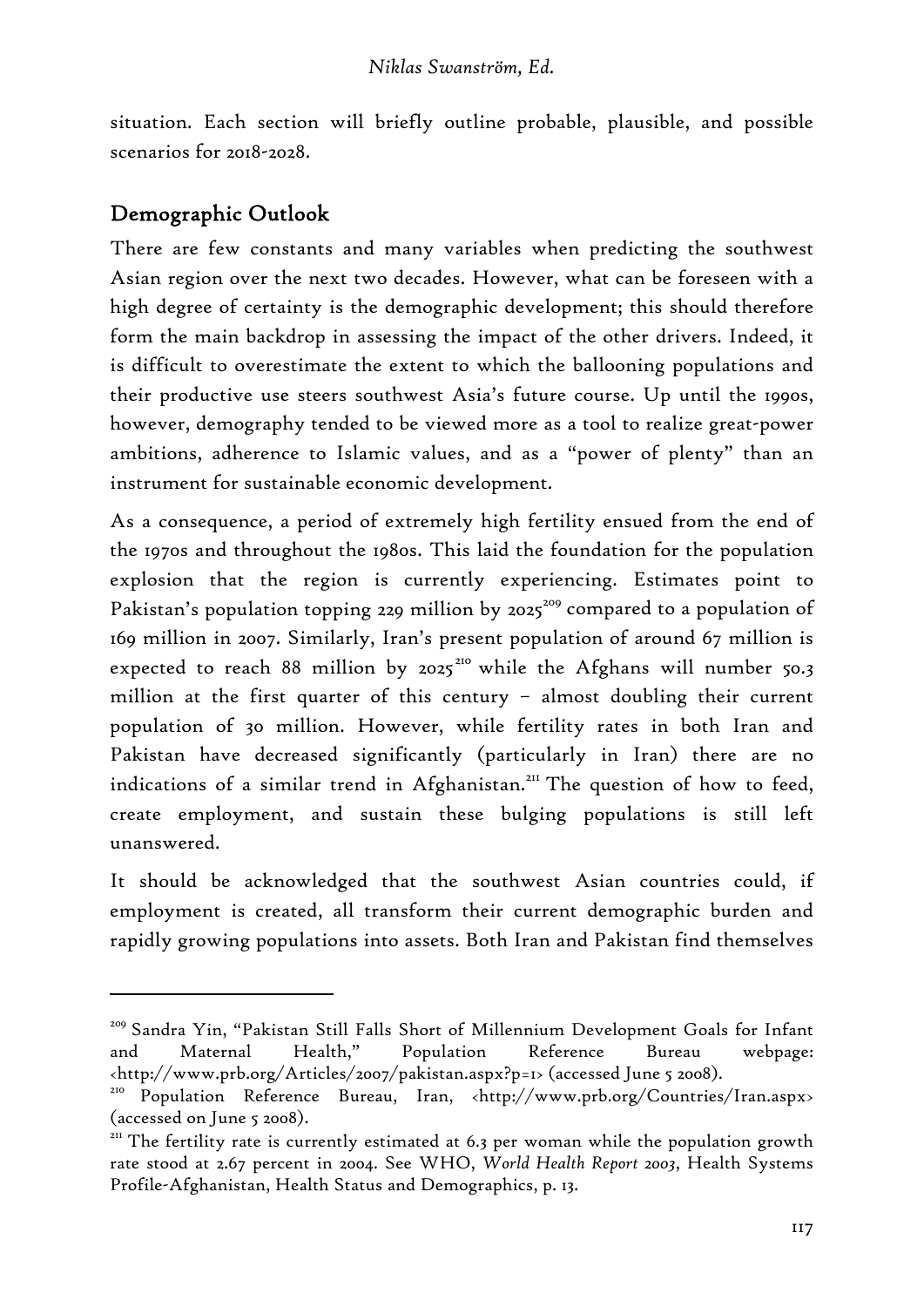with declining dependency ratios and bulging working age populations which, in theory, could contribute positively to economic growth.<sup>212</sup> This "demographic dividend" is also expected to peak in both Iran and Pakistan around 2010 after which it will gradually decline over the next two decades.<sup>213</sup>

However, even if employment would be created and poverty rates were further reduced, the already institutionally weak states in the region would have a difficult time handling the additional pressure for state services, particularly in Pakistan and Afghanistan. As argued by Parag Khanna the demographic development "over the next twenty years [will be] unmanageable even for the military. Pakistan is becoming more like faltering, splintering Indonesia than Islamist democratic powerhouse Turkey." 214 Thus one cannot exclude a scenario in which the state apparatus breaks down under the weight of the demographic colossus. Fracturing state institutions together with unemployment should therefore be conceived as the branching points which could generate a potential crisis. Any realistic scenarios on the impact of the demographic factor must therefore range from positive to grimly negative.

The most likely scenario up until 2018 is one in which economic growth is sustained, by energy incomes in Iran and the current upward economic trend in Pakistan, but where both governments fiercely struggle to keep up with employment creation. The following decade, up to 2028, is more uncertain since it will depend on the policies pursued in the preceding decade and how good both governments are in utilizing existing opportunities, reforming their labor

<sup>212</sup> Durr-eNayab, "Demographic Dividend or Demographic Threat in Pakistan," *PIDE Working papers 2006:10,* Pakistan Institute of Development Economics; Janet Larsen, "Iran's Birth Rate Plummeting at Record Pace: Success Provides a Model for Other Developing Countries," Earth Policy Institute, website December 28 2001, <http://www.earth-policy.org/Updates/Update4ss.htm> (accessed on June 14 2008).

<sup>&</sup>lt;sup>213</sup> Pakistan's demographic dividend started in the 1990s and peaked around 2005-2010. After 2010, it will gradually decline but remain high throughout the period 2018-2018 and up until 2045 when this generation exits working life. Iran is also undergoing a demographic dividend with rapid labor force growth since the 1990s which is predicted to last up until 2010. As a consequence of the 1980s baby boom, Iran has today one of the world's youngest populations with 50 per cent being below 25 years of age, see eNayab, "Demographic Dividend or Demographic Threat in Pakistan,"; Larsen, "Iran's Birth Rate Plummeting at Record Pace: Success Provides a Model for Other Developing Countries".

<sup>214</sup> Parag Khanna, *The Second* World (New York: Random House, 2008), p. 114.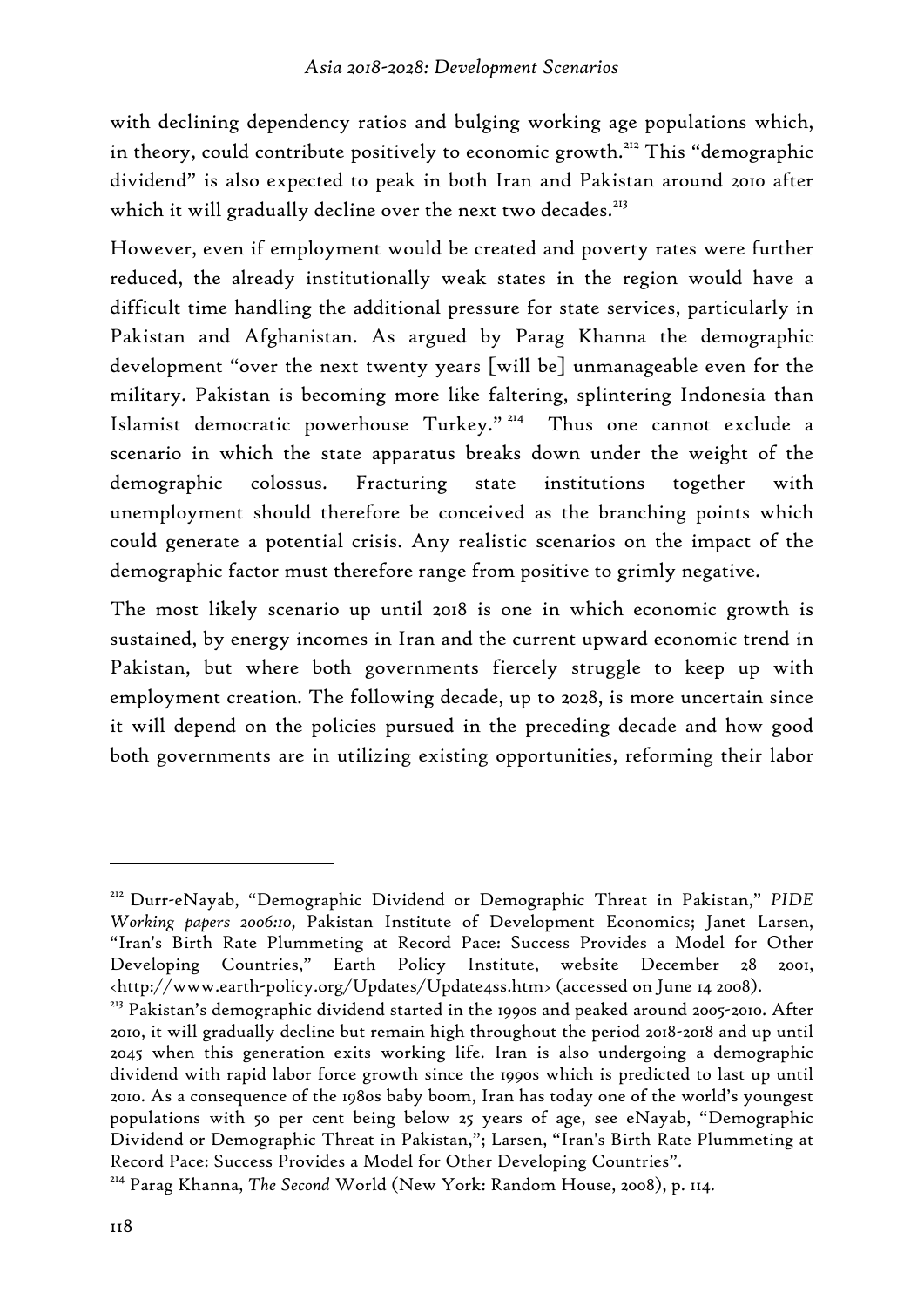markets and economies, and making investments in human capital. The record on these investments in both countries is, however, mixed.<sup>215</sup>

The most optimistic scenario for Pakistan in the period 2018-2028 is one where economic growth rates are sustained, poverty rates further reduced, while the large human capital deficits remain. The demographic dividend may contribute to economic growth but it will fall below potential which, in turn, will have consequences for the period beyond 2028 as savings remain insufficient.

Iran, on the other hand, is in a more advantageous position due to a prioritization of the education and health sectors. If substantial political change comes in Iran during the next one or two decades, Western investments will pour into the economy and generate employment and growth. It is likely that much of the Iranian diaspora, which tends to be the well-educated strata, also will return once the current Iranian theocratic leadership is forced to step down. That said, Iran is currently moving in the opposite direction after the 2008 parliamentary election where the hard-liners and conservatives captured a majority of the seats. Ahmadinejad's ambitions to return Iran to "the days of the revolution" are equally troubling.

Indeed, Ahmadinejad recently stated that he had an ambition to reverse his country's fertility decline, claiming that Iran has the capacity "to handle 50 million more citizens". 216 Whether this is part of his ambitions to revive Khomeini's great-power ambitions and dreams of a "20 million army" or only populist rhetoric is difficult to know. It is clear, however, that demography may

<sup>&</sup>lt;sup>215</sup> The education budget in Pakistan remains low in spite of that half of the population remains illiterate. Iran has fared comparatively better than Pakistan and made education a priority. For example, from 1970 to 2000 school enrollment grew from 60 to 90 percent whereas female literacy rose from less than 25 percent in 1970 during the rule of the Shah to more than 70 percent in 2000. The male literacy rate grew from 48 percent to 84 percent during the same years. In Afghanistan, education has suffered from the wars that have plagued the country throughout the 1980s and 1990s and illiteracy among Afghans is expected to be as high as 49 percent for males and 79 percent for females (based on data from 2002), see: Janet Larsen, "Iran's Birth Rate Plummeting at Record Pace: Success Provides a Model for Other Developing Countries," Earth Policy Institute, website December 28 2001, <http://www.earth-policy.org/Updates/Update4ss.htm> In Iran, the average years of education have almost doubled for the generation born in the 1980s compared to those born 25 years earlier, see: Djavad Salehi-Isfahani and Daniel Egel, "Youth Exclusion in Iran: The State of Education, Employment and Family Formation," The Middle East Youth Initiative, Working paper, Wolfenshon Center for Development, Brookings (September 2007), p. 18.

<sup>216 &</sup>quot;Iranians Urged to Have More Kids," *Reuters*, October 22, 2006.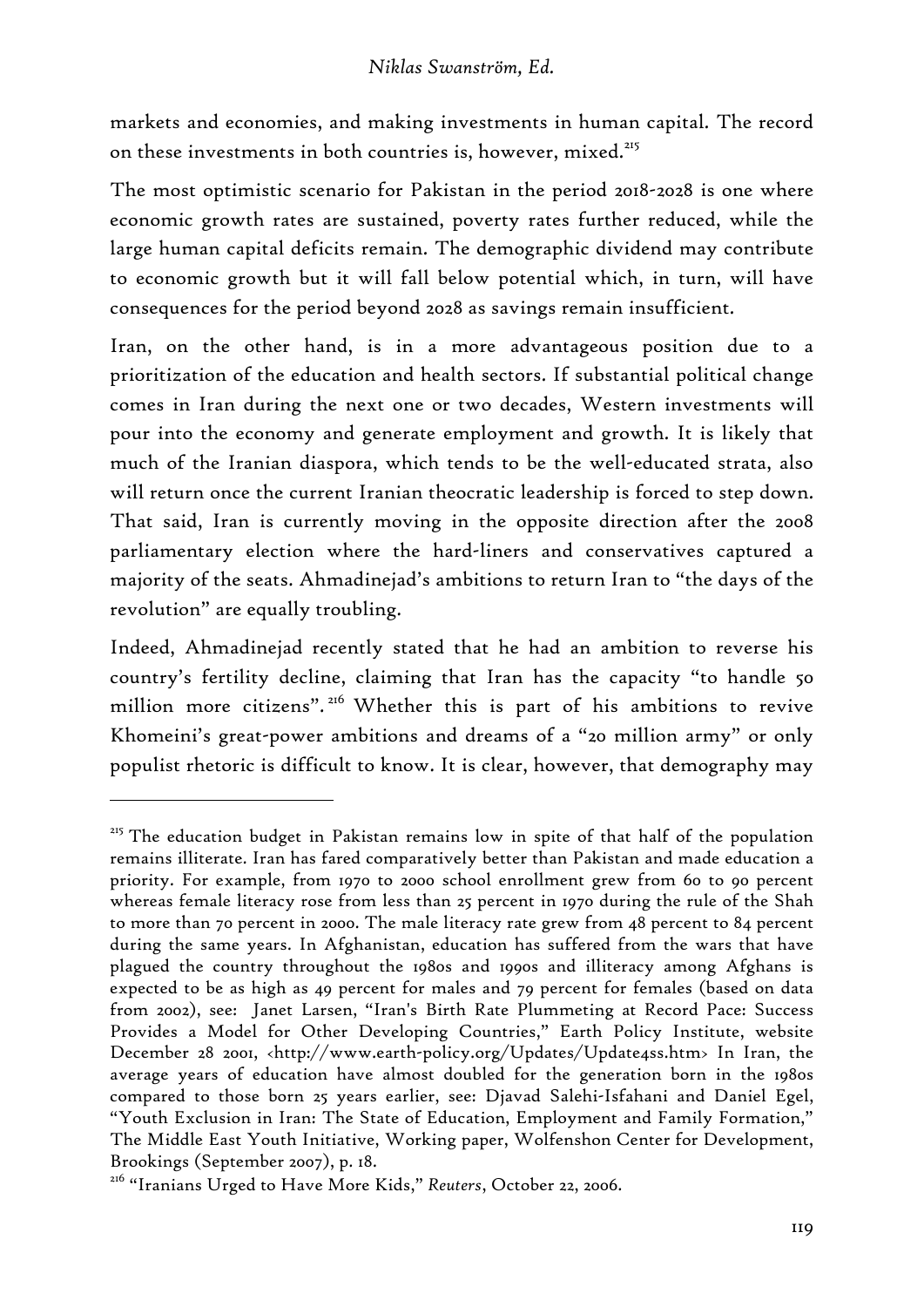factor into Iran's ambition to dominate the region if political change does not occur in Iran.

Looking back on the region in the 1980s and 1990s, it is evident that massive youth bulges combined with high poverty rates increase the risk of being susceptible to indoctrination, alienation, and radicalism. Added to the demographic problem should also be the millions of Afghans that have taken refuge along the borders with Iran and Pakistan as conflict has devastated that country.217 The narcotics trafficking stemming from the Afghan poppy fields has aggravated these problems, particularly among the refugee communities.<sup>218</sup> Adding southwest Asia's violent history to this, it should be clear that this is a dangerous development. The crises and lawlessness in both Pakistan and Afghanistan will likely worsen in pace with population growth while social tensions will increase correspondingly.

In conclusion, the demographic backdrop suggests that the southwest Asian states will face increasing pressure on state institutions in the period up until 2018 but that a low dependency ratio and upward economic trends will contribute to growth. The stakes will nevertheless be continually raised in the following decade when the dependency ratio increases. Buoyant economic growth, education, family planning, and improved income distribution are the only ways to meet these demands. The belated response from Tehran and Islamabad to this makes their policies in the coming decade all the more decisive.

#### *Scenarios 2018-2028*

Probable: The prospected population growth continues according to the abovementioned estimates in all three states. Investment in human capital increases slightly in Pakistan and remains high in Iran but fails to match labor

 $217$  More than 4.8 million Afghans have returned to their home country since March 2002, many of which previously were hosted by Iran and Pakistan, but around 2.46 million Afghans still remain in Pakistan while 900.000 remain in Iran. Rhoda Margesson, "Afghan Refugees: Current Status and Future Prospects. CRS Report for Congress, January 26, 2007, p. 2.

 $218$  Around 86 percent of the world's heroin supply originates in Afghanistan; as much as 61 percent of these supplies are estimated to transit on the southwestern route via Iran while 20 percent are smuggled through Pakistan. Some estimates even put the number of heroin addicts in Iran and Pakistan to 3 million in each state. Communication with consultants for UNODC, Spring 2007.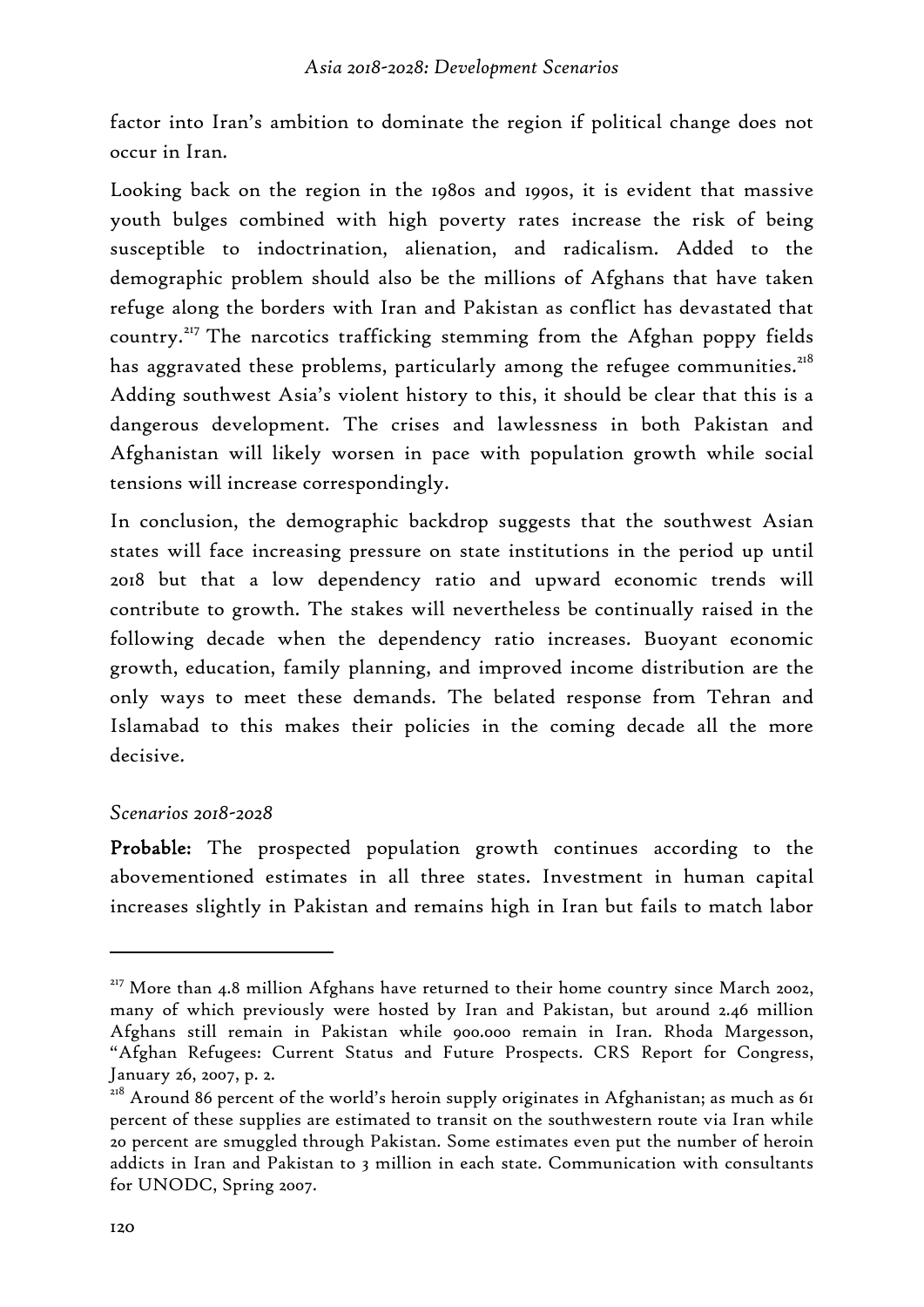market demands which, in turn, generate unemployment or inefficient allocation of labor. Both Pakistan and Iran fail to turn their demographic dividends into a corresponding level of economic growth which will reduce the level of savings. This in combination with weak state institutions will generate an economic crisis once this generation enters the dependency age around 2030- 2045.

Plausible: Growing populations combined with a failure to develop rural areas and human capital contribute to widespread grievances and fragmentation. Refugee flows and brain drain continue to hamper the potentials of stability and stable growth rates. A deterioration of the situation in Afghanistan and failure to decrease poppy cultivation continues to undermine development efforts and leads to further disillusionment among the region's young population.

Possible: Continual GDP growth leads to a return of diaspora, investments in rural areas, and land-reforms. The regional governments become more successful in employment generation and are able to utilize their demographic dividends.

# *Key Issues to Watch*

Investment in human capital; refugee flows; changes in fertility rates; ruralurban divide

# Economic Development

In an ideal world, Iran and Pakistan would follow the Southeast Asian miracle and tackle the demographic burden through export-driven growth, education, while simultaneously decreasing income disparities (for example through such measures as land reform). This was the recipe followed by the four Asian Tigers in their rapid industrialization from the 1960s to the 1990s. Yet Pakistan's feudal society, neglect of education and Iran's statist political economy have prevented a similar development.

The impetus of booming cross-continental trade has, however, made both Islamabad and Tehran aware of the opportunity costs in having an inhospitable investment climate and high tariffs. Growing trade volumes and FDI flows across southwest Asia have acted as one of the primary drivers of structural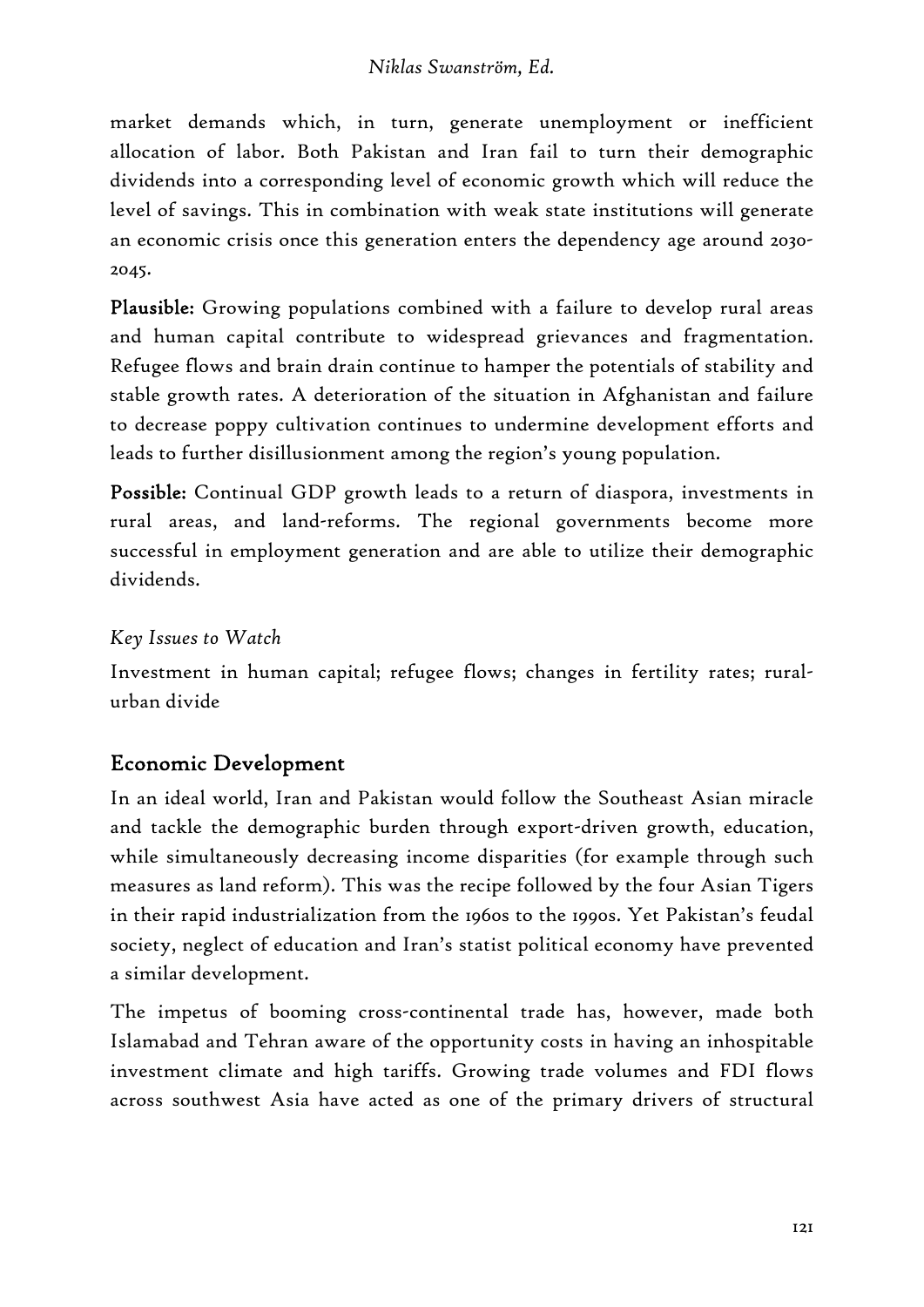reforms while those forces advocating integration into the global economy have been strengthened.<sup>219</sup>

The Pakistani government introduced a number of structural reform measures in the end of the 1990s and the 2000s under President Musharraf. As a result, Pakistan has seen growth rates hovering above 6 percent during 2004-2006, a significant increase compared to the annual 2 percent increase during the 1990s.220 Unemployment has also been kept at a manageable level, around 6-8 percent from 2003-2007, although the interest on Pakistan's huge debt devour as much as 40 percent of the annual state budget. On the other hand, poverty rates were substantially lowered by 10,5 percentage points from 2001-2005 although income disparities widened.<sup>221</sup>

Similarly, Iran experienced low growth rates averaging only 2 percent annually during the 1990-2001 period, although these started picking up pace in the 2000s, reaching 7 percent in 2003 and around 4-5 percent 2004-2007. The Iranian government has however not been nearly as successful in generating

<sup>&</sup>lt;sup>219</sup> For example, trade between archenemies India and Pakistan is increasing steadily and bilateral trade has increased from \$161 million in 2001 to over \$1 billion in 2006. China's trade with Pakistan is showing similar dynamics with bilateral trade standing at \$4.26 billion in 2005 and \$5.26 billion in 2006. The volume of China-Iran trade increased from \$700 million in 1993, \$9.2 billion in 2005, to top \$20 billion in 2007 – making China the largest trading partner of Iran while India-Iran trade stood at \$1.6 billion in 2005. Likewise, the bilateral trade volume between China and India grew from \$200 million in the early 1990s to almost \$20 billion in 2005, to top \$37 billion in 2007. Pakistani exports to Afghanistan have grown from around \$25 million during the Taliban era to reach \$1.2 billion today. See: "Sino-Iran 2007 trade volume exceeds US\$20 bln," *China BusinessNews,*  January 31 2008; K. Alan Kronstadt and Kenneth Katzman, "India-Iran Relations and U.S. Interests," CRS Report for Congress, August 2 2006; Marvin G. Weinbaum, "Afghanistan and Its Neighbors: An Ever Dangerous Neighborhood," United States Institute of Peace, June 2006 Special Report No. 162, p. 14; These expanding ties are also reflected in Foreign Direct Investments (FDI). For example, FDI in Pakistan reached a record high of \$4.5 billion in the first ten months of fiscal year 2006-2007, up \$1billion from the previous year. In 2000, in comparison, FDI reached a modest \$463 million. Likewise, and in spite of sanctions, FDI in Iran reached \$7 billion for the first 10 months of 2006 and \$10.7 billion in 2007 while the level of FDI in Afghanistan remains uncertain. See: "Foreign Direct Investment in Pakistan set to cross \$5 billion," *Gulfnews*, May 17 2007; "The Foreign Direct Investment hits \$7billion in Iran," *Iranmania*, October 18 2006; UNCTAD, World Investment Report 2007,

<sup>&</sup>lt;http://www.unctad.org/sections/dite\_dir/docs/wir07\_fs\_af\_en.pdf> (accessed on June 14 2008).

<sup>220</sup> ADB, *Asia Development Outlook*, 2008, Pakistan chapter. 221 *Ibid*.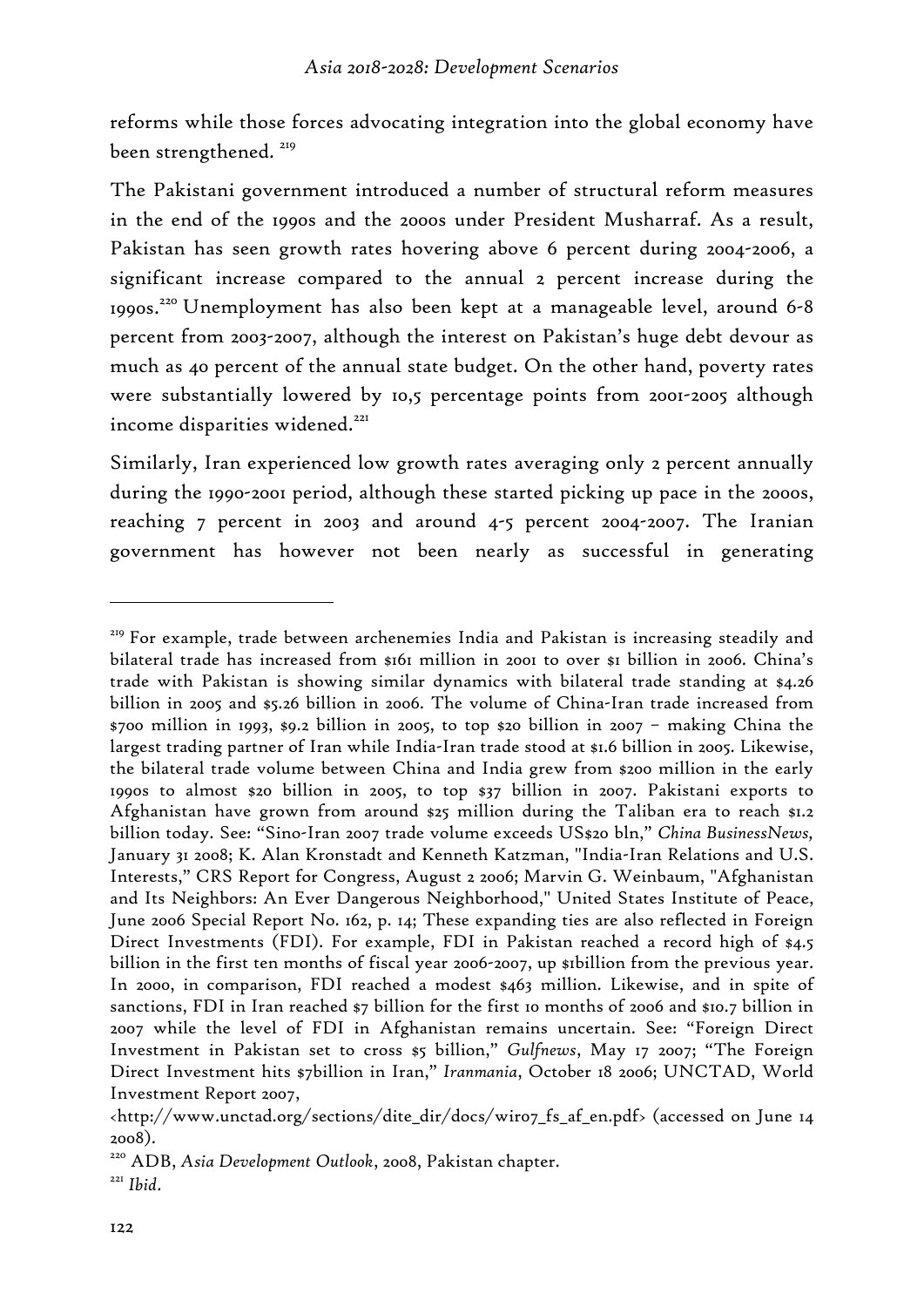employment despite having invested significantly in education and human capital.<sup>222</sup> On the positive side, Iran has a low external debt of around  $7$  percent of GDP at the same time as structural reform already has been initiated. Postrevolutionary Iran also has a managed to lower poverty rates: from 40 percent before the revolution to 20 percent today.

However, that Iran has fared comparatively better than Pakistan in the post-Cold War period should not primarily account to the leadership; it is rather Iran's hydrocarbon reserves that have sustained the Iranian state budget for much of the 20<sup>th</sup> and 2<sup>st</sup> century. For example, rising oil prices during the present decade provided President Ahmadinejad's government with oil incomes exceeding US\$120 billion for budget years 2005-2006.<sup>223</sup> Still, Tehran barely breaks even, due to the large state expenditures on subsidies and inefficient state-owned companies. Hypothetically, falling oil prices in the next decade combined with growing domestic energy consumption (which reduces exports) could result in a major budget deficit bordering on economic collapse.

Taken together, Pakistan and Iran share many of the structural problems which impede the full of potential of their economies. Yet whereas Iran has used oil incomes to temporarily fill these deficits Pakistan has ended up in a vicious debt cycle. Although both Iran and Pakistan have managed to address growing wealth gaps, their results differ as regards employment creation and investment in human capital. Paradoxically, Iran has a highly skilled and educated workforce which remains underutilized due to waning foreign investments in non-hydrocarbon sectors. Pakistan, in contrast, is enjoying a high degree of foreign investments but has failed to develop the human capital necessary to take full advantage of it.<sup>224</sup> How will this play out over the next decades? And what are the main determinants for positive economic development?

<sup>&</sup>lt;sup>222</sup> In 2004, for instance, unemployment for males in the age group 20-24 stood at 22.2 percent while the equivalent figure for females amounted to 42.5 percent. Salehi-Isfahani and Egel, "Youth Exclusion in Iran: The State of Education, Employment and Family Formation," p. 24.

<sup>223</sup> See: "Squandered oil bonanza may bring down Iranian President," *The Times*, January 15 2008.

<sup>&</sup>lt;sup>224</sup> Afghanistan has many more preconditions attached to economic development compared to Iran and Pakistan, most of which are beyond the scope of this report. Suffice to say, the security situation, the narcotics trade, poor infrastructure, and lack of human capital, all represent major obstacles to growth. Any forecast on Afghanistan's economic development is bound to remain tentative and will be dependent on Afghanistan's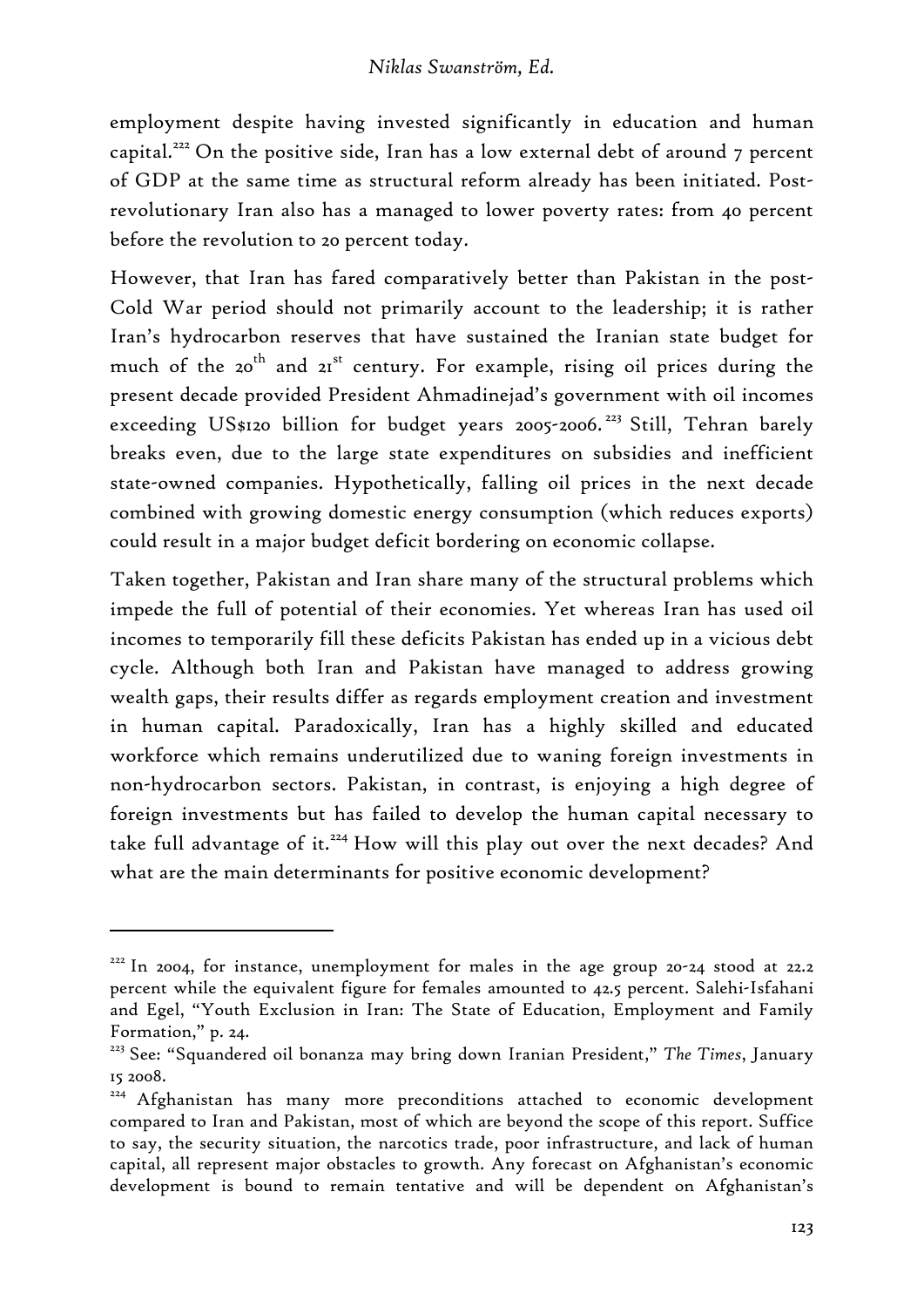Pakistan will likely remain an attractive market for investments in the next few years if the new civilian government is able to sustain the positive economic reforms initiated by Musharraf. The period up until 2018 is also likely to be characterized by maintenance of these reforms since many of the highest hurdles have already been surmounted. That said, despite the sound macroeconomic policies of Pakistan, its future economic development will be dependent upon a number of complementary reforms and actions which, in turn, will determine the development up to 2018. These include primarily land reform, employment creation, and further investments into the Pakistani education sector – but also improved income distribution, particularly between Pakistan's various ethnic groups. Countering social tensions through these actions will be the branching point preventing a so-called "Hamas effect" whereby radical Islamist groups take over the distribution of social services. Indeed, this is already happening in Pakistan's thousands of privately funded Madrasahs.

Iran's economic development in the next one or two decades, in turn, will depend much on whether it has managed the transition from ISI to export-led growth and been able to diversify its economy. The heavy dependence on oil incomes is unsustainable and shifting to industrialization and development of non-hydrocarbon sectors will require additional foreign investments which only will come with political change. The World Bank, for instance, concludes that Iran has all preconditions necessary to convert from a state-owned and oildependent economy to "a modern developed economy—in little more than a generation" if the reform process does not backtrack.<sup>225</sup> In a shorter timeframe, and to realize this, the most important issue to watch will be the relationship between unemployment, economic subsidies, and the ratio of energy production/consumption. This is also closely intertwined with political reforms.

When comparing the Khatami presidency 1997-2005 and Ahmadinejad's incumbent administration, it stands clear that economic liberalization and

stabilization which, in turn, to a large degree is dependent on the commitment displayed from the "international community." Afghanistan has experienced high growth rates in the post-Taliban era. In 2004, they reached an astounding 29 percent although they have been significantly lowered since then to 7.5 percent in 2005 and 8 percent in 2006 and 2007, see: Central Intelligence Agency, *World Fact Book 2008* (Washington: CIA, 2008).

<sup>225</sup> World Bank, Iran- *Medium Term Framework for Transition, Converting Oil Wealth to Development: Economic Memorandum*, 2003, p. 28.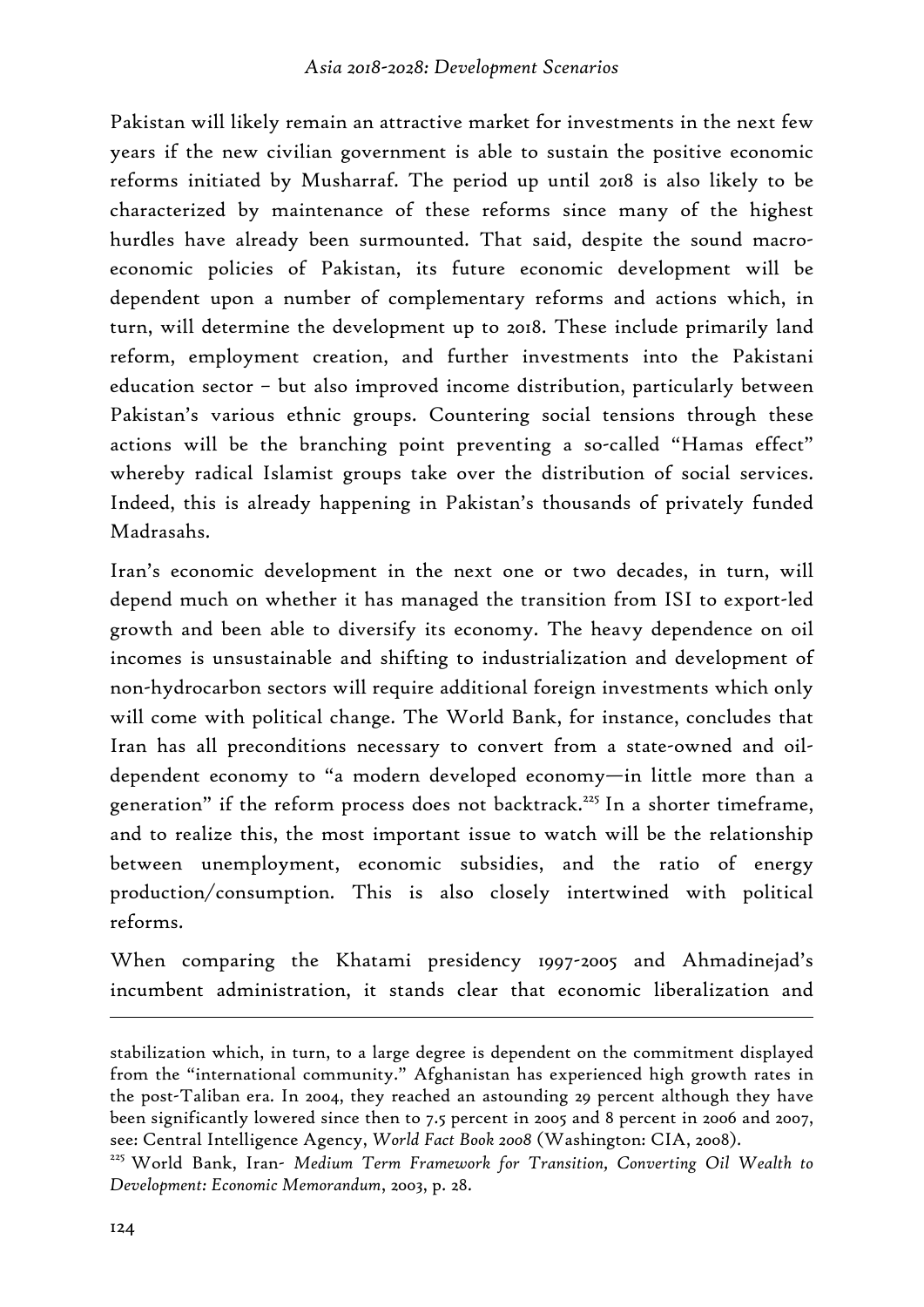domestic political liberalization tend to go hand in hand. Whereas Khatami implemented a number of painful structural reforms (e.g. an oil stabilization fund, increase of non-hydrocarbon GDP, investment security laws), Ahmadinejad has undermined most of these by irresponsible fiscal/monetary policies and populist spending. Hence, the results of the 2009 presidential elections will be of major importance in determining Iran's future course.

If economic growth, structural reform, and export-industrialization can be achieved, economic development may act as the trigger for improvements in other sectors during the next two decades. Notwithstanding, they are far from a guarantee that the region will not spiral down in violence. The buoyant economic growth and economic prosperity preceding World War I, for instance, did not dissuade the European powers from invading each other. The stakes for conflict have been raised but irresponsible political leadership could easily reverse this.

### *Scenarios 2018-2028*

Probable: The booming trade relations among the countries in East Asia, southwest Asia, and the Middle East will likely continue into this period. Both Pakistan and Iran will further their efforts to achieve structural reform and trade liberalization although with a continued high state intervention in their economies. Improved income-distribution, rural development, and political instability will continue to be the foremost challenges to regional development. China will face increasing competition in Iran's energy sector once serious political reforms are initiated in Iran, while Pakistan will continue to seek whatever partner in the international community that could help it address its many challenges. Economic issues will increase its salience in Pakistani strategic thinking while other more symbolic strategic issues, such as the status of Kashmir, will decrease. The Afghan economy will continue to be dependent on foreign aid but the government will gradually diminish the gap between aid and state accumulated revenues.

Plausible: The reform process in Iran stalls and the theocratic system reproduces itself into 2018-2028 which, in turn, will lead to a continuation of economic isolation and economic mismanagement. Falling oil prices combined with rising domestic consumption of energy and decreased energy export incomes leads to a severe economic crisis. Continued political turbulence in Pakistan deters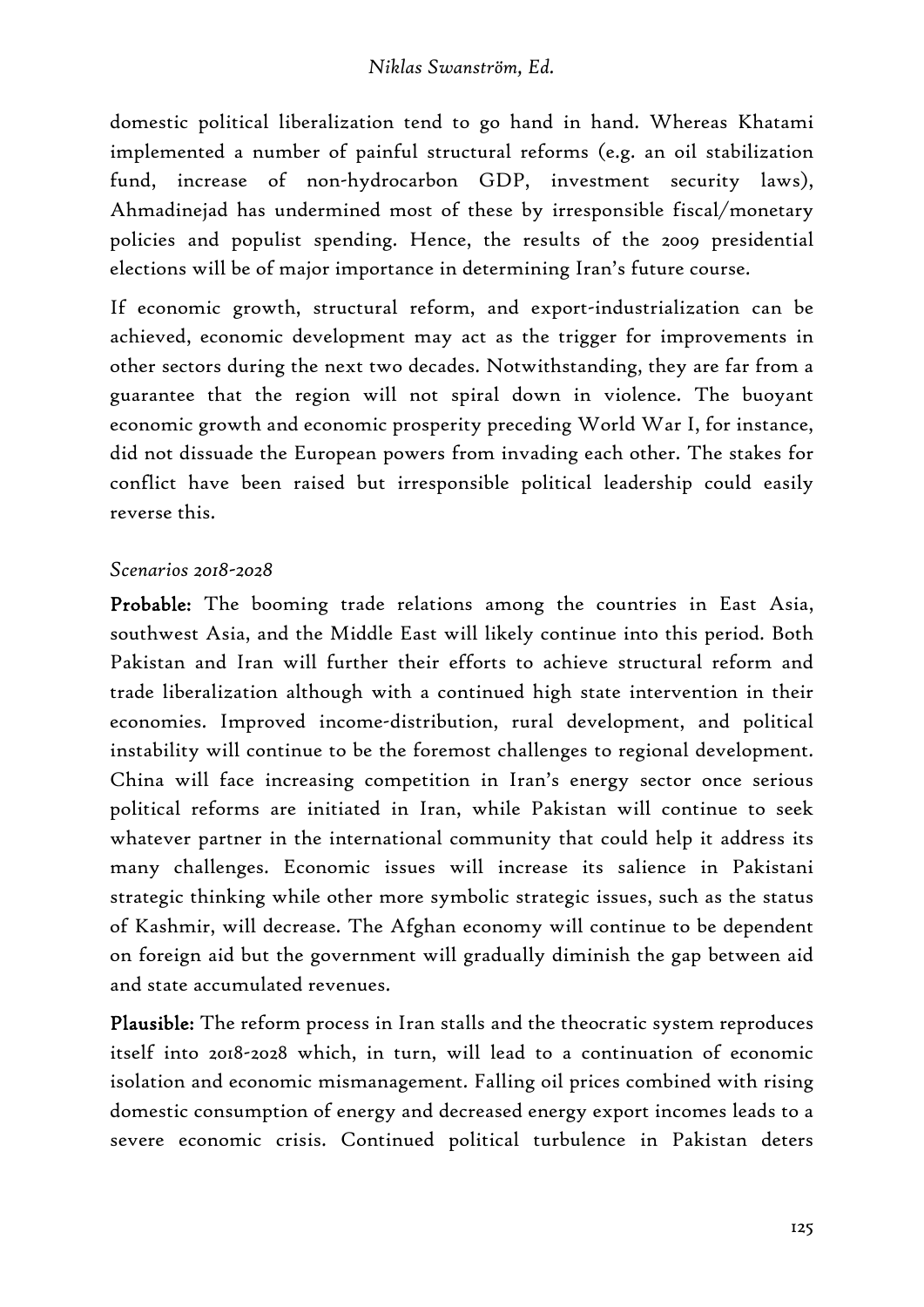investors and leads to capital flight while unemployment levels increase among Pakistan's rapidly growing population.

Possible: Failure of the regional governments to produce a climate conducive to foreign trade and transport leads to continued income inequalities and underdevelopment in rural areas. Structural reform efforts stall while viable market economies fail to develop.

# *Key Issues to Watch*

Implementation of structural reforms; unemployment rates; development of private sector; development of bilateral trade and investments.

# Energy Production and Transit

It should be inferred from the discussion above that demography and economic development are inextricably intertwined. An intervening variable and common denominator of both is nonetheless that of energy. Booming populations and rapidly expanding economies have led to a corresponding increase in energy demand which, in turn, needs to be met if growth and employment creation are to be sustained. Since none of the southwest Asian countries are self-sufficient in all sectors of energy consumption there is a need for regional energy integration.

However, the cross-regional energy integration that can be discerned in the rest of the world does not apply to southwest Asia. This is mainly due to regional conflicts, most notably between India and Pakistan and the turbulence in Afghanistan, which have acted as barriers to energy cooperation across these regional divides. Tense ethnic relations along the border areas have also obstructed the construction of cross-border pipelines while many undeveloped fields also are located in conflict-ridden regions, including the Persian Gulf, Caspian Sea, Baluchistan, and oil-rich Iranian Khuzestan bordering Iraq.

Consequently, cooperation in the energy sector, both between South Asia and Iran, on the one hand, and South Asia and Central Asia, on the other, has been low despite the potentials involved.

This policy is unsustainable in the coming decades. For example, Pakistan's drive to substitute fuel oil for natural gas will lead to a six-fold increase in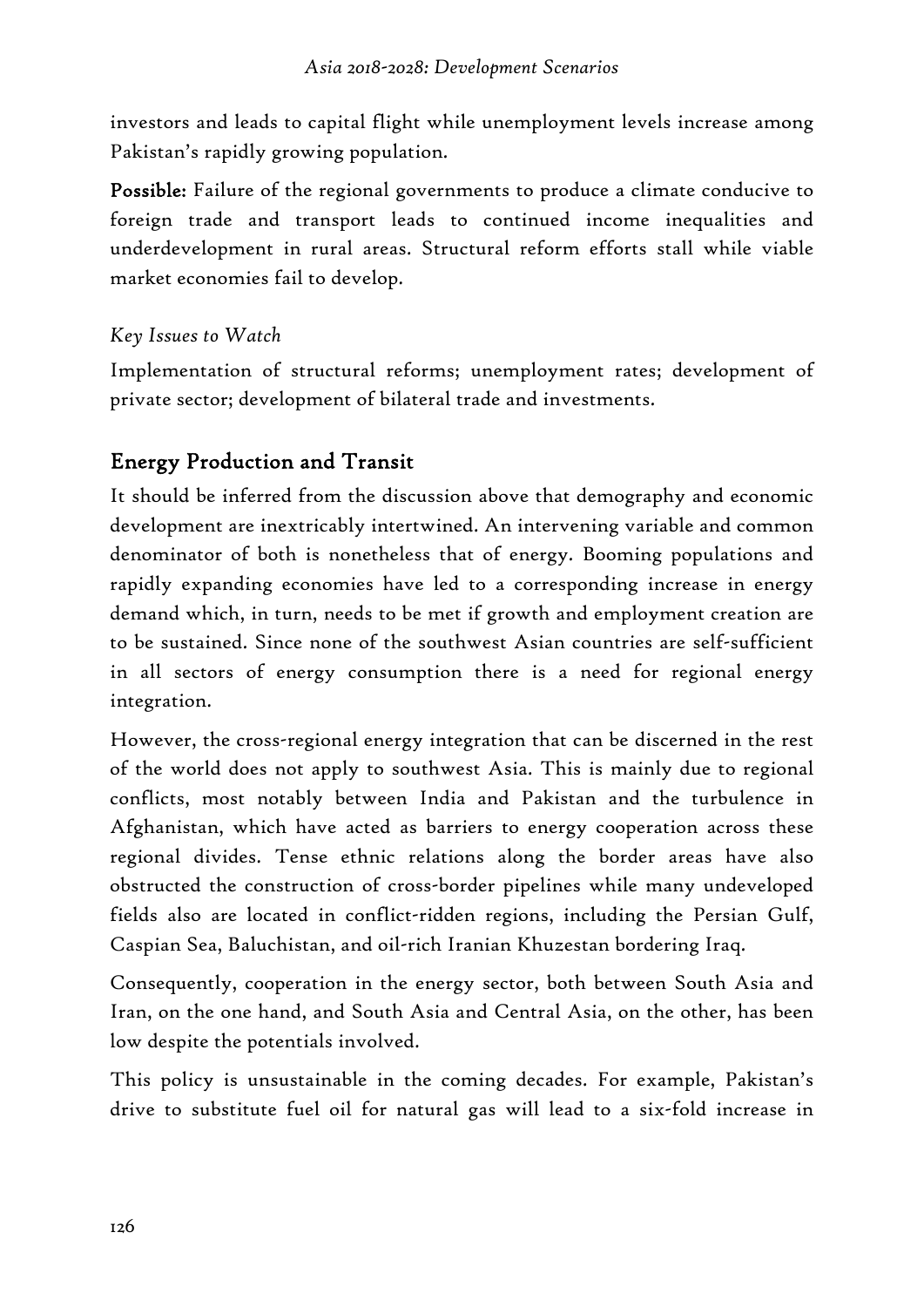natural gas demand up until 2018.<sup>226</sup> Integration is therefore expected during the next decade as the stakes for a continued paralysis are raised. This pertains particularly to the emerging industry of tanker-borne Liquefied Natural Gas (LNG) but onshore and offshore pipelines from Iran and the Persian Gulf are also viable options in bringing energy supplies both to India, and Pakistan. Moreover, Central Asian energy supplies, especially Turkmen gas, could help relieve the deficits in South Asia.

To relieve energy shortages, Pakistan has pushed for the construction of a Turkmenistan-Afghanistan-Pakistan-India pipeline or an Iran-Pakistan-India pipeline but both of these, and especially the former, are considered risky due to regional tensions and the volatile security situation in territories which both pipelines must traverse, as well as challenging engineering obstacles in both cases.<sup>227</sup> More spectacular under current circumstances is the interest of China and Iran to construct a pipeline across Afghanistan to avoid shipping through the vulnerable Straits of Hormuz and Malacca Straits.<sup>228</sup>

The southwest Asian region has also unused potential in acting as a transit hub for interregional energy flows between the Middle East and developing Asia. By 2030, the Middle East will account for over 40 percent of global oil supply and be the largest exporter of natural gas. Since the southwest Asian region is located in between the regions in which production and consumption, respectively, will grow most, much of this trade may center on the southwest Asian region.<sup>229</sup> With the second largest proven natural gas reserves in the world, Iran is also bound to be a key player in this emerging landscape while Turkmenistan's gas riches also are attractive for South Asia.

In the best case scenario, energy integration, increased energy efficiency, and abolishment of subsidies would occur. This would be accompanied with political

 $226$  Natural gas demand will increase from 775 million cubic meter per day (mmcmd) to 4785 mmcmd from 2008-2018. In 2020, natural gas demand is expected to reach almost 5947 mmcmd, S. G. Pandian, "Energy Trade as a Confidence-building Measure between India and Pakistan: A Study of the Indo-Iran trans-Pakistan pipeline project," *Contemporary South Asia*, vol. 14, no. 3 (September 2005), p. 315.

 $227$  The discussion of a trans-Afghanistan pipeline has been circulating since the mid 1990s but both the Taliban and post-Taliban era have been marked by turbulence which have rendered it unfeasible. The uncertainty regarding the exact size of Turkmenistan's gas reserves have also acted as an impediment to construction.

<sup>228</sup> See, Khanna, *The Second World*, p. 230.

<sup>229</sup> International Energy Agency, *World Energy Outlook*, 2004, p. 279.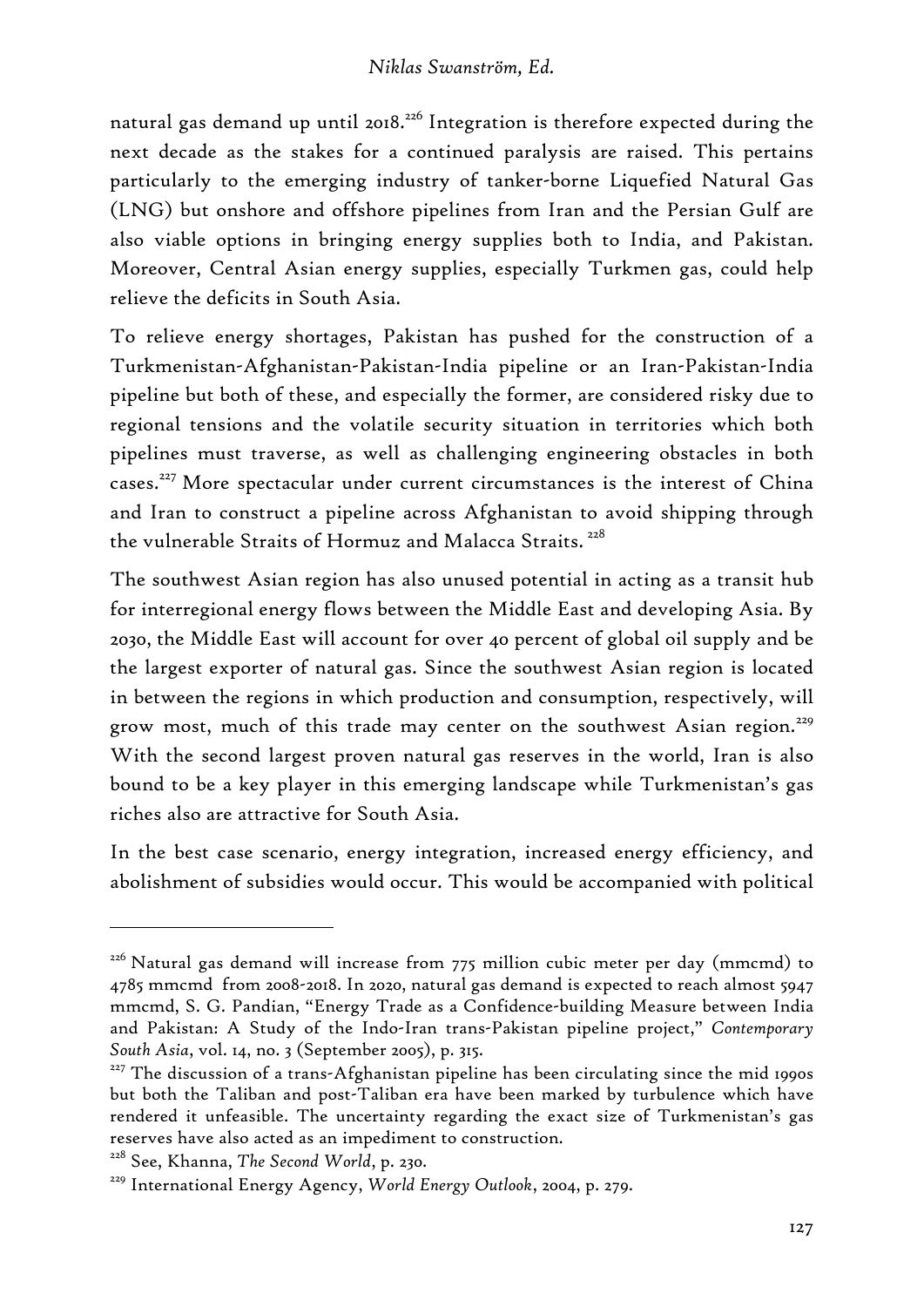development and peaceful interstate relations. In the worst case scenario, conflicts erupt in the Persian Gulf which could trigger its own chain reaction – including a potential use of the Iranian oil-weapon.

Five factors are of particular importance in determining whether cross-border energy integration takes place: Iran's gas production; Turkmenistan's new strategic direction; the stabilization of Afghanistan; whether the Iran-Pakistan-Pipeline or Turkmenistan-Afghanistan-Pakistan-India pipeline is built; and separatism.

# *Key factors determining Southwest Asia's potential as production/transit region 2018-2028*

*Iran's gas production:* The IEA's projection that the Middle East will supply 42 percent of global gas demand by 2030<sup>230</sup> depends much on whether Iran is able to free up gas for export, which, in turn, will be dependent on political developments, technological progress, and foreign investments. The International Energy Agency estimates that US\$165 billion of investments up to 2030 will be required to meet Iran's set production goals. Raising such money will require not only Asian but also western investments which are unlikely to be forthcoming unless political change occurs in Iran. The IEA's forecast may also seem optimistic considering that Iran, the lynchpin supplier, has a deficit of production and a high domestic consumption.<sup>231</sup> These will also worsen in pace with its rapid population growth. Some estimates even point to Iran's incomes on energy exports dropping to zero by 2015 due to these factors.<sup>232</sup> Flaring of natural gas combined with inefficient use and development also entails that Iran, having the world's second largest natural gas deposits, today is a net natural gas importer.

*Turkmenistan's gas deposits and foreign policy*: The former Turkmen President Niyazov presented a main stumbling block to foreign investments into Turkmenistan's gas sector. Following his death in 2006 and the appointment of

 $230$  Middle Eastern gas production is expected to increase from around 14 percent of the world's total production in 2002 to around 42 percent in 2030, International Energy Agency, *World Energy Outlook*, 2004.

<sup>&</sup>lt;sup>231</sup> "Tehran's Oil Dysfunction," Council on Foreign Relations, CFR Backgrounder <http://www.cfr.org/publication/12625/tehrans\_oil\_disfunction.html>, (accessed on March 2 2007).

<sup>&</sup>lt;sup>232</sup> Ibid.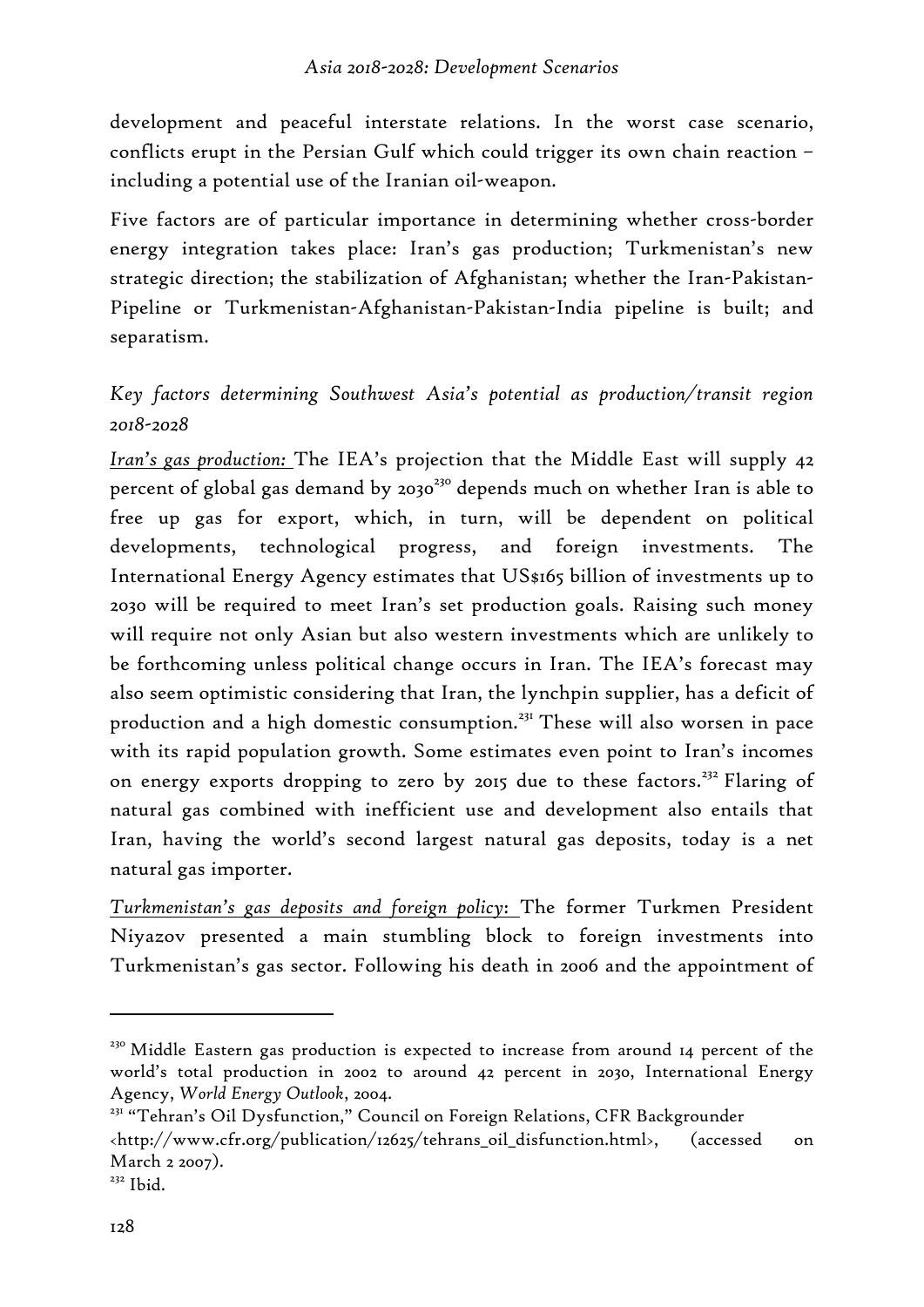his successor Gurbanguly Berdimukhammedov (which so far has demonstrated a will to transform Turkmenistan into a more "normal authoritarian state")<sup>233</sup> the situation nevertheless looks brighter. Berdimukhammedov has also demonstrated a willingness to open up Turkmenistan's gas industry to other actors than Russia. If the security situation in Afghanistan stabilizes and the reserves are not too far off the Turkmen government's estimates, this may imply gas exports to South Asia in the 2020s. However, the parts of the Dauletabad field from which such exports would originate are not expected to be completed until 2018, which also makes it "a project for the future".<sup>234</sup>

*Stabilization of Afghanistan:* That Afghanistan will stabilize is a big assumption but if it does, it will undoubtedly play a key role in the regional energy trade in the medium term and beyond 2018, both in terms of production, transit, and consumption. Afghanistan has an undeveloped hydropower potential which in the longer term could be exported to both Iran and Pakistan while Afghanistan also may act as a pivotal country in the regional natural gas transit trade.<sup>235</sup> Afghanistan also has substantial electricity import needs while energy security and expansion of the electricity grid is a vital part of reconstruction efforts and to provide a climate conducive to entrepreneurial activity.<sup>236</sup> Energy access is also the life-line for Afghanistan's population which is set to double in the coming the decades.

*The Iran-Pakistan-India pipeline or Turkmenistan-Afghanistan-Pakistan-India pipeline?* Both the prospective IPI and the TAPI pipeline are uncertain, but the near-term prospects are higher for the one routed from Iran. Although U.S. opposition and price disputes have delayed the IPI pipeline, it is nevertheless more likely that it will be in place by 2018. This is mainly because India seems

<sup>&</sup>lt;sup>233</sup> Svante E. Cornell, "Finding Balance: The Foreign Policies of Central Asia's States", in Ashley Tellis and Michael Wills, eds., *Strategic Asia 2007-08: Domestic Political Change and Grand Strategy* (Seattle: National Bureau of Asian Research, 2007).

<sup>234</sup> Stephen Blank, "Turkmenistan negotiates gas pipeline to India," *Eurasia Daily Monitor*, May 1 2008.

 $235$  Such a pipeline would also contribute invaluable funds to domestic capital accumulation for the Afghan government which, in turn, will strengthen its potential to govern the country. It has been estimated that transit revenues of around \$300 million annually will accrue the Afghan government if a trans-Afghanistan pipeline is built, see Nicklas Norling and Niklas Swanström, "The Virtues and Potential Gains of Continental Trade in Eurasia," *Asian Survey* (May-June 2007).

<sup>&</sup>lt;sup>236</sup> William Byrd and Martin Raiser, "Economic Cooperation in the Wider Central Asia Region," *World Bank Working Paper No. 75*, 2006, pp. 23-24.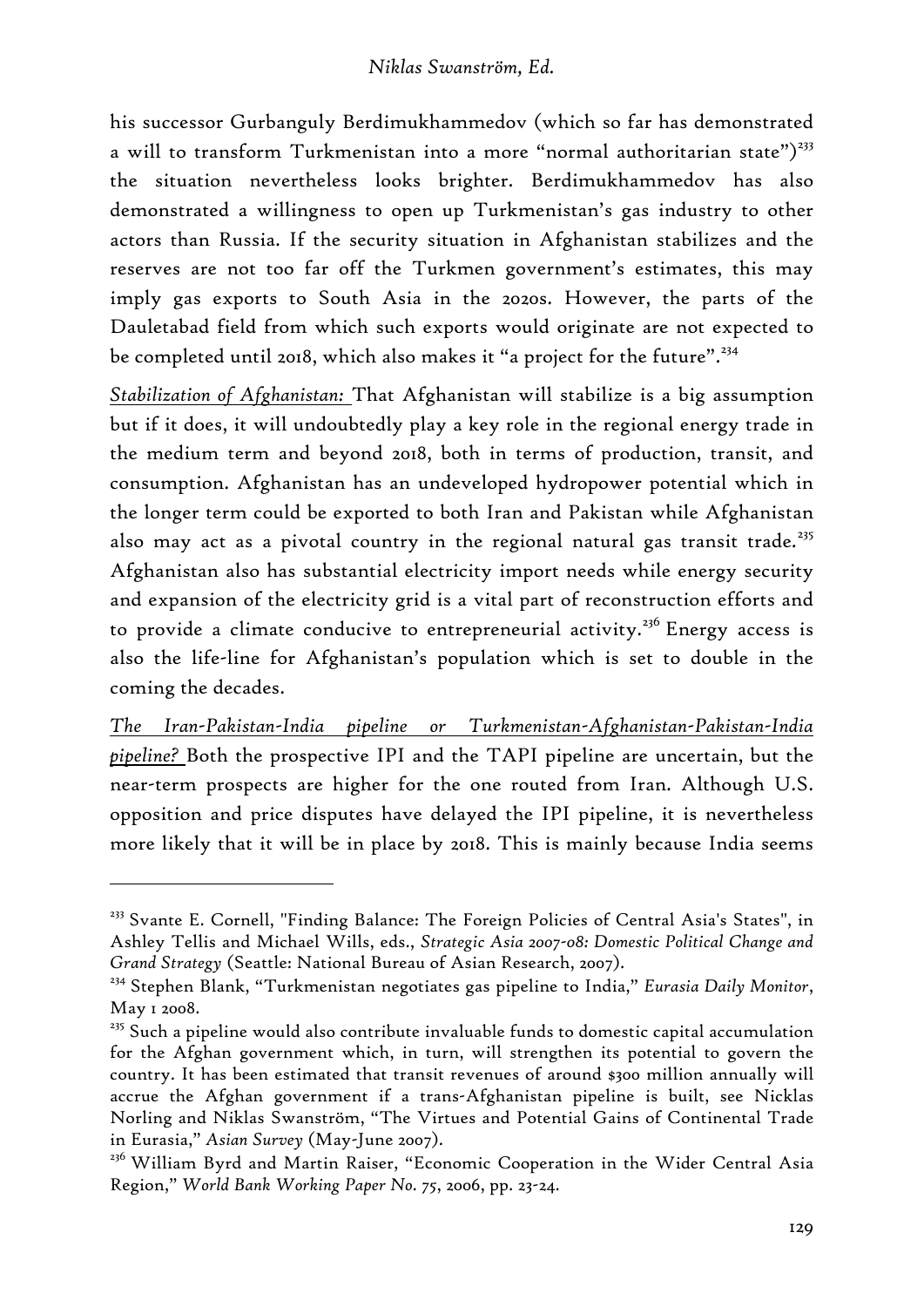intent on continuing negotiations on the pipeline in spite of U.S. protests while the domestic situation in Iran likely will have improved in the next 5-10 years. The turbulence in Afghanistan combined with the slow development of the Dauletabad field also cast doubt on the pipeline routed from Turkmenistan. Should the U.S.-promoted pipeline from Turkmenistan be built and the American pressures on India to discontinue negotiations on IPI succeed, this is nonetheless certain to unleash a Russo-Iranian counter-reaction. Not only would such a development remove a vital export market for Iran but also critical Turkmen supplies for Russia's domestic consumption and re-export to Europe, for which Russia is increasingly dependent on Central Asian supplies. In view of the fact that Russia and Iran combined control 42 percent of the world's gas reserves, it would act as a further stimulant to cartel-like behavior. (A surplus cost which in the end would be borne by European consumers due to the EU's overreliance on Russian gas).

*Separatism*: The targeting of energy installations by separatist and terrorist groups may be a development with important economic and strategic implications. For instance, Baluchi separatists have targeted Pakistan's Gwadar port and energy infrastructure in this province to such an extent that some analysts have questioned whether the Chinese will continue using it.<sup>237</sup> In 2005, there were 187 bomb blasts, 275 rocket attacks, 36 attacks on electricitytransmission lines, eight attacks on gas pipelines, and 19 explosions on railway lines in Baluchistan killing at least  $182$  civilians and  $26$  security personnel.<sup>238</sup> The secession of Baluchistan or escalated civil war there, albeit unlikely during the next decade, would remove not only a vital source of Pakistan's energy reserves but also jeopardize China's use of Pakistan as an energy and trade corridor. Similar separatist movements exist in Iran's oil-rich Khuzestan region and the Kurdish-populated regions.

#### *Scenarios 2018-2028*

Probable: Cross-regional energy integration of the southwest Asian region occurs, at least in the electricity and hydropower sector. The Iran-Pakistan-India gas pipeline is built by 2018 but Iran faces considerable difficulties in sustaining a rapidly growing domestic consumption which will lead to frequent

<sup>237</sup> Elizabeth Mills, "Pakistan's Port in Troubled Waters, "*Asia Times*, August 9 2006. <sup>238</sup> *Ibid*.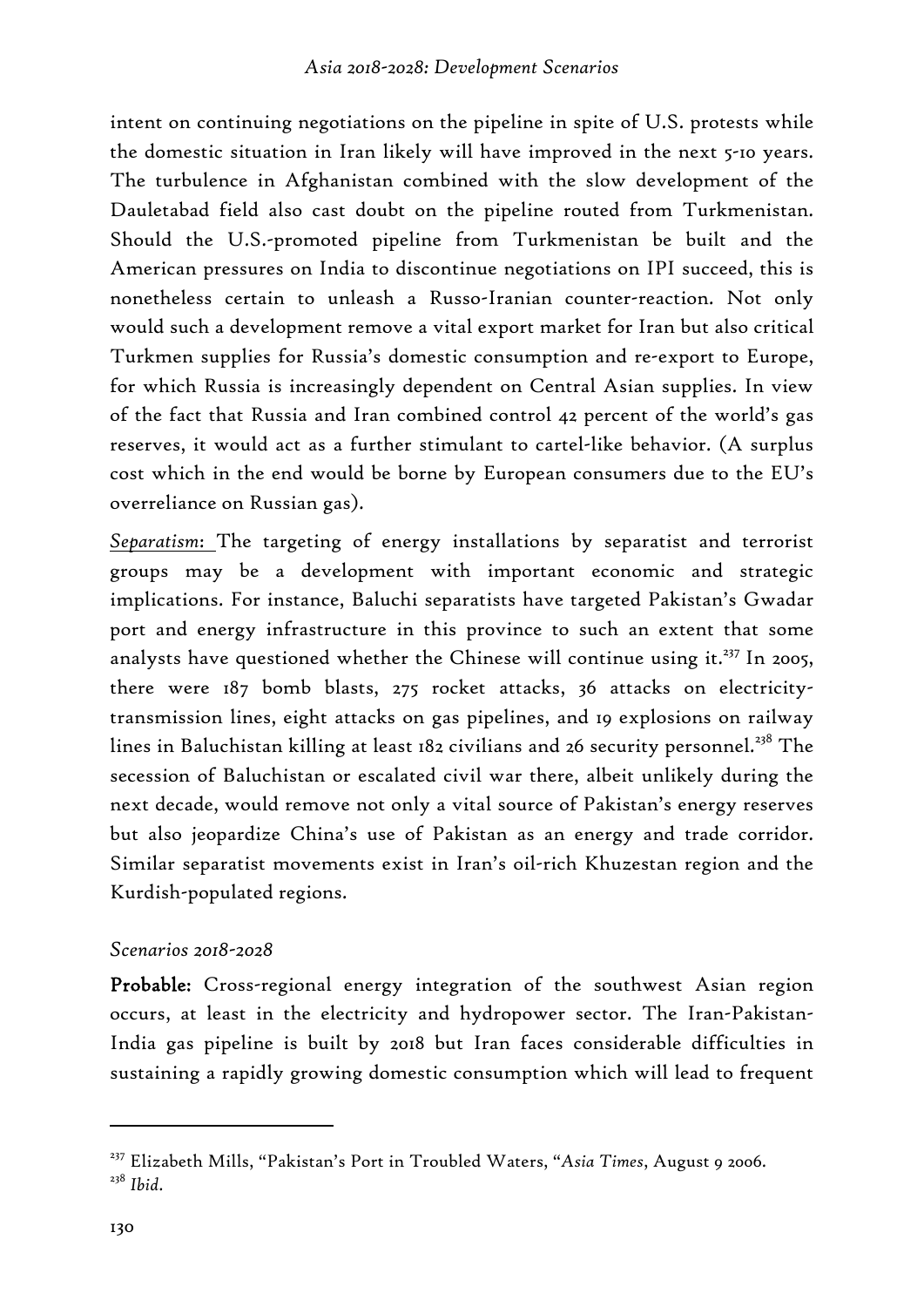supply disruptions (similar to those occurring between Iran and Turkey today). This problem will exacerbate with a rapidly growing population and the current trend of colder winters. Turkmenistan is found to hold substantial gas reserves, with growing competition for the transportation of the newly developed gas fields' yield between China and Russia, Europe and South Asia being unable to seriously compete for it.

Plausible: Iran fails to raise the investments necessary to meet its production set goals while Turkmenistan's gas reserves are significantly smaller than declared by Ashgabat. A predicted decline in Russian gas production leads to a deficit in global gas production. An increasingly authoritarian Russia and unreformed Iran form a gas cartel to increase their leverage.

Possible: Severe instability and/or military confrontation in the Persian Gulf lead regional actors to consider overland pipelines to a higher price and threshold than earlier, possibly across Afghanistan.

# *Key Issues to Watch*

Relations in the Persian Gulf; developments in Iraq; Iran's gas production; the stability in various parts of Afghanistan; the Russia-Iran proposed gas cartel; technological developments in extraction, the LNG, and pipeline sectors.

# Ethnic Relations

The one factor which could most drastically shift the tectonics of southwest Asia in the next two decades is state fragmentation. Both centrifugal and centripetal forces are exerted at the national and regional levels to splinter particularly Pakistan and Afghanistan, with similar tendencies in Iran gathering strength. However, in difference to Iran whose borders have remained close to intact since the  $16$ -17<sup>th</sup> century, Pakistan already lost half of its territory with the 1972 secession of East Pakistan (now Bangladesh) while Punjabi domination over the minority populations in Sindh, Baluchistan, and the Northwest Frontier Province has been a violent source of grievances. Similar tensions exist in Afghanistan between the dominant southern Pashtuns and the non-Pashtun ethnic minorities.

Rapid population growth, poor economic development, and inequitable distribution of energy revenues have all contributed to such discontent. In addition, rural development has lagged far behind, particularly in Afghanistan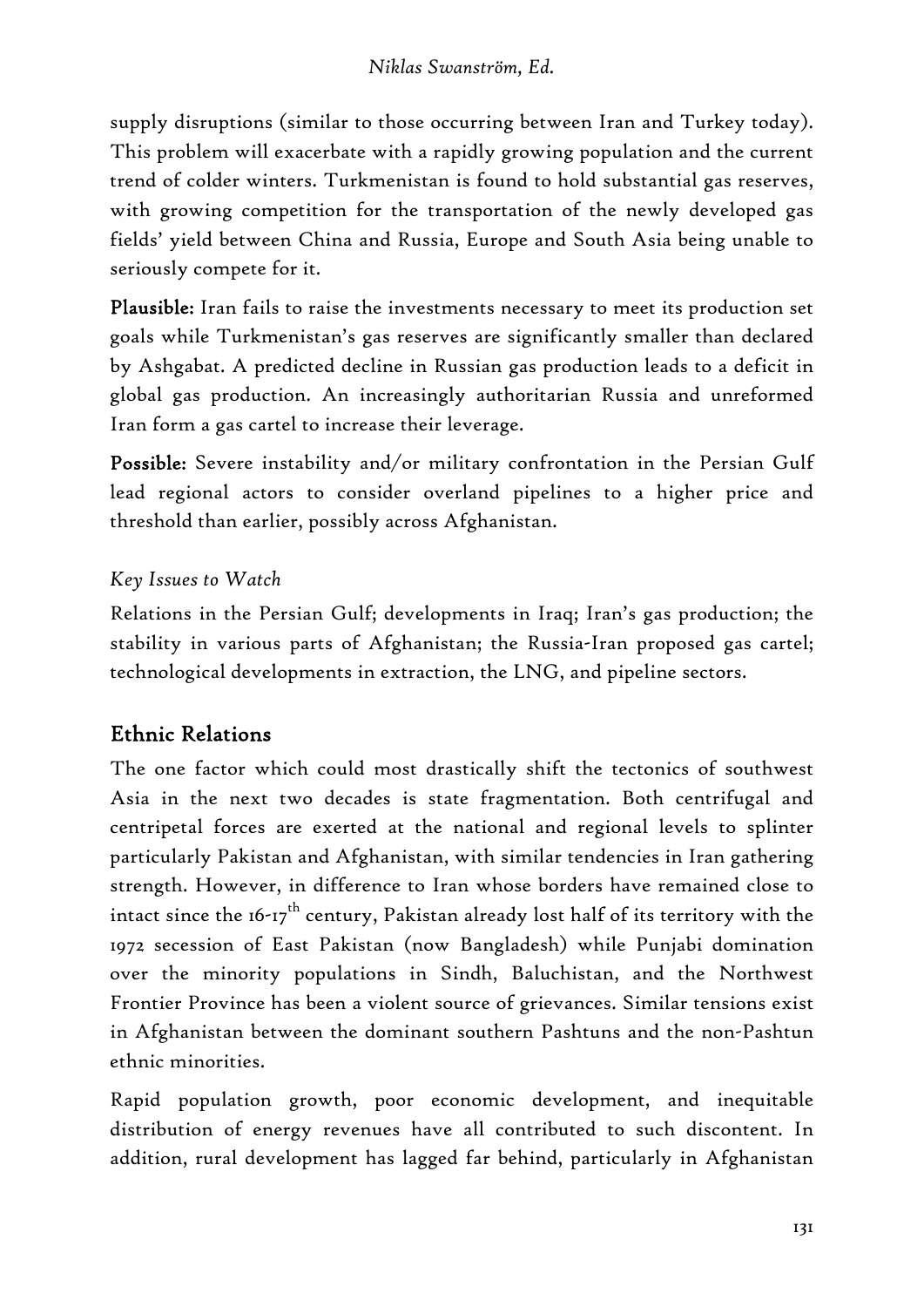and Pakistan, while refugee flows have further destabilized Afghanistan's borders with Iran and Pakistan. Attempts to modernize the tribal areas have also been fiercely resisted. Extension of electricity grids, for instance, is seen more as a vehicle for foreign domination than preconditions for entrepreneurial activity.

Less unrest has been seen among Iran's minority populations, but the trend has been toward growing unease among Iran's non-Persian populations (which constitute roughly half its population) with what it increasingly perceived as Persian rule. Separatist movements exist, and have been growing in public support , among the Arabs in the oil-rich Khuzestan region in the Southwestern areas bordering Iraq; an ethnic Baluch and Sunni resistance movement in Sistan-Baluchistan; among the Kurds; as well as among the substantial ethnic Azerbaijani Turkish population in the northwest. The latter group, due to its sheer size, has the most significant potential to affect Iran's future, even though it has traditionally been well-integrated. Whereas the internal ethnic tensions in Iran appear to pale in comparison to the grievances expressed in Afghanistan and Pakistan, the trend in Iran has been the opposite of that in Pakistan – toward growing ethnic discord. While none of the ethnic groups in Iran (with the possible exception of the Kurds) have demonstrated widespread support for secessionist ideas voiced by fringe nationalist movements,<sup>339</sup> the main risk for Iran is that its politics following an eventual collapse of the theocratic regime would degenerate along ethnic lines. While not a likely prospect, it is definitely possible.

Regionally, trans-border ethnicities also pose problems in preserving national unity. The Baluchis, for instance, are split between Pakistan, Iran and Afghanistan, while the Pashtuns are divided between Pakistan and Afghanistan. The Tajiks, in turn, populate a Persian-speaking belt stretching from Tajikistan in Central Asia through northern and central Afghanistan into Iran. These cross-border ties have led to a constant blame-game among the regional governments where Iran accuses Pakistan of fomenting unrest in Iranian Sistan-Baluchistan and vice versa in Pakistani Baluchistan.240 These accusations have moderated in pace with improving bilateral relations, but still exist.

<sup>239</sup> John R. Bradley, "Iran's Ethnic Tinderbox," *Washington Quarterly*, Vol. 30, No. 1 (Winter 2006/2007), p. 188.

<sup>&</sup>lt;sup>240</sup> Weinbaum, "Afghanistan and Its Neighbors". p. 6.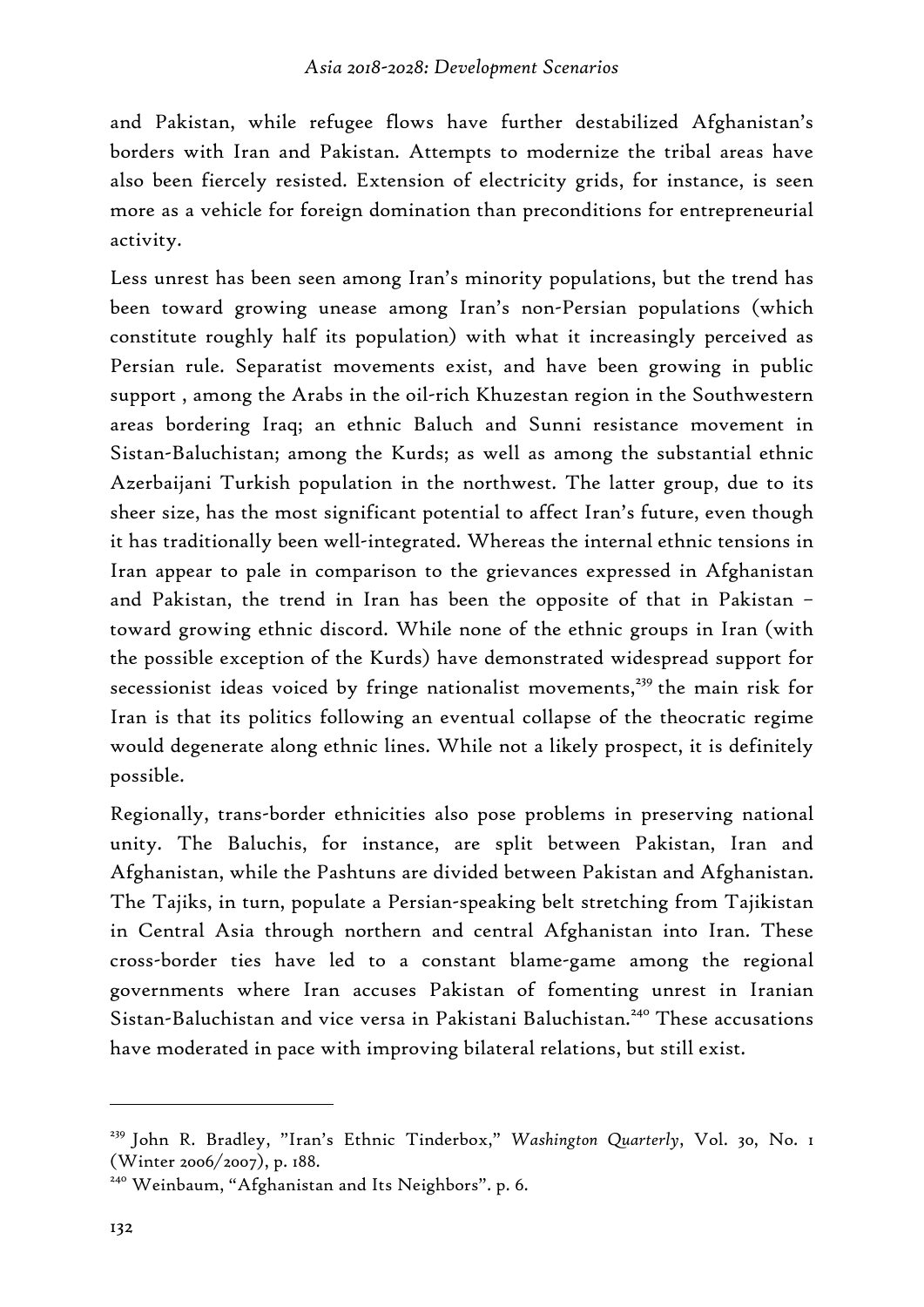On a wider regional level, all of the neighboring states have an interest in influencing which ethno-religious groups wield political power in this region. Saudi Arabia, for instance, actively promotes Wahhabism in Pakistan and has funded Madrasahs for this purpose as well as supporting militant Sunni groups. Turkey's primary interest lies with the Turkic-speaking populations of the region, while Iran has supported the cause of the Shi'ites and Persian (Dari) speaking parts of the population in Afghanistan, as well as supported radical Shi'a groups in Pakistan. Southwest Asia's microcosm of Arabs, Turks, Persians, and Indo-Aryans, thus partly explains why these three states have suffered from external intervention into their domestic affairs.<sup>241</sup>

Will Pakistan and Afghanistan withstand all these pressures? On the one hand, one could argue that since almost all functioning nation-states of today have undergone a process of deportation, ethnic cleansing, minority discrimination, or other methods to homogenize the state, the dangers involved for the region's states are not to be underestimated.<sup>242</sup> The European experience is most illuminating on the often violent process of nation-state formation.

Certainly, the weakest state of the region, Afghanistan, is likely to remain weak and find the road to consolidating statehood long and arduous. Ethnic strife, warlordism, an inexistent central control, and poor economic development all speak in favor of continued governance problems. In addition, none of the largest ethnic groups (the Pashtuns, Uzbeks, Hazaras, and Turkmen) constitute a majority population able to exert control over the entire country while powersharing has proved immensely difficult.

On the other hand, the deterministic nature of the "balkanization" argument – saying basically that all multi-ethnic states will dissolve – is problematic. Afghanistan has against all odds survived and seen its state borders intact since 1747. If Afghanistan survived the past 30 years without even a strong domestic movement arguing for the dissolution of the state; if the only successful secession in this region was the very specific example of Bangladesh; then we see absolutely no reason why the assumption should be that Afghanistan and Pakistan would be destined to failure. Moreover, rather than acting as a spoilers to state-building efforts in Afghanistan, the neighboring powers (together with

<sup>241</sup> *Ibid.*

<sup>&</sup>lt;sup>242</sup> For this argument, see Jerry Muller, "Us and them: the enduring power of ethnic nationalism," *Foreign Affairs,* (March-April, 2008).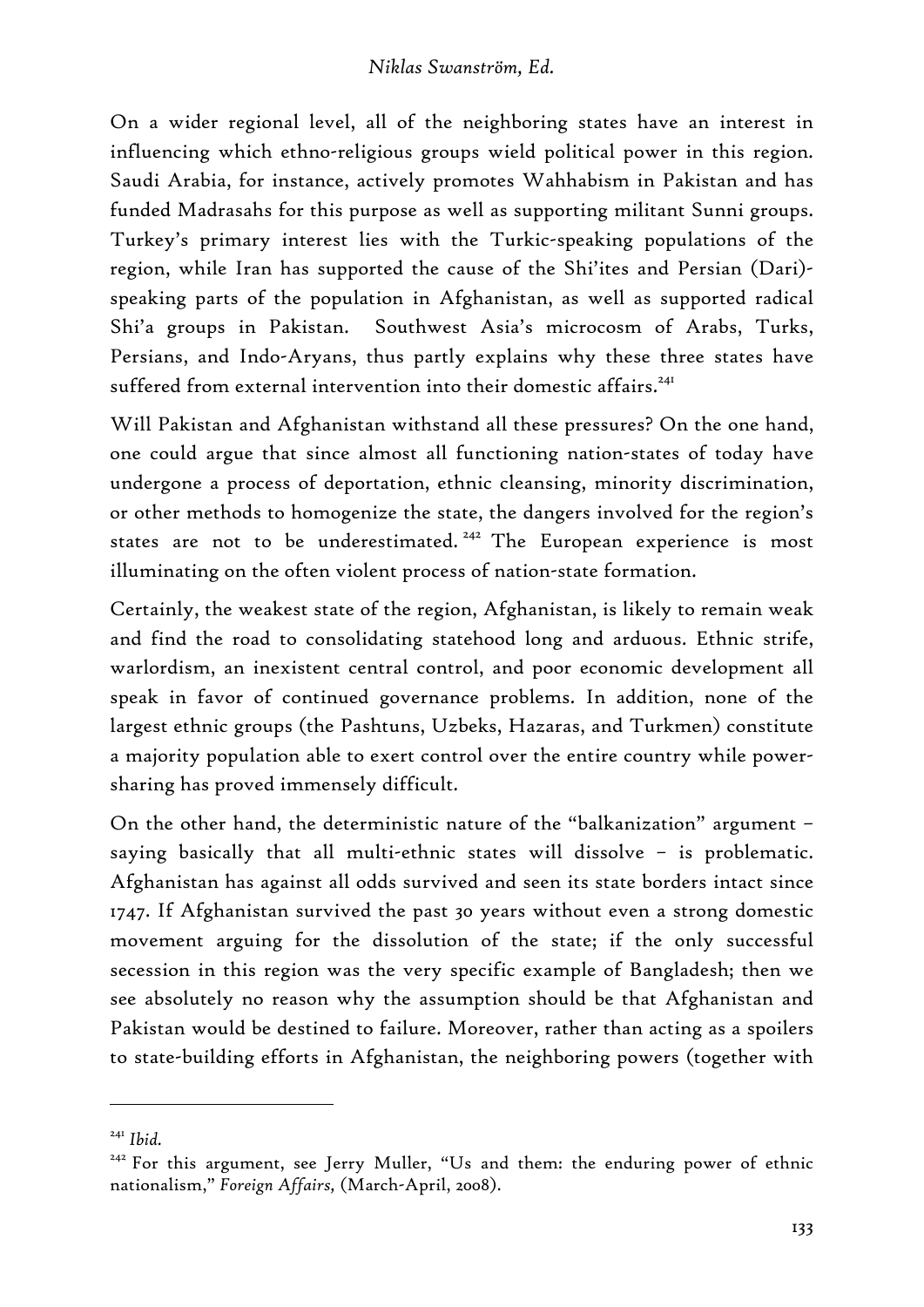the international coalition) today act more as the glue keeping the country together than wedges splitting it apart. Even if the bilateral relations between Afghanistan and Pakistan remain tense, none would like to see a disintegration which unavoidably would spill over into their own territory. Not to mention the heightened prospects of an independent Pashtunistan under Taliban rule that would result from such a turn of events.

As for Pakistan, warnings of its imminent demise as a state are repeatedly voiced, but have never come true. The secession of East Pakistan in 1971 was a very specific event, given the demographic and geographic realities of the situation. And although Sindhi, Baluchi, and Pashtun sub-nationalism has been a reality, none has seriously threatened Pakistan's existence as a state. Pakistan, specifically, has had ethnic issues that with the exception of the Bengali challenge have all been manageable. If the weak Pakistani state in the 1960s, 1970s, and 1980s, survived the separatist ambitions of the MQM, Sindhis, Baluchis, whose appetite had been wetted, the present day Pakistan with a much less ostentatious Punjabi domination has good chances of surviving and even gradually strengthening as a state. If anything, the Pakistani state has shown its ability to withstand separatist tendencies and sub-nationalism, and this force appears to have been contained by the state, and likely to remain so under all but the darkest scenarios.

Finally, the coinciding developments of threats of intra-state nature combined with increasing economic interdependence will likely lead to a more cautious approach in using ethnicity to undermine neighboring states in the next two decades. However, to compensate for this loss of state-backing it is likely that some ethnic/separatist groups join forces with extremist Islamist groups whose primary aims are more religious than territorial (or a mixture of both). Iranian Kurdish and Pakistani/Iranian Sunni Baluch nationalists, for instance, will likely align their strategies with those of Al Qaeda (and associated groups) in a similar way as Al Qaeda and the Taliban nurture on each other.

#### *Scenarios 2018-2028*

Probable: Separatist groups will continue to target the means by which the state seeks to unify countries. This relate primarily to attacks on infrastructure, workers, and foreign companies presence. The merger of the causes of extremist groups, foreign fighters, and local minority grievances could contribute to a stepped-up activity. Geo-economics will alter the calculus of regional powers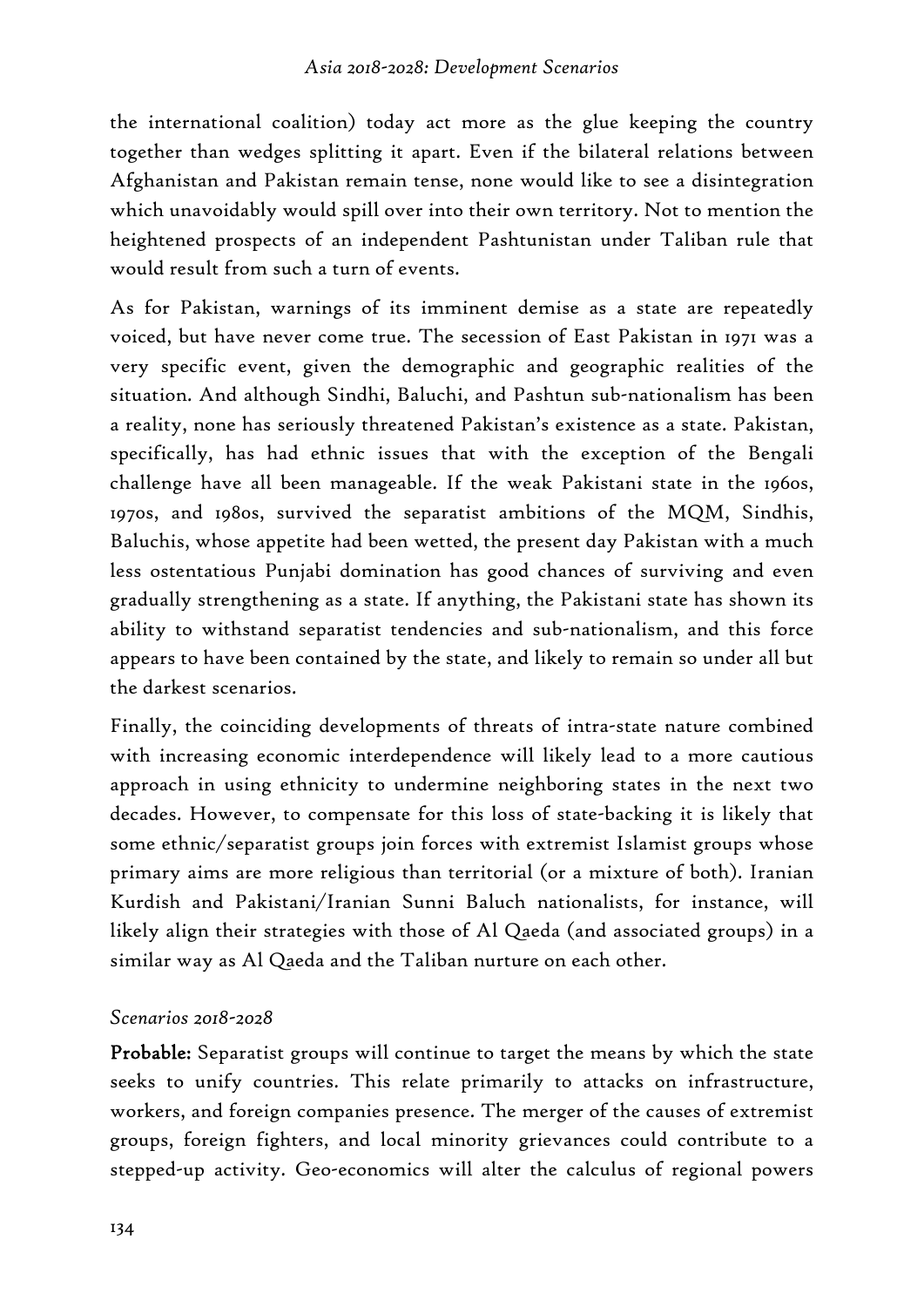and moderate their ethnic/ideological affinities. State unity will be maintained in Pakistan whereas Afghanistan will improve central control slightly although remaining on the verge of ineffective statehood, especially with regards to the Pashtun community's attempts to control Afghan politics. Extremist groups will feed off the demographic bubble facing the region while the inadequate services provided by the state will increase the appeal of radical groups providing these. The rift between moderate Islam (and/or reformists) and radical political Islam will grow. The fluidity of the problem increases as smaller (yet more radical) groups are targeted by states. Connections among the non-Arab and Arab Muslim world grows.

Plausible: Pakistan will face a challenge in maintaining national unity in context of a growing population and increasing demand on the state for social services. Baluchi nationalism presents the most severe threat to the integrity of the state while regional actors, including India and Iran, will appreciate the importance with Pakistan's stability.

Possible: Balkanization of the region in which both Pakistan and Afghanistan disintegrates while neighboring regional powers scramble for territory.

# *Key Issues to Watch*

Political developments in Afghanistan and Pakistan; attacks on infrastructure; rural development; integration of minorities in political decision-making; interrelations among separatist groups and international Jihadists.

# Domestic Political Developments

The domestic political development in the southwest Asian region is the most difficult to predict among the sectors reviewed herein. The potential outcomes also display a high level of variance and are largely dependent on whether modernist or Islamic orthodox forces will control state and legislative powers. Whereas the former supports industrialization and integration with the global economy (and neighbors) the latter advocate seclusion, ambitions to dominate the region through military/demographic means, and see state survival as subordinate to regime survival. Whereas modernists have tried to anchor their reforms to globalization and the world economy, orthodox forces have fiercely resisted such initiatives.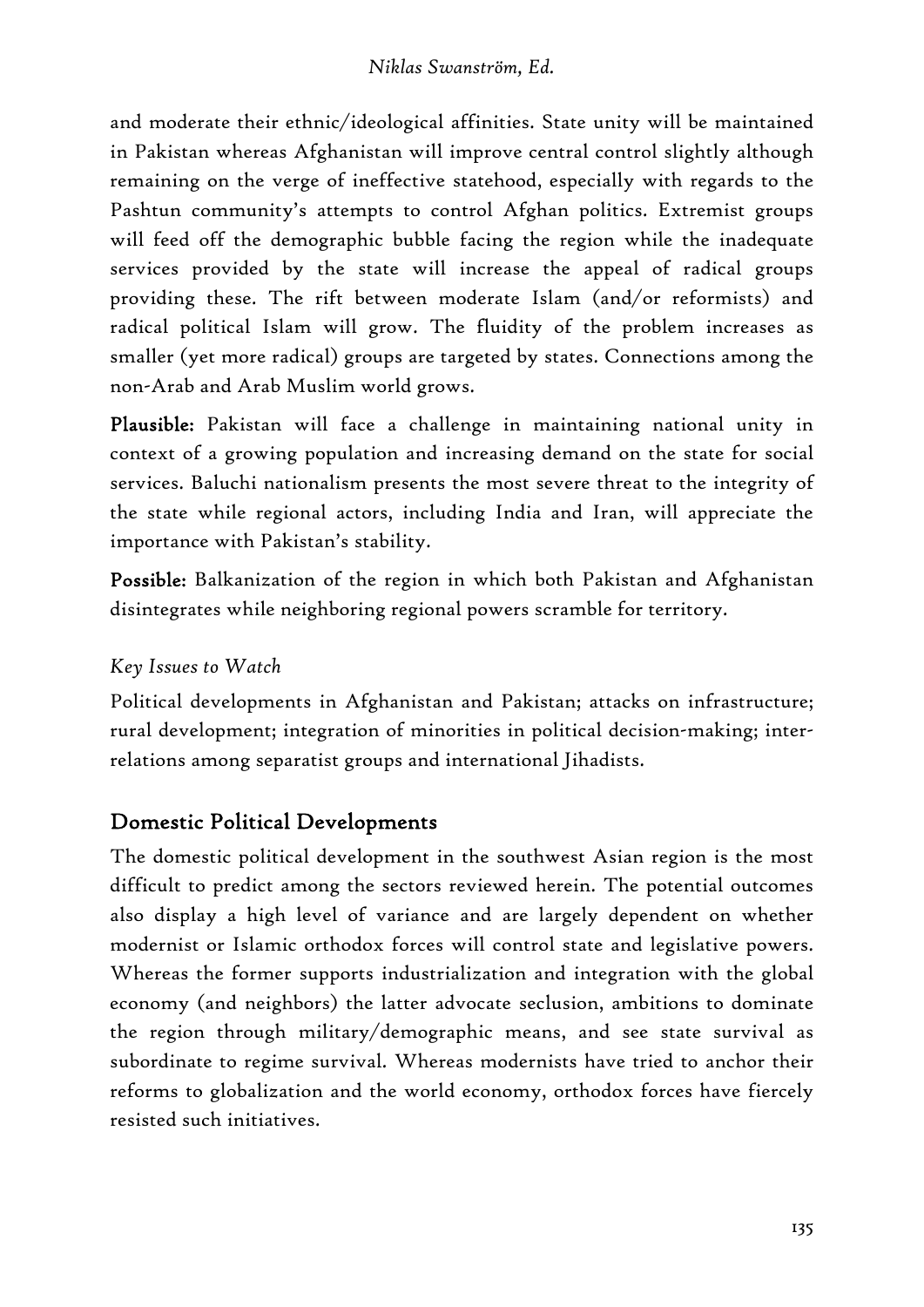If Pakistan and Iran manage to implement structural reform of their economies and are able to take full advantage of their demographic dividends, it is highly likely that democratic development and the building of viable state institutions will follow. The prospects of a favorable political development is however higher in Iran than Pakistan during 2018-2028.

Although both states are victims to Islamic orthodoxy either in government (as in the case of Iran) and outside of (as in the case of Pakistan) and political mismanagement, the economy of Iran is as discussed earlier on a comparatively better footing while the country also has a more well-educated population.

#### *Iran*

There is widespread discontent with Iran's theocratic leadership. A study leaked from Iran's interior ministry reveal that nearly 90 percent of the people are dissatisfied with the current government, 28 percent wants "fundamental changes", while 66 percent advocate "gradual reforms."243 Another example that can be used to illustrate the rift between the Islamic state and the people is the secularism of the population. Only 25 percent of respondents in a recent survey responded that "religion played a large role in their lives" further underscoring the secular trend.<sup>244</sup>

The political transition and struggle have been particularly pronounced in the past two years. On the one hand, and since the defeat of reformist president Khatami in 2005, a re-strengthening of reformist and liberal forces can be observed.245 On the other hand, a parallel radicalization of Iranian politics has also taken place in the past few years. Since Ahmadinejad assumed office in 2005, a militarization of the Iranian state and government can be discerned

<sup>243</sup> See Nikki Keddie, Modern Iran: Roots and Results of the Revolution (New Haven & London: Yale University Press, 2006), pp. 282-283.

<sup>244</sup> Ali Ansari, *Confronting Iran* (London: Hurst and Co, 2005).

 $245$  This was manifested both in the local council elections in 2006, in which reformists scored victories, and through the appointment of officials with reformist leanings to important foreign policy advisory boards. The appointment of former Foreign Minister Kamal Kharazzi to head the Strategic Council for Foreign Relations is one such example. Moreover, former president Ali Akbar Rafsanjani has consolidated his powers within the Assembly of Experts and the Expediency Council at the expense of the hard-liners spearheaded by Ayatollah Mesbah-Yazdi. Mesbah-Yazdi is also widely regarded as protégé of Ahmadinejad.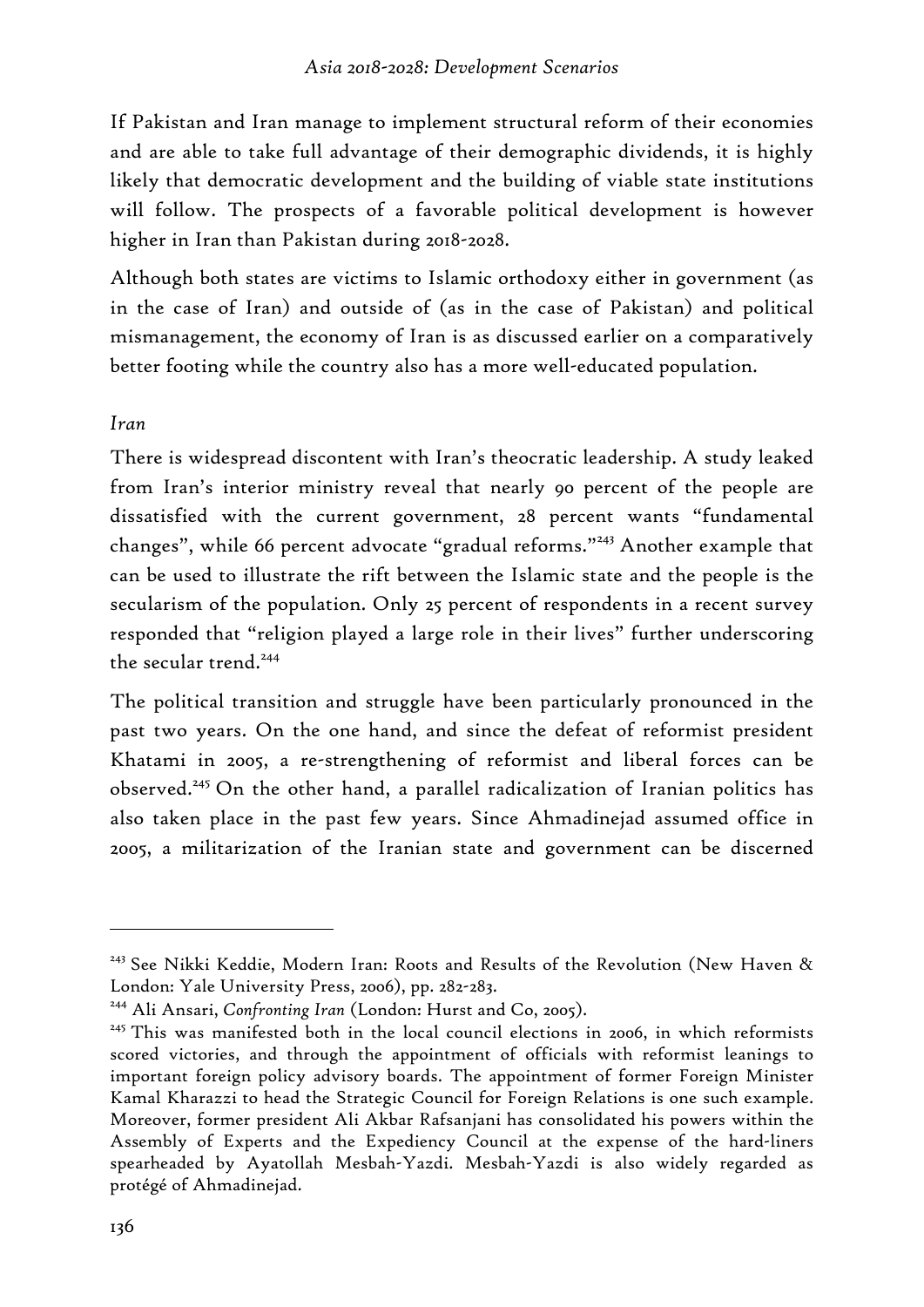while the Islamic Revolutionary Guard Corps (IRGC) has strengthened its influence within the political arena.

If the Iranian reform process is allowed to progress on its own terms, and if sustainable economic/energy policies can be pursued, it is likely that Iran will implement democratic reforms and improve governance by 2018. This transition is partly facilitated by the fact that Iran is one of the few states in the Middle Eastern region that has a democratic foundation with a republican division of powers and regular elections to parliament, president, and local councils.<sup>246</sup> However, even if few doubt that Iran eventually will move in a moderate direction, this process could potentially be violent.

An additional factor to take into consideration during the next decade is the failing health and advanced age of the Supreme Leader Ali Khamene'I, who at 71 years is the person wielding most power in Iran. His exit will inevitably lead to a power struggle before 2018, which also may thrust Iran either way. This power struggle will likely occur among the more reformist and traditionalist forces associated with former President Rafsanjani (who remains the second or third most powerful individual in Iran) and the hard-liners spearheaded by Ayatollah Mesbah-Yazdi and current president Mahmud Ahmadinejad.

What forces will come out on top of such a struggle is highly uncertain. If the transition occurs through peaceful means, Rafsanjani will probably secure the most powerful position in the Islamic Republic.<sup>247</sup> Indeed, it has been argued that he more or less already occupies the springboard to the position as Supreme Leader in his role as Chairman of the Assembly of Experts (the institution appointing and dismissing the Supreme Leader). If violent means are employed, the outcome is however far more uncertain.

 $246$  This traces its roots to the days of the revolution when democratic forces fought and managed to sediment at least a semblance of a popularly elected parliament in the political system. This democratic current was nevertheless forcefully shattered by radical forces which imposed an authoritarian layer that currently sets the parameters of the Islamic Republic and the limits of parliamentary powers.

<sup>&</sup>lt;sup>247</sup> It shoud be noted that Rafsanjani is himself 75 years so he will likely not last until 2018 but whether he manages to outlive Khamene'i is an important factor which will impact the future course of the Islamic Republic.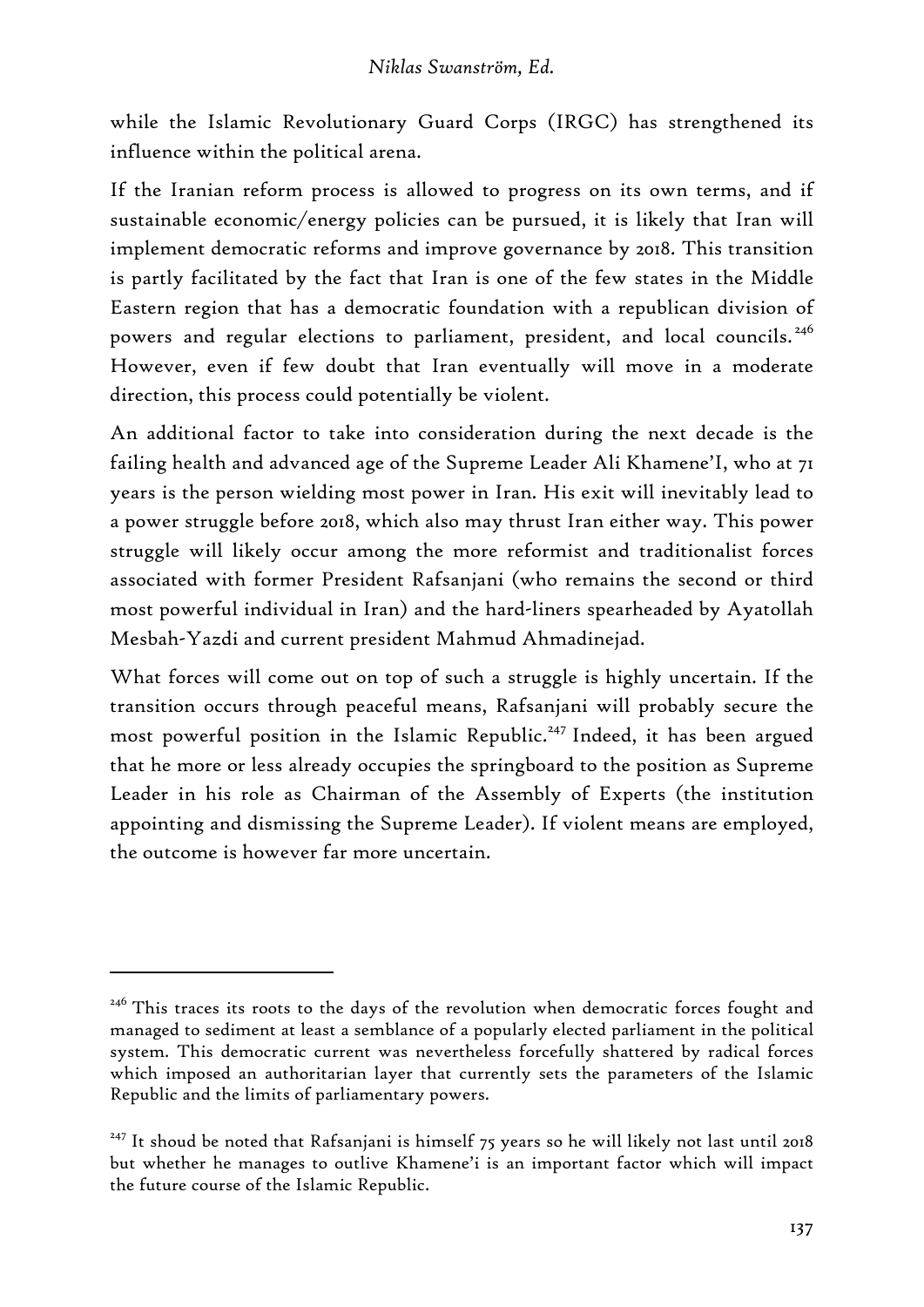#### *Pakistan*

The struggle between civilian governments and the army will likely continue well into in the next decade. Support for this claim is best viewed in context of Pakistan's history. Of the five governments that have been elected into power since 1970 none has been voted out of power – instead, military coups have intervened due to the perceived, and often real, mismanagement.<sup>248</sup> The military will therefore continue to be a present force in the country's politics, both because of its dominance in the Pakistani economy and the political arena.

If the new Pakistani civilian government manages to continue the economic progress that has been achieved under Musharraf, build viable state (and especially educational) institutions, restore an independent judiciary, and cooperate with the new Army Chief Ashfaq Kayani, there are prospects for a favorable political development in Pakistan, which potentially continue up until 2018, even if the odds and history speak against such a development. That said, the main destabilizing factor in Pakistan's domestic politics in the next decade will not be civil-military relations but, as hinted at above, the threat of Islamic radicalism. While the military often is blamed for Pakistan's instability, such descriptions often omits the military's role as the country's sole source of unity and how it has filled that function since the country's birth in 1947. Although the military certainly has a large responsibility for Pakistan's problems, the complexity of these problems calls for a more nuanced approach in which the military is an integral part of the solution. The main issue determining the domestic political development in the foreseeable future is not the relations between the military and civilian politicians but whether these jointly can withstand the threat from militants.

#### *Scenarios 2018-2028*

Probable: The succession struggle in Iran plays in the reformists favor: both as a result of popular support, demographic factors, and Rafsanjani's short but nevertheless decisive position as Supreme Leader. In the wake of Rafsanjani's liberalization come foreign investments and influences which overwhelm the remaining forces of the revolution. Iran's particular political system and inherent democratic traditions also allows for a relatively rapid democratization

<sup>248</sup> K. Alan Kronstadt, "Pakistan's Domestic Political Developments," CRS Report for Congress, September 19 2005.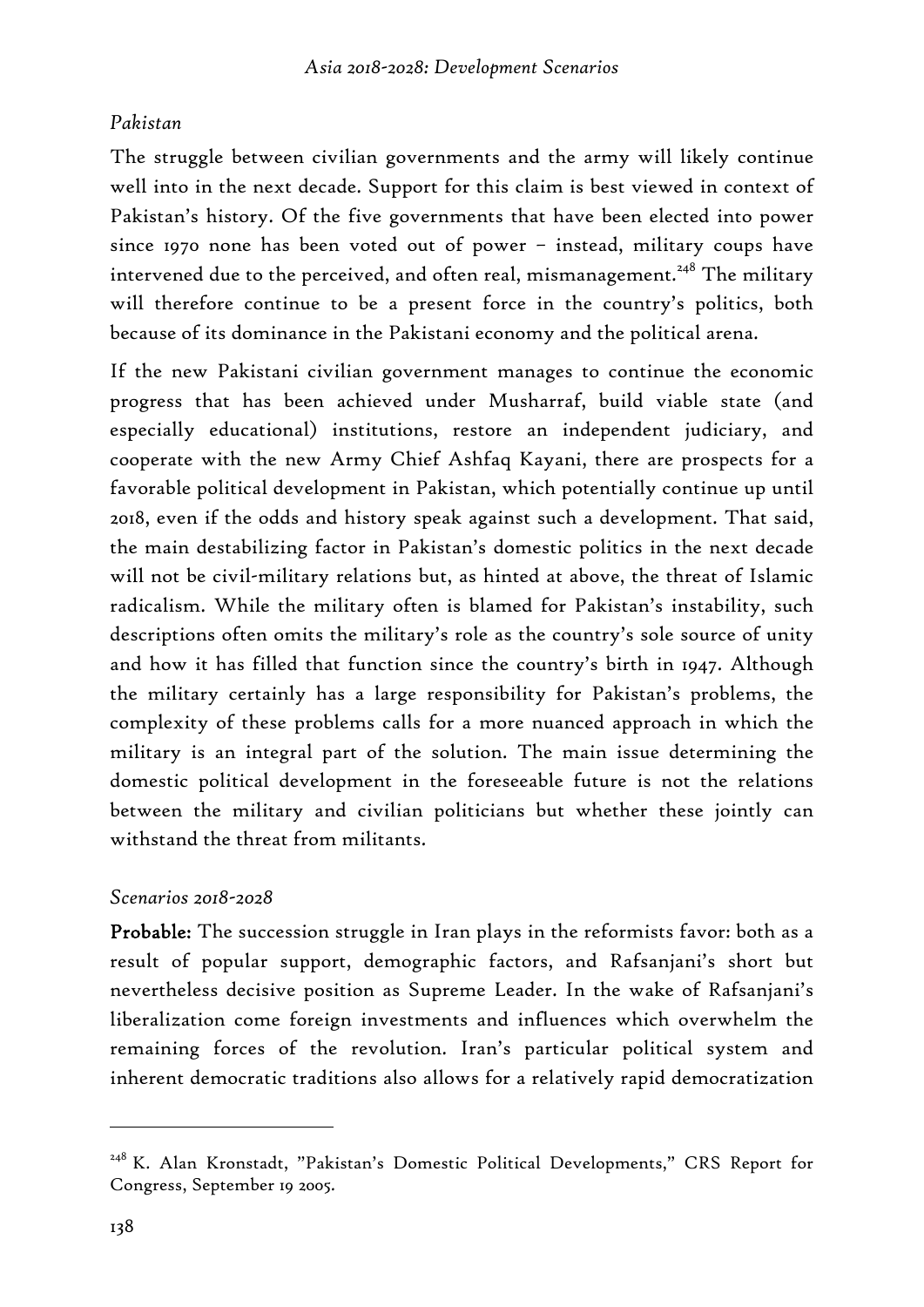although it will take time to develop a party system and alter the structures of the political economy, including relations between the clergy and the people. Official Shi'a Islam will therefore continue to be a strong force in society despite the secular current prevalent in the population. As such, even if Iran is the country in the Middle East most likely to develop in the direction of Turkey, this does not occur before 2028.

Pakistan remains a fragile state in 2018 and the decade that follows. Even if the new Army Chief facilitated Pakistan's transition to democracy throughout the 2010s, the civilian leadership proved unable to perform much better than Musharraf's government 1999-2008 (even if a slightly higher degree of legitimacy in the Pakistani political system has been achieved). In Afghanistan, center-periphery relations continue to be the dominant factor in Afghanistan's domestic politics. A persistently weak Afghan state will continue to have problems in delivering services to the population beyond Kabul which results in continued strong decentralization tendencies.

Plausible: A "third revolution" occurs in Iran in which the theocracy is unseated by an increasingly discontent population. The aftermath of this revolution sees increasing ethnic polarization in Iranian politics, weakening central authority. The Pakistani state gradually strengthens as the state is able to gradually marginalize militant Islamists, and a Turkish-style understanding between the military and the political class develops, allowing for democracy within certain well-known parameters.

Possible: The succession struggle in Iran plays out in favor of hard-line forces who, through Ayatollah Mesbah-Yazdi, Ahmadinejad, and support among the IRGC manage to outmaneuver the reformist faction in a similar way as what occurred during the 1979 revolution. Preemptive strikes against Iran's nuclear facilities ahead of 2018 strengthen the hard-liners who rally support on this "aggression" from Western powers. Pakistan experiences instability resulting from the inability of the military and civilian politicians to find a Modus Vivendi and functional power-sharing, weakening Pakistan's ability to fight militancy.

### *Key Issues to Watch*

The distribution of powers in the clerical institutions in Iran; the extent of economic liberalization; developments in civil society; civil-military relations in Pakistan; center-periphery relations in Afghanistan.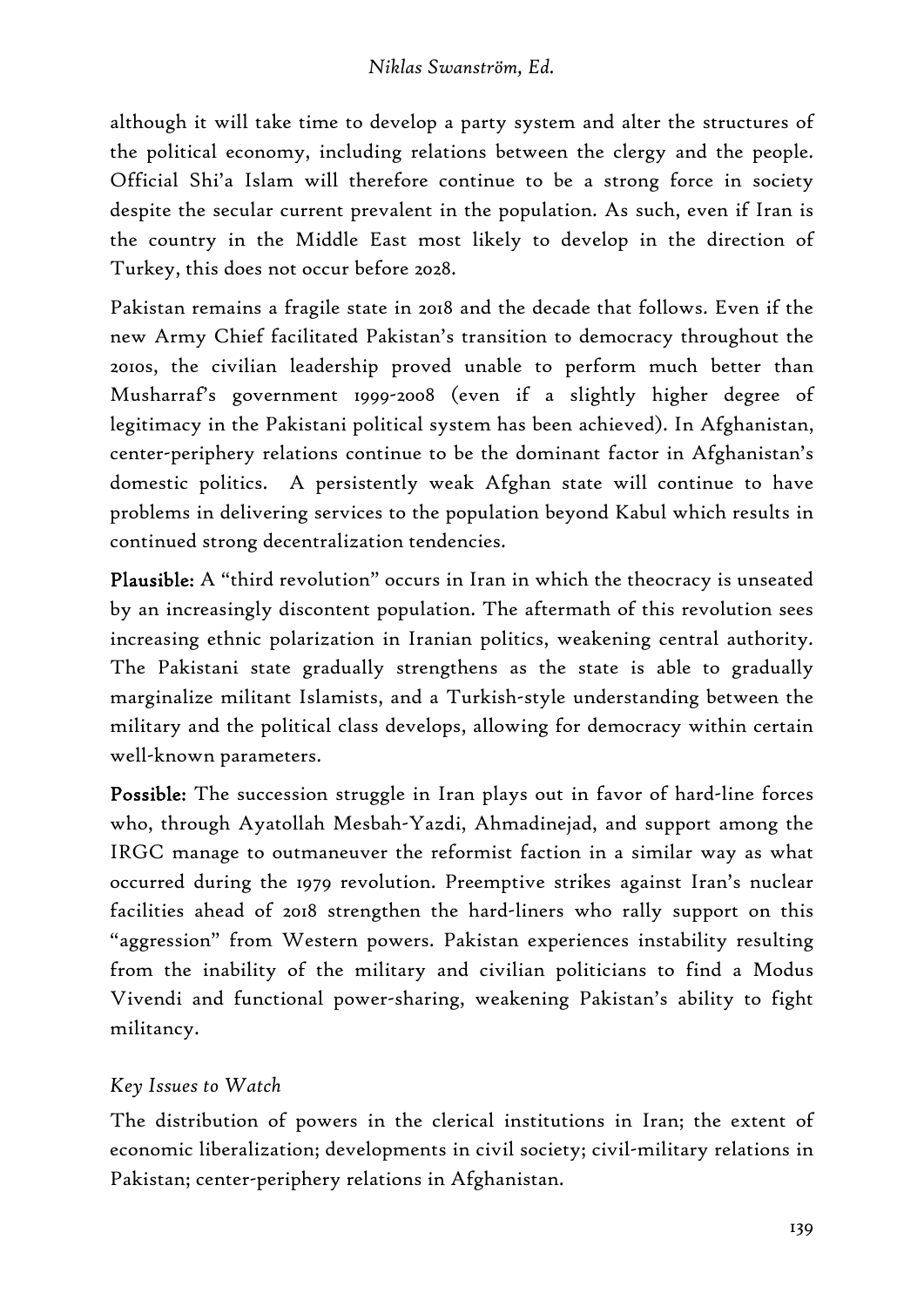# Military Development

#### *Iran*

Iran's military is in a stage of transformation. Generally the equipment it has today has to be regarded as obsolete, much of it dating from the 1970s. This applies especially to heavier equipment such as aircraft, tanks and warships. The more modern weapons systems, procured after the Islamic Revolution (1979), are mainly of Russian origin, being systems like Mig-29 and Su-24 fighters, modern versions of T-72 tanks, Tor M-1 Surface-to-Air Missiles and Kilo class submarines.<sup>249</sup> When it comes to long range missiles and smaller ships, China has played an important role providing technology. Iran is making great efforts to become self-sufficient when it comes to weapons development and production. The technological level of the domestically produced systems is not yet on the level of the U.S. or Russia. Iran is presently in no position to fight a conventional war against the U.S..

Iran has two parallel military organizations – the ordinary military (Army, Navy and Air Force), with some 700,000 personnel put together, and the Islamic Revolution's Guards Corps (IRGC), numbering some 125,000 personnel, including an air and sea component. The IRGC is less heavily armed and also has the responsibility for the national guard style reserves, Basij, which on mobilization could number around 1,000,000.<sup>250</sup> Apart from being responsible for internal security it is also said to control the strategic Missile Forces.

The ongoing transformation process seems to go for four priorities:

- Modernizing and completing existing equipment to be able to handle contingencies that mainly involve neighboring states as Afghanistan, Iraq and Pakistan. This can be reflected in ongoing programs aiming at upgrading systems as tanks, fighters, acquiring laser guided artillery shells, etc.;
- Developing a threshold, in the near future, high enough to force a potential aggressor (read the U.S. and Israel) to either abstain from military action or to mount a prolonged air campaign before other assets

<sup>&</sup>lt;sup>249</sup> Exact figures regarding Iranian military equipment can be found on the Institute for National Security Studies Website, Jaffe Center for Strategic Studies, Tel Aviv University, <www.inss.org.il/upload/(FILE)1198577424.pdf>, (accessed on April 4 2008).

<sup>250</sup> International Institute for Strategic Studies, *The Military Balance 2008*, p 244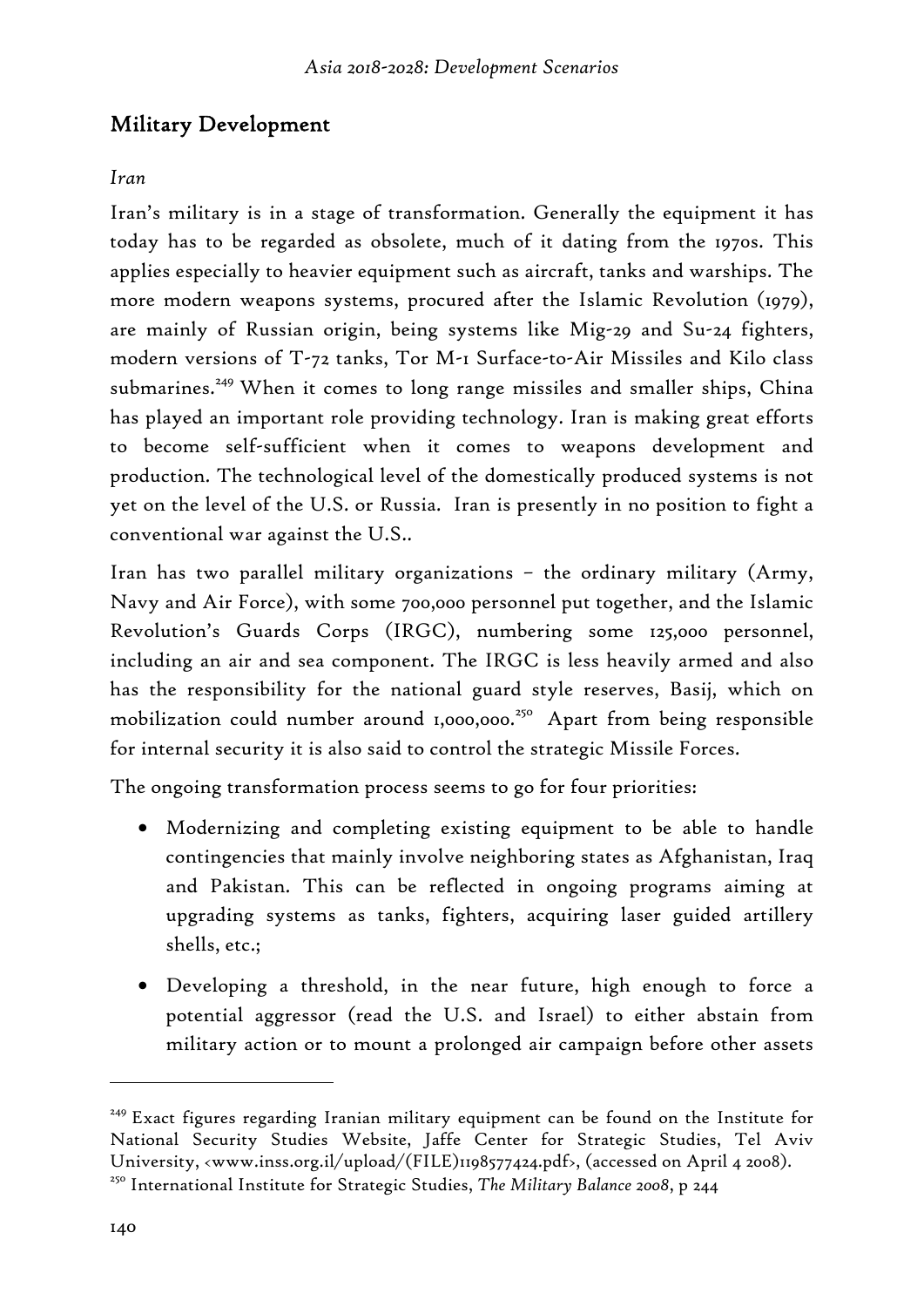can be brought in to action, here the procurement of advanced Surface-to-Air missiles as S-300 PMU<sup>251</sup> from Russia and the development of advanced Anti Ship missiles/torpedoes as Hoot and Thaqeb fit in, the ambitious air-defense program also serves the purpose of protecting Iranian energy (and nuclear) installations to a certain degree;

- Creating asymmetric capabilities to create an incalculable (by the opponent) component on (or close to) Iranian territory in case of a conflict with primarily the U.S., the mainstay of this asymmetrical component is the IRGC, the acquisition of large numbers of shoulderlaunched anti-aircraft missiles as Igla (SA-16) and mini-submarines of the Ghadir type also fit in to such a scheme;
- Developing systems that could have a strategic impact in the region, making Iran a regional great power, the Iranian space program, development of long range missiles and the alleged Iranian nuclear program play an important role in this scheme.

### *Pakistan*

-

The Pakistan military today faces two main problems; it has to balance India and it also has to handle internal unrest, the latter problem at the moment being closely connected with the war in Afghanistan. Concerning India it is obvious that Pakistan does not, and will not, have the economic resources needed to compete with India. The chosen solution is to have a reasonable high conventional threshold to meet limited contingencies and then have the nuclear option as the last deterrence. Close connections with China also play an important part in balancing India's military strength.

In the short term the ability to handle internal unrest probably has the highest priority. Judging from the problems that the Pakistani Army has it seems that earlier defense planning to a large extent has neglected to develop the right sort of forces and methods for this task. Pakistan is presently co-operating closely with the U.S. fighting the Taliban in Afghanistan and in Pakistan's border areas. The cooperation with the U.S. is not popular in Pakistan and has contributed to intensifying internal unrest in parts the country.

<sup>&</sup>lt;sup>251</sup> Institute for National Security Studies Website,

<sup>&</sup>lt;www.inss.org.il/upload/(FILE)1198577424.pdf>, (accessed on April 4 2008).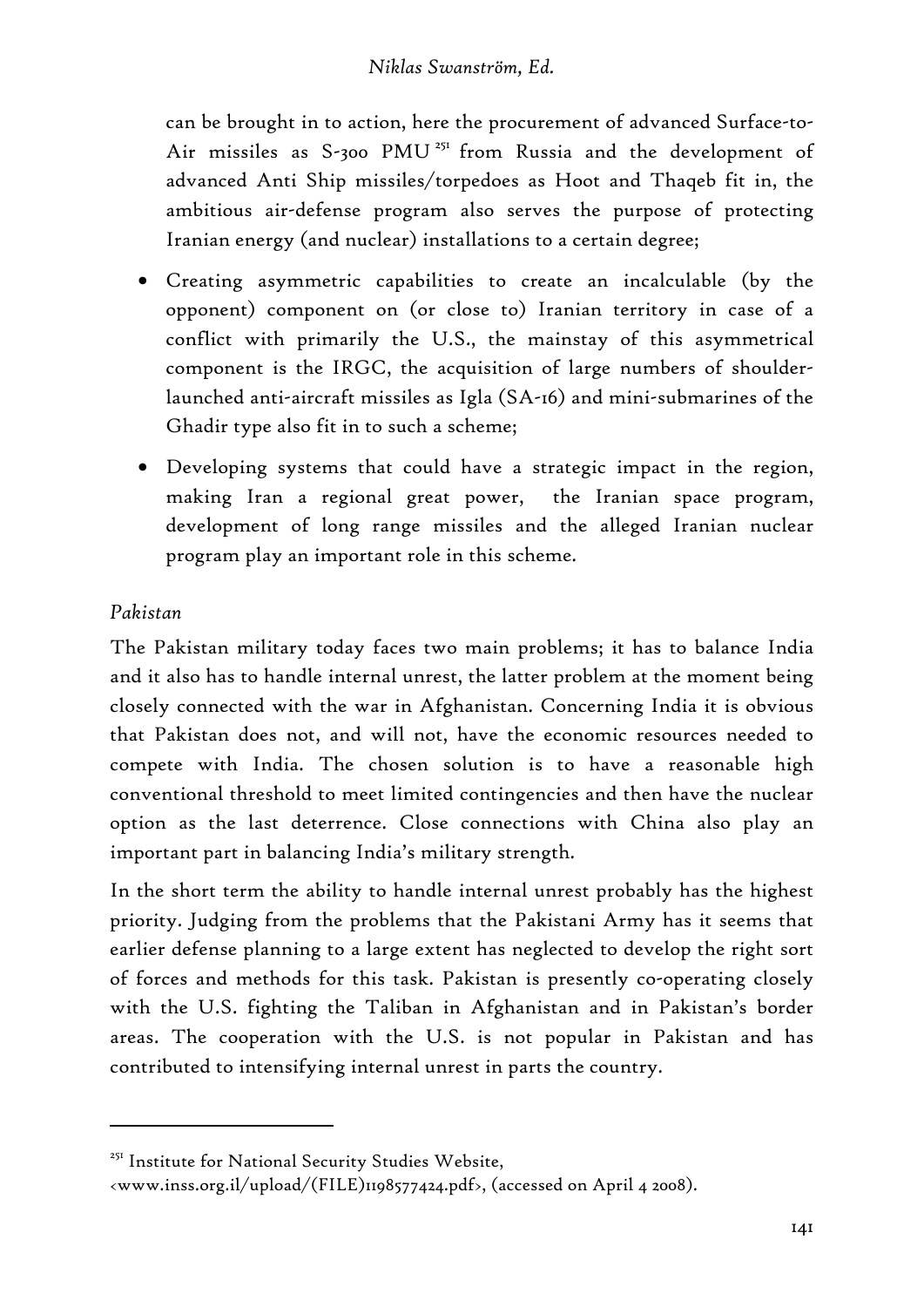Apart from China, its main strategic partner, Pakistan also has close military connections with many Arab states and Turkey. During recent years Pakistan and Iran have started to cooperate in the military field.

The Pakistan Armed Forces today consist of some 600,000 active personnel, and another 500,000 in reserves.<sup>252</sup> The equipment of the Pakistan Armed Forces is fairly modern and is continuously upgraded. For example, the Air Force will receive new F-16 fighters to supplement and replace older planes of the same type currently in service. The JF-17, a fighter developed jointly with China, is presently being delivered to the squadrons. For the Army, the development of a new tank has started, the Al Khalid II, a MLRS system is being procured and the infantry is being modernized with the introduction of new personal equipment for the soldiers. The Navy has plans to replace its ageing frigates with new ships of Chinese origin, Jiangwei II destroyers, and also to complement its modern three Agosta-90 submarines with a number of state-ofthe-art submarines, probably the German U-214 type.<sup>253</sup>

Pakistan also has a fairly large, 300,000-strong paramilitary organization with the task to meet both internal and external (border areas) threats.

Pakistan's nuclear arsenal is believed to consist of some 60 warheads. There are two means to deliver them. By aircraft, F-16, or by surface-to-surface missiles. The missiles available are the *Ghauri* (range 135 and 2300 km) and the *Hatf-II* (300km).254 The recent concerns about command, control and security, regarding the nuclear assets, seem to be largely unfounded.<sup>255</sup>

Although Pakistan's military doctrine and modernizing plans, the Armed Forces Development Program 2019 (AFFDP-2019), seem to give a firm basis for future developments, there are alternative scenarios that cannot be disregarded when looking some 10 to 20 years ahead.

The present development plans rest on the assumption that internal stability can be maintained without a radical re-definition of the tasks, for the armed forces. If that should turn out to be impossible a large part of the resources

<sup>&</sup>lt;sup>252</sup>See Pakistan Defence website at: <www.defence.pk>, (accessed on April 11, 2008). <sup>253</sup> *Ibid.*

<sup>&</sup>lt;sup>254</sup> Congressional Research Service (US), Pakistan's Nuclear Weapons: Proliferation and Security Issues, Order Code RL34248, updated January 14, 2008

<sup>255</sup> I*bid*.; and Farhan Bokhari, "Pakistan's weapons are secure, declares Mullen," *Jane's Defence Weekly*, February 20 2008, p. 18.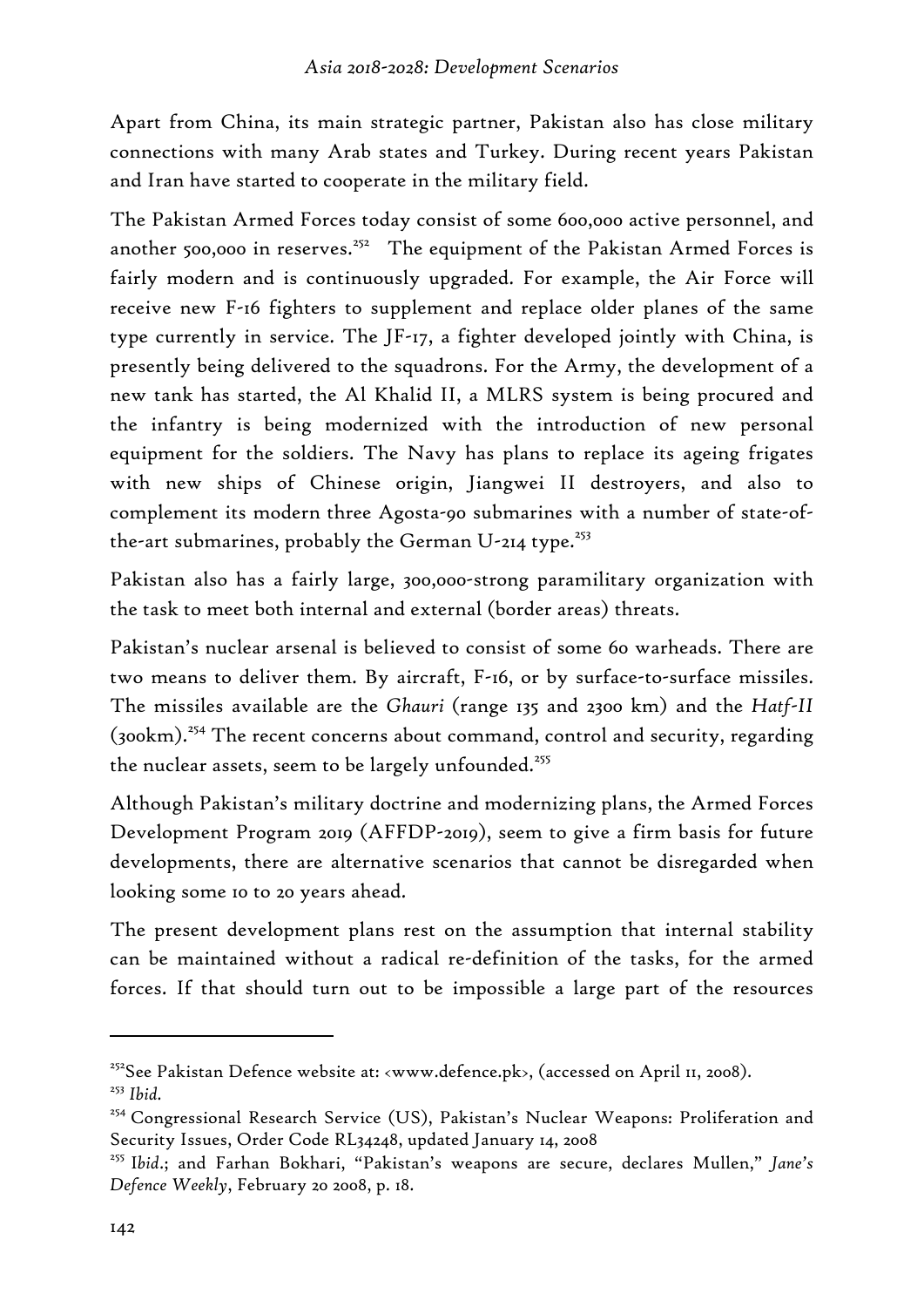earmarked for the modernization of especially the Navy and the Air Force will probably have to be re-directed to strengthen the Army. This would rule out Pakistan as an important player in the Indian Ocean and the Arabian Sea. In this case Pakistan's nuclear assets would be, more or less, the only means it would have to counter a perceived threat from India. Therefore, in this case Pakistan's nuclear program probably will be still more important than in today's situation. The threshold to use them would probably also become lower than today.

#### *Scenarios 2018-2028*

Probable: In the Iranian case the most probable scenario seems to be that it gradually continues to develop its conventional capacity in a way that makes it possible for Iran to intervene in neighboring countries. The capabilities to influence shipping in the Persian Gulf will be developed. Concerning the strategic assets, they will continuously be developed with the aim to create a deterrent with initially regional, and later global, reach. As far as Pakistan is concerned, the development of the Armed Forces will continue to aim at keeping a reasonably high conventional threshold against a threat from India. Pakistan will also continue to develop its nuclear capacity, both delivery means and warheads, to retain a credible deterrent.

Plausible: In both cases, Iran and Pakistan, economic development, increased interdependence and greater stability in the region as a whole leads to a decreased dependence on military means, changed threat perceptions. This could lead to a reduction in numbers and the development of quite small, high tech, organizations mainly suited for "peace operations" together with other countries. It is unlikely also in this benevolent scenario that they would give up their strategic deterrent.

Possible: Internal unrest, in both countries or in one of them, forces the country concerned to concentrate most of its available resources on internal security thereby hindering it to create a military that can influence happenings beyond its borders.

### Key Issues to Watch

Increased regional economic co-operation and stability, internal unrest, control of nuclear assets, the development of space programs, extreme Moslem movements.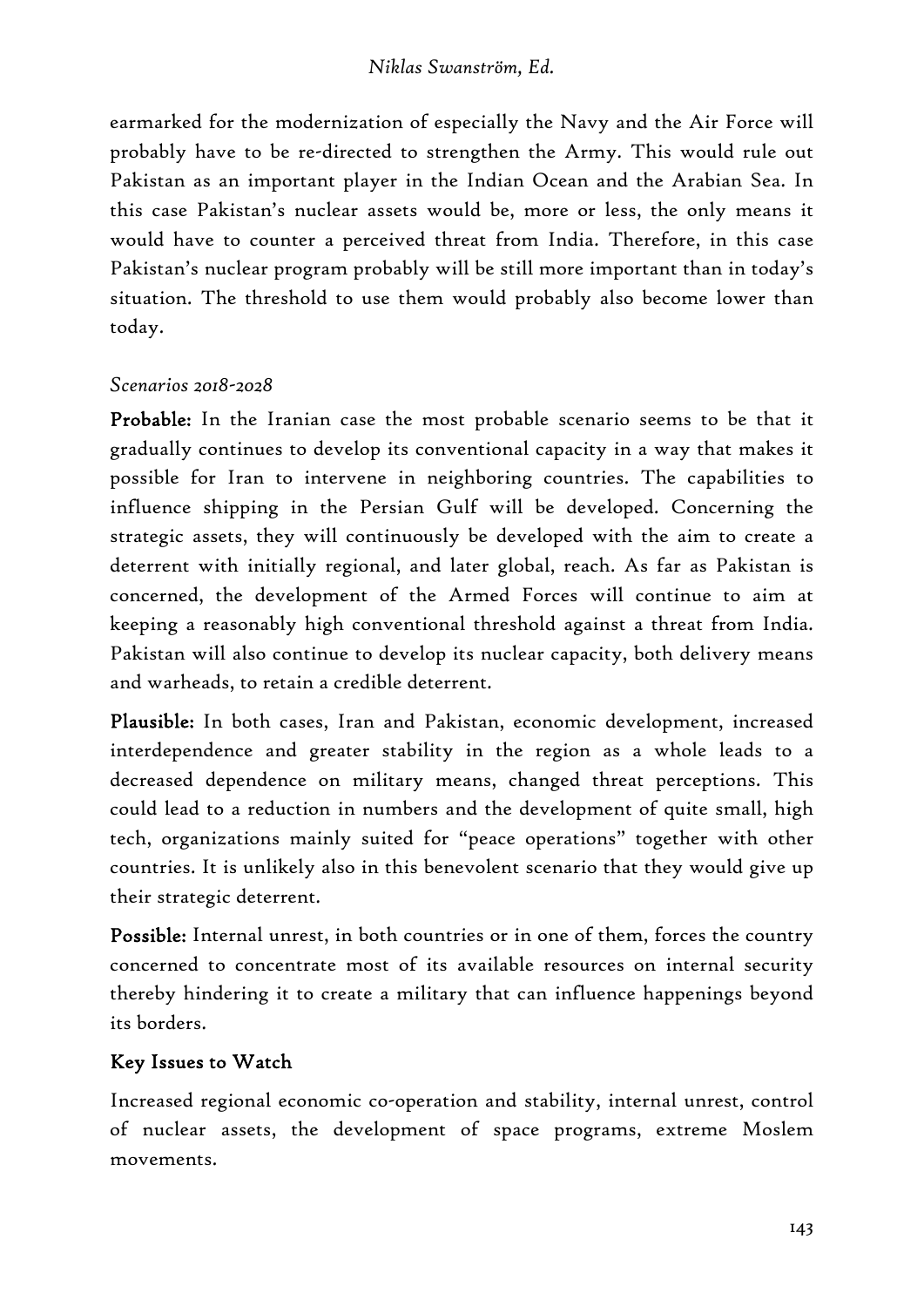# Geopolitical Development

Economic developments in Iran, Afghanistan and Pakistan may seem to give opportunities for constructive engagement and lead to more peaceful relations in southwest Asia. There are of course reservations. Uneven economic development can contribute to domestic confrontations and a risk for disintegration of society as has recently happened in some parts of Pakistan. Unfulfilled and unrealistic expectations about rapidly improving economic conditions can lead to frustration and extremism, as in Afghanistan after the fall of Taliban. The lack of economic progress can lead to problems also in an authoritarian state, as in Iran – and economic growth can make a nation invest in military capabilities that can frighten other countries, as is the case with China today.

More importantly, economic conditions can not give a country or a region assurances about safety and stability, because factors such as religious confrontations, great power ambitions and ethnic strife can change the course of events. A chapter about geopolitical factors should reflect the risks and uncertainties and this section will therefore focus on other than economic factors.

### *Iraq and the United States*

All countries bordering on Iran are Muslim countries,<sup>256</sup> where the population mostly belongs to the Sunni school of Islam although Shiites form a majority in Iraq, Azerbaijan, and Iran itself. The thousand year old rift between the Sunni and Shiite schools has also been the cause for much violence and unrest. When Iraq attacked Iran in 1980, this factor was not so obvious, because Iraq has both Sunni and Shiite elements in its population and tried successfully to keep them together in a united front against Iran during the eight-year war. The Sunni-Shiite rift became more evident during the first Gulf War in 1991, however, and when the U.S. invaded Iraq in 2003 there was some anxiety that it might unleash the age-old tension in that country between the Shiites and the Sunnis. These warnings were disregarded, only to come true with a vengeance a few years later. Today, Iraq is a country divided along religious lines to the extent that it has been regarded as a threat on the other side of the border with Iran. After all, the U.S. presence has led to the Shiite majority of Iraq's population

<sup>&</sup>lt;sup>256</sup> Except for Armenia which is Christian.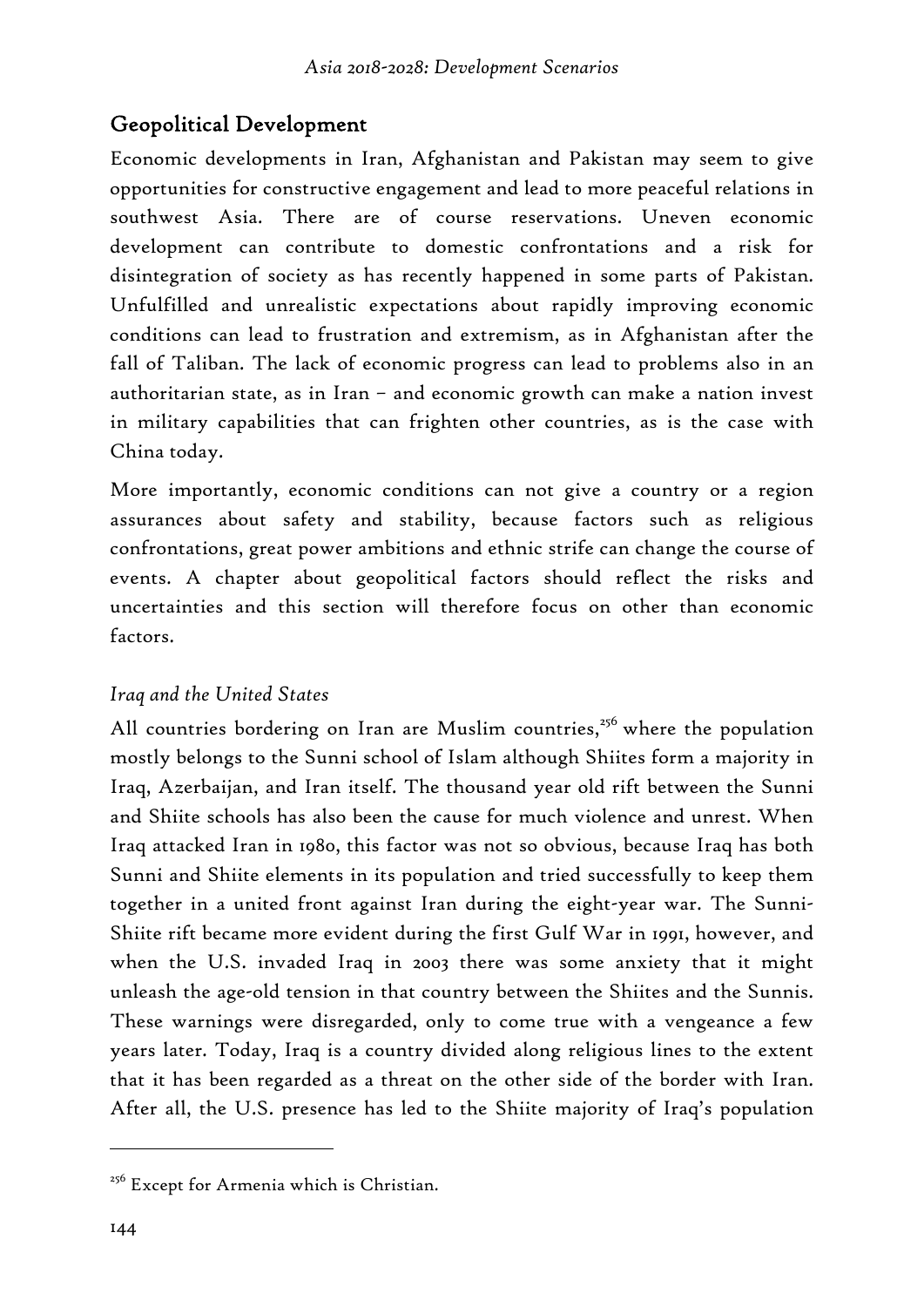coming to power and this power is now being threatened by Sunni resistance. If the U.S. forces were to withdraw in the near future, it would possibly mean that the Sunnis would try to take the power back, which seems to have been enough reason for the clergy leadership in Tehran to enter into negotiations with the U.S. about the future of Iraq.

A connection between events in Afghanistan and Iraq is quite evident, both in the U.S. debate about whether or not the troops shall be withdrawn and when Al Qaeda make their statements. That is likely to remain a fact for as long as the U.S. troops stay in the area, not least because their presence per se is a strong reason for the anti-U.S. feelings among the populations in both Afghanistan and Pakistan, as well as in Iraq. If the U.S. forces remain for a longer period, there is a growing risk for a radicalization in the region although this, of course, also is dependent on the form of U.S. engagement.

For the U.S. the question is not only about Iraq, Afghanistan, or Pakistan in isolation, as they are all interconnected and all decisions are likely to affect the entire region. They will, moreover, have an impact upon East Asia's and South Asia's supply of oil and gas from the Gulf, the global economy, the safety of the Sea-lanes of Communication in the Indian Ocean, and the American policy of containment of China.

#### *The Presence of Nuclear Weapons*

Pakistan possesses nuclear weapons since 1998, and ordinary Pakistanis are remarkably happy about this achievement. They generally do not have a critical view of the possibility that Iran may also obtain a nuclear weapon, but in private conversations there sometimes appears concern over the perspective that Shiite Iran could threaten Sunni Pakistan. When talking to westerners, they mostly insist that such a threat between Muslim nations is unthinkable. The same is true for other Muslim nationalities; they regard such ideas as blasphemous. However, articles have appeared in western media about the risk that the Saudi rulers would feel threatened by an Iranian nuclear bomb and react by trying to make one in secrecy as well as by the possibility that the Syrian rulers could do the same, with the conflict with Israel as the main reason.

#### *Southwest Asia-India-China*

Both Pakistan and Iran are much involved with both India and China in strategic matters. U.S. policy for India, in turn, aims at supporting "the world's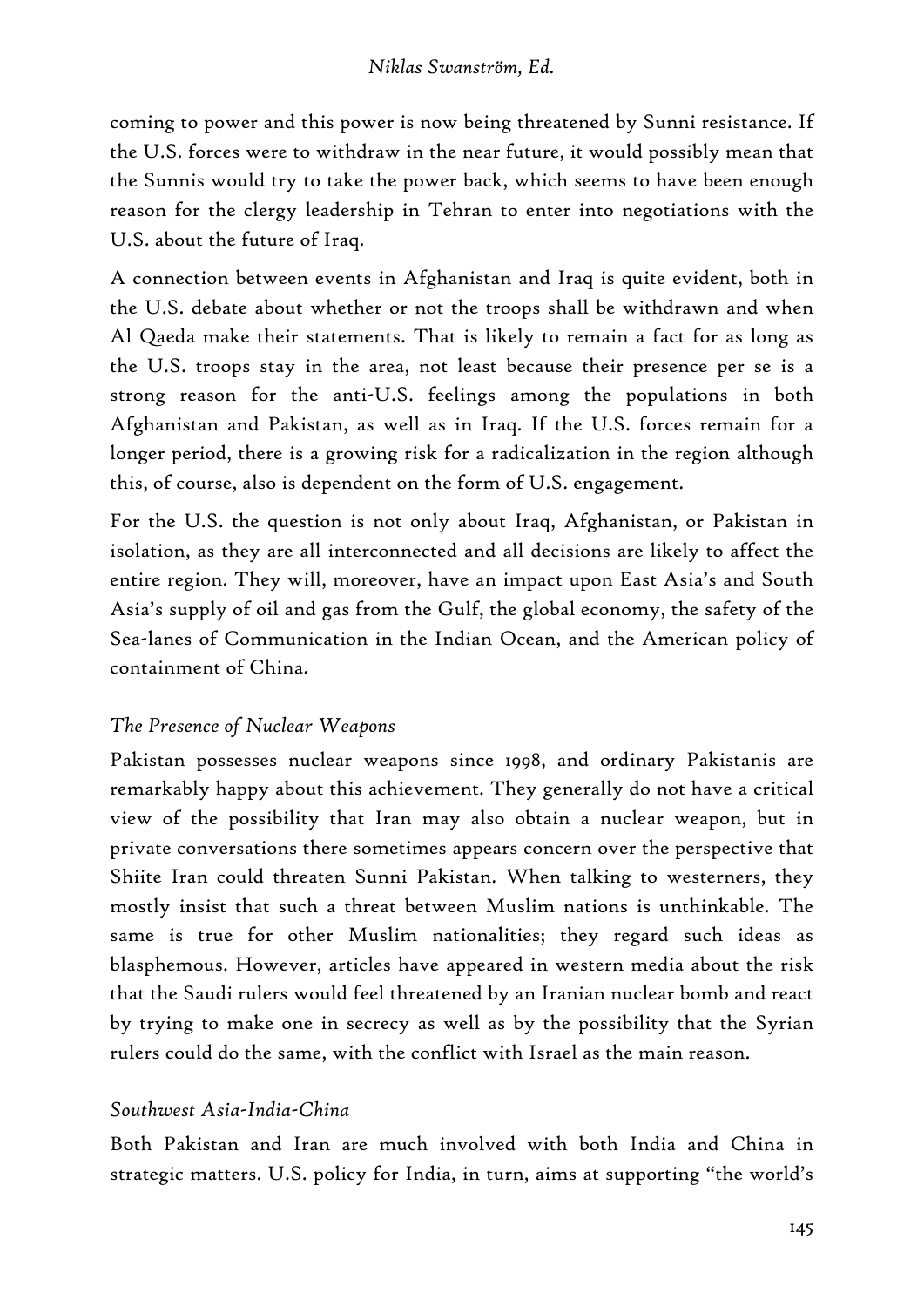largest democracy" as an ally and a counter-force to increasing Chinese influence in Asia. This is both in order to contain China militarily and to keep the sea-lanes of communication from the Middle East to "democratic" countries in East Asia open. In spite of American needs for better relations with China because of the ever- increasing Sino-American trade, this policy is likely to remain unchanged as long as the U.S. is staying on as the world's only global superpower and has interests as such.

China is responding to this policy by reinforcing its relations with India's ideological adversary and enemy in several wars, namely Pakistan. China lacks direct access to the Indian Ocean and is building a great harbor in Gwadar on the Pakistani coast-line on the Ocean. It is also building a road for heavy trucks and considering a project for a railway to the Chinese province of Xinjiang. Moreover, China is helping Pakistan to build its next generation of jet fighters and other military equipment.

China is also trying to improve its relations with Iran in many ways. That Iran is an oil-exporting country is one obvious reason, and China has ignored the U.S. policy of sanctions against Iran and bought gas and oil fields there.

Pakistan, in turn, seems to be able to conclude a very important deal with Iran and India about a gas-pipeline from Iran via Pakistan to India. Even a Japanese company has chosen to ignore the consequences of the U.S. sanctions against Iran and bought a huge oil field in southern Iran. In this way Iran is gaining influence by economic means. This influence is likely to increase with the increasing scarcity of cheap oil.

#### *Southwest Asia, Russia and China*

Russia is struggling hard to continue preserving its position as a "hegemon" in Central Asia, presently mainly in order to remain in control over the flow of oil and especially natural gas from Central Asia. Iran, with its coastline on the Caspian Sea, is an important counterpart in this power game. Russia's importance on the stage for world politics has been enhanced by threatening to vote in the Security Council against U.S. proposals for UN sanctions against Iran and by defending Iran's positions internationally in certain cooperation with China. Iran is of importance to Russia as another great exporter of oil and gas. All these interests are long-term and not likely to change in the near future.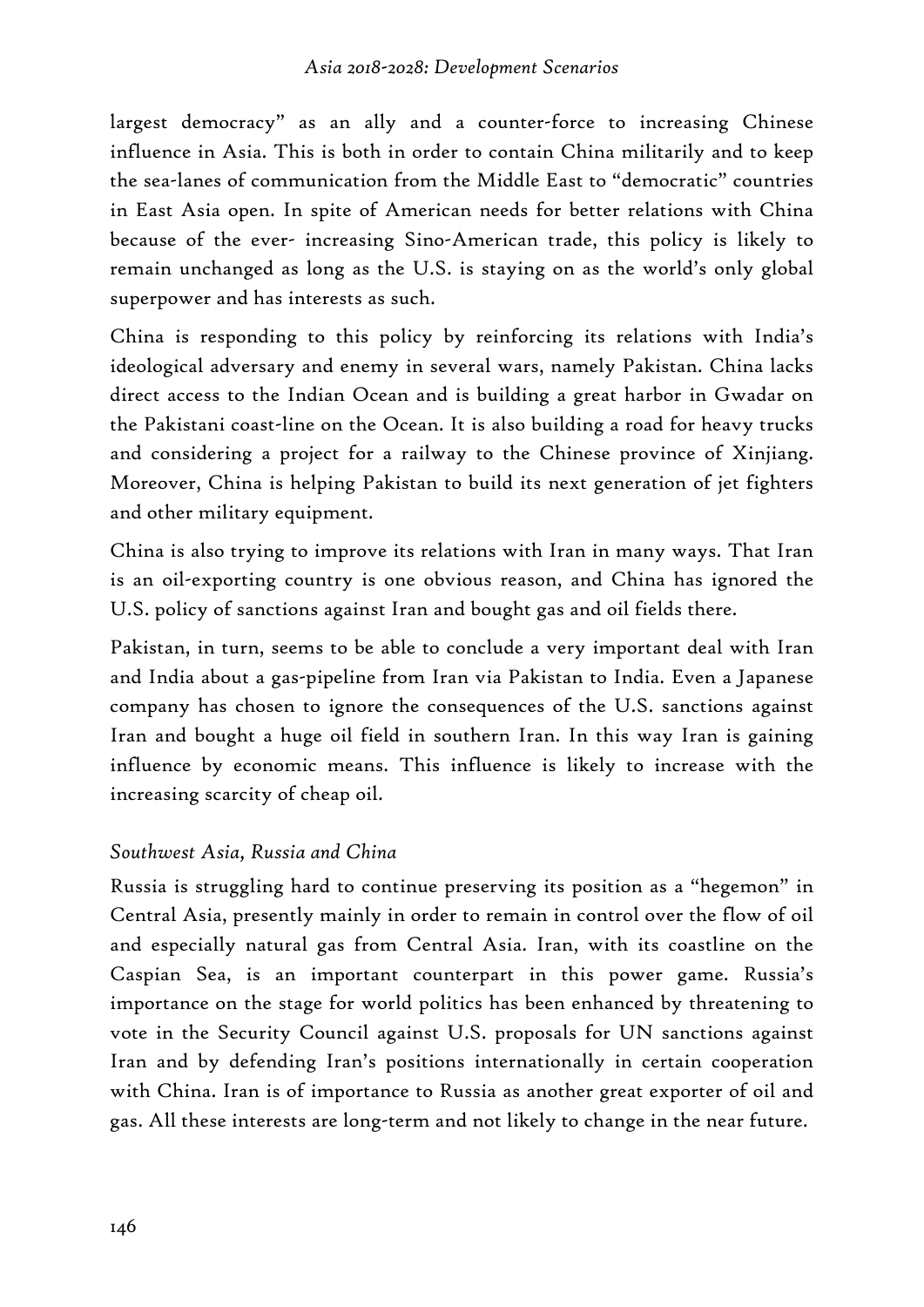Russia and China cooperate in the Shanghai Cooperation organization to maintain their influence in Central Asia. Iran, Afghanistan and Pakistan are all invited as observers. SCO is being used as an instrument of countering an increasing U.S. influence in Central Asia and now possibly in southwest Asia as well, and Russia and China are likely to continue that policy.

There are, however, also competing interests between Russia and China in the region. Russia does not welcome China's growing influence as a buyer of Central Asian oil and gas and its efforts to create new and direct outlets that do not cross Russian territory.

Russia's strong bonds with India do not match China's strategic bonds with Pakistan and Russian deliveries of advanced weapons to India is a matter of concern for China, which is helping Pakistan to develop military hardware, and whose threat to India was given as the main reason for India's nuclear test explosions in 1998.

### *Iran-India-United States*

India continues with some degree of success to enhance its connections with Iran, partly because India needs Iranian gas and oil and partly because India has great power ambitions and wants to use Iranian influence to its own advantage – or at least see to it that Iran does not turn against India, both on the regional and on the global level. India is making considerable efforts in this regard, and Iran appears to be quite receptive to this courtship. India's more specific interests in Iran are related to the strategic situation in the Indian Ocean, the need to keep the Sea Lanes of Communication (SLOC) to the Persian Gulf open, and to have an uninterrupted supply of oil and gas.

India has initiated a degree of maritime cooperation with the U.S. and is responding positively to invitations to play a police role together with the U.S. in the Indian Ocean. Whether the next U.S. president will continue the policy of courting India (as a balance to Chinese influence in Asia) at the same time as it tries to help preserve stability in Pakistan and fight the war on terrorism both from Pakistan and Afghanistan will mean a great deal to the strategic picture in South West Asia.

### *A Long-term Global Perspective on Southwest Asia*

The rift between the Sunni and Shiite schools of Islam is unlikely to disappear and as long as the situation in Iraq is not under control, it can create a dangerous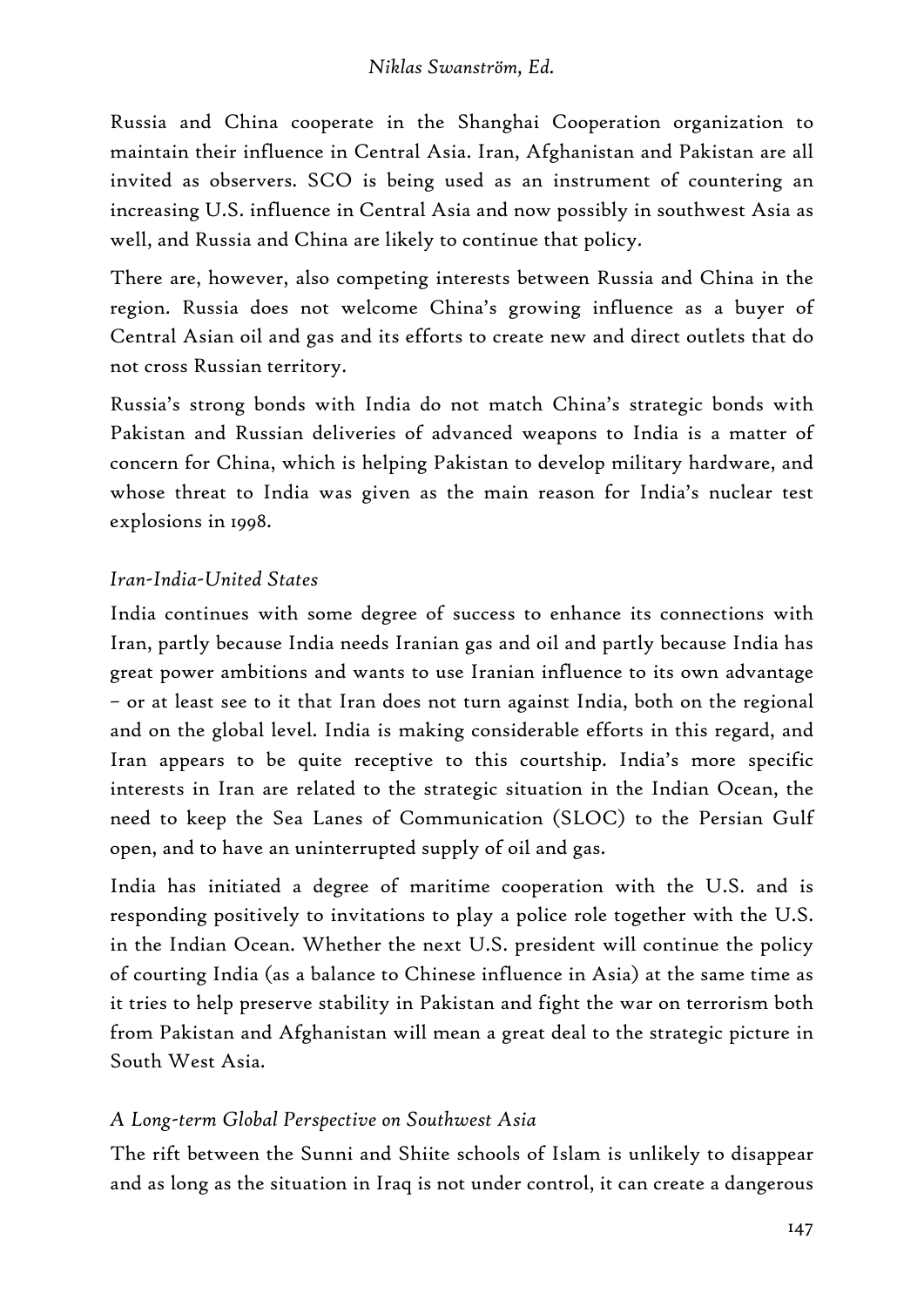situation in the Gulf and in Afghanistan and worsen the rift that already exists in Pakistan. That rift between Sunni and Shiite communities can basically only be mended by the Muslim nations.

Iran, in turn, may develop a nuclear weapon and unexpectedly announce its existence. If, as it seems today, the U.S. will find it dangerous to take preventive measures in such a situation or go to a preventive war, it is more likely to support the neighboring Sunni Muslim countries. A war or an armed conflict with Iran, possibly with Israel as an ally, would have serious consequences for the U.S., both economically and politically. It could mean the end of its status as the undisputed and sole global superpower and Washington is likely to try to avoid that as much as it can although such a turn of events cannot be ruled out.

Chinese and Russian ambitions to play a role in Afghanistan have limited success, given Russia's history in Afghanistan and China's lack of a history there. On the other hand, China's ambitions to have access to the Indian Ocean make for a closer relationship with Pakistan than it otherwise would like to have, given its wish for good relations with India. The Pakistani factor constitutes the main obstacle for further progress in the efforts to improve Sino-Indian relations about which the leaders of both countries often talk so eloquently, especially in the economic field.

Russia, on the other hand, has little interest in Pakistan but longstanding strategic relations with India and wants to continue playing that role.

In the longer perspective it seems to be self-damaging for India to continue the conflict over Kashmir with Pakistan, especially in the light of India's need for gas from Iran. If a deal about a pipeline can be reached and if that deal can lead to an end to the conflict with Pakistan, it has the potential of changing the strategic landscape of Southwest Asia. It could diminish the influence of the traditional great powers and enhance India's ambitions to become a great power in Southwest Asia.

### *Scenarios 2018-2028*

Probable: The present slow-down in the global economy does not result in any recession world-wide up to 2018 and interdependence continues to increase both between India and China as well as between U.S. and China. This also facilitates better relations between the countries in southwest Asia. India makes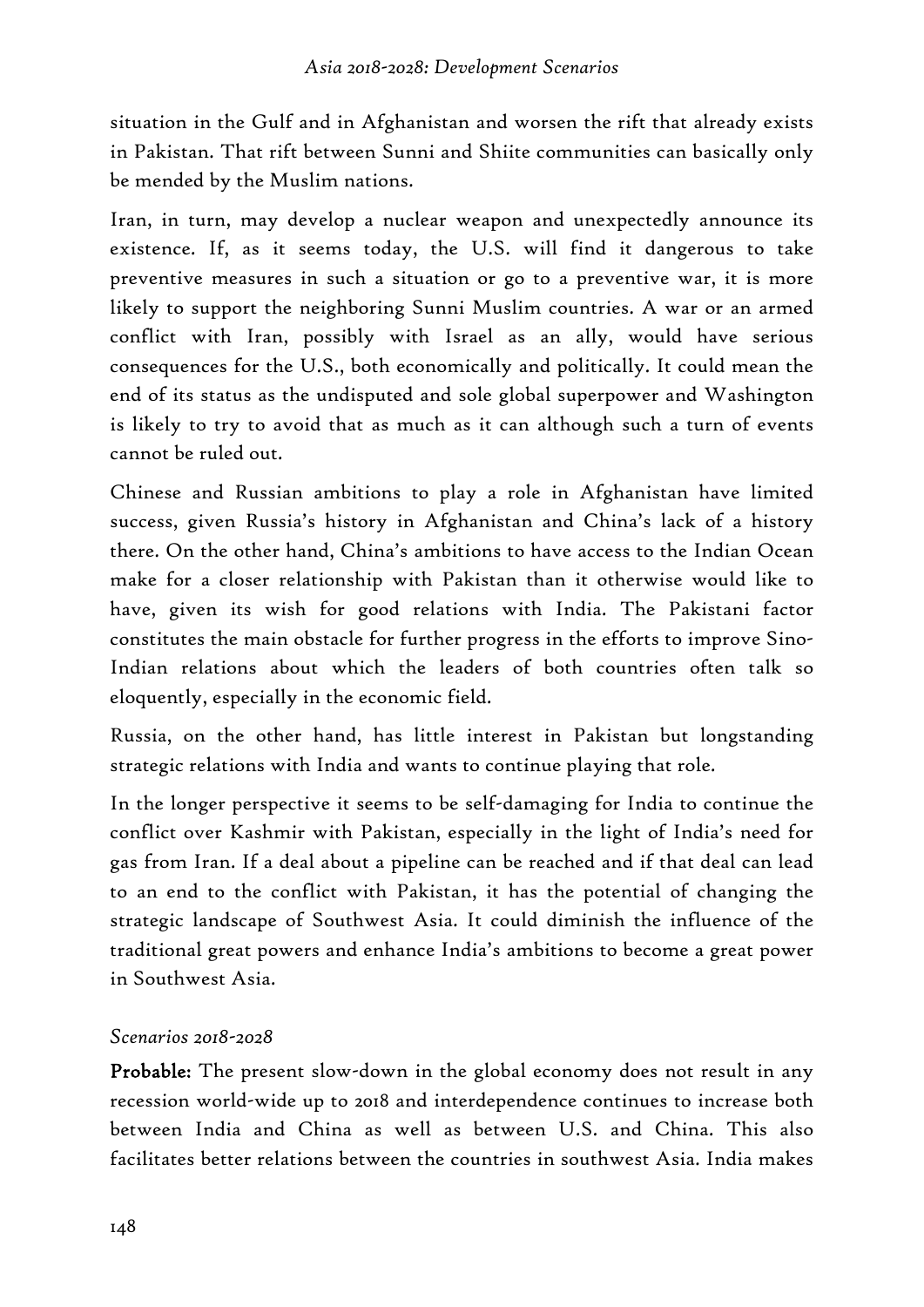an agreement with Iran about gas supply via a pipeline through Pakistan, which facilitates further improvement of relations between Pakistan and India.

In a longer perspective, new threats to harmonious relations are posed by scarcity of oil, gas, water and food, but the globalization and economic interdependence facilitates the international cooperation needed to confront these problems.

Plausible: An economic recession has a moderately negative impact on the global economy up to 2018. Energy scarcity and high food prices create new problems in relations between countries worldwide and globalization slows down. India accepts nuclear technology for peaceful use from the U.S. in order to alleviate some of the worst problems in its energy supply. "Democracy" becomes an issue, since India is being matched by the U.S. as a champion against China over influence in Asia. Relations between India and Pakistan are not improved and the foreign military presence in Afghanistan and Pakistan tends to become long-lived. Suspicions remain between Iran and U.S..

Possible: An economic recession has a heavy impact on the global economy up until 2018. In the U.S., inflation and high costs for financing of the country's loan-burden weaken both the capacity for warfare abroad and American political clout. U.S. troops leave Afghanistan, Pakistan and Iraq before 2018 and civil strife emerges in all three countries. India gets closer to Russia because of its role as the only reliable source of weapons supply while relations with China remain frosty.

### *Key Issues to Watch*

India-U.S. relations; U.S. presence in Iraq and Afghanistan; strategic posturing in the Indian Ocean

## Conclusions

A snapshot of Southwest Asia in 2008 would portray a grimly negative portrait. Iran, Pakistan, and Afghanistan all face severe governance crises while they simultaneously are becoming frontline states in the struggle against destructive criminal and Islamic forces. From this vantage point, it is tempting to conclude that the southwest Asian region is destined to failure.

On the other hand, a longer term evolutionary perspective suggests that the region is experiencing unprecedented prospects. Population growth has slowed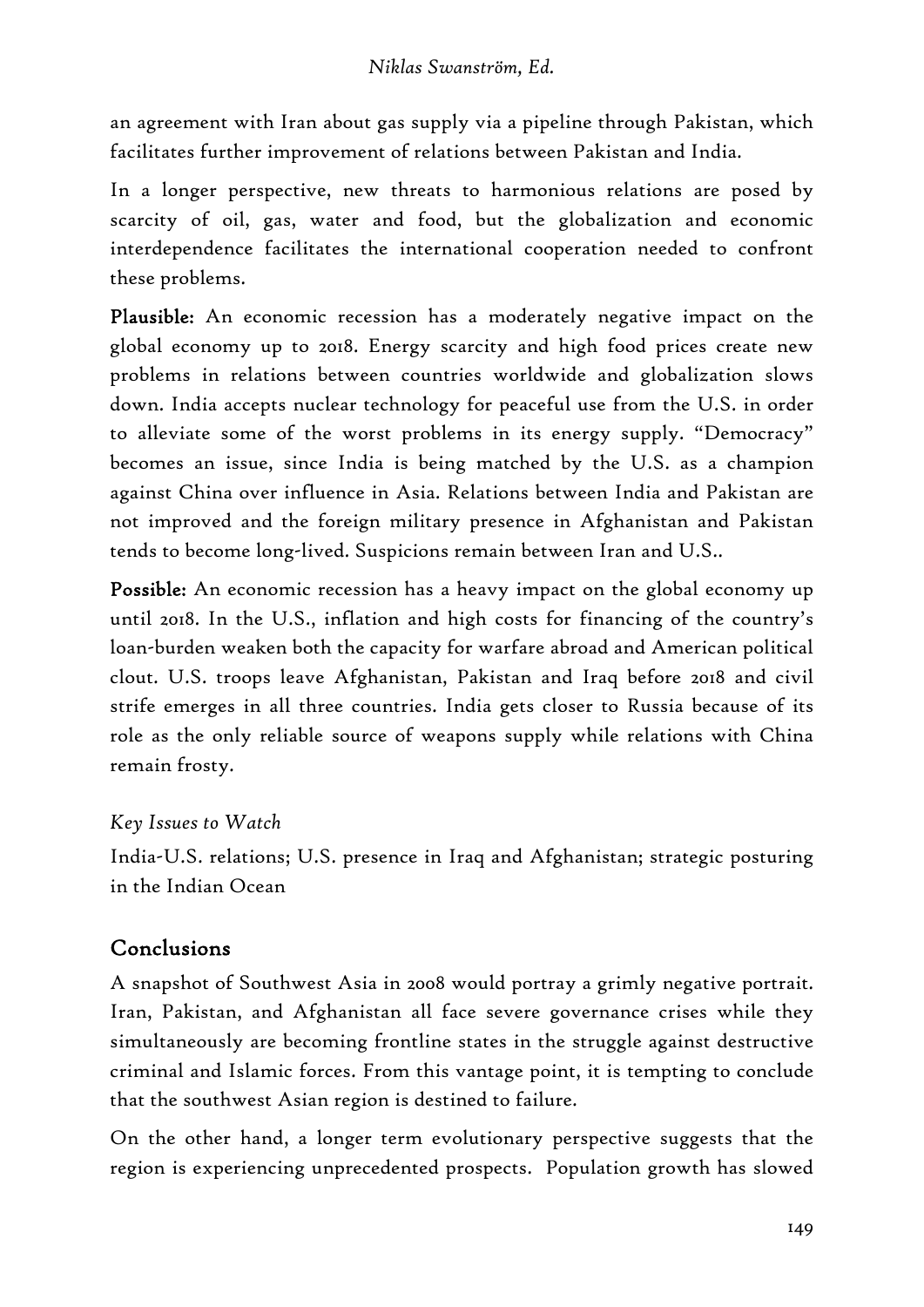down considerably in both Pakistan and Iran compared to the 1980s, while economic structural reform also has been initiated in both countries. At the same time, inter-state relations have improved markedly between southwest Asia and its neighbors – much due to burgeoning trading ties and increased interdependence both within and across southwest Asia. While there are significant ethnic tensions remaining within the regional countries this study sees no reason of joining the chorus of reports predicting that these states will dissolve. Although it would be wrong to one-sidedly refute such a scenario it would be equally wrong to assume that the region is destined to failure. As this study has argued, both Pakistan and Afghanistan have faced far greater challenges to its territorial sovereignty in the past three decades than what it is experiencing today.

As regards extremism, Islamic militant forces are today being targeted rather than supported by the regional governments. Moreover, the reconstruction effort in Afghanistan has made significant progress to date – especially in terms of connecting this previously isolated and pivotal country to its neighbors.

The integration that is occurring between the southwest Asian countries and their neighbors is also indicative of a new thinking where a zero-sum politics of influence takes the backseat to potential economic gains. This study also identifies this particular aspect to be the main regional driver of political reforms, more responsible demographic planning, energy integration, and attempts to mitigate ethnic tensions. Economic liberalization and integration with neighbors is required to temper discontent and create economic growth. Though this is scarcely a guarantee for regional prosperity alone it is the sine qua non for such prosperity. Watching the state of entrepreneurial activity and economic development will thus be the key to understand southwest Asia's prospects. This should not be a contentious conclusion considering its proven success throughout the past two millennia.

But even if the southwest Asian region is harboring far more prospects than at any time during the past three decades there are still many variables involved that could derail this. Virtually all sectors reviewed herein contain potential branching points which could seriously setback the gains achieved thus far. These relate in particular to:

1) A failure to create employment and a continued neglect of education in Pakistan and Afghanistan is bound to backlash into an unprecedented demographic burden;